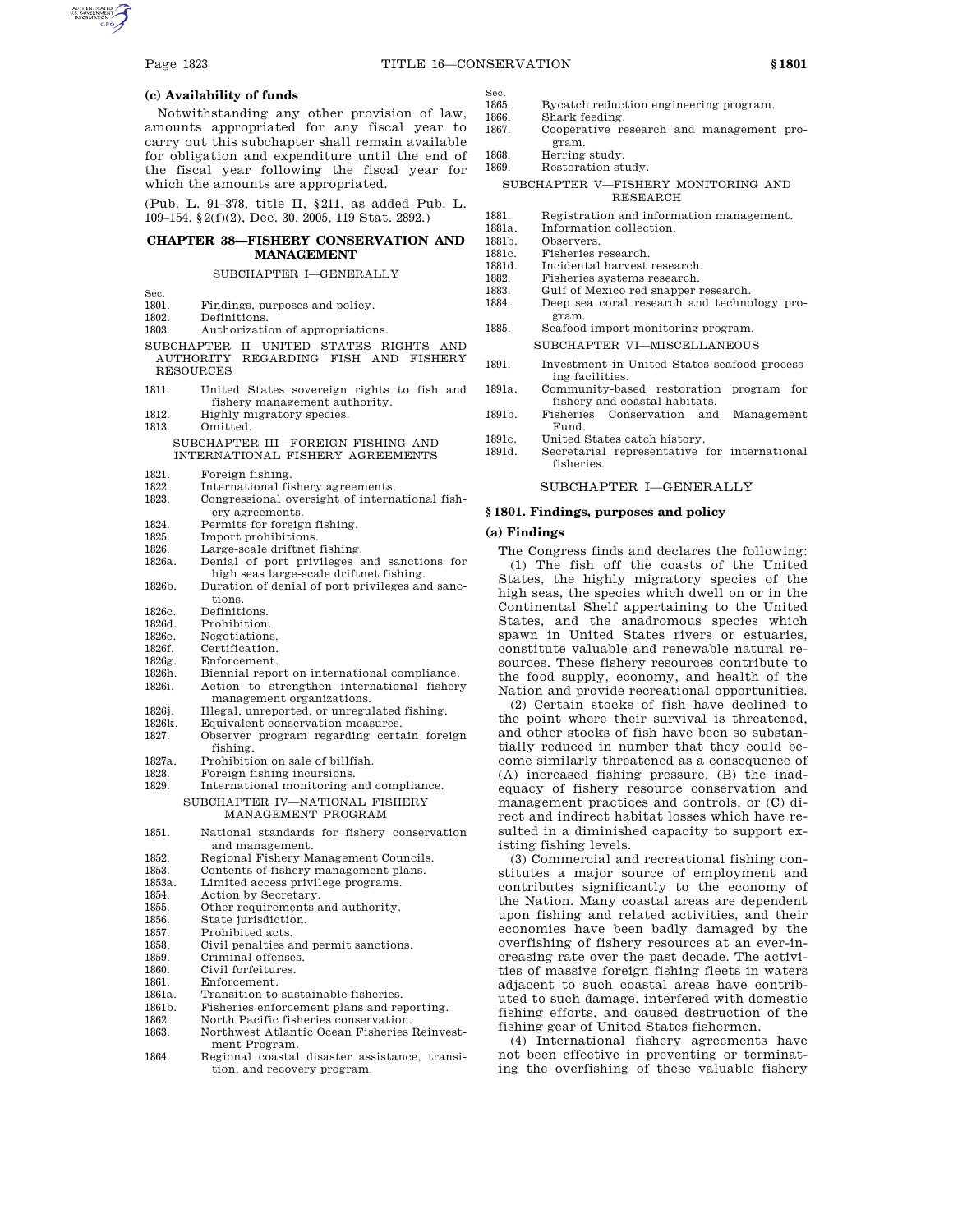resources. There is danger that irreversible effects from overfishing will take place before an effective international agreement on fishery management jurisdiction can be negotiated, signed, ratified, and implemented.

(5) Fishery resources are finite but renewable. If placed under sound management before overfishing has caused irreversible effects, the fisheries can be conserved and maintained so as to provide optimum yields on a continuing basis.

(6) A national program for the conservation and management of the fishery resources of the United States is necessary to prevent overfishing, to rebuild overfished stocks, to insure conservation, to facilitate long-term protection of essential fish habitats, and to realize the full potential of the Nation's fishery resources.

(7) A national program for the development of fisheries which are underutilized or not utilized by the United States fishing industry, including bottom fish off Alaska, is necessary to assure that our citizens benefit from the employment, food supply, and revenue which could be generated thereby.

(8) The collection of reliable data is essential to the effective conservation, management, and scientific understanding of the fishery resources of the United States.

(9) One of the greatest long-term threats to the viability of commercial and recreational fisheries is the continuing loss of marine, estuarine, and other aquatic habitats. Habitat considerations should receive increased attention for the conservation and management of fishery resources of the United States.

(10) Pacific Insular Areas contain unique historical, cultural, legal, political, and geographical circumstances which make fisheries resources important in sustaining their economic growth.

(11) A number of the Fishery Management Councils have demonstrated significant progress in integrating ecosystem considerations in fisheries management using the existing authorities provided under this chapter.

(12) International cooperation is necessary to address illegal, unreported, and unregulated fishing and other fishing practices which may harm the sustainability of living marine resources and disadvantage the United States fishing industry.

(13) While both provide significant cultural and economic benefits to the Nation, recreational fishing and commercial fishing are different activities. Therefore, science-based conservation and management approaches should be adapted to the characteristics of each sector.

## **(b) Purposes**

It is therefore declared to be the purposes of the Congress in this chapter—

(1) to take immediate action to conserve and manage the fishery resources found off the coasts of the United States, and the anadromous species and Continental Shelf fishery resources of the United States, by exercising (A) sovereign rights for the purposes of exploring, exploiting, conserving, and managing all

fish, within the exclusive economic zone established by Presidential Proclamation 5030, dated March 10, 1983, and (B) exclusive fishery management authority beyond the exclusive economic zone over such anadromous species and Continental Shelf fishery resources;

(2) to support and encourage the implementation and enforcement of international fishery agreements for the conservation and management of highly migratory species, and to encourage the negotiation and implementation of additional such agreements as necessary;

(3) to promote domestic commercial and recreational fishing under sound conservation and management principles, including the promotion of catch and release programs in recreational fishing;

(4) to provide for the preparation and implementation, in accordance with national standards, of fishery management plans which will achieve and maintain, on a continuing basis, the optimum yield from each fishery;

(5) to establish Regional Fishery Management Councils to exercise sound judgment in the stewardship of fishery resources through the preparation, monitoring, and revision of such plans under circumstances (A) which will enable the States, the fishing industry, consumer and environmental organizations, and other interested persons to participate in, and advise on, the establishment and administration of such plans, and (B) which take into account the social and economic needs of the States;

(6) to encourage the development by the United States fishing industry of fisheries which are currently underutilized or not utilized by United States fishermen, including bottom fish off Alaska, and to that end, to ensure that optimum yield determinations promote such development in a non-wasteful manner; and

(7) to promote the protection of essential fish habitat in the review of projects conducted under Federal permits, licenses, or other authorities that affect or have the potential to affect such habitat.

## **(c) Policy**

It is further declared to be the policy of the Congress in this chapter—

(1) to maintain without change the existing territorial or other ocean jurisdiction of the United States for all purposes other than the conservation and management of fishery resources, as provided for in this chapter;

(2) to authorize no impediment to, or interference with, recognized legitimate uses of the high seas, except as necessary for the conservation and management of fishery resources, as provided for in this chapter;

(3) to assure that the national fishery conservation and management program utilizes, and is based upon, the best scientific information available; involves, and is responsive to the needs of, interested and affected States and citizens; considers efficiency; draws upon Federal, State, and academic capabilities in carrying out research, administration, management, and enforcement; considers the ef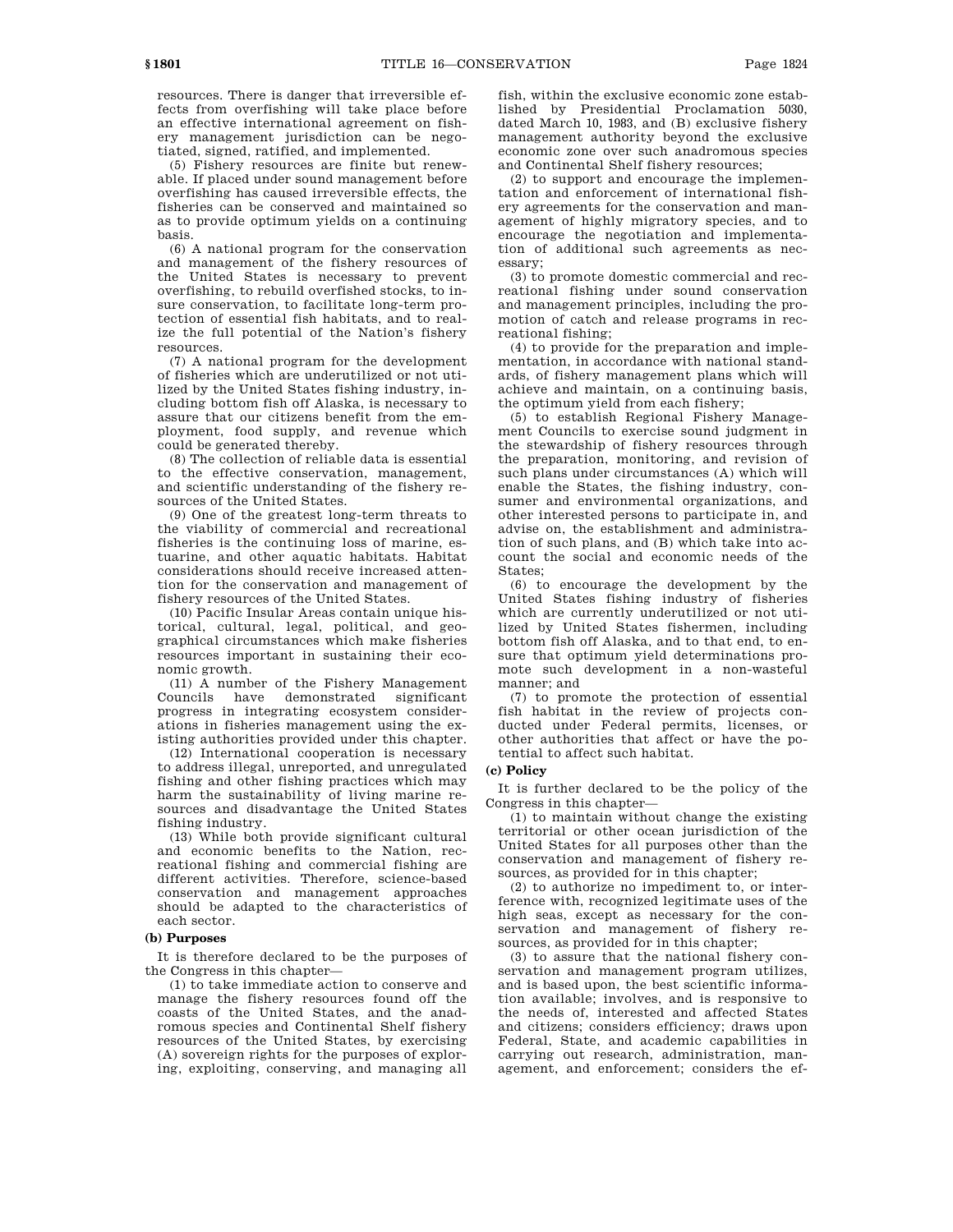fects of fishing on immature fish and encourages development of practical measures that minimize bycatch and avoid unnecessary waste of fish; and is workable and effective;

(4) to permit foreign fishing consistent with the provisions of this chapter;

(5) to support and encourage active United States efforts to obtain internationally acceptable agreements which provide for effective conservation and management of fishery resources, and to secure agreements to regulate fishing by vessels or persons beyond the exclusive economic zones of any nation;

(6) to foster and maintain the diversity of fisheries in the United States; and

(7) to ensure that the fishery resources adjacent to a Pacific Insular Area, including resident or migratory stocks within the exclusive economic zone adjacent to such areas, be explored, developed, conserved, and managed for the benefit of the people of such area and of the United States.

(Pub. L. 94–265, §2, Apr. 13, 1976, 90 Stat. 331; Pub. L. 95–354, §2, Aug. 28, 1978, 92 Stat. 519; Pub. L. 96–561, title II, §233, Dec. 22, 1980, 94 Stat. 3299; Pub. L. 99–659, title I, §101(c)(1), Nov. 14, 1986, 100 Stat. 3707; Pub. L. 101–627, title I, §101, Nov. 28, 1990, 104 Stat. 4437; Pub. L. 102–251, title III, §301(a), Mar. 9, 1992, 106 Stat. 62; Pub. L. 104–297, title I, §101, Oct. 11, 1996, 110 Stat. 3560; Pub. L. 109–479, §3(a), title IV, §402, Jan. 12, 2007, 120 Stat. 3577, 3626; Pub. L. 115–405, §2, Dec. 31, 2018, 132 Stat. 5355.)

## AMENDMENT OF SUBSECTION (b)(1)

*Pub. L. 102–251, title III, §§301(a), 308, Mar. 9, 1992, 106 Stat. 62, 66, provided that, effective on the date on which the Agreement between the United States and the Union of Soviet Socialist Republics on the Maritime Boundary, signed June 1, 1990, enters into force for the United States, with authority to prescribe implementing regulations effective Mar. 9, 1992, but with no such regulation to be effective until the date on which the Agreement enters into force for the United States, subsection (b)(1) is amended by inserting '', and fishery resources in the special areas'' before the semicolon at the end.*

#### REFERENCES IN TEXT

This chapter, referred to in subsecs. (a)(11), (b), and (c), was in the original ''this Act'', meaning Pub. L. 94–265, Apr. 13, 1976, 90 Stat. 331, as amended, known as the Magnuson-Stevens Fishery Conservation and Management Act, which is classified principally to this chapter. For complete classification of this Act to the Code, see Short Title note below and Tables.

Presidential Proclamation 5030, referred to in subsec.  $(b)(1)$ , is set out under section 1453 of this title.

#### AMENDMENTS

2018—Subsec. (a)(13). Pub. L. 115–405 added par. (13). 2007—Subsec. (a)(11). Pub. L. 109–479, §3(a), added par. (11).

Subsec. (a)(12). Pub. L. 109–479, §402, added par. (12).

1996—Subsec. (a)(2). Pub. L. 104–297, §101(1), added par. (2) and struck out former par. (2) which read as follows: 'As a consequence of increased fishing pressure and because of the inadequacy of fishery conservation and management practices and controls (A) certain stocks of such fish have been overfished to the point where their survival is threatened, and (B) other such stocks have been so substantially reduced in number that they could become similarly threatened.''

Subsec. (a)(6). Pub. L. 104–297, §101(2), inserted ''to facilitate long-term protection of essential fish habitats,'' after ''to insure conservation,''.

Subsec. (a)(9), (10). Pub. L. 104–297, §101(3), added pars. (9) and (10).

Subsec. (b)(3). Pub. L. 104–297, §101(4), substituted ''principles, including the promotion of catch and release programs in recreational fishing'' for ''principles'

Subsec. (b)(5). Pub. L. 104–297, §101(5), struck out "and" after semicolon at end.

Subsec. (b)(6). Pub. L. 104–297, §101(6), substituted ''development in a non-wasteful manner; and'' for ''development.''

Subsec. (b)(7). Pub. L. 104–297, §101(7), added par. (7). Subsec. (c)(3). Pub. L. 104–297, §101(8), substituted ''considers efficiency'' for ''promotes efficiency'' and inserted ''minimize bycatch and'' after ''practical measures that'

Subsec. (c)(7). Pub. L. 104–297, §101(9)–(11), added par. (7).

1990—Subsec. (a)(8). Pub. L. 101–627, §101(a), added par. (8).

Subsec. (b)(1)(A). Pub. L. 101–627, §101(b)(1), struck out ''except highly migratory species'' after ''fish''.

Subsec. (b)(5). Pub. L. 101–627, §101(b)(2), substituted 'exercise sound judgment in the stewardship of fishery resources through the preparation, monitoring, and revision of'' for ''prepare, monitor, and revise''.

Subsec. (c)(3). Pub. L. 101–627, §101(c)(1), inserted ''considers the effects of fishing on immature fish and encourages development of practical measures that avoid unnecessary waste of fish;'' after ''and enforcement;''.

Subsec. (c)(5). Pub. L. 101–627, §101(c)(3), substituted  $\frac{1}{2}$ , and to secure agreements to regulate fishing by vessels or persons beyond the exclusive economic zones of any nation; and'' for period at end.

Subsec. (c)(6). Pub. L. 101–627, §101(c)(4), added par. (6).

1986—Subsec. (b)(1). Pub. L. 99–659,  $$101(c)(1)(A),$ amended par. (1) generally. Prior to amendment, par. (1) read as follows: ''to take immediate action to conserve and manage the fishery resources found off the coasts of the United States, and the anadromous species and Continental Shelf fishery resources of the United States, by establishing (A) a fishery conservation zone within which the United States will assume exclusive fishery management authority over all fish, except highly migratory species, and (B) exclusive fishery management authority beyond such zone over such anadromous species and Continental Shelf fishery resources;''.

Subsec. (c)(5). Pub. L. 99–659, §101(c)(1)(B), amended par. (5) generally. Prior to amendment, par. (5) read as follows: ''to support and encourage continued active United States efforts to obtain an internationally acceptable treaty, at the Third United Nations Conference on the Law of the Sea, which provides for effective conservation and management of fishery resources.''

1980—Subsec. (b)(6). Pub. L. 96–561 inserted '', and to that end, to ensure that optimum yield determinations promote such development'' after ''fish off Alaska''.

1978—Subsec. (a)(7). Pub. L. 95–354,  $\S$ 2(a), substituted the United States fishing industry" for "United" "the United States fishing industry" States fishermen''.

Subsec. (b)(6). Pub. L. 95-354,  $\S2(b)$ , inserted requirement for development by the United States fishing industry.

REFERENCES TO MAGNUSON-STEVENS FISHERY CONSERVA-TION AND MANAGEMENT ACT CONSIDERED TO INCLUDE SECTION 401(a) OF PUB. L. 108–219

References to the Magnuson-Stevens Fishery Conservation and Management Act or any provision of that Act considered to be references to that Act as it would be in effect if section 401(a) of Pub. L. 108–219 were a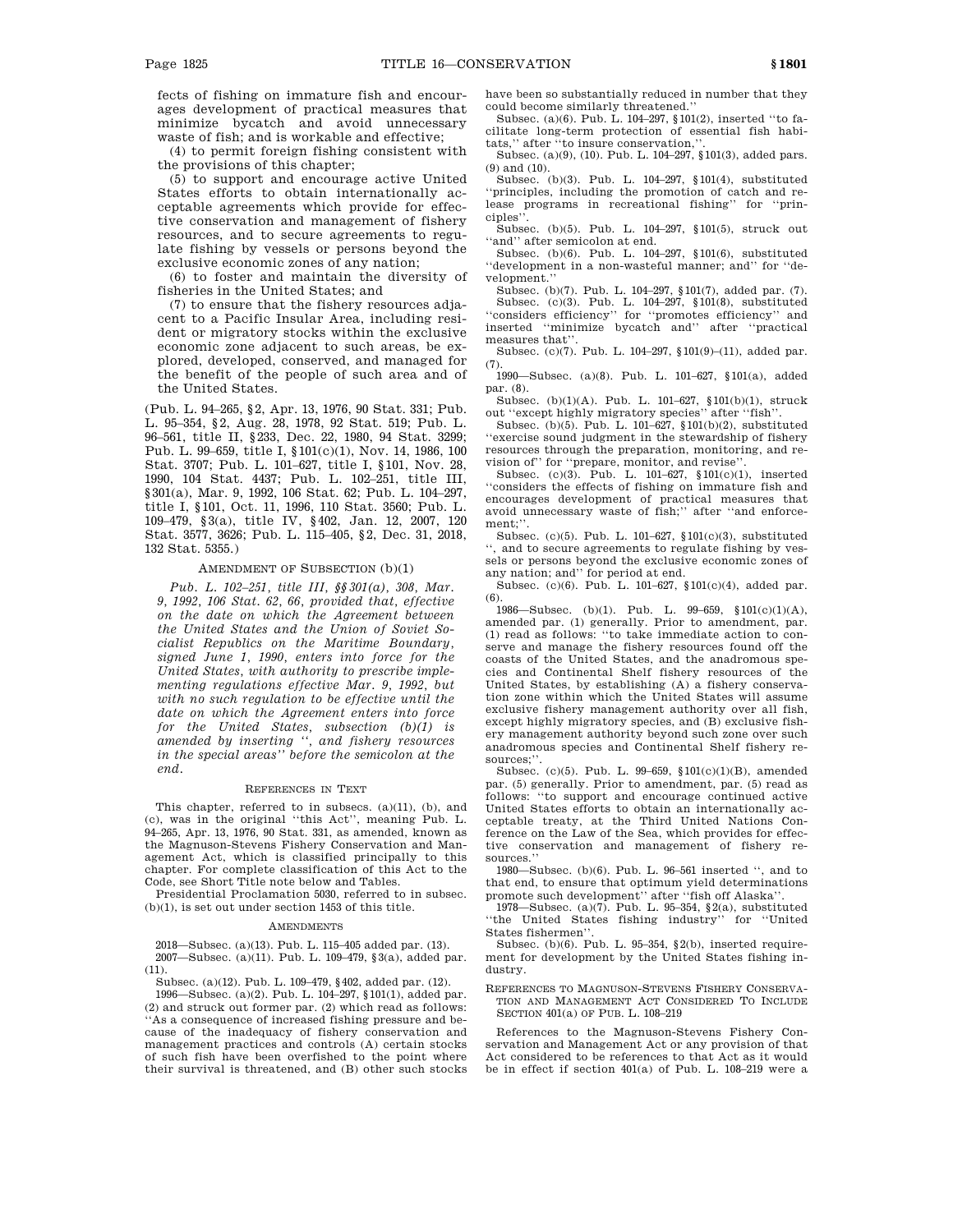REFERENCES TO MAGNUSON FISHERY CONSERVATION AND MANAGEMENT ACT REDESIGNATED AS REFERENCES TO MAGNUSON-STEVENS FISHERY CONSERVATION AND MAN-AGEMENT ACT

core Tuna Treaty note under section 1821 of this title.

Pub. L. 104–208, div. A, title I, §101(a) [title II, §211(b)], Sept. 30, 1996, 110 Stat. 3009, 3009–41, provided that: ''Effective 15 days after the enactment of the Sustainable Fisheries Act [Pub. L. 104–297, enacted Oct. 11, 1996], all references to the Magnuson Fishery Conservation and Management Act [see Short Title note below] shall be redesignated as references to the Magnuson-Stevens Fishery Conservation and Management Act.''

REFERENCES TO FISHERY CONSERVATION AND MANAGE-MENT ACT OF 1976 REDESIGNATED AS REFERENCES TO MAGNUSON FISHERY CONSERVATION AND MANAGEMENT ACT

Pub. L. 96–561, title II, §238(b), Dec. 22, 1980, 94 Stat. 3300, provided that: ''Effective 15 days after the date of enactment of this title [Dec. 22, 1980], all references to the Fishery Conservation and Management Act of 1976 [see Short title note below] shall be redesignated as references to the Magnuson Fishery Conservation and Management Act.''

## EFFECTIVE DATE OF 1992 AMENDMENT

Amendment by Pub. L. 102–251 effective on date on which Agreement between United States and Union of Soviet Socialist Republics on the Maritime Boundary, signed June 1, 1990, enters into force for United States, with authority to prescribe implementing regulations effective Mar. 9, 1992, but with no such regulation to be effective until date on which Agreement enters into force for United States, see section 308 of Pub. L. 102–251, set out as a note under section 773 of this title.

#### SHORT TITLE OF 2018 AMENDMENT

Pub. L. 115–405, §1(a), Dec. 31, 2018, 132 Stat. 5355, provided that: ''This Act [amending this section and sections 1852, 1881, and 1881c of this title, and enacting provisions set out as notes under this section and sections 1852 and 1881 of this title] may be cited as the 'Modernizing Recreational Fisheries Management Act of 2018'.''

#### SHORT TITLE OF 2015 AMENDMENT

Pub. L. 114–81, §1, Nov. 5, 2015, 129 Stat. 649, provided that: ''This Act [see Tables for classification] may be cited as the 'Illegal, Unreported, and Unregulated Fishing Enforcement Act of 2015'.''

#### SHORT TITLE OF 2012 AMENDMENT

Pub. L. 112–183, §1, Oct. 5, 2012, 126 Stat. 1422, provided that: ''This Act [enacting section 1827a of this title and provisions set out as a note under section 1827a of this title] may be cited as the 'Billfish Conservation Act of 2012'.''

#### SHORT TITLE OF 2011 AMENDMENT

Pub. L. 111–348, title I, §101, Jan. 4, 2011, 124 Stat. 3668, provided that: ''This title [amending sections 1826i to 1826k, 1857, and 4107 of this title and enacting provisions set out as notes under sections 1826k and 1857 of this title] may be cited as the 'Shark Conservation Act of  $2010'$ 

#### SHORT TITLE OF 2007 AMENDMENT

Pub. L. 109–479, §1(a), Jan. 12, 2007, 120 Stat. 3575, provided that: ''This Act [enacting chapters 88 and 89 of this title, chapter 45 of Title 33, Navigation and Navigable Waters, subchapters VI of chapter 31 and of chapter 38 of this title, sections 1826h to 1826k, 1829, 1853a, 1864 to 1869, and 1884 of this title, amending this section, sections 757d, 773f, 773g, 971a, 971h, 971i, 1377, 1802,

#### SHORT TITLE OF 1996 AMENDMENT

Pub. L. 104–297, §1(a), Oct. 11, 1996, 110 Stat. 3559, provided that: ''This Act [enacting sections 1803, 1861a, 1881 to 1881d, 1883, 5107a, and 5107b of this title and sections 1279f and 1279g of Title 46, Appendix, Shipping, amending this section, sections 757d, 1362, 1802, 1812, 1821 to 1824, 1826, 1851 to 1858, 1860, 1861, 1862, 1863, 1882, 1883, 4107, 5102, 5103, and 5108 of this title, section 713c–3 of Title 15, Commerce and Trade, and section 1274 of Title 46, Appendix, enacting provisions set out as notes under sections 1802, 1853 to 1856, 1861a, and 1881c of this title and section 1245 of Title 46, Appendix, amending provisions set out as a note under section 971c of this title, and repealing provisions set out as a note under section 1851 of this title] may be cited as the 'Sustainable Fisheries Act'.

#### SHORT TITLE OF 1995 AMENDMENT

Pub. L. 104–43, title VI, §601, Nov. 3, 1995, 109 Stat. 391, provided that: ''This title [enacting sections 1826d to 1826g of this title and provisions set out as a note under section 1826d of this title] may be cited as the 'High Seas Driftnet Fishing Moratorium Protection Act'.''

#### SHORT TITLE OF 1992 AMENDMENT

Pub. L. 102–582, §1, Nov. 2, 1992, 106 Stat. 4900, provided that: ''This Act [enacting sections 1826a to 1826c of this title and section 1707a of Title 46, Appendix, Shipping, amending sections 1362, 1371, 1852, and 1862 of this title, section 1978 of Title 22, Foreign Relations and Intercourse, and section 2110 of Title 46, repealing section 1111c of Title 46, Appendix, and enacting provisions set out as notes under sections 1823, 1826a, and 1861 of this title and section 2110 of Title 46] may be cited as the 'High Seas Driftnet Fisheries Enforcement Act'.''

#### SHORT TITLE OF 1990 AMENDMENT

Pub. L. 101–627, §1(a), Nov. 28, 1990, 104 Stat. 4436, provided that: ''The Act [enacting sections 971b–1, 1385, and 1862 of this title, amending this section, sections 757d, 758e–5, 971a, 971b, 971d, 971h, 1371, 1802, 1811, 1812, 1821, 1822, 1824 to 1826, 1852 to 1861, 1882, 4005, 4006, 4008, 4103, and 4107 of this title, section 713c–3 of Title 15, Commerce and Trade, and section 1977 of Title 22, Foreign Relations and Intercourse, and enacting provisions set out as notes under sections 971a, 1373, 1802, 1812, 1822, 1825, 1854, 4004, and 4005 of this title] may be cited as the 'Fishery Conservation Amendments of 1990'.''

#### SHORT TITLE OF 1987 AMENDMENT

Pub. L. 100–220, §1, Dec. 29, 1987, 101 Stat. 1458, provided that: ''This Act [enacting section 1912 of Title 33, Navigation and Navigable Waters, amending sections 1121 to 1131, 1901 to 1903, 1905, and 1907 to 1909 of Title 33, and enacting provisions set out as notes under this section, sections 1822 and 1823 of this title, sections 883a, 1121, 1125, 1901, 1902, and 2267 of Title 33, and section 6981 of Title 42, The Public Health and Welfare] may be cited as the 'United States-Japan Fishery Agreement Approval Act of 1987'.''

#### SHORT TITLE OF 1980 AMENDMENT

Pub. L. 96–561, title II, §201, Dec. 22, 1980, 94 Stat. 3287, provided that: ''This title [enacting section 1511b of Title 15, Commerce and Trade, amending sections 917, 1801, 1821, 1824, 1852, and 1855 of this title, section 713c–3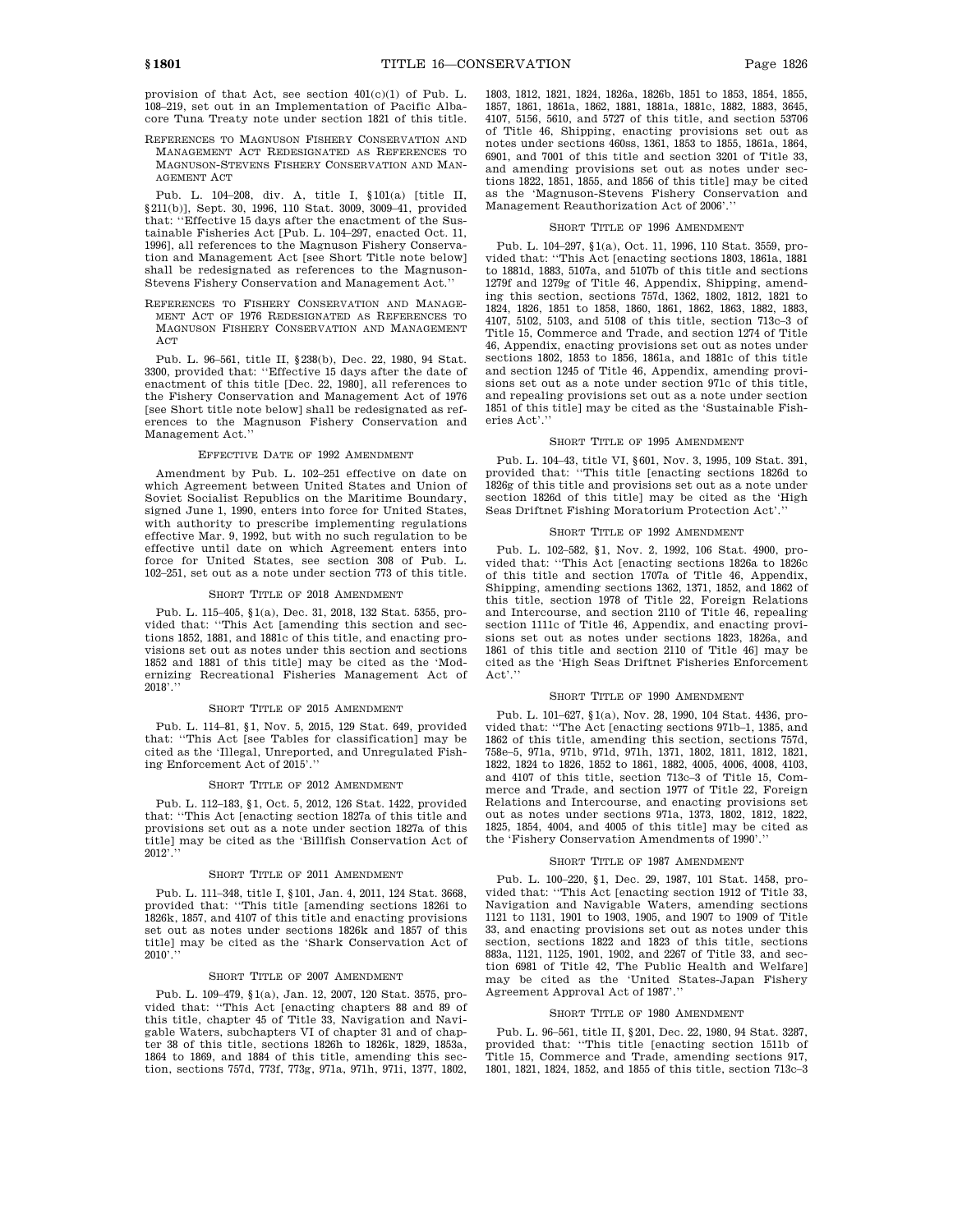of Title 15, sections 1972 and 1980 of Title 22, Foreign Relations and Intercourse, section 1321 of Title 33, Navigation and Navigable Waters, section 1843 of Title 43, Public Lands, and sections 1271, 1273, 1274, and 1275 of Title 46, Appendix, Shipping, and enacting provisions set out as notes under this section, sections 742c, 1821, and 1824 of this title, and section 1980 of Title 22] may be cited as the 'American Fisheries Promotion Act'.''

#### SHORT TITLE OF 1977 AMENDMENT

Pub. L. 95–6, §1, Feb. 21, 1977, 91 Stat. 14, provided: ''That this joint resolution [enacting section 1826 of this title, repealing sections 981 to 991 of this title, and enacting provisions set out as notes under sections 981 and 1823 of this title] may be cited as the 'Fishery Conservation Zone Transition Act'.''

#### SHORT TITLE

Pub. L. 94–265, §1, Apr. 13, 1976, 90 Stat. 331, as amended by Pub. L. 96–561, title II, §238(a), Dec. 22, 1980, 94 Stat. 3300; Pub. L. 104–208, div. A, title I, §101(a) [title II, §211(a)], Sept. 30, 1996, 110 Stat. 3009, 3009–41, provided: ''That this Act [enacting this chapter, amending section 971 of this title and sections 1972 and 1973 of Title 22, Foreign Relations and Intercourse, enacting provisions set out as notes under this section and sections 971, 1362, 1857 of this title, and sections 1972 and 1973 of Title 22, and repealing chapters 21 and 21A of this title] may be cited as the 'Magnuson-Stevens Fishery Conservation and Management Act'.

[Pub. L. 104–208, div. A, title I, §101(a) [title II, §211(a)], Sept. 30, 1996, 110 Stat. 3009, 3009–41, provided that the amendment made by section  $101(a)$  [§211(a)] to section 1 of Pub. L. 94–265, set out above, is effective 15 days after Oct. 11, 1996.]

[Pub. L. 96–561, title II, §238(a), Dec. 22, 1980, 94 Stat. 3300, provided that the amendment made by section 238(a) to section 1 of Pub. L. 94–265, set out above, is effective 15 days after Dec. 22, 1980.]

#### **CONSTRUCTION**

Pub. L. 115–405, §301, Dec. 31, 2018, 132 Stat. 5360, provided that: ''Nothing in this Act [see Short Title of 2018 Amendment note above] shall be construed as modifying the requirements of sections [sic] 301(a), 302(h)(6), 303(a)(15), or 304(e) of the Magnuson-Stevens Fishery Conservation and Management Act (16 U.S.C. 1851(a), 1852(h)(6), 1853(a)(15), and 1854(e)), or the equal application of such requirements and other standards and requirements under the Magnuson-Stevens Fishery Conservation and Management Act (16 U.S.C. 1801 et seq.) to commercial, charter, and recreational fisheries, including each component of mixed-use fisheries.''

[For definition of ''mixed-use fishery'' as used in section 301 of Pub. L. 115–405, set out above, see section 3 of Pub. L. 115–405, set out below].

#### **DEFINITIONS**

Pub. L. 115–405, §3, Dec. 31, 2018, 132 Stat. 5355, provided that:

''In this Act [see Short Title of 2018 Amendment note above]:

''(1) APPROPRIATE COMMITTEES OF CONGRESS.—The term 'appropriate committees of Congress' means—

''(A) the Committee on Commerce, Science, and Transportation of the Senate; and

''(B) the Committee on Natural Resources of the House of Representatives.

''(2) COUNCIL.—The term 'Council' means any Regional Fishery Management Council established under section 302 of the Magnuson-Stevens Fishery Conservation and Management Act (16 U.S.C. 1852).

''(3) LIMITED ACCESS PRIVILEGE PROGRAM.—The term 'limited access privilege program' means a program that meets the requirements of section 303A of the Magnuson-Stevens Fishery Conservation and Management Act (16 U.S.C. 1853a).

'(4) MIXED-USE FISHERY.—The term 'mixed-use fishery' means a Federal fishery in which 2 or more of the following occur:

''(A) Recreational fishing.

''(B) Charter fishing. ''(C) Commercial fishing.''

#### EX. ORD. NO. 12962. RECREATIONAL FISHERIES

Ex. Ord. No. 12962, June 7, 1995, 60 F.R. 30769, as amended by Ex. Ord. No. 13474, Sept. 26, 2008, 73 F.R. 57229, provided:

By the authority vested in me as President by the Constitution and the laws of the United States of America, and in furtherance of the purposes of the Fish and Wildlife Act of 1956 (16 U.S.C. 742a–d, and e–j), the Fish and Wildlife Coordination Act (16 U.S.C. 661–666c), the National Environmental Policy Act of 1969 (42 U.S.C. 4321 *et seq*.), the National Marine Sanctuaries Act of 1972 (16 U.S.C. 1431 *et seq*.), the National Wildlife Refuge System Administration Act of 1966 (16 U.S.C. 668dd–ee), the National Park Service Organic Act ([former] 16 U.S.C. 1 *et seq*.) [see 18 U.S.C. 1865(a), 54 U.S.C. 100101(a), 100301 et seq., 100751(a), 100752, 100753, 102101], the National Historic Preservation Act ([former] 16 U.S.C. 470 *et seq*.) [see 54 U.S.C. 300101 et seq.], [the] Wilderness Act (16 U.S.C. 1131 *et seq*.), the Magnuson-Stevens Fishery Conservation and Management Act (16 U.S.C. 1801 *et seq*.), the Coastal Zone Management Act [of 1972] (16 U.S.C. 1451 *et seq*.), the Outer Continental Shelf Lands Act (43 U.S.C. 1331 *et seq*.), and other pertinent statutes, and in order to conserve, restore, and enhance aquatic systems to provide for increased recreational fishing opportunities nationwide, it is ordered as follows:

SECTION 1. *Federal Agency Duties*. Federal agencies shall, to the extent permitted by law and where practicable, and in cooperation with States and Tribes, improve the quantity, function, sustainable productivity, and distribution of U.S. aquatic resources for increased recreational fishing opportunities by: (a) developing and encouraging partnerships between governments and the private sector to advance aquatic resource conservation and enhance recreational fishing opportunities;

(b) identifying recreational fishing opportunities that are limited by water quality and habitat degradation and promoting restoration to support viable, healthy, and, where feasible, self-sustaining recreational fisheries;

(c) fostering sound aquatic conservation and restoration endeavors to benefit recreational fisheries;

(d) ensuring that recreational fishing shall be managed as a sustainable activity in national wildlife refuges, national parks, national monuments, national marine sanctuaries, marine protected areas, or any other relevant conservation or management areas or activities under any Federal authority, consistent with applicable law;

(e) providing access to and promoting awareness of opportunities for public participation and enjoyment of U.S. recreational fishery resources;

(f) supporting outreach programs designed to stimulate angler participation in the conservation and restoration of aquatic systems;

(g) implementing laws under their purview in a manner that will conserve, restore, and enhance aquatic systems that support recreational fisheries;

(h) establishing cost-share programs, under existing authorities, that match or exceed Federal funds with nonfederal contributions;

(i) evaluating the effects of Federally funded, permitted, or authorized actions on aquatic systems and recreational fisheries and document those effects relative to the purpose of this order; and

(j) assisting private landowners to conserve and enhance aquatic resources on their lands.

SEC. 2. *National Recreational Fisheries Coordination Council*. A National Recreational Fisheries Coordination Council (''Coordination Council'') is hereby established. The Coordination Council shall consist of seven members, one member designated by each of the following Secretaries—Interior, Commerce, Agriculture, Energy, Transportation, and Defense—and one by the Ad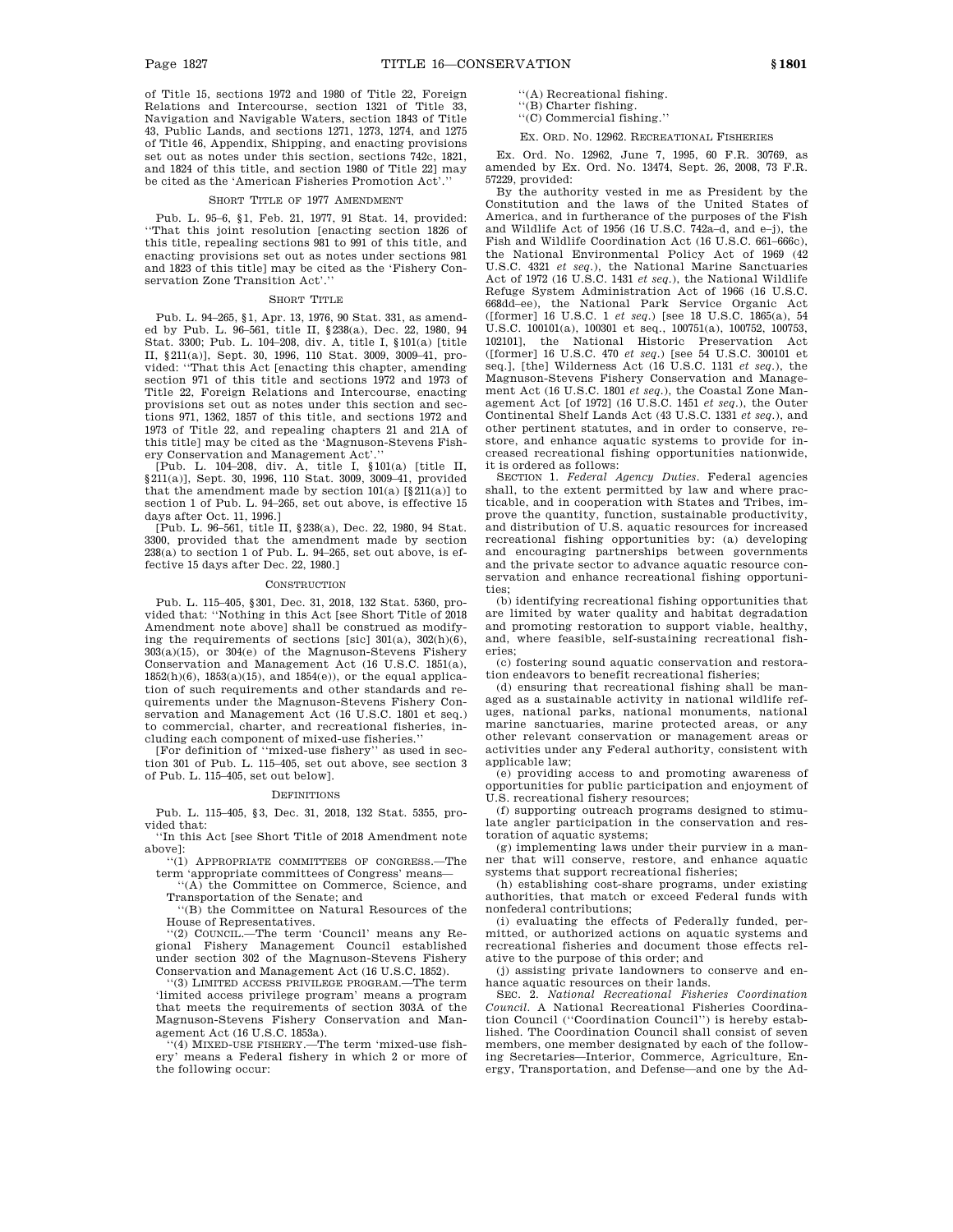ministrator of the Environmental Protection Agency. The Coordination Council shall: (a) ensure that the social and economic values of healthy aquatic systems that support recreational fisheries are considered by Federal agencies in the course of their actions;

(b) reduce duplicative and cost-inefficient programs among Federal agencies involved in conserving or managing recreational fisheries;

(c) share the latest resource information and management technologies to assist in the conservation and management of recreational fisheries;

(d) assess the implementation of the Conservation Plan required under section 3 of this order; and

(e) develop a biennial report of accomplishments of the Conservation Plan.

The representatives designated by the Secretaries of Commerce and the Interior shall cochair the Coordination Council.

SEC. 3. *Recreational Fishery Resources Conservation Plan*. (a) Within 12 months of the date of this order, the Coordination Council, in cooperation with Federal agencies, States, and Tribes, and after consulting with the Federally chartered Sport Fishing and Boating Partnership Council, shall develop a comprehensive Recreational Fishery Resources Conservation Plan (''Conservation Plan'').

(b) The Conservation Plan will set forth a 5-year agenda for Federal agencies identified by the Coordination Council. In so doing, the Conservation Plan will establish, to the extent permitted by law and where practicable; (1) measurable objectives to conserve and restore aquatic systems that support viable and healthy recreational fishery resources, (2) actions to be taken by the identified Federal agencies, (3) a method of ensuring the accountability of such Federal agencies, and (4) a comprehensive mechanism to evaluate achievements. The Conservation Plan will, to the extent practicable, be integrated with existing plans and programs, reduce duplication, and will include recommended actions for cooperation with States, Tribes, conservation groups, and the recreational fisheries community.

SEC. 4. *Joint Policy for Administering the Endangered Species Act of 1973*. All Federal agencies will aggressively work to identify and minimize conflicts between recreational fisheries and their respective responsibilities under the Endangered Species Act of 1973 (''ESA'') (16 U.S.C. 1531 *et seq*.). Within 6 months of the date of this order, the Fish and Wildlife Service and the National Marine Fisheries Service will promote compatibility and reduce conflicts between the administration of the ESA and recreational fisheries by developing a joint agency policy that will; (1) ensure consistency in the administration of the ESA between and within the two agencies, (2) promote collaboration with other Federal, State, and Tribal fisheries managers, and (3) improve and increase efforts to inform nonfederal entities of the requirements of the ESA.

SEC. 5. *Sport Fishing and Boating Partnership Council*. To assist in the implementation of this order, the Secretary of the Interior shall expand the role of the Sport Fishing and Boating Partnership Council to: (a) monitor specific Federal activities affecting aquatic systems and the recreational fisheries they support;

(b) review and evaluate the relation of Federal policies and activities to the status and conditions of recreational fishery resources; and

(c) prepare an annual report of its activities, findings, and recommendations for submission to the Coordination Council.

SEC. 6. *Judicial Review*. This order is intended only to improve the internal management of the executive branch and it is not intended to create any right, benefit or trust responsibility, substantive or procedural, enforceable at law or equity by a party against the United States, its agencies, its officers, or any other person.

## **§ 1802. Definitions**

As used in this chapter, unless the context otherwise requires—

(1) The term ''anadromous species'' means species of fish which spawn in fresh or estuarine waters of the United States and which migrate to ocean waters.

(2) The term ''bycatch'' means fish which are harvested in a fishery, but which are not sold or kept for personal use, and includes economic discards and regulatory discards. Such term does not include fish released alive under a recreational catch and release fishery management program.

(3) The term ''charter fishing'' means fishing from a vessel carrying a passenger for hire (as defined in section 2101(30) of title 46) who is engaged in recreational fishing.

(4) The term ''commercial fishing'' means fishing in which the fish harvested, either in whole or in part, are intended to enter commerce or enter commerce through sale, barter or trade.

(5) The term ''conservation and management'' refers to all of the rules, regulations, conditions, methods, and other measures (A) which are required to rebuild, restore, or maintain, and which are useful in rebuilding, restoring, or maintaining, any fishery resource and the marine environment; and (B) which are designed to assure that—

(i) a supply of food and other products may be taken, and that recreational benefits may be obtained, on a continuing basis;

(ii) irreversible or long-term adverse effects on fishery resources and the marine environment are avoided; and

(iii) there will be a multiplicity of options available with respect to future uses of these resources.

(6) The term ''Continental Shelf'' means the seabed and subsoil of the submarine areas adjacent to the coast, but outside the area of the territorial sea, of the United States, to a depth of 200 meters or, beyond that limit, to where the depth of the superjacent waters admits of the exploitation of the natural resources of such areas.

(7) The term ''Continental Shelf fishery resources'' means the following:

#### CNIDARIA

Bamboo Coral—Acanella spp.; Black Coral—Antipathes spp.; Gold Coral—Callogorgia spp.; Precious Red Coral—Corallium spp.; Bamboo Coral—Keratoisis spp.; and Gold Coral—Parazoanthus spp.

#### **CRUSTACEA**

Tanner Crab—Chionoecetes tanneri; Tanner Crab—Chionoecetes opilio; Tanner Crab—Chionoecetes angulatus; Tanner Crab—Chionoecetes bairdi; King Crab—Paralithodes camtschatica; King Crab—Paralithodes platypus; King Crab—Paralithodes brevipes; Lobster—Homarus americanus; Dungeness Crab—Cancer magister; California King Crab—Paralithodes californiensis;

California King Crab—Paralithodes rathbuni;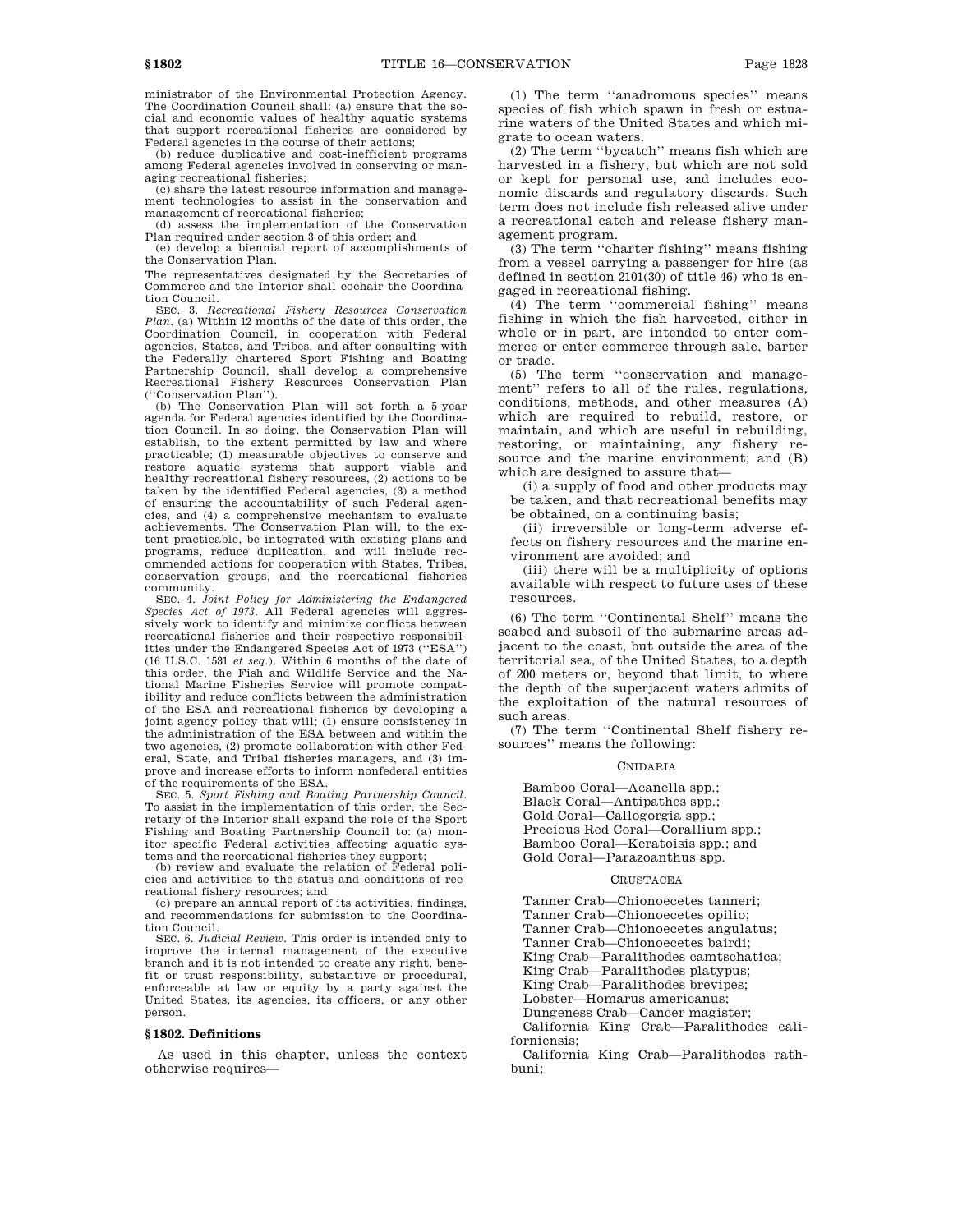Golden King Crab—Lithodes aequispinus; Northern Stone Crab—Lithodes maja; Stone Crab—Menippe mercenaria; and Deep-sea Red Crab—Chaceon quinquedens.

#### **MOLLUSKS**

Red Abalone—Haliotis rufescens;

Pink Abalone—Haliotis corrugata; Japanese Abalone—Haliotis kamtschatkana;

Queen Conch—Strombus gigas; Surf Clam—Spisula solidissima; and Ocean Quahog—Arctica islandica.

## SPONGES

Glove Sponge—Spongia cheiris; Sheepswool Sponge—Hippiospongia lachne; Grass Sponge—Spongia graminea; and Yellow Sponge—Spongia barbera.

If the Secretary determines, after consultation with the Secretary of State, that living organisms of any other sedentary species are, at the harvestable stage, either—

(A) immobile on or under the seabed, or

(B) unable to move except in constant physical contact with the seabed or subsoil,

of the Continental Shelf which appertains to the United States, and publishes notice of such determination in the Federal Register, such sedentary species shall be considered to be added to the foregoing list and included in such term for purposes of this chapter.

(8) The term ''Council'' means any Regional Fishery Management Council established under section 1852 of this title.

(9) The term ''economic discards'' means fish which are the target of a fishery, but which are not retained because they are of an undesirable size, sex, or quality, or for other economic reasons.

(10) The term ''essential fish habitat'' means those waters and substrate necessary to fish for spawning, breeding, feeding or growth to maturity.

(11) The term ''exclusive economic zone'' means the zone established by Proclamation Numbered 5030, dated March 10, 1983. For purposes of applying this chapter, the inner boundary of that zone is a line coterminous with the seaward boundary of each of the coastal States.

(12) The term ''fish'' means finfish, mollusks, crustaceans, and all other forms of marine animal and plant life other than marine mammals and birds.

(13) The term ''fishery'' means—

(A) one or more stocks of fish which can be treated as a unit for purposes of conservation and management and which are identified on the basis of geographical, scientific, technical, recreational, and economic characteristics; and

(B) any fishing for such stocks.

(14) The term ''regional fishery association'' means an association formed for the mutual benefit of members—

(A) to meet social and economic needs in a region or subregion; and

(B) comprised of persons engaging in the harvest or processing of fishery resources in that specific region or subregion or who otherwise own or operate businesses substantially dependent upon a fishery.

(15) The term ''fishery resource'' means any fishery, any stock of fish, any species of fish, and any habitat of fish.

(16) The term ''fishing'' means—

(A) the catching, taking, or harvesting of fish;

(B) the attempted catching, taking, or harvesting of fish;

(C) any other activity which can reasonably be expected to result in the catching, taking, or harvesting of fish; or

(D) any operations at sea in support of, or in preparation for, any activity described in subparagraphs (A) through (C).

Such term does not include any scientific research activity which is conducted by a scientific research vessel.

(17) The term ''fishing community'' means a community which is substantially dependent on or substantially engaged in the harvest or processing of fishery resources to meet social and economic needs, and includes fishing vessel owners, operators, and crew and United States fish processors that are based in such community.

(18) The term ''fishing vessel'' means any vessel, boat, ship, or other craft which is used for, equipped to be used for, or of a type which is normally used for—

(A) fishing; or

(B) aiding or assisting one or more vessels at sea in the performance of any activity relating to fishing, including, but not limited to, preparation, supply, storage, refrigeration, transportation, or processing.

(19) The term ''foreign fishing'' means fishing by a vessel other than a vessel of the United States.

(20) The term ''high seas'' means all waters beyond the territorial sea of the United States and beyond any foreign nation's territorial sea, to the extent that such sea is recognized by the United States.

(21) The term ''highly migratory species'' means tuna species, marlin (Tetrapturus spp. and Makaira spp.), oceanic sharks, sailfishes (Istiophorus spp.), and swordfish (Xiphias gladius).

(22) The term ''import''—

(A) means to land on, bring into, or introduce into, or attempt to land on, bring into, or introduce into, any place subject to the jurisdiction of the United States, whether or not such landing, bringing, or introduction constitutes an importation within the meaning of the customs laws of the United States; but

(B) does not include any activity described in subparagraph (A) with respect to fish caught in the exclusive economic zone or by a vessel of the United States.

(23) The term ''individual fishing quota'' means a Federal permit under a limited access system to harvest a quantity of fish, expressed by a unit or units representing a percentage of the total allowable catch of a fishery that may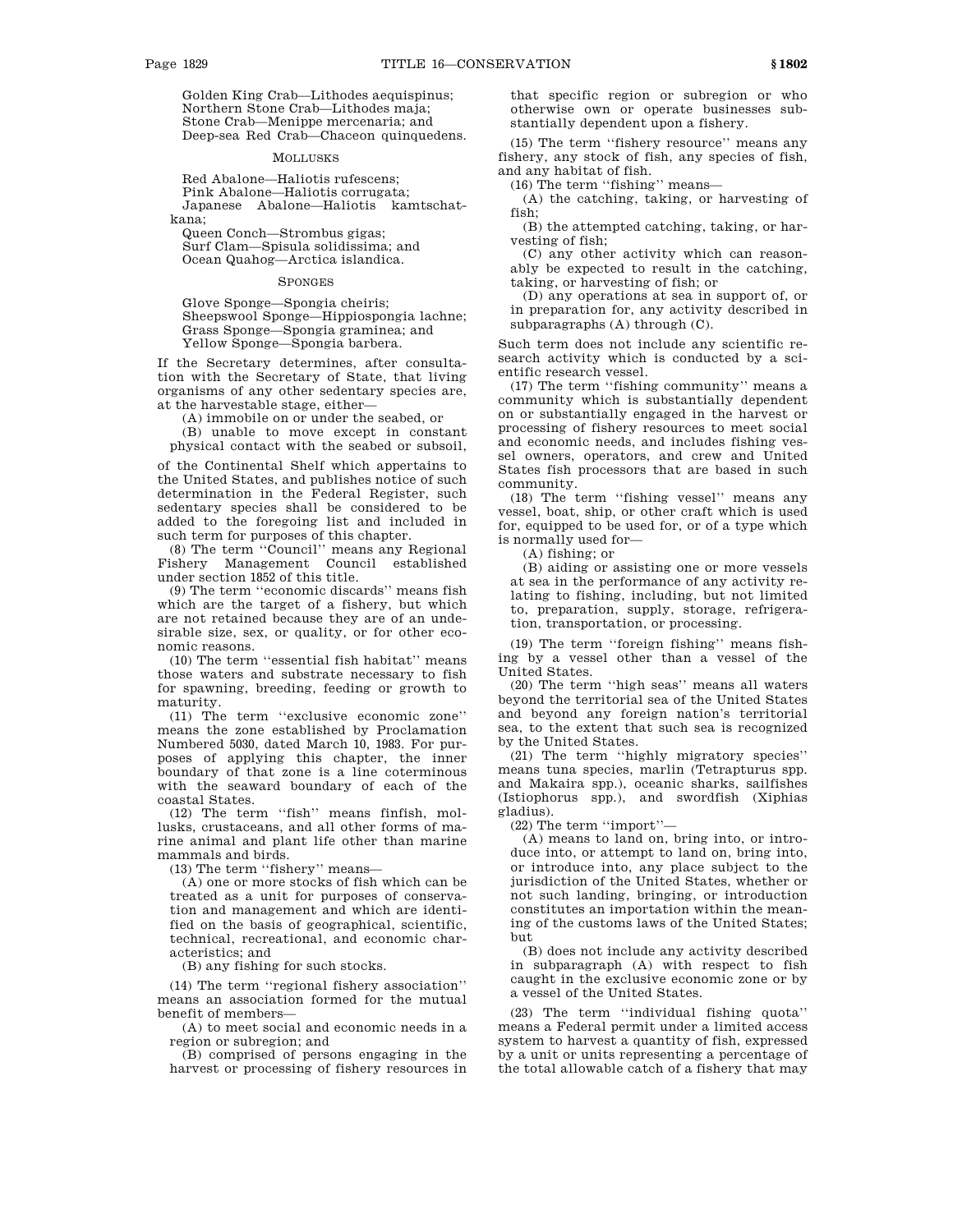be received or held for exclusive use by a person. Such term does not include community development quotas as described in section 1855(i) of this title.

(24) The term ''international fishery agreement'' means any bilateral or multilateral treaty, convention, or agreement which relates to fishing and to which the United States is a party.

(25) The term ''large-scale driftnet fishing'' means a method of fishing in which a gillnet composed of a panel or panels of webbing, or a series of such gillnets, with a total length of two and one-half kilometers or more is placed in the water and allowed to drift with the currents and winds for the purpose of entangling fish in the webbing.

(26) The term ''limited access privilege''—

(A) means a Federal permit, issued as part of a limited access system under section 1853a of this title to harvest a quantity of fish expressed by a unit or units representing a portion of the total allowable catch of the fishery that may be received or held for exclusive use by a person; and

(B) includes an individual fishing quota; but

(C) does not include community development quotas as described in section 1855(i) of this title.

(27) The term ''limited access system'' means a system that limits participation in a fishery to those satisfying certain eligibility criteria or requirements contained in a fishery management plan or associated regulation.

(28) The term ''Marine Fisheries Commission'' means the Atlantic States Marine Fisheries Commission, the Gulf States Marine Fisheries Commission, or the Pacific States Marine Fisheries Commission.

(29) The term ''migratory range'' means the maximum area at a given time of the year within which fish of an anadromous species or stock thereof can be expected to be found, as determined on the basis of scale pattern analysis, tagging studies, or other reliable scientific information, except that the term does not include any part of such area which is in the waters of a foreign nation.

(30) The term ''national standards'' means the national standards for fishery conservation and management set forth in section 1851 of this title.

(31) The term ''observer'' means any person required or authorized to be carried on a vessel for conservation and management purposes by regulations or permits under this chapter.

(32) The term ''observer information'' means any information collected, observed, retrieved, or created by an observer or electronic monitoring system pursuant to authorization by the Secretary, or collected as part of a cooperative research initiative, including fish harvest or processing observations, fish sampling or weighing data, vessel logbook data, vessel or processor-specific information (including any safety, location, or operating condition observations), and video, audio, photographic, or written documents.

(33) The term ''optimum'', with respect to the yield from a fishery, means the amount of fish which—

(A) will provide the greatest overall benefit to the Nation, particularly with respect to food production and recreational opportunities, and taking into account the protection of marine ecosystems;

(B) is prescribed on the basis of the maximum sustainable yield from the fishery, as reduced by any relevant social, economic, or ecological factor; and

(C) in the case of an overfished fishery, provides for rebuilding to a level consistent with producing the maximum sustainable yield in such fishery.

(34) The terms ''overfishing'' and ''overfished'' mean a rate or level of fishing mortality that jeopardizes the capacity of a fishery to produce the maximum sustainable yield on a continuing basis.

(35) The term ''Pacific Insular Area'' means American Samoa, Guam, the Northern Mariana Islands, Baker Island, Howland Island, Jarvis Island, Johnston Atoll, Kingman Reef, Midway Island, Wake Island, or Palmyra Atoll, as applicable, and includes all islands and reefs appurtenant to such island, reef, or atoll.

(36) The term ''person'' means any individual (whether or not a citizen or national of the United States), any corporation, partnership, association, or other entity (whether or not organized or existing under the laws of any State), and any Federal, State, local, or foreign government or any entity of any such government.

(37) The term ''recreational fishing'' means fishing for sport or pleasure.

(38) The term ''regulatory discards'' means fish harvested in a fishery which fishermen are required by regulation to discard whenever caught, or are required by regulation to retain but not sell.

(39) The term ''Secretary'' means the Secretary of Commerce or his designee.

(40) The term ''State'' means each of the several States, the District of Columbia, the Commonwealth of Puerto Rico, American Samoa, the Virgin Islands, Guam, and any other Commonwealth, territory, or possession of the United States.

 $(41)^1$  The term "special areas" means the areas referred to as eastern special areas in Article 3(1) of the Agreement between the United States of America and the Union of Soviet Socialist Republics on the Maritime Boundary, signed June 1, 1990. In particular, the term refers to those areas east of the maritime boundary, as defined in that Agreement, that lie within 200 nautical miles of the baselines from which the breadth of the territorial sea of Russia is measured but beyond 200 nautical miles of the baselines from which the breadth of the territorial sea of the United States is measured.

(42) The term ''stock of fish'' means a species, subspecies, geographical grouping, or other category of fish capable of management as a unit.

(43) The term ''treaty'' means any international fishery agreement which is a treaty

<sup>1</sup>See Codification note below.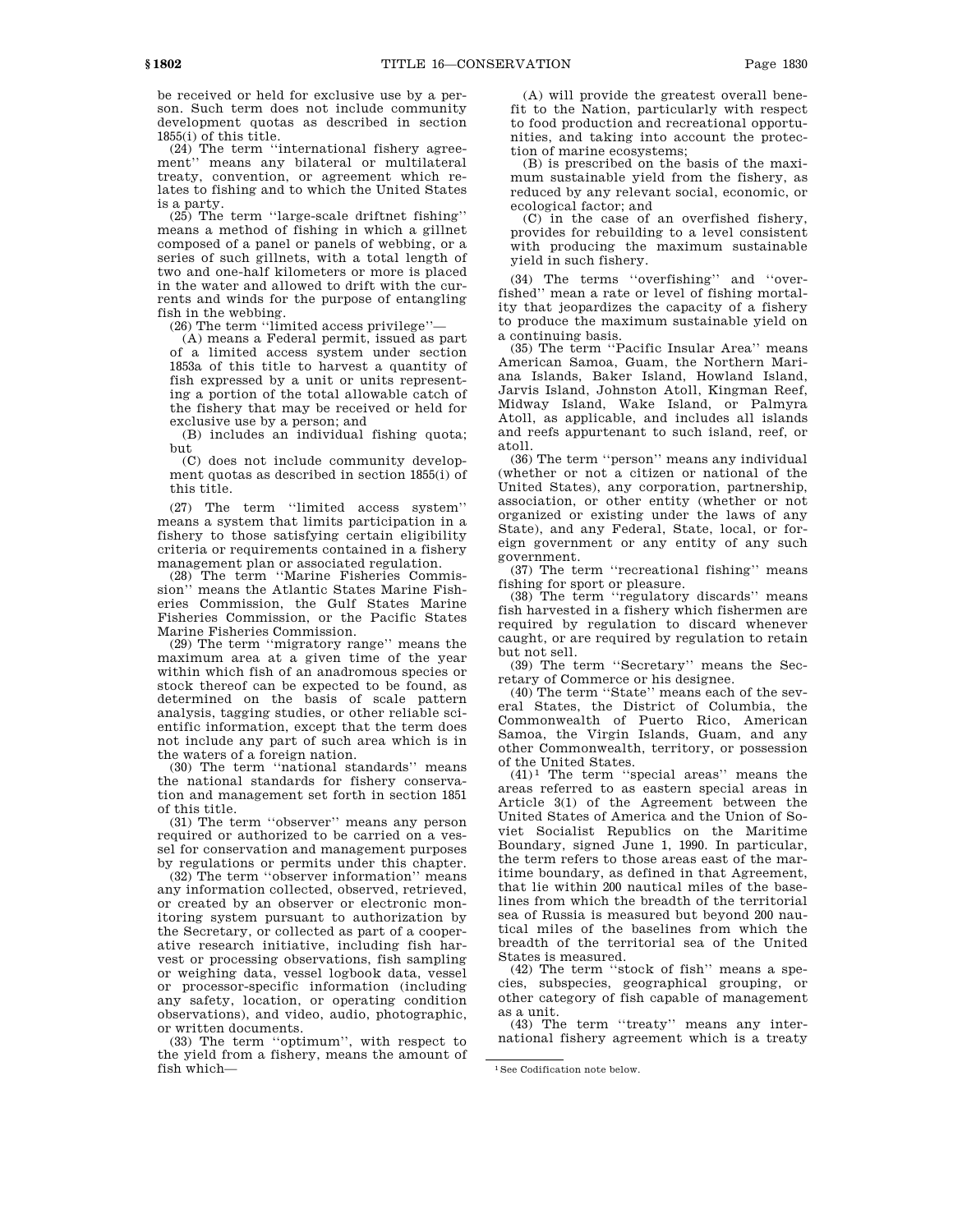within the meaning of section 2 of article II of the Constitution.

(44) The term ''tuna species'' means the following:

Albacore Tuna—Thunnus alalunga; Bigeye Tuna—Thunnus obesus; Bluefin Tuna—Thunnus thynnus; Skipjack Tuna—Katsuwonus pelamis; and Yellowfin Tuna—Thunnus albacares.

(45) The term ''United States'', when used in a geographical context, means all the States thereof.

(46) The term ''United States fish processors'' means facilities located within the United States for, and vessels of the United States used or equipped for, the processing of fish for commercial use or consumption.

(47) The term ''United States harvested fish'' means fish caught, taken, or harvested by vessels of the United States within any fishery regulated under this chapter.

(48) The term ''vessel of the United States'' means—

(A) any vessel documented under chapter 121 of title 46;

(B) any vessel numbered in accordance with chapter 123 of title 46 and measuring less than 5 net tons;

(C) any vessel numbered in accordance with chapter 123 of title 46 and used exclusively for pleasure; or

(D) any vessel not equipped with propulsion machinery of any kind and used exclusively for pleasure.

(49) The term ''vessel subject to the jurisdiction of the United States'' has the same meaning such term has in section 70502(c) of title 46.

(50) The term ''waters of a foreign nation'' means any part of the territorial sea or exclusive economic zone (or the equivalent) of a foreign nation, to the extent such territorial sea or exclusive economic zone is recognized by the United States.

(Pub. L. 94–265, §3, Apr. 13, 1976, 90 Stat. 333; Pub. L. 95–354, §3, Aug. 28, 1978, 92 Stat. 519; Pub. L. 97–453, §15(a), Jan. 12, 1983, 96 Stat. 2492; Pub. L. 99–659, title I, §§101(a), 112, Nov. 14, 1986, 100 Stat. 3706, 3715; Pub. L. 100–239, §2, Jan. 11, 1988, 101 Stat. 1778; Pub. L. 101–627, title I, §102(a), title X, §1001(c), Nov. 28, 1990, 104 Stat. 4438, 4468; Pub. L. 102–251, title III, §301(b), Mar. 9, 1992, 106 Stat. 62; Pub. L. 104–297, title I, §102, Oct. 11, 1996, 110 Stat. 3561; Pub. L. 109–479, §3(b), (c), Jan. 12, 2007, 120 Stat. 3577, 3578; Pub. L. 115–232, div. C, title XXXV, §3541(b)(2), Aug. 13, 2018, 132 Stat. 2323.)

#### REFERENCES IN TEXT

This chapter, referred to in text, was in the original ''this Act'', meaning Pub. L. 94–265, Apr. 13, 1976, 90 Stat. 331, as amended, known as the Magnuson-Stevens Fishery Conservation and Management Act, which is classified principally to this chapter. For complete classification of this Act to the Code, see Short Title note set out under section 1801 of this title and Tables.

Proclamation Numbered 5030, referred to in par. (11), is set out under section 1453 of this title.

#### **CODIFICATION**

In par. (49), ''section 70502(c) of title 46'' substituted for ''section 3(c) of the Maritime Drug Law Enforcement Act (46 U.S.C. App. 1903(c))'' on authority of Pub.

L. 109–304, §18(c), Oct. 6, 2006, 120 Stat. 1709, which Act enacted section 70502 of Title 46, Shipping.

Pub. L. 102–251, §301(b), which directed amendment of this section by adding a new par. (24) defining ''special areas'' and redesignating former pars. (24) to (32) as (25) to (33), respectively, was to be effective on the date on which the Agreement between the United States and the Union of Soviet Socialist Republics on the Maritime Boundary, signed June 1, 1990, enters into force for United States, but will not be executed, to reflect the probable intent of Congress, because the amendments would be inconsistent with the amendments by Pub. L. 104–297 which added par. (36) (now par. (41)) which is substantially identical to the par. (24) added by Pub. L. 102–251, made successive redesignations of pars. (2) to (44), and added and amended various other pars. See 1996 Amendment notes below and section 308 of Pub. L. 102–251, set out as an Effective Date of 1992 Amendment note under section 773 of this title.

#### **AMENDMENTS**

2018—Par. (3). Pub. L. 115–232 substituted ''section 2101(30)'' for ''section 2101(21a)''. 2007—Pub. L. 109–479 added pars. (13A) defining ''re-

gional fishery association'', (20A) defining ''import'', (23A) defining ''limited access privilege'', (23B) defining ''limited access system'', and (27A) defining ''observer information'' and redesignated pars. (1) to (45) as (1) to (50), respectively.

1996—Pars. (2) to (6). Pub. L. 104–297, §102(1), added pars. (2) to (4) and redesignated former pars. (2) and (3) as (5) and (6), respectively. Former pars. (4) to (6) redesignated (7) to (9), respectively.

Par. (7). Pub. L. 104–297, §102(2)(B), substituted ''Deepsea Red Crab—Chaceon quinquedens'' for ''Deep-sea Red Crab—Geryon quinquedens'' in list under heading

''Crustacea''. Pub. L. 104–297, §102(2)(A), which directed substitution of ''Cnidaria'' for ''Coelenterata'' in heading of list of corals, was executed by making the substitution for ''Colenterata'' in that heading to reflect the probable intent of Congress.

Pub. L. 104–297, §102(1), redesignated par. (4) as (7). Former par. (7) redesignated (10).

Par. (8). Pub. L. 104–297, §102(1), redesignated par. (5) as (8). Former par. (8) redesignated (11).

Par. (9). Pub. L. 104–297, §102(3), added par. (9). Former par. (9) redesignated (11).

Pub. L. 104–297, §102(1), redesignated par. (6) as (9). Former par. (9) redesignated (12).

Par. (10). Pub. L. 104–297, §102(3), added par. (10). Former par. (10) redesignated (12).

Pub. L. 104–297, §102(1), redesignated par. (7) as (10). Former par. (10) redesignated (13).

Pars. (11) to (15). Pub. L. 104–297, §102(3), redesignated pars. (9) to (13) as (11) to (15), respectively. Former pars.  $(14)$  and  $(15)$  redesignated  $(16)$  and  $(17)$ , respectively.

Pub. L. 104–297, §102(1), redesignated pars. (8) to (12) as (11) to (15), respectively. Former pars. (13) to (15) redesignated (16) to (18), respectively.

Par. (16). Pub. L. 104–297, §102(4), added par. (16). Former par. (16) redesignated (17).

Pub. L. 104–297, §102(3), redesignated par. (14) as (16). Former par. (16) redesignated (18).

Pub. L. 104–297, §102(1), redesignated par. (13) as (16). Former par. (16) redesignated (19).

Pars. (17) to (20). Pub. L. 104–297, §102(4), redesignated pars. (16) to (19) as (17) to (20), respectively. Former par. (20) redesignated (21).

Pub. L. 104–297, §102(3), redesignated pars. (15) to (18) as (17) to (20), respectively. Former pars. (19) and (20) redesignated (21) and (22), respectively.

Pub. L. 104–297, §102(1), redesignated pars. (14) to (17) as (17) to (20), respectively. Former pars. (18) to (20) redesignated (21) to (23), respectively.

Par. (21). Pub. L. 104–297, §102(5), added par. (21). Former par. (21) redesignated (22).

Pub. L. 104–297, §102(4), redesignated par. (20) as (21). Former par. (21) redesignated (22).

Pub. L. 104–297, §102(3), redesignated par. (19) as (21). Former par. (21) redesignated (23).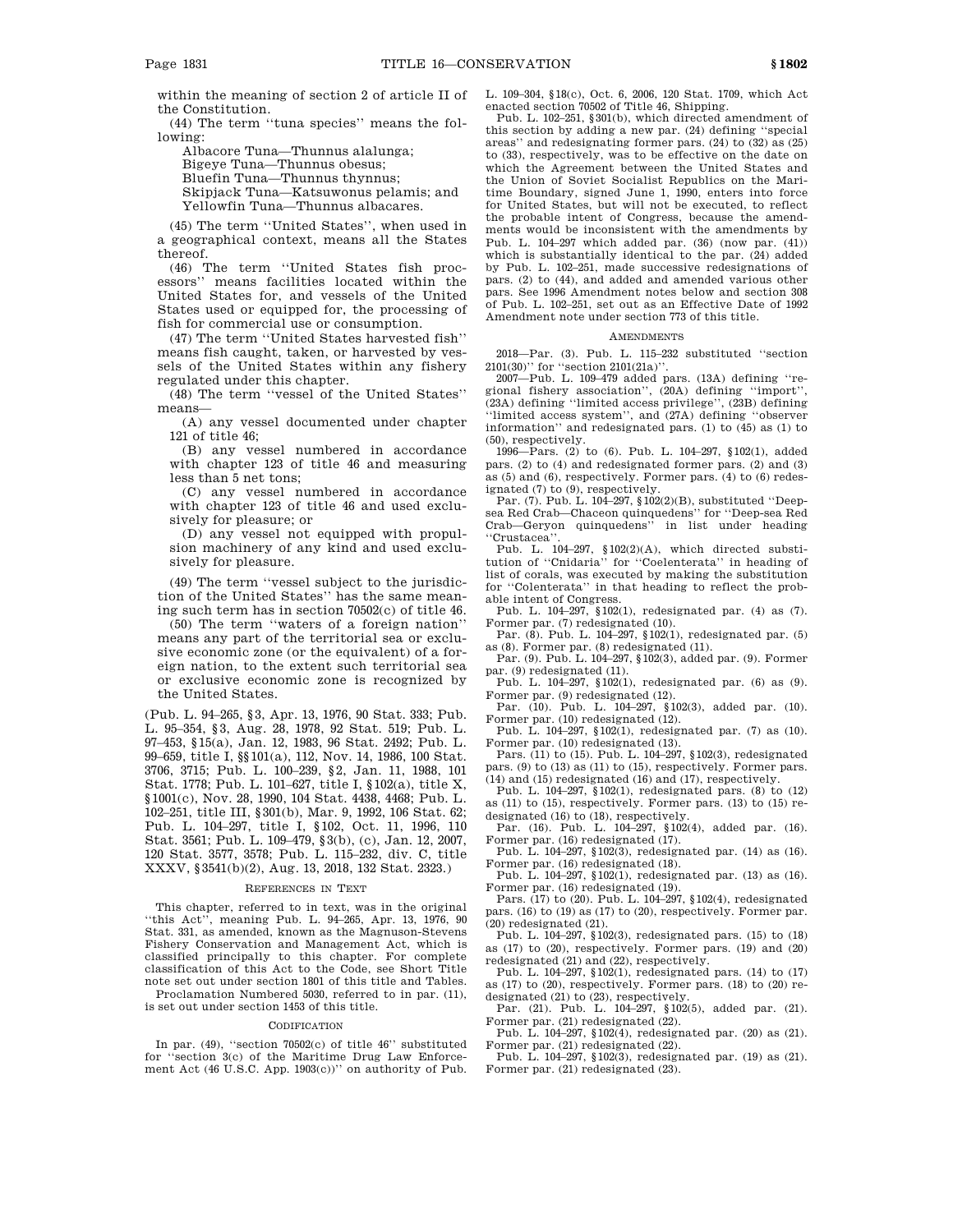Pub. L. 104–297, §102(1), redesignated par. (18) as (21). Former par. (21) redesignated (24).

Par. (22). Pub. L. 104–297, §102(5), redesignated par. (21) as (22). Former par. (22) redesignated (23).

Pub. L. 104–297, §102(4), redesignated par. (21) as (22). Former par. (22) redesignated (23).

Pub. L. 104–297, §102(3), redesignated par. (20) as (22). Former par. (22) redesignated (24).

Pub. L. 104–297, §102(1), redesignated par. (19) as (22). Former par. (22) redesignated (25).

Par. (23). Pub. L. 104–297, §102(6), substituted ''of two and one-half kilometers'' for ''of one and one-half miles

Pub. L. 104–297, §102(5), redesignated par. (22) as (23). Former par. (23) redesignated (24).

Pub. L. 104–297, §102(4), redesignated par. (22) as (23). Former par. (23) redesignated (24).

Pub. L. 104–297, §102(3), redesignated par. (21) as (23). Former par. (23) redesignated (25).

Pub. L. 104–297, §102(1), redesignated par. (20) as (23). Former par. (23) redesignated (26).

Pars. (24) to (27). Pub. L. 104–297, §102(5), redesignated pars. (23) to (26) as (24) to (27), respectively. Former par. (27) redesignated (28).

Pub. L. 104–297, §102(4), redesignated pars. (23) to (26) as (24) to (27), respectively. Former par. (27) redesignated (28).

Pub. L. 104–297, §102(3), redesignated pars. (22) to (25) as (24) to (27), respectively. Former pars. (26) and (27) redesignated (28) and (29), respectively.

Pub. L. 104–297, §102(1), redesignated pars. (21) to (24) as (24) to (27), respectively. Former pars. (25) to (27) redesignated (28) to (30), respectively.

Par. (28). Pub. L. 104–297, §102(7), added par. (28) and struck out former par. (28) which read as follows: ''The term 'optimum', with respect to the yield from a fishery, means the amount of fish—

'(A) which will provide the greatest overall benefit to the Nation, with particular reference to food production and recreational opportunities; and

''(B) which is prescribed as such on the basis of the maximum sustainable yield from such fishery, as modified by any relevant economic, social, or ecological factor.''

Pub. L. 104–297, §102(5), redesignated par. (27) as (28). Former par. (28) redesignated (29).

Pub. L. 104–297, §102(4), redesignated par. (27) as (28). Former par. (28) redesignated (29).

Pub. L. 104–297, §102(3), redesignated par. (26) as (28). Former par. (28) redesignated (30).

Pub. L. 104–297, §102(1), redesignated par. (25) as (28). Former par. (28) redesignated (31).

Pars. (29), (30). Pub. L. 104–297, §102(8), added pars. (29) and (30). Former pars. (29) and (30) redesignated (31) and (32), respectively.

Pub. L. 104–297, §102(5), redesignated pars. (28) and (29) as (29) and (30), respectively. Former par. (30) redesignated (31).

Pub. L. 104–297, §102(4), redesignated pars. (28) and (29) as (29) and (30), respectively. Former par. (30) redesignated (31).

Pub. L. 104–297, §102(3), redesignated pars. (27) and (28) as (29) and (30), respectively. Former pars. (29) and (30) redesignated (31) and (32), respectively.

Pub. L. 104–297, §102(1), redesignated pars. (26) and (27) as (29) and (30), respectively. Former pars. (29) and (30) redesignated (32) and (33), respectively.

Par. (31). Pub. L. 104–297, §102(8), redesignated par. (29) as (31). Former par. (31) redesignated (33).

Pub. L. 104–297, §102(5), redesignated par. (30) as (31). Former par. (31) redesignated (32).

Pub. L. 104–297, §102(4), redesignated par. (30) as (31). Former par. (31) redesignated (32).

Pub. L. 104–297, §102(3), redesignated par. (29) as (31). Former par. (31) redesignated (33).

Pub. L. 104–297, §102(1), redesignated par. (28) as (31). Former par. (31) redesignated (34).

Pars. (32), (33). Pub. L. 104–297, §102(9), added pars. (32) and (33). Former pars. (32) and (33) redesignated (34) and (35), respectively.

Pub. L. 104–297, §102(8), redesignated pars. (30) and (31) as (32) and (33), respectively. Former pars. (32) and (33) redesignated (34) and (35), respectively.

Pub. L. 104–297, §102(5), redesignated pars. (31) and (32) as (32) and (33), respectively. Former par. (33) redesignated (34).

Pub. L. 104–297, §102(4), redesignated pars. (31) and (32) as (32) and (33), respectively. Former par. (33) redesignated (34).

Pub. L. 104–297, §102(3), redesignated pars. (30) and (31) as (32) and (33), respectively. Former pars. (32) and (33) redesignated (34) and (35), respectively.

Pub. L. 104–297, §102(1), redesignated pars. (29) and (30) as (32) and (33), respectively. Former par. (32) redesignated (35).

Pars. (34), (35). Pub. L. 104–297, §102(9), redesignated pars. (32) and (33) as (34) and (35), respectively. Former pars. (34) and (35) redesignated (36) and (37), respectively.

Pub. L. 104–297, §102(8), redesignated pars. (32) and (33) as (34) and (35), respectively. Former pars. (34) and (35) redesignated (36) and (37), respectively.

Pub. L. 104–297, §102(5), redesignated pars. (33) and (34) as (34) and (35), respectively. Former par. (35) redesignated (36)

Pub. L. 104–297, §102(4), redesignated pars. (33) and (34) as (34) and (35), respectively. Former par. (35) redesignated (36).

Pub. L. 104–297, §102(3), redesignated pars. (32) and (33) as (34) and (35), respectively. Former pars. (34) and (35) redesignated (36) and (37), respectively.

Pub. L. 104–297, §102(1), redesignated pars. (31) and (32)

as (34) and (35), respectively. Par. (36). Pub. L. 104–297, §102(10), added par. (36). Former par. (36) redesignated (37).

Pub. L. 104–297, §102(9), redesignated par. (34) as (36). Former par. (36) redesignated (38).

Pub. L. 104–297, §102(8), redesignated par. (34) as (36). Former par. (36) redesignated (38).

Pub. L. 104–297, §102(5), redesignated par. (35) as (36). Former par. (36) redesignated (37).

Pub. L. 104–297, §102(4), redesignated par. (35) as (36). Former par. (36) redesignated (37).

Pub. L. 104–297, §102(3), redesignated par. (34) as (36). Par. (37). Pub. L. 104–297, §102(10), redesignated par. (36) as (37). Former par. (37) redesignated (38).

Pub. L. 104–297, §102(9), redesignated par. (35) as (37). Former par. (37) redesignated (39).

Pub. L. 104–297, §102(8), redesignated par. (35) as (37). Former par. (37) redesignated (39).

Pub. L. 104–297, §102(5), redesignated par. (36) as (37). Former par. (37) redesignated (38).

Pub. L. 104–297, §102(4), redesignated par. (36) as (37). Former par. (37) redesignated (38).

Pub. L. 104–297, §102(3), redesignated par. (35) as (37). Par. (38). Pub. L. 104-297, §102(10), redesignated par.  $(37)$  as  $(38)$ . Former par.  $(38)$  redesignated  $(39)$ .

Pub. L. 104–297, §102(9), redesignated par. (36) as (38).

Former par. (38) redesignated (40). Pub. L. 104–297, §102(8), redesignated par. (36) as (38).

Former par. (38) redesignated (40). Pub. L. 104–297, §102(5), redesignated par. (37) as (38). Former par. (38) redesignated (39).

Pub. L. 104–297, §102(4), redesignated par. (37) as (38). Par. (39). Pub. L. 104–297, §102(10), redesignated par.

(38) as (39). Former par. (39) redesignated (40). Pub. L. 104–297, §102(9), redesignated par. (37) as (39). Former par. (39) redesignated (41).

Pub. L. 104–297, §102(8), redesignated par. (37) as (39). Former par. (39) redesignated (41).

Pub. L. 104–297, §102(5), redesignated par. (38) as (39). Pars. (40), (41). Pub. L. 104–297, §102(10), redesignated pars. (39) and (40) as (40) and (41), respectively. Former par. (41) redesignated (42).

Pub. L. 104–297, §102(9), redesignated pars. (38) and (39) as (40) and (41), respectively. Former pars. (40) and (41) redesignated (42) and (43), respectively.

Pub. L. 104–297, §102(8), redesignated pars. (38) and (39) as (40) and (41), respectively.

Par. (42). Pub. L. 104–297, §102(11), which directed the substitution of ''regulated under this chapter'' for ''for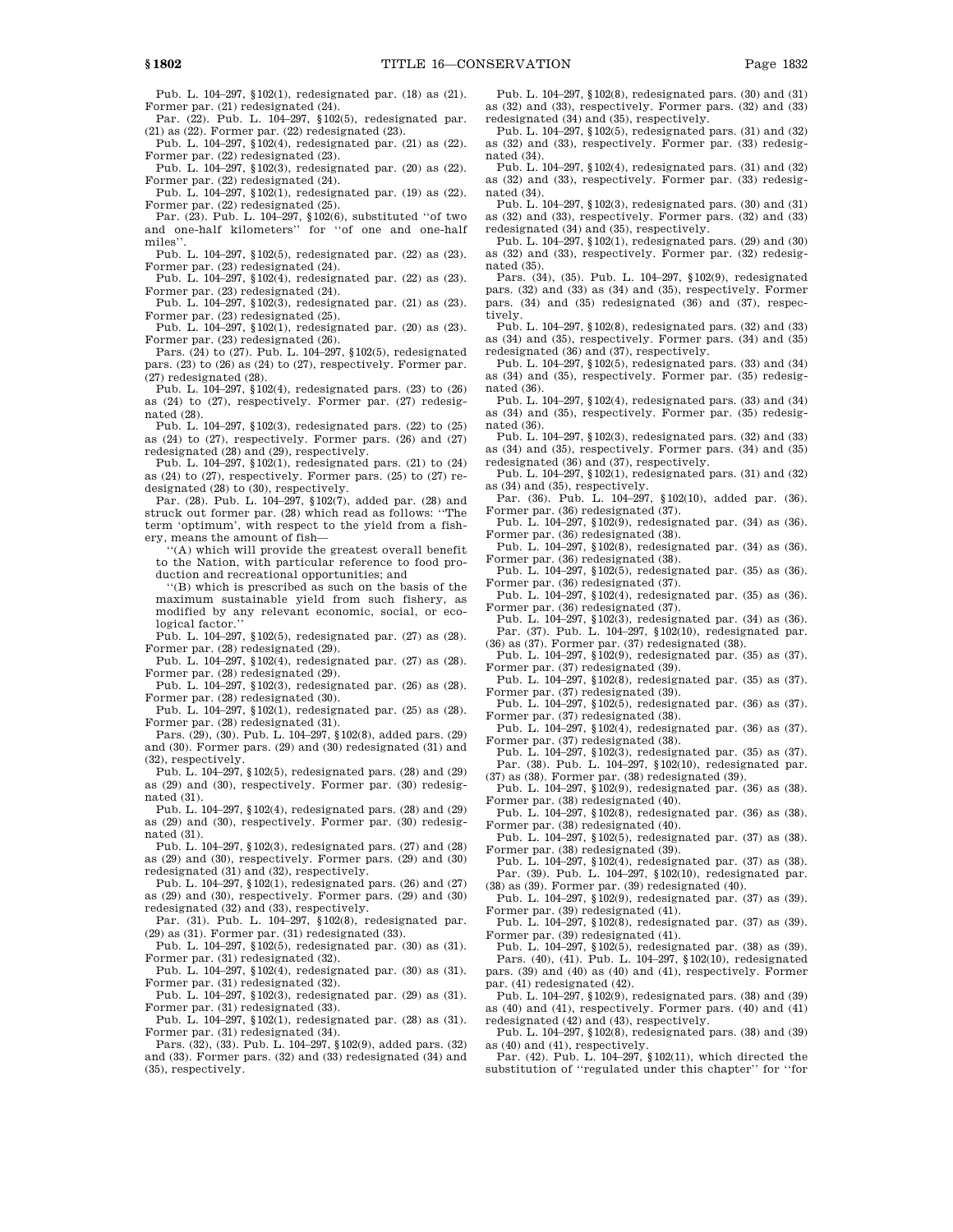which a fishery management plan prepared under subchapter IV of this chapter or a preliminary fishery management plan prepared under section 1821(g) of this title has been implemented'', was executed by making substitution for language which referred to ''section 1821(h)'', notwithstanding directory language directing substitution for language which referred to ''section 1821(g)'' to reflect the probable intent of Congress. Pub. L. 104–297, §102(10), redesignated par. (41) as (42).

Former par. (42) redesignated (43).

Pub. L. 104–297, §102(9), redesignated par. (40) as (42). Par. (43). Pub. L. 104–297, §102(10), redesignated par.

(42) as (43). Former par. (43) redesignated (44). Pub. L. 104–297, §102(9), redesignated par. (41) as (43). Par. (44). Pub. L. 104–297, §102(12), added par. (44). Former par. (44) redesignated (45).

Pub. L. 104–297, §102(10), redesignated par. (43) as (44). Par. (45). Pub. L. 104–297, §102(12), redesignated par.

(44) as (45). 1990—Par. (7). Pub. L. 101–627, §102(a)(2), substituted "and birds" for ", birds, and highly migratory species"

Par. (14). Pub. L. 101–627, §102(a)(3), amended par. (14) generally. Prior to amendment, par. (14) read as follows: ''The term 'highly migratory species' means species of tuna which, in the course of their life cycle, spawn and migrate over great distances in waters of the ocean.''

Par. (16). Pub. L. 101–627, §102(a)(4), added par. (16). Former par. (16) redesignated (17).

Par. (17). Pub. L. 101–627, §102(a)(1), redesignated par. (16) as (17). Former par. (17) redesignated (19).

Par. (18). Pub. L. 101–627, §102(a)(5), added par. (18). Former par. (18) redesignated (21). Par. (19). Pub. L. 101–627, §102(a)(1), redesignated par.

(17) as (19). Former par. (19) redesignated (22).

Par. (20). Pub. L. 101-627, §102(a)(6), added par. (20). Former par. (20) redesignated (23).

Pars. (21) to (26). Pub. L. 101–627, §102(a)(1), redesignated pars. (18) to (23) as (21) to (26), respectively. Former pars. (24) to (26) redesignated (28) to (30), re-

spectively. Par. (27). Pub. L. 101–627, §102(a)(7), added par. (27). Former par. (27) redesignated (31).

Pars. (28) to (31). Pub. L. 101–627, §102(a)(1), redesignated pars. (24) to (27) as (28) to (31), respectively.

Par. (32). Pub. L. 101–627, §102(a)(8), added par. (32). 1988—Par. (27). Pub. L. 100–239 amended par. (27) gen-

erally. Prior to amendment, par. (27) read as follows:

''The term 'vessel of the United States' means— ''(A) any vessel documented under the laws of the United States;

''(B) any vessel numbered in accordance with the Federal Boat Safety Act of 1971 and measuring less than 5 net tons; or

'(C) any vessel numbered under the Federal Boat Safety Act of 1971 and used exclusively for pleasure.'' 1986—Par. (4). Pub. L. 99–659, §112, in provisions under

heading ''Mollusks'' substituted ''Arctica islandica'' for ''Artica islandica'' and under heading ''Sponges'' substituted ''Spongia cheiris'' for ''Hippiospongia canaliculata''.

Pars. (6) to (8). Pub. L. 99–659, §101(a), added par. (6), redesignated former pars. (6) and (7) as (7) and (8), respectively, and struck out former par. (8) which defined ''fishery conservation zone'' as the fishery conservation zone established by section 1811 of this title.

1983—Par. (27). Pub. L. 97–453 designated existing provisions as subpar. (A), struck out ''or registered under the laws of any State'' after ''United States'', and added subpars. (B) and (C). 1978—Pars. (25) to (27). Pub. L. 95–354 added pars. (25)

and (26) and redesignated former par. (25) as (27).

#### CHANGE OF NAME

''Pacific States Marine Fisheries Commission'' substituted for ''Pacific Marine Fisheries Commission'' in par. (28) pursuant to section 1001(c) of Pub. L. 101–627, set out below.

## EFFECTIVE DATE OF 1992 AMENDMENT

Pub. L. 104–297, title IV, §405(a), Oct. 11, 1996, 110 Stat. 3620, provided that: ''Notwithstanding section 308 of the Act entitled 'An Act to provide for the designation of the Flower Garden Banks National Marine Sanctuary', approved March 9, 1992 (Public Law 102–251; 106 Stat. 66) [set out as a note under section 773 of this title] hereinafter referred to as the 'FGB Act', section 301(b) of that Act [amending this section, see Codification note above] (adding a definition of the term 'special areas') shall take effect on the date of enactment of this Act [Oct. 11, 1996].''

REDESIGNATION OF PACIFIC MARINE FISHERIES COMMIS-SION AS PACIFIC STATES MARINE FISHERIES COMMIS-**SION** 

Pub. L. 101–627, title X, §1001, Nov. 28, 1990, 104 Stat. 4467, provided that:

''(a) IN GENERAL.—The Congress consents to and approves of the amendments described in subsection (b) to the interstate compact which constituted the Pacific Marine Fisheries Commission, approved by the Act of July 24, 1947 (61 Stat. 419; hereinafter in this section referred to as the 'compact').

''(b) AMENDMENT DESCRIBED.—The amendments referred to in subsection (a) are the amendments approved and ratified before the effective date of this section [Nov. 28, 1990] by the contracting States to the compact, which—

''(1) amend Article III of the compact to redesignate the Pacific Marine Fisheries Commission as the 'Pacific States Marine Fisheries Commission'; and

''(2) make such other amendments to the compact as are necessary solely to conform the text of the compact to the amendment described in paragraph (1).

''(c) REFERENCES.—Any reference in a law, map, regulation, document, paper, or other record of the United States to the Pacific Marine Fisheries Commission constituted by the compact is deemed to be a reference to the 'Pacific States Marine Fisheries Commission'.''

## TERRITORIAL SEA OF UNITED STATES

For extension of territorial sea of United States, see Proc. No. 5928, set out as a note under section 1331 of Title 43, Public Lands.

#### **§ 1803. Authorization of appropriations**

There are authorized to be appropriated to the Secretary to carry out the provisions of this chapter—

(1) \$337,844,000 for fiscal year 2007;

(2) \$347,684,000 for fiscal year 2008;

(3) \$357,524,000 for fiscal year 2009;

(4) \$367,364,000 for fiscal year 2010;

(5) \$377,204,000 for fiscal year 2011;

(6) \$387,044,000 for fiscal year 2012; and

(7) \$396,875,000 for fiscal year 2013.

(Pub. L. 94–265, §4, as added Pub. L. 104–297, title I, §103, Oct. 11, 1996, 110 Stat. 3563; amended Pub. L. 109–479, §7, Jan. 12, 2007, 120 Stat. 3579.)

#### REFERENCES IN TEXT

This chapter, referred to in text, was in the original ''this Act'', meaning Pub. L. 94–265, Apr. 13, 1976, 90 Stat. 331, as amended, known as the Magnuson-Stevens Fishery Conservation and Management Act, which is classified principally to this chapter. For complete classification of this Act to the Code, see Short Title note set out under section 1801 of this title and Tables.

#### **AMENDMENTS**

2007—Pub. L. 109–479 reenacted section catchline without change and amended text generally, substituting provisions authorizing appropriations for fiscal years 2007 to 2013 for provisions authorizing appropriations for fiscal years 1996 to 1999.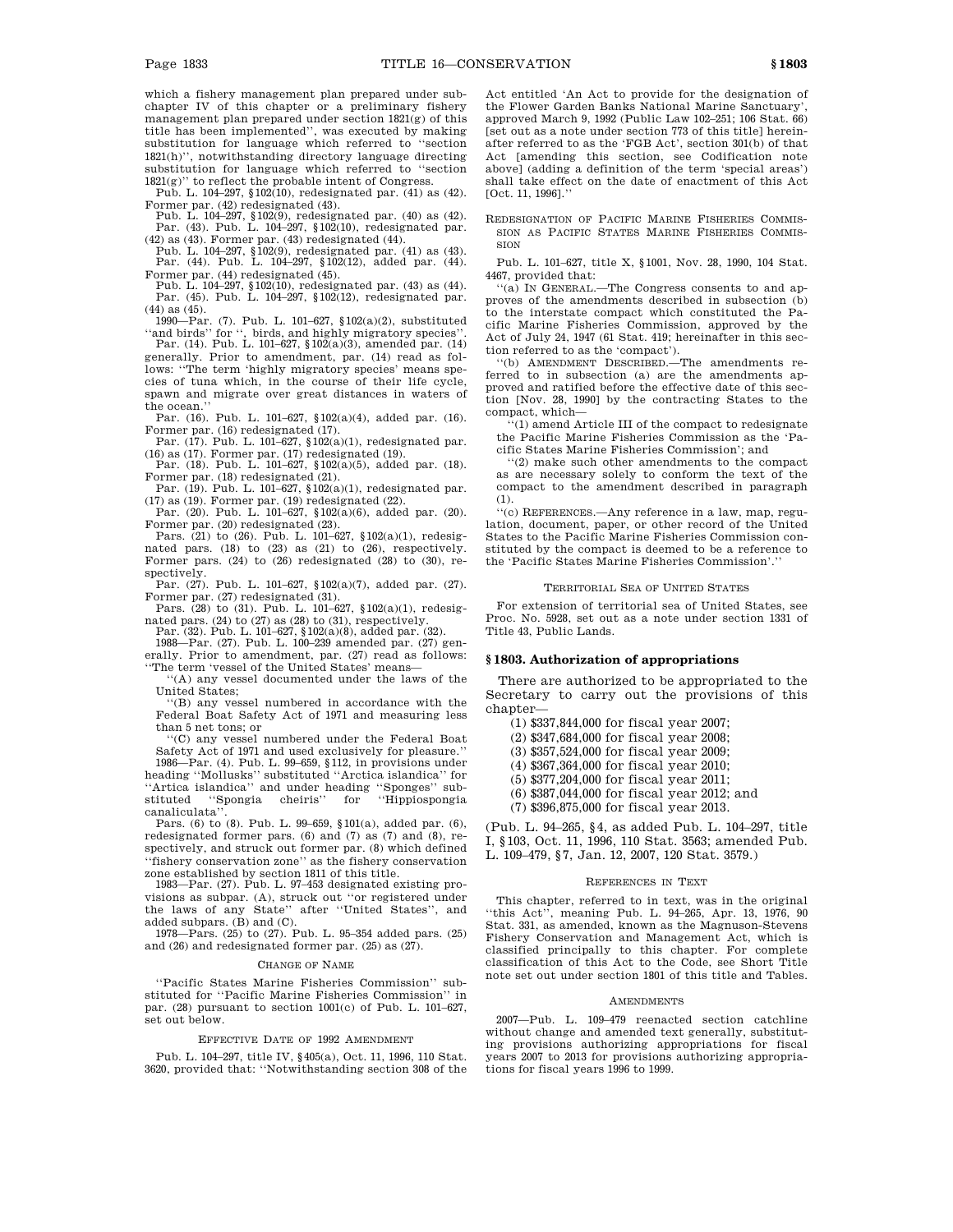## SUBCHAPTER II—UNITED STATES RIGHTS AND AUTHORITY REGARDING FISH AND FISHERY RESOURCES

## **§ 1811. United States sovereign rights to fish and fishery management authority**

## **(a) In the exclusive economic zone**

Except as provided in section 1812 of this title, the United States claims, and will exercise in the manner provided for in this chapter, sovereign rights and exclusive fishery management authority over all fish, and all Continental Shelf fishery resources, within the exclusive economic zone.

# **(b) Beyond the exclusive economic zone**

The United States claims, and will exercise in the manner provided for in this chapter, exclusive fishery management authority over the following:

(1) All anadromous species throughout the migratory range of each such species beyond the exclusive economic zone; except that that management authority does not extend to any such species during the time they are found within any waters of a foreign nation.

(2) All Continental Shelf fishery resources beyond the exclusive economic zone.

(Pub. L. 94–265, title I, §101, Apr. 13, 1976, 90 Stat. 336; Pub. L. 99–659, title I, §101(b), Nov. 14, 1986, 100 Stat. 3706; Pub. L. 101–627, title I, §102(b), Nov. 28, 1990, 104 Stat. 4438; Pub. L. 102–251, title III, §301(c), Mar. 9, 1992, 106 Stat. 62.)

## AMENDMENT OF SECTION

*Pub. L. 102–251, title III, §§301(c), 308, Mar. 9, 1992, 106 Stat. 62, 66, provided that, effective on the date on which the Agreement between the United States and the Union of Soviet Socialist Republics on the Maritime Boundary, signed June 1, 1990, enters into force for the United States, with authority to prescribe implementing regulations effective Mar. 9, 1992, but with no such regulation to be effective until the date on which the Agreement enters into force for the United States, subsection (a) is amended by inserting ''and special areas'' before the period at the end and subsection (b) is amended by inserting after paragraph (2) the following new paragraph:*

*(3) All fishery resources in the special areas.*

#### REFERENCES IN TEXT

This chapter, referred to in text, was in the original ''this Act'', meaning Pub. L. 94–265, Apr. 13, 1976, 90 Stat. 331, as amended, known as the Magnuson-Stevens Fishery Conservation and Management Act, which is classified principally to this chapter. For complete classification of this Act to the Code, see Short Title note set out under section 1801 of this title and Tables.

#### AMENDMENTS

1990—Subsec. (b)(1). Pub. L. 101–627 substituted ''any waters of a foreign nation'' for ''any foreign nation's territorial sea or exclusive economic zone (or the equivalent), to the extent that that sea or zone is recognized by the United States''.

1986—Pub. L. 99–659 amended section generally. Prior to amendment, section read as follows: ''There is established a zone contiguous to the territorial sea of the United States to be known as the fishery conservation zone. The inner boundary of the fishery conservation

zone is a line coterminous with the seaward boundary of each of the coastal States, and the outer boundary of such zone is a line drawn in such a manner that each point on it is 200 nautical miles from the baseline from which the territorial sea is measured.''

#### EFFECTIVE DATE OF 1992 AMENDMENT

Amendment by Pub. L. 102–251 effective on date on which Agreement between United States and Union of Soviet Socialist Republics on the Maritime Boundary, signed June 1, 1990, enters into force for United States, with authority to prescribe implementing regulations effective Mar. 9, 1992, but with no such regulation to be effective until date on which Agreement enters into force for United States, see section 308 of Pub. L. 102–251, set out as a note under section 773 of this title.

## **§ 1812. Highly migratory species**

## **(a) In general**

The United States shall cooperate directly or through appropriate international organizations with those nations involved in fisheries for highly migratory species with a view to ensuring conservation and shall promote the achievement of optimum yield of such species throughout their range, both within and beyond the exclusive economic zone.

# **(b) Traditional participation**

In managing any fisheries under an international fisheries agreement to which the United States is a party, the appropriate Council or Secretary shall take into account the traditional participation in the fishery, relative to other nations, by fishermen of the United States on fishing vessels of the United States.

## **(c) Promotion of stock management**

If a relevant international fisheries organization does not have a process for developing a formal plan to rebuild a depleted stock, an overfished stock, or a stock that is approaching a condition of being overfished, the provisions of this chapter in this regard shall be communicated to and promoted by the United States in the international or regional fisheries organization.

(Pub. L. 94–265, title I, §102, Apr. 13, 1976, 90 Stat. 336; Pub. L. 99–659, title I, §101(b), Nov. 14, 1986, 100 Stat. 3707; Pub. L. 101–627, title I, §103(a), Nov. 28, 1990, 104 Stat. 4439; Pub. L. 104–297, title I, §104, Oct. 11, 1996, 110 Stat. 3563; Pub. L. 109–479, §4, Jan. 12, 2007, 120 Stat. 3578.)

#### REFERENCES IN TEXT

This chapter, referred to in subsec. (c), was in the original ''this Act'', meaning Pub. L. 94–265, Apr. 13, 1976, 90 Stat. 331, as amended, known as the Magnuson-Stevens Fishery Conservation and Management Act, which is classified principally to this chapter. For complete classification of this Act to the Code, see Short Title note set out under section 1801 of this title and Tables.

#### **AMENDMENTS**

2007—Pub. L. 109–479 designated existing provisions as subsec. (a), inserted heading, and added subsecs. (b) and (c).

1996—Pub. L. 104–297 substituted ''shall promote the achievement of optimum yield'' for ''promoting the objective of optimum utilization''.

1990—Pub. L. 101–627 amended section generally. Prior to amendment, section read as follows: ''The sovereign rights and exclusive fishery management authority as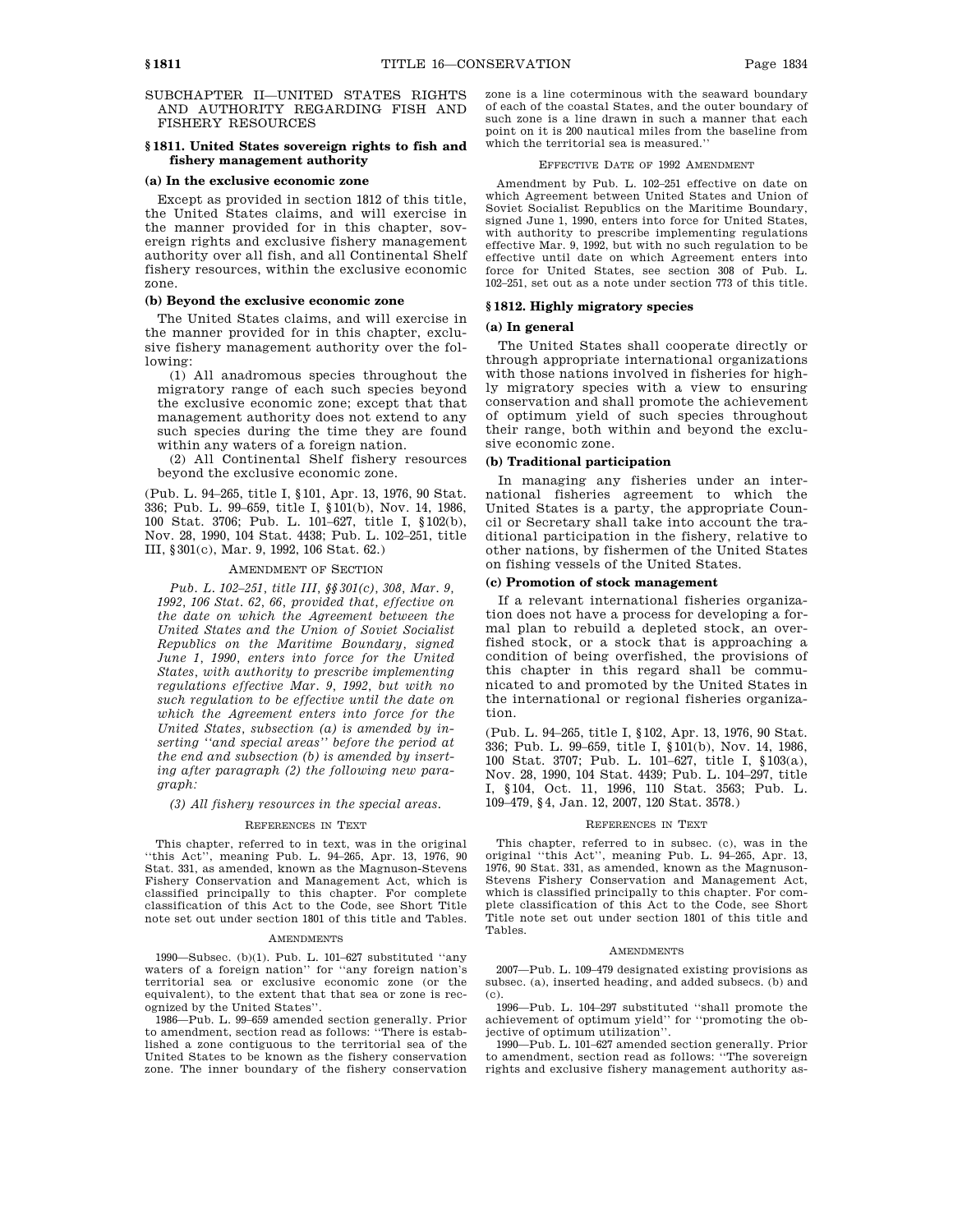serted by the United States under section 1811 of this title over fish do not include, and may not be construed to extend to, highly migratory species of fish.'

1986—Pub. L. 99–659 amended section generally. Prior to amendment, section read as follows: ''The United States shall exercise exclusive fishery management authority, in the manner provided for in this chapter, over the following:

'(1) All fish within the fishery conservation zone.

''(2) All anadromous species throughout the migratory range of each such species beyond the fishery conservation zone; except that such management authority shall not extend to such species during the time they are found within any foreign nation's territorial sea or fishery conservation zone (or the equivalent), to the extent that such sea or zone is recognized by the United States.

''(3) All Continental Shelf fishery resources beyond the fishery conservation zone.''

EFFECTIVE DATE OF 1990 AMENDMENT

Pub. L. 101–627, title I, §103(c), Nov. 28, 1990, 104 Stat. 4439, provided that: ''The amendments made by this section [amending this section] shall take effect on January 1, 1992.''

## **§ 1813. Omitted**

## CODIFICATION

Section, Pub. L. 94–265, title I, §103, Apr. 13, 1976, 90 Stat. 336, which related to exclusion of highly migratory species of fish from exclusive fishery management authority, was omitted in the general revision of this subchapter by section 101(b) of Pub. L. 99–659. See section 1812 of this title.

## SUBCHAPTER III—FOREIGN FISHING AND INTERNATIONAL FISHERY AGREEMENTS

## **§ 1821. Foreign fishing**

## **(a) In general**

After February 28, 1977, no foreign fishing is authorized within the exclusive economic zone, or for anadromous species or Continental Shelf fishery resources beyond the exclusive economic zone, unless such foreign fishing—

(1) is authorized under subsections (b) or (c) or section 1824(e) of this title, or under a permit issued under section 1824(d) of this title;

(2) is not prohibited under subsection (f); and

(3) is conducted under, and in accordance with, a valid and applicable permit issued pursuant to section 1824 of this title.

## **(b) Existing international fishery agreements**

Foreign fishing described in subsection (a) may be conducted pursuant to an international fishery agreement (subject to the provisions of section 1822(b) or (c) of this title), if such agreement—

(1) was in effect on April 13, 1976; and

(2) has not expired, been renegotiated, or otherwise ceased to be of force and effect with respect to the United States.

## **(c) Governing international fishery agreements**

Foreign fishing described in subsection (a) may be conducted pursuant to an international fishery agreement (other than a treaty) which meets the requirements of this subsection if such agreement becomes effective after application of section 1823 of this title. Any such international fishery agreement shall hereafter in this chapter be referred to as a ''governing international fishery agreement''. Each governing international fishery agreement shall acknowledge the exclusive fishery management authority of the United States, as set forth in this chapter. It is the sense of the Congress that each such agreement shall include a binding commitment, on the part of such foreign nation and its fishing vessels, to comply with the following terms and conditions:

(1) The foreign nation, and the owner or operator of any fishing vessel fishing pursuant to such agreement, will abide by all regulations promulgated by the Secretary pursuant to this chapter, including any regulations promulgated to implement any applicable fishery management plan or any preliminary fishery management plan.

(2) The foreign nation, and the owner or operator of any fishing vessel fishing pursuant to such agreement, will abide by the requirement that—

(A) any officer authorized to enforce the provisions of this chapter (as provided for in section 1861 of this title) be permitted—

(i) to board, and search or inspect, any such vessel at any time,

(ii) to make arrests and seizures provided for in section 1861(b) of this title whenever such officer has reasonable cause to believe, as a result of such a search or inspection, that any such vessel or any person has committed an act prohibited by section 1857 of this title, and

(iii) to examine and make notations on the permit issued pursuant to section 1824 of this title for such vessel;

(B) the permit issued for any such vessel pursuant to section 1824 of this title be prominently displayed in the wheelhouse of such vessel;

(C) transponders, or such other appropriate position-fixing and identification equipment as the Secretary of the department in which the Coast Guard is operating determines to be appropriate, be installed and maintained in working order on each such vessel;

(D) United States observers required under subsection (h) be permitted to be stationed aboard any such vessel and that all of the costs incurred incident to such stationing, including the costs of data editing and entry and observer monitoring, be paid for, in accordance with such subsection, by the owner or operator of the vessel;

(E) any fees required under section 1824(b)(10) of this title be paid in advance;

(F) agents be appointed and maintained within the United States who are authorized to receive and respond to any legal process issued in the United States with respect to such owner or operator; and

(G) responsibility be assumed, in accordance with any requirements prescribed by the Secretary, for the reimbursement of United States citizens for any loss of, or damage to, their fishing vessels, fishing gear, or catch which is caused by any fishing vessel of that nation;

and will abide by any other monitoring, compliance, or enforcement requirement related to fishery conservation and management which is included in such agreement.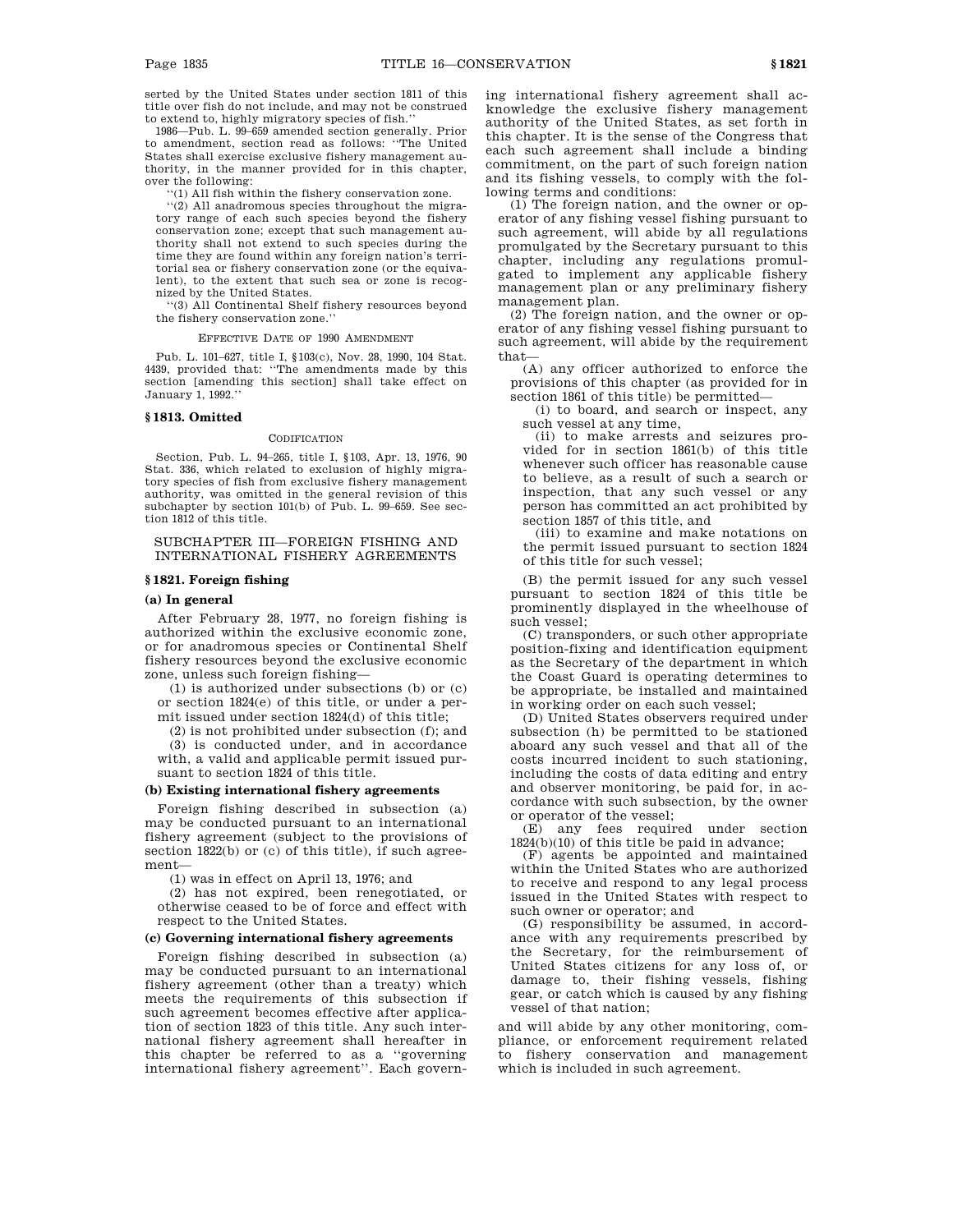(3) The foreign nation and the owners or operators of all of the fishing vessels of such nation shall not, in any year, harvest an amount of fish which exceeds such nation's allocation of the total allowable level of foreign fishing, as determined under subsection (e).

(4) The foreign nation will—

(A) apply, pursuant to section 1824 of this title, for any required permits;

(B) deliver promptly to the owner or operator of the appropriate fishing vessel any permit which is issued under that section for such vessel;

(C) abide by, and take appropriate steps under its own laws to assure that all such owners and operators comply with, section 1824(a) of this title and the applicable conditions and restrictions established under section 1824(b)(7) of this title; and

(D) take, or refrain from taking, as appropriate, actions of the kind referred to in subsection (e)(1) in order to receive favorable allocations under such subsection.

## **(d) Total allowable level of foreign fishing**

The total allowable level of foreign fishing, if any, with respect to any fishery subject to the exclusive fishery management authority of the United States, is that portion of the optimum yield of such fishery which cannot, or will not, be harvested by vessels of the United States, as determined in accordance with this chapter. Allocations of the total allowable level of foreign fishing are discretionary, except that the total allowable level shall be zero for fisheries determined by the Secretary to have adequate or excess domestic harvest capacity.

## **(e) Allocation of allowable level**

(1)(A) The Secretary of State, in cooperation with the Secretary, may make allocations to foreign nations from the total allowable level of foreign fishing which is permitted with respect to each fishery subject to the exclusive fishery management authority of the United States.

(B) From the determinations made under subparagraph (A), the Secretary of State shall compute the aggregate of all of the fishery allocations made to each foreign nation.

(C) The Secretary of State shall initially release to each foreign nation for harvesting up to 50 percent of the allocations aggregate computed for such nation under subparagraph (B), and such release of allocation shall be apportioned by the Secretary of State, in cooperation with the Secretary, among the individual fishery allocations determined for that nation under subparagraph (A). The basis on which each apportionment is made under this subparagraph shall be stated in writing by the Secretary of State.

(D) After the initial release of fishery allocations under subparagraph (C) to a foreign nation, any subsequent release of an allocation for any fishery to such nation shall only be made—

(i) after the lapse of such period of time as may be sufficient for purposes of making the determination required under clause (ii); and

(ii) if the Secretary of State and the Secretary, after taking into account the size of the allocation for such fishery and the length and timing of the fishing season, determine in

writing that such nation is complying with the purposes and intent of this paragraph with respect to such fishery.

If the foreign nation is not determined under clause (ii) to be in such compliance, the Secretary of State shall reduce, in a manner and quantity he considers to be appropriate (I) the remainder of such allocation, or (II) if all of such allocation has been released, the next allocation of such fishery, if any, made to such nation.

(E) The determinations required to be made under subparagraphs (A) and (D)(ii), and the apportionments required to be made under subparagraph (C), with respect to a foreign nation shall be based on—

(i) whether, and to what extent, such nation imposes tariff barriers or nontariff barriers on the importation, or otherwise restricts the market access, of both United States fish and fishery products, particularly fish and fishery products for which the foreign nation has requested an allocation;

(ii) whether, and to what extent, such nation is cooperating with the United States in both the advancement of existing and new opportunities for fisheries exports from the United States through the purchase of fishery products from United States processors, and the advancement of fisheries trade through the purchase of fish and fishery products from United States fishermen, particularly fish and fishery products for which the foreign nation has requested an allocation;

(iii) whether, and to what extent, such nation and the fishing fleets of such nation have cooperated with the United States in the enforcement of United States fishing regulations;

(iv) whether, and to what extent, such nation requires the fish harvested from the exclusive economic zone for its domestic consumption;

(v) whether, and to what extent, such nation otherwise contributes to, or fosters the growth of, a sound and economic United States fishing industry, including minimizing gear conflicts with fishing operations of United States fishermen, and transferring harvesting or processing technology which will benefit the United States fishing industry;

(vi) whether, and to what extent, the fishing vessels of such nation have traditionally engaged in fishing in such fishery;

(vii) whether, and to what extent, such nation is cooperating with the United States in, and making substantial contributions to, fishery research and the identification of fishery resources; and

(viii) such other matters as the Secretary of State, in cooperation with the Secretary, deems appropriate.

(2)(A) For the purposes of this paragraph—

(i) The term ''certification'' means a certification made by the Secretary that nationals of a foreign country, directly or indirectly, are conducting fishing operations or engaging in trade or taking which diminishes the effectiveness of the International Convention for the Regulation of Whaling. A certification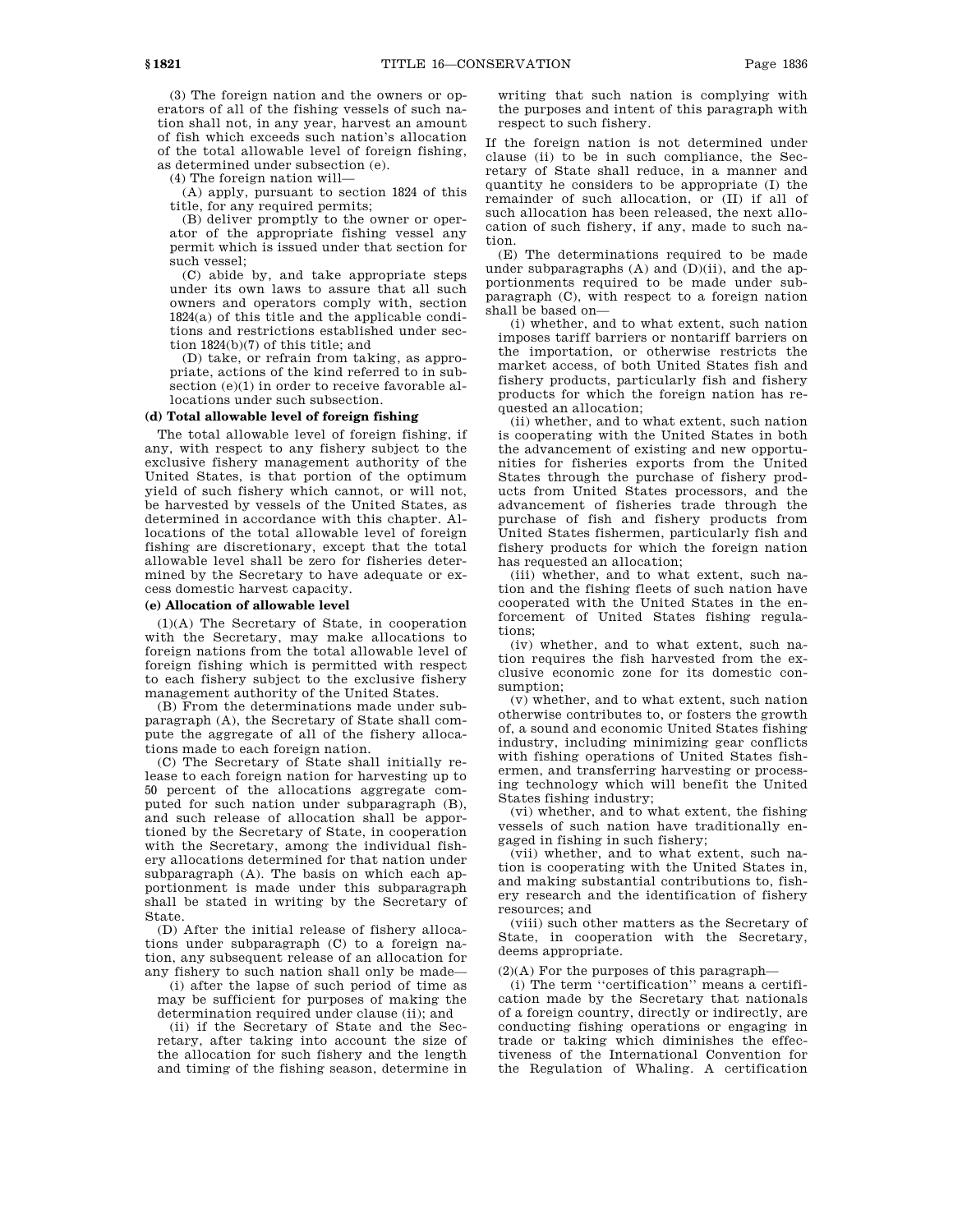under this section shall also be deemed a certification for the purposes of section 1978(a) of title 22.

(ii) The term ''remedial period'' means the 365-day period beginning on the date on which a certification is issued with respect to a foreign country.

(B) If the Secretary issues a certification with respect to any foreign country, then each allocation under paragraph (1) that—

(i) is in effect for that foreign country on the date of issuance; or

(ii) is not in effect on such date but would, without regard to this paragraph, be made to the foreign country within the remedial period;

shall be reduced by the Secretary of State, in consultation with the Secretary, by not less than 50 percent.

(C) The following apply for purposes of administering subparagraph (B) with respect to any foreign country:

(i) If on the date of certification, the foreign country has harvested a portion, but not all, of the quantity of fish specified under any allocation, the reduction under subparagraph (B) for that allocation shall be applied with respect to the quantity not harvested as of such date.

(ii) If the Secretary notified the Secretary of State that it is not likely that the certification of the foreign country will be terminated under section 1978(d) of title 22 before the close of the period for which an allocation is applicable or before the close of the remedial period (whichever close first occurs) the Secretary of State, in consultation with the Secretary, shall reallocate any portion of any reduction made under subparagraph (B) among one or more foreign countries for which no certification is in effect.

(iii) If the certification is terminated under such section 1978(d) of title 22 during the remedial period, the Secretary of State shall return to the foreign country that portion of any allocation reduced under subparagraph (B) that was not reallocated under clause (ii); unless the harvesting of the fish covered by the allocation is otherwise prohibited under this chapter.

(iv) The Secretary may refund or credit, by reason of reduction of any allocation under this paragraph, any fee paid under section 1824 of this title.

(D) If the certification of a foreign country is not terminated under section 1978(d) of title 22 before the close of the last day of the remedial period, the Secretary of State—

(i) with respect to any allocation made to that country and in effect (as reduced under subparagraph (B)) on such last day, shall rescind, effective on and after the day after such last day, any unharvested portion of such allocation; and

(ii) may not thereafter make any allocation to that country under paragraph (1) until the certification is terminated.

### **(f) Reciprocity**

Foreign fishing shall not be authorized for the fishing vessels of any foreign nation unless such nation satisfies the Secretary and the Secretary of State that such nation extends substantially the same fishing privileges to fishing vessels of the United States, if any, as the United States extends to foreign fishing vessels.

## **(g) Preliminary fishery management plans**

The Secretary, when notified by the Secretary of State that any foreign nation has submitted an application under section 1824(b) of this title shall prepare a preliminary fishery management plan for any fishery covered by such application if the Secretary determines that no fishery management plan for that fishery will be prepared and implemented, pursuant to subchapter IV, before March 1, 1977. To the extent practicable, each such plan—

(1) shall contain a preliminary description of the fishery and a preliminary determination as to—

(A) the optimum yield from such fishery;

(B) when appropriate, the capacity and extent to which United States fish processors will process that portion of such optimum yield that will be harvested by vessels of the United States; and

(C) the total allowable level of foreign fishing with respect to such fishery;

(2) shall require each foreign fishing vessel engaged or wishing to engage in such fishery to obtain a permit from the Secretary;

(3) shall require the submission of pertinent data to the Secretary, with respect to such fishery, as described in section  $1853(a)(5)$  of this title; and

(4) may, to the extent necessary to prevent irreversible effects from overfishing, with respect to such fishery, contain conservation and management measures applicable to foreign fishing which—

(A) are determined to be necessary and appropriate for the conservation and management of such fishery,

(B) are consistent with the national standards, the other provisions of this chapter, and other applicable law, and

(C) are described in section  $1853(b)(2)$ , (3), (4), (5), and (7) of this title.

Each preliminary fishery management plan shall be in effect with respect to foreign fishing for which permits have been issued until a fishery management plan is prepared and implemented, pursuant to subchapter IV, with respect to such fishery. The Secretary may, in accordance with section 553 of title 5, also prepare and promulgate interim regulations with respect to any such preliminary plan. Such regulations shall be in effect until regulations implementing the applicable fishery management plan are promulgated pursuant to section 1855 of this title.

## **(h) Full observer coverage program**

 $(1)(A)$  Except as provided in paragraph  $(2)$ , the Secretary shall establish a program under which a United States observer will be stationed aboard each foreign fishing vessel while that vessel is engaged in fishing within the exclusive economic zone.

(B) The Secretary shall by regulation prescribe minimum health and safety standards that shall be maintained aboard each foreign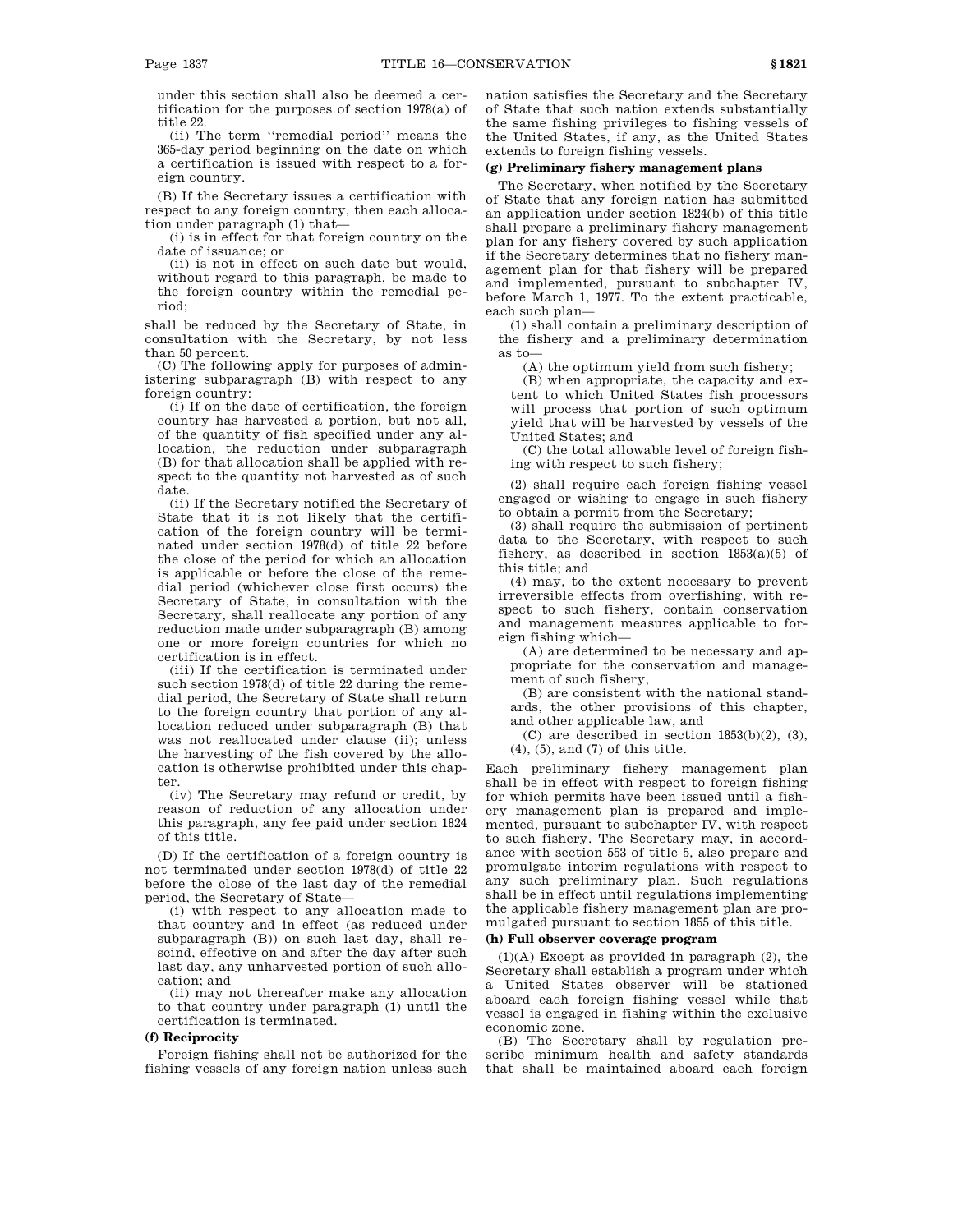fishing vessel with regard to the facilities provided for the quartering of, and the carrying out of observer functions by, United States observers.

(2) The requirement in paragraph (1) that a United States observer be placed aboard each foreign fishing vessel may be waived by the Secretary if he finds that—

(A) in a situation where a fleet of harvesting vessels transfers its catch taken within the exclusive economic zone to another vessel, aboard which is a United States observer, the stationing of United States observers on only a portion of the harvesting vessel fleet will provide a representative sampling of the bycatch of the fleet that is sufficient for purposes of determining whether the requirements of the applicable management plans for the by-catch species are being complied with;

(B) in a situation where the foreign fishing vessel is operating under a Pacific Insular Area fishing agreement, the Governor of the applicable Pacific Insular Area, in consultation with the Western Pacific Council, has established an observer coverage program or other monitoring program that the Secretary, in consultation with the Western Pacific Management Council, determines is adequate to monitor harvest, bycatch, and compliance with the laws of the United States by vessels fishing under the agreement;

(C) the time during which a foreign fishing vessel will engage in fishing within the exclusive economic zone will be of such short duration that the placing of a United States observer aboard the vessel would be impractical; or

(D) for reasons beyond the control of the Secretary, an observer is not available.

(3) Observers, while stationed aboard foreign fishing vessels, shall carry out such scientific, compliance monitoring, and other functions as the Secretary deems necessary or appropriate to carry out the purposes of this chapter; and shall cooperate in carrying out such other scientific programs relating to the conservation and management of living resources as the Secretary deems appropriate.

(4) In addition to any fee imposed under section 1824(b)(10) of this title and section 1980(e) of title 22 with respect to foreign fishing for any year after 1980, the Secretary shall impose, with respect to each foreign fishing vessel for which a permit is issued under such section 1824 of this title, a surcharge in an amount sufficient to cover all the costs of providing a United States observer aboard that vessel. The failure to pay any surcharge imposed under this paragraph shall be treated by the Secretary as a failure to pay the permit fee for such vessel under section 1824(b)(10) of this title. All surcharges collected by the Secretary under this paragraph shall be deposited in the Foreign Fishing Observer Fund established by paragraph (5).

(5) There is established in the Treasury of the United States the Foreign Fishing Observer Fund. The Fund shall be available to the Secretary as a revolving fund for the purpose of carrying out this subsection. The Fund shall consist of the surcharges deposited into it as required under paragraph (4). All payments made

by the Secretary to carry out this subsection shall be paid from the Fund, only to the extent and in the amounts provided for in advance in appropriation Acts. Sums in the Fund which are not currently needed for the purposes of this subsection shall be kept on deposit or invested in obligations of, or guaranteed by, the United States.

(6) If at any time the requirement set forth in paragraph (1) cannot be met because of insufficient appropriations, the Secretary shall, in implementing a supplementary observer program:

(A) certify as observers, for the purposes of this subsection, individuals who are citizens or nationals of the United States and who have the requisite education or experience to carry out the functions referred to in paragraph (3);

(B) establish standards of conduct for certified observers equivalent to those applicable to Federal personnel;

(C) establish a reasonable schedule of fees that certified observers or their agents shall be paid by the owners and operators of foreign fishing vessels for observer services; and

(D) monitor the performance of observers to ensure that it meets the purposes of this chapter.

#### **(i) Recreational fishing**

Notwithstanding any other provision of this subchapter, foreign fishing vessels which are not operated for profit may engage in recreational fishing within the exclusive economic zone and the waters within the boundaries of a State subject to obtaining such permits, paying such reasonable fees, and complying with such conditions and restrictions as the Secretary and the Governor of the State (or his designee) shall impose as being necessary or appropriate to insure that the fishing activity of such foreign vessels within such zone or waters, respectively, is consistent with all applicable Federal and State laws and any applicable fishery management plan implemented under section 1854 of this title. The Secretary shall consult with the Secretary of State and the Secretary of the Department in which the Coast Guard is operating in formulating the conditions and restrictions to be applied by the Secretary under the authority of this subsection.

(Pub. L. 94–265, title II, §201, Apr. 13, 1976, 90 Stat. 337; Pub. L. 95–354, §4(1)–(4), Aug. 28, 1978, 92 Stat. 519, 520; Pub. L. 96–61, §3(a), Aug. 15, 1979, 93 Stat. 407; Pub. L. 96–118, §5, Nov. 16, 1979, 93 Stat. 860; Pub. L 96–561, title II, §§230, 231(a), 236, Dec. 22, 1980, 94 Stat. 3296, 3297, 3299; Pub. L. 97–453, §2(a), Jan. 12, 1983, 96 Stat. 2481; Pub. L. 98–623, title IV, §404(1), (2), Nov. 8, 1984, 98 Stat. 3408; Pub. L. 99–386, title II, §206(a), Aug. 22, 1986, 100 Stat. 823; Pub. L. 99–659, title I, §§101(c)(2), 103(a), Nov. 14, 1986, 100 Stat. 3707, 3708; Pub. L. 101–627, title I, §104, Nov. 28, 1990, 104 Stat. 4439; Pub. L. 102–251, title III, §301(d), Mar. 9, 1992, 106 Stat. 63; Pub. L. 103–236, title I, §139(24), Apr. 30, 1994, 108 Stat. 399; Pub. L. 104–297, title I, §105(a), Oct. 11, 1996, 110 Stat. 3563; Pub. L. 109–479, §5, title IV, §404(a), Jan. 12, 2007, 120 Stat. 3578, 3632.)

#### AMENDMENT OF SECTION

*Pub. L. 102–251, title III, §§301(d), 308, Mar. 9, 1992, 106 Stat. 63, 66, provided that, effective*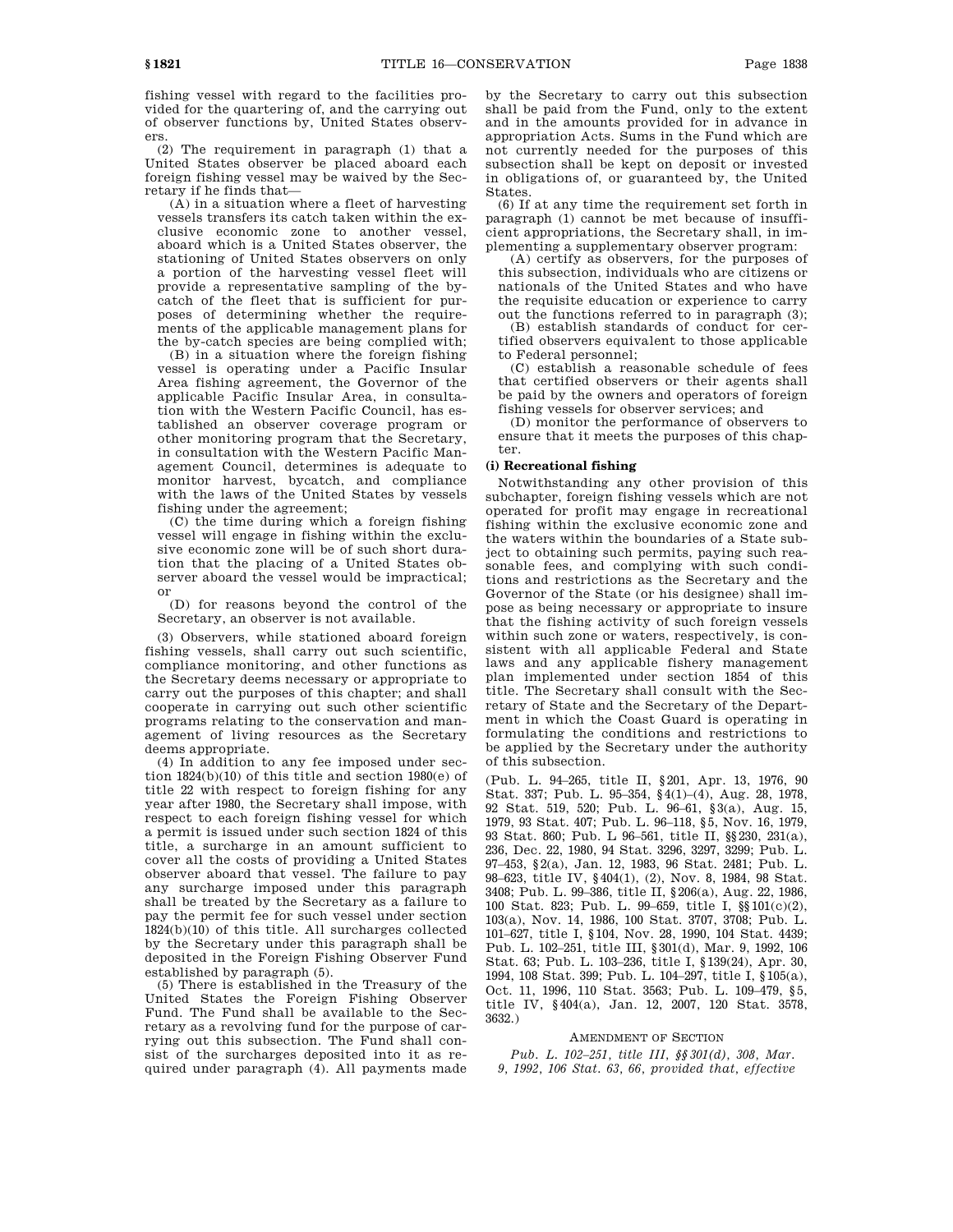*on the date on which the Agreement between the United States and the Union of Soviet Socialist Republics on the Maritime Boundary, signed June 1, 1990, enters into force for the United States, with authority to prescribe implementing regulations effective Mar. 9, 1992, but with no such regulation to be effective until the date on which the Agreement enters into force for the United States, this section is amended:*

*(1) in subsection (a), (A) by inserting ''within the special areas,'' immediately before ''or for anadromous species'' and (B) by striking ''beyond the exclusive economic zone'' and inserting in lieu thereof ''beyond such zone or areas'';*

*(2) in subsection (e)(1)(E)(IV)[iv], by inserting ''or special areas'' immediately after ''exclusive economic zone'';*

*(3) in subsection (i), (A) by inserting ''or special areas'' immediately before the period at the end of paragraph (1)(A), (B) by inserting ''or special areas'' immediately after ''exclusive economic zone'' in paragraph (2)(A), and (C) by inserting ''or special areas'' immediately after ''exclusive economic zone'' in paragraph (2)(B); and*

*(4) in subsection (j), (A) by inserting '', special areas,'' immediately after ''exclusive economic zone'', and (B) by inserting '', areas,'' immediately after ''such zone''.*

## REFERENCES IN TEXT

This chapter, referred to in subsecs. (c), (d),  $(e)(2)(C)(iii)$ ,  $(g)$ , and  $(h)(3)$ ,  $(6)(D)$ , was in the original ''this Act'', meaning Pub. L. 94–265, Apr. 13, 1976, 90 Stat. 331, as amended, known as the Magnuson-Stevens Fishery Conservation and Management Act, which is classified principally to this chapter. For complete classification of this Act to the Code, see Short Title note set out under section 1801 of this title and Tables.

#### **AMENDMENTS**

2007—Subsec. (d). Pub. L. 109–479, §5, substituted ''is'' for ''shall be'' and ''cannot, or will not,'' for ''will not'' and inserted at end ''Allocations of the total allowable level of foreign fishing are discretionary, except that the total allowable level shall be zero for fisheries determined by the Secretary to have adequate or excess domestic harvest capacity.'

Subsec. (h)(2)(B). Pub. L. 109–479, §404(a), substituted ''or other monitoring program that the Secretary, in consultation with the Western Pacific Management Council, determines is adequate to monitor harvest, bycatch, and compliance with the laws of the United States by vessels fishing under the agreement;'' for ''that is at least equal in effectiveness to the program established by the Secretary;"

1996—Subsec. (a)(1), (2). Pub. L. 104–297, §105(a)(1), added pars. (1) and (2) and struck out former pars. (1) and (2) which read as follows:

''(1) is authorized under subsection (b) or (c) of this section;

''(2) is not prohibited by subsection (g) of this section; and''.

Subsec. (c)(2)(D). Pub. L. 104–297, §105(a)(2), substituted ''subsection (h)'' for ''subsection (i)''.

Subsec. (f). Pub. L. 104–297,  $$105(a)(3)$ , (4), repealed subsec. (f) and redesignated subsec. (g) as (f). See 1994 Amendment note below.

Subsec. (g). Pub. L. 104–297, §105(a)(4), redesignated subsec. (h) as (g). Former subsec. (g) redesignated (f).

Subsec. (h). Pub. L. 104–297, §105(a)(4), redesignated subsec. (i) as (h). Former subsec. (h) redesignated  $(g)$ .

Subsec. (h)(2)(B) to (D). Pub. L. 104–297, §105(a)(5), added subpar. (B) and redesignated former subpars. (B) and (C) as (C) and (D), respectively.

Subsec. (i). Pub. L. 104–297, §105(a)(4), (6), redesignated subsec. (j) as (i) and substituted ''section 1854'' for "section 1855". Former subsec. (i) redesignated (h). Subsec. (j). Pub. L. 104–297, §105(a)(4), redesignated subsec. (j) as (i).

1994—Subsec. (f). Pub. L. 103–236 directed the repeal of section 201(f) of the Fishery Conservation and Management Act, 1976, which was executed by repealing subsec. (f) of this section which was section 201(f) of the Magnuson Fishery Conservation and Management Act. Prior to repeal, subsec. (f) read as follows: ''The Secretary and the Secretary of State shall prepare and submit a report to the Congress and the President, not later than July 1 of each year, setting forth—

''(1) a list of species of all allocations made to foreign nations pursuant to subsection (e) of this section and all permits issued pursuant to section  $1824(b)(6)(B)$  of this title; and

''(2) all tariff and nontariff trade barriers imposed by such nations on the importation of such species from the United States.''

1990—Subsec. (d). Pub. L. 101–627 amended subsec. (d) generally, limiting the total allowable level of foreign fishing, with respect to any fishery subject to the exclusive management authority of the United States, to only that part of the potential fishery yield which is not harvested by United States fishermen and deleting the alternative method of determining the total allowable level of foreign fishing based on the annual fishing level for each harvesting season after the 1980 harvesting season.

1986—Subsecs. (a),  $(e)(1)(E)(iv)$ . Pub. L. 99–659, §101(c)(2), substituted ''exclusive economic zone'' for ''fishery conservation zone'' in two places.

Subsec. (f). Pub. L. 99–386 substituted ''The Secretary and the Secretary of State shall'' for ''The Secretary of the Treasury, in cooperation with the Secretary and the Secretary of State, shall''.

Subsec. (i)(1). Pub. L. 99–659,  $\S$ 101(c)(2), 103(a)(1), (2), designated existing provisions as subpar. (A), substituted ''exclusive economic zone'' for ''fishery conservation zone'', and added subpar. (B).

Subsec. (i)(2)(A). Pub. L. 99–659, §101(c)(2), substituted ''exclusive economic zone'' for ''fishery conservation zone''.

Subsec. (i)(2)(B). Pub. L. 99–659, §103(a)(3), amended subpar. (B) generally. Prior to amendment, subpar. (B) read as follows: ''with respect to any foreign fishing vessel while it is engaged in fishing within the fishery conservation zone—

''(i) the time during which the vessel engages in such fishing will be of such short duration that the placing of a United States observer aboard the vessel would be impractical, or

''(ii) the facilities of the vessel for the quartering of a United States observer, or for the carrying out of observer functions, are so inadequate or unsafe that the health or safety of an observer would be jeopardized; or''

Subsec. (j). Pub. L. 99–659, §101(c)(2), substituted ''exclusive economic zone'' for ''fishery conservation zone''.

1984—Subsec. (d)(4). Pub. L. 98–623, §404(1), substituted ''may allocate'' for ''shall allocate'' in provisions preceding subpar. (A).

Subsec. (e)(1)(A). Pub. L. 98–623, §404(2)(A), substituted ''may make allocations to foreign nations from'' for ''shall determine the allocation among foreign nations of''.

Subsec. (e)(1)(E)(i). Pub. L. 98–623, §404(2)(B), substituted ''both United States fish and fishery products'' for ''United States fish or fishery products'' and inserted '', particularly fish and fishery products for which the foreign nation has requested an allocation''.

Subsec. (e)(1)(E)(ii). Pub. L. 98–623, §404(2)(C), amended provisions generally, thereby substituting ''in both the advancement of existing and new opportunities for fisheries exports from the United States through the purchase of fishery products from United States processors, and the advancement of fisheries trade through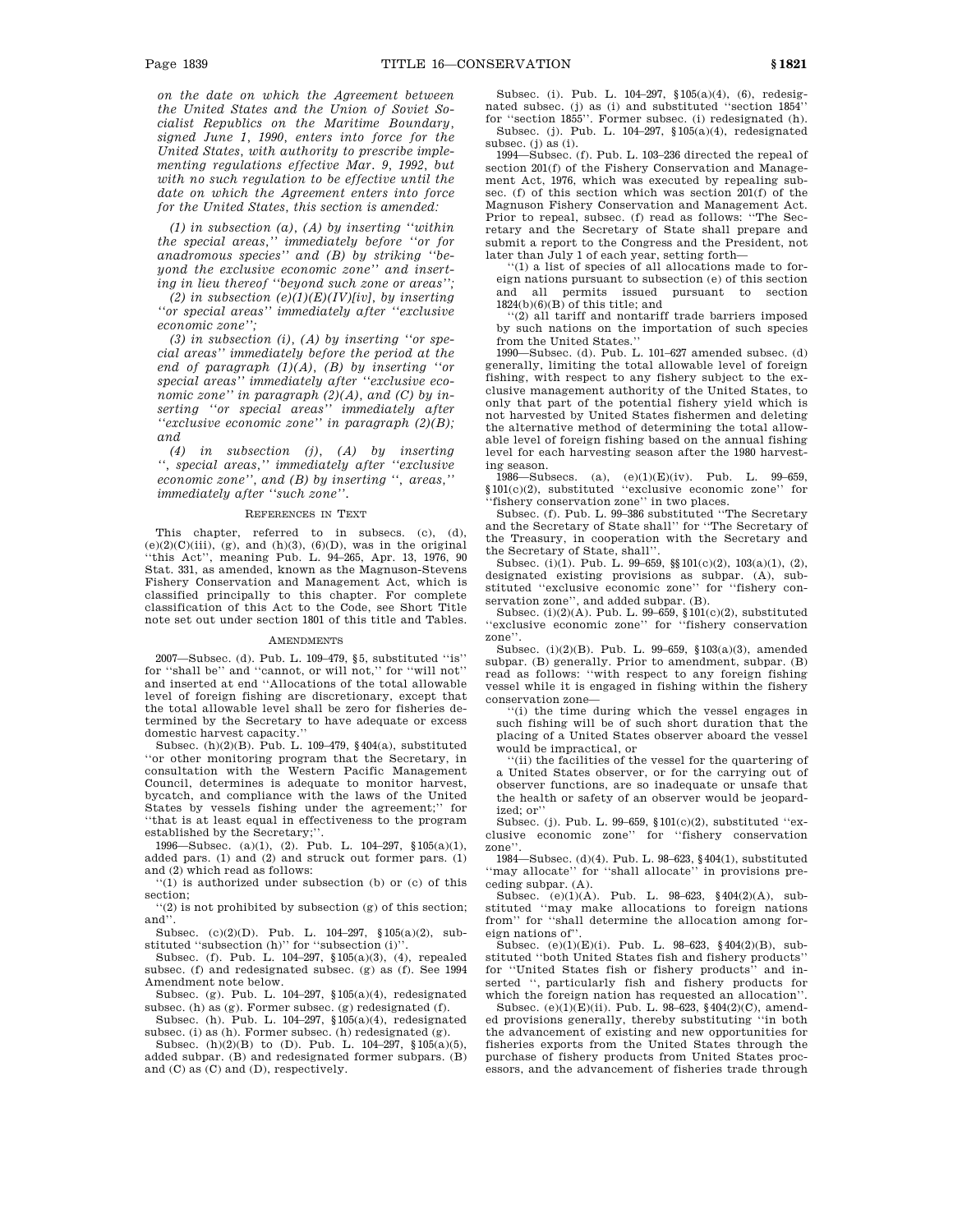the purchase of fish and fishery products from United States fishermen, particularly fish and fishery products for which the foreign nation has requested an allocation'' for ''in the advancement of existing and new opportunities for fisheries trade, particularly through the purchase of fish or fishery products from United States processors or from United States fishermen''.

1983—Subsec. (c)(2)(D). Pub. L. 97–453, §2(a)(1), amended par. (D) generally, substituting ''United States observers required under subsection (i) be permitted to be stationed aboard any such vessel and that all of the costs incurred incident to such stationing, including the costs of data editing and entry and observer monitoring, be paid for, in accordance with such subsection, by the owner or operator of the vessel'' for ''duly authorized United States observers be permitted on board any such vessel and that the United States be reimbursed for the cost of such observers''.

Subsec. (c)(4)(D). Pub. L. 97–453, §2(a)(2), added subpar. (D).

Subsec. (d)(4). Pub. L. 97–453,  $\S 2(a)(3)$ , substituted "may be allocated" for "shall be allocated" after "then such portion or part''.

Subsec. (e)(1). Pub. L. 97–453, §2(a)(4), designated first sentence of existing provisions as subpar. (A), added subpars. (B), (C), and (D), and redesignated former subpars. (A) through (H) as cls. (i) through (viii) of subpar.

(E), respectively.<br>Subsec. (i)(3). Pub. L. 97–453,  $(2(a)(5)(A)(i))$ , substituted provision that observers, while stationed aboard for-eign fishing vessels, shall carry out such scientific, compliance monitoring, and other functions as the Secretary deems necessary or appropriate to carry out the purposes of this chapter and shall cooperate in carrying out such other scientific programs relating to the conservation and management of living resources as the Secretary deems appropriate, for provision that United States observers, while aboard foreign fishing vessels, were to carry out such scientific and other functions as the Secretary deemed necessary or appropriate to carry out the purposes of this chapter.<br>Subsec. (i)(6). Pub. L. 97–453,  $\S 2(a)(5)(A)(ii)$ , added par.

(6).

Subsec. (j). Pub. L. 97–453, §2(a)(6), added subsec. (j). 1980—Subsec. (d). Pub. L. 96–561, §230, designated existing provision as par. (2), substituted provision prescribing the total allowable level of foreign fishing with respect to any United States fishery for each harvesting season after the 1980 harvesting season as the level representing that portion of the optimum yield of such fishery that will not be harvested by vessels of the United States as determined in accordance with provisions of this chapter, other than those relating to the determination of annual fishing levels, or the annual fishing levels determined pursuant to par. (3) of this section for the harvesting season for provision prescribing the total allowable level of foreign fishing with respect to any fishery subject to the exclusive fishery management authority of the United States as that portion of the optimum yield of such fishery which will not be harvested by vessels of the United States, as determined in accordance with provisions of this chapter, and added pars. (1), (3), and (4).

Subsec. (e). Pub. L. 96–561, §231(a), substituted ''All such determinations shall be made by the Secretary of State and the Secretary on the basis of'' for ''In making any such determination, the Secretary of State and the Secretary shall consider'', added subpars. (A), (B), (D), and (E), redesignated former subpars. (A), (B), and (D) as (F), (G), and (H), respectively, and in subpar. (C) substituted determination where such nations and the fishing fleets of such nations have cooperated with the United States in enforcement of United States fishing regulations for determination where such nations have cooperated with the United States in enforcement and with respect to conservation and management of fishery resources.

Subsec. (i). Pub. L. 96–561, §236, added subsec. (i).

1979—Subsec. (e). Pub. L. 96–61 designated existing provisions as par. (1), redesignated pars. (1) through (4) as subpars. (A) to (D), and added par. (2).

Subsec. (e)(2)(D)(i). Pub. L. 96–118 substituted ''unharvested'' for ''harvested''.

1978—Subsec. (a)(2). Pub. L. 95–354, §4(1), substituted '(g)'' for ''(f)''

Subsec. (c)(3). Pub. L. 95–354, §4(2), substituted ''harvest an amount of fish which exceeds'' for ''exceed''.

Subsecs. (f) to (h). Pub. L. 95–354, §4(3), (4), added subsec. (f), redesignated former subsecs. (f) and (g) as (g) and (h), and in subsec. (h)(1), as so redesignated, set out existing provisions as cls. (A) and (C) and added cl. (B).

#### EFFECTIVE DATE OF 1992 AMENDMENT

Amendment by Pub. L. 102–251 effective on date on which Agreement between United States and Union of Soviet Socialist Republics on the Maritime Boundary, signed June 1, 1990, enters into force for United States, with authority to prescribe implementing regulations effective Mar. 9, 1992, but with no such regulation to be effective until date on which Agreement enters into force for United States, see section 308 of Pub. L. 102–251, set out as a note under section 773 of this title.

#### EFFECTIVE DATE OF 1983 AMENDMENT

Pub. L. 97–453, §2(b), Jan. 12, 1983, 96 Stat. 2483, provided that: "The amendments made by subsection  $(a)(1)$ and  $(5)(A)(ii)$  [amending this section] shall take effect January 1, 1984.''

#### EFFECTIVE DATE OF 1980 AMENDMENT

Pub. L. 96–561, title II, §§231(b), 238(b), Dec. 22, 1980, 94 Stat. 3298, 3300, as amended by Pub. L. 104–208, div. A, title I, §101(a) [title II, §211(b)], Sept. 30, 1996, 110 Stat. 3009, 3009–41, provided that: ''The amendments made by subsection (a) [amending this section] shall apply with respect to the 1981 harvesting season and harvesting seasons thereafter (as defined in section 201(d)(1) of the Magnuson-Stevens Fishery Conservation and Management Act, as amended by section 301) [subsec. (d)(1) of this section].''

Pub. L. 96–561, title II, §§237, 238(b), Dec. 22, 1980, 94 Stat. 3300, as amended by Pub. L. 104–208, div. A, title I, §101(a) [title II, §211(b)], Sept. 30, 1996, 110 Stat. 3009, 3009–41, provided that: ''The amendment made by section 236 [amending this section] shall take effect October 1, 1981, and shall apply with respect to permits issued under section 204 of the Magnuson-Stevens Fishery Conservation and Management Act [section 1824 of this title] after December 31, 1981.''

#### TRANSFER OF FUNCTIONS

For transfer of authorities, functions, personnel, and assets of the Coast Guard, including the authorities and functions of the Secretary of Transportation relating thereto, to the Department of Homeland Security, and for treatment of related references, see sections 468(b), 551(d), 552(d), and 557 of Title 6, Domestic Security, and the Department of Homeland Security Reorganization Plan of November 25, 2002, as modified, set out as a note under section 542 of Title 6.

#### IMPLEMENTATION OF PACIFIC ALBACORE TUNA TREATY

Pub. L. 108–219, title IV, §401, Apr. 13, 2004, 118 Stat. 616, provided that:

''(a) IN GENERAL.—Notwithstanding anything to the contrary in section 201, 204, or 307(2) of the Magnuson-Stevens Fishery Conservation and Management Act (16 U.S.C. 1821, 1824, and 1857(2)), foreign fishing may be conducted pursuant to the Treaty between the Government of the United States of America and the Government of Canada on Pacific Coast Albacore Tuna Vessels and Port Privileges, signed at Washington May 26, 1981, including its Annexes and any amendments thereto.

''(b) REGULATIONS.—The Secretary of Commerce, with the concurrence of the Secretary of State, may—

'(1) promulgate regulations necessary to discharge the obligations of the United States under the Treaty and its Annexes; and

''(2) provide for the application of any such regulation to any person or vessel subject to the jurisdic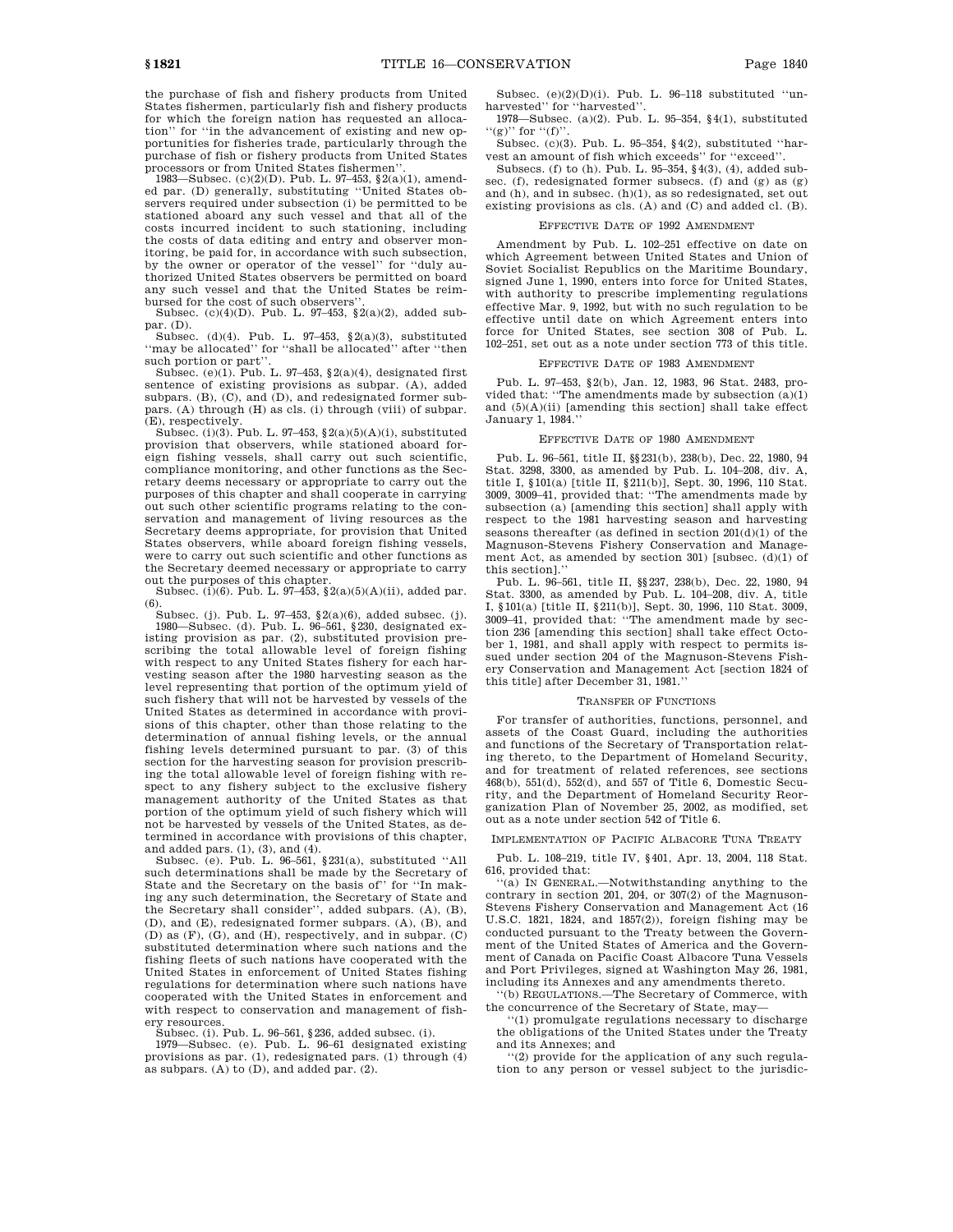tion of the United States, wherever that person or vessel may be located.

''(c) ENFORCEMENT.—

''(1) IN GENERAL.—The Magnuson-Stevens Fishery Conservation and Management Act (16 U.S.C. 1801 et seq.) shall be enforced as if subsection (a) were a provision of that Act. Any reference in the Magnuson-Stevens Fishery Conservation and Management Act (16 U.S.C. 1801 et seq.) to 'this Act' or to any provision of that Act, shall be considered to be a reference to that Act as it would be in effect if subsection (a) were a provision of that Act.

''(2) REGULATIONS.—The regulations promulgated under subsection (b), shall be enforced as if—

''(A) subsection (a) were a provision of the Magnuson-Stevens Fishery Conservation and Management Act (16 U.S.C. 1801 et seq.); and

''(B) the regulations were promulgated under that Act.''

## FOREIGN FISHING FOR ATLANTIC HERRING AND MACKEREL

Pub. L. 104–43, title VIII, §802, Nov. 3, 1995, 109 Stat. 396, as amended by Pub. L. 104–208, div. A, title I, §101(a) [title II, §211(b)], Sept. 30, 1996, 110 Stat. 3009, 3009–41, provided that: ''Notwithstanding any other provision of law—

''(1) no allocation may be made to any foreign nation or vessel under section 201 of the Magnuson-Stevens Fishery Conservation and Management Act (16 U.S.C. 1801 et seq.) [16 U.S.C. 1821] in any fishery for which there is not a fishery management plan implemented in accordance with that Act [16 U.S.C. 1801 et seq.]; and

''(2) the Secretary of Commerce may not approve the portion of any permit application submitted under section 204(b) of the Act [16 U.S.C. 1824(b)] which proposes fishing by a foreign vessel for Atlantic mackerel or Atlantic herring unless—

''(A) the appropriate regional fishery management council recommends under section 204(b)(5) of that Act that the Secretary approve such fishing, and

''(B) the Secretary of Commerce includes in the permit any conditions or restrictions recommended by the appropriate regional fishery management council with respect to such fishing.''

## USE OF VESSEL IDENTIFICATION EQUIPMENT

Pub. L. 100–629, §6, Nov. 7, 1988, 102 Stat. 3287, as amended by Pub. L. 104–208, div. A, title I, §101(a) [title II, §211(b)], Sept. 30, 1996, 110 Stat. 3009, 3009–41, provided that:

''(a) The Secretary of State, the Secretary of Commerce, and the Secretary of the department in which the Coast Guard is operating, as appropriate, shall exercise their authority under section  $201(c)(2)(C)$  of the Magnuson-Stevens Fishery Conservation and Management Act (16 U.S.C. 1821) to require the use of transponders or other such appropriate position-fixing and identification equipment on any vessel other than a vessel of the United States engaged in fishing in the United States Exclusive Economic Zone.

''(b) The Secretary of Commerce, after consultation with the Secretary of Defense, the Secretary of State, and the Secretary of the department in which the Coast Guard is operating shall report to the Committee on Merchant Marine and Fisheries of the House of Representatives and the Committee on Commerce, Science and Transportation of the Senate within 180 days after the date of enactment of this Act [Nov. 7, 1988] on the results of their compliance with subsection (a).

## **§ 1822. International fishery agreements**

## **(a) Negotiations**

The Secretary of State—

(1) shall renegotiate treaties as provided for in subsection (b);

(2) shall negotiate governing international fishery agreements described in section 1821(c) of this title;

(3) may negotiate boundary agreements as provided for in subsection (d);

(4) shall, upon the request of and in cooperation with the Secretary, initiate and conduct negotiations for the purpose of entering into international fishery agreements—

(A) which allow fishing vessels of the United States equitable access to fish over which foreign nations assert exclusive fishery management authority, and

(B) which provide for the conservation and management of anadromous species and highly migratory species; and

(5) may enter into such other negotiations, not prohibited by subsection (c), as may be necessary and appropriate to further the purposes, policy, and provisions of this chapter.

## **(b) Treaty renegotiation**

The Secretary of State, in cooperation with the Secretary, shall initiate, promptly after April 13, 1976, the renegotiation of any treaty which pertains to fishing within the exclusive economic zone (or within the area that will constitute such zone after February 28, 1977), or for anadromous species or Continental Shelf fishery resources beyond such zone or area, and which is in any manner inconsistent with the purposes, policy, or provisions of this chapter, in order to conform such treaty to such purposes, policy, and provisions. It is the sense of Congress that the United States shall withdraw from any such treaty, in accordance with its provisions, if such treaty is not so renegotiated within a reasonable period of time after April 13, 1976.

## **(c) International fishery agreements**

No international fishery agreement (other than a treaty) which pertains to foreign fishing within the exclusive economic zone (or within the area that will constitute such zone after February 28, 1977), or for anadromous species or Continental Shelf fishery resources beyond such zone or area—

(1) which is in effect on June 1, 1976, may thereafter be renewed, extended, or amended; or

(2) may be entered into after May 31, 1976;

by the United States unless it is in accordance with the provisions of section 1821(c) of this title or section 1824(e) of this title.

#### **(d) Boundary negotiations**

The Secretary of State, in cooperation with the Secretary, may initiate and conduct negotiations with any adjacent or opposite foreign nation to establish the boundaries of the exclusive economic zone of the United States in relation to any such nation.

# **(e) Highly migratory species agreements**

#### **(1) Evaluation**

The Secretary of State, in cooperation with the Secretary, shall evaluate the effectiveness of each existing international fishery agreement which pertains to fishing for highly migratory species. Such evaluation shall consider whether the agreement provides for—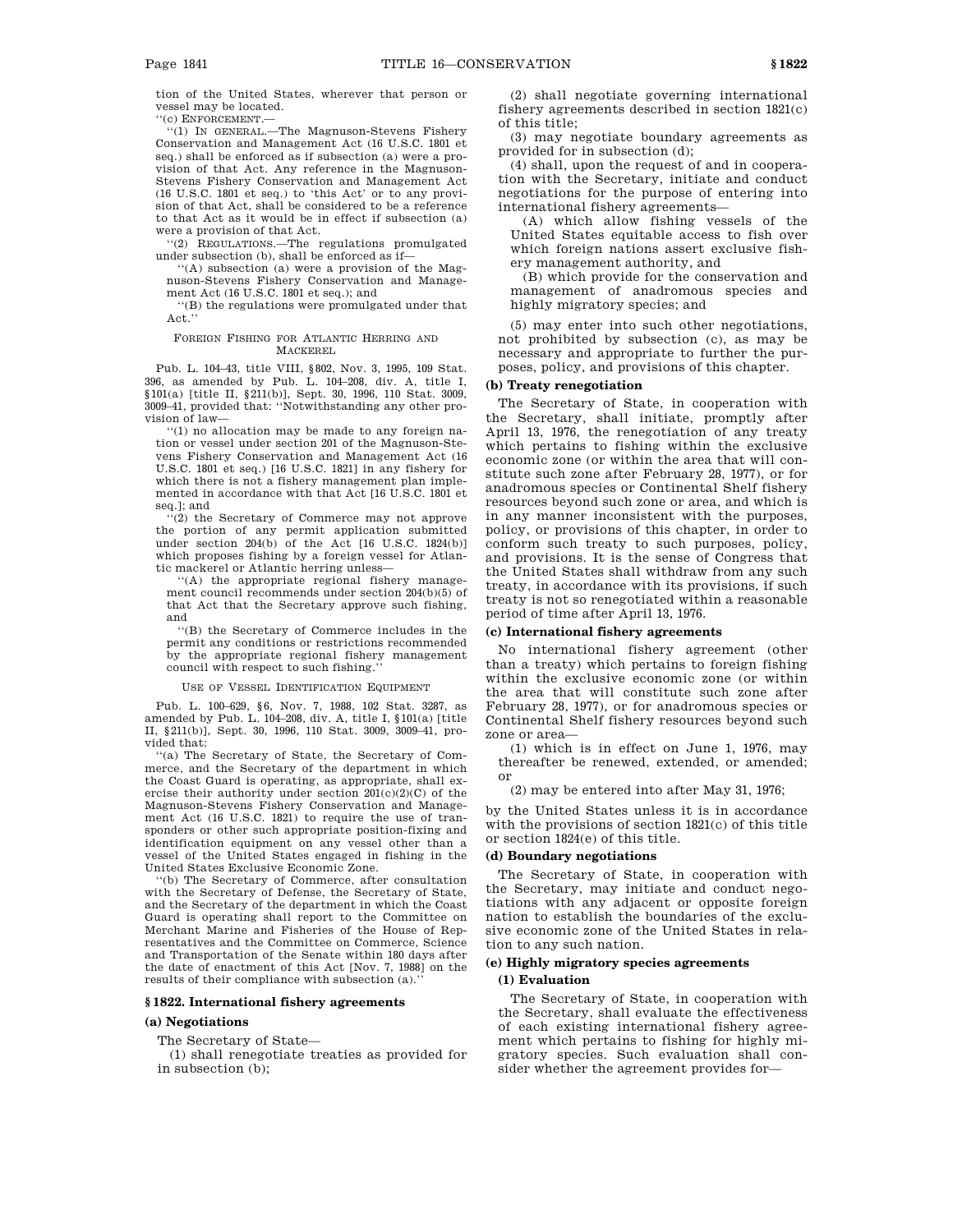(A) the collection and analysis of necessary information for effectively managing the fishery, including but not limited to information about the number of vessels involved, the type and quantity of fishing gear used, the species of fish involved and their location, the catch and bycatch levels in the fishery, and the present and probable future condition of any stock of fish involved;

(B) the establishment of measures applicable to the fishery which are necessary and appropriate for the conservation and management of the fishery resource involved;

(C) equitable arrangements which provide fishing vessels of the United States with (i) access to the highly migratory species that are the subject of the agreement and (ii) a portion of the allowable catch that reflects the traditional participation by such vessels in the fishery;

(D) effective enforcement of conservation and management measures and access arrangements throughout the area of jurisdiction; and

(E) sufficient and dependable funding to implement the provisions of the agreement, based on reasonable assessments of the benefits derived by participating nations.

## **(2) Access negotiations**

The Secretary of State, in cooperation with the Secretary, shall initiate negotiations with respect to obtaining access for vessels of the United States fishing for tuna species within the exclusive economic zones of other nations on reasonable terms and conditions.

## **(3) Reports**

The Secretary of State shall report to the Congress—

(A) within 12 months after November 28, 1990, on the results of the evaluation required under paragraph (1), together with recommendations for addressing any inadequacies identified; and

(B) within six months after November 28, 1990, on the results of the access negotiations required under paragraph (2).

## **(4) Negotiation**

The Secretary of State, in consultation with the Secretary, shall undertake such negotiations with respect to international fishery agreements on highly migratory species as are necessary to correct inadequacies identified as a result of the evaluation conducted under paragraph (1).

# **(5) South Pacific tuna treaty**

It is the sense of the Congress that the United States Government shall, at the earliest opportunity, begin negotiations for the purpose of extending the Treaty on Fisheries Between the Governments of Certain Pacific Island States and the Government of the United States of America, signed at Port Moresby, Papua New Guinea, April 2, 1987, and it<sup>1</sup> Annexes, Schedules, and implementing agreements for an additional term of 10 years on terms and conditions at least as favorable

to vessels of the United States and the United States Government.

### **(f) Nonrecognition**

It is the sense of the Congress that the United States Government shall not recognize the claim of any foreign nation to an exclusive economic zone (or the equivalent) beyond such nation's territorial sea, to the extent that such sea is recognized by the United States, if such nation—

(1) fails to consider and take into account traditional fishing activity of fishing vessels of the United States;

(2) fails to recognize and accept that highly migratory species are to be managed by applicable international fishery agreements, whether or not such nation is a party to any such agreement; or

(3) imposes on fishing vessels of the United States any conditions or restrictions which are unrelated to fishery conservation and management.

## **(g) Fishery agreement with Russia**

(1) The Secretary of State, in consultation with the Secretary, is authorized to negotiate and conclude a fishery agreement with Russia of a duration of no more than 3 years, pursuant to which—

(A) Russia will give United States fishing vessels the opportunity to conduct traditional fisheries within waters claimed by the United States prior to the conclusion of the Agreement between the United States of America and the Union of Soviet Socialist Republics on the Maritime Boundary, signed June 1, 1990, west of the maritime boundary, including the western special area described in Article 3(2) of the Agreement;

(B) the United States will give fishing vessels of Russia the opportunity to conduct traditional fisheries within waters claimed by the Union of Soviet Socialist Republics prior to the conclusion of the Agreement referred to in subparagraph (A), east of the maritime boundary, including the eastern special areas described in Article 3(1) of the Agreement;

(C) catch data shall be made available to the government of the country exercising fisheries jurisdiction over the waters in which the catch occurred; and

(D) each country shall have the right to place observers on board vessels of the other country and to board and inspect such vessels.

(2) Vessels operating under a fishery agreement negotiated and concluded pursuant to paragraph (1) shall be subject to regulations and permit requirements of the country in whose waters the fisheries are conducted only to the extent such regulations and permit requirements are specified in that agreement.

(3) The Secretary of Commerce may promulgate such regulations, in accordance with section 553 of title 5, as may be necessary to carry out the provisions of any fishery agreement negotiated and concluded pursuant to paragraph (1).

#### **(h) Bycatch reduction agreements**

(1) The Secretary of State, in cooperation with the Secretary, shall seek to secure an inter-

<sup>1</sup>So in original.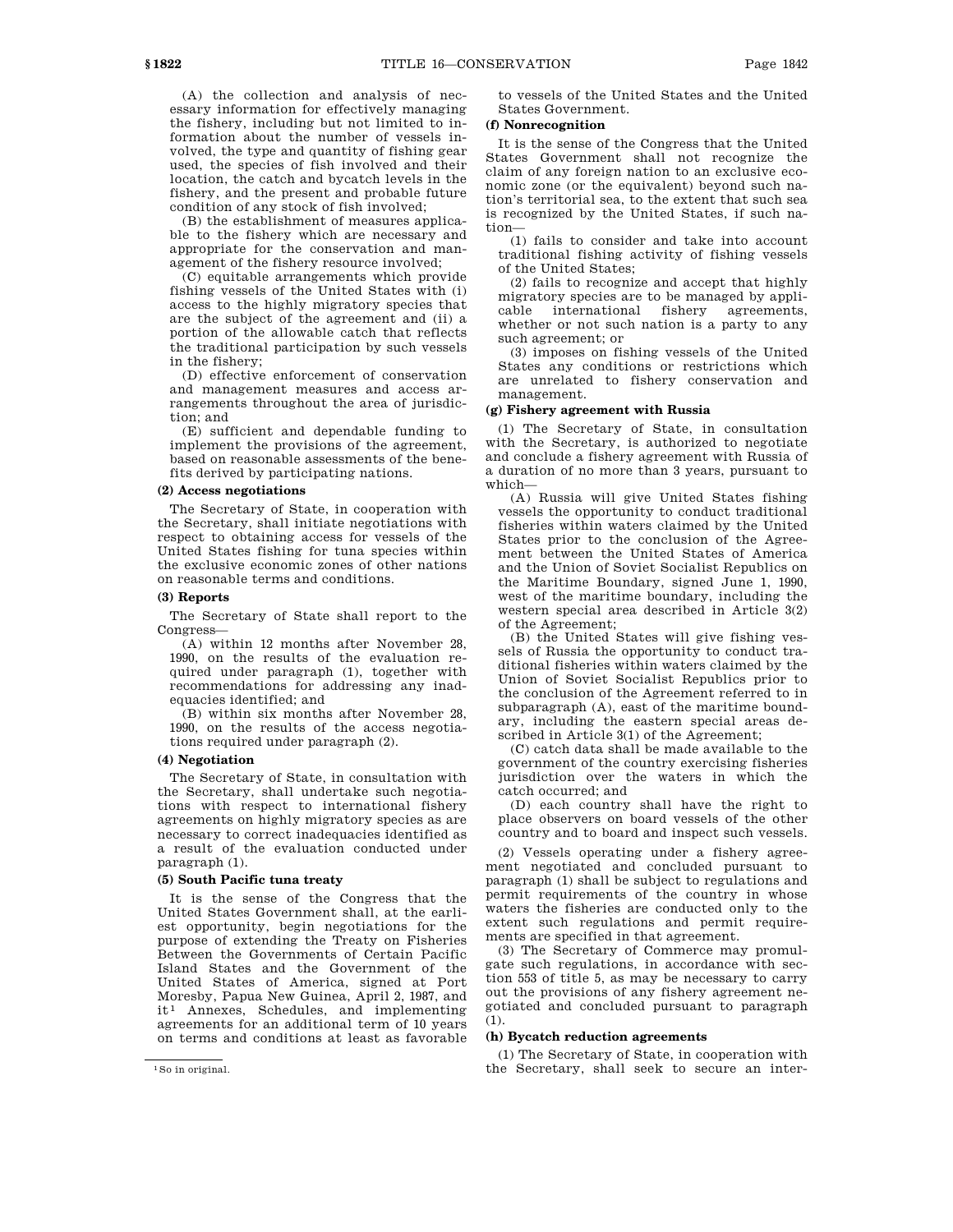national agreement to establish standards and measures for bycatch reduction that are comparable to the standards and measures applicable to United States fishermen for such purposes in any fishery regulated pursuant to this chapter for which the Secretary, in consultation with the Secretary of State, determines that such an international agreement is necessary and appropriate.

(2) An international agreement negotiated under this subsection shall be—

(A) consistent with the policies and purposes of this chapter; and

(B) subject to approval by Congress under section 1823 of this title.

(3) Not later than January 1, 1997, and annually thereafter, the Secretary, in consultation with the Secretary of State, shall submit to the Committee on Commerce, Science, and Transportation of the Senate and the Committee on Resources of the House of Representatives a report describing actions taken under this subsection.

(Pub. L. 94–265, title II, §202, Apr. 13, 1976, 90 Stat. 339; Pub. L. 99–659, title I, §101(c)(2), Nov. 14, 1986, 100 Stat. 3707; Pub. L. 101–627, title I, §§105(a), 120(a), Nov. 28, 1990, 104 Stat. 4439, 4459; Pub. L. 102–251, title III, §301(e), Mar. 9, 1992, 106 Stat. 63; Pub. L. 104–297, title I, §105(b), Oct. 11, 1996, 110 Stat. 3564.)

#### AMENDMENT OF SECTION

*Pub. L. 102–251, title III, §§301(e)(1), (2), 308, Mar. 9, 1992, 106 Stat. 63, 66, provided that, effective on the date on which the Agreement between the United States and the Union of Soviet Socialist Republics on the Maritime Boundary, signed June 1, 1990, enters into force for the United States, with authority to prescribe implementing regulations effective Mar. 9, 1992, but with no such regulation to be effective until the date on which the Agreement enters into force for the United States, this section is amended:*

*(1) in subsection (b), (A) by inserting ''or special areas'' immediately after ''February 28, 1977)'' and (B) by striking ''such zone or area'' and inserting in lieu thereof ''such zone or areas''; and*

*(2) in subsection (c), (A) by inserting ''or special areas'' immediately after ''February 28, 1977)'' and (B) by striking ''such zone or area'' and inserting in lieu thereof ''such zone or areas''.*

#### REFERENCES IN TEXT

This chapter, referred to in subsecs. (a)(5), (b), and  $(h)(1)$ ,  $(2)(\overline{A})$ , was in the original "this Act", meaning Pub. L. 94–265, Apr. 13, 1976, 90 Stat. 331, as amended, known as the Magnuson-Stevens Fishery Conservation and Management Act, which is classified principally to this chapter. For complete classification of this Act to the Code, see Short Title note set out under section 1801 of this title and Tables.

#### AMENDMENTS

1996—Subsec. (c). Pub. L. 104–297, §105(b)(1), inserted before period at end "or section  $1824(e)$  of this title".

Subsec. (h). Pub. L. 104–297, §105(b)(2), added subsec. (h).

1992—Subsec. (g). Pub. L. 102–251, §301(e)(3), added subsec. (g).

1990—Subsec. (e). Pub. L. 101–627, §105(a), added subsec. (e). Former subsec. (e) redesignated (f).

Subsec. (f). Pub. L. 101–627, §120(a), substituted ''an exclusive economic'' for ''a exclusive economic''. Pub. L. 101–627, §105(a), redesignated former subsec.

(e) as (f).

1986—Subsecs. (b) to (e). Pub. L. 99–659 substituted "exclusive economic zone" for "fishery conservation zone'' wherever appearing.

#### CHANGE OF NAME

Committee on Resources of House of Representatives changed to Committee on Natural Resources of House of Representatives by House Resolution No. 6, One Hundred Tenth Congress, Jan. 5, 2007.

## EFFECTIVE DATE OF 1992 AMENDMENT

Amendment by section 301(e)(3) of Pub. L. 102–251 effective Mar. 9, 1992, and amendment by section  $301(e)(1)$ , (2), of Pub. L. 102–251 effective on date on which Agreement between United States and Union of Soviet Socialist Republics on the Maritime Boundary, signed June 1, 1990, enters into force for United States, with authority to prescribe implementing regulations effective Mar. 9, 1992, but with no such regulation to be effective until date on which Agreement enters into force for United States, see section 308 of Pub. L. 102–251, set out as a note under section 773 of this title.

#### SHARK FINNING PROHIBITION

Pub. L. 106–557, Dec. 21, 2000, 114 Stat. 2772, as amended by Pub. L. 109–479, title III, §302(c), Jan. 12, 2007, 120 Stat. 3623, provided that:

''SECTION 1. SHORT TITLE.

''This Act may be cited as the 'Shark Finning Prohibition Act'.

''SEC. 2. PURPOSE.

''The purpose of this Act is to eliminate shark-finning by addressing the problem comprehensively at both the national and international levels.

''SEC. 3. PROHIBITION ON REMOVING SHARK FIN AND DISCARDING SHARK CARCASS AT SEA

''[Amended section 1857 of this title.]

''SEC. 4. REGULATIONS.

''No later than 180 days after the date of the enactment of this Act [Dec. 21, 2000], the Secretary of Commerce shall promulgate regulations implementing the provisions of section  $3076(1)(P)$  [307(1)(P)] of the Magnuson-Stevens Fishery Conservation and Management Act (16 U.S.C.  $1857(1)(P)$ ), as added by section 3 of this Act.

''SEC. 5. INTERNATIONAL NEGOTIATIONS.

''The Secretary of Commerce, acting through the Secretary of State, shall—

''(1) initiate discussions as soon as possible for the purpose of developing bilateral or multilateral agreements with other nations for the prohibition on shark-finning;

''(2) initiate discussions as soon as possible with all foreign governments which are engaged in, or which have persons or companies engaged in shark-finning, for the purposes of—

''(A) collecting information on the nature and extent of shark-finning by such persons and the landing or transshipment of shark fins through foreign ports; and

''(B) entering into bilateral and multilateral treaties with such countries to protect such species;

''(3) seek agreements calling for an international ban on shark-finning and other fishing practices adversely affecting these species through the United Nations, the Food and Agriculture Organization's Committee on Fisheries, and appropriate regional fishery management bodies;

''(4) initiate the amendment of any existing international treaty for the protection and conservation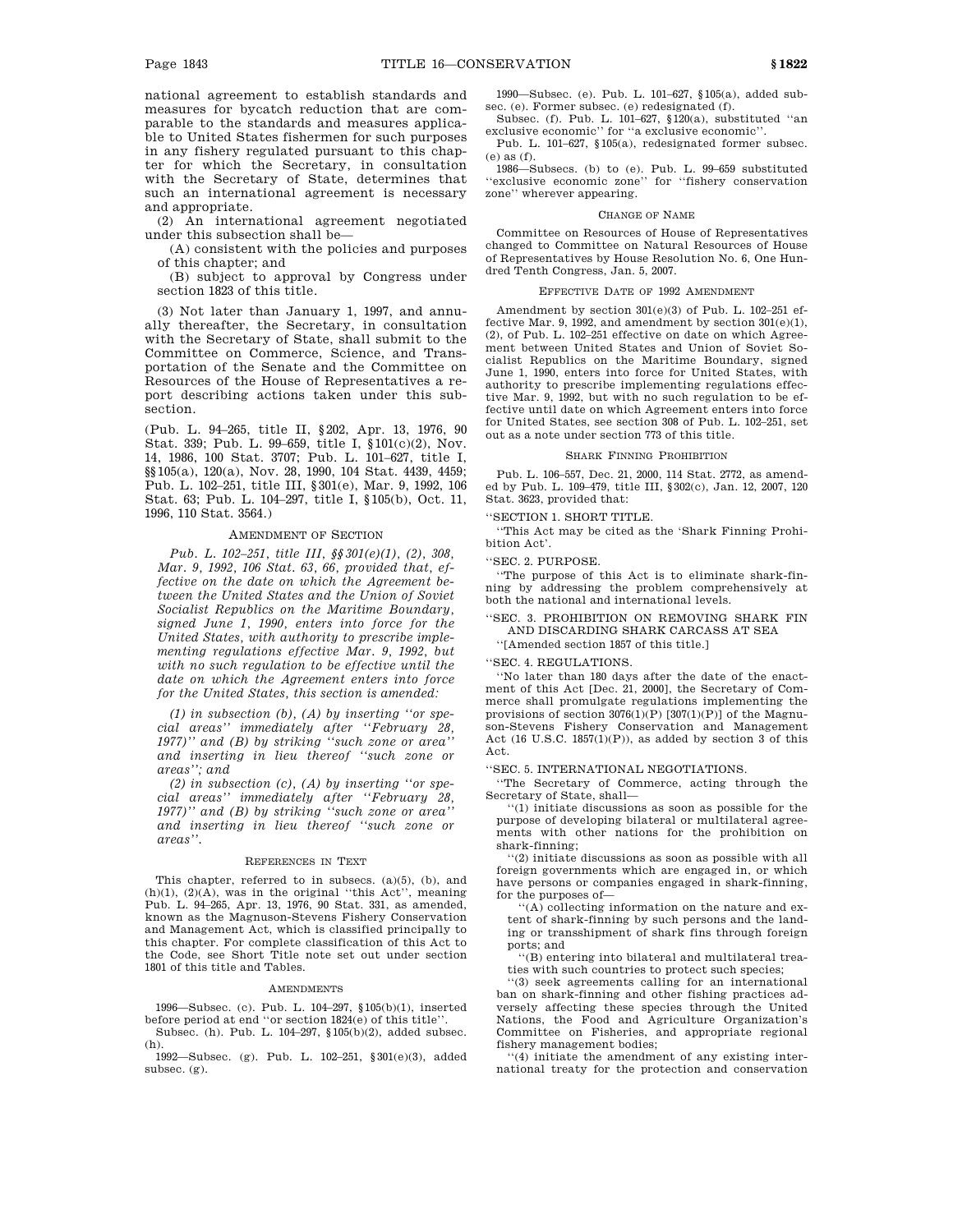of species of sharks to which the United States is a party in order to make such treaty consistent with the purposes and policies of this section;

''(5) urge other governments involved in fishing for or importation of shark or shark products to fulfill their obligations to collect biological data, such as stock abundance and by-catch levels, as well as trade data, on shark species as called for in the 1995 Resolution on Cooperation with FAO with Regard to study on the Status of Sharks and By-Catch of Shark Species; and

''(6) urge other governments to prepare and submit their respective National Plan of Action for the Conservation and Management of Sharks to the 2001 session of the FAO Committee on Fisheries, as set forth in the International Plan of Action for the Conservation and Management of Sharks.

''SEC. 6. REPORT TO CONGRESS.

''The Secretary of Commerce, in consultation with the Secretary of State, shall provide to Congress, by not later than 1 year after the date of the enactment of this Act [Dec. 21, 2000], and every year thereafter, a report which—

''(1) includes a list that identifies nations whose vessels conduct shark-finning and details the extent of the international trade in shark fins, including estimates of value and information on harvesting of shark fins, and landings or transshipment of shark fins through foreign ports;

''(2) describes the efforts taken to carry out this Act, and evaluates the progress of those efforts;

''(3) sets forth a plan of action to adopt international measures for the conservation of sharks; and ''(4) includes recommendations for measures to ensure that United States actions are consistent with national, international, and regional obligations relating to shark populations, including those listed under the Convention on International Trade in Endangered Species of Wild Flora and Fauna.

''SEC. 7. RESEARCH.

''The Secretary of Commerce, subject to the availability of appropriations authorized by section 10, shall establish a research program for Pacific and Atlantic sharks to engage in the following data collection and research:

''(1) The collection of data to support stock assessments of shark populations subject to incidental or directed harvesting by commercial vessels, giving priority to species according to vulnerability of the species to fishing gear and fishing mortality, and its population status.

''(2) Research to identify fishing gear and practices that prevent or minimize incidental catch of sharks in commercial and recreational fishing.

''(3) Research on fishing methods that will ensure maximum likelihood of survival of captured sharks after release.

''(4) Research on methods for releasing sharks from fishing gear that minimize risk of injury to fishing vessel operators and crews.

''(5) Research on methods to maximize the utilization of, and funding to develop the market for, sharks not taken in violation of a fishing management plan approved under section 303 or section 307(1)(P) of the Magnuson-Stevens Fishery Conservation and Management Act (16 U.S.C. 1853, 1857(1)(P)).

''(6) Research on the nature and extent of the harvest of sharks and shark fins by foreign fleets and the international trade in shark fins and other shark products.

''SEC. 8. WESTERN PACIFIC LONGLINE FISHERIES COOPERATIVE RESEARCH PROGRAM.

''The National Marine Fisheries Service, in consultation with the Western Pacific Fisheries Management Council, shall initiate a cooperative research program with the commercial longlining industry to carry out activities consistent with this Act, including research described in section 7 of this Act. The service [Service]

may initiate such shark cooperative research programs upon the request of any other fishery management council.

#### ''SEC. 9. SHARK-FINNING DEFINED.

''In this Act, the term 'shark-finning' means the taking of a shark, removing the fin or fins (whether or not including the tail) of a shark, and returning the remainder of the shark to the sea.

'SEC. 10. AUTHORIZATION OF APPROPRIATIONS.

''There are authorized to be appropriated to the Secretary of Commerce for fiscal years 2007 through 2011 such sums as are necessary to carry out this Act.

#### CERTIFICATE OF LEGAL ORIGIN FOR ANADROMOUS FISH **PRODUCTS**

Pub. L. 101–627, title VIII, §801, Nov. 28, 1990, 104 Stat. 4464, provided that:

''(a) NEGOTIATIONS.—Within 60 days after the date of enactment of this Act [Nov. 28, 1990], the Secretary of State shall commence negotiations with nations which import or export anadromous fish or anadromous fish products for the purpose of securing general agreement among such nations to implement effective measures to prohibit international trade in anadromous fish or anadromous fish products unless such fish or fish products are accompanied by a valid certificate of legal origin attesting that the fish or fish product was lawfully harvested—

''(1) within the jurisdiction of a nation having naturally occurring or artificially established anadromous fish populations of the same species as the imported or exported product; or

''(2) on the high seas according to an international agreement among nations with jurisdiction over more than 1 percent of the stocks of anadromous fish being so harvested.

''(b) ISSUANCE OF CERTIFICATES.—For the purposes of subsection (a), a valid certificate of legal origin may be issued only by a nation which—

''(1) is the nation having jurisdiction over the vessel or other means by which the fish or fish product was harvested; and

''(2) maintains regular harvests of anadromous fish in a manner consistent with the criteria for lawful harvests set out in subsection (a).

''(c) BILATERAL OR MULTILATERAL AGREEMENTS.—Efforts undertaken by the Secretary of State pursuant to subsection (a) may, at the discretion of the Secretary, be directed toward achieving either bilateral or multilateral agreements, including trade agreements, whichever the Secretary determines to be most likely to result in the earliest possible date or dates of agreement by those nations which individually have in excess of \$1,000,000, or the equivalent, in import or export trade in anadromous fish and anadromous fish products.

''(d) REGULATIONS.—The Secretary of Commerce shall, within 180 days after the date of enactment of this Act [Nov. 28, 1990], promulgate regulations providing for—

''(1) the issuance of certificates of legal origin pursuant to agreements under subsection (a) for anadromous fish and anadromous fish products legally harvested by vessels of the United States;

'(2) the delegation of the authority to issue certificates of legal origin to States, territories, or possessions of the United States which the Secretary of Commerce determines to have implemented a program which is sufficient to accomplish the purposes of subsection (a); and

''(3) an orderly transition to such regulations, sufficient to ensure that United States commerce in anadromous fish and anadromous fish products is not unduly disrupted.

''(e) REPORT REQUIRED.—The Secretary of Commerce, after consultation with the Secretary of the Treasury, shall, within 180 days after the date of enactment of this Act [Nov. 28, 1990], submit to the Congress a report—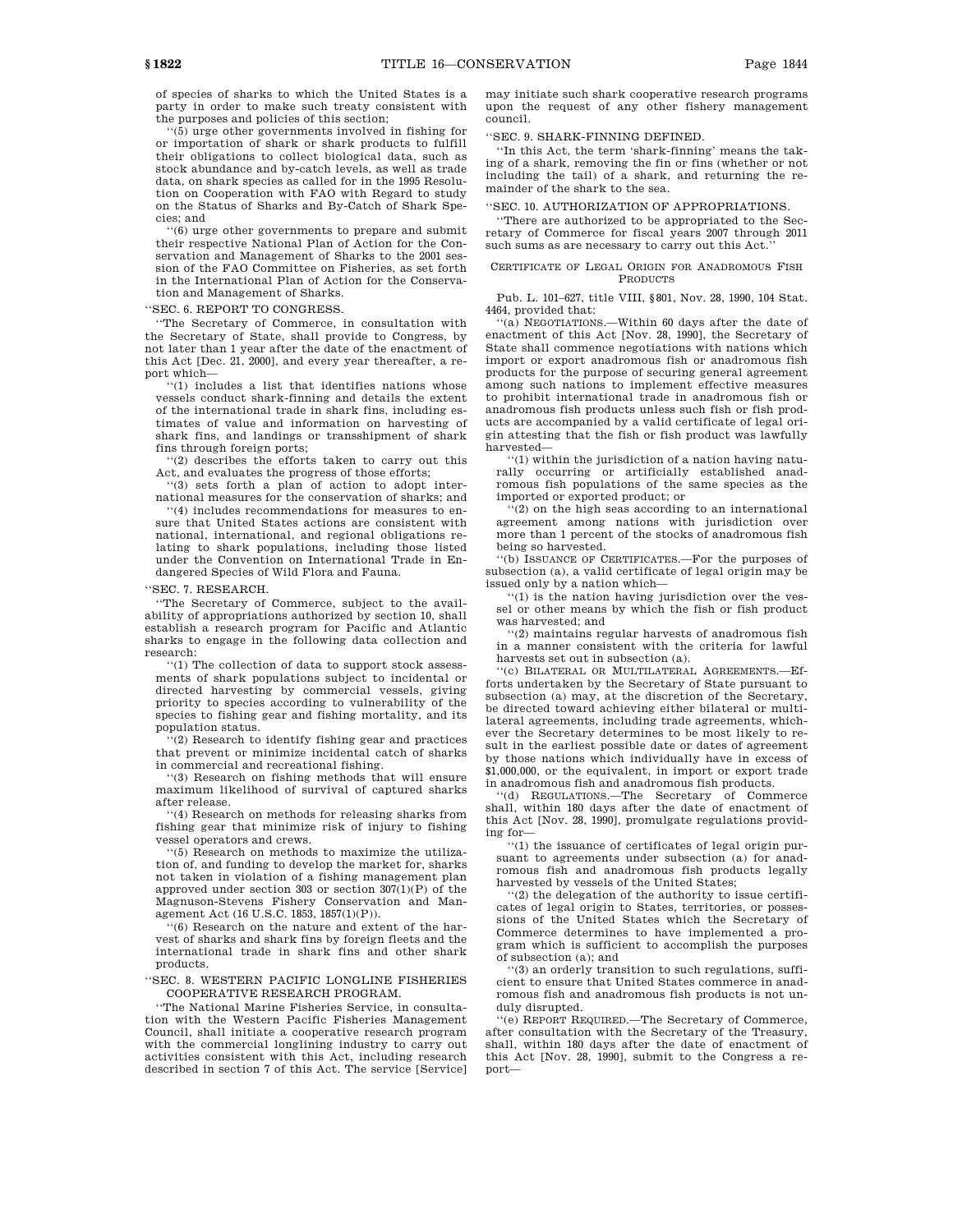''(1) making recommendations as to the need for the adoption of United States import and export restrictions on anadromous fish and anadromous fish products consistent with subsection (a); and

''(2) identifying, evaluating, and making recommendations regarding any specific statutory or regulatory changes that may be necessary for the adoption of such restrictions.

''(f) CERTIFICATION.—If, at any time following the promulgation of the regulations required by subsection (d), the Secretary of Commerce finds that any nation is engaging in trade in unlawfully taken anadromous fish or anadromous fish products, the Secretary shall certify that fact to the President, which certification shall be deemed to be a certification for the purposes of section 8(a)(1) of the Fishermen's Protective Act of 1967 (22 U.S.C.  $1978(a)(1)$ .

#### DRIFTNET IMPACT MONITORING, ASSESSMENT, AND CONTROL

Pub. L. 100–220, title IV, Dec. 29, 1987, 101 Stat. 1477, as amended by Pub. L.  $104-208$ , div. A, title I,  $$101(a)$ [title II, §211(b)], Sept. 30, 1996, 110 Stat. 3009, 3009–41, provided that:

''SEC. 4001. SHORT TITLE.

''This title may be cited as the 'Driftnet Impact Monitoring, Assessment, and Control Act of 1987'.

''SEC. 4002. FINDINGS.

''The Congress finds that—

''(1) the use of long plastic driftnets is a fishing technique that may result in the entanglement and death of enormous numbers of target and nontarget marine resources in the waters of the North Pacific Ocean, including the Bering Sea;

''(2) there is a pressing need for detailed and reliable information on the number of marine resources that become entangled and die in actively fished driftnets and in driftnets that are lost, abandoned, or discarded; and

''(3) increased efforts are necessary to monitor, assess, and reduce the adverse impacts of driftnets.

''SEC. 4003. DEFINITIONS.

''As used in this title—

''(1) DRIFTNET.—The term 'driftnet' means a gillnet composed of a panel of plastic webbing one and onehalf miles or more in length.

''(2) DRIFTNET FISHING.—The term 'driftnet fishing' means a fish-harvesting method in which a driftnet is placed in water and allowed to drift with the currents and winds for the purpose of entangling fish in the webbing.

''(3) EXCLUSIVE ECONOMIC ZONE OF THE UNITED STATES.—The term 'exclusive economic zone of the United States' means the zone defined in section 3(6) [now 3(11)] of the Magnuson-Stevens Fishery Conservation and Management Act (16 U.S.C. 1802(b)  $[1802(11)]$ .

''(4) MARINE RESOURCES.—The term 'marine resources' includes fish, shellfish, marine mammals, seabirds, and other forms of marine life or waterfowl.

''(5) MARINE RESOURCES OF THE UNITED STATES.—The term 'marine resources of the United States' means—

''(A) marine resources found in, or which breed within, areas subject to the jurisdiction of the United States, including the exclusive economic zone of the United States; and

''(B) species of fish, wherever found, that spawn in the fresh or estuarine waters of the United States. ''(6) SECRETARY.—The term 'Secretary' means the Secretary of Commerce.

''SEC. 4004. MONITORING AGREEMENTS.

''(a) NEGOTIATIONS.—The Secretary, through the Secretary of State and in consultation with the Secretary of the Interior, shall immediately initiate, negotiations with each foreign government that conducts, or authorizes its nationals to conduct, driftnet fishing that results in the taking of marine resources of the United States in waters of the North Pacific Ocean outside of the exclusive economic zone and territorial sea of any nation, for the purpose of entering into agreements for statistically reliable cooperative monitoring and assessment of the numbers of marine resources of the United States killed and retrieved, discarded, or lost by the foreign government's driftnet fishing vessels. Such agreements shall provide for—

'(1) the use of a sufficient number of vessels from which scientists of the United States and the foreign governments may observe and gather statistically reliable information; and

''(2) appropriate methods for sharing equally the costs associated with such activities.

''(b) REPORT.—The Secretary, in consultation with the Secretary of State, shall provide to the Congress not later than 1 year after the date of enactment of this Act [Dec. 29, 1987] a full report on the results of negotiations under this section.

## ''SEC. 4005. IMPACT REPORT.

''(a) IN GENERAL.—The Secretary shall provide to the Congress within 1 year after the date of the enactment of this Act [Dec. 29, 1987], and at such other times thereafter as the Secretary considers appropriate, a report identifying the nature, extent, and effects of driftnet fishing in waters of the North Pacific Ocean on marine resources of the United States. The report shall include the best available information on—

''(1) the number and flag state of vessels involved; ''(2) the areas fished;

''(3) the length, width, and mesh size of driftnets used;

''(4) the number of marine resources of the United States killed by such fishing;

''(5) the effect of seabird mortality, as determined by the Secretary of the Interior, on seabird populations; and

''(6) any other information the Secretary considers appropriate.

''(b) INFORMATION FROM FOREIGN GOVERNMENTS.—The Secretary, through the Secretary of State, shall—

''(1) request relevant foreign governments to provide the information described in subsection (a), and ''(2) include in a report under this section the information so provided and an evaluation of the adequacy

and reliability of such information. ''SEC. 4006. ENFORCEMENT AGREEMENTS.

''(a) NEGOTIATIONS.—The Secretary shall immediately initiate, through the Secretary of State and in consultation with the Secretary of the Department in which the Coast Guard is operating negotiations with each foreign government that conducts, or authorizes its nationals to conduct, driftnet fishing that results in the taking of marine resources of the United States in waters of the North Pacific Ocean outside of the exclusive economic zone and territorial sea of any nation, for the purpose of entering into agreements for effective enforcement of laws, regulations, and agreements applicable to the location, season, and other aspects of the operations of the foreign government's driftnet fishing vessels. Such agreements shall include measures for—

''(1) the effective monitoring and detection of violations;

''(2) the collection and presentation of such evidence of violations as may be necessary for the successful prosecution of such violations by the responsible authorities;

''(3) reporting to the United States of penalties imposed by the foreign governments for violations; and ''(4) appropriate methods for sharing equally the

costs associated with such activities.

''(b) CERTIFICATION FOR PURPOSES OF FISHERMEN'S PROTECTIVE ACT OF 1967.—If the Secretary, in consultation with the Secretary of State, determines that a foreign government has failed, within 18 months after the date of the enactment of this Act [Dec. 29, 1987], to enter into and implement an agreement under subsection (a) or section 4004(a) that is adequate, the Sec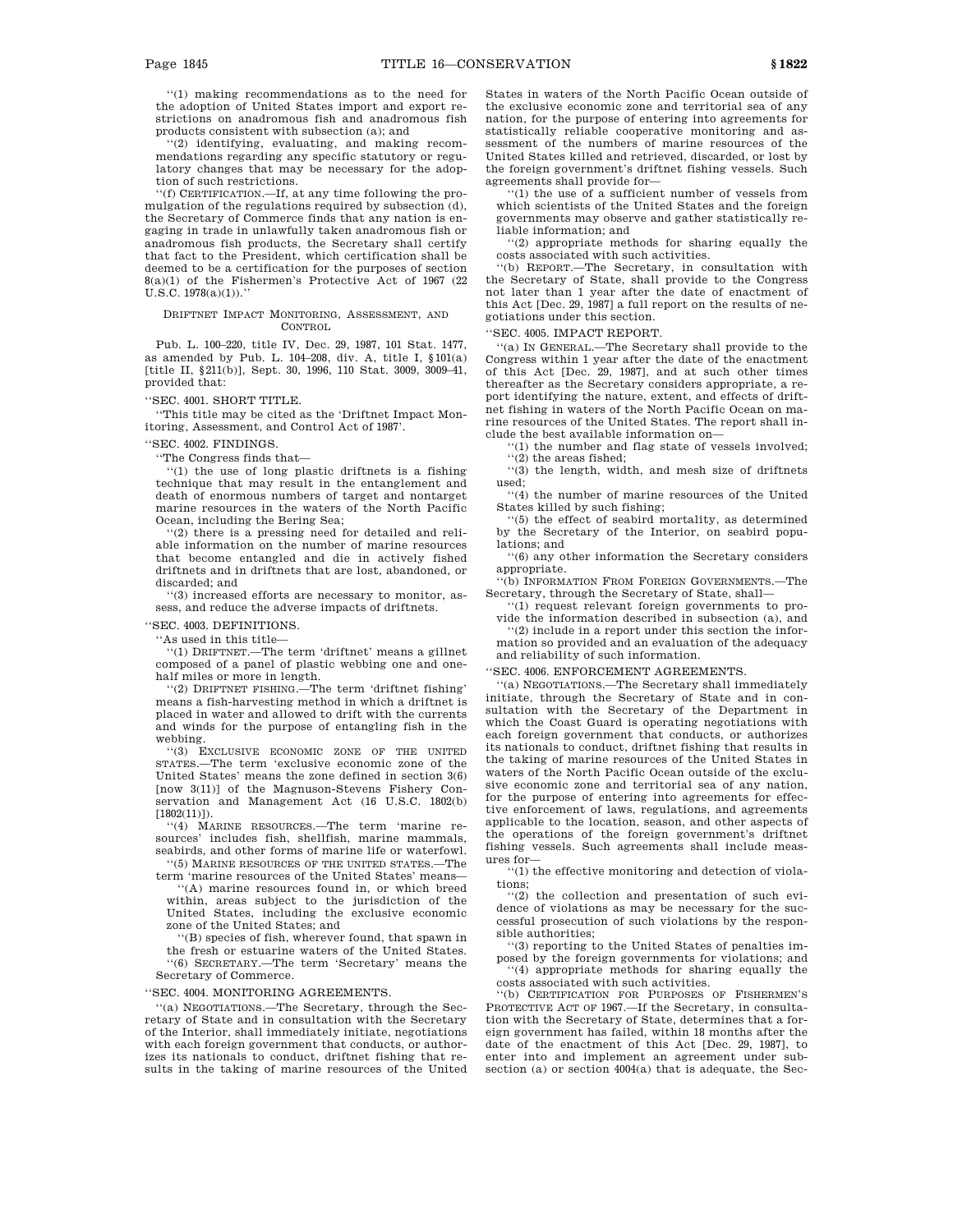retary shall certify such fact to the President, which certification shall be deemed to be a certification for the purposes of section 8(a) of the Fishermen's Protective Act of 1967 (22 U.S.C. 1978(a)).

''SEC. 4007. EVALUATIONS AND RECOMMENDA-TIONS.

''(a) MARKING, REGISTRY, AND IDENTIFICATION SYS-TEM.—The Secretary shall evaluate, in consultation with officials of other Federal agencies and such other persons as may be appropriate, the feasibility of and develop recommendations for the establishment of a driftnet marking, registry, and identification system to provide a reliable method for the determination of the origin by vessel, of lost, discarded, or abandoned driftnets and fragments of driftnets. In conducting such evaluation, the Secretary shall consider the adequacy of existing driftnet identification systems of foreign nations and the extent to which these systems achieve the objectives of this title.

''(b) ALTERNATIVE DRIFTNET MATERIALS.—The Secretary, in consultation with such other persons as may be appropriate, shall evaluate the feasibility of, and develop appropriate recommendations for, the use of alternative materials in driftnets for the purpose of increasing the rate of decomposition of driftnets that are discarded or lost at sea.

''(c) DRIFTNET BOUNTY SYSTEM.—The Secretary, in consultation with such other persons as may be appropriate, shall evaluate the feasibility of and develop appropriate recommendations for the implementation of a driftnet bounty system to pay persons who retrieve from the exclusive economic zone and deposit with the Secretary lost, abandoned, and discarded driftnet and other plastic fishing material.

''(d) DRIFTNET FISHING VESSEL TRACKING SYSTEM.— The Secretary, in consultation with such other persons as may be appropriate, shall evaluate the feasibility of, and develop appropriate recommendations for, the establishment of a cooperative driftnet fishing vessel tracking system to facilitate efforts to monitor the location of driftnet fishing vessels.

''(e) REPORT.—The Secretary shall transmit to the Congress not later than 18 months after the date of the enactment of this Act [Dec. 29, 1987] a report setting forth—

''(1) the evaluations and recommendations developed under subsections (a), (b), (c), and (d);

''(2) the most effective and appropriate means of implementing such recommendations;

'(3) any need for further research and development efforts and the estimated cost and time required for completion of such efforts; and

''(4) any need for legislation to provide authority to carry out such recommendations.

#### ''SEC. 4008. CONSTRUCTION WITH OTHER LAWS.

''This title [this note] shall not serve or be construed to expand or diminish the sovereign rights of the United States, as stated by Presidential Proclamation Numbered 5030, dated March 10, 1983 [16 U.S.C. 1453 note], and reflected in existing law on the date of the enactment of this Act [Dec. 29, 1987].

## ''SEC. 4009. AUTHORIZATION OF APPROPRIATIONS.

''There are authorized to be appropriated to the Department of Commerce and the Department of State, such sums as may be necessary to carry out the purposes of this title.''

[For transfer of authorities, functions, personnel, and assets of the Coast Guard, including the authorities and functions of the Secretary of Transportation relating thereto, to the Department of Homeland Security, and for treatment of related references, see sections 468(b), 551(d), 552(d), and 557 of Title 6, Domestic Security, and the Department of Homeland Security Reorganization Plan of November 25, 2002, as modified, set out as a note under section 542 of Title 6.]

## **§ 1823. Congressional oversight of international fishery agreements**

## **(a) In general**

No governing international fishery agreement, bycatch reduction agreement, or Pacific Insular Area fishery agreement shall become effective with respect to the United States before the close of the first 120 days (excluding any days in a period for which the Congress is adjourned sine die) after the date on which the President transmits to the House of Representatives and to the Senate a document setting forth the text of such governing international fishery agreement, bycatch reduction agreement, or Pacific Insular Area fishery agreement. A copy of the document shall be delivered to each House of Congress on the same day and shall be delivered to the Clerk of the House of Representatives, if the House is not in session, and to the Secretary of the Senate, if the Senate is not in session.

#### **(b) Referral to committees**

Any document described in subsection (a) shall be immediately referred in the House of Representatives to the Committee on Merchant Marine and Fisheries, and in the Senate to the Committees on Commerce, Science, and Transportation and on Foreign Relations.

# **(c) Congressional procedures**

# **(1) Rules of the House of Representatives and Senate**

The provisions of this section are enacted by the Congress—

(A) as an exercise of the rulemaking power of the House of Representatives and the Senate, respectively, and they are deemed a part of the rules of each House, respectively, but applicable only with respect to the procedure to be followed in that House in the case of fishery agreement resolutions described in paragraph (2), and they supersede other rules only to the extent that they are inconsistent therewith; and

(B) with full recognition of the constitutional right of either House to change the rules (so far as they relate to the procedure of that House) at any time, and in the same manner and to the same extent as in the case of any other rule of that House.

## **(2) ''Fishery agreement resolution'' defined**

For purposes of this subsection, the term ''fishery agreement resolution'' refers to a joint resolution of either House of Congress—

(A) the effect of which is to prohibit the entering into force and effect of any governing international fishery agreement, bycatch reduction agreement, or Pacific Insular Area fishery agreement the text of which is transmitted to the Congress pursuant to subsection (a); and

(B) which is reported from the Committee on Merchant Marine and Fisheries of the House of Representatives or the Committee on Commerce, Science, and Transportation or the Committee on Foreign Relations of the Senate, not later than 45 days after the date on which the document described in subsection (a) relating to that agreement is transmitted to the Congress.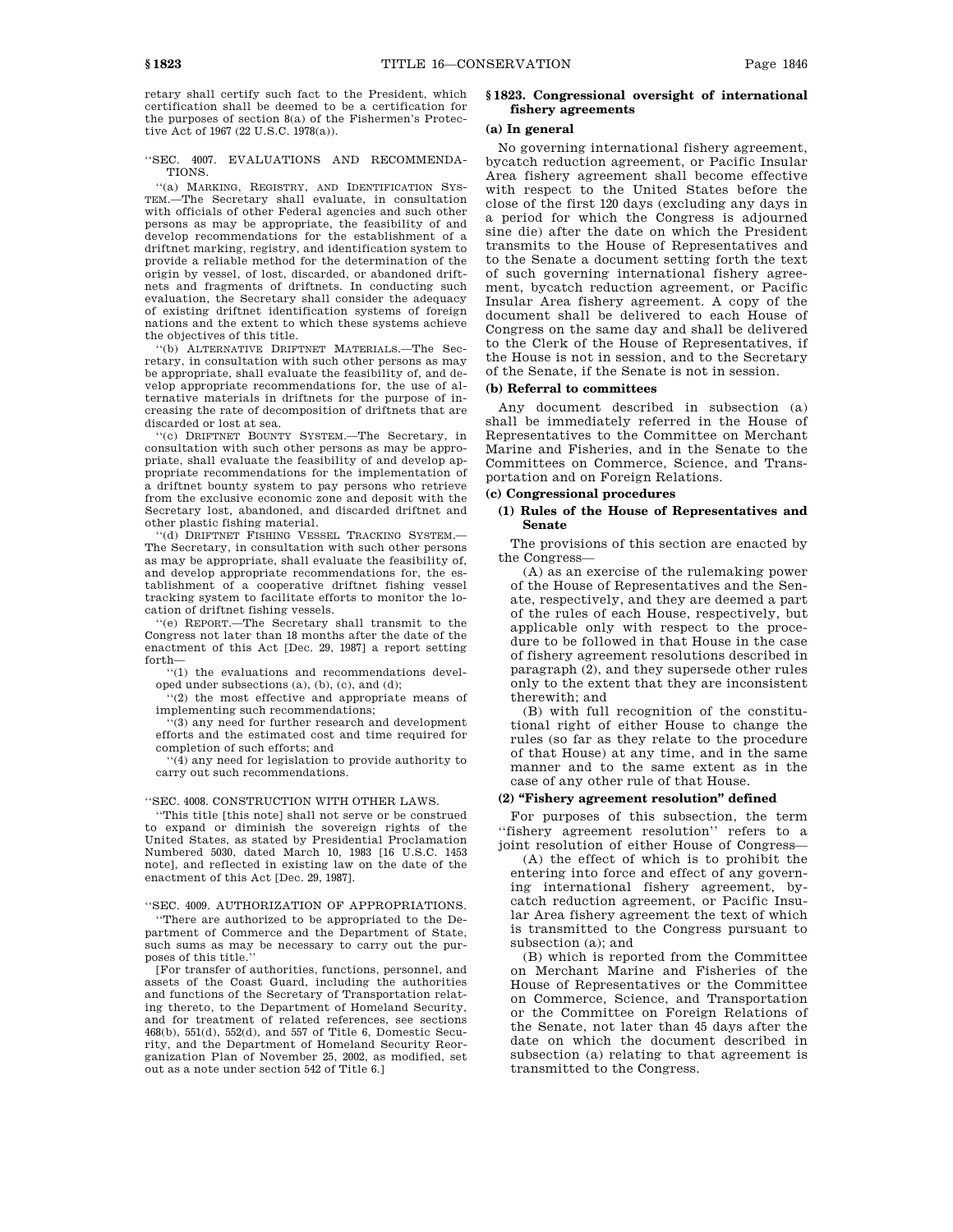# **(3) Placement on calendar**

Any fishery agreement resolution upon being reported shall immediately be placed on the appropriate calendar.

## **(4) Floor consideration in the House**

(A) A motion in the House of Representatives to proceed to the consideration of any fishery agreement resolution shall be highly privileged and not debatable. An amendment to the motion shall not be in order, nor shall it be in order to move to reconsider the vote by which the motion is agreed to or disagreed to.

(B) Debate in the House of Representatives on any fishery agreement resolution shall be limited to not more than 10 hours, which shall be divided equally between those favoring and those opposing the resolution. A motion further to limit debate shall not be debatable. It shall not be in order to move to recommit any fishery agreement resolution or to move to reconsider the vote by which any fishery agreement resolution is agreed to or disagreed to.

(C) Motions to postpone, made in the House of Representatives with respect to the consideration of any fishery agreement resolution, and motions to proceed to the consideration of other business, shall be decided without debate.

(D) All appeals from the decisions of the Chair relating to the application of the Rules of the House of Representatives to the procedure relating to any fishery agreement resolution shall be decided without debate.

(E) Except to the extent specifically provided in the preceding provisions of this subsection, consideration of any fishery agreement resolution shall be governed by the Rules of the House of Representatives applicable to other bills and resolutions in similar circumstances.

## **(5) Floor consideration in the Senate**

(A) A motion in the Senate to proceed to the consideration of any fishery agreement resolution shall be privileged and not debatable. An amendment to the motion shall not be in order, nor shall it be in order to move to reconsider the vote by which the motion is agreed to or disagreed to.

(B) Debate in the Senate on any fishery agreement resolution and on all debatable motions and appeals in connection therewith shall be limited to not more than 10 hours. The time shall be equally divided between, and controlled by, the majority leader and the minority leader or their designees.

(C) Debate in the Senate on any debatable motion or appeal in connection with any fishery agreement resolution shall be limited to not more than 1 hour, to be equally divided between, and controlled by, the mover of the motion or appeal and the manager of the resolution, except that if the manager of the resolution is in favor of any such motion or appeal, the time in opposition thereto shall be controlled by the minority leader or his designee. The majority leader and the minority leader, or either of them, may allot additional time to any Senator during the consideration of any

debatable motion or appeal, from time under their control with respect to the applicable fishery agreement resolution.

(D) A motion in the Senate to further limit debate is not debatable. A motion to recommit any fishery agreement resolution is not in order.

(Pub. L. 94–265, title II, §203, Apr. 13, 1976, 90 Stat. 340; Pub. L. 103–437, §6(x), Nov. 2, 1994, 108 Stat. 4587; Pub. L. 104–297, title I, §105(c), Oct. 11, 1996, 110 Stat. 3564.)

#### **AMENDMENTS**

1996—Pub. L. 104–297, §105(c)(1), substituted ''international'' for ''governing international'' in section catchline.

Subsec. (a). Pub. L. 104–297, §105(c)(2), (3), inserted '', bycatch reduction agreement, or Pacific Insular Area fishery agreement'' after ''international fishery agreement'' in two places and substituted ''120 days (excluding any days in a period for which the Congress is adjourned sine die)'' for ''60 calendar days of continuous session of the Congress''.

Subsec. (c). Pub. L. 104–297, §105(c)(4), (5), redesignated subsec. (d) as (c) and struck out heading and text of former subsec. (c). Text read as follows: ''For purposes of subsection (a) of this section—

''(1) continuity of session is broken only by an adjournment of Congress sine die; and

''(2) the days on which either House is not in session because of an adjournment of more than 3 days to a day certain are excluded in the computation of the 60-day period.''

Subsec. (c)(2)(A). Pub. L. 104–297, §105(c)(6), substituted ''agreement, bycatch reduction agreement, or Pacific Insular Area fishery agreement" for "agreement''.

Subsec. (d). Pub. L. 104–297, §105(c)(5), redesignated subsec. (d) as (c).

1994—Subsec. (b). Pub. L. 103–437, §6(x)(1), substituted 'Commerce, Science, and Transportation and on" for ''Commerce and''.

Subsec. (d)(2)(B). Pub. L. 103–437, §6(x)(2), substituted ''Commerce, Science, and Transportation'' for ''Commerce''.

## SHORT TITLE OF 1995 AMENDMENT

Pub. L. 104–43, title V, §501, Nov. 3, 1995, 109 Stat. 391, provided that: ''This title [amending provisions set out below] may be cited as the 'Sea of Okhotsk Fisheries Enforcement Act of 1995'.''

#### ABOLITION OF HOUSE COMMITTEE ON MERCHANT MARINE AND FISHERIES

Committee on Merchant Marine and Fisheries of House of Representatives abolished and its jurisdiction transferred by House Resolution No. 6, One Hundred Fourth Congress, Jan. 4, 1995. Committee on Merchant Marine and Fisheries of House of Representatives treated as referring to Committee on Resources of House of Representatives in case of provisions relating to fisheries, wildlife, international fishing agreements, marine affairs (including coastal zone management) except for measures relating to oil and other pollution of navigable waters, or oceanography by section 1(b)(3) of Pub. L. 104–14, set out as a note preceding section 21 of Title 2, The Congress. Committee on Resources of House of Representatives changed to Committee on Natural Resources of House of Representatives by House Resolution No. 6, One Hundred Tenth Congress, Jan. 5, 2007.

#### GOVERNING INTERNATIONAL FISHERY AGREEMENT WITH POLAND

Pub. L. 105–384, title I, §101, Nov. 13, 1998, 112 Stat. 3451, provided that: ''Notwithstanding section 203 of the Magnuson-Stevens Fishery Conservation and Manage-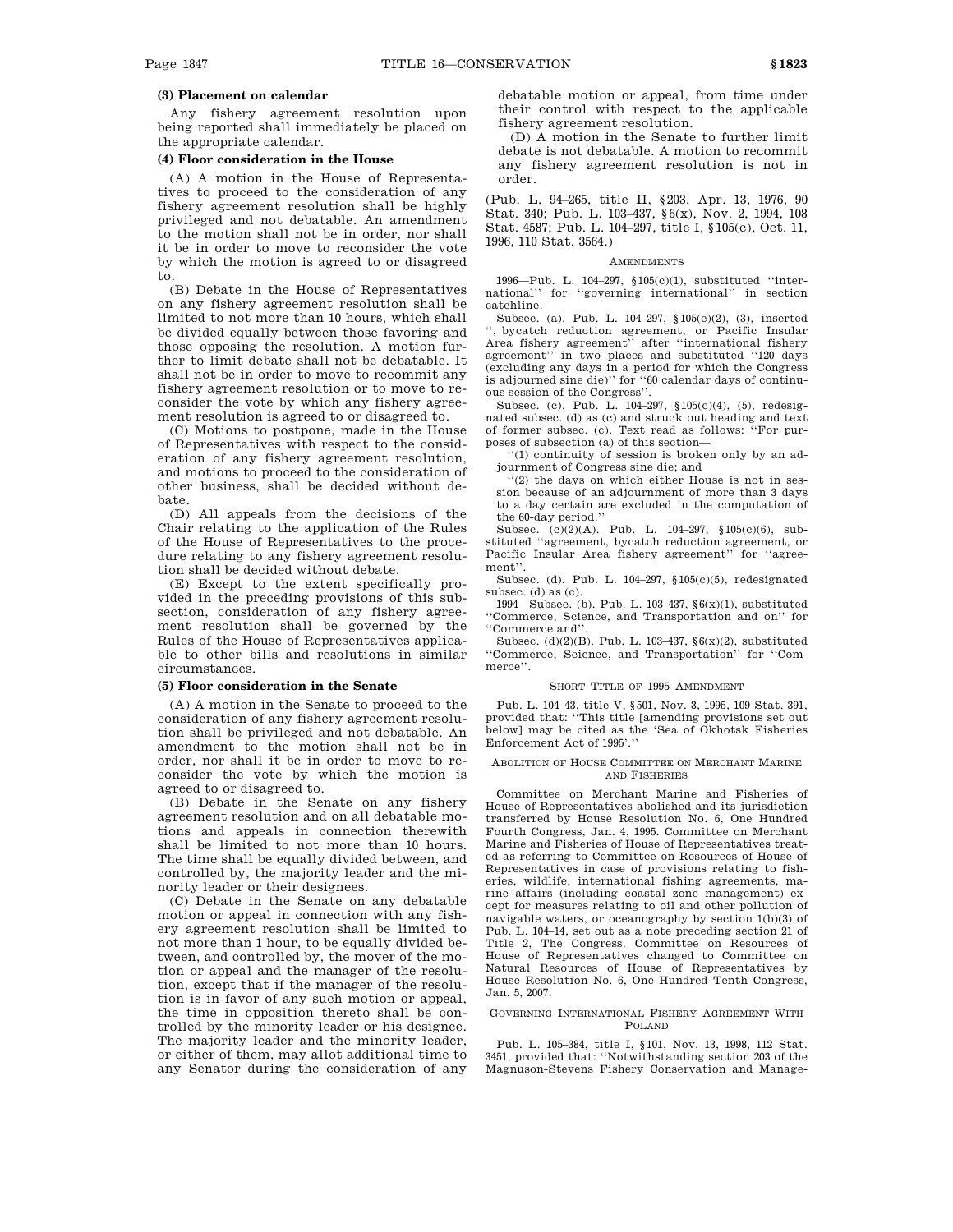ment Act (16 U.S.C. 1823), the governing international fishery agreement between the Government of the United States of America and the Government of the Republic of Poland, as contained in the message to Congress from the President of the United States dated February 5, 1998, is approved as a governing international fishery agreement for the purposes of such Act [16 U.S.C. 1801 et seq.] and shall enter into force and effect with respect to the United States on the date of the enactment of this Act [Nov. 13, 1998].''

#### GOVERNING INTERNATIONAL FISHERY AGREEMENT WITH REPUBLIC OF ESTONIA

Pub. L. 102–587, title I, §1001, Nov. 4, 1992, 106 Stat. 5039, provided that the governing international fishery agreement between the Government of the United States of America and the Government of the Republic of Estonia, was approved by Congress as a governing international fishery agreement for purposes of this chapter and was to enter into force and effect with respect to the United States on Nov. 4, 1992.

#### FISHERIES ENFORCEMENT IN CENTRAL BERING SEA AND CENTRAL SEA OF OKHOTSK

Pub. L. 102–582, title III, Nov. 2, 1992, 106 Stat. 4906, as amended by Pub. L. 104–43, title V, §502, Nov. 3, 1995, 109 Stat. 391; Pub. L. 104–208, div. A, title I, §101(a) [title II, §211(b)], Sept. 30, 1996, 110 Stat. 3009, 3009-41, which provided that this title was to be cited as the ''Central Bering Sea Fisheries Enforcement Act of 1992'', prohibited vessels and nationals of United States from conducting fishing operations in Central Bering Sea and Central Sea of Okhotsk, except where such fishing operations were conducted in accordance with international fishery agreement to which United States and Russian Federation were parties, further provided for civil penalties and permit sanctions for violations of these provisions as well as authority to deny port privileges for fishing in Central Bering Sea, further authorized Secretary of Commerce to issue regulations restricting fishing in United States exclusive economic zone, and further provided for definition of terms and that this title would cease to have force and effect after the date that is seven years after Nov. 2, 1992, except that any proceeding with respect to violations occurring prior to such date was to be conducted as if these provisions were still in effect.

#### NORTH PACIFIC AND BERING SEA FISHERIES ADVISORY BODY

Pub. L. 100–629, §5, Nov. 7, 1988, 102 Stat. 3287, as amended by Pub. L. 114–327, title I, §121(a), Dec. 16, 2016, 130 Stat. 1984, provided that:

''(a) IN GENERAL.—The Secretary of State shall establish an advisory body on the fisheries of the North Pacific and the Bering Sea, which shall advise the United States representative to the International Consultative Committee created in accordance with Article XIV of the governing international fishery agreement entered into between the United States and the Union of Soviet Socialist Republics, as contained in the message to Congress from the President of the United States dated June 22, 1988.

''(b) MEMBERSHIP.—

''(1) IN GENERAL.—The advisory body established pursuant to this section shall consist of 12 members, as follows:

''(A) The Director of the Department of Fisheries of the State of Washington.

''(B) The Commission of the Department of Fish and Game of the State of Alaska.

''(C) Five members appointed by the Secretary of State from among persons nominated by the Governor of Alaska on the basis of their knowledge and experience in commercial harvesting, processing, or marketing of fishery resources.

''(D) Five members appointed by the Secretary of State from among persons nominated by the Governor of Washington on the basis of their knowledge and experience in commercial harvesting, processing, or marketing of fishery resources.

'(2) NOMINATIONS.—The Governor of Alaska and the Governor of Washington shall each nominate 10 persons for purposes of paragraph (1).

''(c) PAY.—Members of the advisory body established pursuant to this section shall receive no pay by reason of their service as members of the advisory body.

''(d) EXEMPTION FROM FEDERAL ADVISORY COMMITTEE ACT.—The Federal Advisory Committee Act (5 U.S.C. App. 1 et seq.) shall not apply to an advisory body established pursuant to this section.

''(e) TRAVEL EXPENSES.—

''(1) IN GENERAL.—The Secretary of State may pay the necessary travel expenses of the members of the advisory body established pursuant to this section in carrying out their service as such members in accordance with the Federal Travel Regulations and sections 5701, 5702, 5704 through 5708, and 5731 of title 5, United States Code.

''(2) REIMBURSEMENT.—The Secretary of Commerce may reimburse the Secretary of State for amounts expended by the Secretary of State under this subsection.''

#### GOVERNING INTERNATIONAL FISHERY AGREEMENT WITH RUSSIAN FEDERATION

Pub. L. 103–206, title VII, §701, Dec. 20, 1993, 107 Stat. 2446, as amended by Pub. L. 104–208, div. A, title I, §101(a) [title II, §211(b)], Sept. 30, 1996, 110 Stat. 3009, 3009–41, provided that: ''The Agreement between the Government of the United States of America and the Government of the Russian Federation on Mutual Fisheries Relations which was entered into on May 31, 1988, and which expired by its terms on October 28, 1993, may be brought into force again for the United States through an exchange of notes between the United States of America and the Russian Federation and may remain in force and effect on the part of the United States until May 1, 1994, and may be amended or extended by a subsequent agreement to which section 203 of the Magnuson-Stevens Fishery Conservation and Management Act (16 U.S.C. 1823) applies.''

Pub. L. 100–629, §1, Nov. 7, 1988, 102 Stat. 3286, provided that the governing international fishery agreement entered into between the Government of the United States and the Government of the Union of Soviet Socialist Republics was approved by Congress and was to enter into force and effect with respect to the United States on Nov. 7, 1988.

#### GOVERNING INTERNATIONAL FISHERY AGREEMENT WITH GERMAN DEMOCRATIC REPUBLIC

Pub. L. 100–350, §1, June 27, 1988, 102 Stat. 660, provided that extension of governing international fishery agreement between the Government of the United States of America and the Government of the German Democratic Republic was approved by Congress as a governing international fishery agreement for purposes of this chapter, and was to enter into force and effect with respect to the United States on June 27, 1988.

GOVERNING INTERNATIONAL FISHERY AGREEMENTS WITH ICELAND AND THE EUROPEAN ECONOMIC COMMUNITY

Pub. L. 98–623, title I, Nov. 8, 1984, 98 Stat. 3394, as amended by Pub. L. 104–208, div. A, title I, §101(a) [title II, §211(b)], Sept. 30, 1996, 110 Stat. 3009, 3009–41, provided that: ''Notwithstanding section 203 of the Magnuson-Stevens Fishery Conservation and Management Act (16 U.S.C. 1823) [this section]—

''(1) the governing international fishery agreement between the Government of the United States and the European Economic Community Concerning Fisheries Off the Coasts of the United States, as contained in the Message to Congress from the President of the United States dated August 27, 1984, is hereby approved by Congress as a governing international fishery agreement for purposes of that Act [this chapter], and may enter into force with respect to the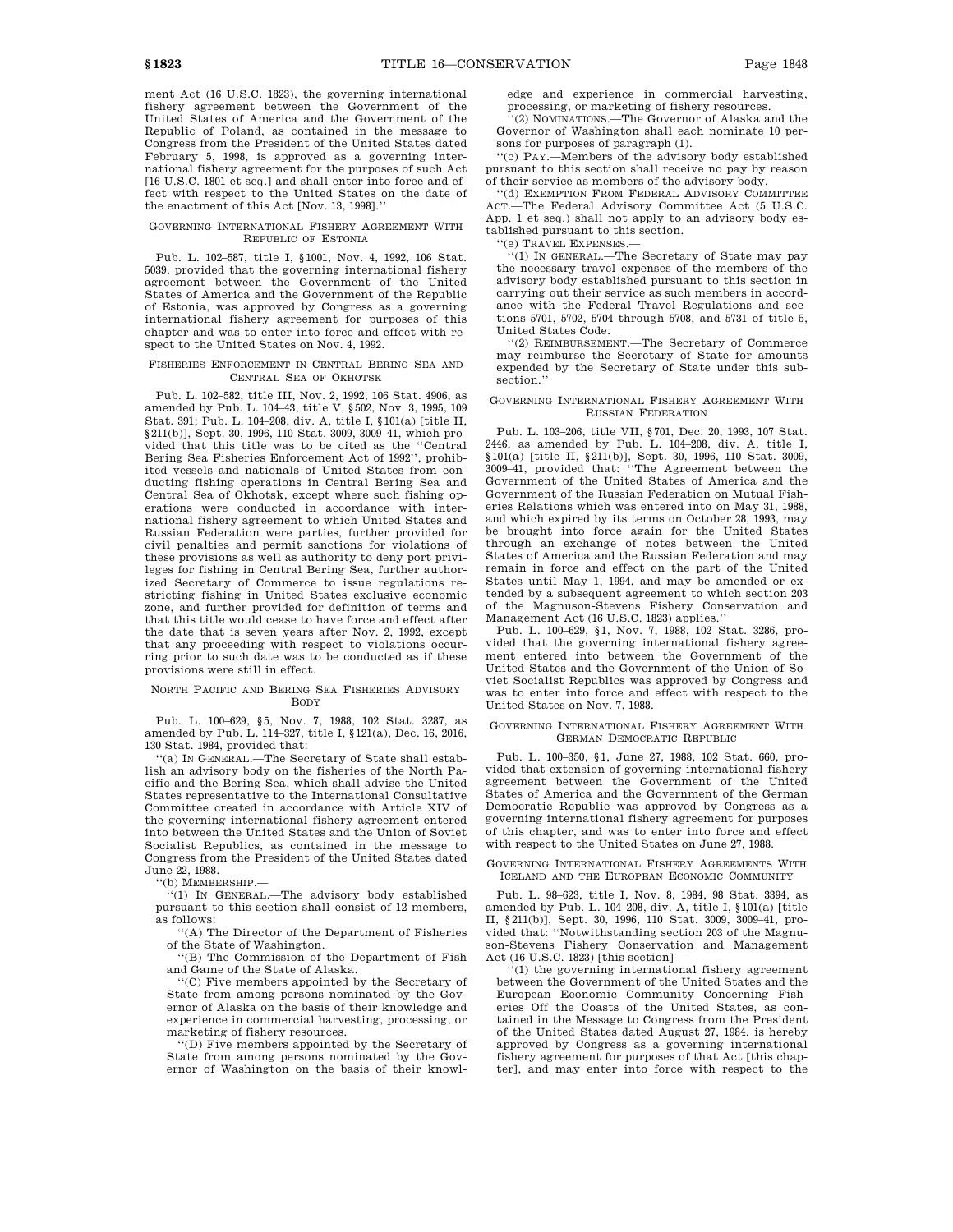United States in accordance with the terms of Article XIX of the agreement after the date of the enactment of this title [Nov. 8, 1984], upon signature of the agreement by both parties; and

''(2) the governing international fishery agreement between the Government of the United States and the Government of the Republic of Iceland Concerning Fisheries Off the Coasts of the United States, as contained in the message to Congress from the President of the United States dated September 29, 1984, is hereby approved by Congress as a governing international fishery agreement for purposes of that Act [this chapter], and may enter into force with respect to the United States in accordance with the terms of Article XVI of the agreement after the date of the enactment of this title [Nov. 8, 1984].''

#### GOVERNING INTERNATIONAL FISHERY AGREEMENT WITH FAROE ISLANDS AND DENMARK

Pub. L. 98–498, title IV, §440, Oct. 19, 1984, 98 Stat. 2310, as amended by Pub. L. 104–208, div. A, title I, §101(a) [title II, §211(b)], Sept. 30, 1996, 110 Stat. 3009, 3009–41, provided that: ''Notwithstanding section 203 of the Magnuson-Stevens Fishery Conservation and Management Act of 1976 [this section], the Governing International Fishery Agreement between the Government of the United States of America of the One Part and the Home Government of the Faroe Islands and the Government of Denmark of the Other Part Concerning Faroese Fishing in Fisheries Off the Coasts of the United States, as contained in the message to Congress from the President of the United States dated July 13, 1984—

''(1) is approved by Congress as a governing international fishery agreement for purposes of that Act [this chapter]; and

''(2) may enter into force with respect to the United States in accordance with the terms of Article XVI of the Agreement following the enactment of this title [Oct. 19, 1984].''

#### GOVERNING INTERNATIONAL FISHERY AGREEMENT WITH JAPAN

Pub. L. 101–224, §7, Dec. 12, 1989, 103 Stat. 1907, provided that the governing international fishery agreement entered into between the Government of the United States and the Government of Japan was approved by Congress and was to enter into force and effect with respect to the United States on Dec. 12, 1989.

Pub. L. 100–220, title I, §1001, Dec. 29, 1987, 101 Stat. 1459, provided that the governing international fishery agreement between the Government of the United States of America and the Government of Japan Concerning Fisheries Off the Coasts of the United States was approved by Congress as a governing international fishery agreement for the purposes of this chapter, and was to enter into force and effect with respect to the United States on Dec. 29, 1987.

Pub. L. 97–389, title IV, §401, Dec. 29, 1982, 96 Stat. 1954, provided that the governing international fishery agreement entered into between the Government of the United States and the Government of Japan pursuant to this chapter, signed at Washington on Sept. 10, 1982, was approved, and was effective on Jan. 1, 1983.

## GOVERNING INTERNATIONAL FISHERY AGREEMENT WITH SPAIN

Pub. L. 97–389, title IV, §402, Dec. 29, 1982, 96 Stat. 1954, provided for approval of the governing international fishery agreement entered into between the Government of the United States and the Government of Spain pursuant to this chapter.

#### GOVERNING INTERNATIONAL FISHERY AGREEMENT WITH PORTUGAL

Pub. L. 96–561, title I, §145, title II, §238(b), Dec. 22, 1980, 94 Stat. 3287, 3300, provided that the governing international fishery agreement between the Government of the United States of America and the Government of Portugal Concerning Fisheries Off the Coasts of the United States was approved by Congress as a governing international fishery agreement for the purposes of this chapter, and was to enter into force and effect with respect to the United States on Dec. 22, 1980.

#### EXTENSION OF INTERNATIONAL FISHERY AGREEMENTS

Pub. L. 100–66, §1, July 10, 1987, 101 Stat. 384, provided that the governing international fishery agreement entered into between the Government of the United States and the Government of the Republic of Korea on July 26, 1982, was to remain in force and effect with respect to the United States until the closing date of the sixty-day period referred to in subsec. (a) of this section that applied with respect to any new governing international fishery agreement between the United States and the Republic of Korea that was transmitted to the Congress under subsec. (a) of this section after

May 1, 1987, or Nov. 1, 1987, whichever was earlier. Pub. L. 98–364, title I, §106, July 17, 1984, 98 Stat. 442, provided that upon certification by Secretary of State to President of the Senate and Speaker of the House of Representatives that a new governing international fishery agreement in conformity with this chapter had been negotiated by the United States and the European Economic Community, the existing governing international fishery agreement referred to in section 2(a)(7) of Pub. L. 95–6, formerly set out below, could be ex-tended or reinstated and could be in force and effect with respect to the United States, for the period of time ending on the earlier of (1) the effective date of the new governing international fishery agreement, or (2) Sept. 30, 1984.

Pub. L. 97–212, §10(b), June 30, 1982, 96 Stat. 148, provided that the governing international fishery agreements referred to in section 2(a)(9) and (10) of Pub. L. 95–6, formerly set out below, were to be extended, and were to be in force and effect with respect to the United States, for the period of time ending on the deadline for completion of congressional review, pursuant to subsec. (a) of this section, of any new governing international fishery agreement signed, on or before July 31, 1982, by the United States and the respective foreign government that was a party to the agreement in question, or July 31, 1982, if the United States and the respective foreign government that was a party to the agreement in question failed to sign a new governing international fishery agreement on or before that date.

#### CONGRESSIONAL APPROVAL OF CERTAIN GOVERNING INTERNATIONAL FISHERY AGREEMENTS

Pub. L. 95–6, §2, Feb. 21, 1977, 91 Stat. 15, as amended by Pub. L. 95–8, §1, Mar. 3, 1977, 91 Stat. 18; Pub. L. 95–219, §1, Dec. 28, 1977, 91 Stat. 1613; Pub. L. 96–561, title II, §238(b), Dec. 22, 1980, 94 Stat. 3300; Pub. L. 97–212, §10(a), June 30, 1982, 96 Stat. 148; Pub. L. 98–44, title I, §105, July 12, 1983, 97 Stat. 217; Pub. L. 98–364, title I, §105, July 17, 1984, 98 Stat. 442, provided for the approval by Congress, as a governing international fishery agreement for purposes of this chapter, of the governing international fishery agreement between—

(1) the Government of the United States and the Government of the People's Republic of Bulgaria Concerning Fisheries Off the Coasts of the United States;

(2) the Government of the United States and the Government of the Socialist Republic of Romania Concerning Fisheries Off the Coasts of the United States;

(3) the Government of the United States and the Government of the Republic of China Concerning Fisheries Off the Coasts of the United States;

(4) the Government of the United States and the Government of the German Democratic Republic Concerning Fisheries Off the Coasts of the United States;

(5) the Government of the United States and the Government of the Union of Soviet Socialist Republics Concerning Fisheries Off the Coasts of the United States;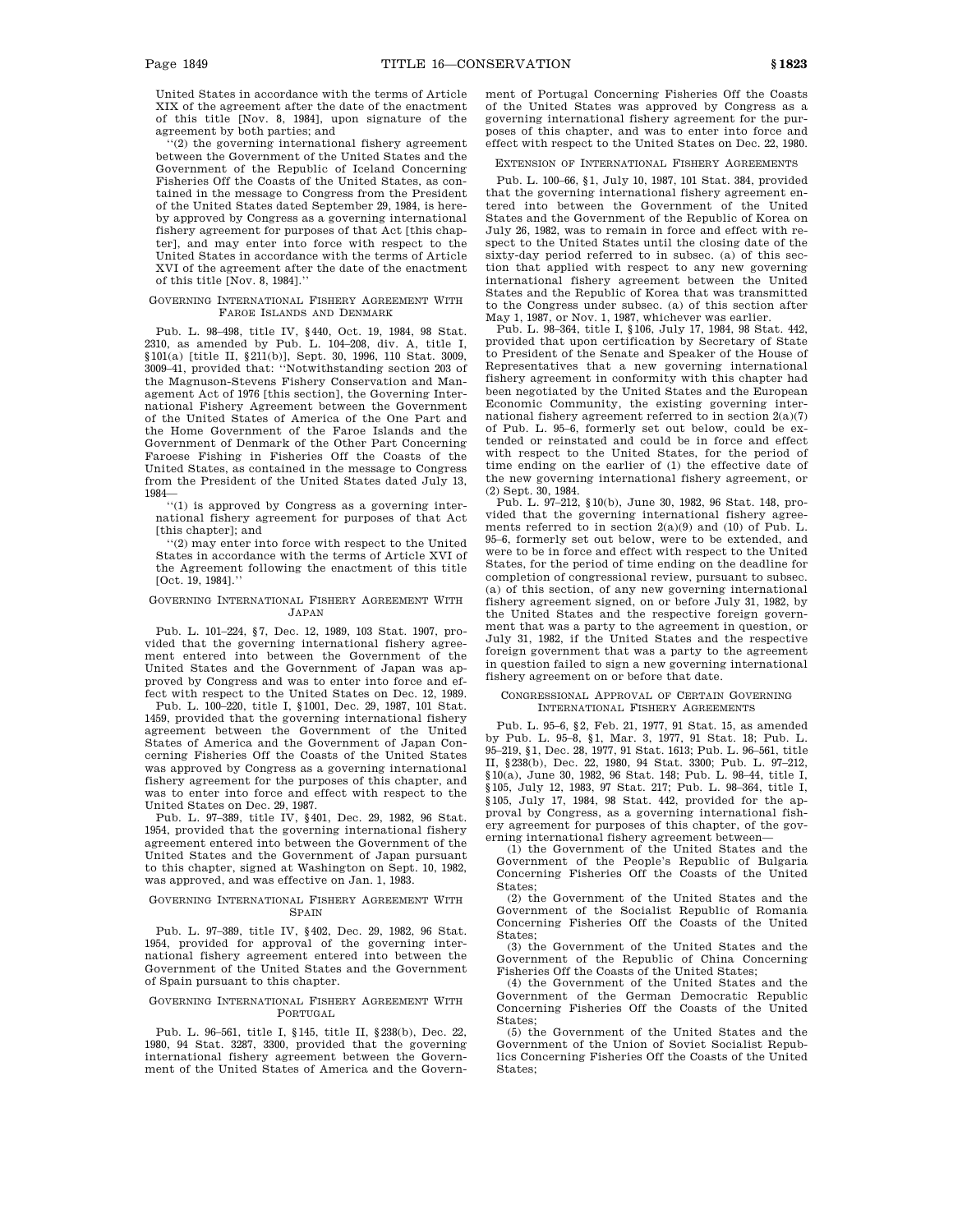(6) the Government of the United States and the Government of the Polish People's Republic Concerning Fisheries Off the Coasts of the United States;

(7) the Government of the United States and the European Economic Community Concerning Fish-eries Off the Coasts of the United States;

(8) the Government of the United States and the Government of Japan Concerning Fisheries Off the Coasts of the United States (for 1977);

(9) the Government of the United States and the Government of the Republic of Korea Concerning Fisheries Off the Coasts of the United States;

(10) the Government of the United States and the Government of Spain Concerning Fisheries Off the Coasts of the United States;

(11) the Government of the United States and the Government of Mexico Concerning Fisheries Off the Coasts of the United States;

(12) the Government of the United States and the Government of the Union of Soviet Socialist Republics referred to in par. (5), as extended until July 1,

1983, pursuant to Diplomatic Notes; (13) the American Institute in Taiwan and the Coordination Council for North American Affairs;

(14) the Government of the United States and the Government of the Polish People's Republic referred to in par. (6), as extended until July 1, 1983, pursuant to Diplomatic Notes;

(15) the Government of the United States and the Government of the Union of Soviet Socialist Republics referred to in par. (5), as extended until Dec. 31, 1985, pursuant to Diplomatic Notes;

(16) the Government of the United States and the Government of the Polish People's Republic referred to in par. (6), as extended until Dec. 31, 1985, pursuant to Diplomatic Notes; and

(17) the Government of the United States and the Government of the German Democratic Republic re-

ferred to in par. (4); and provided further that the agreements referred to in pars. (1) to (6) were to enter into force and effect with respect to the United States on Feb. 21, 1977, that the agreements referred to in pars. (7) to (11) were to enter into force and effect with respect to the United States on Feb. 27, 1977, that the agreements referred to in pars. (12) to (14) were to enter into force and effect with respect to the United States on July 1, 1982, that the agreements referred to in pars. (15) and (16) were to enter into force and effect with respect to the United States on July 1, 1984, and that the agreement referred to in par. (17) was to enter into force and effect with respect to the United States on July 1, 1983.

#### RECIPROCAL FISHERIES AGREEMENT BETWEEN UNITED STATES AND CANADA

Pub. L. 95–6, §5, as added Pub. L. 95–73, July 27, 1977, 91 Stat. 283; amended Pub. L. 95–314, July 1, 1978, 92 Stat. 376; Pub. L. 96–561, title II, §238(b), Dec. 22, 1980, 94 Stat. 3300, provided for congressional approval of the Reciprocal Fisheries Agreement for 1978 between the Government of the United States and the Government of Canada, and that the Agreement was to be in force and effect with respect to the United States from Jan. 1, 1978, until such later date in 1978 as was to be determined pursuant to the terms of the Agreement.

## **§ 1824. Permits for foreign fishing**

## **(a) In general**

After February 28, 1977, no foreign fishing vessel shall engage in fishing within the exclusive economic zone, or for anadromous species or Continental Shelf fishery resources beyond such zone, unless such vessel has on board a valid permit issued under this section for such vessel.

# **(b) Applications and permits under governing international fishery agreements**

## **(1) Eligibility; duration**

Each foreign nation with which the United States has entered into a governing international fishery agreement shall submit an application to the Secretary of State each year for a permit for each of its fishing vessels that wishes to engage in fishing described in subsection (a). No permit issued under this section may be valid for longer than a year; and section 558(c) of title 5 does not apply to the renewal of any such permit.

## **(2) Forms**

The Secretary, in consultation with the Secretary of State and the Secretary of the department in which the Coast Guard is operating, shall prescribe the forms for permit applications submitted under this subsection and for permits issued pursuant to any such application.

## **(3) Contents**

Any application made under this subsection shall specify—

(A) the name and official number or other identification of each fishing vessel for which a permit is sought, together with the name and address of the owner thereof;

(B) the tonnage, hold capacity, speed, processing equipment, type and quantity of fishing gear, and such other pertinent information with respect to characteristics of each such vessel as the Secretary may require;

(C) each fishery in which each such vessel wishes to fish;

(D) the estimated amount of tonnage of fish which will be caught, taken, or harvested in each such fishery by each such vessel during the time the permit is in force;

(E) the amount or tonnage of United States harvested fish, if any, which each such vessel proposes to receive at sea from vessels of the United States;

(F) the ocean area in which, and the season or period during which, such fishing will be conducted; and

(G) all applicable vessel safety standards imposed by the foreign country, and shall include written certification that the vessel is in compliance with those standards;

and shall include any other pertinent information and material which the Secretary may require.

## **(4) Transmittal for action**

Upon receipt of any application which complies with the requirements of paragraph (3), the Secretary of State shall publish a notice of receipt of the application in the Federal Register. Any such notice shall summarize the contents of the applications from each nation included therein with respect to the matters described in paragraph (3). The Secretary of State shall promptly transmit—

(A) such application, together with his comments and recommendations thereon, to the Secretary;

(B) a copy of the application to the Secretary of the department in which the Coast Guard is operating; and

(C) a copy or a summary of the application to the appropriate Council.

#### **(5) Action by Council**

After receiving a copy or summary of an application under paragraph (4)(C), the Council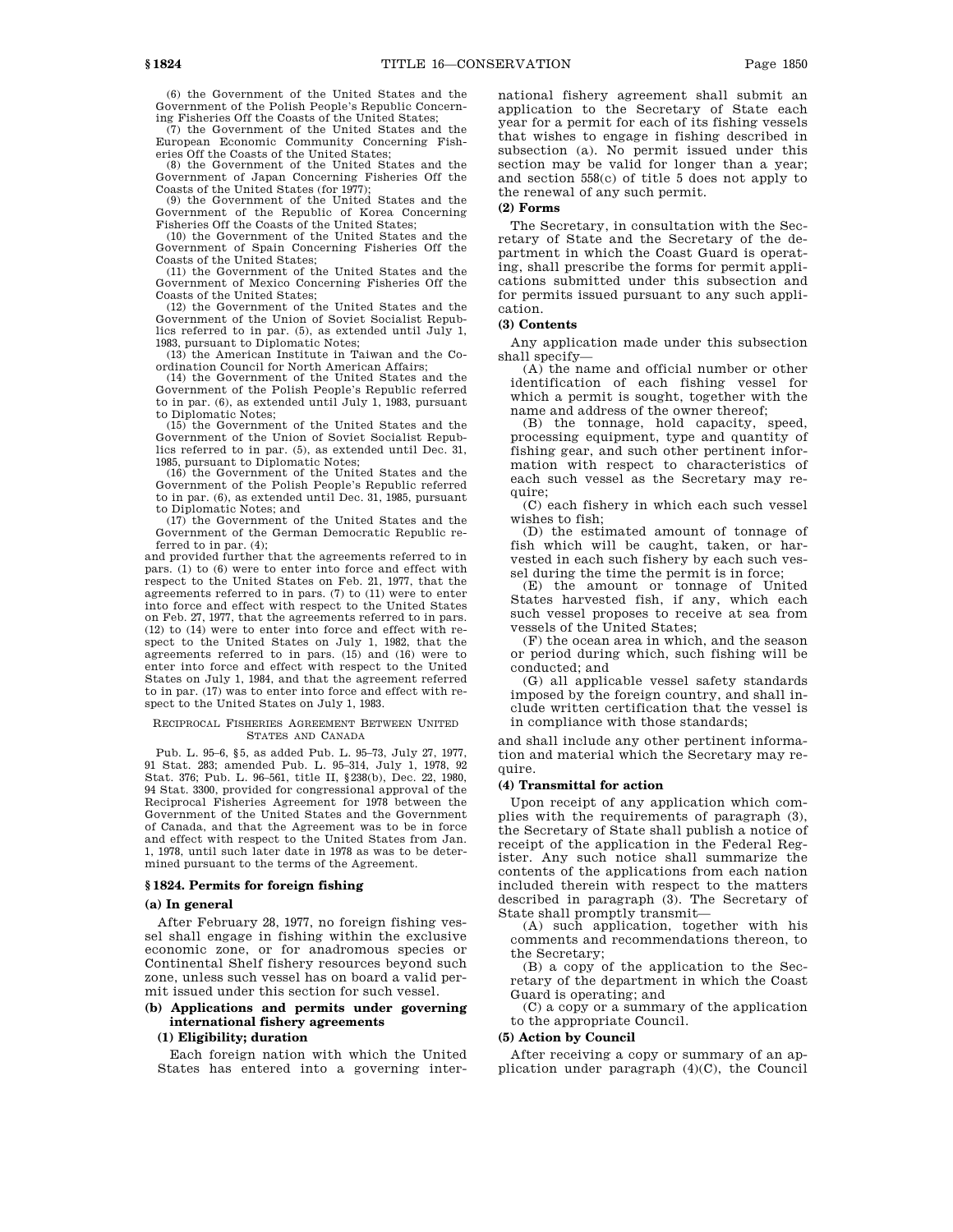may prepare and submit to the Secretary such written comments on the application as it deems appropriate. Such comments shall be submitted within 45 days after the date on which the application is received by the Council and may include recommendations with respect to approval of the application and, if approval is recommended, with respect to appropriate conditions and restrictions thereon. Any interested person may submit comments to such Council with respect to any such application. The Council shall consider any such comments in formulating its submission to the Secretary.

## **(6) Approval**

(A) After receipt of any application transmitted under paragraph (4)(A), the Secretary shall consult with the Secretary of State and, with respect to enforcement, with the Secretary of the department in which the Coast Guard is operating. The Secretary, after taking into consideration the views and recommendations of such Secretaries, and any comments submitted by any Council under paragraph (5), may approve, subject to subparagraph (B), the application, if he determines that the fishing described in the application will meet the requirements of this chapter, or he may disapprove all or any portion of the application.

(B)(i) In the case of any application which specifies that one or more foreign fishing vessels propose to receive at sea United States harvested fish from vessels of the United States, the Secretary may approve the application unless the Secretary determines, on the basis of the views, recommendations, and comments referred to in subparagraph (A) and other pertinent information, that United States fish processors have adequate capacity, and will utilize such capacity, to process all United States harvested fish from the fishery concerned.

(ii) The amount or tonnage of United States harvested fish which may be received at sea during any year by foreign fishing vessels under permits approved under this paragraph may not exceed that portion of the optimum yield of the fishery concerned which will not be utilized by United States fish processors.

(iii) In deciding whether to approve any application under this subparagraph, the Secretary may take into account, with respect to the foreign nation concerned, such other matters as the Secretary deems appropriate.

## **(7) Establishment of conditions and restrictions**

The Secretary shall establish conditions and restrictions which shall be included in each permit issued pursuant to any application approved under paragraph (6) or subsection (d) and which must be complied with by the owner or operator of the fishing vessel for which the permit is issued. Such conditions and restrictions shall include the following:

(A) All of the requirements of any applicable fishery management plan, or preliminary fishery management plan, and any applicable Federal or State fishing regulations.

(B) The requirement that no permit may be used by any vessel other than the fishing vessel for which it is issued.

(C) The requirements described in section  $1821(c)(1)$ ,  $(2)$ , and  $(3)$  of this title.

(D) If the permit is issued other than pursuant to an application approved under para $graph (6)(B)$  or subsection  $(d)$ , the restriction that the foreign fishing vessel may not receive at sea United States harvested fish from vessels of the United States.

(E) If the permit is issued pursuant to an application approved under paragraph (6)(B), the maximum amount or tonnage of United States harvested fish which may be received at sea from vessels of the United States.

(F) Any other condition and restriction related to fishery conservation and management which the Secretary prescribes as necessary and appropriate.

## **(8) Notice of approval**

The Secretary shall promptly transmit a copy of each application approved under paragraph (6) and the conditions and restrictions established under paragraph (7) to—

(A) the Secretary of State for transmittal to the foreign nation involved;

- (B) the Secretary of the department in which the Coast Guard is operating; and
- (C) any Council which has authority over any fishery specified in such application.

## **(9) Disapproval of applications**

If the Secretary does not approve any application submitted by a foreign nation under this subsection, he shall promptly inform the Secretary of State of the disapproval and his reasons therefore. The Secretary of State shall notify such foreign nation of the disapproval and the reasons therefor. Such foreign nation, after taking into consideration the reasons for disapproval, may submit a revised application under this subsection.

## **(10) Fees**

(A) Fees shall be paid to the Secretary by the owner or operator of any foreign fishing vessel for which a permit has been issued pursuant to this section. The Secretary, in consultation with the Secretary of State, shall establish a schedule of reasonable fees that shall apply nondiscriminatorily to each foreign nation.

(B) Amounts collected by the Secretary under this paragraph shall be deposited in the general fund of the Treasury.

## **(11) Issuance of permits**

If a foreign nation notifies the Secretary of State of its acceptance of the conditions and restrictions established by the Secretary under paragraph (7), the Secretary of State shall promptly transmit such notification to the Secretary. Upon payment of the applicable fees established pursuant to paragraph (10), the Secretary shall thereupon issue to such foreign nation, through the Secretary of State, permits for the appropriate fishing vessels of that nation. Each permit shall contain a statement of all conditions and restrictions established under paragraph (7) which apply to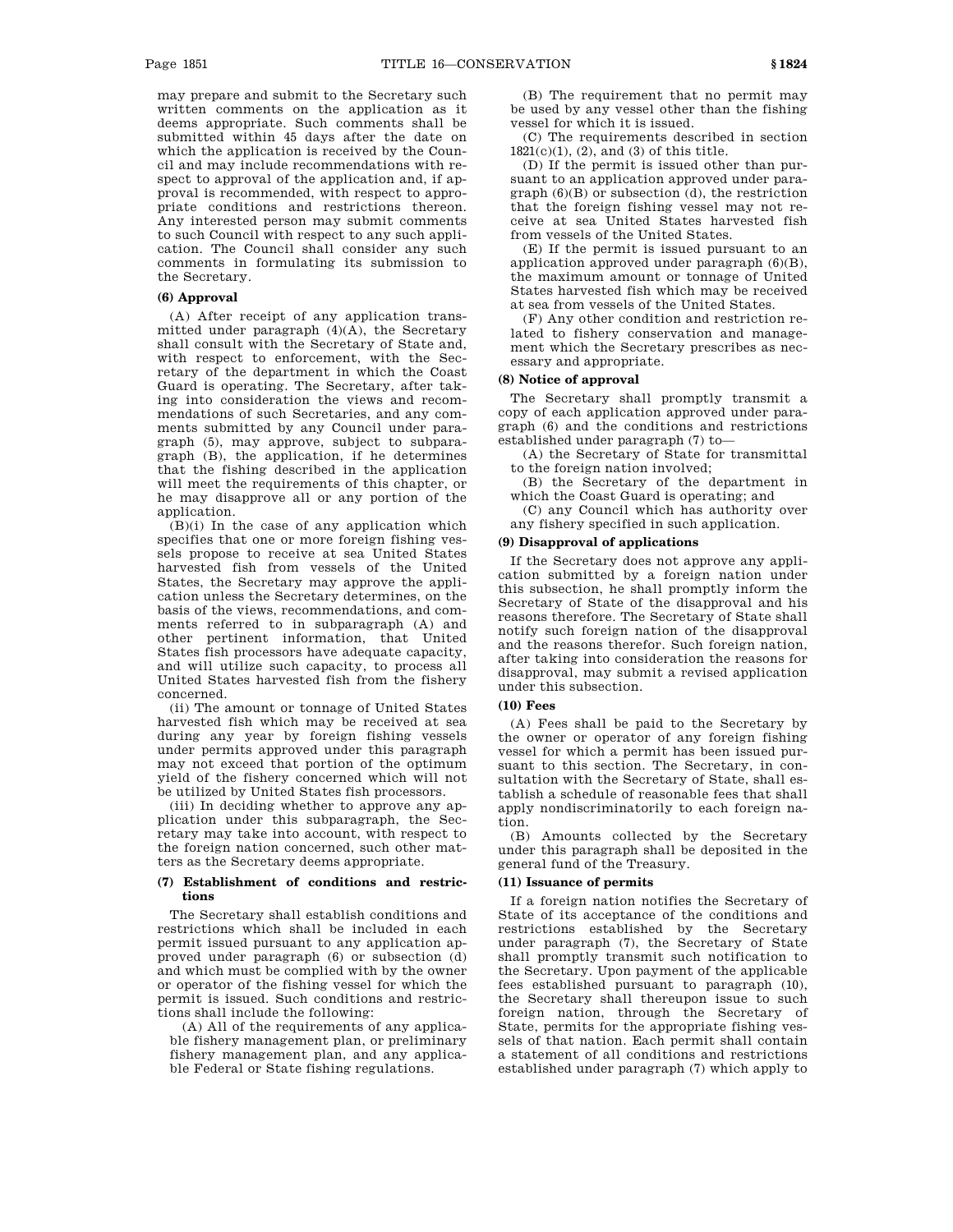the fishing vessel for which the permit is issued.

# **(c) Registration permits**

The Secretary of State, in cooperation with the Secretary, shall issue annually a registration permit for each fishing vessel of a foreign nation which is a party to an international fishery agreement under which foreign fishing is authorized by section 1821(b) of this title and which wishes to engage in fishing described in subsection (a). Each such permit shall set forth the terms and conditions contained in the agreement that apply with respect to such fishing, and shall include the additional requirement that the owner or operator of the fishing vessel for which the permit is issued shall prominently display such permit in the wheelhouse of such vessel and show it, upon request, to any officer authorized to enforce the provisions of this chapter (as provided for in section 1861 of this title). The Secretary of State, after consultation with the Secretary and the Secretary of the department in which the Coast Guard is operating, shall prescribe the form and manner in which applications for registration permits may be made, and the forms of such permits. The Secretary of State may establish, require the payment of, and collect fees for registration permits; except that the level of such fees shall not exceed the administrative costs incurred by him in issuing such permits.

# **(d) Transshipment permits**

## **(1) Authority to issue permits**

The Secretary may issue a transshipment permit under this subsection which authorizes a vessel other than a vessel of the United States to engage in fishing consisting solely of transporting fish or fish products at sea from a point within the exclusive economic zone or, with the concurrence of a State, within the boundaries of that State, to a point outside the United States to any person who—

(A) submits an application which is approved by the Secretary under paragraph (3); and

(B) pays a fee imposed under paragraph (7). **(2) Transmittal**

Upon receipt of an application for a permit under this subsection, the Secretary shall promptly transmit copies of the application to the Secretary of State, Secretary of the department in which the Coast Guard is operating, any appropriate Council, and any affected State.

## **(3) Approval of application**

The Secretary may approve, in consultation with the appropriate Council or Marine Fisheries Commission, an application for a permit under this section if the Secretary determines that—

(A) the transportation of fish or fish products to be conducted under the permit, as described in the application, will be in the interest of the United States and will meet the applicable requirements of this chapter;

(B) the applicant will comply with the requirements described in section  $1821(c)(2)$  of this title with respect to activities authorized by any permit issued pursuant to the application;

(C) the applicant has established any bonds or financial assurances that may be required by the Secretary; and

(D) no owner or operator of a vessel of the United States which has adequate capacity to perform the transportation for which the application is submitted has indicated to the Secretary an interest in performing the transportation at fair and reasonable rates.

# **(4) Whole or partial approval**

The Secretary may approve all or any portion of an application under paragraph (3).

## **(5) Failure to approve application**

If the Secretary does not approve any portion of an application submitted under paragraph (1), the Secretary shall promptly inform the applicant and specify the reasons therefor.

# **(6) Conditions and restrictions**

The Secretary shall establish and include in each permit under this subsection conditions and restrictions, including those conditions and restrictions set forth in subsection (b)(7), which shall be complied with by the owner and operator of the vessel for which the permit is issued.

## **(7) Fees**

The Secretary shall collect a fee for each permit issued under this subsection, in an amount adequate to recover the costs incurred by the United States in issuing the permit, except that the Secretary shall waive the fee for the permit if the foreign nation under which the vessel is registered does not collect a fee from a vessel of the United States engaged in similar activities in the waters of such foreign nation.

## **(e) Pacific Insular Areas**

## **(1) Negotiation of Pacific Insular Area fishery agreements**

The Secretary of State, with the concurrence of the Secretary and in consultation with any appropriate Council, may negotiate and enter into a Pacific Insular Area fishery agreement to authorize foreign fishing within the exclusive economic zone adjacent to a Pacific Insular Area—

(A) in the case of American Samoa, Guam, or the Northern Mariana Islands, at the request and with the concurrence of, and in consultation with, the Governor of the Pacific Insular Area to which such agreement applies; and

(B) in the case of a Pacific Insular Area other than American Samoa, Guam, or the Northern Mariana Islands, at the request of the Western Pacific Council.

## **(2) Agreement terms and conditions**

A Pacific Insular Area fishery agreement— (A) shall not be considered to supersede any governing international fishery agreement currently in effect under this chapter, but shall provide an alternative basis for the conduct of foreign fishing within the exclusive economic zone adjacent to Pacific Insular Areas;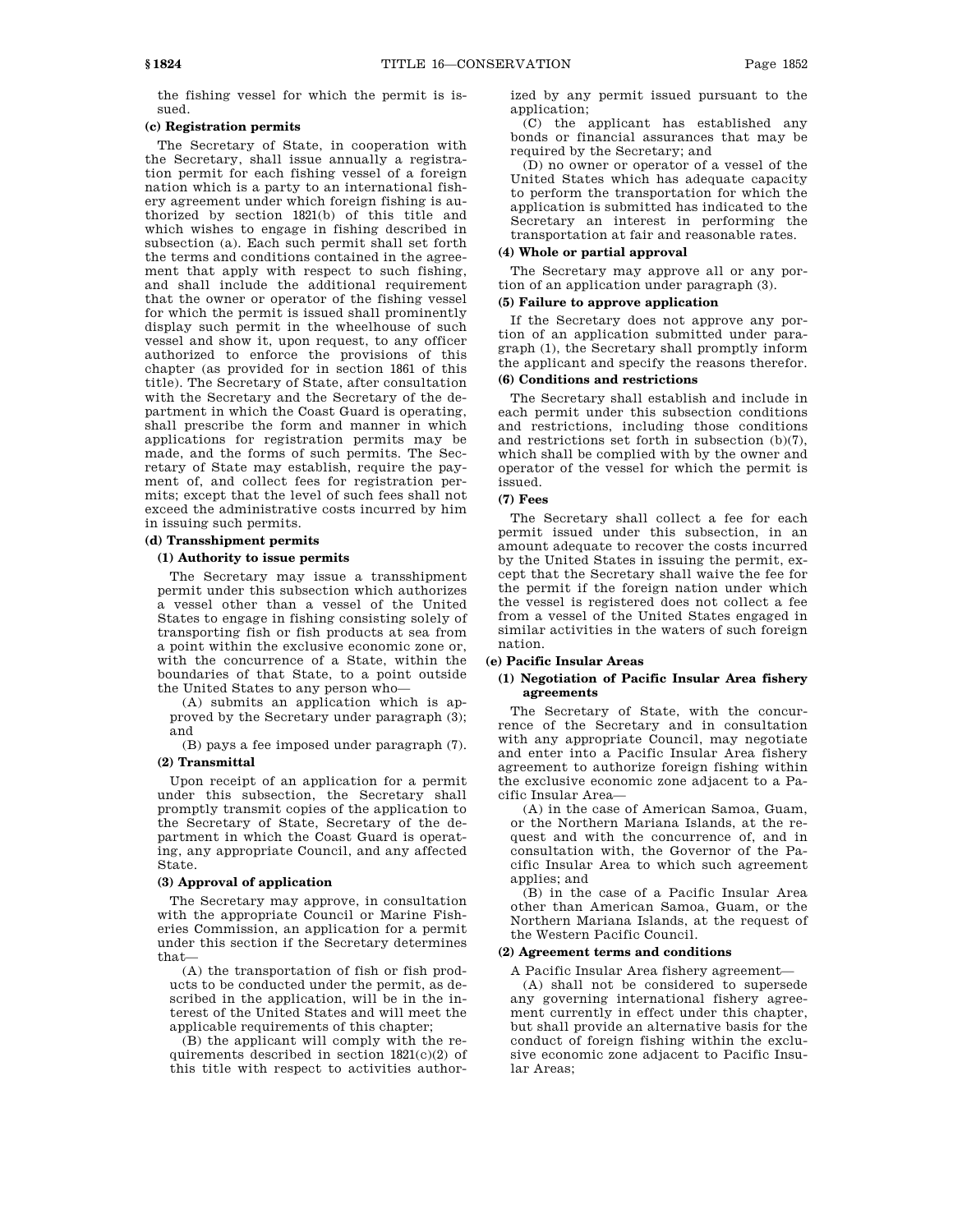(B) shall be negotiated and implemented consistent only with the governing international fishery agreement provisions of this subchapter specifically made applicable in this subsection;

(C) may not be negotiated with a nation that is in violation of a governing international fishery agreement in effect under this chapter;

(D) shall not be entered into if it is determined by the Governor of the applicable Pacific Insular Area with respect to agreements initiated under paragraph (1)(A), or the Western Pacific Council with respect to agreements initiated under paragraph (1)(B), that such an agreement will adversely affect the fishing activities of the indigenous people of such Pacific Insular Area;

(E) shall be valid for a period not to exceed three years and shall only become effective according to the procedures in section 1823 of this title; and

(F) shall require the foreign nation and its fishing vessels to comply with the requirements of paragraphs  $(1)$ ,  $(2)$ ,  $(3)$  and  $(4)(A)$  of section 1821(c) of this title, section 1821(d) of this title, and section 1821(h) of this title.

## **(3) Permits for foreign fishing**

(A) Application for permits for foreign fishing authorized under a Pacific Insular Areas fishing agreement shall be made, considered and approved or disapproved in accordance with paragraphs  $(3)$ ,  $(4)$ ,  $(5)$ ,  $(6)$ ,  $(7)(A)$  and  $(B)$ , (8), and (9) of subsection (b), and shall include any conditions and restrictions established by the Secretary in consultation with the Secretary of State, the Secretary of the department in which the Coast Guard is operating, the Governor of the applicable Pacific Insular Area, and the appropriate Council.

(B) If a foreign nation notifies the Secretary of State of its acceptance of the requirements of this paragraph, paragraph (2)(F), and paragraph (5), including any conditions and restrictions established under subparagraph (A), the Secretary of State shall promptly transmit such notification to the Secretary. Upon receipt of any payment required under a Pacific Insular Area fishing agreement, the Secretary shall thereupon issue to such foreign nation, through the Secretary of State, permits for the appropriate fishing vessels of that nation. Each permit shall contain a statement of all of the requirements, conditions, and restrictions established under this subsection which apply to the fishing vessel for which the permit is issued.

# **(4) Marine conservation plans**

(A) Prior to entering into a Pacific Insular Area fishery agreement, the Western Pacific Council and the appropriate Governor shall develop a 3-year marine conservation plan detailing uses for funds to be collected by the Secretary pursuant to such agreement. Such plan shall be consistent with any applicable fishery management plan, identify conservation and management objectives (including criteria for determining when such objectives have been met), and prioritize planned marine conservation projects. Conservation and management objectives shall include, but not be limited to—

(i) Pacific Insular Area observer programs, or other monitoring programs, that the Secretary determines are adequate to monitor the harvest, bycatch, and compliance with the laws of the United States by foreign fishing vessels that fish under Pacific Insular Area fishing agreements;

(ii) conduct of marine and fisheries research, including development of systems for information collection, analysis, evaluation, and reporting;

(iii) conservation, education, and enforcement activities related to marine and coastal management, such as living marine resource assessments, habitat monitoring and coastal studies;

(iv) grants to the University of Hawaii for technical assistance projects by the Pacific Island Network, such as education and training in the development and implementation of sustainable marine resources development projects, scientific research, and conservation strategies; and

(v) western Pacific community-based demonstration projects under section 112(b) of the Sustainable Fisheries Act and other coastal improvement projects to foster and promote the management, conservation, and economic enhancement of the Pacific Insular Areas.

(B) In the case of American Samoa, Guam, and the Northern Mariana Islands, the appropriate Governor, with the concurrence of the Western Pacific Council, shall develop the marine conservation plan described in subparagraph (A) and submit such plan to the Secretary for approval. In the case of other Pacific Insular Areas, the Western Pacific Council shall develop and submit the marine conservation plan described in subparagraph (A) to the Secretary for approval.

(C) If a Governor or the Western Pacific Council intends to request that the Secretary of State renew a Pacific Insular Area fishery agreement, a subsequent 3-year plan shall be submitted to the Secretary for approval by the end of the second year of the existing 3-year plan.

# **(5) Reciprocal conditions**

Except as expressly provided otherwise in this subsection, a Pacific Insular Area fishing agreement may include terms similar to the terms applicable to United States fishing vessels for access to similar fisheries in waters subject to the fisheries jurisdiction of another nation.

## **(6) Use of payments by American Samoa, Guam, Northern Mariana Islands**

Any payments received by the Secretary under a Pacific Insular Area fishery agreement for American Samoa, Guam, or the Northern Mariana Islands shall be deposited into the United States Treasury and then covered over to the Treasury of the Pacific Insular Area for which those funds were collected. Amounts deposited in the Treasury of a Pacific Insular Area shall be available, without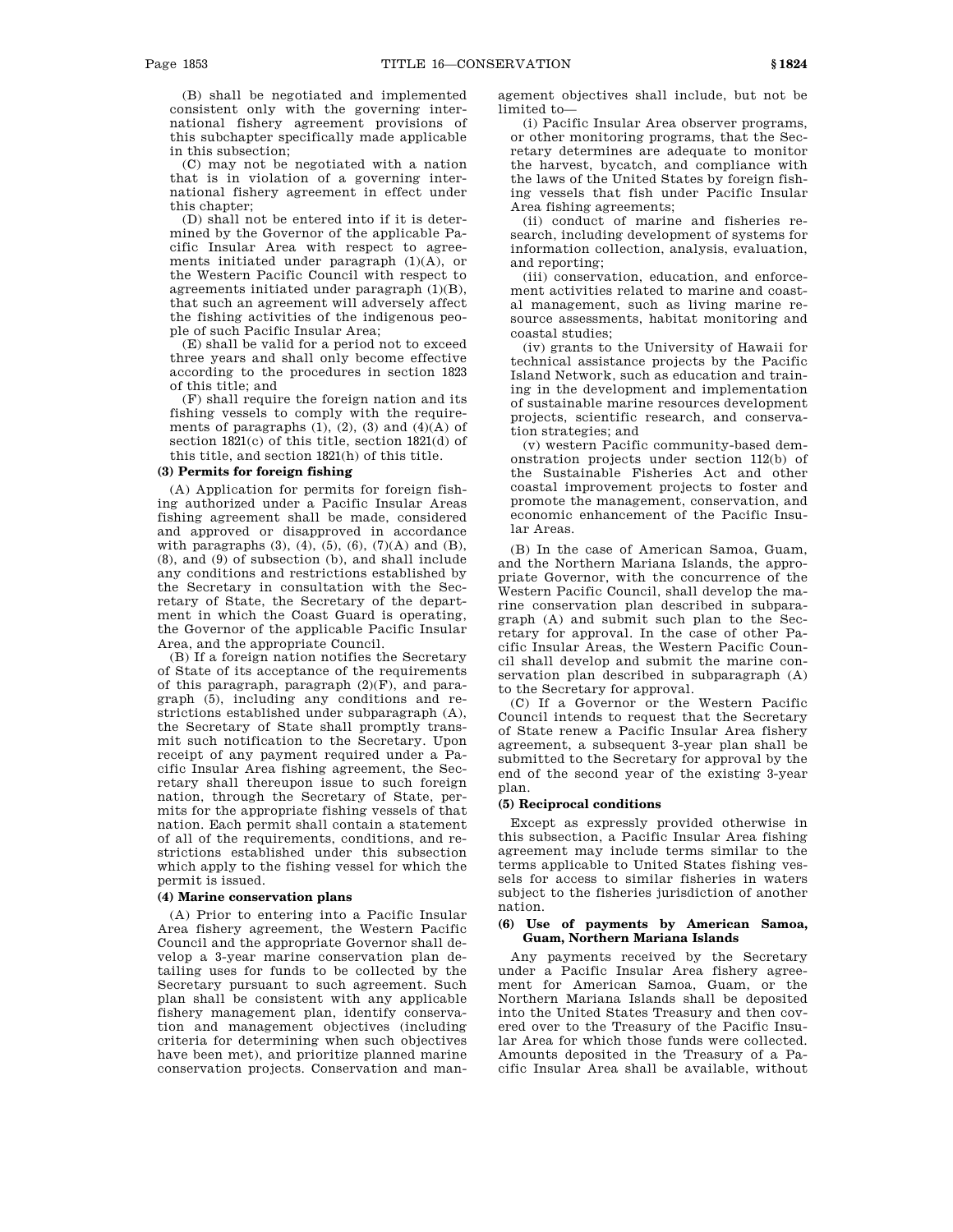appropriation or fiscal year limitation, to the Governor of the Pacific Insular Area—

(A) to carry out the purposes of this subsection;

(B) to compensate (i) the Western Pacific Council for mutually agreed upon administrative costs incurred relating to any Pacific Insular Area fishery agreement for such Pacific Insular Area, and (ii) the Secretary of State for mutually agreed upon travel expenses for no more than 2 Federal representatives incurred as a direct result of complying with paragraph  $(1)(A)$ ; and

(C) to implement a marine conservation plan developed and approved under paragraph (4).

# **(7) Western Pacific Sustainable Fisheries Fund**

There is established in the United States Treasury a Western Pacific Sustainable Fisheries Fund into which any payments received by the Secretary under a Pacific Insular Area fishery agreement and any funds or contributions received in support of conservation and management objectives under a marine conservation plan for any Pacific Insular Area other than American Samoa, Guam, or the Northern Mariana Islands shall be deposited. The Western Pacific Sustainable Fisheries Fund shall be made available, without appropriation or fiscal year limitation, to the Secretary, who shall provide such funds only to—

(A) the Western Pacific Council for the purpose of carrying out the provisions of this subsection, including implementation of a marine conservation plan approved under paragraph (4);

(B) the Secretary of State for mutually agreed upon travel expenses for no more than 2 Federal representatives incurred as a direct result of complying with paragraph  $(1)(B)$ ; and

(C) the Western Pacific Council to meet conservation and management objectives in the State of Hawaii if monies remain in the Western Pacific Sustainable Fisheries Fund after the funding requirements of subparagraphs (A) and (B) have been satisfied.

Amounts deposited in such fund shall not diminish funding received by the Western Pacific Council for the purpose of carrying out other responsibilities under this chapter.

## **(8) Use of fines and penalties**

In the case of violations occurring within the exclusive economic zone off American Samoa, Guam, or the Northern Mariana Islands, amounts received by the Secretary which are attributable to fines or penalties imposed under this chapter, including such sums collected from the forfeiture and disposition or sale of property seized subject to its authority, after payment of direct costs of the enforcement action to all entities involved in such action, shall be deposited into the Treasury of the Pacific Insular Area adjacent to the exclusive economic zone in which the violation occurred, to be used for fisheries enforcement and for implementation of a marine conservation plan under paragraph (4). In the case of violations by foreign vessels occurring within the exclusive economic zones off Midway Atoll, Johnston Atoll, Kingman Reef, Palmyra Atoll, Jarvis, Howland, Baker, and Wake Islands, amounts received by the Secretary attributable to fines and penalties imposed under this chapter, shall be deposited into the Western Pacific Sustainable Fisheries Fund established under paragraph (7) of this subsection.

(Pub. L. 94–265, title II, §204, Apr. 13, 1976, 90 Stat. 342; Pub. L. 95–354, §4(5)–(8), Aug. 28, 1978, 92 Stat. 520, 521; Pub. L. 96–470, title I, §111(b), title II, §208, Oct. 19, 1980, 94 Stat. 2239, 2245; Pub. L. 96–561, title II, §232, Dec. 22, 1980, 94 Stat. 3298; Pub. L. 97–453, §3, Jan. 12, 1983, 96 Stat. 2483; Pub. L. 99–272, title VI, §6021, Apr. 7, 1986, 100 Stat. 123; Pub. L. 99–659, title I, §§101(c)(2), 102, 103(b), Nov. 14, 1986, 100 Stat. 3707, 3709; Pub. L. 101–627, title I, §§106, 120(b), Nov. 28, 1990, 104 Stat. 4440, 4459; Pub. L. 102–251, title III, §301(f), Mar. 9, 1992, 106 Stat. 64; Pub. L. 104–297, title I, §105(d), Oct. 11, 1996, 110 Stat. 3564; Pub. L. 109–479, §6, title IV, §404(b), Jan. 12, 2007, 120 Stat. 3579, 3632.)

## AMENDMENT OF SUBSECTION (a)

*Pub. L. 102–251, title III, §§301(f), 308, Mar. 9, 1992, 106 Stat. 64, 66, provided that, effective on the date on which the Agreement between the United States and the Union of Soviet Socialist Republics on the Maritime Boundary, signed June 1, 1990, enters into force for the United States, with authority to prescribe implementing regulations effective Mar. 9, 1992, but with no such regulation to be effective until the date on which the Agreement enters into force for the United States, subsection (a) is amended by inserting ''within the special areas,'' before ''or for anadromous species'' and ''or areas'' after ''such zone''.*

## REFERENCES IN TEXT

This chapter, referred to in subsecs.  $(b)(6)(A)$ ,  $(c)$ ,  $(d)(3)(A)$ , and  $(e)(2)(A)$ ,  $(C)$ ,  $(7)$ ,  $(8)$ , was in the original ''this Act'', meaning Pub. L. 94–265, Apr. 13, 1976, 90 Stat. 331, as amended, known as the Magnuson-Stevens Fishery Conservation and Management Act, which is classified principally to this chapter. For complete classification of this Act to the Code, see Short Title note set out under section 1801 of this title and Tables.

Section 112(b) of the Sustainable Fisheries Act, referred to in subsec.  $(e)(4)(A)(v)$ , is section 112(b) of Pub. L. 104–297, which amended section 1856 of this title. The reference probably should have been to section 111(b) of Pub. L. 104–297 which relates to western Pacific demonstration projects and is set out as a note under section 1855 of this title.

#### **AMENDMENTS**

2007—Subsec. (e)(4)(A)(i). Pub. L. 109–479, §404(b), amended cl. (i) generally. Prior to amendment, cl. (i) read as follows: ''establishment of Pacific Insular Area observer programs, approved by the Secretary in consultation with the Western Pacific Council, that provide observer coverage for foreign fishing under Pacific Insular Area fishery agreements that is at least equal in effectiveness to the program established by the Secretary under section 1821(h) of this title;''.

Subsec. (e)(7). Pub. L. 109–479, §6(1), inserted ''and any funds or contributions received in support of conservation and management objectives under a marine conservation plan'' after ''agreement'' in introductory provisions.

Subsec. (e)(8). Pub. L. 109–479, §6(2), inserted at end ''In the case of violations by foreign vessels occurring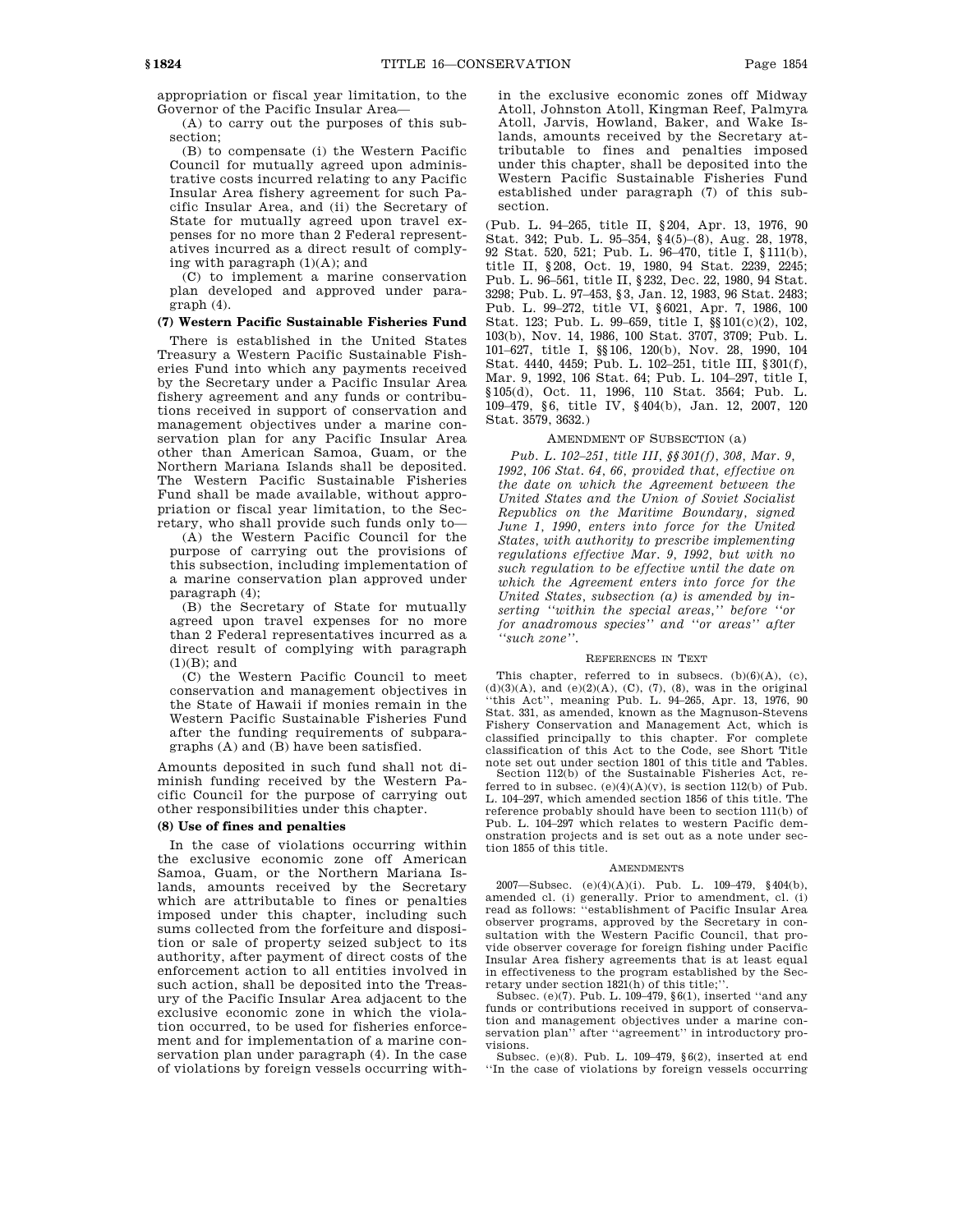within the exclusive economic zones off Midway Atoll, Johnston Atoll, Kingman Reef, Palmyra Atoll, Jarvis, Howland, Baker, and Wake Islands, amounts received by the Secretary attributable to fines and penalties imposed under this chapter, shall be deposited into the Western Pacific Sustainable Fisheries Fund established under paragraph (7) of this subsection.''

1996—Subsec. (b)(7). Pub. L. 104–297, §105(d)(1), in-serted ''or subsection (d)'' after ''under paragraph (6)'' in introductory provisions. Subsec. (b)(7)(A). Pub. L. 104–297, §105(d)(2), sub-

stituted ''any applicable Federal or State fishing regu-lations'' for ''the regulations promulgated to implement any such plan''.

Subsec. (b)(7)(D). Pub. L. 104–297, §105(d)(3), inserted "or subsection (d)" after "under paragraph (6)(B)".<br>Subsecs. (d), (e). Pub. L. 104–297, §105(d)(4), added sub-

secs. (d) and (e).<br>1990—Subsec. (b)(4)(C). Pub. L. 101–627, §120(b), sub-

stituted ''Council'' for ''council''. Subsec. (b)(10). Pub. L. 101–627, §106(a), amended par.

(10) generally. Prior to amendment, par. (10) consisted of subpars. (A) to (F) relating to schedule of fees to be paid for permits for foreign fishing vessels, ratios for determining minimum fees, review and notice to Congress of performance by nations receiving allocations, factors included and excluded in cost of carrying out this chapter, use of amounts collected in fees, and deposit into general fund of United States Treasury of a determined amount.

Subsec. (b)(12). Pub. L. 101–627, §106(b), struck out par. (12) which related to sanctions for violation of section 1857 of this title or for failure to pay civil penalty under section 1858 of this title or criminal fine under section 1859 of this title. See section 1858(g) of this title.

1986—Subsec. (a). Pub. L. 99–659, §101(c)(2), substituted ''exclusive economic zone'' for ''fishery conservation zone"

Subsec. (b)(1). Pub. L. 99–659, §102(1), inserted provision that no permit issued under this section may be valid for longer than a year, with section 558(c) of title 5 inapplicable to the renewal of any such permit.

Subsec. (b)(3)(G). Pub. L. 99–659, §103(b), added subpar.  $(G)$ .

Subsec. (b)(4)(C). Pub. L. 99–659, §102(2), struck out

", upon its request" before period at end.<br>Subsec.  $(b)(6)(A)$ . Pub. L.  $99-659$ ,  $102(3)$ , inserted ", or he may disapprove all or any portion of the application''.

Subsec. (b)(10). Pub. L. 99–272 amended par. (10) generally. Prior to amendment, par. (10) read as follows: ''Fees shall be paid to the Secretary by the owner or operator of any foreign fishing vessel for which a permit is issued pursuant to this subsection. The Secretary, in consultation with the Secretary of State, shall establish a schedule of such fees which shall apply nondiscriminatorily to each foreign nation. The fees imposed under this paragraph shall be at least in an amount sufficient to return to the United States an amount which bears to the total cost of carrying out the provisions of this chapter (including, but not limited to, fishery conservation and management, fisheries research, administration, and enforcement, but excluding costs for observers covered by surcharges under section 1821(i)(4) of this title) during each fiscal year the same ratio as the aggregate quantity of fish harvested by foreign fishing vessels within the fishery conservation zone during the preceding year bears to the aggregate quantity of fish harvested by both foreign and domestic fishing vessels within such zone and the territorial waters of the United States during such preceding year. The amount collected by the Secretary under this paragraph shall be transferred to the fisheries loan fund established under section 742c of this title for so long as such fund exists and used of the purpose of making loans therefrom, but only to the extent and in amounts provided for in advance in appropriation Acts.

Subsec. (b)(10)(B), (C). Pub. L. 99–659, §101(c)(2), substituted "exclusive economic zone" for "fishery conservation zone''.

Subsec. (b)(12). Pub. L. 99–659, §102(4), amended par. (12) generally. Prior to amendment, par. (12) read as follows: ''If any foreign fishing vessel for which a permit has been issued pursuant to this subsection has been used in the commission of any act prohibited by section 1857 of this title the Secretary may, or if any civil penalty imposed under section 1858 of this title or any criminal fine imposed under section 1859 of this title has not been paid and is overdue the Secretary shall—

''(A) revoke such permit, with or without prejudice to the right of the foreign nation involved to obtain

a permit for such vessel in any subsequent year; '(B) suspend such permit for the period of time

deemed appropriate; or ''(C) impose additional conditions and restrictions on the approved application of the foreign nation involved and on any permit issued under such application.

Any permit which is suspended under this paragraph for nonpayment of a civil penalty shall be reinstated by the Secretary upon the payment of such civil penalty together with interest thereon at the prevailing rate.

1983—Subsec. (b)(3)(B). Pub. L. 97–453, §3(1), inserted ''hold'' before ''capacity''. Subsec. (b)(4). Pub. L. 97–453, §3(2), struck out ''and shall be set forth under the name of each Council to

which it will be transmitted for comment'' after ''in paragraph (3)''.

Subsec.  $(b)(4)(B)$ . Pub. L. 97–453, §3(3), struck out "to each appropriate Council and'' after ''application''.

Subsec. (b)(4)(C). Pub. L. 97–453, §3(3), substituted ''a copy or a summary of the application to the appro-priate council, upon its request'' for ''a monthly summary of foreign fishing applications including a report on approved applications as described in paragraphs (6) and (7) to the Committee on Merchant Marine and Fisheries of the House of Representatives and to the Committees on Commerce and Foreign Relations of the Senate''.

Subsec. (b)(5). Pub. L. 97–453, §3(4), substituted ''After receiving a copy or summary of an application under paragraph  $(4)(C)$ , the Council may" for "After receipt of an application transmitted under paragraph (4)(B), each appropriate Council shall''.

1980—Subsec. (b)(4)(C). Pub. L. 96–470, §208, substituted ''a monthly summary of foreign fishing applications including a report on approval applications as described in paragraph  $(6)$  and  $(7)$ " for "a copy of such material''.

Subsec. (b)(8)(D). Pub. L. 96–470, §111(b), struck out subpar. (D) which required the Secretary to promptly transmit a copy of each application to the Committee on Merchant Marine and Fisheries of the House of Representatives and the Committees on Commerce and Foreign Relations of the Senate.

Subsec. (b)(10). Pub. L. 96–561, §232(b), substituted provision directing that fees imposed under this paragraph be at least in an amount sufficient to return to the United States an amount which bears to the total cost of carrying out the provisions of this chapter, including, but not limited to, fishery conservation and management, fisheries research, administration, and enforcement, but excluding costs for observers covered by surcharges under section 1821(i)(4) of this title, during each fiscal year, the same ratio as the aggregate quantity of fish harvested by foreign fishing vessels within the fishery conservation zone during the preceding year bears to the aggregate quantity of fish harvested by both foreign and domestic fishing vessels within such zone and the territorial waters of the United States during such preceding year and that the fees collected for permits issued after 1981 be transferred to the fisheries loan fund for provision directing that fees be formulated so as to ensure that receipts resulting from payments for fees issued for 1981 are not less than an amount equal to 7 percent of the ex vessel value of the total harvest by foreign fishing vessels in the fishery conservation zone during 1979 and that the fees collected for permits issued for 1981 be transferred to the fisheries loan fund.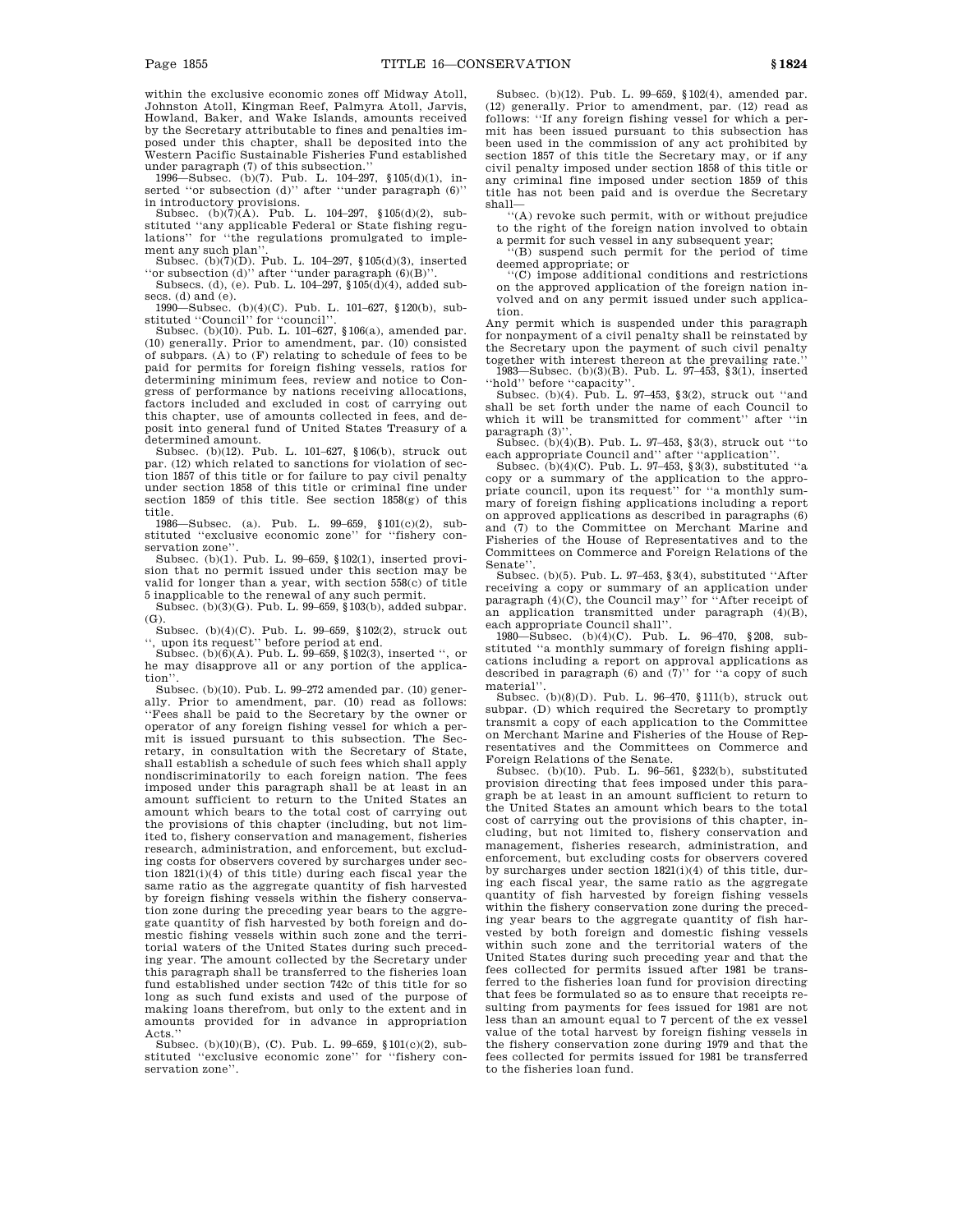Pub. L. 96–561, §232(a), substituted provision directing that fees be formulated so as to ensure that receipts resulting from payments for fees issued for 1981 are not less than an amount equal to 7 percent of the ex vessel value of the total harvest by foreign fishing vessels in the fishery conservation zone during 1979 and that the fees collected for permits issued for 1981 be transferred to the fisheries loan fund for provision permitting the Secretary, in determining the level of fees, to take into account the cost of carrying out the provisions of this chapter with respect to foreign fishing, including, but not limited to, the cost of fishery conservation and management, fisheries research, administration, and enforcement.

1978—Subsec. (b)(3)(D) to (F). Pub. L. 95–354, §4(5), in subpar. (D) substituted provisions relating to estimation of amount of tonnage which will be caught, taken, or harvested, for provisions relating to the amount of fish or tonnage of catch contemplated for each vessel, added subpar. (E), and redesignated former subpar.  $(E)$  as  $(F)$ .

Subsec. (b)(4). Pub. L. 95–354, §4(6), substituted provisions relating to publication of the notice of receipt of the application in the Federal Register, for provisions relating to publication of the application in the Federal Register.

Subsec. (b)(6). Pub. L. 95–354, §4(7), redesignated existing provisions as subpar. (A) inserted reference to subpar. (B), and added subpar. (B).

Subsec. (b)(7)(D) to (F). Pub. L. 95–354, §4(8), added subpars. (D) and (E) and redesignated former subpar.  $(D)$  as  $(F)$ .

#### EFFECTIVE DATE OF 1992 AMENDMENT

Amendment by Pub. L. 102–251 effective on date on which Agreement between United States and Union of Soviet Socialist Republics on the Maritime Boundary, signed June 1, 1990, enters into force for United States, with authority to prescribe implementing regulations effective Mar. 9, 1992, but with no such regulation to be effective until date on which Agreement enters into force for United States, see section 308 of Pub. L. 102–251, set out as a note under section 773 of this title.

#### EFFECTIVE DATE OF 1980 AMENDMENT

Pub. L. 96–561, title II, §232(a), Dec. 22, 1980, 94 Stat. 3298, provided that the amendment made by that section is effective with respect to permits issued under subsec. (b) of this section for 1981.

Pub. L. 96–561, title II, §232(b), Dec. 22, 1980, 94 Stat. 3298, provided that the amendment made by that section is effective with respect to permits issued under subsec. (b) of this section after 1981.

#### TRANSFER OF FUNCTIONS

For transfer of authorities, functions, personnel, and assets of the Coast Guard, including the authorities and functions of the Secretary of Transportation relating thereto, to the Department of Homeland Security, and for treatment of related references, see sections 468(b), 551(d), 552(d), and 557 of Title 6, Domestic Security, and the Department of Homeland Security Reorganization Plan of November 25, 2002, as modified, set out as a note under section 542 of Title 6.

#### **§ 1825. Import prohibitions**

#### **(a) Determinations by Secretary of State**

If the Secretary of State determines that—

(1) he has been unable, within a reasonable period of time, to conclude with any foreign nation an international fishery agreement allowing fishing vessels of the United States equitable access to fisheries over which that nation asserts exclusive fishery management authority, including fisheries for tuna species, as recognized by the United States, in accordance with fishing activities of such vessels, if any, and under terms not more restrictive than those established under sections 1821(c) and (d) and  $1824(b)(7)$  and  $(10)$  of this title, because such nation has (A) refused to commence negotiations, or (B) failed to negotiate in good faith;

(2) any foreign nation is not allowing fishing vessels of the United States to engage in fishing for tuna species in accordance with an applicable international fishery agreement, whether or not such nation is a party thereto;

(3) any foreign nation is not complying with its obligations under any existing international fishery agreement concerning fishing by fishing vessels of the United States in any fishery over which that nation asserts exclusive fishery management authority; or

(4) any fishing vessel of the United States, while fishing in waters beyond any foreign nation's territorial sea, to the extent that such sea is recognized by the United States, is seized by any foreign nation—

(A) in violation of an applicable international fishery agreement;

(B) without authorization under an agreement between the United States and such nation; or

(C) as a consequence of a claim of jurisdiction which is not recognized by the United States;

he shall certify such determination to the Secretary of the Treasury.

## **(b) Prohibitions**

Upon receipt of any certification from the Secretary of State under subsection (a), the Secretary of the Treasury shall immediately take such action as may be necessary and appropriate to prohibit the importation into the United States—

(1) of all fish and fish products from the fishery involved, if any; and

(2) upon recommendation of the Secretary of State, such other fish or fish products, from any fishery of the foreign nation concerned, which the Secretary of State finds to be appropriate to carry out the purposes of this section.

#### **(c) Removal of prohibition**

If the Secretary of State finds that the reasons for the imposition of any import prohibition under this section no longer prevail, the Secretary of State shall notify the Secretary of the Treasury, who shall promptly remove such import prohibition.

## **(d) Definitions**

# As used in this section—

(1) The term ''fish'' includes any highly migratory species.

(2) The term ''fish products'' means any article which is produced from or composed of (in whole or in part) any fish.

(Pub. L. 94–265, title II, §205, Apr. 13, 1976, 90 Stat. 345; Pub. L. 101–627, title I, §105(b)(1), Nov. 28, 1990, 104 Stat. 4440.)

#### AMENDMENTS

1990—Subsec. (a)(1). Pub. L. 101–627, §105(b)(1)(A), inserted ''including fisheries for tuna species,'' after ''au-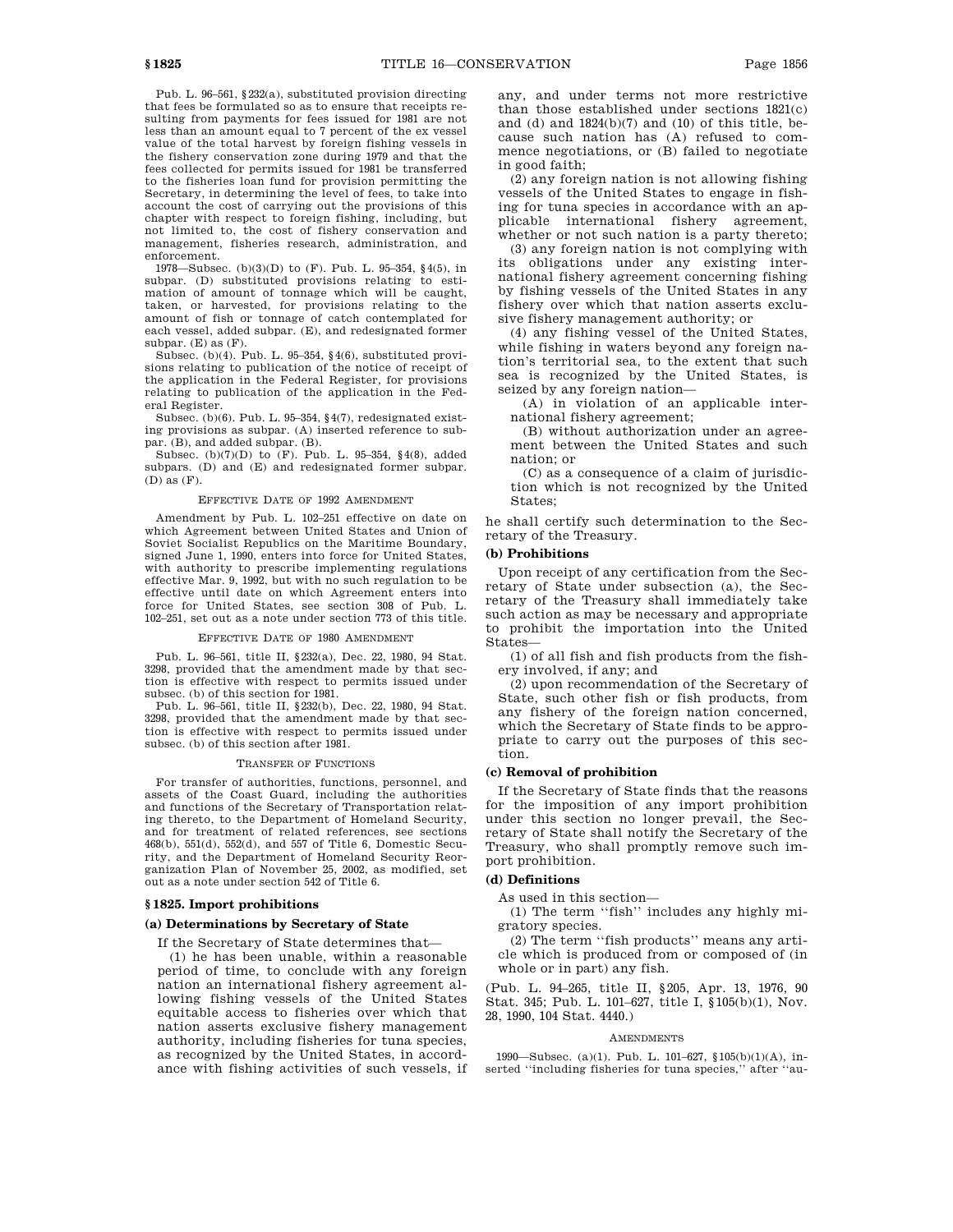thority,'' and struck out ''traditional'' after ''in accordance with'

Subsec. (a)(2). Pub. L. 101–627, §105(b)(1)(B), substituted ''tuna'' for ''highly migratory''.

## EFFECTIVE DATE OF 1990 AMENDMENT

Pub. L. 101–627, title I, §105(b)(2), Nov. 28, 1990, 104 Stat. 4440, provided that: ''The amendments made by this subsection [amending this section] shall take effect on January 1, 1992.''

# **§ 1826. Large-scale driftnet fishing**

## **(a) Short title**

This section incorporates and expands upon provisions of the Driftnet Impact Monitoring, Assessment, and Control Act of 1987 and may be cited as the ''Driftnet Act Amendments of 1990''. **(b) Findings**

The Congress finds that—

(1) the continued widespread use of largescale driftnets beyond the exclusive economic zone of any nation is a destructive fishing practice that poses a threat to living marine resources of the world's oceans, including but not limited to the North and South Pacific Ocean and the Bering Sea;

(2) the use of large-scale driftnets is expanding into new regions of the world's oceans, including the Atlantic Ocean and Caribbean Sea;

(3) there is a pressing need for detailed and reliable information on the number of seabirds, sea turtles, nontarget fish, and marine mammals that become entangled and die in actively fished large-scale driftnets and in large-scale driftnets that are lost, abandoned, or discarded;

(4) increased efforts, including reliable observer data and enforcement mechanisms, are needed to monitor, assess, control, and reduce the adverse impact of large-scale driftnet fishing on living marine resources;

(5) the nations of the world have agreed in the United Nations, through General Assembly Resolution Numbered 44–225, approved December 22, 1989, by the General Assembly, that a moratorium should be imposed by June 30, 1992, on the use of large-scale driftnets beyond the exclusive economic zone of any nation;

(6) the nations of the South Pacific have agreed to a moratorium on the use of largescale driftnets in the South Pacific through the Convention for the Prohibition of Fishing with Long Driftnets in the South Pacific, which was agreed to in Wellington, New Zealand, on November 29, 1989; and

(7) increasing population pressures and new knowledge of the importance of living marine resources to the health of the global ecosystem demand that greater responsibility be exercised by persons fishing or developing new fisheries beyond the exclusive economic zone of any nation.

## **(c) Policy**

It is declared to be the policy of the Congress in this section that the United States should—

(1) implement the moratorium called for by the United Nations General Assembly in Resolution Numbered 44–225;

(2) support the Tarawa Declaration and the Wellington Convention for the Prohibition of Fishing with Long Driftnets in the South Pacific; and

(3) secure a permanent ban on the use of destructive fishing practices, and in particular large-scale driftnets, by persons or vessels fishing beyond the exclusive economic zone of any nation.

## **(d) International agreements**

The Secretary, through the Secretary of State and the Secretary of the department in which the Coast Guard is operating, shall seek to secure international agreements to implement immediately the findings, policy, and provisions of this section, and in particular an international ban on large-scale driftnet fishing. The Secretary, through the Secretary of State, shall include, in any agreement which addresses the taking of living marine resources of the United States, provisions to ensure that—

(1) each large-scale driftnet fishing vessel of a foreign nation that is party to the agreement, including vessels that may operate independently to develop new fishing areas, which operate beyond the exclusive economic zone of any nation, is included in such agreement;

(2) each large-scale driftnet fishing vessel of a foreign nation that is party to the agreement, which operates beyond the exclusive economic zone of any nation, is equipped with satellite transmitters which provide real-time position information accessible to the United States;

(3) statistically reliable monitoring by the United States is carried out, through the use of on-board observers or through dedicated platforms provided by foreign nations that are parties to the agreement, of all target and nontarget fish species, marine mammals, sea turtles, and sea birds entangled or killed by large-scale driftnets used by fishing vessels of foreign nations that are parties to the agreement;

(4) officials of the United States have the right to board and inspect for violations of the agreement any large-scale driftnet fishing vessels operating under the flag of a foreign nation that is party to the agreement at any time while such vessel is operating in designated areas beyond the exclusive economic zone of any nation;

(5) all catch landed or transshipped at sea by large-scale driftnet fishing vessels of a foreign nation that is a party to the agreement, and which are operated beyond the exclusive economic zone of any nation, is reliably monitored and documented;

(6) time and area restrictions are imposed on the use of large-scale driftnets in order to prevent interception of anadromous species;

(7) all large-scale driftnets used are constructed, insofar as feasible, with biodegradable materials which break into segments that do not represent a threat to living marine resources;

(8) all large-scale driftnets are marked at appropriate intervals in a manner that conclusively identifies the vessel and flag nation responsible for each such driftnet;

(9) the taking of nontarget fish species, marine mammals, sea turtles, seabirds, and en-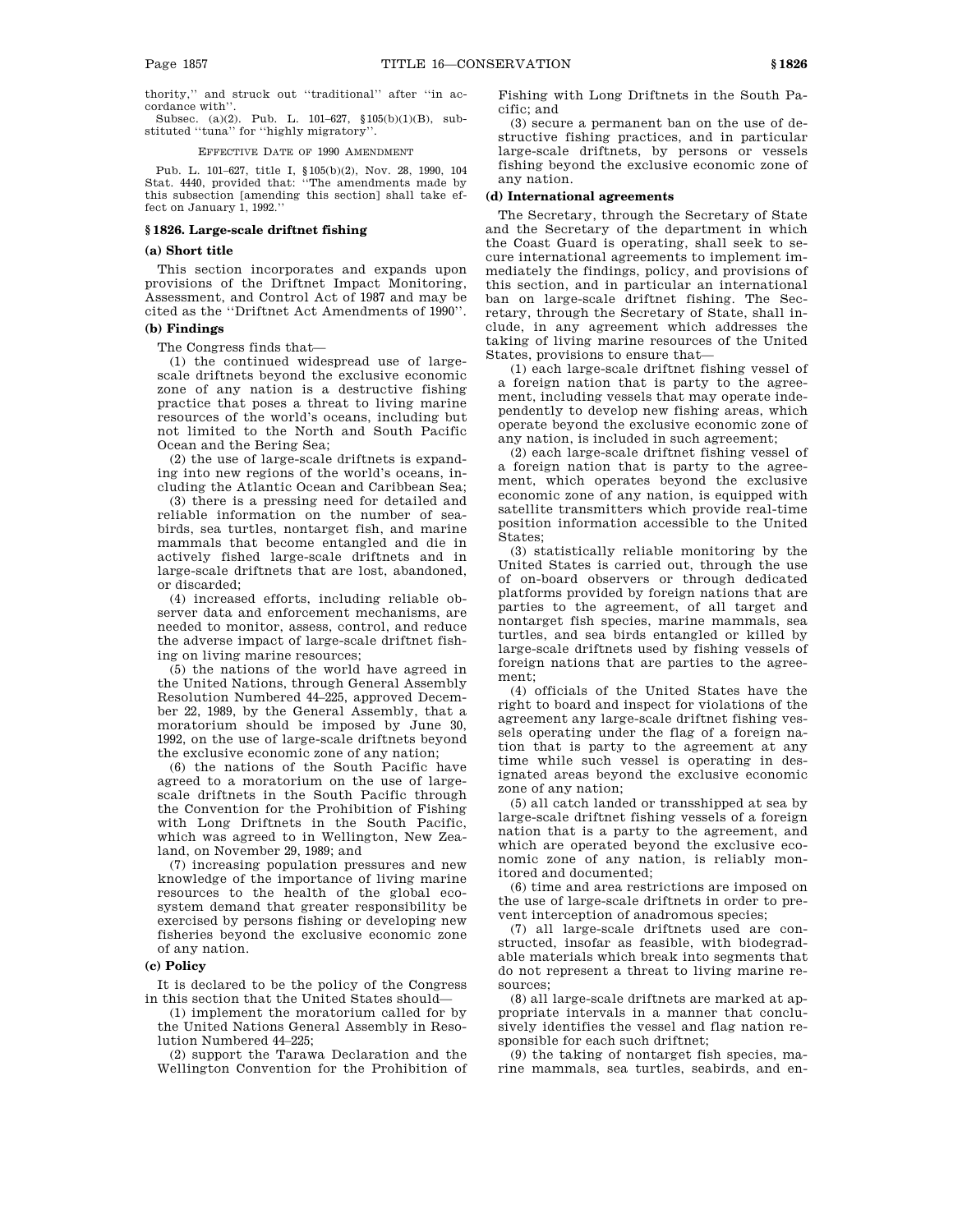dangered species or other species protected by international agreements to which the United States is a party is minimized and does not pose a threat to existing fisheries or the longterm health of living marine resources; and

(10) definitive steps are agreed upon to ensure that parties to the agreement comply with the spirit of other international agreements and resolutions concerning the use of large-scale driftnets beyond the exclusive economic zone of any nation.

## **(e) Report**

Not later than January 1, 1991, and every year thereafter until the purposes of this section are met, the Secretary, after consultation with the Secretary of State and the Secretary of the department in which the Coast Guard is operating, shall submit to the Committee on Commerce, Science, and Transportation of the Senate and the Committee on Merchant Marine and Fisheries of the House of Representatives a report—

(1) describing the steps taken to carry out the provisions of this section, particularly subsection (c);

(2) evaluating the progress of those efforts, the impacts on living marine resources, including available observer data, and specifying plans for further action;

(3) containing a list and description of any new fisheries developed by nations that conduct, or authorize their nationals to conduct, large-scale driftnet fishing beyond the exclusive economic zone of any nation; and

(4) containing a list of the nations that conduct, or authorize their nationals to conduct, large-scale driftnet fishing beyond the exclusive economic zone of any nation in a manner that diminishes the effectiveness of or is inconsistent with any international agreement governing large-scale driftnet fishing to which the United States is a party or otherwise subscribes.

## **(f) Certification**

If at any time the Secretary, in consultation with the Secretary of State and the Secretary of the department in which the Coast Guard is operating, identifies any nation that warrants inclusion in the list described under subsection (e)(4), the Secretary shall certify that fact to the President. Such certification shall be deemed to be a certification for the purposes of section 1978(a) of title 22.

## **(g) Effect on sovereign rights**

This section shall not serve or be construed to expand or diminish the sovereign rights of the United States, as stated by Presidential Proclamation Numbered 5030, dated March 10, 1983, and reflected in this chapter or other existing law.

## **(h) ''Living marine resources'' defined**

As used in this section, the term ''living marine resources'' includes fish, marine mammals, sea turtles, and seabirds and other waterfowl.

(Pub. L. 94–265, title II, §206, as added Pub. L. 95–6, §3(1), Feb. 21, 1977, 91 Stat. 15; amended Pub. L. 99–659, title I, §101(c)(2), Nov. 14, 1986, 100 Stat. 3707; Pub. L. 101–627, title I, §107(a), Nov. 28, 1990, 104 Stat. 4441; Pub. L. 104–297, title I, §105(f), Oct. 11, 1996, 110 Stat. 3569.)

#### REFERENCES IN TEXT

The Driftnet Impact Monitoring, Assessment, and Control Act of 1987, referred to in subsec. (a), is title IV of Pub. L. 100–220, which is set out as a note under section 1822 of this title.

Presidential Proclamation Numbered 5030, referred to in subsec. (g), is set out under section 1453 of this title.

This chapter, referred to in subsec. (g), was in the original ''this Act'', meaning Pub. L. 94–265, Apr. 13, 1976, 90 Stat. 331, as amended, known as the Magnuson-Stevens Fishery Conservation and Management Act, which is classified principally to this chapter. For complete classification of this Act to the Code, see Short Title note set out under section 1801 of this title and Tables.

#### **AMENDMENTS**

1996—Subsec. (e). Pub. L. 104–297, §105(f)(1), redesignated pars. (5) and (6) as (3) and (4), respectively, and struck out former pars. (3) and (4) which read as follows:

''(3) identifying and evaluating the effectiveness of unilateral measures and multilateral measures, including sanctions, that are available to encourage nations to agree to and comply with this section, and recommendations for legislation to authorize any additional measures that are needed if those are considered ineffective;

''(4) identifying, evaluating, and making any recommendations considered necessary to improve the effectiveness of the law, policy, and procedures governing enforcement of the exclusive management authority of the United States over anadromous species against fishing vessels engaged in fishing beyond the exclusive economic zone of any nation;''.

Subsec. (f). Pub. L. 104–297, §105(f)(2), substituted "subsection  $(e)(4)$ " for "subsection  $(e)(6)$ ".

1990—Pub. L. 101–627 amended section generally, substituting provisions relating to large-scale driftnet fishing for provisions relating to transitional provisions.

1986—Subsec. (b). Pub. L. 99–659 substituted ''exclusive economic zone'' for ''fishery conservation zone''.

#### TRANSFER OF FUNCTIONS

For transfer of authorities, functions, personnel, and assets of the Coast Guard, including the authorities and functions of the Secretary of Transportation relating thereto, to the Department of Homeland Security, and for treatment of related references, see sections 468(b), 551(d), 552(d), and 557 of Title 6, Domestic Security, and the Department of Homeland Security Reorganization Plan of November 25, 2002, as modified, set out as a note under section 542 of Title 6.

## ABOLITION OF HOUSE COMMITTEE ON MERCHANT MARINE AND FISHERIES

Committee on Merchant Marine and Fisheries of House of Representatives abolished and its jurisdiction transferred by House Resolution No. 6, One Hundred Fourth Congress, Jan. 4, 1995. Committee on Merchant Marine and Fisheries of House of Representatives treated as referring to Committee on Resources of House of Representatives in case of provisions relating to fisheries, wildlife, international fishing agreements, marine affairs (including coastal zone management) except for measures relating to oil and other pollution of navigable waters, or oceanography by section 1(b)(3) of Pub. L. 104–14, set out as a note preceding section 21 of Title 2, The Congress. Committee on Resources of House of Representatives changed to Committee on Natural Resources of House of Representatives by House Resolution No. 6, One Hundred Tenth Congress, Jan. 5, 2007.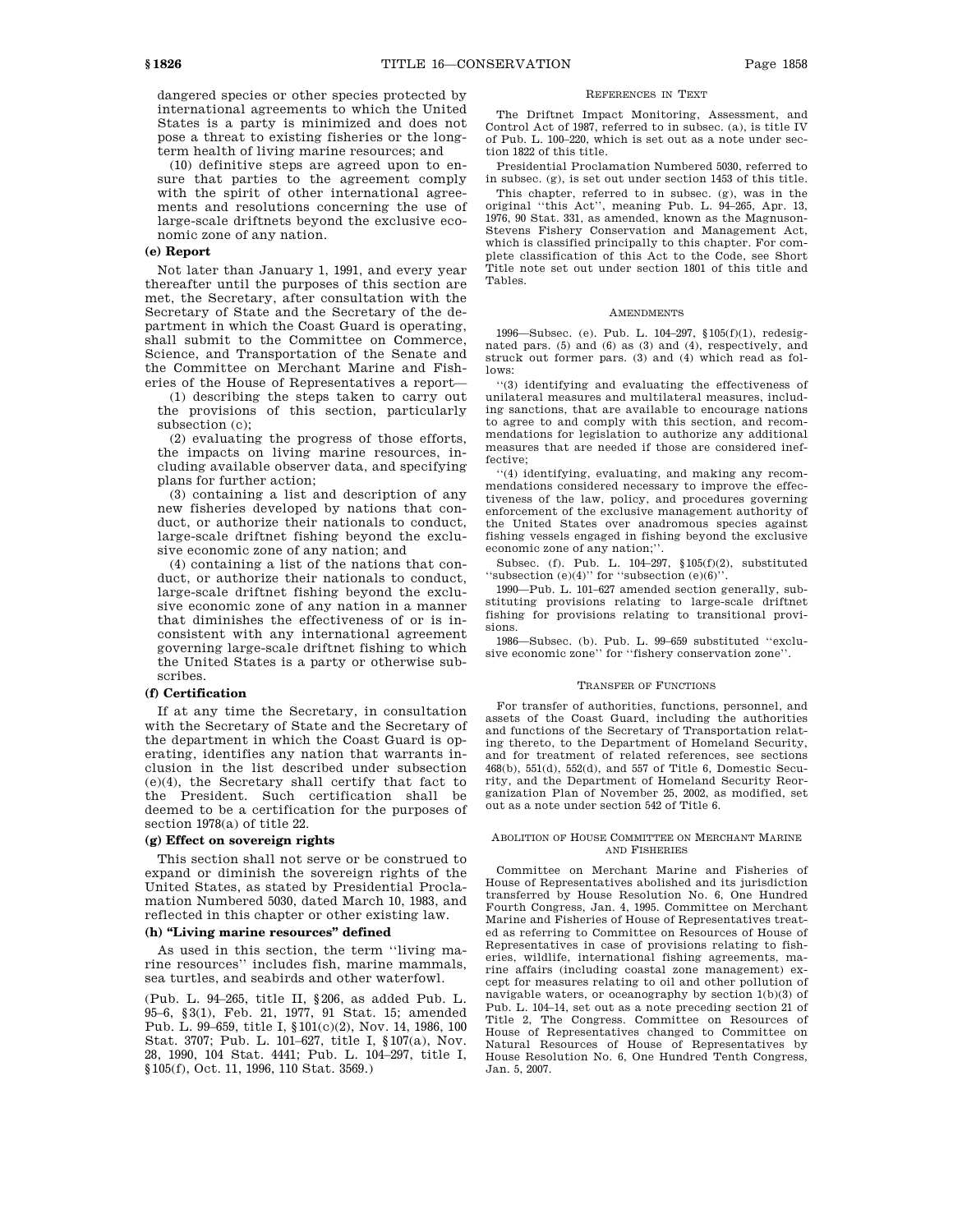## **§ 1826a. Denial of port privileges and sanctions for high seas large-scale driftnet fishing**

## **(a) Denial of port privileges**

## **(1) Publication of list**

Not later than 30 days after November 2, 1992, and periodically thereafter, the Secretary of Commerce, in consultation with the Secretary of State, shall publish a list of nations whose nationals or vessels conduct large-scale driftnet fishing beyond the exclusive economic zone of any nation.

## **(2) Denial of port privileges**

The Secretary of the Treasury shall, in accordance with international law—

(A) withhold or revoke the clearance required by section 60105 of title 46 for any large-scale driftnet fishing vessel that is documented under the laws of the United States or of a nation included on a list published under paragraph (1) or, as appropriate, for fishing vessels of a nation that receives a negative certification under section 1826j(d) of this title or section 1826k(c) of this title; and

(B) deny entry of that vessel to any place in the United States and to the navigable waters of the United States, except for the purposes of inspecting such vessel, conducting an investigation, or taking other appropriate enforcement action.

## **(3) Notification of nation**

Before the publication of a list of nations under paragraph (1), the Secretary of State shall notify each nation included on that list regarding—

(A) the effect of that publication on port privileges of vessels of that nation under paragraph (1); and

(B) any sanctions or requirements, under this Act or any other law, that may be imposed on that nation if nationals or vessels of that nation continue to conduct largescale driftnet fishing beyond the exclusive economic zone of any nation after December 31, 1992.

## **(b) Sanctions**

## **(1) Identifications**

### **(A) Initial identifications**

Not later than January 10, 1993, the Secretary of Commerce shall—

(i) identify each nation whose nationals or vessels are conducting large-scale driftnet fishing beyond the exclusive economic zone of any nation; and

(ii) notify the President and that nation of the identification under clause (i).

## **(B) Additional identifications**

At any time after January 10, 1993, whenever the Secretary of Commerce has reason to believe that the nationals or vessels of any nation are conducting large-scale driftnet fishing beyond the exclusive economic zone of any nation, the Secretary of Commerce shall—

(i) identify that nation; and

(ii) notify the President and that nation of the identification under clause (i).

## **(2) Consultations**

Not later than 30 days after a nation is identified under paragraph (1)(B), the President shall enter into consultations with the government of that nation for the purpose of obtaining an agreement that will effect the immediate termination of large-scale driftnet fishing by the nationals or vessels of that nation beyond the exclusive economic zone of any nation.

## **(3) Prohibition on imports of fish and fish products and sport fishing equipment**

# **(A) Prohibition**

The President—

(i) upon receipt of notification of the identification of a nation under paragraph  $(1)(A)$  or a negative certification under section 1826j(d) of this title or section 1826k(c) of this title; or

(ii) if the consultations with the government of a nation under paragraph (2) are not satisfactorily concluded within ninety days, shall direct the Secretary of the Treasury to prohibit the importation into the United States of fish and fish products and sport fishing equipment (as that term is defined in section 4162 of title 26) from that nation.

## **(B) Implementation of prohibition**

With respect to an import prohibition directed under subparagraph (A), the Secretary of the Treasury shall implement such prohibition not later than the date that is forty-five days after the date on which the Secretary has received the direction from the President.

### **(C) Public notice of prohibition**

Before the effective date of any import prohibition under this paragraph, the Secretary of the Treasury shall provide public notice of the impending prohibition.

## **(4) Additional economic sanctions**

## **(A) Determination of effectiveness of sanctions**

Not later than six months after the date the Secretary of Commerce identifies a nation under paragraph (1) or issues a negative certification under section 1826j(d) of this title or section 1826k(c) of this title, the Secretary shall determine whether—

(i) any prohibition established under paragraph (3) is insufficient to cause that nation to terminate large-scale driftnet fishing conducted by its nationals and vessels beyond the exclusive economic zone of any nation, or to address the offending activities for which a nation received a negative certification under section 1826j(d) or 1826k(c) of this title; or

(ii) that nation has retaliated against the United States as a result of that prohibition.

## **(B) Certification**

The Secretary of Commerce shall certify to the President each affirmative determination under subparagraph (A) with respect to a nation.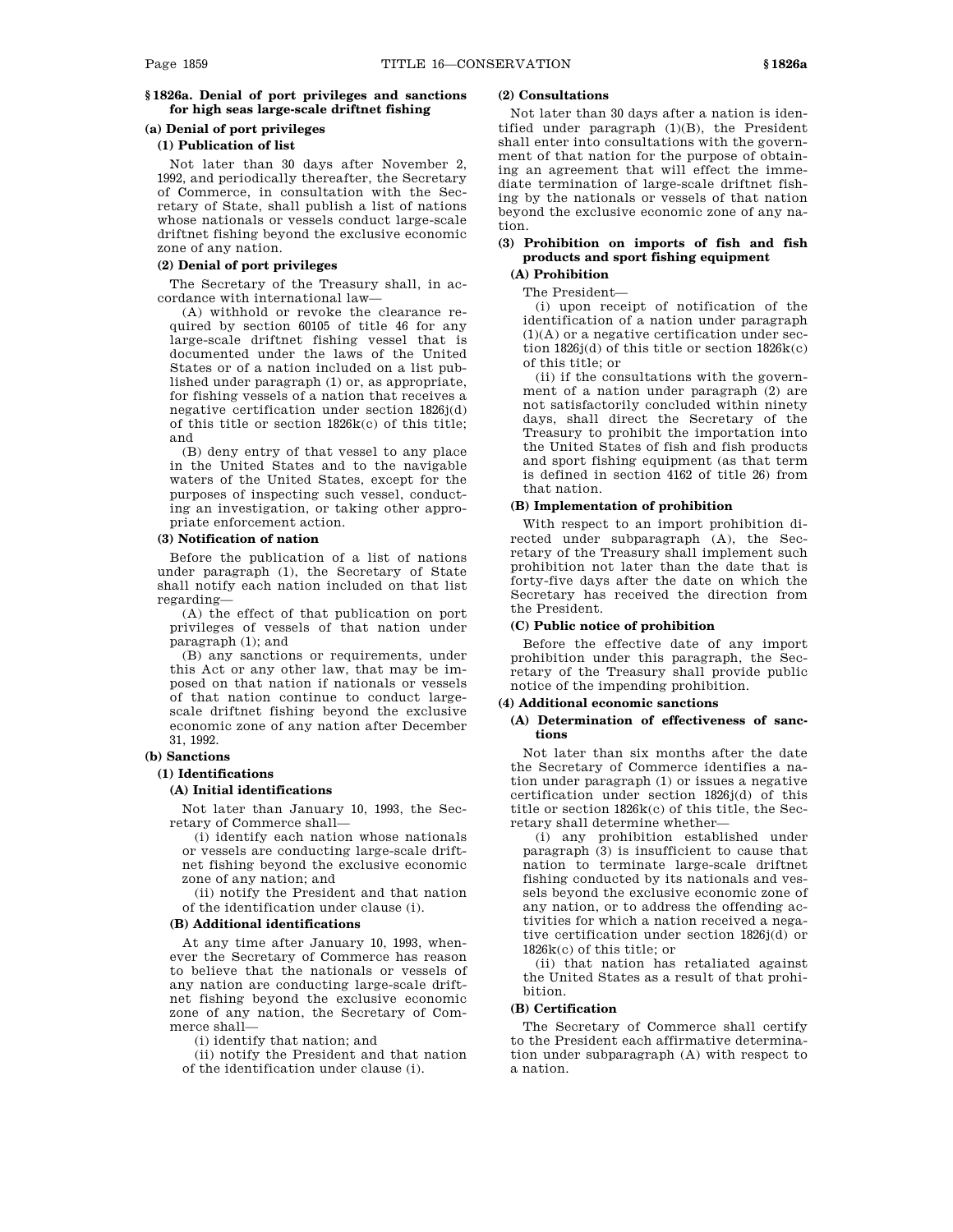## **(C) Effect of certification**

Certification by the Secretary of Commerce under subparagraph (B) is deemed to be a certification under section 1978(a) of title 22.

(Pub. L. 102–582, title I, §101, Nov. 2, 1992, 106 Stat. 4901; Pub. L. 109–479, title IV, §403(b)(1), Jan. 12, 2007, 120 Stat. 3632; Pub. L. 114–81, title I, §102(a), Nov. 5, 2015, 129 Stat. 656.)

### REFERENCES IN TEXT

This Act, referred to in subsec. (a)(3)(B), is Pub. L. 102–582, Nov. 2, 1992, 106 Stat. 4900, known as the High Seas Driftnet Fisheries Enforcement Act, which enacted sections 1826a to 1826c of this title and section 1707a of the former Appendix to Title 46, Shipping, amended sections 1362, 1371, 1852, and 1862 of this title, section 1978 of Title 22, Foreign Relations and Intercourse, and section 2110 of Title 46, repealed section 1111c of the former Appendix to Title 46, and enacted provisions set out as notes under this section and sections 1801, 1823, and 1861 of this title and section 2110 of Title 46. For complete classification of this Act to the Code, see Short Title of 1992 Amendments note set out under section 1801 of this title and Tables.

### CODIFICATION

In subsec.  $(a)(2)(A)$ , "section 60105 of title 46" substituted for "section 4197 of the Revised Statutes of the United States (46 App. U.S.C. 91)'' on authority of Pub. L. 109–304, §18(c), Oct. 6, 2006, 120 Stat. 1709, which Act enacted section 60105 of Title 46, Shipping.

Section was enacted as part of the High Seas Driftnet Fisheries Enforcement Act, and not as part of the Magnuson-Stevens Fishery Conservation and Management Act which comprises this chapter.

#### AMENDMENTS

2015—Subsec. (a)(2). Pub. L. 114–81, §102(a)(1), struck out ''recognized principles of'' after ''in accordance

with'' in introductory provisions. Subsec. (a)(2)(A). Pub. L. 114–81, §102(a)(2), inserted ''or, as appropriate, for fishing vessels of a nation that receives a negative certification under section  $1826 {\rm j(d)}$ of this title or section 1826k(c) of this title'' after ''paragraph (1)''.

Subsec. (a)(2)(B). Pub. L. 114–81, §102(a)(3), inserted before period at end '', except for the purposes of inspecting such vessel, conducting an investigation, or

taking other appropriate enforcement action''. Subsec. (b)(1)(A)(i). Pub. L. 114–81, §102(a)(4), struck out ''or illegal, unreported, or unregulated fishing'' after ''driftnet fishing''.

Subsec.  $(b)(1)(B)$ ,  $(2)$ . Pub. L. 114–81, §102 $(a)(5)$ , struck out ''or illegal, unreported, or unregulated fishing'' after ''driftnet fishing''.

Subsec.  $(b)(3)(A)(i)$ . Pub. L. 114–81, §102(a)(6), inserted ''or a negative certification under section 1826j(d) of this title or section 1826k(c) of this title'' after ''para $graph (1)(A)'$ 

Subsec. (b)(4)(A). Pub. L. 114–81, §102(a)(7), inserted ''or issues a negative certification under section 1826j(d) of this title or section 1826k(c) of this title'' after "paragraph  $(1)$ " in introductory provisions.<br>Subsec.  $(b)(4)(A)(i)$ . Pub. L. 114–81, §102(a)(8), (9),

struck out ''or illegal, unreported, or unregulated fishing'' after ''driftnet fishing'' and inserted '', or to address the offending activities for which a nation received a negative certification under section 1826j(d) or 1826k(c) of this title'' after ''beyond the exclusive economic zone of any nation''.

2007—Subsec.  $(b)(1)(A)(i)$ ,  $(B)$ ,  $(2)$ ,  $(4)(A)(i)$ . Pub. L. 109–479 inserted ''or illegal, unreported, or unregulated fishing'' after ''driftnet fishing''.

### HIGH SEAS DRIFTNET FISHERIES ENFORCEMENT; CONGRESSIONAL STATEMENT OF FINDINGS AND POLICY

Pub. L. 102–582, §2, Nov. 2, 1992, 106 Stat. 4900, as amended by Pub. L. 104–208, div. A, title I, §101(a) [title

II, §211(b)], Sept. 30, 1996, 110 Stat. 3009, 3009–41, provided that:

''(a) FINDINGS.—Congress makes the following findings:

''(1) Large-scale driftnet fishing on the high seas is highly destructive to the living marine resources and ocean ecosystems of the world's oceans, including anadromous fish and other living marine resources of the United States.

''(2) The cumulative effects of large-scale driftnet fishing pose a significant threat to the marine ecosystem, and slow-reproducing species like marine mammals, sharks, and seabirds may require many years to recover.

''(3) Members of the international community have reviewed the best available scientific data on the impacts of large-scale pelagic driftnet fishing, and have failed to conclude that this practice has no significant adverse impacts which threaten the conservation and sustainable management of living marine resources.

''(4) The United Nations, via General Assembly Resolutions numbered 44–225, 45–197, and most recently 46–215 (adopted on December 20, 1991), has called for a worldwide moratorium on all high seas driftnet fishing by December 31, 1992, in all the world's oceans, including enclosed seas and semi-enclosed seas.

''(5) The United Nations has commended the unilateral, regional, and international efforts undertaken by members of the international community and international organizations to implement and support the objectives of the General Assembly resolutions.

''(6) Operative paragraph (4) of United Nations General Assembly Resolution numbered 46–215 specifically 'encourages all members of the international community to take measures individually and collectively to prevent large-scale pelagic driftnet fishing operations on the high seas of the world's oceans and seas'.

 $''(7)$  The United States, in section 307(1)(M) of the Magnuson-Stevens Fishery Conservation and Management Act (16 U.S.C. 1857(1)(M)), has specifically prohibited the practice of large-scale driftnet fishing by United States nationals and vessels both within the exclusive economic zone of the United States and beyond the exclusive economic zone of any nation.

 $(8)$  The Senate, through Senate Resolution 396 of the One Hundredth Congress (approved on March 18, 1988), has called for a moratorium on fishing in the Central Bering Sea and the United States has taken concrete steps to implement such moratorium through international negotiations.

 $(9)$  Despite the continued evidence of a decline in the fishery resources of the Bering Sea and the multiyear cooperative negotiations undertaken by the United States, the Russian Federation, Japan, and other concerned fishing nations, some nations refuse to agree to measures to reduce or eliminate unregulated fishing practices in the waters of the Bering Sea beyond the exclusive economic zones of the United States and the Russian Federation.

''(10) In order to ensure that the global moratorium on large-scale driftnet fishing called for in United Nations General Assembly Resolution numbered 46–215 takes effect by December 31, 1992, and that unregulated fishing practices in the waters of the Central Bering Sea are reduced or eliminated, the United States should take the actions described in this Act [see Short Title of 1992 Amendments note set out under section 1801 of this title] and encourage other nations to take similar action.

''(b) POLICY.—It is the stated policy of the United States to—

''(1) implement United Nations General Assembly Resolution numbered 46–215, approved unanimously on December 20, 1991, which calls for an immediate cessation to further expansion of large-scale driftnet fishing, a 50 percent reduction in existing large-scale driftnet fishing effort by June 30, 1992, and a global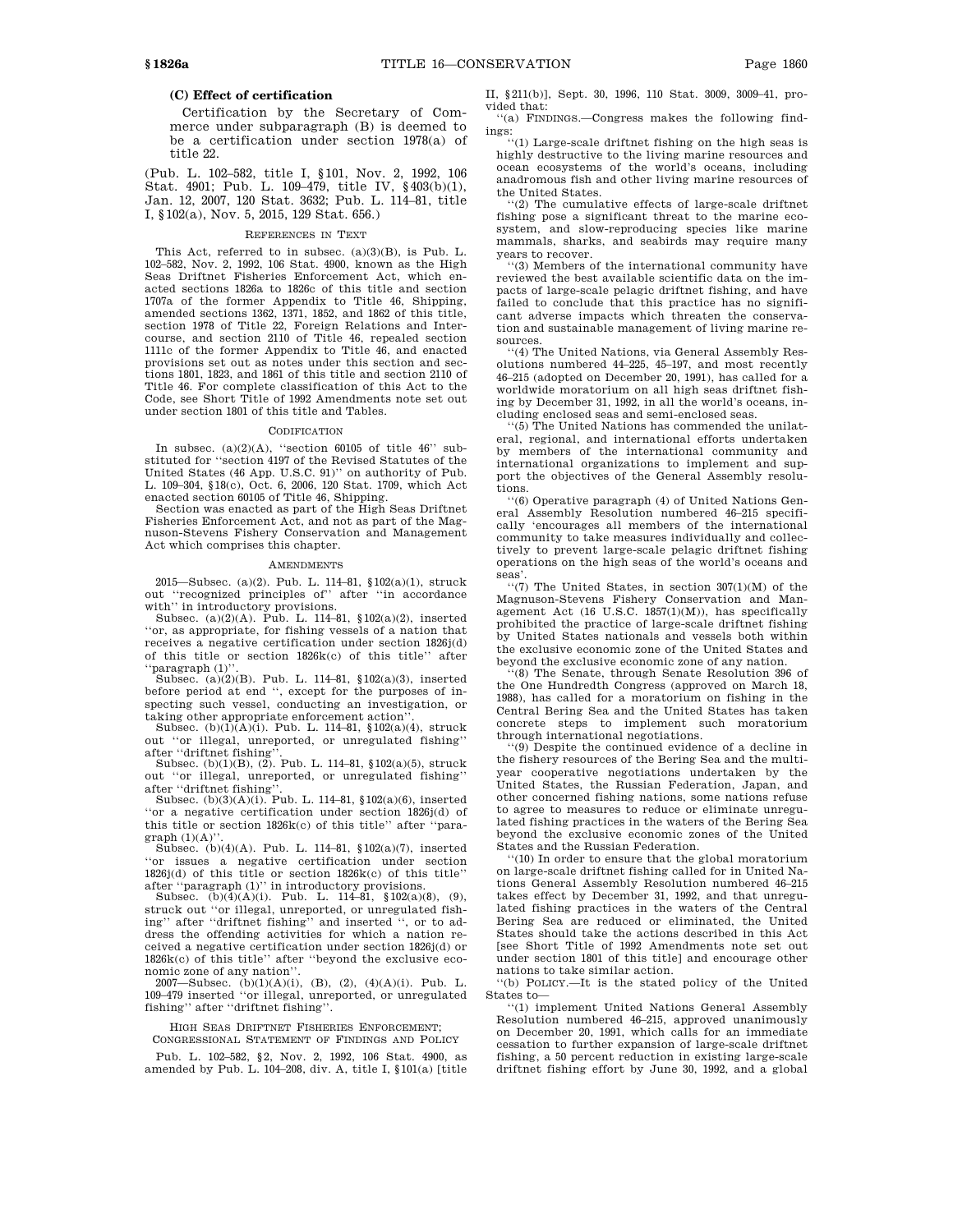moratorium on the use of large-scale driftnets beyond the exclusive economic zone of any nation by December 31, 1992;

''(2) bring about a moratorium on fishing in the Central Bering Sea, or an international conservation and management agreement to which the United States and the Russian Federation are parties that regulates fishing in the Central Bering Sea; and

 $(3)$  secure a permanent ban on the use of destructive fishing practices, and in particular large-scale driftnets, by persons or vessels fishing beyond the exclusive economic zone of any nation.''

## **§ 1826b. Duration of denial of port privileges and sanctions**

Any denial of port privileges or sanction under section 1826a of this title with respect to a nation shall remain in effect until such time as the Secretary of Commerce certifies to the President and the Congress that such nation has terminated large-scale driftnet fishing by its nationals and vessels beyond the exclusive economic zone of any nation or effectively addressed the offending activities for which the nation received a negative certification under  $1826j(d)^1$  or  $1826k(c)$  of this title.

(Pub. L. 102–582, title I, §102, Nov. 2, 1992, 106 Stat. 4903; Pub. L. 109–479, title IV, §403(b)(2), Jan. 12, 2007, 120 Stat. 3632; Pub. L. 114–81, title I, §102(b), Nov. 5, 2015, 129 Stat. 656.)

### CODIFICATION

Section was enacted as part of the High Seas Driftnet Fisheries Enforcement Act, and not as part of the Magnuson-Stevens Fishery Conservation and Management Act which comprises this chapter.

### AMENDMENTS

2015—Pub. L. 114–81 struck out ''or illegal, unreported, or unregulated fishing'' after ''driftnet fishing'' and inserted ''or effectively addressed the offending activities for which the nation received a negative certification under 1826j(d) or 1826j(c) of this title'' before period at end.

2007—Pub. L. 109–479 inserted ''or illegal, unreported, or unregulated fishing'' after ''driftnet fishing''.

## **§ 1826c. Definitions**

In sections 1826a to 1826c of this title, the following definitions apply:

### **(1) Fish and fish products**

The term "fish and fish products" means any aquatic species (including marine mammals and plants) and all products thereof exported from a nation, whether or not taken by fishing vessels of that nation or packed, processed, or otherwise prepared for export in that nation or within the jurisdiction thereof.

## **(2) Large-scale driftnet fishing**

## **(A) In general**

Except as provided in subparagraph (B), the term ''large-scale driftnet fishing'' means a method of fishing in which a gillnet composed of a panel or panels of webbing, or a series of such gillnets, with a total length of two and one-half kilometers or more is placed in the water and allowed to drift with the currents and winds for the purpose of entangling fish in the webbing.

## **(B) Exception**

Until January 1, 1994, the term ''largescale driftnet fishing'' does not include the use in the northeast Atlantic Ocean of gillnets with a total length not to exceed five kilometers if the use is in accordance with regulations adopted by the European Community pursuant to the October 28, 1991, decision by the Council of Fisheries Ministers of the Community.

## **(3) Large-scale driftnet fishing vessel**

The term ''large-scale driftnet fishing vessel'' means any vessel which is—

(A) used for, equipped to be used for, or of a type which is normally used for large-scale driftnet fishing; or

(B) used for aiding or assisting one or more vessels at sea in the performance of largescale driftnet fishing, including preparation, supply, storage, refrigeration, transportation, or processing.

(Pub. L. 102–582, title I, §104, Nov. 2, 1992, 106 Stat. 4903.)

### REFERENCES IN TEXT

Sections 1826a to 1826c of this title, referred to in text, was in the original ''this title'', meaning title I of Pub. L. 102–582, Nov. 2, 1992, 106 Stat. 4901, which enacted sections 1826a to 1826c of this title and amended section 1371 of this title. For complete classification of title I to the Code, see Tables.

#### **CODIFICATION**

Section was enacted as part of the High Seas Driftnet Fisheries Enforcement Act, and not as part of the Magnuson-Stevens Fishery Conservation and Management Act which comprises this chapter.

### **§ 1826d. Prohibition**

The United States, or any agency or official acting on behalf of the United States, may not enter into any international agreement with respect to the conservation and management of living marine resources or the use of the high seas by fishing vessels that would prevent full implementation of the global moratorium on large-scale driftnet fishing on the high seas, as such moratorium is expressed in Resolution 46/ 215 of the United Nations General Assembly.

(Pub. L. 104–43, title VI, §603, Nov. 3, 1995, 109 Stat. 392.)

### CODIFICATION

Section was enacted as part of the High Seas Driftnet Fishing Moratorium Protection Act, and also as part of the Fisheries Act of 1995, and not as part of the Magnuson-Stevens Fishery Conservation and Management Act which comprises this chapter.

### CONGRESSIONAL FINDINGS

Pub. L. 104–43, title VI, §602, Nov. 3, 1995, 109 Stat. 391, provided that: ''The Congress finds that—

''(1) Congress has enacted and the President has signed into law numerous Acts to control or prohibit large-scale driftnet fishing both within the jurisdiction of the United States and beyond the exclusive economic zone of any nation, including the Driftnet Impact Monitoring, Assessment, and Control Act of 1987 (title IV, Public Law 100–220) [16 U.S.C. 1822 note], the Driftnet Act Amendments of 1990 (Public Law 101–627) [16 U.S.C. 1826], and the High Seas Driftnet Fisheries Enforcement Act (title I, Public Law

<sup>1</sup>So in original. Probably should be preceded by ''section''.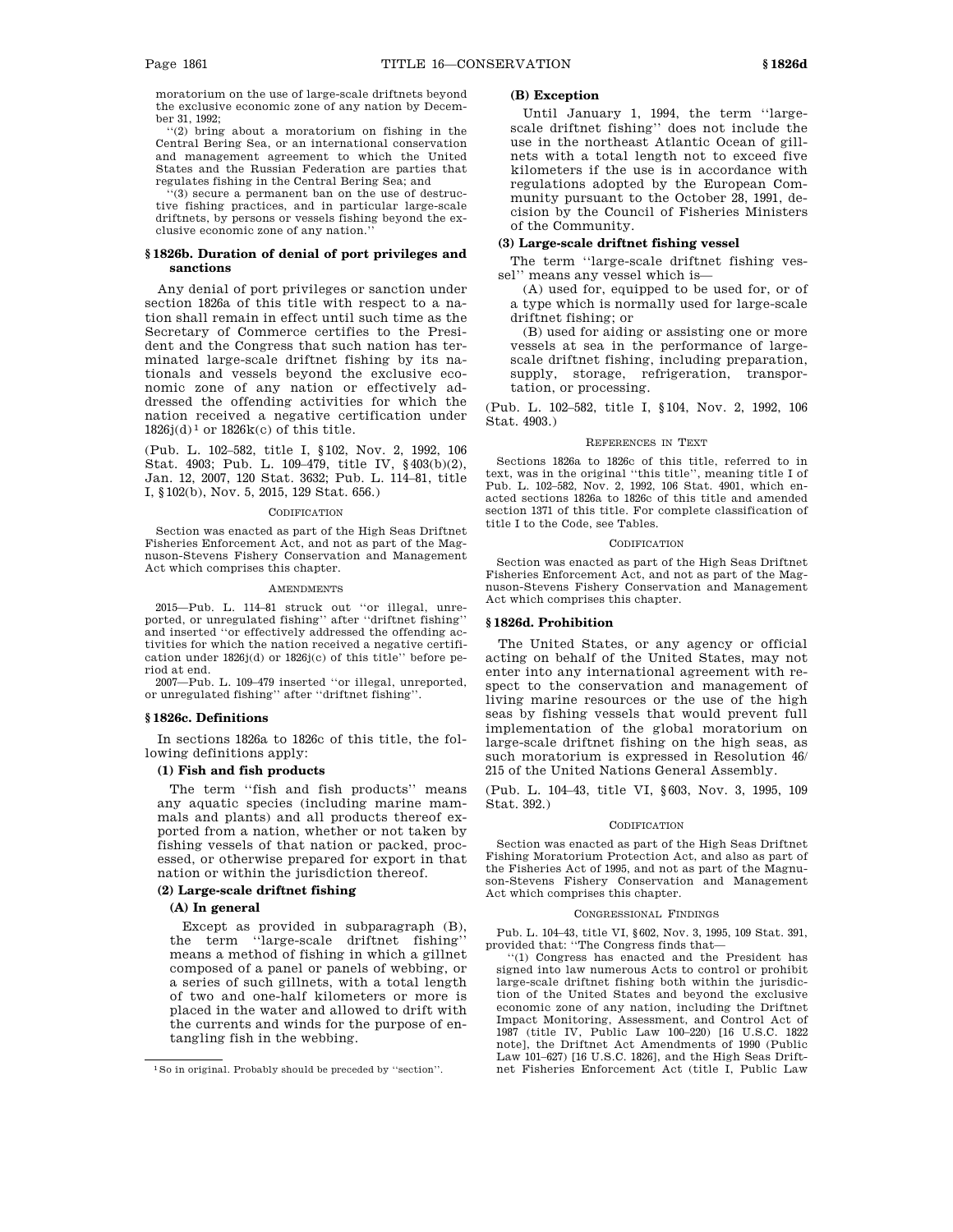102–582) [see Short Title of 1992 Amendment note set out under section 1801 of this title];

''(2) the United States is a party to the Convention for the Prohibition of Fishing with Long Driftnets in the South Pacific, also known as the Wellington Convention;

''(3) the General Assembly of the United Nations has adopted three resolutions and three decisions which established and reaffirm a global moratorium on large-scale driftnet fishing on the high seas, beginning with Resolution 44/225 in 1989 and most recently in Decision 48/445 in 1993;

''(4) the General Assembly of the United Nations adopted these resolutions and decisions at the request of the United States and other concerned nations;

''(5) the best scientific information demonstrates the wastefulness and potentially destructive impacts of large-scale driftnet fishing on living marine resources and seabirds; and

''(6) Resolution 46/215 of the United Nations General Assembly calls on all nations, both individually and collectively, to prevent large-scale driftnet fishing on the high seas.''

## **§ 1826e. Negotiations**

The Secretary of State, on behalf of the United States, shall seek to enhance the implementation and effectiveness of the United Nations General Assembly resolutions and decisions regarding the moratorium on large-scale driftnet fishing on the high seas through appropriate international agreements and organizations.

(Pub. L. 104–43, title VI, §604, Nov. 3, 1995, 109 Stat. 392.)

### CODIFICATION

Section was enacted as part of the High Seas Driftnet Fishing Moratorium Protection Act, and also as part of the Fisheries Act of 1995, and not as part of the Magnuson-Stevens Fishery Conservation and Management Act which comprises this chapter.

## **§ 1826f. Certification**

The Secretary of State shall determine in writing prior to the signing or provisional application by the United States of any international agreement with respect to the conservation and management of living marine resources or the use of the high seas by fishing vessels that the prohibition contained in section 1826d of this title will not be violated if such agreement is signed or provisionally applied.

(Pub. L. 104–43, title VI, §605, Nov. 3, 1995, 109 Stat. 392.)

#### **CODIFICATION**

Section was enacted as part of the High Seas Driftnet Fishing Moratorium Protection Act, and also as part of the Fisheries Act of 1995, and not as part of the Magnuson-Stevens Fishery Conservation and Management Act which comprises this chapter.

## **§ 1826g. Enforcement**

### **(a) In general**

The Secretary and the Secretary of the department in which the Coast Guard is operating shall enforce this Act, and the Acts to which this section applies, in accordance with this section. Each such Secretary may, by agreement, on a reimbursable basis or otherwise, utilize the personnel services, equipment (including aircraft and vessels), and facilities of any other Federal agency, and of any State agency, in the performance of such duties.

## **(b) Acts to which section applies**

This section applies to—

(1) the Pacific Salmon Treaty Act of 1985 (16 U.S.C. 3631 et seq.);

(2) the Dolphin Protection Consumer Information Act (16 U.S.C. 1385);

(3) the Tuna Conventions Act of 1950 (16 U.S.C. 951 et seq.);

(4) the North Pacific Anadromous Stocks Act of 1992 (16 U.S.C. 5001 et seq.);

(5) the Atlantic Tunas Convention Act of 1975 (16 U.S.C. 971 et seq.);

(6) the Northwest Atlantic Fisheries Convention Act of 1995 (16 U.S.C. 5601 et seq.);

(7) the Western and Central Pacific Fisheries Convention Implementation Act (16 U.S.C. 6901 et seq.);

(8) the Antigua Convention Implementing Act of 2015; and

(9) the Ensuring Access to Pacific Fisheries Act.

## **(c) Administration and enforcement**

## **(1) In general**

The Secretary shall prevent any person from violating this Act, or any Act to which this section applies, in the same manner, by the same means, and with the same jurisdiction, powers, and duties as though sections 308 through 311 of the Magnuson-Stevens Fishery Conservation and Management Act (16 U.S.C. 1858 through 1861) were incorporated into and made a part of and applicable to this Act and each such Act.

### **(2) International cooperation**

The Secretary may, subject to appropriations and in the course of carrying out the Secretary's responsibilities under the Acts to which this section applies, engage in international cooperation to help other nations combat illegal, unreported, and unregulated fishing and achieve sustainable fisheries.

## **(d) Special rules**

## **(1) Additional enforcement authority**

In addition to the powers of officers authorized pursuant to subsection (c), any officer who is authorized by the Secretary, or the head of any Federal or State agency that has entered into an agreement with the Secretary under subsection (a), may enforce the provisions of any Act to which this section applies, with the same jurisdiction, powers, and duties as though section 311 of the Magnuson-Stevens Fishery Conservation and Management Act (16 U.S.C. 1861) were incorporated into and made a part of each such Act.

## **(2) Disclosure of enforcement information**

## **(A) In general**

The Secretary, subject to the data confidentiality provisions in section 402 of the Magnuson-Stevens Fishery Conservation and Management Act (16 U.S.C. 1881a), may disclose, as necessary and appropriate, information, including information collected under joint authority of the Magnuson-Stevens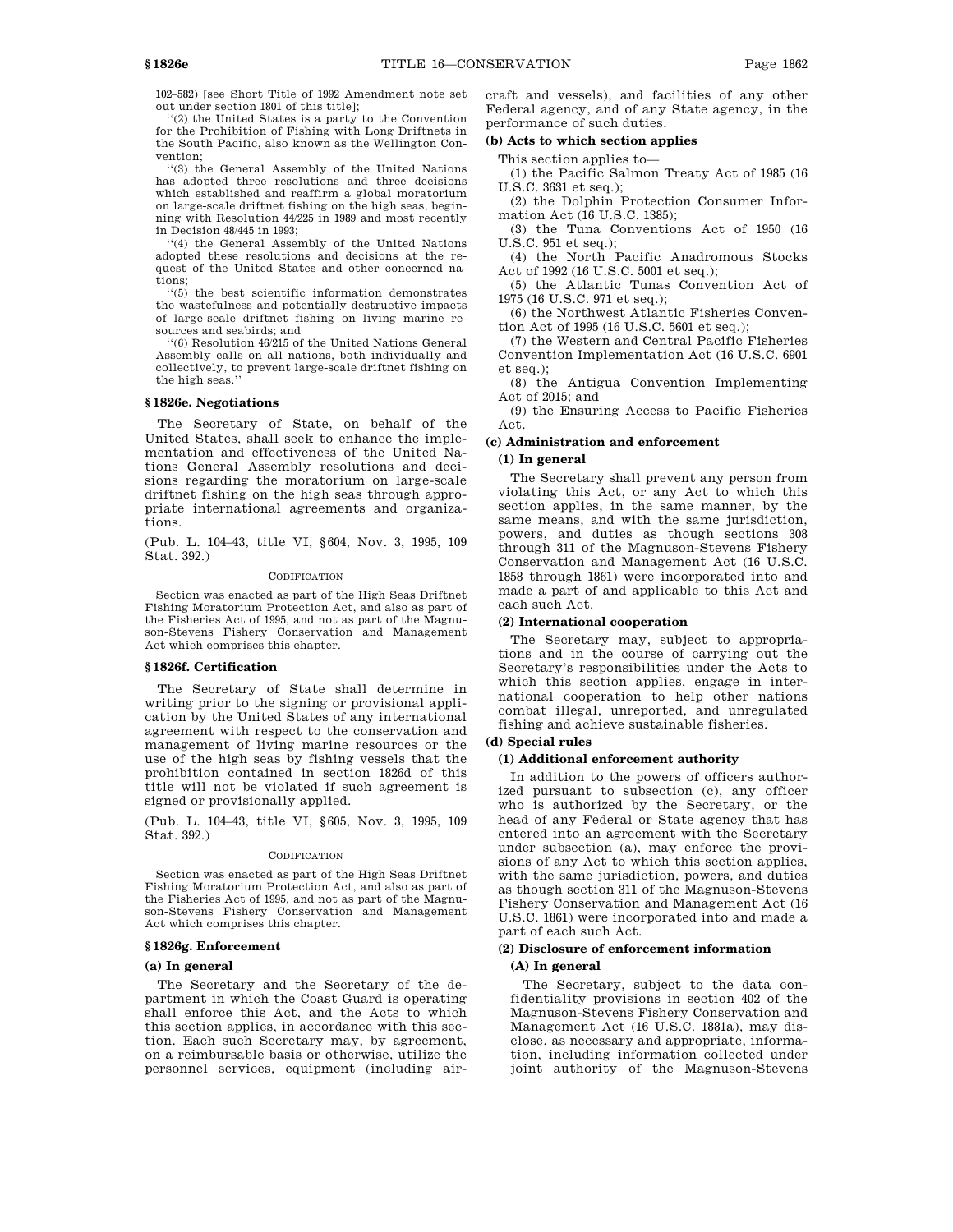Fishery Conservation and Management Act (16 U.S.C. 1801 et seq.) and the Atlantic Tunas Convention Act of 1975 (16 U.S.C. 71 et seq.) or the Western and Central Pacific Fisheries Convention Implementation Act (16 U.S.C. 6901 et seq.) or other statutes implementing international fishery agreements, to any other Federal or State government agency, the Food and Agriculture Organization of the United Nations, the secretariat or equivalent of an international fishery management organization or arrangement made pursuant to an international fishery agreement, or a foreign government, if—

(i) such government, organization, or arrangement has policies and procedures to protect such information from unintended or unauthorized disclosure; and

(ii) such disclosure is necessary—

(I) to ensure compliance with any law or regulation enforced or administered by the Secretary;

(II) to administer or enforce any international fishery agreement to which the United States is a party;

(III) to administer or enforce a binding conservation measure adopted by any international organization or arrangement to which the United States is a party;

(IV) to assist in any investigative, judicial, or administrative enforcement proceeding in the United States; or

(V) to assist in any law enforcement action undertaken by a law enforcement agency of a foreign government, or in relation to a legal proceeding undertaken by a foreign government to the extent the enforcement action is consistent with rules and regulations of a regional fisheries management organization (as that term is defined by the United Nation's<sup>1</sup> Food and Agriculture Organization Agreement on Port State Measures to Prevent, Deter and Eliminate Illegal, Unreported and Unregulated Fishing) of which the United States is a member, or the Secretary has determined that the enforcement action is consistent with the requirements under Federal law for enforcement actions with respect to illegal, unreported, and unregulated fishing.

## **(B) Data confidentiality provisions not applicable**

The data confidentiality provisions of section 402 of the Magnuson-Stevens Fishery Conservation and Management Act (16 U.S.C. 1881a) shall not apply with respect to this Act with respect to—

(i) any obligation of the United States to share information under a regional fisheries management organization (as that term is defined by the United Nation's<sup>1</sup> Food and Agriculture Organization Agreement on Port State Measures to Prevent, Deter and Eliminate Illegal, Unreported and Unregulated Fishing) of which the United States is a member; or

(ii) any information collected by the Secretary regarding foreign vessels.

### **(e) Prohibited acts**

It is unlawful for any person—

(1) to violate any provision of this Act or any regulation or permit issued pursuant to this Act;

(2) to refuse to permit any officer authorized to enforce the provisions of this Act to board, search, or inspect a vessel, subject to such person's control for the purposes of conducting any search, investigation, or inspection in connection with the enforcement of this Act, any regulation promulgated under this Act, or any Act to which this section applies;

(3) to forcibly assault, resist, oppose, impede, intimidate, or interfere with any such authorized officer in the conduct of any search, investigation, or inspection described in paragraph (2);

(4) to resist a lawful arrest for any act prohibited by this section or any Act to which this section applies;

(5) to interfere with, delay, or prevent, by any means, the apprehension, arrest, or detection of another person, knowing that such person has committed any act prohibited by this section or any Act to which this section applies; or

(6) to forcibly assault, resist, oppose, impede, intimidate, sexually harass, bribe, or interfere with—

(A) any observer on a vessel under this Act or any Act to which this section applies; or (B) any data collector employed by the National Marine Fisheries Service or under contract to any person to carry out responsibilities under this Act or any Act to which this section applies.

### **(f) Civil penalty**

Any person who commits any act that is unlawful under subsection (e) shall be liable to the United States for a civil penalty, and may be subject to a permit sanction, under section 308 of the Magnuson-Stevens Fishery Conservation and Management Act (16 U.S.C. 1858).

## **(g) Criminal penalty**

Any person who commits an act that is unlawful under subsection  $(e)(2)$ ,  $(e)(3)$ ,  $(e)(4)$ ,  $(e)(5)$ , or (e)(6) is deemed to be guilty of an offense punishable under section 309(b) of the Magnuson-Stevens Fishery Conservation and Management Act (16 U.S.C. 1859(b)).

## **(h) Utilization of Federal agency assets**

The President shall utilize appropriate assets of the Department of Defense, the United States Coast Guard, and other Federal agencies to detect, monitor, and prevent violations of the United Nations moratorium on large-scale driftnet fishing on the high seas for all fisheries under the jurisdiction of the United States and, in the case of fisheries not under the jurisdiction of the United States, to the fullest extent permitted under international law.

(Pub. L. 104–43, title VI, §606, Nov. 3, 1995, 109 Stat. 392; Pub. L. 114–81, title I, §101(a)(1), Nov. 5, 2015, 129 Stat. 650; Pub. L. 114–327, title IV, §401(a), Dec. 16, 2016, 130 Stat. 1994.)

<sup>1</sup>So in original.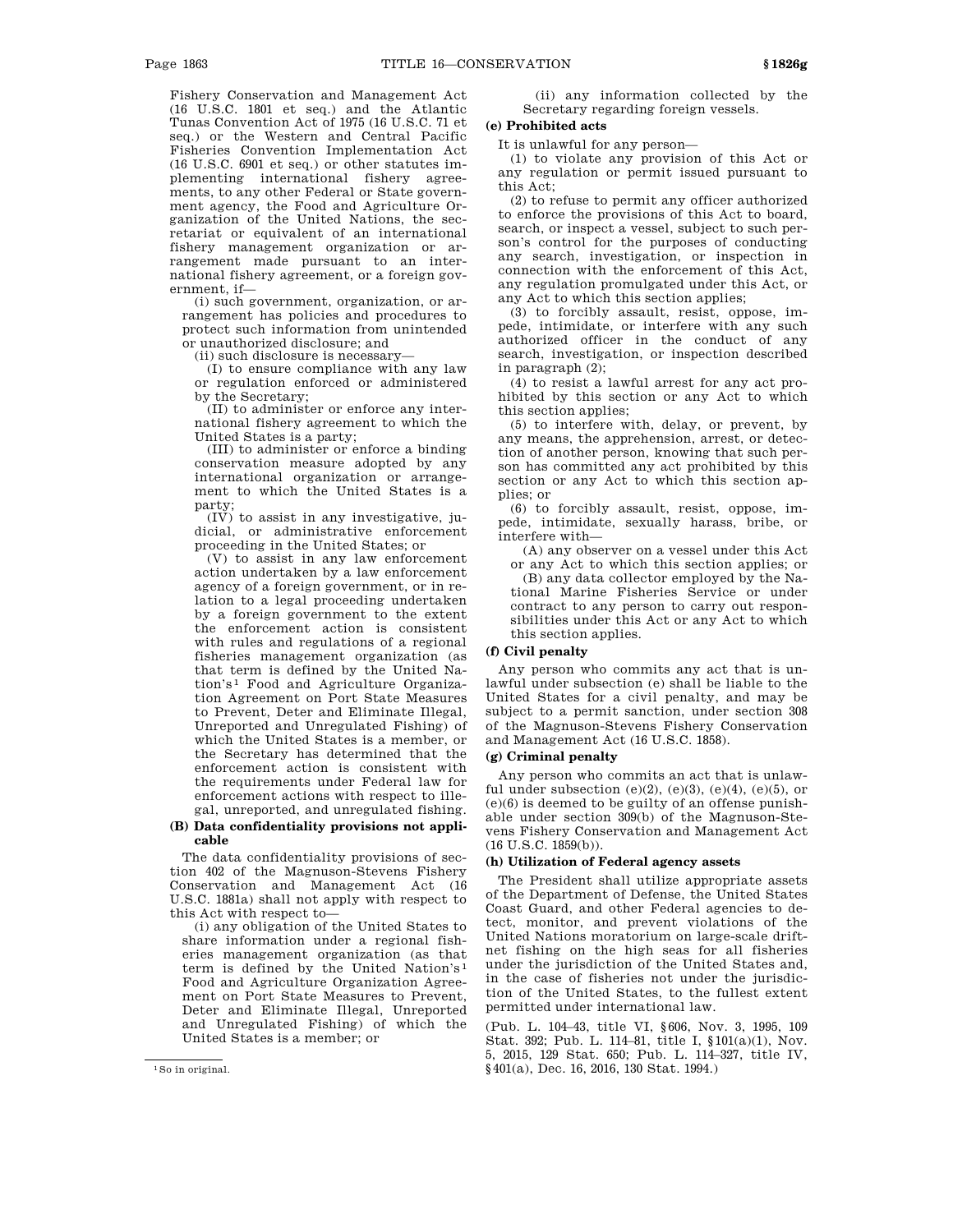#### REFERENCES IN TEXT

This Act, referred to in subsecs. (a),  $(c)(1)$ ,  $(d)(2)(B)$ , and (e)(1), (2), and (6), probably means title VI of Pub. L. 104–43, Nov. 3, 1995, 109 Stat. 391, known as the High Seas Driftnet Fishing Moratorium Protection Act, which is classified generally to sections 1826d to 1826k of this title. For complete classification of title VI to the Code, see Short Title of 1995 Amendment note set

out under section 1801 of this title and Tables. The Pacific Salmon Treaty Act of 1985, referred to in subsec. (b)(1), is Pub. L. 99–5, Mar. 15, 1985, 99 Stat. 7, which is classified generally to chapter 56A (§3631 et seq.) of this title. For complete classification of this Act to the Code, see Short Title note set out under section 3631 of this title and Tables.

The Dolphin Protection Consumer Information Act, referred to in subsec.  $(b)(2)$ , is Pub. L. 101-627, title IX, §901, Nov. 28, 1990, 104 Stat. 4465, which is classified to section 1385 of this title. For complete classification of this Act to the Code, see Tables.

The Tuna Conventions Act of 1950, referred to in subsec. (b)(3), is act Sept. 7, 1950, ch. 907, 64 Stat. 777, which is classified generally to chapter 16 (§951 et seq.) of this title. For complete classification of this Act to the Code, see Short Title note set out under section 951 of this title and Tables.

The North Pacific Anadromous Stocks Act of 1992, referred to in subsec. (b)(4), is Pub. L. 102–567, title VIII, Oct. 29, 1992, 106 Stat. 4309, which is classified generally to chapter 70 (§5001 et seq.) of this title. For complete classification of this Act to the Code, see Short Title note set out under section 5001 of this title and Tables.

The Atlantic Tunas Convention Act of 1975, referred to in subsecs. (b)(5) and (d)(2)(A), is Pub. L. 94–70, Aug. 5, 1975, 89 Stat. 385, which is classified generally to chapter 16A (§971 et seq.) of this title. For complete classification of this Act to the Code, see Short Title note set out under section 971 of this title and Tables.

The Northwest Atlantic Fisheries Convention Act of 1995, referred to in subsec. (b)(6), is Pub. L. 104–43, title II, Nov. 3, 1995, 109 Stat. 377, which is classified generally to chapter 76 (§5601 et seq.) of this title. For complete classification of this Act to the Code, see Short Title note set out under section 5601 of this title and Tables.

The Western and Central Pacific Fisheries Convention Implementation Act, referred to in subsecs. (b)(7) and (d)(2)(A), is Pub. L. 109–479, title V, Jan. 12, 2007, 120 Stat. 3635, which is classified generally to chapter 88 (§6901 et seq.) of this title. For complete classification of this Act to the Code, see Short Title note set out under section 6901 of this title and Tables.

The Antigua Convention Implementing Act of 2015, referred to in subsec. (b)(8), is Pub. L. 114–81, title II, Nov. 5, 2015, 129 Stat. 660. For complete classification of this Act to the Code, see Short Title of 2015 Amendment note set out under section 951 of this title and Tables.

The Ensuring Access to Pacific Fisheries Act, referred to in subsec. (b)(9), is Pub. L. 114–327, Dec. 16, 2016, 130 Stat. 1974. For complete classification of this Act to the Code, see Short Title note set out under section 7701 of this title and Tables.

The Magnuson-Stevens Fishery Conservation and Management Act, referred to in subsec. (d)(2)(A), is Pub. L. 94–265, Apr. 13, 1976, 90 Stat. 331, which is classified principally to chapter 38 (§1801 et seq.) of this title. For complete classification of this Act to the Code, see Short Title note set out under section 1801 of this title and Tables.

### CODIFICATION

Section was enacted as part of the High Seas Driftnet Fishing Moratorium Protection Act, and also as part of the Fisheries Act of 1995, and not as part of the Magnuson-Stevens Fishery Conservation and Management Act which comprises this chapter.

### **AMENDMENTS**

2016—Subsec. (b)(9). Pub. L. 114–327 added par. (9).

2015—Pub. L. 114–81 designated existing provisions as subsec. (h), inserted heading, and added subsecs. (a) to  $(g)$ .

### TRANSFER OF FUNCTIONS

For transfer of authorities, functions, personnel, and assets of the Coast Guard, including the authorities and functions of the Secretary of Transportation relating thereto, to the Department of Homeland Security, and for treatment of related references, see sections 468(b), 551(d), 552(d), and 557 of Title 6, Domestic Security, and the Department of Homeland Security Reorganization Plan of November 25, 2002, as modified, set out as a note under section 542 of Title 6.

### **§ 1826h. Biennial report on international compliance**

The Secretary, in consultation with the Secretary of State, shall provide to Congress, by not later than 2 years after January 12, 2007, and every 2 years thereafter, on June 1 of that year a report that includes—

(1) the state of knowledge on the status of international living marine resources shared by the United States or subject to treaties or agreements to which the United States is a party, including a list of all such fish stocks classified as overfished, overexploited, depleted, endangered, or threatened with extinction by any international or other authority charged with management or conservation of living marine resources;

(2) a list of nations that have been identified under section 1826j(a) or 1826k(a) of this title, including the specific offending activities and any subsequent actions taken pursuant to section 1826j or 1826k of this title;

(3) a description of efforts taken by nations on those lists to comply take appropriate corrective action consistent with sections 1826j and 1826k of this title, and an evaluation of the progress of those efforts, including steps taken by the United States to implement those sections and to improve international compliance;

(4) progress at the international level, consistent with section 1826i of this title, to strengthen the efforts of international fishery management organizations to end illegal, unreported, or unregulated fishing; and

(5) steps taken by the Secretary at the international level to adopt international measures comparable to those of the United States to reduce impacts of fishing and other practices on protected living marine resources, if no international agreement to achieve such goal exists, or if the relevant international fishery or conservation organization has failed to implement effective measures to end or reduce the adverse impacts of fishing practices on such species.

(Pub. L. 104–43, title VI, §607, as added Pub. L. 109–479, title IV, §403(a), Jan. 12, 2007, 120 Stat. 3626; amended Pub. L. 114–81, title I, §101(i)(1), Nov. 5, 2015, 129 Stat. 655; Pub. L. 114–327, title IV, §401(b), Dec. 16, 2016, 130 Stat. 1994.)

### **CODIFICATION**

Section was enacted as part of the High Seas Driftnet Fishing Moratorium Protection Act, and also as part of the Fisheries Act of 1995, and not as part of the Magnuson-Stevens Fishery Conservation and Management Act which comprises this chapter.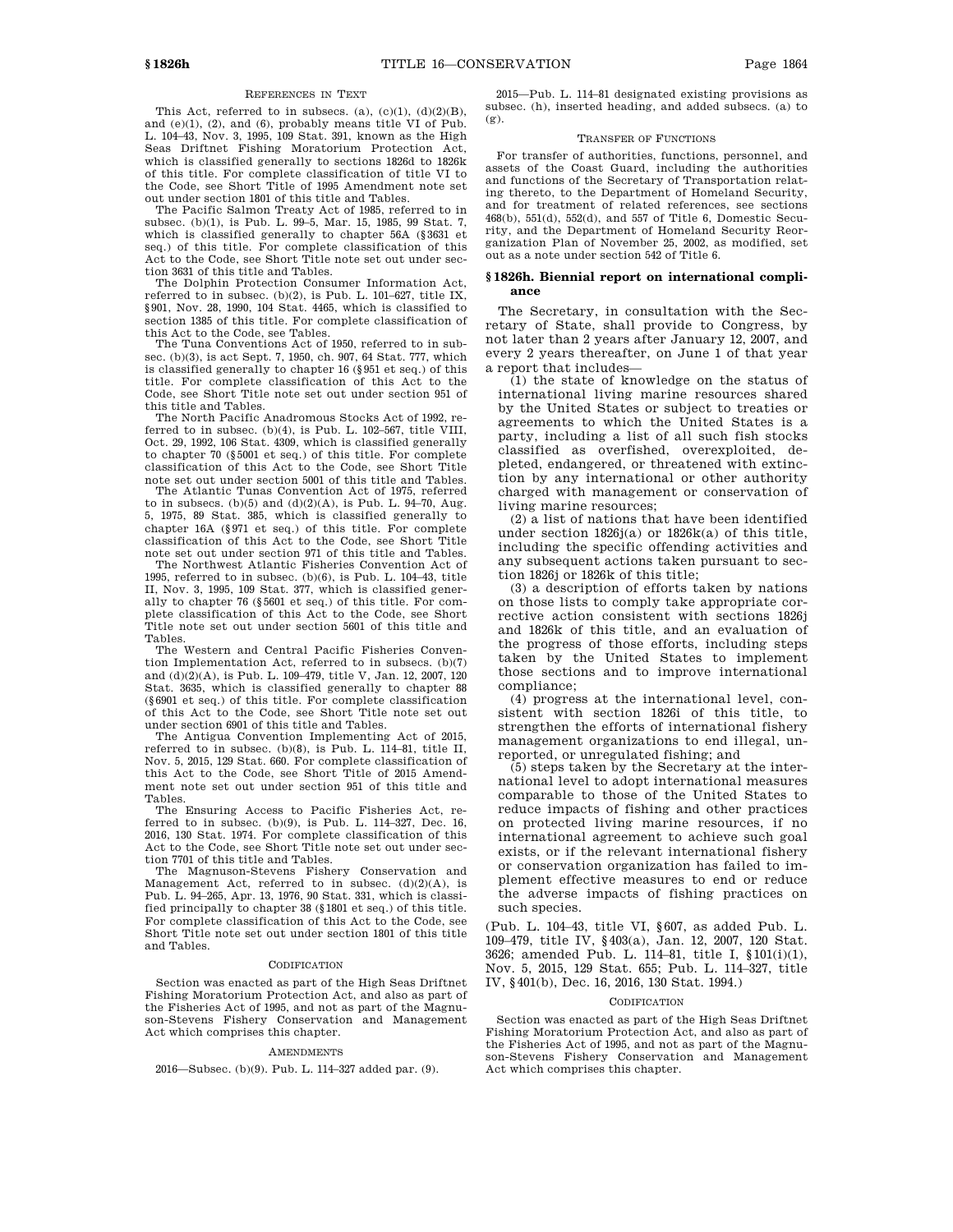### **AMENDMENTS**

2016—Pub. L. 114–327, in introductory provisions, inserted ''on June 1 of that year'' after ''every 2 years thereafter

2015—Par. (2). Pub. L. 114–81 substituted ''that'' for ''whose vessels''.

## **§ 1826i. Action to strengthen international fishery management organizations**

## **(a) In general**

The Secretary, in consultation with the Secretary of State, and in cooperation with relevant fishery management councils and any relevant advisory committees, shall take actions to improve the effectiveness of international fishery management organizations, or arrangements made pursuant to an international fishery agreement, in conserving and managing fish stocks under their jurisdiction. These actions shall include—

(1) urging international fishery management organizations to which the United States is a member—

(A) to incorporate multilateral market-related measures against member or nonmember governments whose vessels engage in illegal, unreported, or unregulated fishing;

(B) to seek adoption of lists that identify fishing vessels and vessel owners engaged in illegal, unreported, or unregulated fishing that can be shared among all members and other international fishery management organizations;

(C) to seek international adoption of a centralized vessel monitoring system in order to monitor and document capacity in fleets of all nations involved in fishing in areas under an international fishery management organization's jurisdiction;

(D) to increase use of observers and technologies needed to monitor compliance with conservation and management measures established by the organization, including vessel monitoring systems and automatic identification systems;

(E) to seek adoption of stronger port state controls in all nations, particularly those nations in whose ports vessels engaged in illegal, unreported, or unregulated fishing land or transship fish; and

(F) to adopt shark conservation measures, including measures to prohibit removal of any of the fins of a shark (including the tail) and discarding the carcass of the shark at sea;

(2) urging international fishery management organizations to which the United States is a member, as well as all members of those organizations, to adopt and expand the use of market-related measures to combat illegal, unreported, or unregulated fishing, including—

(A) import prohibitions, landing restrictions, or other market-based measures needed to enforce compliance with international fishery management organization measures, such as quotas and catch limits;

(B) import restrictions or other marketbased measures to prevent the trade or importation of fish caught by vessels identified multilaterally as engaging in illegal, unreported, or unregulated fishing; and

(C) catch documentation and certification schemes to improve tracking and identification of catch of vessels engaged in illegal, unreported, or unregulated fishing, including advance transmission of catch documents to ports of entry;

(3) seeking to enter into international agreements that require measures for the conservation of sharks, including measures to prohibit removal of any of the fins of a shark (including the tail) and discarding the carcass of the shark at sea, that are comparable to those of the United States, taking into account different conditions; and

(4) urging other nations at bilateral, regional, and international levels, including the Convention on International Trade in Endangered Species of Fauna and Flora and the World Trade Organization to take all steps necessary, consistent with international law, to adopt measures and policies that will prevent fish or other living marine resources harvested by vessels engaged in illegal, unreported, or unregulated fishing from being traded or imported into their nation or territories.

## **(b) Disclosure of information**

## **(1) In general**

The Secretary, subject to the data confidentiality provisions in section 402 of the Magnuson-Stevens Fishery Conservation and Management Act (16 U.S.C. 1881a) except as provided in paragraph (2), may disclose, as necessary and appropriate, information, including information collected under joint authority of the Magnuson-Stevens Fishery Conservation and Management Act (16 U.S.C. 1801 et seq.) and the Atlantic Tunas Convention Act of 1975 (16 U.S.C. 71 et seq.), the Western and Central Pacific Fisheries Convention Implementation Act (16 U.S.C. 6901 et seq.), any other statute implementing an international fishery agreement, to any other Federal or State government agency, the Food and Agriculture Organization of the United Nations, or the secretariat or equivalent of an international fishery management organization or arrangement made pursuant to an international fishery agreement, if such government, organization, or arrangement, respectively, has policies and procedures to protect such information from unintended or unauthorized disclosure.

## **(2) Exceptions**

The data confidentiality provisions in section 402 of the Magnuson-Stevens Fishery Conservation and Management Act (16 U.S.C. 1881a) shall not apply with respect to this Act—

(A) for obligations of the United States to share information under a regional fisheries management organization (as that term is defined by the United Nation's<sup>1</sup> Food and Agriculture Organization Agreement on Port State Measures to Prevent, Deter and Eliminate Illegal, Unreported and Unregulated

<sup>1</sup>So in original.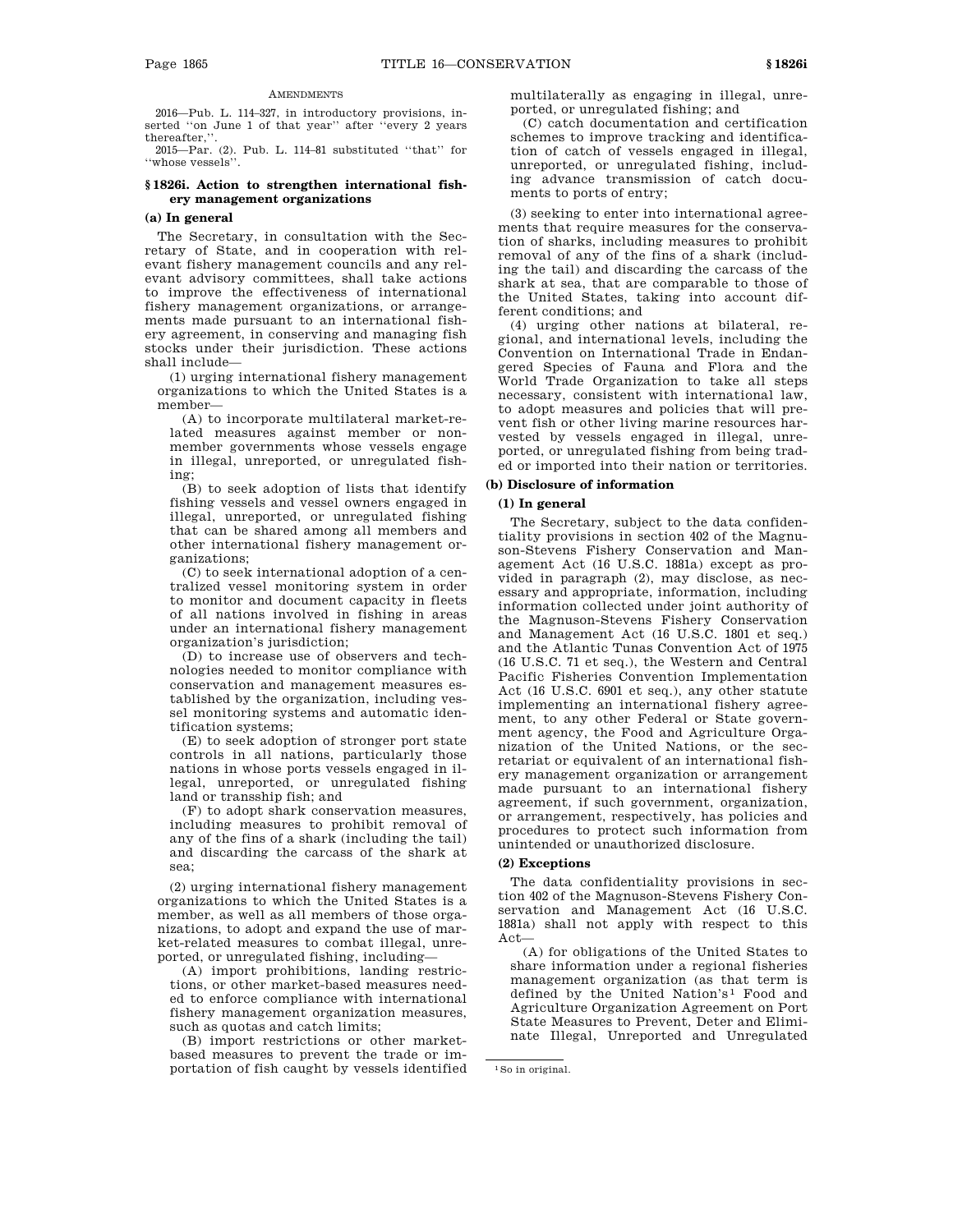Fishing) of which the United States is a member; or

(B) to any information collected by the Secretary regarding foreign vessels.

## **(c) IUU vessel lists**

The Secretary may—

(1) develop, maintain, and make public a list of vessels and vessel owners engaged in illegal, unreported, or unregulated fishing or fishingrelated activities in support of illegal, unreported, or unregulated fishing, including vessels or vessel owners identified by an international fishery management organization or arrangement made pursuant to an international fishery agreement, that—

(A) the United States is party to; or

(B) the United States is not party to, but whose procedures and criteria in developing and maintaining a list of such vessels and vessel owners are substantially similar to such procedures and criteria adopted pursuant to an international fishery agreement to which the United States is a party; and

(2) take appropriate action against listed vessels and vessel owners, including action against fish, fish parts, or fish products from such vessels, in accordance with applicable United States law and consistent with applicable international law, including principles, rights, and obligations established in applicable international fishery management agreements and trade agreements.

### **(d) Regulations**

The Secretary may promulgate regulations to implement this section.

(Pub. L. 104–43, title VI, §608, as added Pub. L. 109–479, title IV, §403(a), Jan. 12, 2007, 120 Stat. 3627; amended Pub. L. 111–348, title I, §102(a), Jan. 4, 2011, 124 Stat. 3668; Pub. L. 114–81, title I, §101(b), Nov. 5, 2015, 129 Stat. 653.)

### REFERENCES IN TEXT

The Magnuson-Stevens Fishery Conservation and Management Act, referred to in subsec. (b)(1), is Pub. L. 94–265, Apr. 13, 1976, 90 Stat. 331, which is classified principally to chapter 38 (§1801 et seq.) of this title. For complete classification of this Act to the Code, see Short Title note set out under section 1801 of this title and Tables.

The Atlantic Tunas Convention Act of 1975, referred to in subsec. (b)(1), is Pub. L. 94–70, Aug. 5, 1975, 89 Stat. 385, which is classified generally to chapter 16A (§971 et seq.) of this title. For complete classification of this Act to the Code, see Short Title note set out under section 971 of this title and Tables.

The Western and Central Pacific Fisheries Convention Implementation Act, referred to in subsec. (b)(1), is Pub. L. 109–479, title V, Jan. 12, 2007, 120 Stat. 3635, which is classified generally to chapter 88 (§6901 et seq.) of this title. For complete classification of this Act to the Code, see Short Title note set out under section 6901 of this title and Tables.

This Act, referred to in subsec. (b)(2), probably means title VI of Pub. L. 104–43, Nov. 3, 1995, 109 Stat. 391, known as the High Seas Driftnet Fishing Moratorium Protection Act, which is classified generally to sections 1826d to 1826k of this title. For complete classification of title VI to the Code, see Short Title of 1995 Amendment note set out under section 1801 of this title and Tables.

### **CODIFICATION**

Section was enacted as part of the High Seas Driftnet Fishing Moratorium Protection Act, and also as part of the Fisheries Act of 1995, and not as part of the Magnuson-Stevens Fishery Conservation and Management Act which comprises this chapter.

### **AMENDMENTS**

2015—Pub. L. 114–81 designated existing provisions as subsec. (a), inserted heading and '', or arrangements made pursuant to an international fishery agreement,'' after ''organizations'' in introductory provisions, and added subsecs. (b) to (d).

2011—Par. (1)(F). Pub. L. 111–348, §102(a)(1), added subpar. (F).

Par. (2)(C). Pub. L. 111–348, §102(a)(2), struck out "and" at end.

Par. (3). Pub. L. 111–348, §102(a)(4), added par. (3). Former par. (3) redesignated (4).

Par. (4). Pub. L. 111–348, §102(a)(3), redesignated par. (3) as (4).

### CONSTRUCTION

Pub. L. 111–348, title I, §104, as added by Pub. L. 115–228, §2(1), Aug. 2, 2018, 132 Stat. 1628, provided that: ''Nothing in this title [see Short Title of 2011 Amendment note set out under section 1801 of this title] or the amendments made by this title shall be construed as affecting, altering, or diminishing in any way the authority of the Secretary of Commerce to establish such conservation and management measures as the Secretary considers necessary and appropriate under sections 302(a)(3) and 304(g) of the Magnuson-Stevens Fishery Conservation and Management Act (16 U.S.C.  $1852(a)(3), 1854(g)).$ 

[Another section 104 of Pub. L. 111–348 amended section 4107 of this title, prior to repeal by Pub. L. 115–228, §2(1), Aug. 2, 2018, 132 Stat. 1628.]

### **§ 1826j. Illegal, unreported, or unregulated fishing**

### **(a) Identification**

### **(1) Identification for actions of fishing vessels**

The Secretary shall, based on a cumulative compilation and analysis of data collected and provided by international fishery management organizations and other nations and organizations, identify, and list in the report under section 1826h of this title, a nation if any fishing vessel of that nation is engaged, or has been engaged at any point during the preceding 3 years, in illegal, unreported, or unregulated fishing—

(A) that undermines the effectiveness of measures required by an international fishery management organization, taking into account whether the relevant international fishery management organization has failed to implement effective measures to end the illegal, unreported, or unregulated fishing activity by that nation or the nation is not a party to, or does not maintain cooperating status with, such organization; or

(B) where no international fishery management organization exists with a mandate to regulate the fishing activity in question.

### **(2) Identification for actions of nation**

Taking into account the factors described under subsection (a)(1), the Secretary shall also identify, and list in such report, a nation—

(A) if it is violating, or has violated at any point during the preceding 3 years, conservation and management measures required under an international fishery management agreement to which the United States is a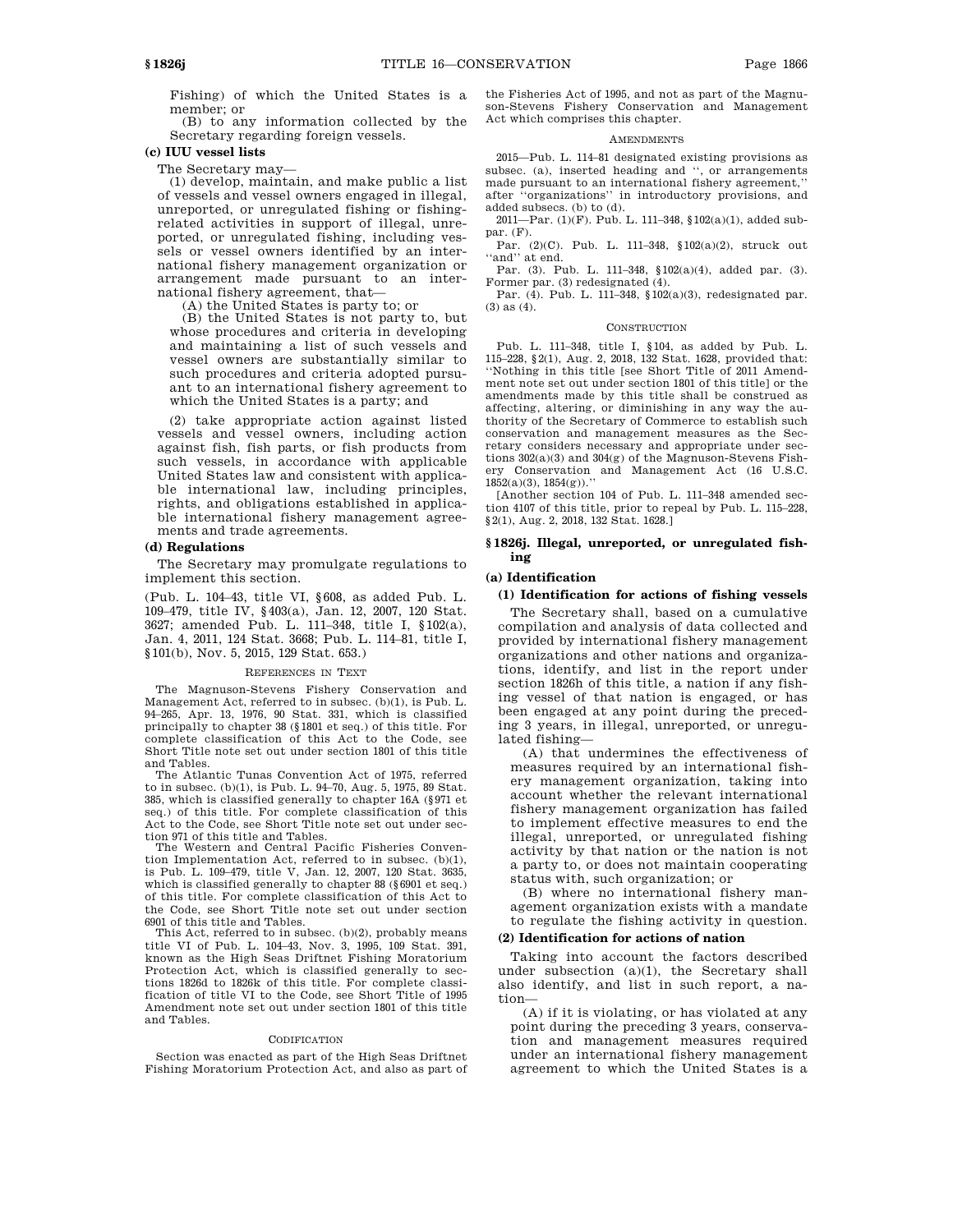party and the violations undermine the effectiveness of such measures; or

(B) if it is failing, or has failed in the preceding 3-year period, to effectively address or regulate illegal, unreported, or unregulated fishing in areas described under para $graph (1)(B)$ .

## **(3) Application to other entities**

Where the provisions of this Act are applicable to nations, they shall also be applicable, as appropriate, to other entities that have competency to enter into international fishery management agreements.

## **(b) Notification**

The Secretary shall notify the President and that nation of such an identification.

## **(c) Consultation**

No later than 60 days after submitting a report to Congress under section 1826h of this title, the Secretary, acting through the Secretary of State, shall—

(1) notify nations listed in the report of the requirements of this section;

(2) initiate consultations for the purpose of encouraging such nations to take the appropriate corrective action with respect to the offending activities of their fishing vessels identified in the report; and

(3) notify any relevant international fishery management organization of the actions taken by the United States under this section.

## **(d) IUU certification procedure**

## **(1) Certification**

The Secretary shall establish a procedure, consistent with the provisions of subchapter II of chapter 5 of title 5, for determining if a nation identified under subsection (a) and listed in the report under section 1826h of this title has taken appropriate corrective action with respect to the offending activities identified in the report under section 1826h of this title. The certification procedure shall provide for notice and an opportunity for comment by any such nation. The Secretary shall determine, on the basis of the procedure, and certify to the Congress no later than 90 days after the date on which the Secretary promulgates a final rule containing the procedure, and biennially thereafter in the report under section 1826h of this title—

(A) whether the government of each nation identified under subsection (a) has provided documentary evidence that it has taken corrective action with respect to the offending activities identified in the report; or

(B) whether the relevant international fishery management organization has implemented measures that are effective in ending the illegal, unreported, or unregulated fishing activity by vessels of that nation.

## **(2) Alternative procedure**

The Secretary may establish a procedure to authorize, on a shipment-by-shipment, shipper-by-shipper, or other basis the importation of fish or fish products from a vessel of a nation issued a negative certification under paragraph (1) if the Secretary determines that—

(A) the vessel has not engaged in illegal, unreported, or unregulated fishing under an international fishery management agreement to which the United States is a party; or

(B) the vessel is not identified by an international fishery management organization as participating in illegal, unreported, or unregulated fishing activities.

## **(3) Effect of certification**

## **(A) In general**

The provisions of section 1826a(a) and section  $1826a(b)(3)$  and  $(4)$  of this title-

(i) shall apply to any nation identified under subsection (a) for which the Secretary has issued a negative certification under this subsection; but

(ii) shall not apply to any nation identified under subsection (a) for which the Secretary has issued a positive certification under this subsection.

## **(B) Exceptions**

Subparagraph  $(A)(i)$  does not apply-

(i) to the extent that such provisions would apply to sport fishing equipment or to fish or fish products not managed under the applicable international fishery agreement; or

(ii) if there is no applicable international fishery agreement, to the extent that such provisions would apply to fish or fish products caught by vessels not engaged in illegal, unreported, or unregulated fishing.

## **(e) Illegal, unreported, or unregulated fishing defined**

## **(1) In general**

In this Act the term ''illegal, unreported, or unregulated fishing'' has the meaning established under paragraph (2).

## **(2) Secretary to define term within legislative guidelines**

Within 3 months after January 12, 2007, the Secretary shall publish a definition of the term ''illegal, unreported, or unregulated fishing'' for purposes of this Act.

## **(3) Guidelines**

The Secretary shall include in the definition, at a minimum—

(A) fishing activities that violate conservation and management measures required under an international fishery management agreement to which the United States is a party, including catch limits or quotas, capacity restrictions, bycatch reduction requirements, and shark conservation measures;

(B) overfishing of fish stocks shared by the United States, for which there are no applicable international conservation or management measures or in areas with no applicable international fishery management organization or agreement, that has adverse impacts on such stocks; and

(C) fishing activity that has an adverse impact on seamounts, hydrothermal vents, and cold water corals located beyond national jurisdiction, for which there are no applica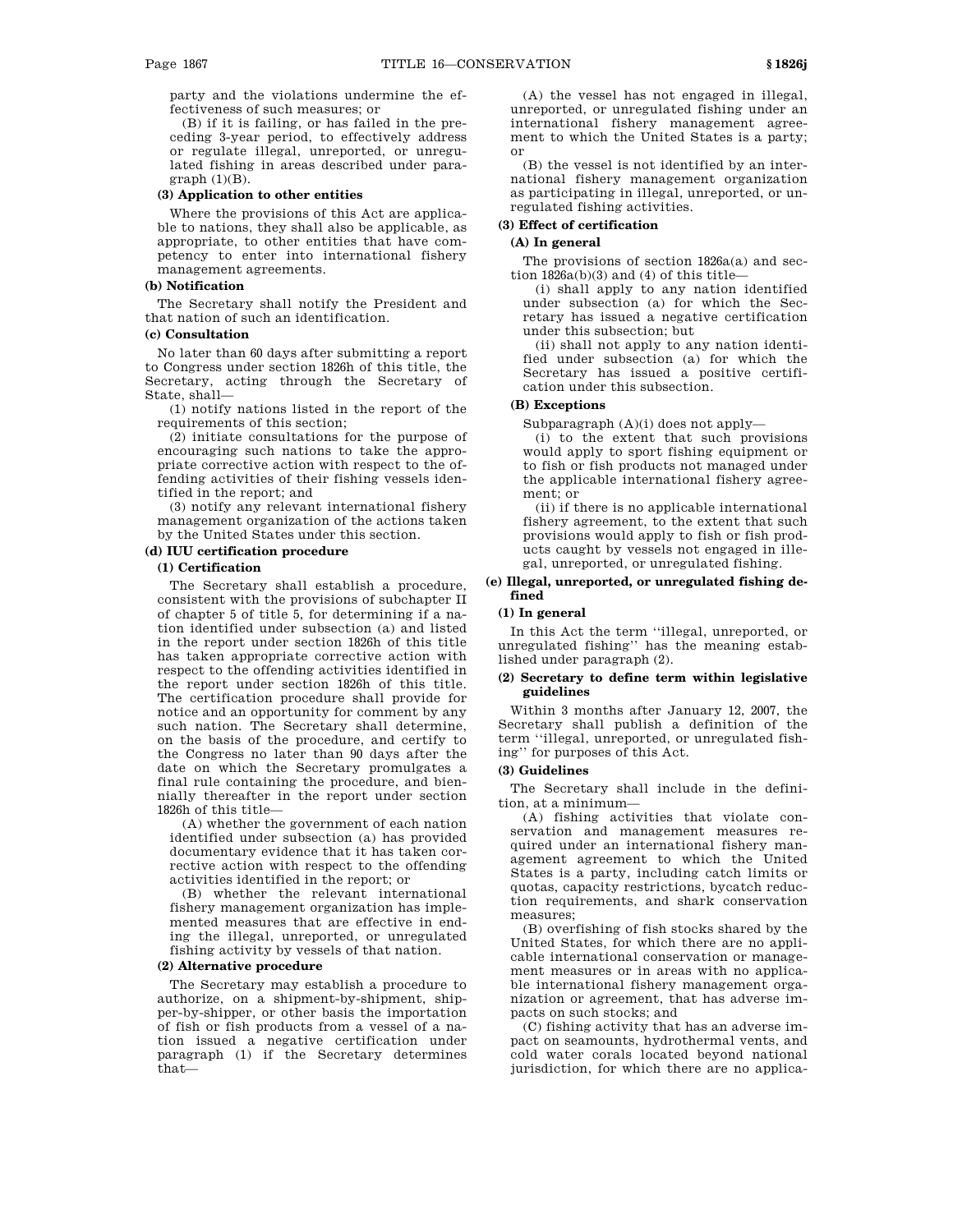ble conservation or management measures or in areas with no applicable international fishery management organization or agreement.

## **(f) Authorization of appropriations**

There are authorized to be appropriated to the Secretary for fiscal years 2007 through 2013 such sums as are necessary to carry out this section.

(Pub. L. 104–43, title VI, §609, as added Pub. L. 109–479, title IV, §403(a), Jan. 12, 2007, 120 Stat. 3628; amended Pub. L. 111–348, title I, §102(b), Jan. 4, 2011, 124 Stat. 3669; Pub. L. 114–81, title I, §101(c), (e), (g)(1), (2), (i)(2)–(4), Nov. 5, 2015, 129 Stat. 654, 655; Pub. L. 114–327, title IV, §401(c), Dec. 16, 2016, 130 Stat. 1995.)

### REFERENCES IN TEXT

Section  $1826a(a)$  and section  $1826a(b)(3)$  and (4) of this title, referred to in subsec.  $(d)(3)(A)$ , was in the original ''section 101(a) and section 101(b)(3) and (4) of this Act (16 U.S.C. 1826a(a), (b)(3), and (b)(4))'' and was translated as meaning section 101(a) and section 101(b)(3) and (4) of the High Seas Driftnet Fisheries Enforcement Act, to reflect the probable intent of Congress.

This Act, referred to in subsecs.  $(a)(3)$  and  $(e)(1)$ ,  $(2)$ , probably means title VI of Pub. L. 104–43, Nov. 3, 1995, 109 Stat. 391, known as the High Seas Driftnet Fishing Moratorium Protection Act, which is classified generally to sections 1826d to 1826k of this title. For complete classification of title VI to the Code, see Short Title of 1995 Amendment note set out under section 1801 of this title and Tables.

#### CODIFICATION

Section was enacted as part of the High Seas Driftnet Fishing Moratorium Protection Act, and also as part of the Fisheries Act of 1995, and not as part of the Magnuson-Stevens Fishery Conservation and Management Act which comprises this chapter.

#### **AMENDMENTS**

2016—Subsec. (a)(1). Pub. L. 114–327 substituted ''any fishing vessel of that nation is engaged, or has'' for ''fishing vessels of that nation are engaged, or have'' in introductory provisions.

2015—Subsec. (a). Pub. L. 114–81, §101(g)(1), (2), designated existing provisions as par. (1), inserted heading, and, in introductory provisions, inserted '', based on a cumulative compilation and analysis of data collected and provided by international fishery management organizations and other nations and organizations,'' after "shall" and substituted "3 years" for "2 years"; redesignated former pars. (1) and (2) as subpars. (A) and (B), respectively, of par. (1), realigned margins, and, in subpar. (A), inserted ''that undermines the effectiveness of measures required by an international fishery management organization, taking into account whether'' before ''the relevant'' and struck out ''vessels of'' after "activity by"; and added pars. (2) and (3).

Subsec. (b). Pub. L. 114–81, §101(c), amended subsec. (b) generally. Prior to amendment, text read as follows: ''An identification under subsection (a) or section 1826k(a) of this title is deemed to be an identification under section  $1826a(b)(1)(A)$  of this title, and the Secretary shall notify the President and that nation of such identification.''

Subsec. (d)(1). Pub. L. 114–81, §101(i)(2), struck out ''of its fishing vessels'' after ''offending activities'' in introductory provisions.

Subsec. (d)(1)(A). Pub. L. 114–81, §101(i)(3), struck out ''of its fishing vessels'' after ''offending activities''. Subsec. (d)(2). Pub. L. 114–81, §101(i)(4), in introduc-

tory provisions, substituted ''to authorize'' for ''for certification'', inserted ''the importation'' after ''or other basis'', struck out ''harvesting'' before ''nation'', and substituted "issued a negative certification under paragraph (1)'' for ''not certified under paragraph (1)''.

Subsec. (d)(3)(A)(i). Pub. L. 114–81, §101(e), struck out ''that has not been certified by the Secretary under this subsection, or'' after ''subsection (a)''.

2011—Subsec. (e)(3)(A). Pub. L. 111–348 substituted ''bycatch reduction requirements, and shark conservation measures;'' for ''and bycatch reduction requirements;''.

### **CONSTRUCTION**

Nothing in amendment by Pub. L. 111–348 to be construed as affecting, altering, or diminishing the authority of the Secretary of Commerce to establish such conservation and management measures as the Secretary considers necessary and appropriate under sections  $1852(a)(3)$  and  $1854(g)$  of this title, see section 104 of Pub. L. 111–348, set out as a note under section 1826i of this title.

## **§ 1826k. Equivalent conservation measures**

## **(a) Identification**

The Secretary shall identify, and list in the report under section 1826h of this title—

(1) a nation if—

(A) fishing vessels of that nation are engaged, or have been engaged during the preceding 3 years in fishing activities or practices—

(i) in waters beyond any national jurisdiction that result in bycatch of a protected living marine resource; or

(ii) beyond the exclusive economic zone of the United States that result in bycatch of a protected living marine resource shared by the United States;

(B) the relevant international organization for the conservation and protection of such resources or the relevant international or regional fishery organization has failed to implement effective measures to end or reduce such bycatch, or the nation is not a party to, or does not maintain cooperating status with, such organization; and

(C) the nation has not adopted a regulatory program governing such fishing practices designed to end or reduce such bycatch that is comparable to that of the United States, taking into account different conditions; and

(2) a nation if—

(A) fishing vessels of that nation are engaged, or have been engaged during the preceding 3 years, in fishing activities or practices in waters beyond any national jurisdiction that target or incidentally catch sharks; and

(B) the nation has not adopted a regulatory program to provide for the conservation of sharks, including measures to prohibit removal of any of the fins of a shark (including the tail) and discarding the carcass of the shark at sea, that is comparable to that of the United States, taking into account different conditions.

### **(b) Consultation and negotiation**

The Secretary, acting through the Secretary of State, shall—

(1) notify, as soon as possible, the President and nations that have been identified under subsection (a), and also notify other nations whose vessels engage in fishing activities or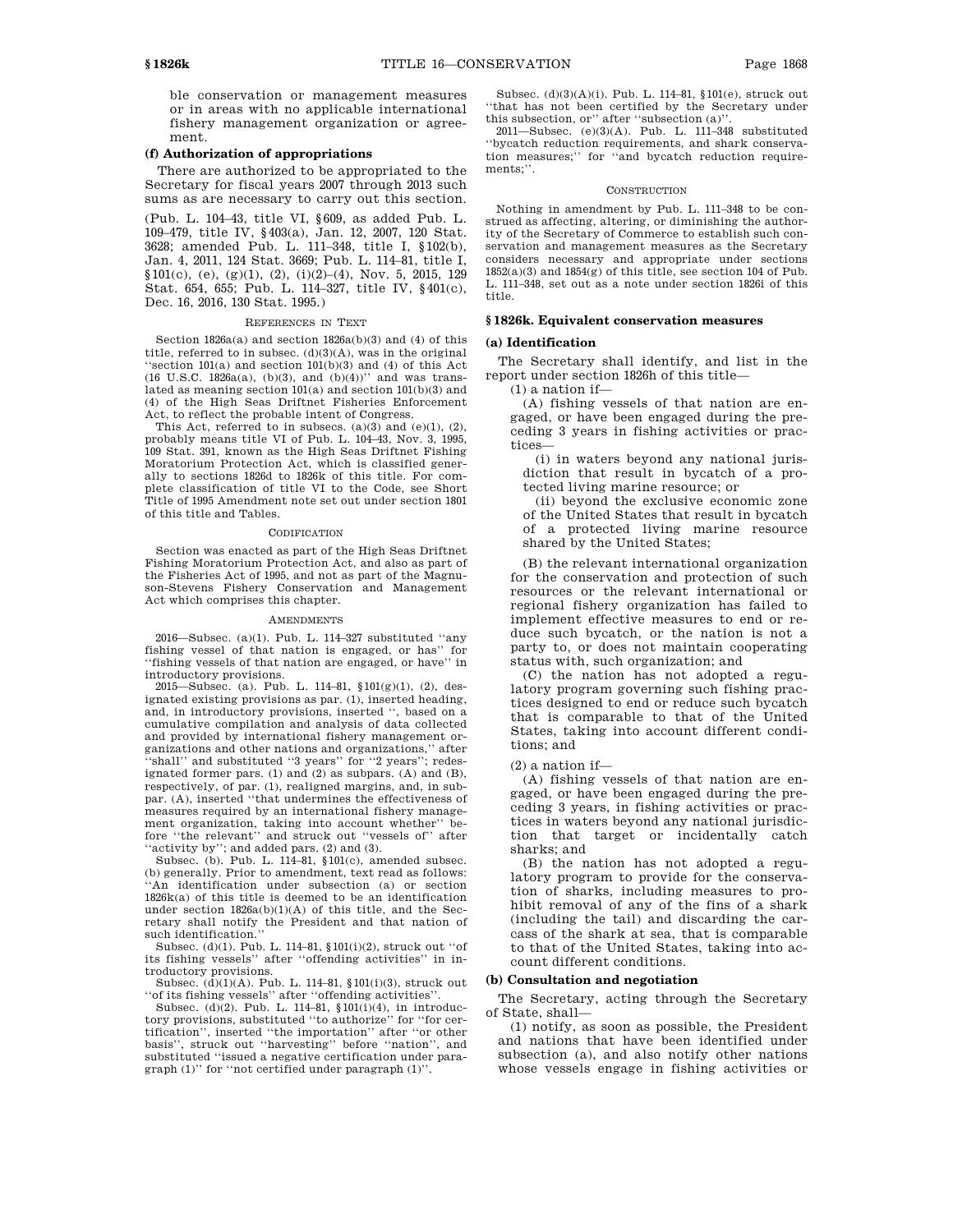practices described in subsection (a), about the provisions of this section and this Act;

(2) initiate discussions as soon as possible with all foreign governments which are engaged in, or which have persons or companies engaged in, fishing activities or practices described in subsection (a), for the purpose of entering into bilateral and multilateral treaties with such countries to protect such species;

(3) seek agreements calling for international restrictions on fishing activities or practices described in subsection (a) through the United Nations, the Food and Agriculture Organization's Committee on Fisheries, and appropriate international fishery management bodies; and

(4) initiate the amendment of any existing international treaty for the protection and conservation of such species to which the United States is a party in order to make such treaty consistent with the purposes and policies of this section.

### **(c) Conservation certification procedure**

### **(1) Determination**

The Secretary shall establish a procedure consistent with the provisions of subchapter II of chapter 5 of title 5 for determining whether the government of a harvesting nation identified under subsection (a) and listed in the report under section 1826h of this title—

(A) has provided documentary evidence of the adoption of a regulatory program governing the conservation of the protected living marine resource that is comparable to that of the United States, taking into account different conditions, and which, in the case of pelagic longline fishing, includes mandatory use of circle hooks, careful handling and release equipment, and training and observer programs; and

(B) has established a management plan containing requirements that will assist in gathering species-specific data to support international stock assessments and conservation enforcement efforts for protected living marine resources.

### **(2) Procedural requirement**

The procedure established by the Secretary under paragraph (1) shall include notice and opportunity for comment by any such nation.

## **(3) Certification**

The Secretary shall certify to the Congress by January 31, 2007, and biennially thereafter whether each such nation has provided the documentary evidence described in paragraph (1)(A) and established a management plan described in paragraph (1)(B).

## **(4) Alternative procedure**

The Secretary may establish a procedure to authorize, on a shipment-by-shipment, shipper-by-shipper, or other basis the importation of fish or fish products from a vessel of a nation issued a negative certification under paragraph (1) if the Secretary determines that such imports were harvested by practices that do not result in bycatch of a protected marine species, or were harvested by practices that—

(A) are comparable to those of the United States, taking into account different conditions; and

(B) include the gathering of species specific data that can be used to support international and regional stock assessments and conservation efforts for protected living marine resources.

## **(5) Effect of certification**

The provisions of section 1826a(a) and section 1826a(b)(3) and (4) of this title (except to the extent that such provisions apply to sport fishing equipment or fish or fish products not caught by the vessels engaged in illegal, unreported, or unregulated fishing) shall apply to any nation identified under subsection (a) for which the Secretary has issued a negative certification under this subsection, but shall not apply to any nation identified under subsection (a) for which the Secretary has issued a positive certification under this subsection.

### **(d) International cooperation and assistance**

To the greatest extent possible consistent with existing authority and the availability of funds, the Secretary shall—

(1) provide appropriate assistance to nations identified by the Secretary under subsection (a) and international organizations of which those nations are members to assist those nations in qualifying for certification under subsection (c):

(2) undertake, where appropriate, cooperative research activities on species statistics and improved harvesting techniques, with those nations or organizations;

(3) encourage and facilitate the transfer of appropriate technology to those nations or organizations to assist those nations in qualifying for certification under subsection (c); and

(4) provide assistance to those nations or organizations in designing and implementing appropriate fish harvesting plans.

## **(e) Protected living marine resource defined**

In this section the term ''protected living marine resource''.

(1) means non-target fish, sea turtles, or marine mammals that are protected under United States law or international agreement, including the Marine Mammal Protection Act [16 U.S.C. 1361 et seq.], the Endangered Species Act [16 U.S.C. 1531 et seq.], the Shark Finning Prohibition Act, and the Convention on International Trade in Endangered Species of Wild Flora and Fauna; but

(2) does not include species, except sharks, managed under the Magnuson-Stevens Fishery Conservation and Management Act [16 U.S.C. 1801 et seq.], the Atlantic Tunas Convention Act [16 U.S.C. 971 et seq.], or any international fishery management agreement.

### **(f) Authorization of appropriations**

There are authorized to be appropriated to the Secretary for fiscal years 2007 through 2013 such sums as are necessary to carry out this section.

(Pub. L. 104–43, title VI, §610, as added Pub. L. 109–479, title IV, §403(a), Jan. 12, 2007, 120 Stat. 3630; amended Pub. L. 111–348, title I, §102(c)(1), Jan. 4, 2011, 124 Stat. 3669; Pub. L. 114–81, title I, §101(d), (f), (g)(3), (i)(5), Nov. 5, 2015, 129 Stat. 654, 655; Pub. L. 114–327, title IV, §401(d), Dec. 16, 2016, 130 Stat. 1995.)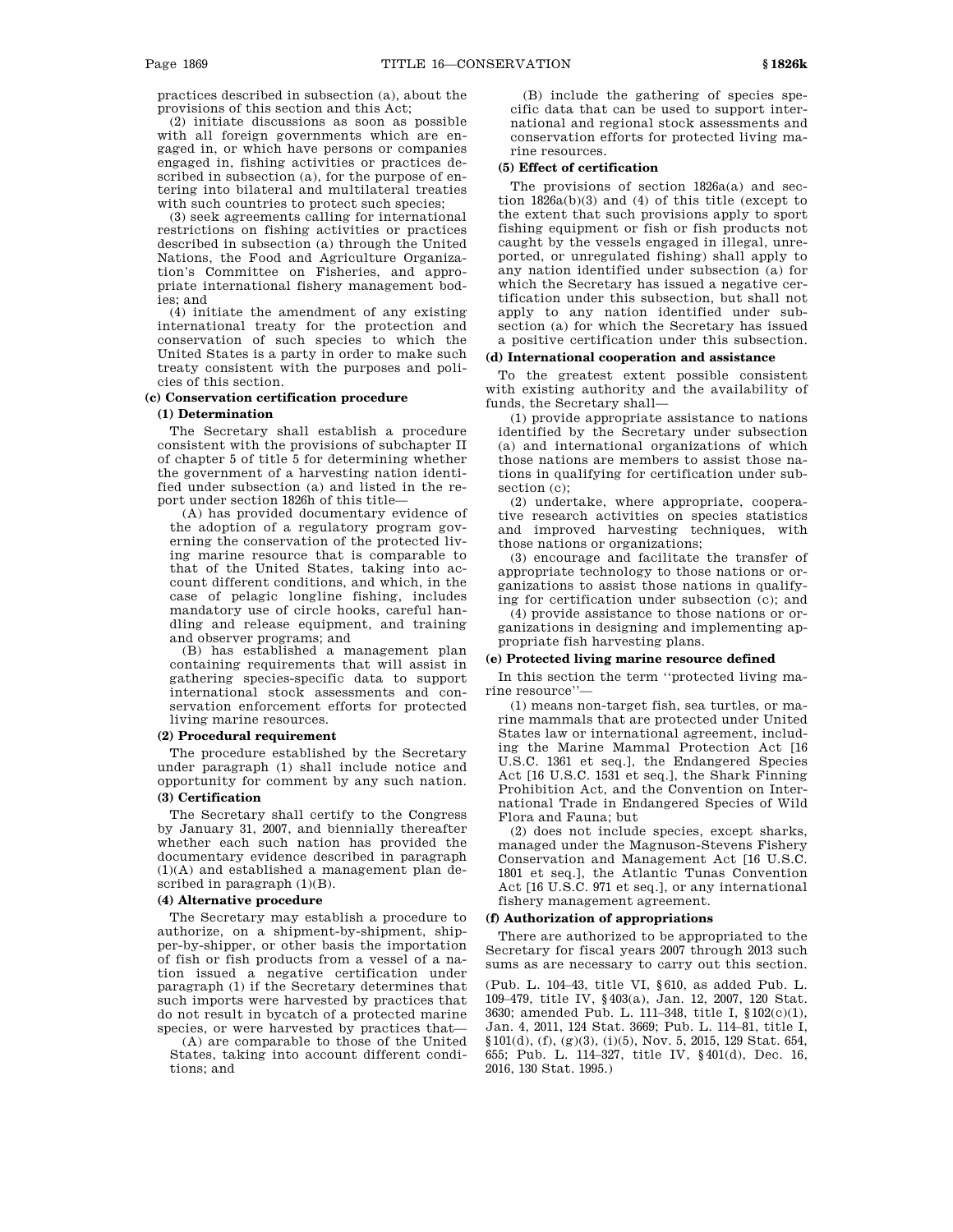### REFERENCES IN TEXT

This Act, referred to in subsec. (b)(1), probably means title VI of Pub. L. 104–43, Nov. 3, 1995, 109 Stat. 391, known as the High Seas Driftnet Fishing Moratorium Protection Act, which is classified generally to sections 1826d to 1826k of this title. For complete classification of title VI to the Code, see Short Title of 1995 Amendment note set out under section 1801 of this title and Tables.

Section 1826a(a) and section 1826a(b)(3) and (4) of this title, referred to in subsec. (c)(5), was in the original ''section 101(a) and section 101(b)(3) and (4) of this Act (16 U.S.C. 1826a(a), (b)(3), and (b)(4))" and was translated as meaning section  $101(a)$  and section  $101(b)(3)$  and (4) of the High Seas Driftnet Fisheries Enforcement Act, to reflect the probable intent of Congress.

The Marine Mammal Protection Act, referred to in subsec. (e)(1), probably means the Marine Mammal Protection Act of 1972, Pub. L. 92–522, Oct. 21, 1972, 86 Stat. 1027, as amended, which is classified generally to chapter 31 (§1361 et seq.) of this title. For complete classification of this Act to the Code, see Short Title note set out under section 1361 of this title and Tables.

The Endangered Species Act, referred to in subsec. (e)(1), probably means the Endangered Species Act of 1973, Pub. L. 93–205, Dec. 28, 1973, 87 Stat. 884, as amended, which is classified principally to chapter 35 (§1531 et seq.) of this title. For complete classification of this Act to the Code, see Short Title note set out under section 1531 of this title and Tables.

The Shark Finning Prohibition Act, referred to in subsec. (e)(1), is Pub. L. 106–557, Dec. 21, 2000, 114 Stat. 2772, which is set out as a note under section 1822 of this title. For complete classification of this Act to the Code, see Tables.

The Magnuson-Stevens Fishery Conservation and Management Act, referred to in subsec. (e)(2), is Pub. L. 94–265, Apr. 13, 1976, 90 Stat. 331, as amended, which is classified principally to this chapter. For complete classification of this Act to the Code, see Short Title note set out under section 1801 of this title and Tables.

The Atlantic Tunas Convention Act, referred to in subsec. (e)(2), probably means the Atlantic Tunas Convention Act of 1975, Pub. L. 94–70, Aug. 5, 1975, 89 Stat. 385, as amended, which is classified generally to chapter 16A (§971 et seq.) of this title. For complete classification of this Act to the Code, see Short Title note set out under section 971 of this title and Tables.

### CODIFICATION

Section was enacted as part of the High Seas Driftnet Fishing Moratorium Protection Act, and also as part of the Fisheries Act of 1995, and not as part of the Magnuson-Stevens Fishery Conservation and Management Act which comprises this chapter.

#### **AMENDMENTS**

2016—Subsec. (a)(2)(A). Pub. L. 114–327 substituted ''3 years'' for ''calendar year''.

2015—Subsec. (a)(1)(A). Pub. L. 114-81,  $$101(g)(3)$ , (i)(5)(A), substituted ''3 years'' for ''calendar year'' and ''practices—'' for ''practices;'' in introductory provisions.

Subsec. (b)(1). Pub. L. 114–81, §101(d), amended par. (1) generally. Prior to amendment, text read as follows: ''notify, as soon as possible, other nations whose vessels engage in fishing activities or practices described in subsection (a), about the provisions of sections 1826d to 1826k of this title;'

Subsec. (c)(4). Pub. L. 114–81, §101(i)(5)(B), added introductory provisions and subpar. (A) and struck out former introductory provisions and subpar. (A) which related to alternative procedure for certification of fish or fish products from a vessel of a harvesting nation not certified under paragraph (3). Subsec. (c)(5). Pub. L. 114–81, §101(f), struck out ''that

has not been certified by the Secretary under this subsection, or" after "subsection (a)".

2011—Subsec. (a). Pub. L. 111–348, §102(c)(1)(A), struck out '', a nation if'' after ''section 1826h of this title'' in introductory provisions.

Pub. L. 111–348, §102(c)(1)(B)–(G), redesignated pars. (1) to (3) as subpars. (A) to (C), respectively, realigned margins, inserted "(1) a nation if—" before subpar. (A), as so redesignated, redesignated former subpars. (A) and (B) of par. (1) as cls. (i) and (ii) of subpar. (A), respectively, realigned margins, and added par. (2).

## **CONSTRUCTION**

Nothing in section 102(c) of Pub. L. 111–348 (amending this section and enacting provisions set out as a note below) to be construed as affecting, altering, or diminishing the authority of the Secretary of Commerce to establish such conservation and management measures as the Secretary considers necessary and appropriate under sections  $1852(a)(3)$  and  $1854(g)$  of this title, see section 104 of Pub. L. 111–348, set out as a note under section 1826i of this title.

### INITIAL IDENTIFICATIONS

Pub. L. 111–348, title I, §102(c)(2), Jan. 4, 2011, 124 Stat. 3669, provided that: ''The Secretary of Commerce shall begin making identifications under paragraph (2) of section 610(a) of the High Seas Driftnet Fishing Moratorium Protection Act  $(16 \text{ U.S.C. } 1826\text{k(a)})$ , as added by paragraph (1)(G), not later than 1 year after the date of the enactment of this Act [Jan. 4, 2011].''

### **§ 1827. Observer program regarding certain foreign fishing**

### **(a) Definitions**

As used in this section—

(1) The term ''Act of 1976'' means the Magnuson-Stevens Fishery Conservation and Management Act (16 U.S.C. 1801 et seq.).

(2) The term ''billfish'' means any species of marlin, spearfish, sailfish or swordfish.

(3) The term ''Secretary'' means the Secretary of Commerce.

### **(b) Observer program**

The Secretary shall establish a program under which a United States observer will be stationed aboard each foreign fishing vessel while that vessel—

(1) is in waters that are within—

(A) the fishery conservation zone established under section 101 of the Act of 1976 [16 U.S.C. 1811], $1$  and

(B) the Convention area as defined in Article I of the International Convention for the Conservation of Atlantic Tunas; and

(2) is taking or attempting to take any species of fish if such taking or attempting to take may result in the incidental taking of billfish.

The Secretary may acquire observers for such program through contract with qualified private persons.

### **(c) Functions of observers**

United States observers, while aboard foreign fishing vessels as required under subsection (b), shall carry out such scientific and other functions as the Secretary deems necessary or appropriate to carry out this section.

## **(d) Fees**

There is imposed for each year after 1980 on the owner or operator of each foreign fishing vessel that, in the judgment of the Secretary, will engage in fishing in waters described in sub-

<sup>1</sup>See References in Text note below.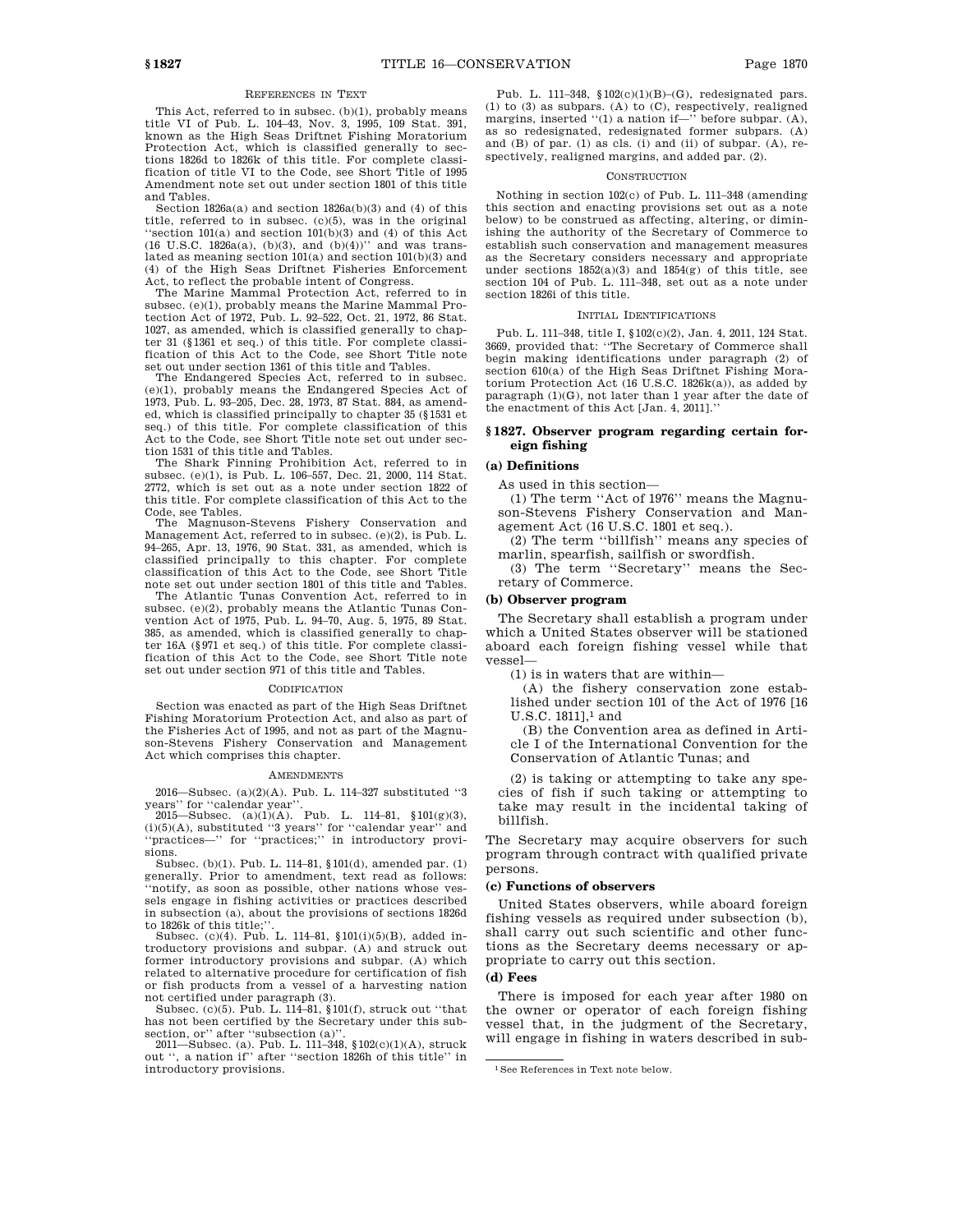section (b)(1) during that year which may result in the incidental taking of billfish a fee in an amount sufficient to cover all of the costs of providing an observer aboard that vessel under the program established under subsection (a). The fees imposed under this subsection for any year shall be paid to the Secretary before that year begins. All fees collected by the Secretary under this subsection shall be deposited in the Fund established by subsection (e).

### **(e) Fund**

There is established in the Treasury of the United States the Foreign Fishing Observer Fund. The Fund shall be available to the Secretary as a revolving fund for the purpose of carrying out this section. The Fund shall consist of the fees deposited into it as required under subsection (d). All payments made by the Secretary to carry out this section shall be paid from the Fund, only to the extent and in the amounts provided for in advance in appropriation Acts. Sums in the Fund which are not currently needed for the purposes of this section shall be kept on deposit or invested in obligations of, or guaranteed by, the United States.

## **(f) Prohibited acts**

(1) It is unlawful for any person who is the owner or operator of a foreign fishing vessel to which this section applies—

(A) to violate any regulation issued under subsection (g);

(B) to refuse to pay the fee imposed under subsection (d) after being requested to do so by the Secretary; or

(C) to refuse to permit an individual who is authorized to act as an observer under this section with respect to that vessel to board the vessel for purposes of carrying out observer functions.

(2) Section 308 of the Act of 1976 [16 U.S.C. 1858] (relating to civil penalties) applies to any act that is unlawful under paragraph (1), and for purposes of such application the commission of any such act shall be treated as an act the commission of which is unlawful under section 307 of the Act of 1976 [16 U.S.C. 1857].

## **(g) Regulations**

The Secretary shall issue such regulations as are necessary or appropriate to carry out this section.

(Pub. L. 96–339, §2, Sept. 4, 1980, 94 Stat. 1069; Pub. L. 96–561, title II, §238(b), Dec. 22, 1980, 94 Stat. 3300; Pub. L. 104–208, div. A, title I, §101(a) [title II, §211(b)], Sept. 30, 1996, 110 Stat. 3009, 3009–41.)

#### REFERENCES IN TEXT

The Magnuson-Stevens Fishery Conservation and Management Act, referred to in subsec. (a)(1), is Pub. L. 94–265, Apr. 13, 1976, 90 Stat. 331, as amended, which is classified principally to this chapter. For complete classification of this Act to the Code, see Short Title note set out under section 1801 of this title and Tables.

Section 101 of the Act of 1976 [16 U.S.C. 1811], referred to in subsec.  $(b)(1)(A)$ , which established the fishery conservation zone, was amended generally by Pub. L. 99–659, title I, §101(b), Nov. 14, 1986, 100 Stat. 3706, and now relates to United States sovereign rights to fish and fishery management authority within the exclusive economic zone.

### CODIFICATION

Section was not enacted as part of the Magnuson-Stevens Fishery Conservation and Management Act which comprises this chapter.

### **AMENDMENTS**

1996—Subsec. (a)(1). Pub. L. 104–208 substituted ''Magnuson-Stevens Fishery'' for ''Magnuson Fishery''.

1980—Subsec. (a)(1). Pub. L. 96–561 substituted ''Magnuson Fishery Conservation and Management Act'' for ''Fishery Conservation and Management Act of 1976''.

### EFFECTIVE DATE OF 1996 AMENDMENT

Pub. L. 104–208, div. A, title I, §101(a) [title II, §211(b)], Sept. 30, 1996, 110 Stat. 3009, 3009–41, provided that the amendment made by that section is effective 15 days after Oct. 11, 1996.

## EFFECTIVE DATE OF 1980 AMENDMENT

Pub. L. 96–561, title II, §238(b), Dec. 22, 1980, 94 Stat. 3300, provided that the amendment made by that section is effective 15 days after Dec. 22, 1980.

### **§ 1827a. Prohibition on sale of billfish**

## **(a) Prohibition**

No person shall offer for sale, sell, or have custody, control, or possession of for purposes of offering for sale or selling billfish or products containing billfish.

### **(b) Penalty**

For purposes of section 1858(a) of this title, a violation of this section shall be treated as an act prohibited by section 1857 of this title.

## **(c) Exemptions for traditional fisheries and markets**

(1) Subsection (a) does not apply to billfish caught by US fishing vessels and landed and retained in the State of Hawaii or Pacific Insular Areas as defined in section 1802(35) of this title.

(2) Subsection (a) does not apply to billfish landed by foreign fishing vessels in the Pacific Insular Areas when the foreign caught billfish is exported to non-US markets or retained within Hawaii and the Pacific Insular Areas for local consumption.

## **(d) Billfish defined**

In this section the term ''billfish''—

- (1) means any fish of the species—
	- (A) Makaira nigricans (blue marlin);
	- (B) Kajikia audax (striped marlin);
	- (C) Istiompax indica (black marlin);
	- (D) Istiophorus platypterus (sailfish);

(E) Tetrapturus angustirostris (shortbill spearfish);

- (F) Kajikia albida (white marlin);
- (G) Tetrapturus georgii (roundscale spearfish);

(H) Tetrapturus belone (Mediterranean spearfish); and

(I) Tetrapturus pfluegeri (longbill spearfish); and

(2) does not include the species Xiphias gladius (swordfish).

(Pub. L. 112–183, §4, Oct. 5, 2012, 126 Stat. 1422; Pub. L. 115–228, §1, Aug. 2, 2018, 132 Stat. 1628.)

### **CODIFICATION**

Section was enacted as part of the Billfish Conservation Act of 2012 and not as part of the Magnuson-Ste-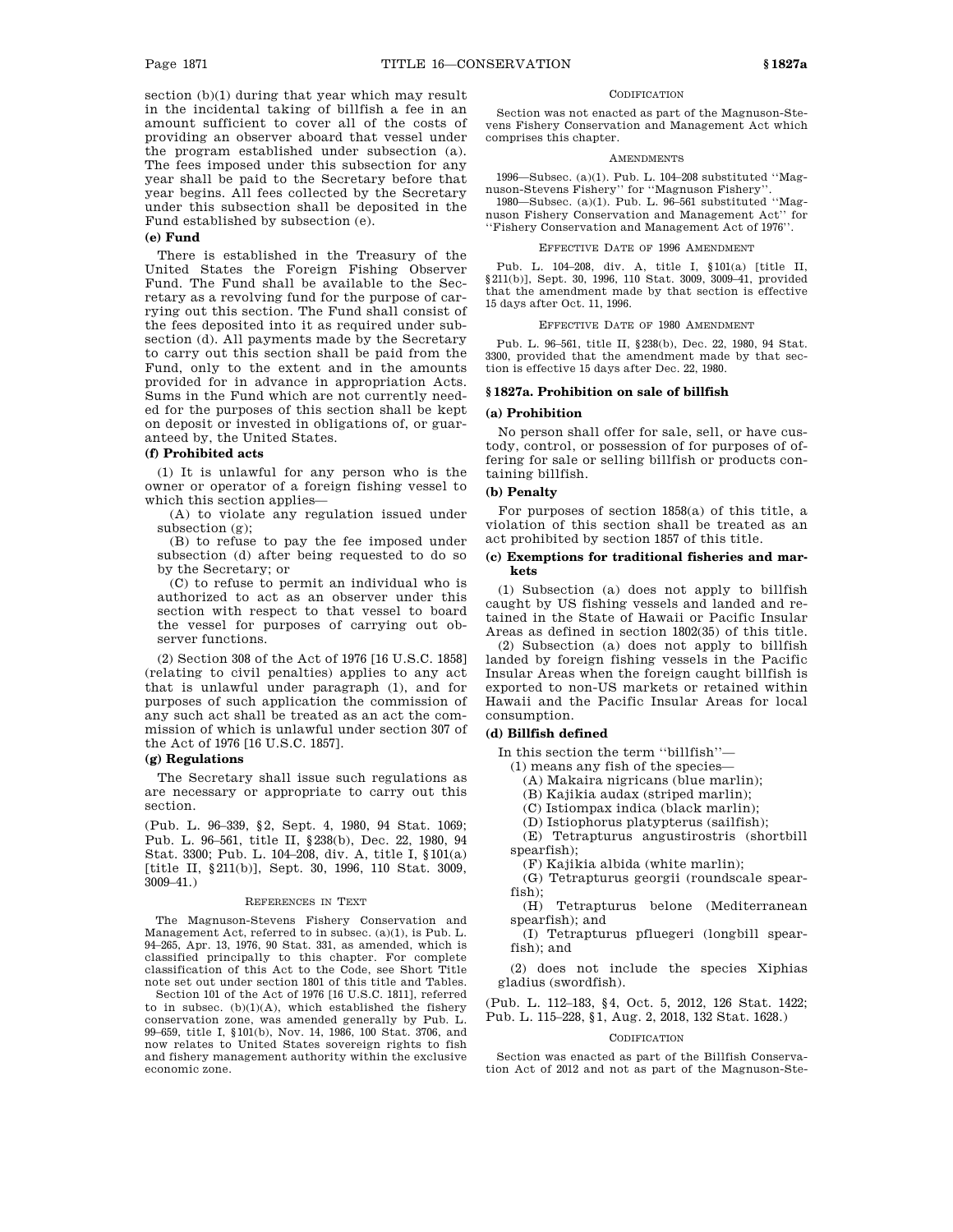vens Fishery Conservation and Management Act which comprises this chapter.

### **AMENDMENTS**

2018—Subsec. (c)(1). Pub. L. 115–228 inserted ''and retained'' after ''landed''.

### FINDINGS

Pub. L. 112–183, §2, Oct. 5, 2012, 126 Stat. 1422, provided that: ''Congress finds the following:

''(1) The United States carefully regulates its domestic fisheries for billfish and participates in international fishery management bodies in the Atlantic and Pacific.

'(2) Global billfish populations have declined significantly, however, because of overfishing primarily through retention of bycatch by non-United States commercial fishing fleets.

'(3) Ending the importation of foreign-caught billfish for sale in the United States aligns with U.S. management measures of billfish and protects the significant economic benefits to the U.S. economy of recreational fishing and marine commerce and the traditional cultural fisheries.''

## **§ 1828. Foreign fishing incursions**

### **(a) In general**

Not later than 180 days after July 11, 2006, the Secretary of the department in which the Coast Guard is operating shall provide to the Committee on Commerce, Science, and Transportation of the Senate and the Committee on Transportation and Infrastructure of the House of Representatives a report on steps that the Coast Guard will take to significantly improve the Coast Guard's detection and interdiction of illegal incursions into the United States exclusive economic zone by foreign fishing vessels.

### **(b) Specific issues to be addressed**

The report shall—

(1) focus on areas in the exclusive economic zone where the Coast Guard has failed to detect or interdict such incursions in the 4-fiscal-year period beginning with fiscal year 2000, including such areas in the Western/Central Pacific and the Bering Sea; and

(2) include an evaluation of the potential use of unmanned aircraft and offshore platforms for detecting or interdicting such incursions.

## **(c) Biennial updates**

The Secretary shall provide biannual reports updating the Coast Guard's progress in detecting or interdicting such incursions to the Committee on Commerce, Science, and Transportation of the Senate and the Committee on Transportation and Infrastructure of the House of Representatives.

(Pub. L. 109–241, title VIII, §804, July 11, 2006, 120 Stat. 563.)

### CODIFICATION

Section was enacted as part of the Coast Guard and Maritime Transportation Act of 2006, and not as part of the Magnuson-Stevens Fishery Conservation and Management Act which comprises this chapter.

### COMBINATION OF FISHERIES ENFORCEMENT PLANS AND FOREIGN FISHING INCURSION REPORTS

Pub. L. 111–207, §4(b), July 27, 2010, 124 Stat. 2251, as amended by Pub. L. 113–281, title II, §221(a)(5), Dec. 18, 2014, 128 Stat. 3037, provided that: ''The Secretary of the department in which the Coast Guard is operating shall

combine the reports required under section 224 of the Coast Guard and Maritime Transportation Act of 2004 (16 U.S.C. 1861b) and section 804 of the Coast Guard and Maritime Transportation Act of 2006 (16 U.S.C. 1828) into a single annual report for fiscal years beginning after fiscal year 2010. No report shall be required under this subsection, including that no report shall be required under section 224 of the Coast Guard and Maritime Transportation Act of 2004 or section 804 of the Coast Guard and Maritime Transportation Act of 2006, for fiscal years beginning after fiscal year 2014.''

### **§ 1829. International monitoring and compliance**

## **(a) In general**

The Secretary may undertake activities to promote improved monitoring and compliance for high seas fisheries, or fisheries governed by international fishery management agreements, and to implement the requirements of this subchapter.

## **(b) Specific authorities**

In carrying out subsection (a), the Secretary may—

(1) share information on harvesting and processing capacity and illegal, unreported and unregulated fishing on the high seas, in areas covered by international fishery management agreements, and by vessels of other nations within the United States exclusive economic zone, with relevant law enforcement organizations of foreign nations and relevant international organizations;

(2) further develop real time information sharing capabilities, particularly on harvesting and processing capacity and illegal, unreported and unregulated fishing;

(3) participate in global and regional efforts to build an international network for monitoring, control, and surveillance of high seas fishing and fishing under regional or global agreements;

(4) support efforts to create an international registry or database of fishing vessels, including by building on or enhancing registries developed by international fishery management organizations;

(5) enhance enforcement capabilities through the application of commercial or governmental remote sensing technology to locate or identify vessels engaged in illegal, unreported, or unregulated fishing on the high seas, including encroachments into the exclusive economic zone by fishing vessels of other nations;

(6) provide technical or other assistance to developing countries to improve their monitoring, control, and surveillance capabilities; and

(7) support coordinated international efforts to ensure that all large-scale fishing vessels operating on the high seas are required by their flag State to be fitted with vessel monitoring systems no later than December 31, 2008, or earlier if so decided by the relevant flag State or any relevant international fishery management organization.

(Pub. L. 94–265, title II, §207, as added Pub. L. 109–479, title IV, §401, Jan. 12, 2007, 120 Stat. 3625.)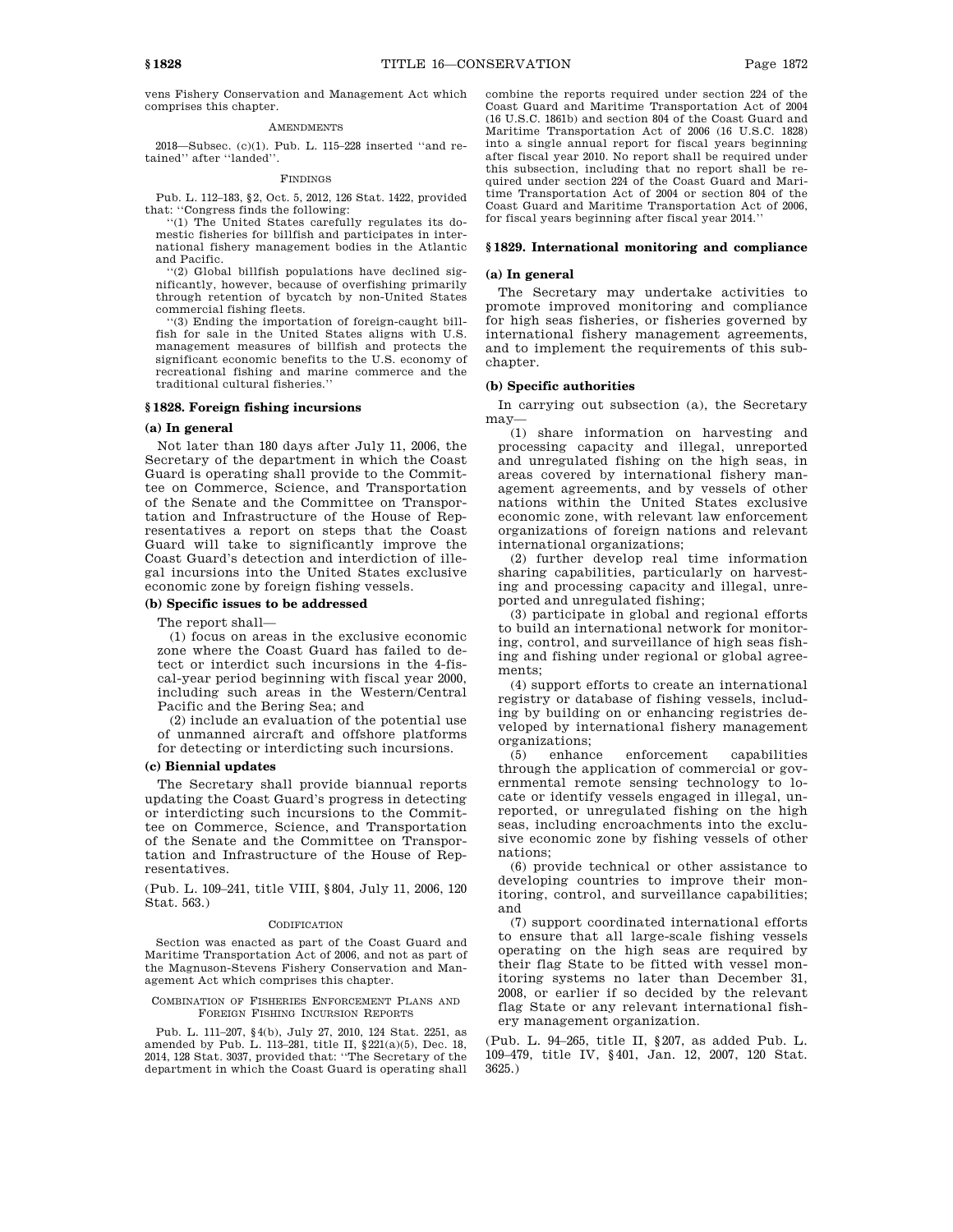## SUBCHAPTER IV—NATIONAL FISHERY MANAGEMENT PROGRAM

## **§ 1851. National standards for fishery conservation and management**

## **(a) In general**

Any fishery management plan prepared, and any regulation promulgated to implement any such plan, pursuant to this subchapter shall be consistent with the following national standards for fishery conservation and management:

(1) Conservation and management measures shall prevent overfishing while achieving, on a continuing basis, the optimum yield from each fishery for the United States fishing industry.

(2) Conservation and management measures shall be based upon the best scientific information available.

(3) To the extent practicable, an individual stock of fish shall be managed as a unit throughout its range, and interrelated stocks of fish shall be managed as a unit or in close coordination.

(4) Conservation and management measures shall not discriminate between residents of different States. If it becomes necessary to allocate or assign fishing privileges among various United States fishermen, such allocation shall be (A) fair and equitable to all such fishermen; (B) reasonably calculated to promote conservation; and (C) carried out in such manner that no particular individual, corporation, or other entity acquires an excessive share of such privileges.

(5) Conservation and management measures shall, where practicable, consider efficiency in the utilization of fishery resources; except that no such measure shall have economic allocation as its sole purpose.

(6) Conservation and management measures shall take into account and allow for variations among, and contingencies in, fisheries, fishery resources, and catches.

(7) Conservation and management measures shall, where practicable, minimize costs and avoid unnecessary duplication.

(8) Conservation and management measures shall, consistent with the conservation requirements of this chapter (including the prevention of overfishing and rebuilding of overfished stocks), take into account the importance of fishery resources to fishing communities by utilizing economic and social data that meet the requirements of paragraph (2), in order to (A) provide for the sustained participation of such communities, and (B) to the extent practicable, minimize adverse economic impacts on such communities.

(9) Conservation and management measures shall, to the extent practicable, (A) minimize bycatch and (B) to the extent bycatch cannot be avoided, minimize the mortality of such bycatch.

(10) Conservation and management measures shall, to the extent practicable, promote the safety of human life at sea.

### **(b) Guidelines**

The Secretary shall establish advisory guidelines (which shall not have the force and effect of law), based on the national standards, to assist in the development of fishery management plans.

(Pub. L. 94–265, title III, §301, Apr. 13, 1976, 90 Stat. 346; Pub. L. 97–453, §4, Jan. 12, 1983, 96 Stat. 2484; Pub. L. 98–623, title IV, §404(3), Nov. 8, 1984, 98 Stat. 3408; Pub. L. 104–297, title I, §106, Oct. 11, 1996, 110 Stat. 3570; Pub. L. 109–479, title I, §101(a), Jan. 12, 2007, 120 Stat. 3579.)

### REFERENCES IN TEXT

This chapter, referred to in subsec. (a)(8), was in the original ''this Act'', meaning Pub. L. 94–265, Apr. 13, 1976, 90 Stat. 331, as amended, known as the Magnuson-Stevens Fishery Conservation and Management Act, which is classified principally to this chapter. For complete classification of this Act to the Code, see Short Title note set out under section 1801 of this title and Tables.

### AMENDMENTS

2007—Subsec. (a)(8). Pub. L. 109–479 inserted ''by utilizing economic and social data that meet the requirements of paragraph  $(2)$ ," after "fishing communities".

1996—Subsec. (a)(5). Pub. L. 104–297, §106(a), substituted ''consider efficiency'' for ''promote efficiency''.

Subsec. (a)(8) to (10). Pub. L. 104–297, §106(b), added pars. (8) to (10). 1984—Subsec. (a)(1). Pub. L. 98–623 inserted ''for the

United States fishing industry

1983—Subsec. (b). Pub. L. 97–453 substituted ''advisory guidelines (which shall not have the force and effect of law)'' for ''guidelines''.

## SHORT TITLE OF 1997 AMENDMENT

Pub. L. 105–146, §1, Dec. 16, 1997, 111 Stat. 2672, provided that: ''This Act [repealing section 757g of this title, amending provisions set out as notes under this section and listed in a table of National Wildlife Conservation Areas set out under section 668dd of this title, and repealing provisions set out as notes under this section] may be cited as the 'Atlantic Striped Bass Conservation Act Amendments of 1997'.''

LIMITATION ON FUNDING FOR FISHERY MANAGEMENT PLAN FOR THE REEF FISH RESOURCES OF THE GULF OF MEXICO

Pub. L. 115–31, div. B, title I, §110, May 5, 2017, 131 Stat. 191, provided that: ''None of the funds appropriated or otherwise made available in this or any other Act, with respect to any fiscal year, may be used in contravention of section 110 of the Commerce, Justice, Science, and Related Agencies Appropriations Act, 2016 (Public Law 114–113) [129 Stat. 2295].

### LONGLINE CATCHER PROCESSOR SUBSECTOR SINGLE FISHERY COOPERATIVE

Pub. L. 111–335, Dec. 22, 2010, 124 Stat. 3583, provided that:

''SECTION 1. SHORT TITLE.

''This Act may be cited as the 'Longline Catcher Processor Subsector Single Fishery Cooperative Act'.

''SEC. 2. AUTHORITY TO APPROVE AND IMPLE-MENT A SINGLE FISHERY COOPERATIVE FOR THE LONGLINE CATCHER PROCESSOR SUBSEC-TOR IN THE BSAI.

''(a) IN GENERAL.—Upon the request of eligible members of the longline catcher processor subsector holding at least 80 percent of the licenses issued for that subsector, the Secretary is authorized to approve a single fishery cooperative for the longline catcher processor subsector in the BSAI.

''(b) LIMITATION.—A single fishery cooperative approved under this section shall include a limitation prohibiting any eligible member from harvesting a total of more than 20 percent of the Pacific cod available to be harvested in the longline catcher processor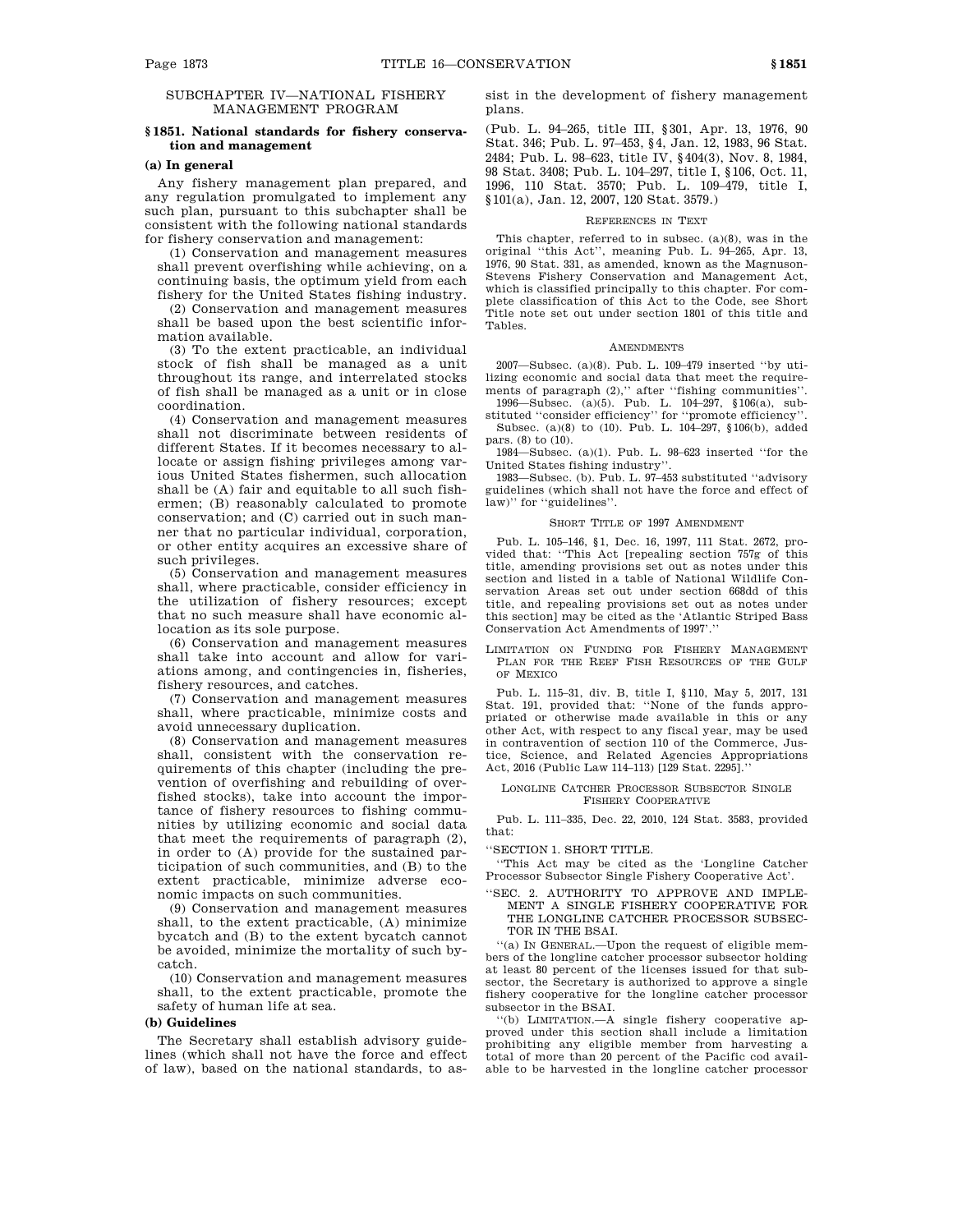subsector, the violation of which is subject to the penalties, sanctions, and forfeitures under section 308 of the Magnuson-Stevens Act (16 U.S.C. 1858), except that such limitation shall not apply to harvest amounts from quota assigned explicitly to a CDQ group as part of a CDQ allocation to an entity established by section 305(i) of the Magnuson-Stevens Act (16 U.S.C. 1855(i)).

'(c) CONTRACT SUBMISSION AND REVIEW.—The longline catcher processor subsector shall submit to the Secretary—

''(1) not later than November 1 of each year, a contract to implement a single fishery cooperative approved under this section for the following calendar year; and

''(2) not later than 60 days prior to the commencement of fishing under the single fishery cooperative, any interim modifications to the contract submitted under paragraph (1).

''(d) DEPARTMENT OF JUSTICE REVIEW.—Not later than November 1 before the first year of fishing under a single fishery cooperative approved under this section, the longline catcher processor sector shall submit to the Secretary a copy of a letter from a party to the contract under subsection (c)(1) requesting a business review letter from the Attorney General and any response to such request.

'(e) IMPLEMENTATION.—The Secretary shall implement a single fishery cooperative approved under this section not later than 2 years after receiving a request under subsection (a).

''(f) STATUS QUO FISHERY.—If the longline catcher processor subsector does not submit a contract to the Secretary under subsection (c) then the longline catcher processor subsector in the BSAI shall operate as a limited access fishery for the following year subject to the license limitation program in effect for the longline catcher processor subsector on the date of enactment of this Act [Dec. 22, 2010] or any subsequent modifications to the license limitation program recommended by the Council and approved by the Secretary.

''SEC. 3. HARVEST AND PROHIBITED SPECIES AL-LOCATIONS TO A SINGLE FISHERY COOPERA-TIVE FOR THE LONGLINE CATCHER PROC-ESSOR SUBSECTOR IN THE BSAI.

''A single fishery cooperative approved under section 2 may, on an annual basis, collectively—

''(1) harvest the total amount of BSAI Pacific cod total allowable catch, less any amount allocated to the longline catcher processor subsector non-cooperative limited access fishery;

''(2) utilize the total amount of BSAI Pacific cod prohibited species catch allocation, less any amount allocated to a longline catcher processor subsector non-cooperative limited access fishery; and

''(3) harvest any reallocation of Pacific cod to the longline catcher processor subsector during a fishing year by the Secretary.

''SEC. 4. LONGLINE CATCHER PROCESSOR SUBSEC-TOR NON-COOPERATIVE LIMITED FISHERY.

''(a) IN GENERAL.—An eligible member that elects not to participate in a single fishery cooperative approved under section 2 shall operate in a non-cooperative limited access fishery subject to the license limitation program in effect for the longline catcher processor subsector on the date of enactment of this Act [Dec. 22, 2010] or any subsequent modifications to the license limitation program recommended by the Council and approved by the Secretary.

(b) HARVEST AND PROHIBITED SPECIES ALLOCA-TIONS.—Eligible members operating in a non-cooperative limited access fishery under this section may collectively—

''(1) harvest the percentage of BSAI Pacific cod total allowable catch equal to the combined average percentage of the BSAI Pacific cod harvest allocated to the longline catcher processor sector and retained by the vessel or vessels designated on the eligible members license limitation program license or licenses for 2006, 2007, and 2008, according to the catch accounting system data used to establish total catch; and

''(2) utilize the percentage of BSAI Pacific cod prohibited species catch allocation equal to the percentage calculated under paragraph (1).

''SEC. 5. AUTHORITY OF THE NORTH PACIFIC FISH-ERY MANAGEMENT COUNCIL.

''(a) IN GENERAL.—Nothing in this Act shall supersede the authority of the Council to recommend for approval by the Secretary such conservation and management measures, in accordance with the Magnuson-Stevens Act (16 U.S.C. 1801 et seq.) as it considers necessary to ensure that this Act does not diminish the effectiveness of fishery management in the BSAI or the Gulf of Alaska Pacific cod fishery.

''(b) LIMITATIONS.—

''(1) Notwithstanding the authority provided to the Council under this section, the Council is prohibited from altering or otherwise modifying—

''(A) the methodology established under section 3 for allocating the BSAI Pacific cod total allowable catch and BSAI Pacific cod prohibited species catch allocation to a single fishery cooperative approved under this Act; or

'(B) the methodology established under section 4 of this Act for allocating the BSAI Pacific cod total allowable catch and BSAI Pacific cod prohibited species catch allocation to the non-cooperative limited access fishery.

''(2) No sooner than 7 years after approval of a single fisheries cooperative under section 2 of this Act, the Council may modify the harvest limitation established under section 2(b) if such modification does not negatively impact any eligible member of the longline catcher processor subsector.

''(c) PROTECTIONS FOR THE GULF OF ALASKA PACIFIC COD FISHERY.—The Council may recommend for approval by the Secretary such harvest limitations of Pacific cod by the longline catcher processor subsector in the Western Gulf of Alaska and the Central Gulf of Alaska as may be necessary to protect coastal communities and other Gulf of Alaska participants from potential competitive advantages provided to the longline catcher processor subsector by this Act.

''SEC. 6. RELATIONSHIP TO THE MAGNUSON-STE-VENS ACT.

''(a) IN GENERAL.—Consistent with section 301(a) of the Magnuson-Stevens Act (16 U.S.C. 1851(a)), a single fishery cooperative approved under section 2 of this Act is intended to enhance conservation and sustainable fishery management, reduce and minimize bycatch, promote social and economic benefits, and improve the vessel safety of the longline catcher processor subsector in the BSAI.

''(b) TRANSITION RULE.—A single fishery cooperative approved under section 2 of this Act is deemed to meet the requirements of section 303A(i) of the Magnuson-Stevens Act (16 U.S.C. 1853a(i)) as if it had been approved by the Secretary within 6 months after the date of enactment of the Magnuson-Stevens Fishery Conservation and Management Reauthorization Act of 2006 [Pub. L. 109–479, approved Jan. 12, 2007], unless the Secretary makes a determination, within 30 days after the date of enactment of this Act [Dec. 22, 2010], that application of section 303A(i) of the Magnuson-Stevens Act to the cooperative approved under section 2 of this Act would be inconsistent with the purposes for which section 303A was added to the Magnuson-Stevens Act.

''(c) COST RECOVERY.—Consistent with section 304(d)(2) of the Magnuson-Stevens Act (16 U.S.C. 1854(d)(2)), the Secretary is authorized to recover reasonable costs to administer a single fishery cooperative approved under section 2 of this Act.

''SEC. 7. COMMUNITY DEVELOPMENT QUOTA PRO-GRAM.

''Nothing in this Act shall affect the western Alaska community development program established by sec-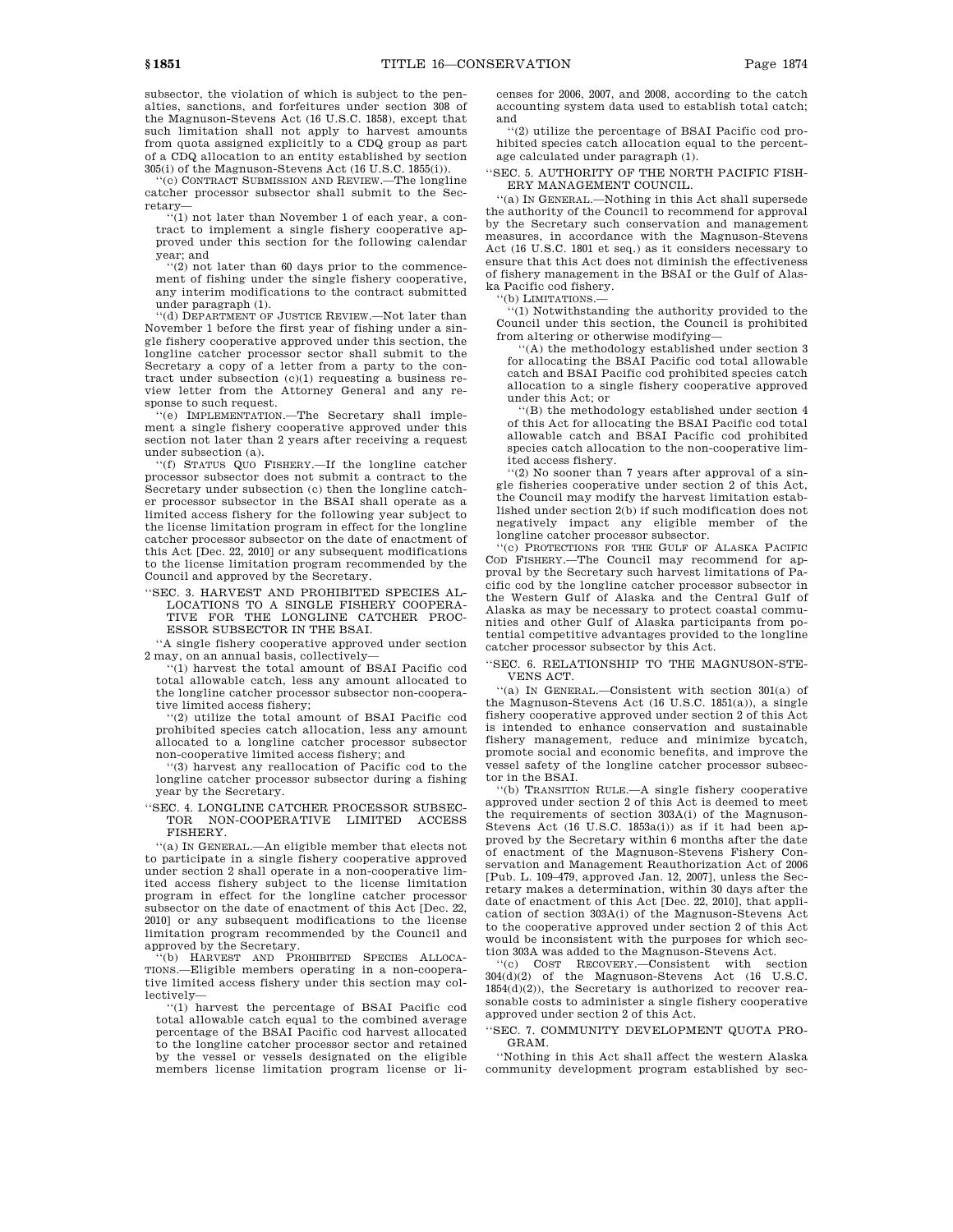tion 305(i) of the Magnuson-Stevens Act (16 U.S.C. 1855(i)), including the allocation of fishery resources in the directed Pacific cod fishery.

''SEC. 8. DEFINITIONS.

''In this Act:

''(1) BSAI.—The term 'BSAI' has the meaning given that term in section 219(a)(2) of the Department of Commerce and Related Agencies Appropriations Act, 2005 (Public Law 108–447; 118 Stat. 2886).

''(2) BSAI PACIFIC COD TOTAL ALLOWABLE CATCH.— The term 'BSAI Pacific cod total allowable catch' means the Pacific cod total allowable catch for the directed longline catcher processor subsector in the BSAI as established on an annual basis by the Council and approved by the Secretary.

''(3) BSAI PACIFIC COD PROHIBITED SPECIES CATCH AL-LOCATION.—The term 'BSAI Pacific cod prohibited species catch allocation' means the prohibited species catch allocation for the directed longline catcher processor subsector in the BSAI as established on an annual basis by the Council and approved by the Secretary.

''(4) COUNCIL.—The term 'Council' means the North Pacific Fishery Management Council established under section  $302(a)(1)(G)$  of the Magnuson-Stevens Act (16 U.S.C.  $1852(a)(1)(G)$ ).

''(5) ELIGIBLE MEMBER.—The term 'eligible member' means a holder of a license limitation program license, or licenses, eligible to participate in the longline catcher processor subsector.

''(6) GULF OF ALASKA.—The term 'Gulf of Alaska' means that portion of the Exclusive Economic Zone contained in Statistical Areas 610, 620, and 630.

''(7) LONGLINE CATCHER PROCESSOR SUBSECTOR.—The term 'longline catcher processor subsector' has the meaning given that term in section  $219(a)(6)$  of the Department of Commerce and Related Agencies Appropriations Act, 2005 (Public Law 108–447; 118 Stat. 2886 [2887]).

'(8) MAGNUSON-STEVENS ACT.—The term 'Magnuson-Stevens Act' means the Magnuson-Stevens Fishery Conservation and Management Act (16 U.S.C. 1801 et seq.).

''(9) SECRETARY.—The term 'Secretary' means the Secretary of Commerce.''

GULF OF ALASKA ROCKFISH DEMONSTRATION PROGRAM

Pub. L. 108–199, div. B, title VIII, §802, Jan. 23, 2004, 118 Stat. 110, as amended by Pub. L. 109–479, title II, §218, Jan. 12, 2007, 120 Stat. 3621, which directed the Secretary of Commerce to establish a pilot program for management of pacific ocean perch, northern rockfish, and pelagic shelf rockfish harvested in the Central Gulf of Alaska, expired Dec. 31, 2011. See 76 F.R. 81248.

### IMPLEMENTATION OF STELLER SEA LION PROTECTIVE MEASURES

Pub. L. 106–554, §1(a)(4) [div. A, §209], Dec. 21, 2000, 114 Stat. 2763, 2763A–176, provided that:

''(a) FINDINGS.—The Congress finds that—

''(1) the western population of Steller sea lions has substantially declined over the last 25 years.

''(2) scientists should closely research and analyze all possible factors relating to such decline, including the possible interactions between commercial fishing and Steller sea lions and the localized depletion hypothesis;

''(3) the authority to manage commercial fisheries in Federal waters lies with the regional councils and the Secretary of Commerce (hereafter in this section 'Secretary') pursuant to the Magnuson-Stevens Fishery Conservation and Management Act [16 U.S.C. 1801 et seq.] (hereafter in this section 'Magnuson-Stevens Act'); and

''(4) the Secretary of Commerce shall comply with the Magnuson-Stevens Act when using fishery management plans and regulations to implement the decisions made pursuant to findings under the Endangered Species Act [of 1973, 16 U.S.C. 1531 et seq.], and shall utilize the processes and procedures of the regional fishery management councils as required by the Magnuson-Stevens Act.

''(b) INDEPENDENT SCIENTIFIC REVIEW.—The North Pacific Fishery Management Council (hereafter in this section 'North Pacific Council[']) shall utilize the expertise of the National Academy of Sciences to conduct an independent scientific review of the November 30, 2000 Biological Opinion for the Bering Sea/Aleutian Islands and Gulf of Alaska groundfish fisheries (hereafter in this section 'Biological Opinion'), its underlying hypothesis, and the Reasonable and Prudent Alternatives (hereafter in this section 'Alternatives') contained therein. The Secretary shall cooperate with the independent scientific review, and the National Academy of Sciences is requested to give its highest priority to this review.

''(c) PREPARATION OF FISHERY MANAGEMENT PLANS AND REGULATIONS TO IMPLEMENT PROTECTIVE MEASURES IN THE NOVEMBER 30, 2000 BIOLOGICAL OPINION.

''(1) The Secretary of Commerce shall submit to the North Pacific Council proposed conservation and management measures to implement the Alternatives contained in the November 30, 2000 Biological Opinion for the Bering Sea/Aleutian Islands and Gulf of Alaska groundfish fisheries. The North Pacific Council shall prepare and transmit to the Secretary a fishery management plan amendment or amendments to implement such Alternatives that are consistent with the Magnuson-Stevens Act (including requirements in such Act relating to best available science, bycatch reduction, impacting on fishing communities, the safety of life at sea, and public comment and hearings.)

''(2) The Bering Sea/Aleutian Islands and Gulf of Alaska groundfish fisheries shall be managed in a manner consistent with the Alternatives contained in the Biological Opinion, except as otherwise provided in this section. The Alternatives shall become fully effective no later than January 1, 2002, as revised if necessary and appropriate based on the independent scientific review referred to in subsection (b) and other new information, and shall be phased in in 2001 as described in paragraph (3).

''(3) The 2001 Bering Sea/Aleutian Islands and Gulf of Alaska groundfish fisheries shall be managed in accordance with the fishery management plan and Federal regulations in effect for such fisheries prior to July 15, 2000, including—

''(A) conservative total allowable catch levels;

''(B) no entry zones within three miles of rook-

eries; ''(C) restricted harvest levels near rookeries and haul-outs;

''(D) federally-trained observers;

''(E) spatial and temporal harvest restrictions;

''(F) federally-mandated bycatch reduction programs; and

''(G) additional conservation benefits provided through cooperative fishing arrangements,

and said regulations are hereby restored to full force and effect.

''(4) The Secretary shall amend these regulations by January 20, 2001, after consultation with the North Pacific Council and in a manner consistent with all law, including the Magnuson-Stevens Act, and consistent with the Alternatives to the maximum extent practicable, subject to the other provisions of this subsection.

''(5) The harvest reduction requirement ('Global Control Rule') shall take effect immediately in any 2001 groundfish fishery in which it applies, but shall not cause a reduction in the total allowable catch of any fishery of more than 10 percent.

''(6) In enforcing regulations for the 2001 fisheries, the Secretary, upon recommendation of the North Pacific Council, may open critical habitat where needed, adjust seasonal catch levels, and take other measures as needed to ensure that harvest levels are sufficient to provide income from these fisheries for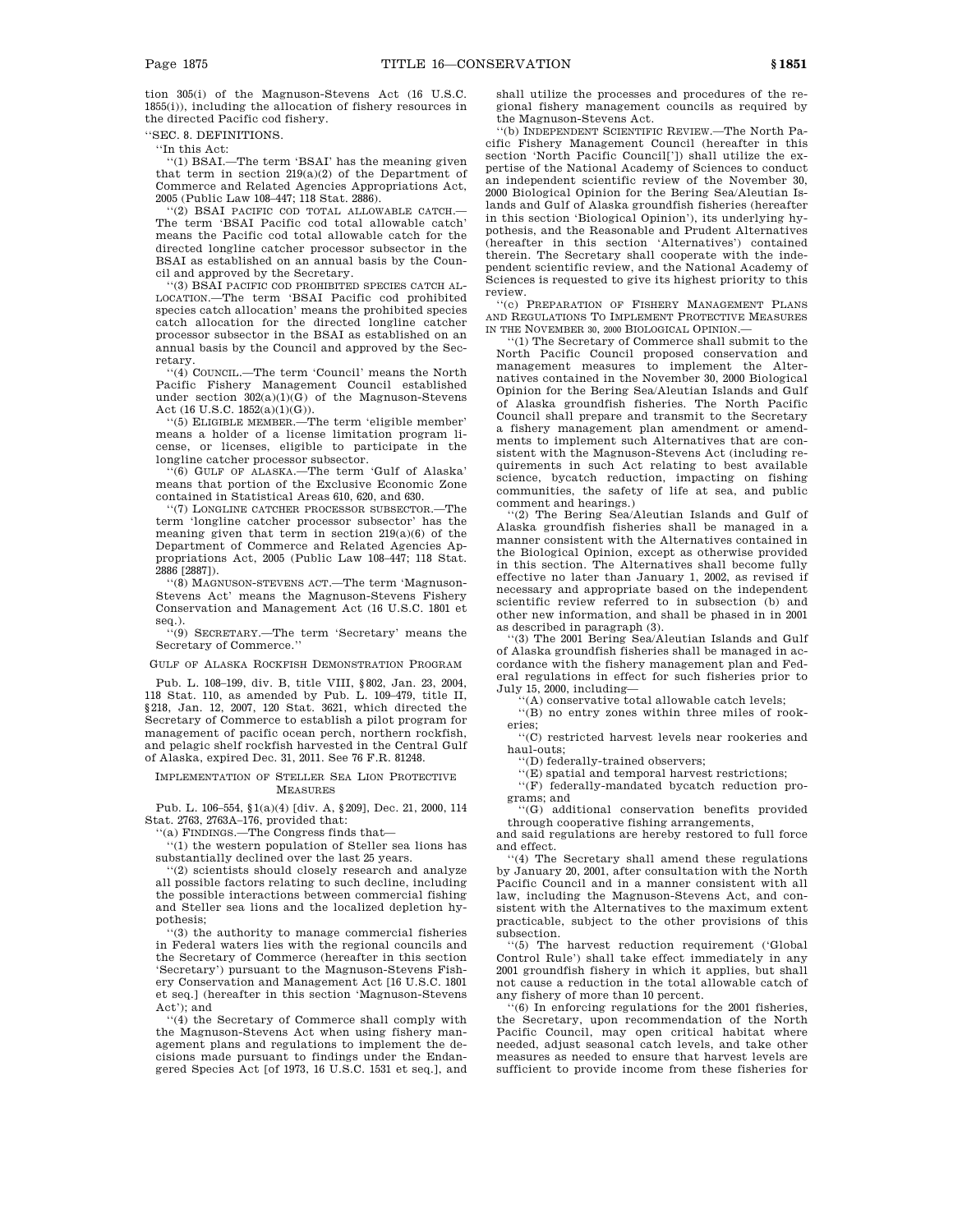$(7)$  The regulations that are promulgated pursuant to paragraph (4) shall not be modified in any way other than upon recommendation of the North Pacific Council, before March 15, 2001.

''(d) SEA LION PROTECTION MEASURES.—\$20,000,000 is hereby appropriated to the Secretary of Commerce to remain available until expended to develop and implement a coordinated, comprehensive research and recovery program for the Steller sea lion, which shall be designed to study—

''(1) available prey species;

''(2) predator/prey relationships;

''(3) predation by other marine mammals;

''(4) interactions between fisheries and Steller sea lions, including the localized depletion theory;

''(5) regime shift, climate change, and other impacts associated with changing environmental conditions in the North Pacific and Bering Sea;

''(6) disease;

''(7) juvenile and pup survival rates;

''(8) population counts;

''(9) nutritional stress;

''(10) foreign commercial harvest of sea lions outside the exclusive economic zone;

''(11) the residual impacts of former governmentauthorized Steller sea lion eradication bounty programs; and

''(12) the residual impacts of intentional lethal takes of Steller sea lions.

Within available funds the Secretary shall implement on a pilot basis innovative non-lethal measures to protect Steller sea lions from marine mammal predators including killer whales.

''(e) ECONOMIC DISASTER RELIEF.—\$30,000,000 is hereby appropriated to the Secretary of Commerce to make available as a direct payment to the Southwest Alaska Municipal Conference to distribute to fishing communities, businesses, community development quota groups, individuals, and other entities to mitigate the economic losses caused by Steller sea lion protection measures heretofore incurred; provided that the President of such organization shall provide a written report to the Secretary and the House and Senate Appropriations Committee within 6 months of receipt of these funds.''

### LIMITATION ON FISHING PERMITS

Pub. L. 105–277, div. A, §101(b) [title VI, §617], Oct. 21, 1998, 112 Stat. 2681–50, 2681–115, as amended by Pub. L. 106–31, title III, §3025, May 21, 1999, 113 Stat. 100, provided that:

''(a) None of the funds made available in this Act or any other Act hereafter enacted may be used to issue or renew a fishing permit or authorization for any fishing vessel of the United States greater than 165 feet in registered length, of more than 750 gross registered tons, or that has an engine or engines capable of producing a total of more than 3,000 shaft horsepower as specified in the permit application required under part 648.4(a)(5) of title 50, Code of Federal Regulations, part 648.12 of title 50, Code of Federal Regulations, and the authorization required under part 648.80(d)(2) of title 50, Code of Federal Regulations, to engage in fishing for Atlantic mackerel or herring (or both) under the Magnuson-Stevens Fishery Conservation and Management Act (16 U.S.C. 1801 et seq.), unless the regional fishery management council of jurisdiction recommends after October 21, 1998, and the Secretary of Commerce approves, conservation and management measures in accordance with such Act to allow such vessel to engage in fishing for Atlantic mackerel or herring (or both).

'(b) Any fishing permit or authorization issued or renewed prior to the date of the enactment of this Act [Oct. 21, 1998] for a fishing vessel to which the prohibition in subsection (a) applies that would allow such vessel to engage in fishing for Atlantic mackerel or herring (or both) during fiscal year 1999 shall be null and void, and none of the funds made available in this Act [see Tables for classification] may be used to issue a fishing permit or authorization that would allow a vessel whose permit or authorization was made null and void pursuant to this subsection to engage in the catching, taking, or harvesting of fish in any other fishery within the exclusive economic zone of the United States.''

### BERING SEA POLLOCK FISHERY

Pub. L. 108–199, div. B, title VIII, §803, Jan. 23, 2004, 118 Stat. 110, provided that:

''(a) ALEUTIAN ISLANDS POLLOCK ALLOCATION.—Effective January 1, 2004 and thereafter, the directed pollock fishery in the Aleutian Islands Subarea [AI] of the BSAI (as defined in 50 CFR 679.2) shall be allocated to the Aleut Corporation (incorporated pursuant to the Alaska Native Claims Settlement Act (43 U.S.C. 1601 et seq.)). Except with the permission of the Aleut Corporation or its authorized agent, the fishing or processing of any part of such allocation shall be prohibited by section 307 of the Magnuson-Stevens Fishery Conservation and Management Act (16 U.S.C. 1857), subject to the penalties and sanctions under section 308 of such Act (16 U.S.C. 1858), and subject to the forfeiture of any fish harvested or processed.

''(b) ELIGIBLE VESSELS.—Only vessels that are 60 feet or less in length overall and have a valid fishery endorsement, or vessels that are eligible to harvest pollock under section 208 of title II of division C of Public Law 105–277 [set out below], shall be eligible to form partnerships with the Aleut Corporation (or its authorized agents) to harvest the allocation under subsection (a). During the years 2004 through 2008, up to 25 percent of such allocation may be harvested by vessels 60 feet or less in length overall. During the years 2009 through 2013, up to 50 percent of such allocation may be harvested by vessels 60 feet or less in length overall. After the year 2012, 50 percent of such allocation shall be harvested by vessels 60 feet or less in length overall, and 50 percent shall be harvested by vessels eligible under such section of Public Law 105–277.

''(c) GROUNDFISH OPTIMUM YIELD LIMITATION.—The optimum yield for groundfish in the Bering Sea and Aleutian Islands Management Area shall not exceed 2 million metric tons. For the purposes of implementing subsections (a) and (b) without adversely affecting current fishery participants, the allocation under subsection (a) may be in addition to such optimum yield during the years 2004 through 2008 upon recommendation by the North Pacific Council and approval by the Secretary of Commerce (if consistent with the requirements of the Magnuson-Stevens Fishery Conservation and Management Act (16 U.S.C. 1801 et seq.)).

'(d) MANAGEMENT AND ALLOCATION.—For the purposes of this section, the North Pacific Fishery Management Council shall recommend and the Secretary shall approve an allocation under subsection (a) to the Aleut Corporation for the purposes of economic development in Adak, Alaska pursuant to the requirements of the Magnuson-Stevens Fishery Conservation and Management Act (16 U.S.C. 1801 et seq.).''

Pub. L. 105–277, div. C, title II, subtitle II, Oct. 21, 1998, 112 Stat. 2681–621, as amended by Pub. L. 106–31, title III, §3027(a)(2)–(7), May 21, 1999, 113 Stat. 101; Pub. L. 107–20, title II, §2202(e)(1), July 24, 2001, 115 Stat. 170; Pub. L. 107–77, title II, §211, Nov. 28, 2001, 115 Stat. 779; Pub. L. 107–206, title I, §1103, Aug. 2, 2002, 116 Stat. 884; Pub. L. 111–281, title VI, §602(b)(1), (3), Oct. 15, 2010, 124 Stat. 2960, 2961, provided that:

''SEC. 205. DEFINITIONS.

''As used in this subtitle—

''(1) the term 'Bering Sea and Aleutian Islands Management Area' has the same meaning as the meaning given for such term in part 679.2 of title 50, Code of Federal Regulations, as in effect on October 1, 1998;

''(2) the term 'catcher/processor' means a vessel that is used for harvesting fish and processing that fish;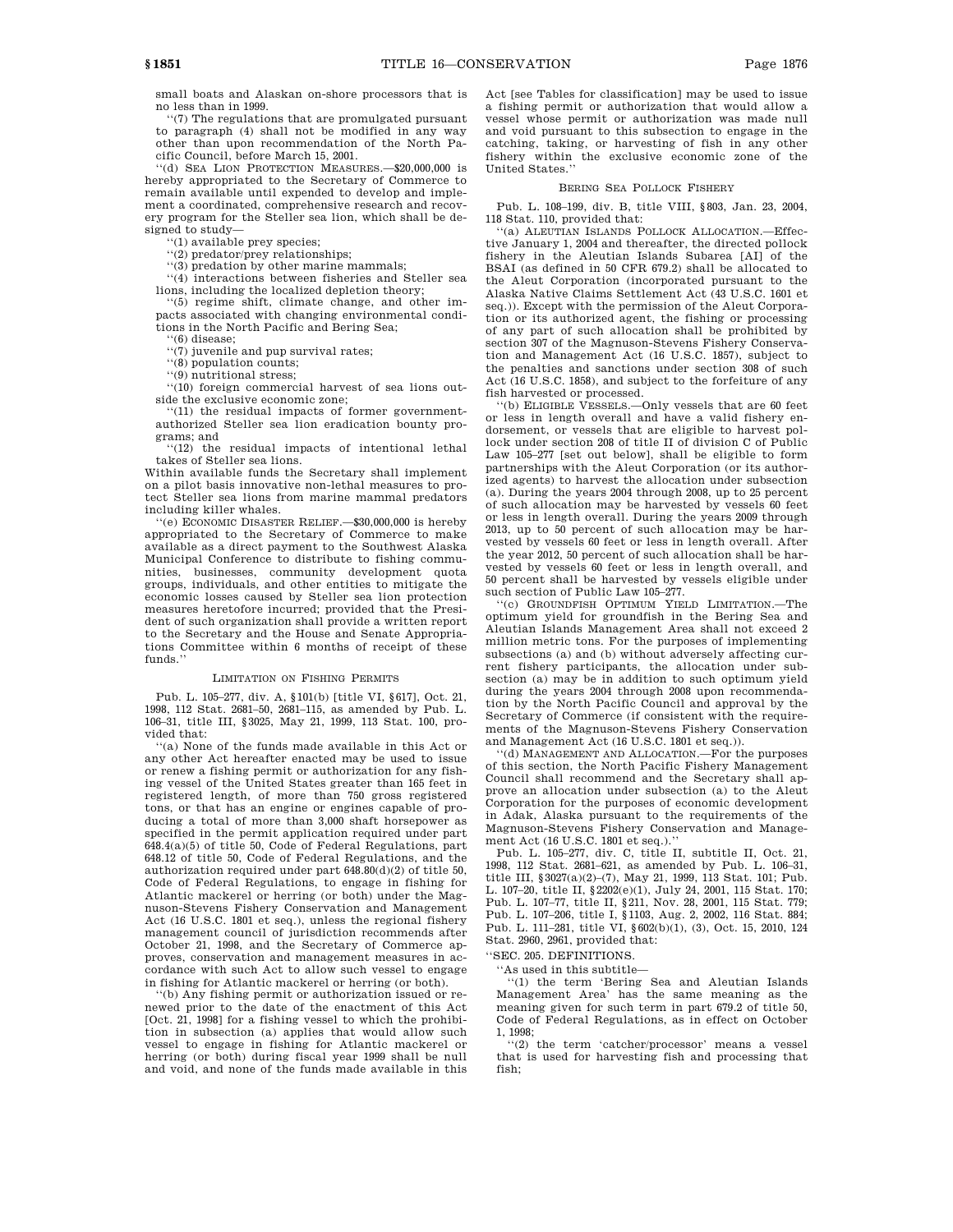''(3) the term 'catcher vessel' means a vessel that is used for harvesting fish and that does not process pollock onboard;

''(4) the term 'directed pollock fishery' means the fishery for the directed fishing allowances allocated under paragraphs  $(1)$ ,  $(2)$ , and  $(3)$  of section  $206(b)$ ;

''(5) the term 'harvest' means to commercially engage in the catching, taking, or harvesting of fish or any activity that can reasonably be expected to result in the catching, taking, or harvesting of fish;

 $(6)$  the term 'inshore component' means the following categories that process groundfish harvested in the Bering Sea and Aleutian Islands Management Area:

'(A) shoreside processors, including those eligible under section 208(f); and

''(B) vessels less than 125 feet in length overall that process less than 126 metric tons per week in round-weight equivalents of an aggregate amount of pollock and Pacific cod;

'(7) the term 'Magnuson-Stevens Act' means the Magnuson-Stevens Fishery Conservation and Management Act (16 U.S.C. 1801 et seq.);

''(8) the term 'mothership' means a vessel that receives and processes fish from other vessels in the exclusive economic zone of the United States and is not used for, or equipped to be used for, harvesting fish; ''(9) the term 'North Pacific Council' means the

North Pacific Fishery Management Council established under section 302(a)(1)(G) of the Magnuson-Stevens Act (16 U.S.C. 1852(a)(1)(G));

'(10) the term 'offshore component' means all vessels not included in the definition of 'inshore component' that process groundfish harvested in the Bering Sea and Aleutian Islands Management Area;

''(11) the term 'Secretary' means the Secretary of Commerce; and

''(12) the term 'shoreside processor' means any person or vessel that receives unprocessed fish, except catcher/processors, motherships, buying stations, restaurants, or persons receiving fish for personal consumption or bait.

''SEC. 206. ALLOCATIONS.

''(a) POLLOCK COMMUNITY DEVELOPMENT QUOTA.—Effective January 1, 1999, 10 percent of the total allowable catch of pollock in the Bering Sea and Aleutian Islands Management Area shall be allocated as a directed fishing allowance to the western Alaska community development quota program established under section 305(i) of the Magnuson-Stevens Act (16 U.S.C. 1855(i)).

''(b) INSHORE/OFFSHORE.—Effective January 1, 1999, the remainder of the pollock total allowable catch in the Bering Sea and Aleutian Islands Management Area, after the subtraction of the allocation under subsection (a) and the subtraction of allowances for the incidental catch of pollock by vessels harvesting other groundfish species (including under the western Alaska community development quota program) shall be allocated as directed fishing allowances as follows—

''(1) 50 percent to catcher vessels harvesting pollock

for processing by the inshore component;<br>"(2) 40 percent to catcher/processors and catcher vessels harvesting pollock for processing by catcher/ processors in the offshore component; and

''(3) 10 percent to catcher vessels harvesting pollock for processing by motherships in the offshore component.

''SEC. 207. BUYOUT.

''(a) FEDERAL LOAN.—Under the authority of sections 1111 and 1112 [renumbered 1113, 1114] of title XI of the Merchant Marine Act, 1936 (46 U.S.C. App. 1279f and 1279g) [now 46 U.S.C. 53735 and 53702(b)] and notwithstanding the requirements of section 312 of the Magnuson-Stevens Act (16 U.S.C. 1861a), the Secretary shall, subject to the availability of appropriations for the cost of the direct loan, provide up to \$75,000,000 through a direct loan obligation for the payments required

under subsection (d). ''(b) INSHORE FEE SYSTEM.—Notwithstanding the requirements of section 304(d) or 312 of the MagnusonStevens Act (16 U.S.C. 1854(d) and 1861a), the Secretary shall establish a fee for the repayment of such loan obligation which—

''(1) shall be six-tenths (0.6) of one cent for each pound round-weight of all pollock harvested from the directed fishing allowance under section 206(b)(1); and

''(2) shall begin with such pollock harvested on or after January 1, 2000, and continue without interruption until such loan obligation is fully repaid; and

''(3) shall be collected in accordance with section 312(d)(2)(C) of the Magnuson-Stevens Act (16 U.S.C.  $1861a(d)(2)(C)$  and in accordance with such other conditions as the Secretary establishes.

''(c) FEDERAL APPROPRIATION.—Under the authority of section 312(c)(1)(B) of the Magnuson-Stevens Act (16 U.S.C. 1861a(c)(1)(B)), there are authorized to be appropriated \$20,000,000 for the payments required under subsection (d).

''(d) PAYMENTS.—Subject to the availability of appropriations for the cost of the direct loan under subsection (a) and funds under subsection (c), the Secretary shall pay by not later than December 31, 1998—

''(1) up to \$90,000,000 to the owner or owners of the catcher/processors listed in paragraphs (1) through (9) of section 209, in such manner as the owner or owners, with the concurrence of the Secretary, agree, except that—

''(A) the portion of such payment with respect to the catcher/processor listed in paragraph (1) of section 209 shall be made only after the owner submits a written certification acceptable to the Secretary that neither the owner nor a purchaser from the owner intends to use such catcher/processor outside of the exclusive economic zone of the United States to harvest any stock of fish (as such term is defined in section 3 of the Magnuson-Stevens Act (16 U.S.C. 1802)) that occurs within the exclusive economic zone of the United States; and

''(B) the portion of such payment with respect to the catcher/processors listed in paragraphs (2) through (9) of section 209 shall be made only after the owner or owners of such catcher/processors submit a written certification acceptable to the Secretary that such catcher/processors will be scrapped by December 31, 2000 and will not, before that date, be used to harvest or process any fish; and

''(2)(A) if a contract has been filed under section 210(a) by the catcher/processors listed in section 208(e), \$5,000,000 to the owner or owners of the catcher/processors listed in paragraphs (10) through (14) of such section in such manner as the owner or owners, with the concurrence of the Secretary, agree; or

''(B) if such a contract has not been filed by such date, \$5,000,000 to the owners of the catcher vessels eligible under section 208(b) and the catcher/processors eligible under paragraphs (1) through (20) of section 208(e), divided based on the amount of the harvest of pollock in the directed pollock fishery by each such vessel in 1997 in such manner as the Secretary deems appropriate,

except that any such payments shall be reduced by any obligation to the federal government that has not been satisfied by such owner or owners of any such vessels.

''(e) PENALTY.—If the catcher/processor under paragraph (1) of section 209 is used outside of the exclusive economic zone of the United States to harvest any stock of fish that occurs within the exclusive economic zone of the United States while the owner who received the payment under subsection  $(d)(1)(A)$  has an ownership interest in such vessel, or if the catcher/processors listed in paragraphs (2) through (9) of section 209 are determined by the Secretary not to have been scrapped by December 31, 2000 or to have been used in a manner inconsistent with subsection (d)(1)(B), the Secretary may suspend any or all of the federal permits which allow any vessels owned in whole or in part by the owner or owners who received payments under subsection (d)(1) to harvest or process fish within the exclusive economic zone of the United States until such time as the obligations of such owner or owners under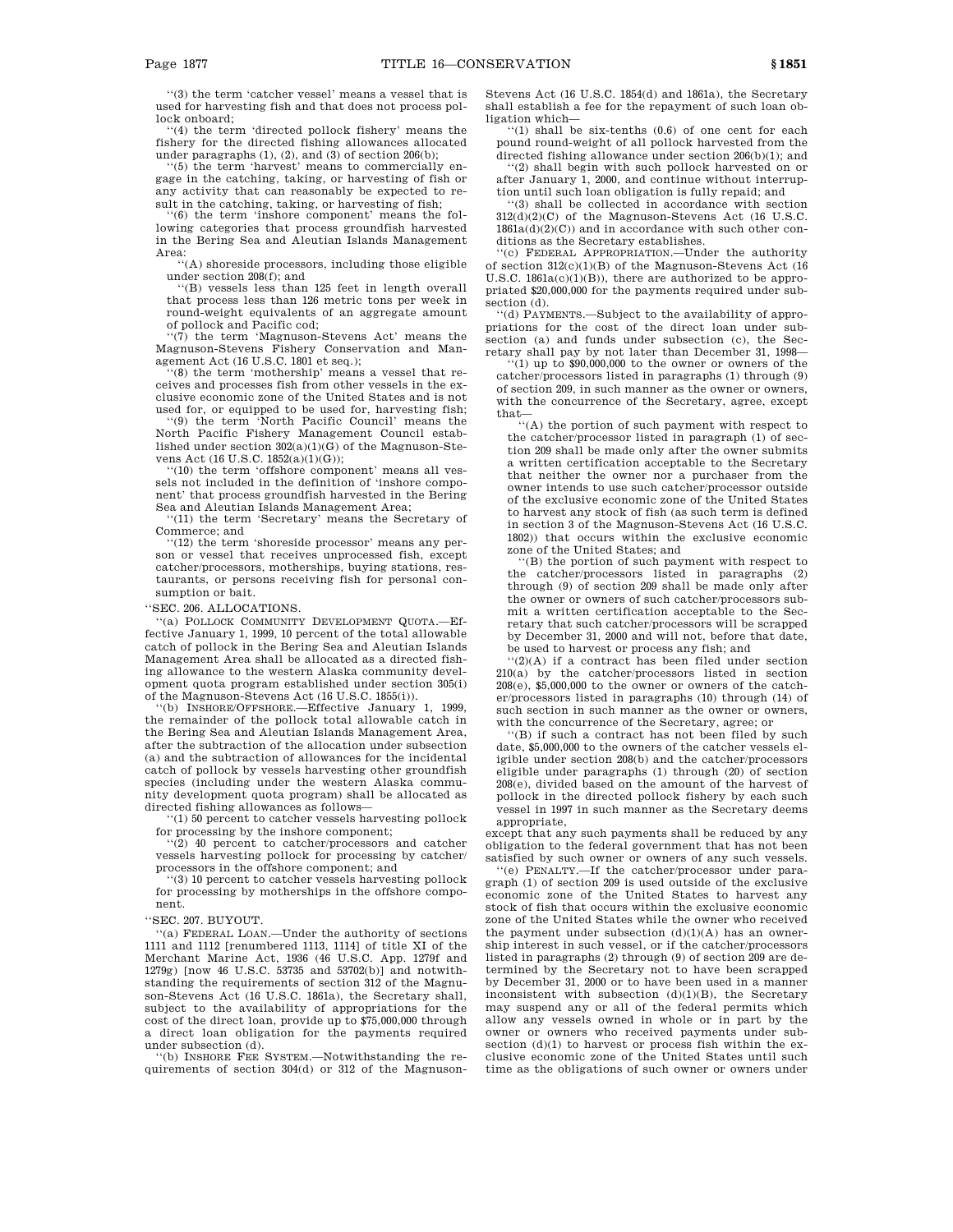subsection (d)(1) have been fulfilled to the satisfaction of the Secretary.

''(f) PROGRAM DEFINED; MATURITY.—For the purposes of section 1111 [renumbered 1113] of the Merchant Marine Act, 1936 (46 U.S.C. App. 1279f) [now 46 U.S.C. 53735], the fishing capacity reduction program in this subtitle shall be within the meaning of the term 'program' as defined and used in such section. Notwithstanding section  $1111(b)(4)$  [renumbered  $1113(b)(4)$ ] of such Act (46 U.S.C. App. 1279f(b)(4)) [now 46 U.S.C. 53735(c)(4)], the debt obligation under subsection (a) of this section may have a maturity not to exceed 30 years.

''(g) FISHERY CAPACITY REDUCTION REGULATIONS.—The Secretary of Commerce shall by not later than October 15, 1998 publish proposed regulations to implement subsections (b), (c), (d), and (e) of section 312 of the Magnuson-Stevens Act (16 U.S.C. 1861a) and sections 1111 and 1112 [renumbered 1113, 1114] of title XI of the Merchant Marine Act, 1936 (46 U.S.C. App. 1279f and 1279g) [now 46 U.S.C. 53735 and 53702(b)].

''SEC. 208. ELIGIBLE VESSELS AND PROCESSORS.

''(a) CATCHER VESSELS ONSHORE.—Effective January 1, 2000, only catcher vessels which are—

''(1) determined by the Secretary—

''(A) to have delivered at least 250 metric tons of pollock; or

''(B) to be less than 60 feet in length overall and to have delivered at least 40 metric tons of pollock, for processing by the inshore component in the directed pollock fishery in any one of the years 1996 or 1997, or between January 1, 1998 and September 1, 1998;

'(2) eligible to harvest pollock in the directed pollock fishery under the license limitation program recommended by the North Pacific Council and approved by the Secretary; and

(3) not listed in subsection (b),

shall be eligible to harvest the directed fishing allowance under section 206(b)(1) pursuant to a federal fishing permit.

''(b) CATCHER VESSELS TO CATCHER/PROCESSORS.—Effective January 1, 1999, only the following catcher vessels shall be eligible to harvest the directed fishing allowance under section 206(b)(2) pursuant to a federal fishing permit:

''(1) AMERICAN CHALLENGER (United States official number 633219);

''(2) FORUM STAR (United States official number  $925863$ 

''(3) MUIR MILACH (United States official number 611524);

''(4) NEAHKAHNIE (United States official number 599534);

''(5) OCEAN HARVESTER (United States official number 549892);

''(6) SEA STORM (United States official number 628959);

''(7) TRACY ANNE (United States official number 904859); and

''(8) any catcher vessel—

''(A) determined by the Secretary to have delivered at least 250 metric tons and at least 75 percent of the pollock it harvested in the directed pollock fishery in 1997 to catcher/processors for processing by the offshore component; and

'(B) eligible to harvest pollock in the directed pollock fishery under the license limitation program recommended by the North Pacific Council and approved by the Secretary.

''(c) CATCHER VESSELS TO MOTHERSHIPS.—Effective January 1, 2000, only the following catcher vessels shall be eligible to harvest the directed fishing allowance under section 206(b)(3) pursuant to a federal fishing permit:

''(1) ALEUTIAN CHALLENGER (United States official number 603820);

''(2) ALYESKA (United States official number 560237);

''(3) AMBER DAWN (United States official number 529425);

''(4) AMERICAN BEAUTY (United States official number 613847); ''(5) CALIFORNIA HORIZON (United States official

number 590758); ''(6) MAR-GUN (United States official number

525608); ''(7) MARGARET LYN (United States official number 615563);

''(8) MARK I (United States official number 509552); ''(9) MISTY DAWN (United States official number 926647);

''(10) NORDIC FURY (United States official number 542651);

''(11) OCEAN LEADER (United States official number 561518);

''(12) OCEANIC (United States official number 602279);

''(13) PACIFIC ALLIANCE (United States official number 612084)

''(14) PACIFIC CHALLENGER (United States official number 518937);

''(15) PACIFIC FURY (United States official number 561934);

''(16) PAPADO II (United States official number 536161);

''(17) TRAVELER (United States official number 929356);

''(18) VESTERAALEN (United States official number 611642);

''(19) WESTERN DAWN (United States official number 524423); and

 $'(20)$  any vessel—

''(A) determined by the Secretary to have delivered at least 250 metric tons of pollock for processing by motherships in the offshore component of the directed pollock fishery in any one of the years 1996 or 1997, or between January 1, 1998 and September 1, 1998;

''(B) eligible to harvest pollock in the directed pollock fishery under the license limitation program recommended by the North Pacific Council and approved by the Secretary; and

''(C) not listed in subsection (b).

''(d) MOTHERSHIPS.—Effective January 1, 2000, only the following motherships shall be eligible to process the directed fishing allowance under section 206(b)(3) pursuant to a federal fishing permit:

''(1) EXCELLENCE (United States official number 967502);

''(2) GOLDEN ALASKA (United States official number 651041); and

''(3) OCEAN PHOENIX (United States official number 296779).

''(e) CATCHER/PROCESSORS.—Effective January 1, 1999, only the following catcher/processors shall be eligible to harvest the directed fishing allowance under section 206(b)(2) pursuant to a federal fishing permit:

''(1) AMERICAN DYNASTY (United States official number 951307);

''(2) KATIE ANN (United States official number 518441); ''(3) AMERICAN TRIUMPH (United States official

number 646737); ''(4) NORTHERN EAGLE (United States official

number 506694); ''(5) NORTHERN HAWK (United States official

number 643771); ''(6) NORTHERN JAEGER (United States official number 521069);

''(7) OCEAN ROVER (United States official number 552100);

''(8) ALASKA OCEAN (United States official number 637856);

''(9) ENDURANCE (United States official number 592206);

''(10) AMERICAN ENTERPRISE (United States official number 594803);

''(11) ISLAND ENTERPRISE (United States official number 610290);

''(12) KODIAK ENTERPRISE (United States official number 579450);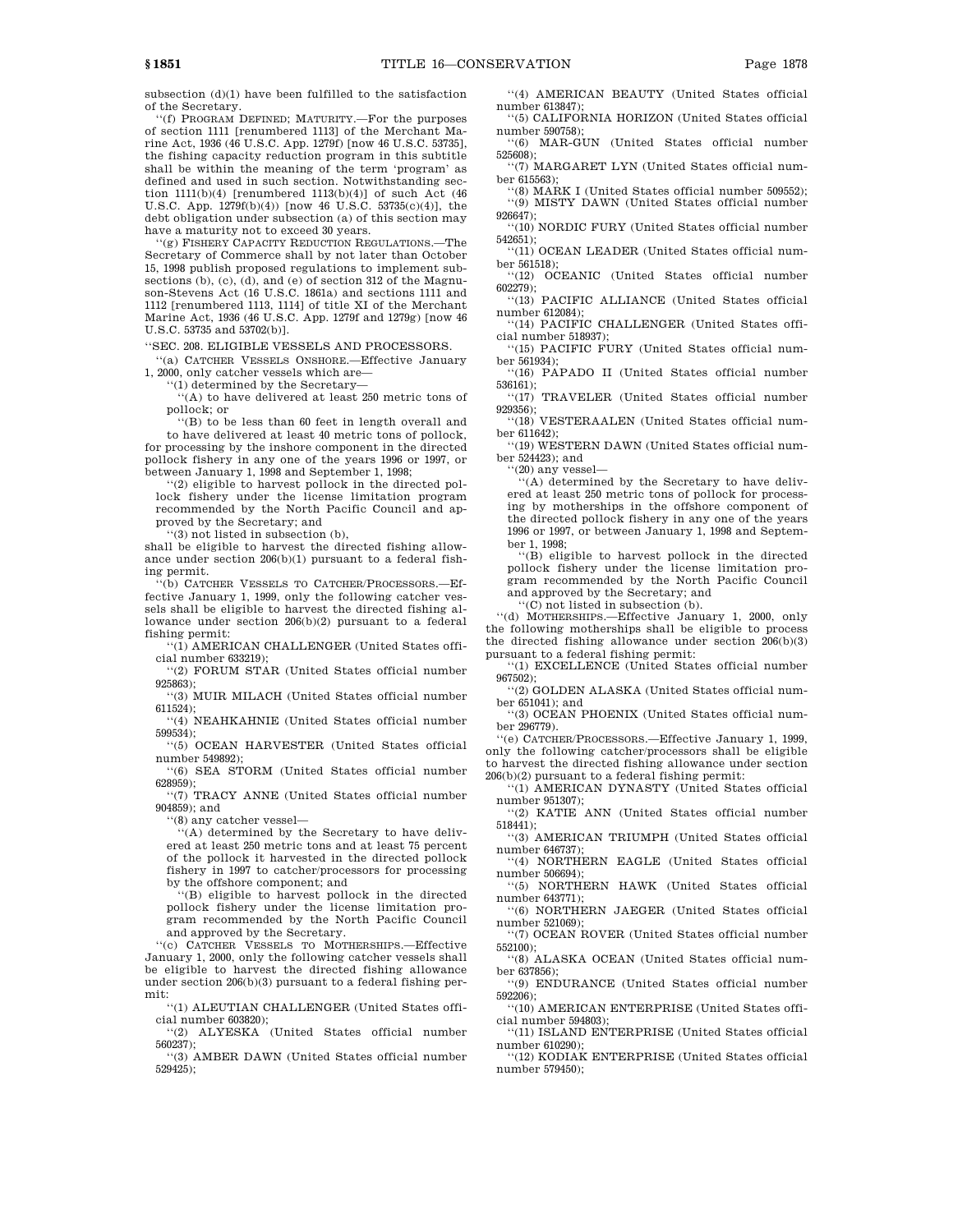''(13) SEATTLE ENTERPRISE (United States official number 904767);

''(14) US ENTERPRISE (United States official number 921112);

''(15) ARCTIC STORM (United States official number 903511);

''(16) ARCTIC FJORD (United States official number 940866);

''(17) NORTHERN GLACIER (United States official number 663457);

''(18) PACIFIC GLACIER (United States official number 933627);

'(19) HIGHLAND LIGHT (United States official number 577044);

''(20) STARBOUND (United States official number 944658); and

''(21) any catcher/processor not listed in this subsection and determined by the Secretary to have harvested more than 2,000 metric tons of the pollock in the 1997 directed pollock fishery and determined to be eligible to harvest pollock in the directed pollock fishery under the license limitation program recommended by the North Pacific Council and approved by the Secretary, except that catcher/processors eligible under this paragraph shall be prohibited from harvesting in the aggregate a total of more than onehalf (0.5) of a percent of the pollock apportioned for the directed pollock fishery under section 206(b)(2).

Notwithstanding section 213(a), failure to satisfy the requirements of section 4(a) of the Commercial Fishing Industry Vessel Anti-Reflagging Act of 1987 (Public Law 100–239; 46 U.S.C. 12108 note) [now 46 U.S.C. 12113 note] shall not make a catcher/processor listed under this subsection ineligible for a fishery endorsement.

''(f) SHORESIDE PROCESSORS.—(1) Effective January 1, 2000 and except as provided in paragraph (2), the catcher vessels eligible under subsection (a) may deliver pollock harvested from the directed fishing allowance under section 206(b)(1) only to—

''(A) shoreside processors (including vessels in a single geographic location in Alaska State waters) determined by the Secretary to have processed more than 2,000 metric tons round-weight of pollock in the inshore component of the directed pollock fishery during each of 1996 and 1997; and

''(B) shoreside processors determined by the Secretary to have processed pollock in the inshore component of the directed pollock fishery in 1996 or 1997, but to have processed less than 2,000 metric tons round-weight of such pollock in each year, except that effective January 1, 2000, each such shoreside processor may not process more than 2,000 metric tons round-weight from such directed fishing allowance in any year.

''(2) Upon recommendation by the North Pacific Council, the Secretary may approve measures to allow catcher vessels eligible under subsection (a) to deliver pollock harvested from the directed fishing allowance under section 206(b)(1) to shoreside processors not eligible under paragraph (1) if the total allowable catch for pollock in the Bering Sea and Aleutian Islands Management Area increases by more than 10 percent above the total allowable catch in such fishery in 1997, or in the event of the actual total loss or constructive total loss of a shoreside processor eligible under paragraph (1)(A). '(g) VESSEL REBUILDING AND REPLACEMENT.

 $'(1)$  IN GENERAL.-

'(A) REBUILD OR REPLACE.—Notwithstanding any limitation to the contrary on replacing, rebuilding, or lengthening vessels or transferring permits or licenses to a replacement vessel contained in sections 679.2 and 679.4 of title 50, Code of Federal Regulations, as in effect on the date of enactment of the Coast Guard Authorization Act of 2010 [Oct. 15, 2010] and except as provided in paragraph (4), the owner of a vessel eligible under subsection (a), (b), (c), (d), or (e), in order to improve vessel safety and operational efficiencies (including fuel efficiency), may rebuild or replace that vessel (including fuel efficiency) with a vessel documented with a fishery endorsement under section 12113 of title 46, United States Code.

''(B) SAME REQUIREMENTS.—The rebuilt or replacement vessel shall be eligible in the same manner and subject to the same restrictions and limitations under such subsection as the vessel being rebuilt or replaced.

''(C) TRANSFER OF PERMITS AND LICENSES.—Each fishing permit and license held by the owner of a vessel or vessels to be rebuilt or replaced under subparagraph (A) shall be transferred to the rebuilt or replacement vessel or its owner, as necessary to permit such rebuilt or replacement vessel to operate in the same manner as the vessel prior to the rebuilding or the vessel it replaced, respectively.

''(2) RECOMMENDATIONS OF NORTH PACIFIC FISHERY MANAGEMENT COUNCIL.—The North Pacific Fishery Management Council may recommend for approval by the Secretary such conservation and management measures, including size limits and measures to control fishing capacity, in accordance with the Magnuson-Stevens Act [16 U.S.C. 1801 et seq.] as it considers necessary to ensure that this subsection does not diminish the effectiveness of fishery management plans of the Bering Sea and Aleutian Islands Management Area or the Gulf of Alaska.

''(3) SPECIAL RULE FOR REPLACEMENT OF CERTAIN VESSELS.—

''(A) IN GENERAL.—Notwithstanding the requirements of subsections  $(b)(2)$ ,  $(c)(1)$ , and  $(c)(2)$  of section 12113 of title 46, United States Code, a vessel that is eligible under subsection (a), (b),  $(c)$ , or  $(e)$ and that qualifies to be documented with a fishery endorsement pursuant to section 213(g) may be replaced with a replacement vessel under paragraph (1) if the vessel that is replaced is validly documented with a fishery endorsement pursuant to section 213(g) before the replacement vessel is documented with a fishery endorsement under section 12113 of title 46, United States Code.

''(B) APPLICABILITY.—A replacement vessel under subparagraph (A) and its owner and mortgagee are subject to the same limitations under section  $213(e)$ that are applicable to the vessel that has been replaced and its owner and mortgagee.

(4) SPECIAL RULES FOR CERTAIN CATCHER VESSELS. ''(A) IN GENERAL.—A replacement for a covered vessel described in subparagraph (B) is prohibited from harvesting fish in any fishery (except for the Pacific whiting fishery) managed under the authority of any Regional Fishery Management Council (other than the North Pacific Fishery Management Council) established under section 302(a) of the Magnuson-Stevens Act [16 U.S.C. 1852(a)].

''(B) COVERED VESSELS.—A covered vessel referred to in subparagraph (A) is—

''(i) a vessel eligible under subsection (a), (b), or (c) that is replaced under paragraph (1); or

''(ii) a vessel eligible under subsection (a), (b),

or (c) that is rebuilt to increase its registered length, gross tonnage, or shaft horsepower.

''(5) LIMITATION ON FISHERY ENDORSEMENTS.—Any vessel that is replaced under this subsection shall thereafter not be eligible for a fishery endorsement under section 12113 of title 46, United States Code, unless that vessel is also a replacement vessel described in paragraph (1).

''(6) GULF OF ALASKA LIMITATION.—Notwithstanding paragraph (1), the Secretary shall prohibit from participation in the groundfish fisheries of the Gulf of Alaska any vessel that is rebuilt or replaced under this subsection and that exceeds the maximum length overall specified on the license that authorizes fishing for groundfish pursuant to the license limitation program under part 679 of title 50, Code of Federal Regulations, as in effect on the date of enactment of the Coast Guard Authorization Act of 2010 [Oct. 15, 2010].

''(7) AUTHORITY OF PACIFIC COUNCIL.—Nothing in this section shall be construed to diminish or otherwise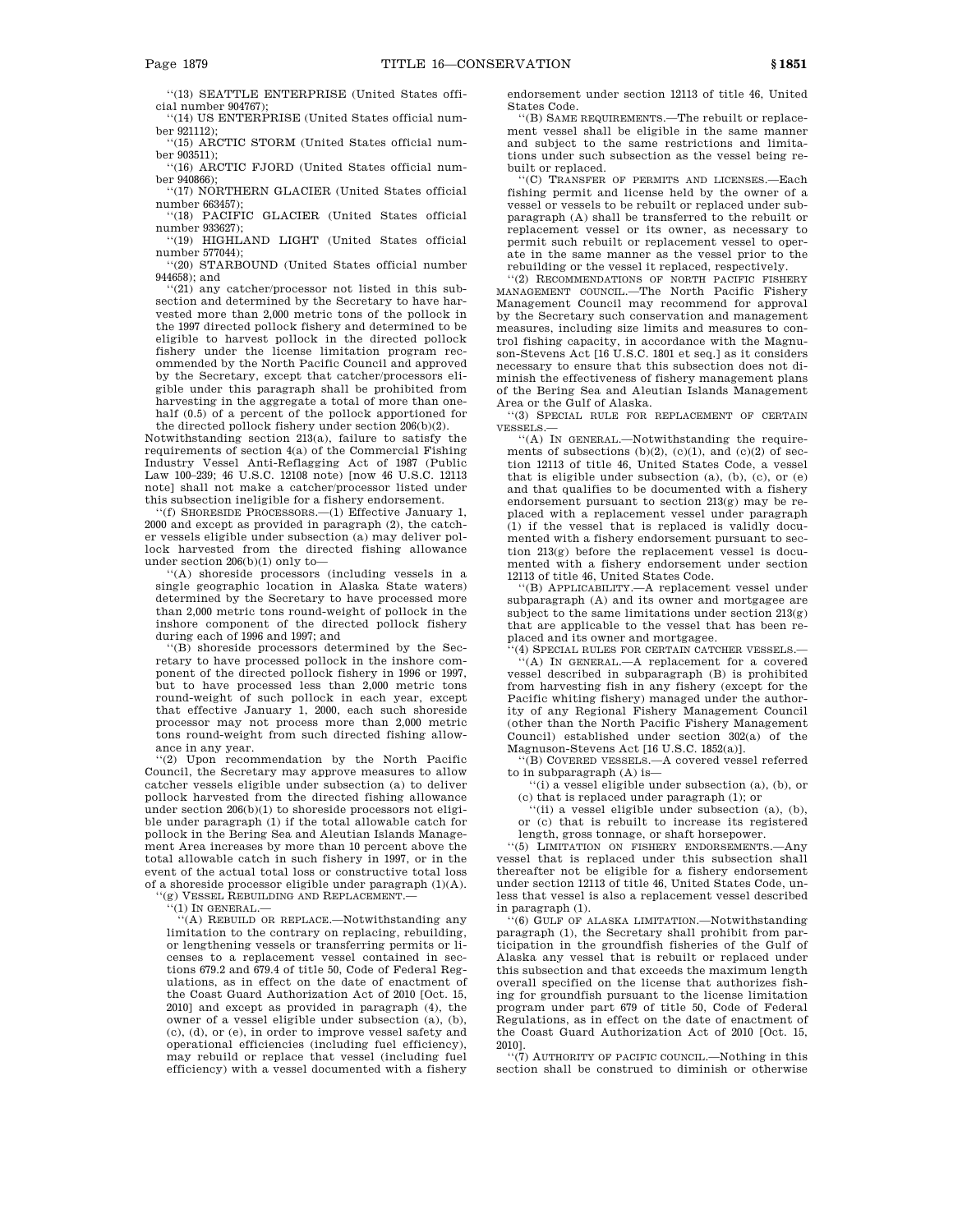affect the authority of the Pacific Council to recommend to the Secretary conservation and management measures to protect fisheries under its jurisdiction (including the Pacific whiting fishery) and participants in such fisheries from adverse impacts caused by this Act.

''(h) ELIGIBILITY DURING IMPLEMENTATION.—In the event the Secretary is unable to make a final determination about the eligibility of a vessel under subsection (b)(8) or subsection (e)(21) before January 1, 1999, or a vessel or shoreside processor under subsection (a), subsection (c)(21), or subsection (f) before January 1, 2000, such vessel or shoreside processor, upon the filing of an application for eligibility, shall be eligible to participate in the directed pollock fishery pending final determination by the Secretary with respect to such vessel or shoreside processor.

''(i) ELIGIBILITY NOT A RIGHT.—Eligibility under this section shall not be construed—

 $(1)$  to confer any right of compensation, monetary or otherwise, to the owner of any catcher vessel, catcher/processor, mothership, or shoreside processor if such eligibility is revoked or limited in any way, including through the revocation or limitation of a fishery endorsement or any federal permit or license;

''(2) to create any right, title, or interest in or to any fish in any fishery; or

 $(3)$  to waive any provision of law otherwise applicable to such catcher vessel, catcher/processor, mothership, or shoreside processor.

''SEC. 209. LIST OF INELIGIBLE VESSELS.

''Effective December 31, 1998, the following vessels shall be permanently ineligible for fishery endorsements, and any claims (including relating to catch history) associated with such vessels that could qualify any owners of such vessels for any present or future limited access system permit in any fishery within the exclusive economic zone of the United States (including a vessel moratorium permit or license limitation program permit in fisheries under the authority of the North Pacific Council) are hereby extinguished:

''(1) AMERICAN EMPRESS (United States official number 942347);

''(2) PACIFIC SCOUT (United States official number 934772);

''(3) PACIFIC EXPLORER (United States official number 942592);

''(4) PACIFIC NAVIGATOR (United States official number 592204);

''(5) VICTORIA ANN (United States official number 592207);

''(6) ELIZABETH ANN (United States official number 534721);

''(7) CHRISTINA ANN (United States official number 653045);

''(8) REBECCA ANN (United States official number 592205); and

''(9) BROWNS POINT (United States official number 587440).

''SEC. 210. FISHERY COOPERATIVE LIMITATIONS.

''(a) PUBLIC NOTICE.—(1) Any contract implementing a fishery cooperative under section 1 of the Act of June 25, 1934 (15 U.S.C. 521) in the directed pollock fishery and any material modifications to any such contract shall be filed not less than 30 days prior to the start of fishing under the contract with the North Pacific Council and with the Secretary, together with a copy of a letter from a party to the contract requesting a business review letter on the fishery cooperative from the Department of Justice and any response to such request. Notwithstanding section 402 of the Magnuson-Stevens Act (16 U.S.C. 1881a) or any other provision of law, but taking into account the interest of parties to any such contract in protecting the confidentiality of proprietary information, the North Pacific Council and Secretary shall—

'(A) make available to the public such information about the contract, contract modifications, or fishery cooperative the North Pacific Council and Secretary

deem appropriate, which at a minimum shall include a list of the parties to the contract, a list of the vessels involved, and the amount of pollock and other fish to be harvested by each party to such contract; and

''(B) make available to the public in such manner as the North Pacific Council and Secretary deem appropriate information about the harvest by vessels under a fishery cooperative of all species (including bycatch) in the directed pollock fishery on a vesselby-vessel basis.

''(b) CATCHER VESSELS ONSHORE.—

''(1) CATCHER VESSEL COOPERATIVES.—Effective January 1, 2000, upon the filing of a contract implementing a fishery cooperative under subsection (a) which—

''(A) is signed by the owners of 80 percent or more of the qualified catcher vessels that delivered pollock for processing by a shoreside processor in the directed pollock fishery in the year prior to the year in which the fishery cooperative will be in effect; and

''(B) specifies, except as provided in paragraph (6), that such catcher vessels will deliver pollock in the directed pollock fishery only to such shoreside processor during the year in which the fishery cooperative will be in effect and that such shoreside processor has agreed to process such pollock,

the Secretary shall allow only such catcher vessels (and catcher vessels whose owners voluntarily participate pursuant to paragraph (2)) to harvest the aggregate percentage of the directed fishing allowance under section 206(b)(1) in the year in which the fishery cooperative will be in effect that is equivalent to the aggregate total amount of pollock harvested by such catcher vessels (and by such catcher vessels whose owners voluntarily participate pursuant to paragraph (2)) in the directed pollock fishery for processing by the inshore component during 1995, 1996, and 1997 relative to the aggregate total amount of pollock harvested in the directed pollock fishery for processing by the inshore component during such years and shall prevent such catcher vessels (and catcher vessels whose owners voluntarily participate pursuant to paragraph (2)) from harvesting in aggregate in excess of such percentage of such directed fishing allowance.

''(2) VOLUNTARY PARTICIPATION.—Any contract implementing a fishery cooperative under paragraph (1) must allow the owners of other qualified catcher vessels to enter into such contract after it is filed and before the calender year in which fishing will begin under the same terms and conditions as the owners of the qualified catcher vessels who entered into such contract upon filing.

'(3) QUALIFIED CATCHER VESSEL.-For the purposes of this subsection, a catcher vessel shall be considered a 'qualified catcher vessel' if, during the year prior to the year in which the fishery cooperative will be in effect, it delivered more pollock to the shoreside processor to which it will deliver pollock under the fishery cooperative in paragraph (1) than to any other shoreside processor.

''(4) CONSIDERATION OF CERTAIN VESSELS.—Any contract implementing a fishery cooperative under paragraph (1) which has been entered into by the owner of a qualified catcher vessel eligible under section 208(a) that harvested pollock for processing by catcher/processors or motherships in the directed pollock fishery during 1995, 1996, and 1997 shall, to the extent practicable, provide fair and equitable terms and conditions for the owner of such qualified catcher vessel.

'(5) OPEN ACCESS.--A catcher vessel eligible under section 208(a) the catch history of which has not been attributed to a fishery cooperative under paragraph (1) may be used to deliver pollock harvested by such vessel from the directed fishing allowance under section 206(b)(1) (other than pollock reserved under paragraph (1) for a fishery cooperative) to any of the shoreside processors eligible under section 208(f). A catcher vessel eligible under section 208(a) the catch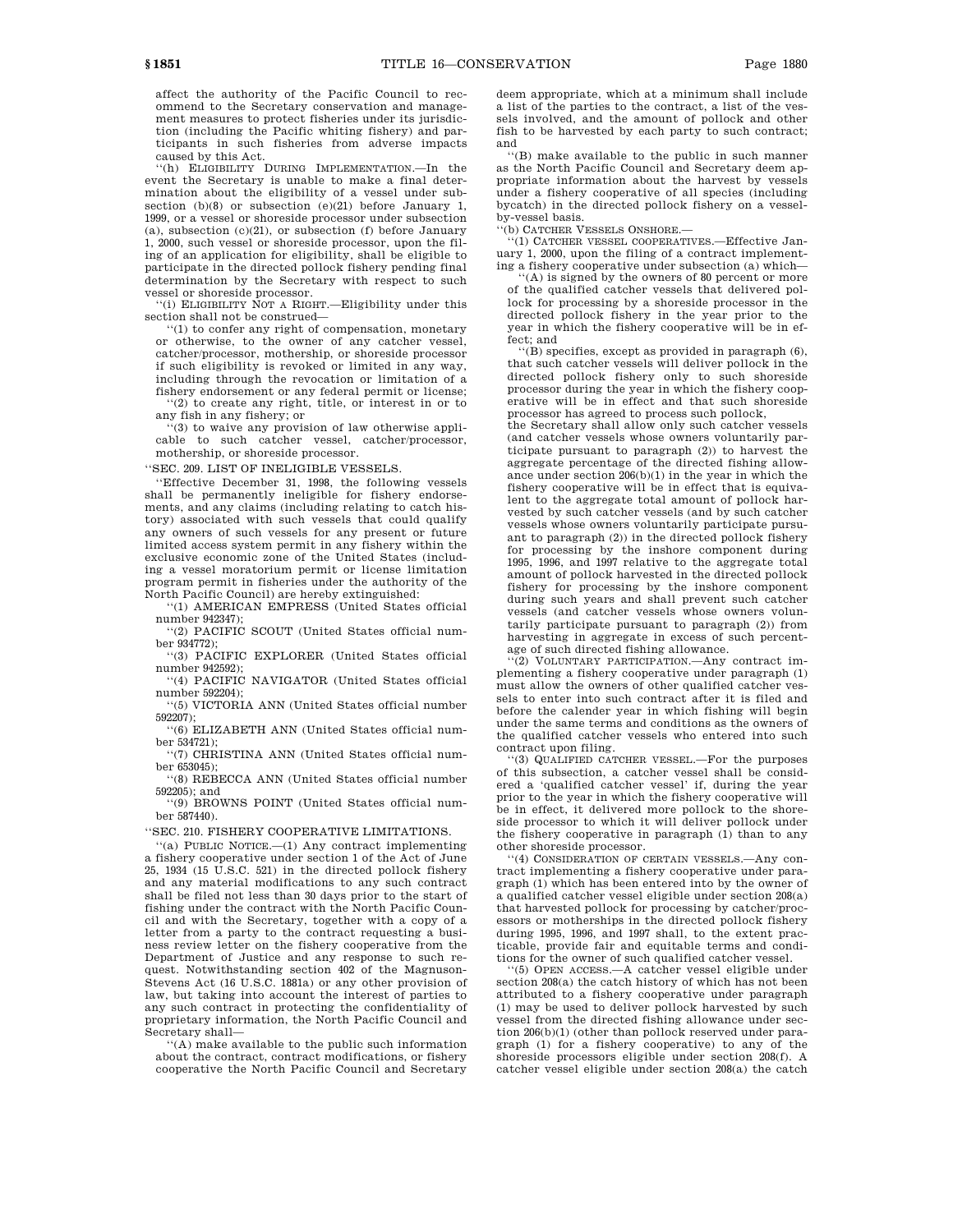history of which has been attributed to a fishery cooperative under paragraph (1) during any calendar year may not harvest any pollock apportioned under section 206(b)(1) in such calendar year other than the pollock reserved under paragraph (1) for such fishery cooperative.

''(6) TRANSFER OF COOPERATIVE HARVEST.—A contract implementing a fishery cooperative under paragraph (1) may, notwithstanding the other provisions of this subsection, provide for up to 10 percent of the pollock harvested under such cooperative to be processed by a shoreside processor eligible under section 208(f) other than the shoreside processor to which pollock will be delivered under paragraph (1).

'(7) FISHERY COOPERATIVE EXIT PROVISIONS.

''(A) FISHING ALLOWANCE DETERMINATION.—For purposes of determining the aggregate percentage of directed fishing allowances under paragraph (1), when a catcher vessel is removed from the directed pollock fishery, the fishery allowance for pollock for the vessel being removed-

''(i) shall be based on the catch history determination for the vessel made pursuant to section 679.62 of title 50, Code of Federal Regulations, as in effect on the date of enactment of the Coast Guard Authorization Act of 2010 [Oct. 15, 2010]; and

''(ii) shall be assigned, for all purposes under this title, in the manner specified by the owner of the vessel being removed to any other catcher vessel or among other catcher vessels participating in the fishery cooperative if such vessel or vessels remain in the fishery cooperative for at least one year after the date on which the vessel being removed leaves the directed pollock fishery.

''(B) ELIGIBILITY FOR FISHERY ENDORSEMENT.—Except as provided in subparagraph (C), a vessel that is removed pursuant to this paragraph shall be permanently ineligible for a fishery endorsement, and any claim (including relating to catch history) associated with such vessel that could qualify any owner of such vessel for any permit to participate in any fishery within the exclusive economic zone of the United States shall be extinguished, unless such removed vessel is thereafter designated to replace a vessel to be removed pursuant to this paragraph.

''(C) LIMITATIONS ON STATUTORY CONSTRUCTION.— Nothing in this paragraph shall be construed—

''(i) to make the vessels AJ (United States official number 905625), DONA MARTITA (United States official number 651751), NORDIC EX-PLORER (United States official number 678234), and PROVIDIAN (United States official number 1062183) ineligible for a fishery endorsement or any permit necessary to participate in any fishery under the authority of the New England Fishery Management Council or the Mid-Atlantic Fishery Management Council established, respectively, under subparagraphs (A) and (B) of section 302(a)(1) of the Magnuson-Stevens Act [16 U.S.C. 1852(a)(1)]; or

''(ii) to allow the vessels referred to in clause (i) to participate in any fishery under the authority of the Councils referred to in clause (i) in any manner that is not consistent with the fishery management plan for the fishery developed by the Councils under section 303 of the Magnuson-Stevens Act [16 U.S.C. 1853].

''(c) CATCHER VESSELS TO CATCHER/PROCESSORS.—Effective January 1, 1999, not less than 8.5 percent of the directed fishing allowance under section 206(b)(2) shall be available for harvest only by the catcher vessels eligible under section 208(b). The owners of such catcher vessels may participate in a fishery cooperative with the owners of the catcher/processors eligible under paragraphs (1) through (20) of the section 208(e). The owners of such catcher vessels may participate in a fishery cooperative that will be in effect during 1999 only if the contract implementing such cooperative establishes penalties to prevent such vessels from exceeding in 1999 the traditional levels harvested by such vessels in all other fisheries in the exclusive economic zone of the United States.

 $\lq$  CATCHER VESSELS TO MOTHERSHIPS.

'(1) PROCESSING.—Effective January 1, 2000, the authority in section 1 of the Act of June 25, 1934 (48 Stat. 1213 and 1214; 15 U.S.C. 521 et seq.) shall extend to processing by motherships eligible under section 208(d) solely for the purposes of forming or participating in a fishery cooperative in the directed pollock fishery upon the filing of a contract to implement a fishery cooperative under subsection (a) which has been entered into by the owners of 80 percent or more of the catcher vessels eligible under section 208(c) for the duration of such contract, provided that such owners agree to the terms of the fishery cooperative involving processing by the motherships.

''(2) VOLUNTARY PARTICIPATION.—Any contract implementing a fishery cooperative described in paragraph (1) must allow the owners of any other catcher vessels eligible under section 208(c) to enter such contract after it is filed and before the calendar year in which fishing will begin under the same terms and conditions as the owners of the catcher vessels who entered into such contract upon filing.

'(e) EXCESSIVE SHARES.

''(1) HARVESTING.—No particular individual, corporation, or other entity may harvest, through a fishery cooperative or otherwise, a total of more than 17.5 percent of the pollock available to be harvested in the directed pollock fishery.

''(2) PROCESSING.—Under the authority of section 301(a)(4) of the Magnuson-Stevens Act (16 U.S.C. 1851(a)(4)), the North Pacific Council is directed to recommend for approval by the Secretary conservation and management measures to prevent any particular individual or entity from processing an excessive share of the pollock available to be harvested in the directed pollock fishery. In the event the North Pacific Council recommends and the Secretary approves an excessive processing share that is lower than 17.5 percent, any individual or entity that previously processed a percentage greater than such share shall be allowed to continue to process such percentage, except that their percentage may not exceed 17.5 percent (excluding pollock processed by catcher/processors that was harvested in the directed pollock fishery by catcher vessels eligible under 208(b)) and shall be reduced if their percentage decreases, until their percentage is below such share. In recommending the excessive processing share, the North Pacific Council shall consider the need of catcher vessels in the directed pollock fishery to have competitive buyers for the pollock harvested by such vessels.

''(3) REVIEW BY MARITIME ADMINISTRATION.—At the request of the North Pacific Council or the Secretary, any individual or entity believed by such Council or the Secretary to have exceeded the percentage in either paragraph (1) or (2) shall submit such information to the Administrator of the Maritime Administration as the Administrator deems appropriate to allow the Administrator to determine whether such individual or entity has exceeded either such percentage. The Administrator shall make a finding as soon as practicable upon such request and shall submit such finding to the North Pacific Council and the Secretary. For the purposes of this subsection, any entity in which 10 percent or more of the interest is owned or controlled by another individual or entity shall be considered to be the same entity as the other individual or entity.

''(f) LANDING TAX JURISDICTION.—Any contract filed under subsection (a) shall include a contract clause under which the parties to the contract agree to make payments to the State of Alaska for any pollock harvested in the directed pollock fishery which is not landed in the State of Alaska, in amounts which would otherwise accrue had the pollock been landed in the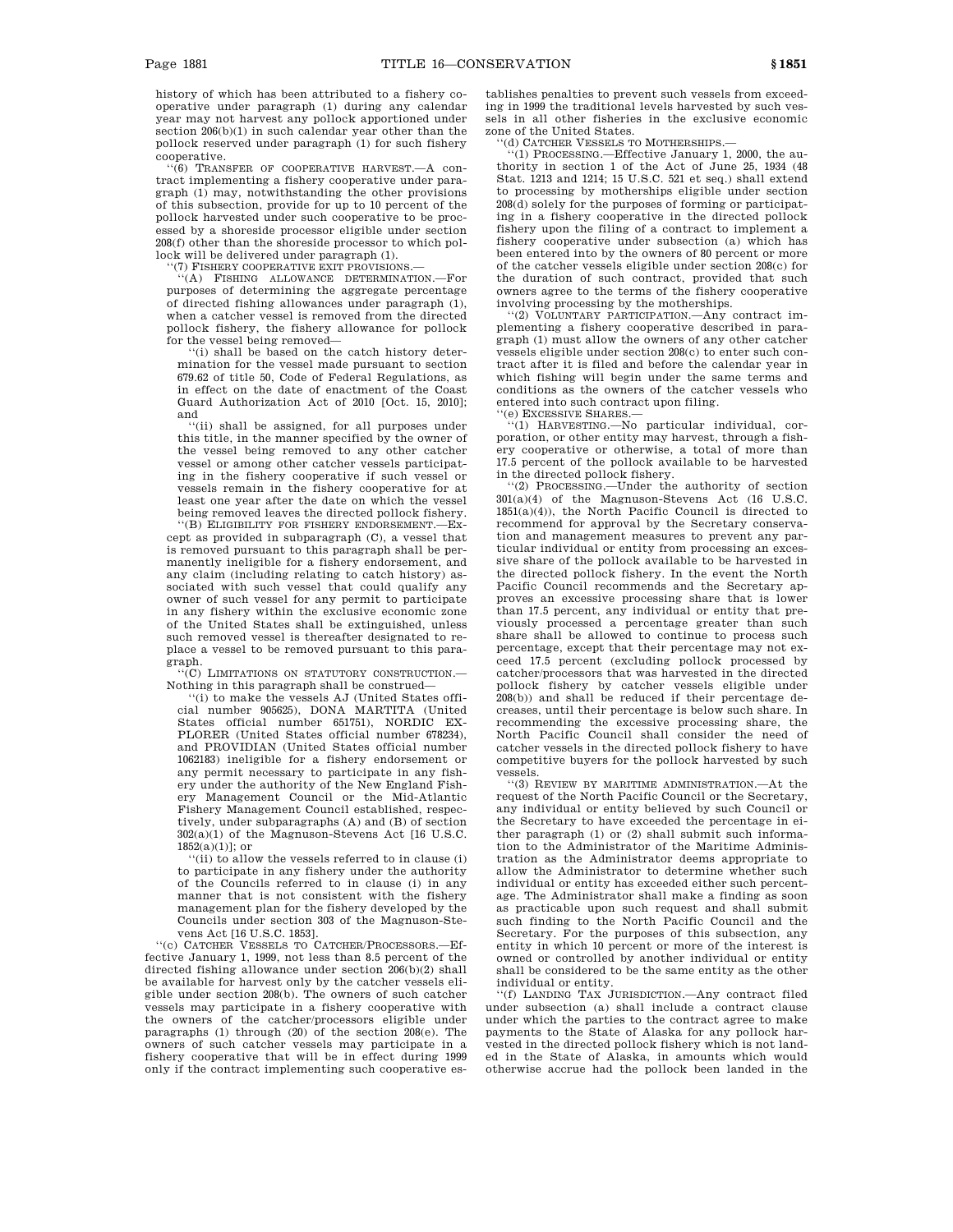State of Alaska subject to any landing taxes established under Alaska law. Failure to include such a contract clause or for such amounts to be paid shall result in a revocation of the authority to form fishery cooperatives under section 1 of the Act of June 25, 1934 (15 U.S.C. 521 et seq.).

''(g) PENALTIES.—The violation of any of the requirements of this subtitle or any regulation or permit issued pursuant to this subtitle shall be considered the commission of an act prohibited by section 307 of the Magnuson-Stevens Act (16 U.S.C. 1857), and sections 308, 309, 310, and 311 of such Act (16 U.S.C. 1858, 1859, 1860, and 1861) shall apply to any such violation in the same manner as to the commission of an act prohibited by section 307 of such Act (16 U.S.C. 1857). In addition to the civil penalties and permit sanctions applicable to prohibited acts under section 308 of such Act (16 U.S.C. 1858), any person who is found by the Secretary, after notice and an opportunity for a hearing in accordance with section 554 of title 5, United States Code, to have violated a requirement of this section shall be subject to the forfeiture to the Secretary of Commerce of any fish harvested or processed during the commission of such act.

''SEC. 211. PROTECTIONS FOR OTHER FISHERIES; CONSERVATION MEASURES.

''(a) GENERAL.—The North Pacific Council shall recommend for approval by the Secretary such conservation and management measures as it determines necessary to protect other fisheries under its jurisdiction and the participants in those fisheries, including processors, from adverse impacts caused by this Act [probably should be ''this title'', see Tables for classification] or fishery cooperatives in the directed pollock fishery.

'(b) CATCHER/PROCESSOR RESTRICTIONS.-

''(1) GENERAL.—The restrictions in this subsection shall take effect on January 1, 1999 and shall remain in effect thereafter except that they may be superceded (with the exception of paragraph (4)) by conservation and management measures recommended after the date of the enactment of this Act [Oct. 21, 1998] by the North Pacific Council and approved by the Secretary in accordance with the Magnuson-Stevens Act.

''(2) BERING SEA FISHING.—The catcher/processors eligible under paragraphs (1) through (20) of section 208(e) are hereby prohibited from, in the aggregate—

'(A) exceeding the percentage of the harvest available in the offshore component of any Bering Sea and Aleutian Islands groundfish fishery (other than the pollock fishery) that is equivalent to the total harvest by such catcher/processors and the catcher/processors listed in section 209 in the fishery in 1995, 1996, and 1997 relative to the total amount available to be harvested by the offshore component in the fishery in 1995, 1996, and 1997;

''(B) exceeding the percentage of the prohibited species available in the offshore component of any Bering Sea and Aleutian Islands groundfish fishery (other than the pollock fishery) that is equivalent to the total of the prohibited species harvested by such catcher/processors and the catcher/processors listed in section 209 in the fishery in 1995, 1996, and 1997 relative to the total amount of prohibited species available to be harvested by the offshore com-

ponent in the fishery in 1995, 1996, and 1997; and ''(C) fishing for Atka mackerel in the eastern area of the Bering Sea and Aleutian Islands and from exceeding the following percentages of the directed harvest available in the Bering Sea and Aleutian Islands Atka mackerel fishery—

'(i) 11.5 percent in the central area; and

''(ii) 20 percent in the western area. ''(3) BERING SEA PROCESSING.—The catcher/processors eligible under paragraphs (1) through (20) of section 208(e) are hereby prohibited from—

''(A) processing any of the directed fishing allowances under paragraphs (1) or (3) of section 206(b); and

''(B) processing any species of crab harvested in the Bering Sea and Aleutian Islands Management Area.

''(4) GULF OF ALASKA.—The catcher/processors eligible under paragraphs (1) through (20) of section 208(e) are hereby prohibited from—

''(A) harvesting any fish in the Gulf of Alaska;

''(B) processing any groundfish harvested from the portion of the exclusive economic zone off Alaska known as area 630 under the fishery management plan for Gulf of Alaska groundfish; or

''(C) processing any pollock in the Gulf of Alaska (other than as bycatch in non-pollock groundfish fisheries) or processing, in the aggregate, a total of more than 10 percent of the cod harvested from areas 610, 620, and 640 of the Gulf of Alaska under the fishery management plan for Gulf of Alaska groundfish.

''(5) FISHERIES OTHER THAN NORTH PACIFIC.—The catcher/processors eligible under paragraphs (1) through (20) of section 208(e) and motherships eligible under section 208(d) are hereby prohibited from harvesting fish in any fishery under the authority of any regional fishery management council established under section 302(a) of the Magnuson-Stevens Act (16 U.S.C. 1852(a)) other than the North Pacific Council, except for the Pacific whiting fishery, and from processing fish in any fishery under the authority of any such regional fishery management council other than the North Pacific Council, except in the Pacific whiting fishery, unless the catcher/processor or mothership is authorized to harvest or process fish under a fishery management plan recommended by the regional fishery management council of jurisdiction and approved by the Secretary.

''(6) OBSERVERS AND SCALES.—The catcher/processors eligible under paragraphs (1) through (20) of section 208(e) shall—

''(A) have two observers onboard at all times while groundfish is being harvested, processed, or received from another vessel in any fishery under the authority of the North Pacific Council; and

''(B) weigh its catch on a scale onboard approved by the National Marine Fisheries Service while harvesting groundfish in fisheries under the authority of the North Pacific Council.

This paragraph shall take effect on January 1, 1999 for catcher/processors eligible under paragraphs (1) through (20) of section 208(e) that will harvest pollock allocated under section 206(a) in 1999, and shall take effect on January 1, 2000 for all other catcher/processors eligible under such paragraphs of section 208(e).

'(c) CATCHER VESSEL AND SHORESIDE PROCESSOR RE-STRICTIONS.—

''(1) REQUIRED COUNCIL RECOMMENDATIONS.—By not later than July 1, 1999, the North Pacific Council shall recommend for approval by the Secretary conservation and management measures to—

''(A) prevent the catcher vessels eligible under subsections (a), (b), and (c) of section 208 from exceeding in the aggregate the traditional harvest levels of such vessels in other fisheries under the authority of the North Pacific Council as a result of fishery cooperatives in the directed pollock fishery; and

''(B) protect processors not eligible to participate in the directed pollock fishery from adverse effects as a result of this Act or fishery cooperatives in the directed pollock fishery.

If the North Pacific Council does not recommend such conservation and management measures by such date, or if the Secretary determines that such conservation and management measures recommended by the North Pacific Council are not adequate to fulfill the purposes of this paragraph, the Secretary may by regulation restrict or change the authority in section 210(b) to the extent the Secretary deems appropriate, including by preventing fishery cooperatives from being formed pursuant to such section and by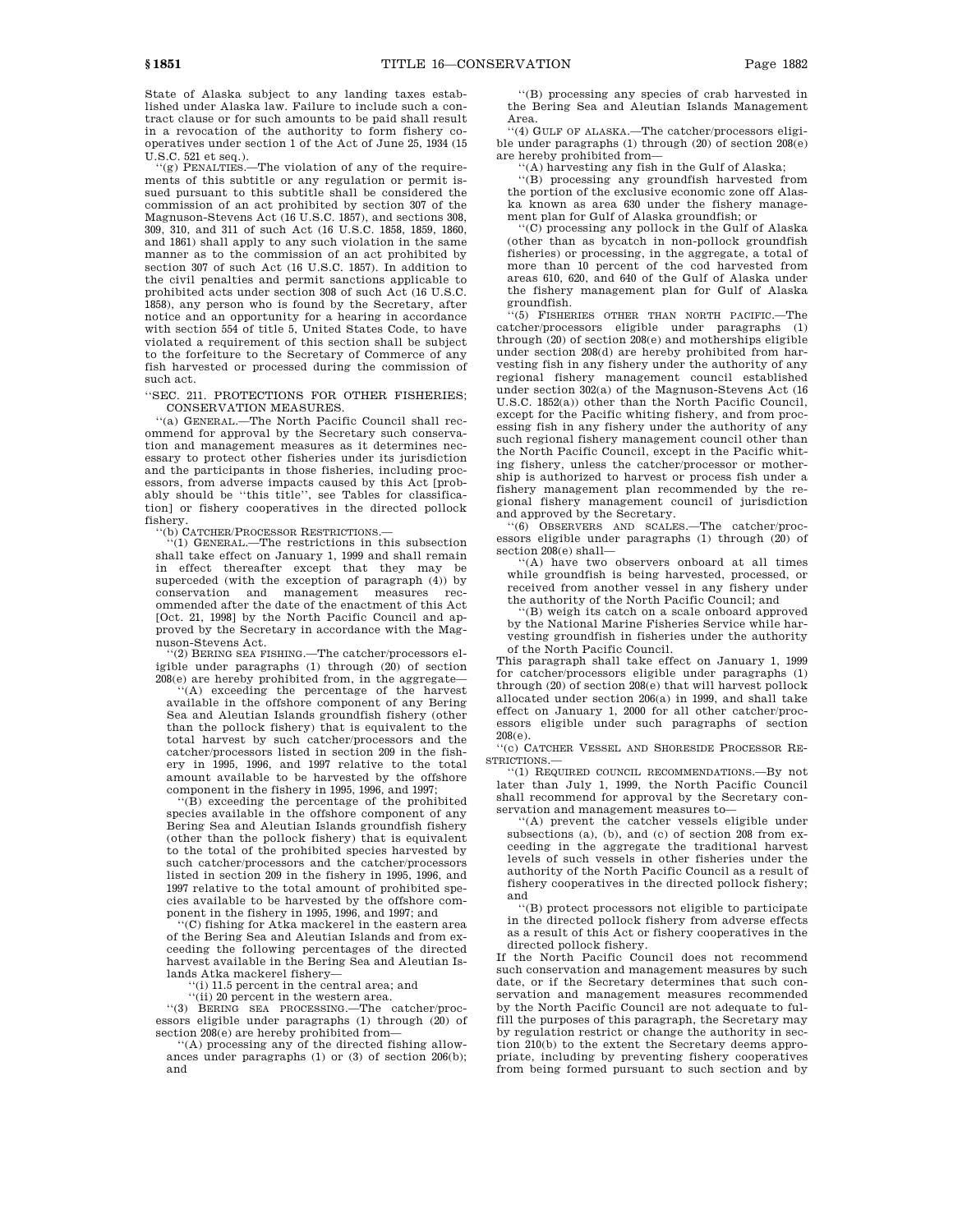providing greater flexibility with respect to the shoreside processor or shoreside processors to which catcher vessels in a fishery cooperative under section 210(b) may deliver pollock.

''(2) BERING SEA CRAB AND GROUNDFISH.— ''(A) Effective January 1, 2000, the owners of the motherships eligible under section 208(d) and the shoreside processors eligible under section 208(f) that receive pollock from the directed pollock fishery under a fishery cooperative are hereby prohibited from processing, in the aggregate for each calendar year, more than the percentage of the total catch of each species of crab in directed fisheries under the jurisdiction of the North Pacific Council than facilities operated by such owners processed of each such species in the aggregate, on average, in 1995, 1996, 1997. For the purposes of this subparagraph, the term 'facilities' means any processing plant, catcher/processor, mothership, floating processor, or any other operation that processes fish. Any entity in which 10 percent or more of the interest is owned or controlled by another individual or entity shall be considered to be the same entity as the other individual or entity for the purposes of this subparagraph.

''(B) Under the authority of section 301(a)(4) of the Magnuson-Stevens Act (16 U.S.C. 1851(a)(4)), the North Pacific Council is directed to recommend for approval by the Secretary conservation and management measures to prevent any particular individual or entity from harvesting or processing an excessive share of crab or of groundfish in fisheries in the Bering Sea and Aleutian Islands Management Area.

''(C) The catcher vessels eligible under section 208(b) are hereby prohibited from participating in a directed fishery for any species of crab in the Bering Sea and Aleutian Islands Management Area unless the catcher vessel harvested crab in the directed fishery for that species of crab in such Area during 1997 and is eligible to harvest such crab in such directed fishery under the license limitation program recommended by the North Pacific Council and approved by the Secretary. The North Pacific Council is directed to recommend measures for approval by the Secretary to eliminate latent licenses under such program, and nothing in this subparagraph shall preclude the Council from recommending measures more restrictive than under this paragraph.

''(3) FISHERIES OTHER THAN NORTH PACIFIC.—

 $(A)$  By not later than July 1, 2000, the Pacific Fishery Management Council established under section  $302(a)(1)(F)$  of the Magnuson-Stevens Act (16) U.S.C. 1852(a)(1)(F)) shall recommend for approval by the Secretary conservation and management measures to protect fisheries under its jurisdiction and the participants in those fisheries from adverse impacts caused by this Act [probably should be 'this title'', see Tables for classification] or by any fishery cooperatives in the directed pollock fishery.

''(B) If the Pacific Council does not recommend such conservation and management measures by such date, or if the Secretary determines that such conservation and management measures recommended by the Pacific Council are not adequate to fulfill the purposes of this paragraph, the Secretary may by regulation implement adequate measures including, but not limited to, restrictions on vessels which harvest pollock under a fishery cooperative which will prevent such vessels from harvesting Pacific groundfish, and restrictions on the number of processors eligible to process Pacific groundfish.

''(d) BYCATCH INFORMATION.—Notwithstanding section 402 of the Magnuson-Stevens Act (16 U.S.C. 1881a), the North Pacific Council may recommend and the Secretary may approve, under such terms and conditions as the North Pacific Council and Secretary deem appropriate, the public disclosure of any information from the groundfish fisheries under the authority of such Council that would be beneficial in the implementation of section  $301(a)(9)$  or section  $303(a)(11)$  of the Magnuson-Stevens Act (16 U.S.C. 1851(a)(9) and 1853(a)(11)).

''(e) COMMUNITY DEVELOPMENT LOAN PROGRAM.— Under the authority of title XI of the Merchant Marine Act, 1936 ([former] 46 U.S.C. App. 1271 et seq.) [see chapter 537 of Title 46, Shipping], and subject to the availability of appropriations, the Secretary is authorized to provide direct loan obligations to communities eligible to participate in the western Alaska community development quota program established under 304(i) [305(i)] of the Magnuson-Stevens Act (16 U.S.C. 1855(i)) for the purposes of purchasing all or part of an ownership interest in vessels and shoreside processors eligible under subsections (a), (b), (c), (d), (e), or (f) of section  $208$ . Notwithstanding the eligibility criteria in section 208(a) and section 208(c), the LISA MARIE (United States official number 1038717) shall be eligible under such sections in the same manner as other vessels eligible under such sections.

'SEC. 212. RESTRICTION ON FEDERAL LOANS.

''[Amended section 302(b) of Pub. L. 104–297, formerly set out as a note under section 1274 of Title 46, Appendix, Shipping, and now partially set out as a note under section 53706 of Title 46, Shipping.]

''SEC. 213. DURATION.

''(a) GENERAL.—Except as otherwise provided in this title [see Tables for classification], the provisions of this title shall take effect upon the date of the enactment of this Act [Oct. 21, 1998]. There are authorized to be appropriated \$6,700,000 per year to carry out the provisions of this Act [probably should be ''this title'', see Tables for classification] through fiscal year 2004.

''(b) EXISTING AUTHORITY.—Except for the measures required by this subtitle [this note], nothing in this subtitle shall be construed to limit the authority of the North Pacific Council or the Secretary under the Magnuson-Stevens Act.

''(c) CHANGES TO FISHERY COOPERATIVE LIMITATIONS AND POLLOCK CDQ ALLOCATION.—The North Pacific Council may recommend and the Secretary may approve conservation and management measures in accordance with the Magnuson-Stevens Act—

''(1) that supersede the provisions of this subtitle, except for sections 206 and 208, for conservation purposes or to mitigate adverse effects in fisheries or on owners of fewer than three vessels in the directed pollock fishery caused by this title or fishery cooperatives in the directed pollock fishery, provided such measures take into account all factors affecting the fisheries and are imposed fairly and equitably to the extent practicable among and within the sectors in the directed pollock fishery;

''(2) that supersede the allocation in section 206(a) for any of the years 2002, 2003, and 2004, upon the finding by such Council that the western Alaska community development quota program for pollock has been adversely affected by the amendments in this subtitle; or

 $(3)$  that supersede the criteria required in paragraph (1) of section 210(b) to be used by the Secretary to set the percentage allowed to be harvested by catcher vessels pursuant to a fishery cooperative under such paragraph.

''(d) REPORT TO CONGRESS.—Not later than October 1, 2000, the North Pacific Council shall submit a report to the Secretary and to Congress on the implementation and effects of this Act [title], including the effects on fishery conservation and management, on bycatch levels, on fishing communities, on business and employment practices of participants in any fishery cooperatives, on the western Alaska community development quota program, on any fisheries outside of the authority of the North Pacific Council, and such other matters as the North Pacific Council deems appropriate.

''(e) REPORT ON FILLET PRODUCTION.—Not later than June 1, 2000, the General Accounting Office [now Government Accountability Office] shall submit a report to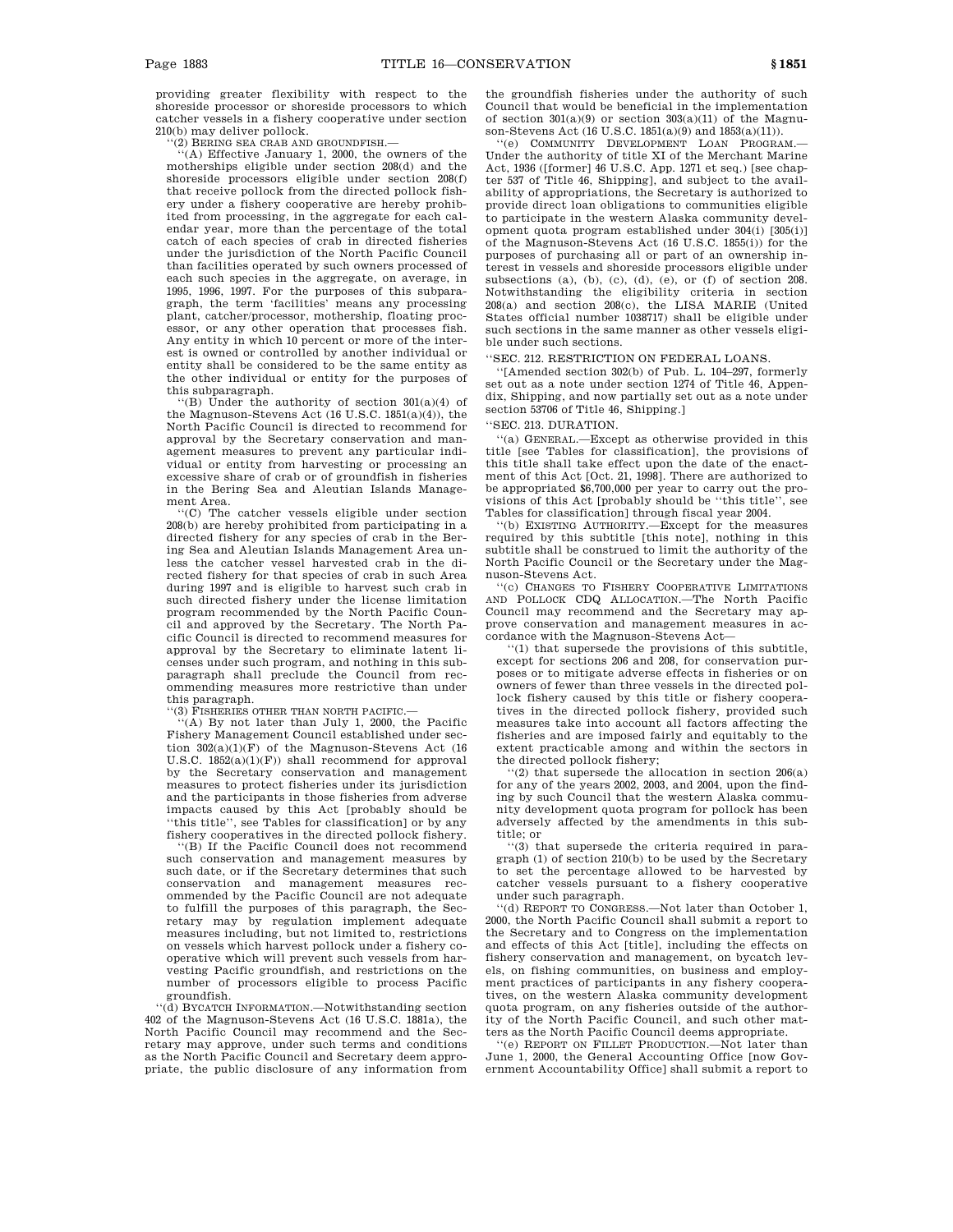the North Pacific Council, the Secretary, and the Congress on whether this Act has negatively affected the market for fillets and fillet blocks, including through the reduction in the supply of such fillets and fillet blocks. If the report determines that such market has been negatively affected, the North Pacific Council shall recommend measures for the Secretary's approval

to mitigate any negative effects. ''(f) SEVERABILITY.—If any provision of this title, an amendment made by this title, or the application of such provision or amendment to any person or circumstance is held to be unconstitutional, the remainder of this title, the amendments made by this title, and the application of the provisions of such to any person or circumstance shall not be affected thereby.

''(g) INTERNATIONAL AGREEMENTS.—In the event that any provision of section 12102(c) [now 12113(b)(2) to (d)] or section 31322(a) of title 46, United States Code, as amended by this Act, is determined to be inconsistent with an existing international agreement relating to foreign investment to which the United States is a party with respect to the owner or mortgagee on [sic] of a vessel with a fishery endorsement, such provision shall not apply to that owner or mortgagee with respect to their ownership or mortgage interest in such vessel on that date to the extent of any such inconsistency. The provisions of section 12102(c) [now 12113(b)(2) to (d)] and section 31322(a) of title 46, United States Code, as amended by this Act, shall apply to all subsequent owners and mortgagees of such vessel, and shall apply, notwithstanding the preceding sentence, to the owner on [sic] of such vessel if any ownership interest in that owner is transferred to or otherwise acquired by a foreign individual or entity after or if the percentage of foreign ownership in the vessel is increased after the

effective date of this subsection [July 24, 2001].'' [Pub. L. 107–20, title II, §2202(e)(2), July 24, 2001, 115 Stat. 170, provided that: ''Section 213(g) of the American Fisheries Act (Public Law 105–277, division C, title II) [set out above] shall take effect on the date of enactment of this Act [July 24, 2001].'']

RESTRICTION ON FUNDING CERTAIN NEW FISHERY MANAGEMENT PLANS, AMENDMENTS OR REGULATIONS

Pub. L. 104–208, div. A, title I, §101(a) [title II, §§208, 211(b)], Sept. 30, 1996, 110 Stat. 3009, 3009–40, 3009–41, provided that: ''None of the funds appropriated under this Act or any other Act henceforth may be used to develop new fishery management plans, amendments, or regulations which create new individual fishing quota programs (whether such quotas are transferable or not) or to implement any such plans, amendments or regulations approved by a Regional Fishery Management Council or the Secretary after January 4, 1995, until offsetting fees to pay for the cost of administering such plans, amendments, or regulations are expressly au-thorized under the Magnuson-Stevens Fishery Conservation and Management Act (16 U.S.C. 1801 et seq.). This restriction shall also apply to any program relating to the Gulf of Mexico commercial red snapper fishery that authorizes the consolidation of licenses, permits or endorsements that result in different trip limits for vessels in the same class. This restriction shall not apply in any way to the North Pacific halibut and sablefish, South Atlantic wreckfish, or the Mid-Atlantic surfclam and ocean (including mahogany) quohog individual fishing quota programs. The term 'individual fishing quota' does not include a community development quota.''

Similar provisions were contained in the following

prior appropriation act: Pub. L. 104–134, title I, §101[(a)] [title II, §210], Apr. 26, 1996, 110 Stat. 1321, 1321–31; renumbered title I, Pub. L. 104–140, §1(a), May 2, 1996, 110 Stat. 1327; repealed by Pub. L. 104–297, title I, §108(f)(6), Oct. 11, 1996, 110 Stat. 3579.

### ALBEMARLE SOUND-ROANOKE RIVER BASIN: STRIPED BASS STUDY

Pub. L. 100–589, §5, Nov. 3, 1988, 102 Stat. 2984, related to requirement of biological study of striped bass fishery resources and habitats of Albemarle Sound-Roanoke River basin area and development of short-term and long-term recommendations for restoring and conserving these resources and habitats, prior to repeal by Pub. L. 105–146, §3(b), Dec. 16, 1997, 111 Stat. 2677.

### EXCLUSIVE ECONOMIC ZONE: ATLANTIC STRIPED BASS **PROTECTION**

Pub. L. 100–589, §6(a)–(f), Nov. 3, 1988, 102 Stat. 2986, as amended by Pub. L. 102–130, §4, Oct. 17, 1991, 105 Stat. 627; Pub. L. 104–208, div. A, title I, §101(a) [title II, §211(b)], Sept. 30, 1996, 110 Stat. 3009, 3009–41, directed Secretary of Commerce to regulate fishing for Atlantic striped bass in exclusive economic zone determined to be consistent with national standards set forth in this section, prior to repeal by Pub. L. 105–146, §3(c), Dec. 16, 1997, 111 Stat. 2677.

### ATLANTIC STRIPED BASS CONSERVATION

Pub. L. 98–613, §§1–9, Oct. 31, 1984, 98 Stat. 3187–3190, as amended, formerly set out as a note under this section, was transferred to chapter 71A (§5151 et seq.) of this title.

## **§ 1852. Regional Fishery Management Councils**

## **(a) Establishment**

(1) There shall be established, within 120 days after April 13, 1976, eight Regional Fishery Management Councils, as follows:

## **(A) New England Council**

The New England Fishery Management Council shall consist of the States of Maine, New Hampshire, Massachusetts, Rhode Island, and Connecticut and shall have authority over the fisheries in the Atlantic Ocean seaward of such States (except as provided in paragraph (3)). The New England Council shall have 18 voting members, including 12 appointed by the Secretary in accordance with subsection (b)(2) (at least one of whom shall be appointed from each such State).

## **(B) Mid-Atlantic Council**

The Mid-Atlantic Fishery Management Council shall consist of the States of New York, New Jersey, Delaware, Pennsylvania, Maryland, Virginia, and North Carolina and shall have authority over the fisheries in the Atlantic Ocean seaward of such States (except North Carolina, and as provided in paragraph (3)). The Mid-Atlantic Council shall have 21 voting members, including 13 appointed by the Secretary in accordance with subsection (b)(2) (at least one of whom shall be appointed from each such State).

## **(C) South Atlantic Council**

The South Atlantic Fishery Management Council shall consist of the States of North Carolina, South Carolina, Georgia, and Florida and shall have authority over the fisheries in the Atlantic Ocean seaward of such States (except as provided in paragraph (3)). The South Atlantic Council shall have 13 voting members, including 8 appointed by the Secretary in accordance with subsection (b)(2) (at least one of whom shall be appointed from each such State).

## **(D) Caribbean Council**

The Caribbean Fishery Management Council shall consist of the Virgin Islands and the Commonwealth of Puerto Rico and shall have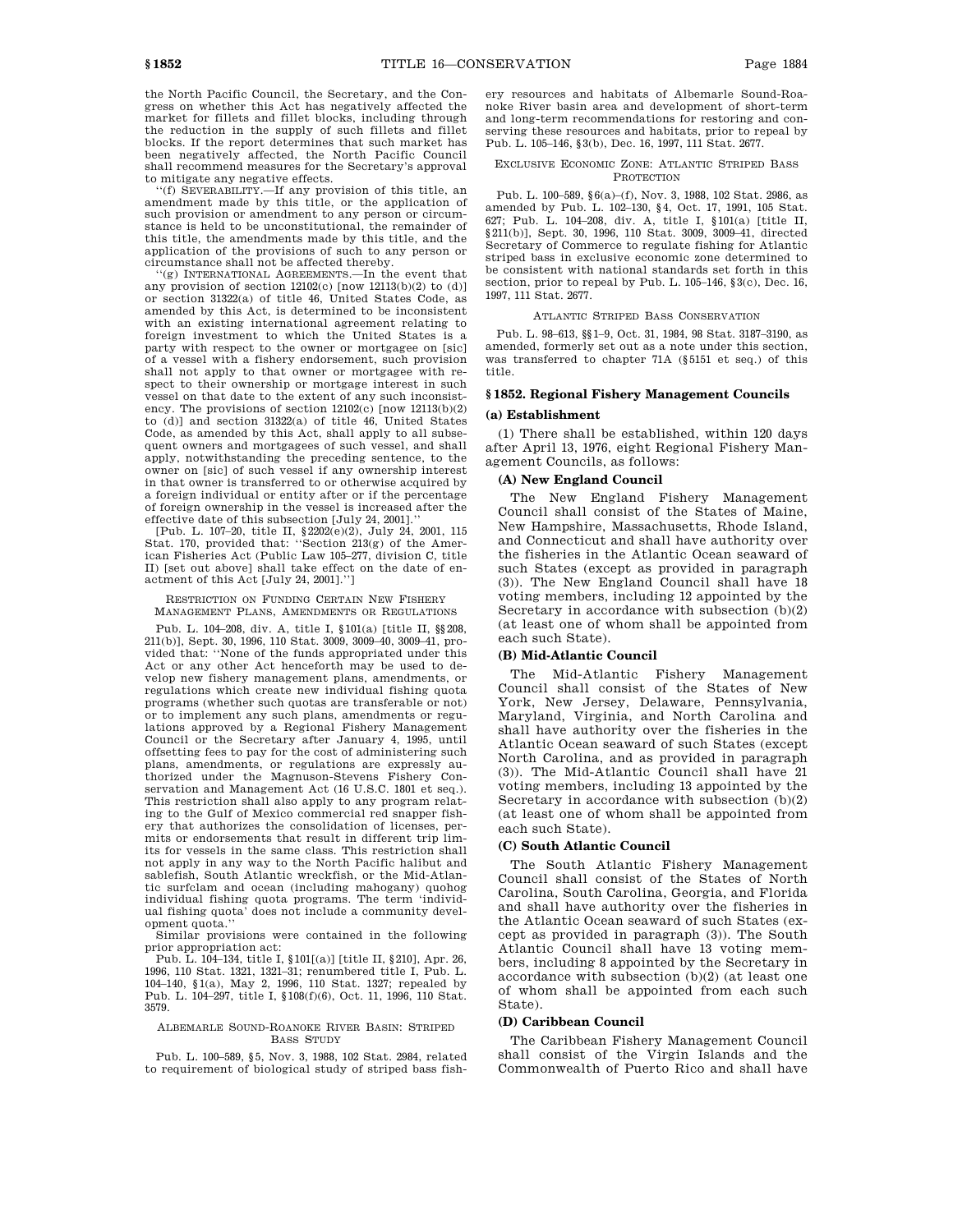authority over the fisheries in the Caribbean Sea and Atlantic Ocean seaward of such States and of commonwealths, territories, and possessions of the United States in the Caribbean Sea (except as provided in paragraph (3)). The Caribbean Council shall have 7 voting members, including 4 appointed by the Secretary in accordance with subsection (b)(2) (at least one of whom shall be appointed from each such State).

## **(E) Gulf Council**

The Gulf of Mexico Fishery Management Council shall consist of the States of Texas, Louisiana, Mississippi, Alabama, and Florida and shall have authority over the fisheries in the Gulf of Mexico seaward of such States (except as provided in paragraph (3)). The Gulf Council shall have 17 voting members, including 11 appointed by the Secretary in accordance with subsection (b)(2) (at least one of whom shall be appointed from each such State).

## **(F) Pacific Council**

The Pacific Fishery Management Council shall consist of the States of California, Oregon, Washington, and Idaho and shall have authority over the fisheries in the Pacific Ocean seaward of such States. The Pacific Council shall have 14 voting members, including 8 appointed by the Secretary in accordance with subsection (b)(2) (at least one of whom shall be appointed from each such State), and including one appointed from an Indian tribe with Federally<sup>1</sup> recognized fishing rights from California, Oregon, Washington, or Idaho in accordance with subsection (b)(5).

## **(G) North Pacific Council**

The North Pacific Fishery Management Council shall consist of the States of Alaska, Washington, and Oregon and shall have authority over the fisheries in the Arctic Ocean, Bering Sea, and Pacific Ocean seaward of Alaska. The North Pacific Council shall have 11 voting members, including 7 appointed by the Secretary in accordance with subsection (b)(2) (5 of whom shall be appointed from the State of Alaska and 2 of whom shall be appointed from the State of Washington).

## **(H) Western Pacific Council**

The Western Pacific Fishery Management Council shall consist of the States of Hawaii, American Samoa, Guam, and the Northern Mariana Islands and shall have authority over the fisheries in the Pacific Ocean seaward of such States and of the Commonwealths, territories, and possessions of the United States in the Pacific Ocean area. The Western Pacific Council shall have 13 voting members, including 8 appointed by the Secretary in accordance with subsection (b)(2) (at least one of whom shall be appointed from each of the following States: Hawaii, American Samoa, Guam, and the Northern Mariana Islands).

(2) Each Council shall reflect the expertise and interest of the several constituent States in the ocean area over which such Council is granted authority.

(3) The Secretary shall have authority over any highly migratory species fishery that is within the geographical area of authority of more than one of the following Councils: New England Council, Mid-Atlantic Council, South Atlantic Council, Gulf Council, and Caribbean Council.

## **(b) Voting members**

(1) The voting members of each Council shall be:

(A) The principal State official with marine fishery management responsibility and expertise in each constituent State, who is designated as such by the Governor of the State, so long as the official continues to hold such position, or the designee of such official.

(B) The regional director of the National Marine Fisheries Service for the geographic area concerned, or his designee, except that if two such directors are within such geographical area, the Secretary shall designate which of such directors shall be the voting member.

(C) The members required to be appointed by the Secretary in accordance with paragraphs (2) and (5).

(2)(A) The members of each Council required to be appointed by the Secretary must be individuals who, by reason of their occupational or other experience, scientific expertise, or training, are knowledgeable regarding the conservation and management, or the commercial or recreational harvest, of the fishery resources of the geographical area concerned. Within nine months after November 28, 1990, the Secretary shall, by regulation, prescribe criteria for determining whether an individual satisfies the requirements of this subparagraph.

(B) The Secretary, in making appointments under this section, shall, to the extent practicable, ensure a fair and balanced apportionment, on a rotating or other basis, of the active participants (or their representatives) in the commercial and recreational fisheries under the jurisdiction of the Council. On January 31, 1991, and each year thereafter, the Secretary shall submit to the Committee on Commerce, Science, and Transportation of the Senate and the Committee on Merchant Marine and Fisheries of the House of Representatives a report on the actions taken by the Secretary to ensure that such fair and balanced apportionment is achieved. The report shall—

(i) list the fisheries under the jurisdiction of each Council, outlining for each fishery the type and quantity of fish harvested, fishing and processing methods employed, the number of participants, the duration and range of the fishery, and other distinguishing characteristics;

(ii) assess the membership of each Council in terms of the apportionment of the active participants in each such fishery; and

(iii) state the Secretary's plans and schedule for actions to achieve a fair and balanced apportionment on the Council for the active participants in any such fishery.

(C) The Secretary shall appoint the members of each Council from a list of individuals submitted by the Governor of each applicable con-

<sup>1</sup>So in original. Probably should not be capitalized.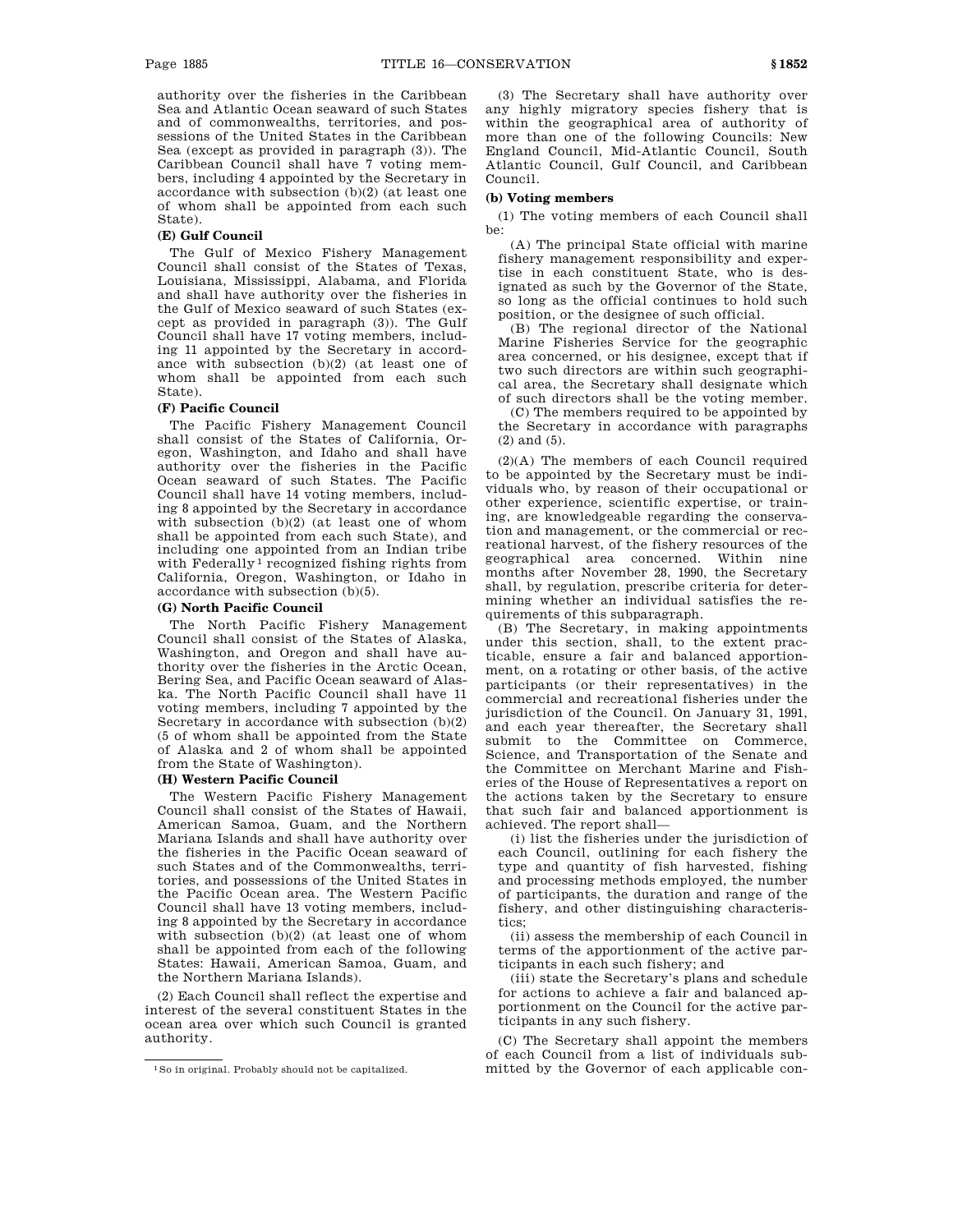stituent State. A Governor may not submit the names of individuals to the Secretary for appointment unless the Governor has determined that each such individual is qualified under the requirements of subparagraph (A) and unless the Governor has, to the extent practicable, first consulted with representatives of the commercial and recreational fishing interests of the State regarding those individuals. Each such list shall include the names and pertinent biographical data of not less than three individuals for each applicable vacancy and shall be accompanied by a statement by the Governor explaining how each such individual meets the requirements of subparagraph (A). The Secretary shall review each list submitted by a Governor to ascertain if the individuals on the list are qualified for the vacancy on the basis of such requirements. If the Secretary determines that any individual is not qualified, the Secretary shall notify the appropriate Governor of that determination. The Governor shall then submit a revised list or resubmit the original list with an additional explanation of the qualifications of the individual in question. An individual is not eligible for appointment by the Secretary until that individual complies with the applicable financial disclosure requirements under subsection  $(k)$ .<sup>2</sup>

(D)(i) The Governor of a State submitting a list of names of individuals for appointment by the Secretary of Commerce to the Gulf of Mexico Fisheries Management Council under subparagraph (C) shall include—

(I) at least 1 nominee each from the commercial, recreational, and charter fishing sectors; and

(II) at least 1 other individual who is knowledgeable regarding the conservation and management of fisheries resources in the jurisdiction of the Council.

(ii) Notwithstanding the requirements of subparagraph (C), if the Secretary determines that the list of names submitted by the Governor does not meet the requirements of clause (i) the Secretary shall—

(I) publish a notice in the Federal Register asking the residents of that State to submit the names and pertinent biographical data of individuals who would meet the requirement not met for appointment to the Council; and

(II) add the name of any qualified individual submitted by the public who meets the unmet requirement to the list of names submitted by the Governor.

(iii) For purposes of clause (i) an individual who owns or operates a fish farm outside of the United States shall not be considered to be a representative of the commercial or recreational fishing sector.

(iv) The requirements of this subparagraph shall expire at the end of fiscal year 2012.

(E) Whenever the Secretary makes an appointment to a Council, the Secretary shall make a public announcement of such appointment not less than 45 days before the first day on which the individual is to take office as a member of the Council.

(3) Each voting member appointed to a Council by the Secretary in accordance with paragraphs (2) and (5) shall serve for a term of 3 years; except that the Secretary may designate a shorter term if necessary to provide for balanced expiration to terms of office. No member appointed after January 1, 1986, may serve more than three consecutive terms. Any term in which an individual was appointed to replace a member who left office during the term shall not be counted in determining the number of consecutive terms served by that Council member.

(4) Successors to the voting members of any Council shall be appointed in the same manner as the original voting members. Any individual appointed to fill a vacancy occurring prior to the expiration of any term of office shall be appointed for the remainder of that term.

(5)(A) The Secretary shall appoint to the Pacific Council one representative of an Indian tribe with  $Federally<sup>1</sup> recognized fishing rights$ from California, Oregon, Washington, or Idaho from a list of not less than 3 individuals submitted by the tribal governments. The Secretary, in consultation with the Secretary of the Interior and tribal governments, shall establish by regulation the procedure for submitting a list under this subparagraph.

(B) Representation shall be rotated among the tribes taking into consideration—

(i) the qualifications of the individuals on the list referred to in subparagraph (A),

(ii) the various rights of the Indian tribes involved and judicial cases that set forth how those rights are to be exercised, and

(iii) the geographic area in which the tribe of the representative is located.

(C) A vacancy occurring prior to the expiration of any term shall be filled in the same manner as set out in subparagraphs (A) and (B), except that the Secretary may use the list from which the vacating representative was chosen.

(D) The tribal representative appointed under subparagraph (A) may designate as an alternate, during the period of the representative's term, an individual knowledgeable concerning tribal rights, tribal law, and the fishery resources of the geographical area concerned.

(6) The Secretary may remove for cause any member of a Council required to be appointed by the Secretary in accordance with paragraphs 3 (2) or (5) if—

(A) the Council concerned first recommends removal by not less than two-thirds of the members who are voting members and submits such removal recommendation to the Secretary in writing together with a statement of the basis for the recommendation; or

(B) the member is found by the Secretary, after notice and an opportunity for a hearing in accordance with section 554 of title 5, to have committed an act prohibited by section 1857(1)(O) of this title.

## **(c) Nonvoting members**

(1) The nonvoting members of each Council shall be:

(A) The regional or area director of the United States Fish and Wildlife Service for the geographical area concerned, or his designee.

<sup>2</sup>See References in Text note below. 3So in original. Probably should be ''paragraph''.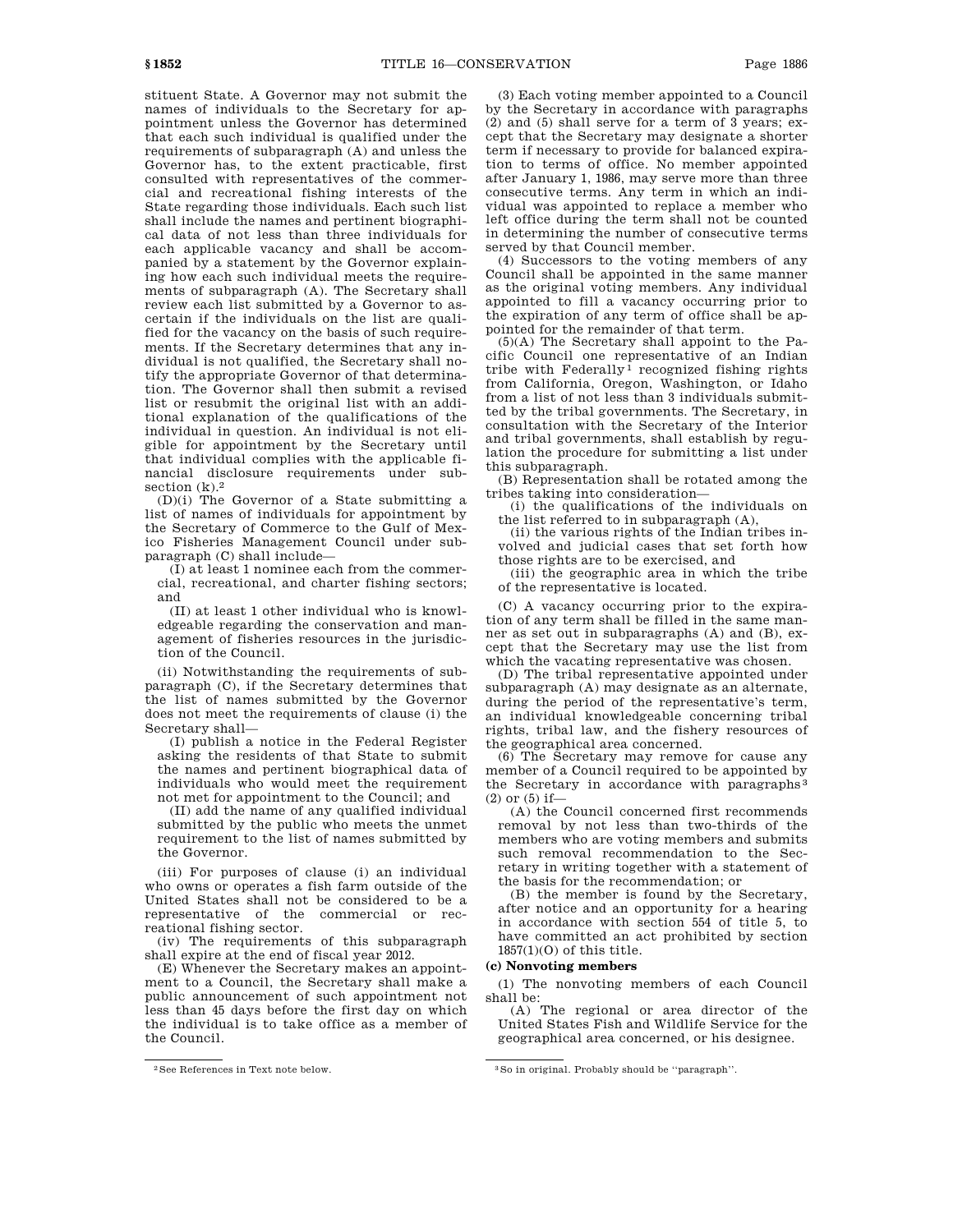(B) The Commander of the Coast Guard district for the geographical area concerned, or his designee; except that, if two Coast Guard districts are within such geographical area, the commander designated for such purpose by the commandant of the Coast Guard.

(C) The executive director of the Marine Fisheries Commission for the geographical area concerned, if any, or his designee.

(D) One representative of the Department of State designated for such purpose by the Secretary of State, or his designee.

(2) The Pacific Council shall have one additional nonvoting member who shall be appointed by, and serve at the pleasure of, the Governor of Alaska.

## **(d) Compensation and expenses**

The voting members of each Council who are required to be appointed by the Secretary and who are not employed by the Federal Government or any State or local government, shall receive compensation at the daily rate for GS–15, step 7 of the General Schedule, when engaged in the actual performance of duties for such Council. The voting members of each Council, any nonvoting member described in subsection  $(c)(1)(C)$ , and the nonvoting member appointed pursuant to subsection (c)(2) shall be reimbursed for actual expenses incurred in the performance of such duties, and other nonvoting members and Council staff members may be reimbursed for actual expenses.

## **(e) Transaction of business**

(1) A majority of the voting members of any Council shall constitute a quorum, but one or more such members designated by the Council may hold hearings. All decisions of any Council shall be by majority vote of the voting members present and voting.

(2) The voting members of each Council shall select a Chairman for such Council from among the voting members.

(3) Each Council shall meet at appropriate times and places in any of the constituent States of the Council at the call of the Chairman or upon the request of a majority of its voting members.

(4) If any voting member of a Council disagrees with respect to any matter which is transmitted to the Secretary by such Council, such member may submit a statement to the Secretary setting forth the reasons for such disagreement. The regional director of the National Marine Fisheries Service serving on the Council, or the regional director's designee, shall submit such a statement, which shall be made available to the public upon request, if the regional director disagrees with any such matter.

(5) At the request of any voting member of a Council, the Council shall hold a roll call vote on any matter before the Council. The official minutes and other appropriate records of any Council meeting shall identify all roll call votes held, the name of each voting member present during each roll call vote, and how each member voted on each roll call vote.

### **(f) Staff and administration**

(1) Each Council may appoint, and assign duties to, an executive director and such other full- and part-time administrative employees as the Secretary determines are necessary to the performance of its functions.

(2) Upon the request of any Council, and after consultation with the Secretary, the head of any Federal agency is authorized to detail to such Council, on a reimbursable basis, any of the personnel of such agency, to assist such Council in the performance of its functions under this chapter.

(3) The Secretary shall provide to each Council such administrative and technical support services as are necessary for the effective functioning of such Council.

(4) The Administrator of General Services shall furnish each Council with such offices, equipment, supplies, and services as he is authorized to furnish to any other agency or instrumentality of the United States.

(5) The Secretary and the Secretary of State shall furnish each Council with relevant information concerning foreign fishing and international fishery agreements.

(6) Each Council shall determine its organization, and prescribe its practices and procedures for carrying out its functions under this chapter, in accordance with such uniform standards as are prescribed by the Secretary. The procedures of a Council, and of its scientific and statistical committee and advisory panels established under subsection (g), must be consistent with the procedural guidelines set forth in subsection (i)(2). Each Council shall publish and make available to the public a statement of its organization, practices, and procedures.

(7) The Secretary shall pay—

(A) the compensation and expenses provided for in subsection  $(d)$ ;

(B) appropriate compensation to employees appointed under paragraph (1);

(C) the amounts required for reimbursement of other Federal agencies under paragraphs (2) and  $(4)$ 

(D) the actual expenses of the members of the committees and panels established under subsection (g); and

(E) such other costs as the Secretary determines are necessary to the performance of the functions of the Councils.

## **(g) Committees and advisory panels**

(1)(A) Each Council shall establish, maintain, and appoint the members of a scientific and statistical committee to assist it in the development, collection, evaluation, and peer review of such statistical, biological, economic, social, and other scientific information as is relevant to such Council's development and amendment of any fishery management plan.

(B) Each scientific and statistical committee shall provide its Council ongoing scientific advice for fishery management decisions, including recommendations for acceptable biological catch, preventing overfishing, maximum sustainable yield, and achieving rebuilding targets, and reports on stock status and health, bycatch, habitat status, social and economic impacts of management measures, and sustainability of fishing practices.

(C) Members appointed by the Councils to the scientific and statistical committees shall be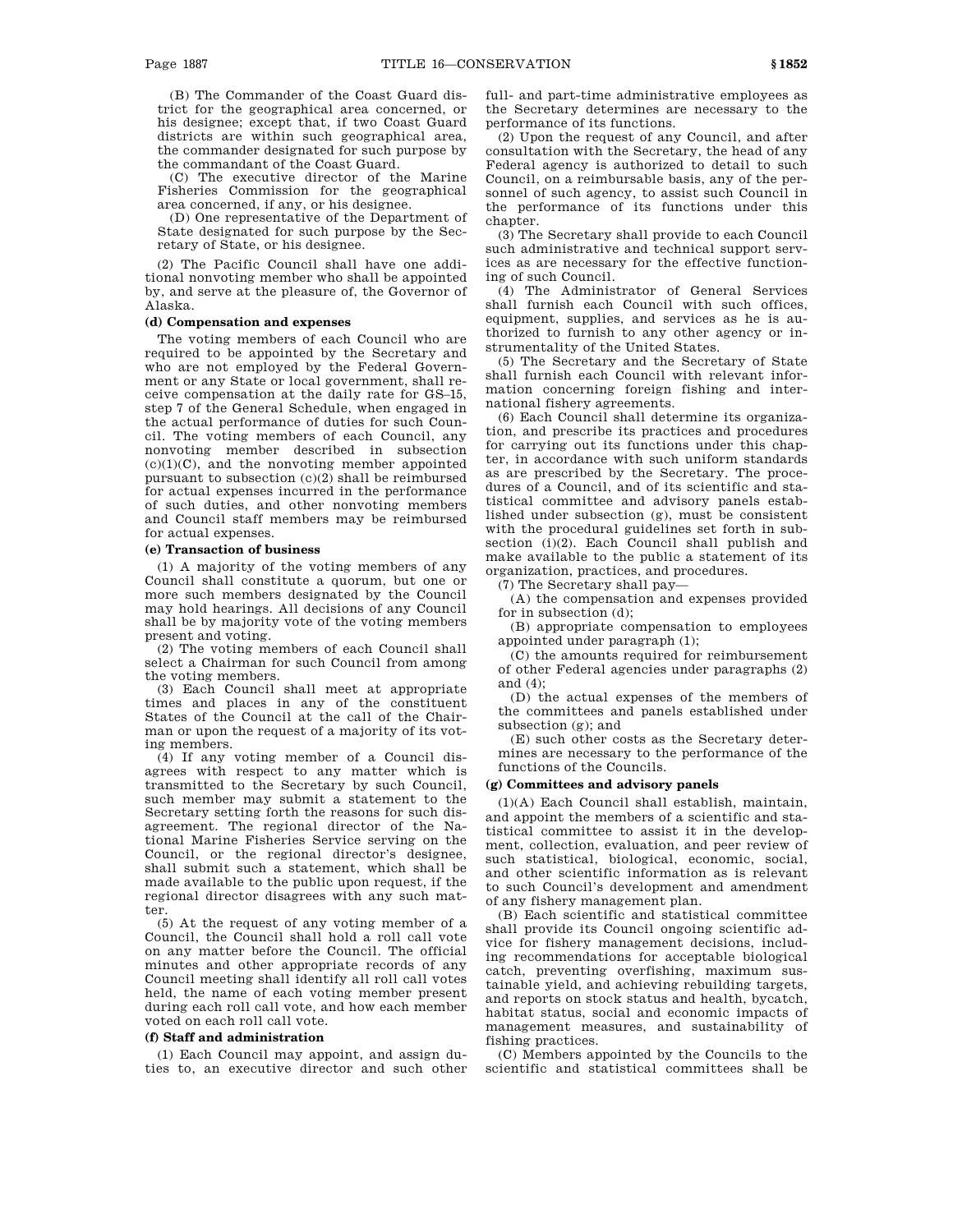Federal employees, State employees, academicians, or independent experts and shall have strong scientific or technical credentials and experience.

(D) Each member of a scientific and statistical committee shall be treated as an affected individual for purposes of paragraphs  $(2)$ ,  $(3)(B)$ ,  $(4)$ , and  $(5)(A)$  of subsection  $(j)$ . The Secretary shall keep disclosures made pursuant to this subparagraph on file.

(E) The Secretary and each Council may establish a peer review process for that Council for scientific information used to advise the Council about the conservation and management of the fishery. The review process, which may include existing committees or panels, is deemed to satisfy the requirements of the guidelines issued pursuant to section 515 of the Treasury and General Government Appropriations Act for Fiscal year 2001 (Public Law 106–554—Appendix C; 114 Stat. 2763A–153).

(F) In addition to the provisions of subsection (f)(7), the Secretary shall, subject to the availability of appropriations, pay a stipend to members of the scientific and statistical committees or advisory panels who are not employed by the Federal Government or a State marine fisheries agency.

(G) A science and statistical committee shall hold its meetings in conjunction with the meeting of the Council, to the extent practicable.

(2) Each Council shall establish such advisory panels as are necessary or appropriate to assist it in carrying out its functions under this chapter.

(3)(A) Each Council shall establish and maintain a fishing industry advisory committee which shall provide information and recommendations on, and assist in the development of, fishery management plans and amendments to such plans.

(B) Appointments to a committee established under subparagraph (A) shall be made by each Council in such a manner as to provide fair representation to commercial fishing interests in the geographical area of authority of the Council.

(4) The Secretary shall establish advisory panels to assist in the collection and evaluation of information relevant to the development of any fishery management plan or plan amendment for a fishery to which subsection  $(a)(3)$  applies. Each advisory panel shall participate in all aspects of the development of the plan or amendment; be balanced in its representation of commercial, recreational, and other interests; and consist of not less than 7 individuals who are knowledgeable about the fishery for which the plan or amendment is developed, selected from among—

(A) members of advisory committees and species working groups appointed under Acts implementing relevant international fishery agreements pertaining to highly migratory species; and

(B) other interested persons.

(5) Decisions and recommendations made by committees and panels established under this subsection shall be considered to be advisory in nature.

## **(h) Functions**

Each Council shall, in accordance with the provisions of this chapter—

(1) for each fishery under its authority that requires conservation and management, prepare and submit to the Secretary (A) a fishery management plan, and (B) amendments to each such plan that are necessary from time to time (and promptly whenever changes in conservation and management measures in another fishery substantially affect the fishery for which such plan was developed);

(2) prepare comments on any application for foreign fishing transmitted to it under section 1824(b)(4)(C) of this title or section 1824(d) of this title, and any fishery management plan or amendment transmitted to it under section  $1854(c)(4)$  of this title;

(3) conduct public hearings, at appropriate times and in appropriate locations in the geographical area concerned, so as to allow all interested persons an opportunity to be heard in the development of fishery management plans and amendments to such plans, and with respect to the administration and implementation of the provisions of this chapter (and for purposes of this paragraph, the term ''geographical area concerned'' may include an area under the authority of another Council if the fish in the fishery concerned migrate into, or occur in, that area or if the matters being heard affect fishermen of that area; but not unless such other Council is first consulted regarding the conduct of such hearings within its area);

(4) submit to the Secretary such periodic reports as the Council deems appropriate, and any other relevant report which may be requested by the Secretary;

(5) review on a continuing basis, and revise as appropriate, the assessments and specifications made pursuant to section 1853(a)(3) and (4) of this title with respect to the optimum yield from, the capacity and extent to which United States fish processors will process United States harvested fish from, and the total allowable level of foreign fishing in, each fishery (except as provided in section<sup>4</sup> subsection (a)(3)) within its geographical area of authority;

(6) develop annual catch limits for each of its managed fisheries that may not exceed the fishing level recommendations of its scientific and statistical committee or the peer review process established under subsection (g);

(7) develop, in conjunction with the scientific and statistical committee, multi-year research priorities for fisheries, fisheries interactions, habitats, and other areas of research that are necessary for management purposes, that shall—

(A) establish priorities for 5-year periods;

(B) be updated as necessary; and

(C) be submitted to the Secretary and the regional science centers of the National Marine Fisheries Service for their consideration in developing research priorities and budgets for the region of the Council;

<sup>4</sup>So in original. The word ''section'' probably should not appear.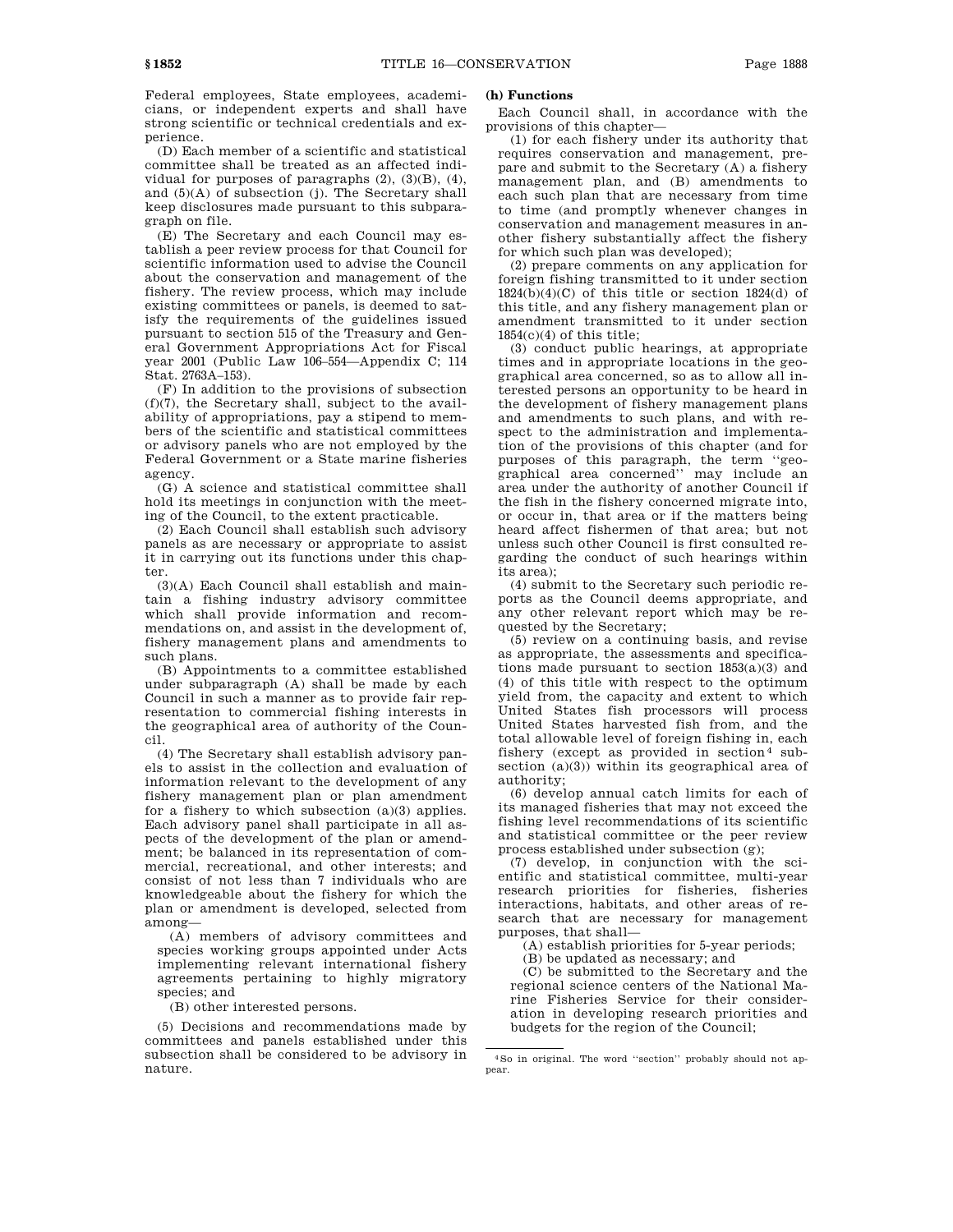(8) in addition to complying with the standards and requirements under paragraph (6), sections 1851(a), 1853(a)(15), and 1854(e) of this title, and other applicable provisions of this chapter, have the authority to use fishery management measures in a recreational fishery (or the recreational component of a mixeduse fishery) in developing a fishery management plan, plan amendment, or proposed regulations, such as extraction rates, fishing mortality targets, harvest control rules, or traditional or cultural practices of native communities in such fishery or fishery component; and

(9) conduct any other activities which are required by, or provided for in, this chapter or which are necessary and appropriate to the foregoing functions.

## **(i) Procedural matters**

(1) The Federal Advisory Committee Act (5 U.S.C. App.) shall not apply to the Councils, the Council coordination committee established under subsection (*l*), or to the scientific and statistical committees or other committees or advisory panels established under subsection (g).

(2) The following guidelines apply with respect to the conduct of business at meetings of a Council, of the Council coordination committee established under subsection (*l*), and of the scientific and statistical committees or other committees or advisory panels established under subsection (g):

(A) Unless closed in accordance with paragraph (3), each regular meeting and each emergency meeting shall be open to the public.

(B) Emergency meetings shall be held at the call of the chairman or equivalent presiding officer.

(C) Timely public notice of each regular meeting and each emergency meeting, including the time, place, and agenda of the meeting, shall be provided by any means that will result in wide publicity in the major fishing ports of the region (and in other major fishing ports having a direct interest in the affected fishery), except that e-mail notification and website postings alone are not sufficient. Timely notice of each regular meeting shall also be published in the Federal Register. The published agenda of the meeting may not be modified to include additional matters for Council action without public notice or within 14 days prior to the meeting date, unless such modification is to address an emergency action under section 1855(c) of this title, in which case public notice shall be given immediately.

(D) Interested persons shall be permitted to present oral or written statements regarding the matters on the agenda at meetings. All written information submitted to a Council by an interested person shall include a statement of the source and date of such information. Any oral or written statement shall include a brief description of the background and interests of the person in the subject of the oral or written statement.

(E) Detailed minutes of each meeting of the Council, except for any closed session, shall be kept and shall contain a record of the persons present, a complete and accurate description of matters discussed and conclusions reached, and copies of all statements filed. The Chairman shall certify the accuracy of the minutes of each such meeting and submit a copy thereof to the Secretary. The minutes shall be made available to any court of competent jurisdiction.

(F) Subject to the procedures established under paragraph (4), and the guidelines prescribed by the Secretary under section 1881a(b) of this title, relating to confidentiality, the administrative record, including minutes required under subparagraph (E), of each meeting, and records or other documents which were made available to or prepared for or by the Council, committee, or panel incident to the meeting, shall be available for public inspection and copying at a single location in the offices of the Council or the Secretary, as appropriate.

(3)(A) Each Council, the Council Coordination Committee established under subsection (*l*), scientific, and statistical committee, other committees, and advisory panel—

(i) shall close any meeting, or portion thereof, that concerns matters or information that bears a national security classification; and

(ii) may close any meeting, or portion thereof, that concerns matters or information that pertains to national security, employment matters, or briefings on litigation in which the Council is interested.

Subparagraphs (D) and (F) of paragraph (2) shall not apply to any meeting or portion thereof that is so closed.

(B) If any meeting or portion is closed, the Council concerned shall provide notice by any means that will result in wide publicity in the major fishing ports of the region (and in other major fishing ports having a direct interest in the affected fishery), except that e-mail notification and website postings alone are not sufficient, including in that notification the time and place of the meeting. This subpararaph<sup>5</sup> does not require notification regarding any brief closure of a portion of a meeting in order to discuss employment or other internal administrative matters.

(4) Each Council shall establish appropriate procedures applicable to it and to its committee and advisory panels for ensuring the confidentiality of the statistics that may be submitted to it by Federal or State authorities, and may be voluntarily submitted to it by private persons; including, but not limited to, procedures for the restriction of Council employee access and the prevention of conflicts of interest; except that such procedures, in the case of statistics submitted to the Council by a State or by the Secretary under section 1881a(b) of this title, must be consistent with the laws and regulations of that State, or with the procedures of the Secretary, as the case may be, concerning the confidentiality of the statistics.

(5) Each Council shall specify those procedures that are necessary or appropriate to ensure that the committees and advisory panels established

<sup>5</sup>So in original. Probably should be ''subparagraph''.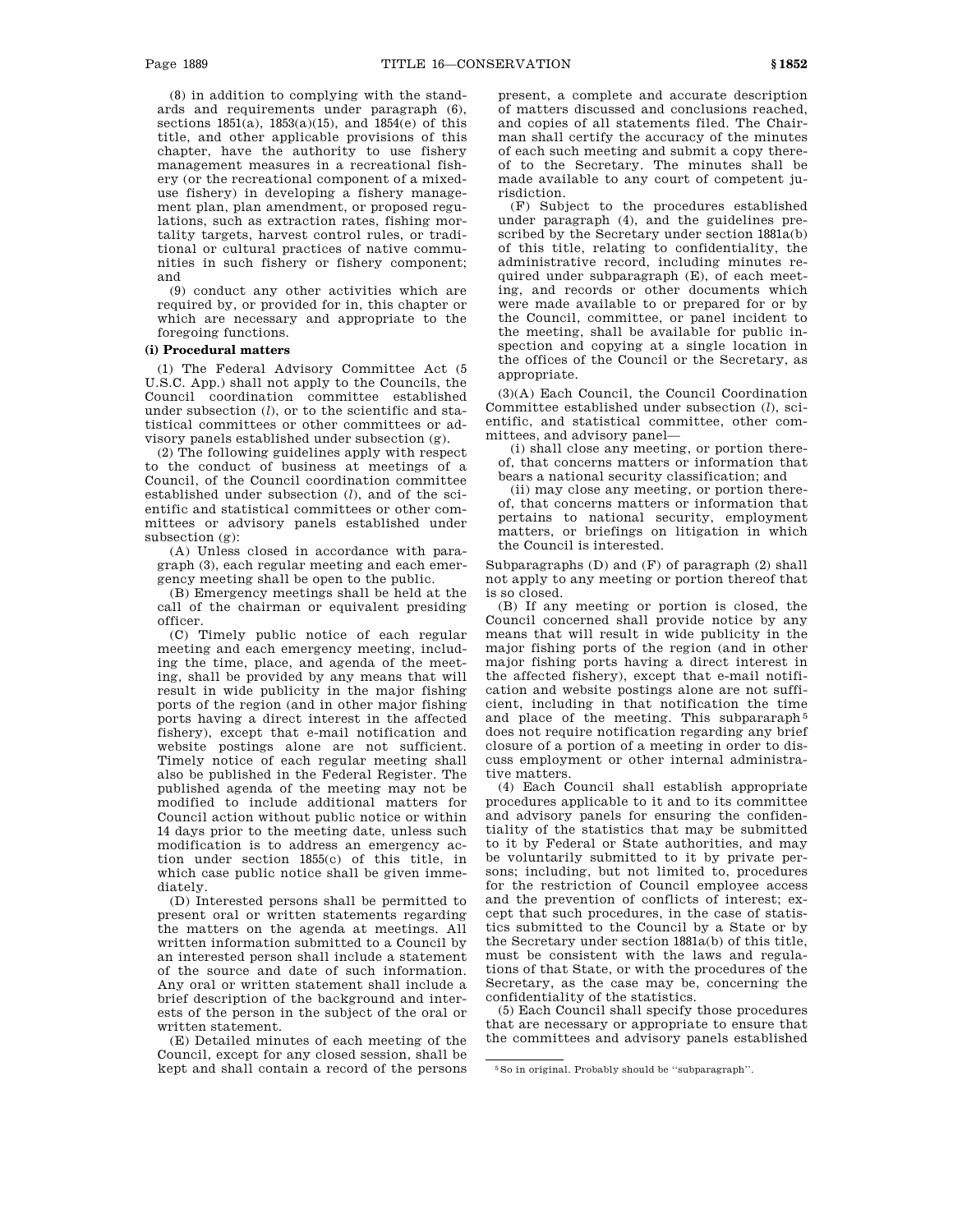under subsection (g) are involved, on a continuing basis, in the development and amendment of fishery management plans.

(6) At any time when a Council determines it appropriate to consider new information from a State or Federal agency or from a Council advisory body, the Council shall give comparable consideration to new information offered at that time by interested members of the public. Interested parties shall have a reasonable opportunity to respond to new data or information before the Council takes final action on conservation and management measures.

### **(j) Disclosure of financial interest and recusal**

(1) For the purposes of this subsection—

(A) the term ''affected individual'' means an individual who—

(i) is nominated by the Governor of a State for appointment as a voting member of a Council in accordance with subsection (b)(2); or

(ii) is a voting member of a Council appointed—

(I) under subsection (b)(2); or

(II) under subsection (b)(5) who is not subject to disclosure and recusal requirements under the laws of an Indian tribal government; and

(B) the term ''designated official'' means a person with expertise in Federal conflict-of-interest requirements who is designated by the Secretary, in consultation with the Council, to attend Council meetings and make determinations under paragraph (7)(B).

(2) Each affected individual must disclose any financial interest held by—

(A) that individual;

(B) the spouse, minor child, or partner of that individual; and

(C) any organization (other than the Council) in which that individual is serving as an officer, director, trustee, partner, or employee;

in any harvesting, processing, lobbying, advocacy, or marketing activity that is being, or will be, undertaken within any fishery over which the Council concerned has jurisdiction, or with respect to an individual or organization with a financial interest in such activity.

(3) The disclosure required under paragraph (2) shall be made—

(A) in the case of an affected individual referred to in paragraph  $(1)(A)(i)$ , before appointment by the Secretary; and

(B) in the case of an affected individual referred to in paragraph  $(1)(A)(ii)$ , within 45 days of taking office.

(4) An affected individual referred to in para $graph (1)(A)(ii) must update his or her disclosure$ form at any time any such financial interest is acquired, or substantially changed, by any person referred to in paragraph  $(2)(A)$ ,  $(B)$ , or  $(C)$ .

(5) The financial interest disclosures required by this subsection shall—

(A) be made on such forms, in accordance with such procedures, and at such times, as the Secretary shall by regulation prescribe;

(B) be kept on file by the Council and made available on the Internet and for public inspection at the Council offices during reasonable hours; and

(C) be kept on file by the Secretary for use in reviewing determinations under paragraph (7)(B) and made available for public inspection at reasonable hours.

(6) The participation by an affected individual referred to in paragraph  $(1)(A)(ii)$  in an action by a Council during any time in which that individual is not in compliance with the regulations prescribed under paragraph (5) may not be treated as cause for the invalidation of that action.

(7)(A) After the effective date of regulations promulgated under subparagraph (F) of this paragraph, an affected individual required to disclose a financial interest under paragraph (2) shall not vote on a Council decision which would have a significant and predictable effect on such financial interest. A Council decision shall be considered to have a significant and predictable effect on a financial interest if there is a close causal link between the Council decision and an expected and substantially disproportionate benefit to the financial interest of the affected individual relative to the financial interests of other participants in the same gear type or sector of the fishery. An affected individual who may not vote may participate in Council deliberations relating to the decision after notifying the Council of the voting recusal and identifying the financial interest that would be affected.

(B) At the request of an affected individual, or upon the initiative of the appropriate designated official, the designated official shall make a determination for the record whether a Council decision would have a significant and predictable effect on a financial interest.

(C) Any Council member may submit a written request to the Secretary to review any determination by the designated official under subparagraph (B) within 10 days of such determination. Such review shall be completed within 30 days of receipt of the request.

(D) Any affected individual who does not vote in a Council decision in accordance with this subsection may state for the record how he or she would have voted on such decision if he or she had voted.

(E) If the Council makes a decision before the Secretary has reviewed a determination under subparagraph (C), the eventual ruling may not be treated as cause for the invalidation or reconsideration by the Secretary of such decision.

(F) The Secretary, in consultation with the Councils and by not later than one year from October 11, 1996, shall promulgate regulations which prohibit an affected individual from voting in accordance with subparagraph (A), and which allow for the making of determinations under subparagraphs (B) and (C).

(8) Section 208 of title 18 does not apply to an affected individual referred to in paragraph  $(1)(A)(ii)$  during any time in which that individual is in compliance with the regulations prescribed under paragraph (5).

(9) On January 1, 2008, and annually thereafter, the Secretary shall submit a report to the Senate Committee on Commerce, Science, and Transportation and the House of Representatives Committee on Resources on action taken by the Secretary and the Councils to implement the disclosure of financial interest and recusal requirements of this subsection, including iden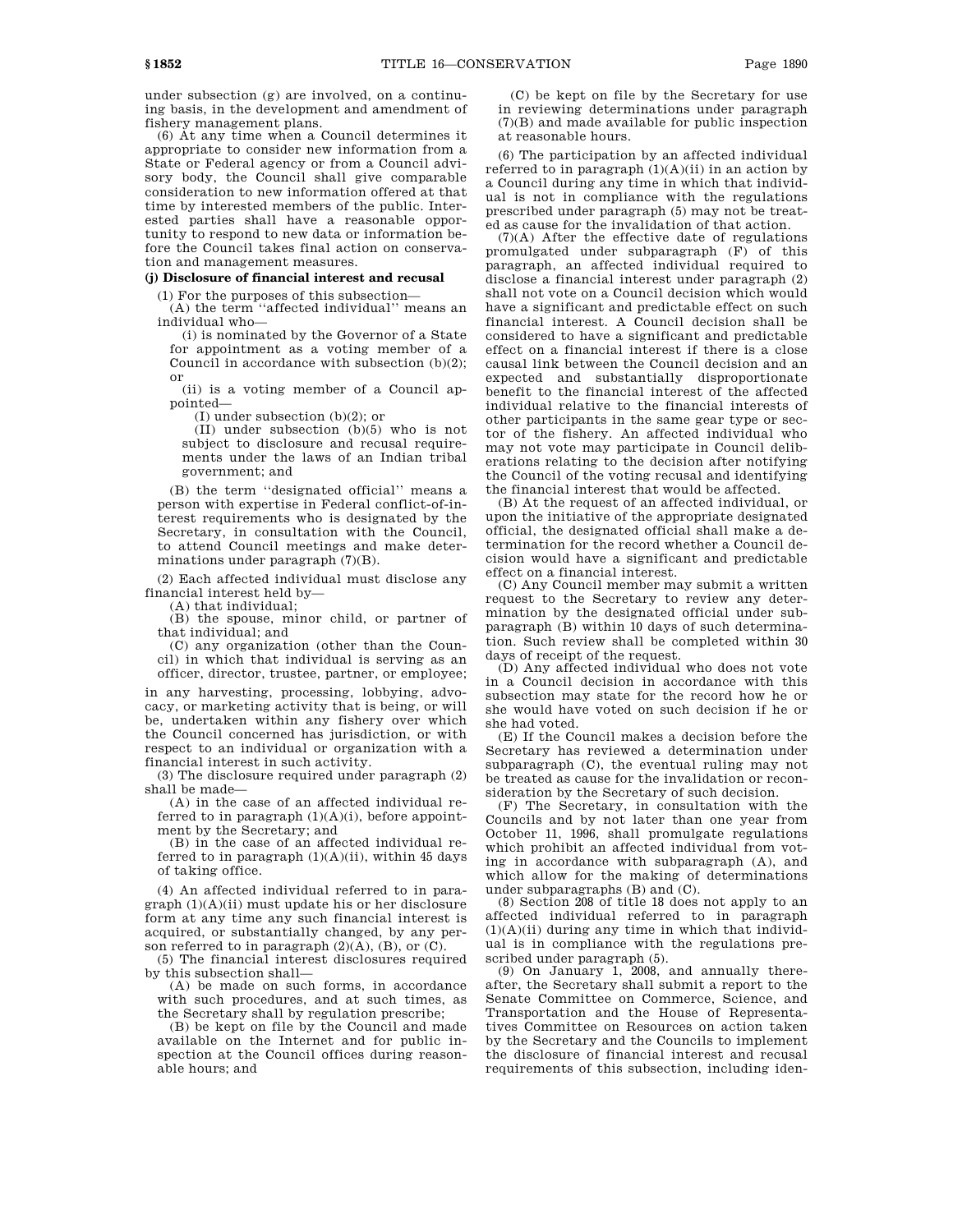tification of any conflict of interest problems with respect to the Councils and scientific and statistical committees and recommendations for addressing any such problems.

## **(k) Council training program**

## **(1) Training course**

Within 6 months after January 12, 2007, the Secretary, in consultation with the Councils and the National Sea Grant College Program, shall develop a training course for newly appointed Council members. The course may cover a variety of topics relevant to matters before the Councils, including—

(A) fishery science and basic stock assessment methods;

(B) fishery management techniques, data needs, and Council procedures;

(C) social science and fishery economics;

(D) tribal treaty rights and native customs, access, and other rights related to Western Pacific indigenous communities;

(E) legal requirements of this chapter, including conflict of interest and disclosure provisions of this section and related policies;

(F) other relevant legal and regulatory requirements, including the National Environmental Policy Act (42 U.S.C. 4321 et seq.);

(G) public process for development of fishery management plans;

(H) other topics suggested by the Council; and

(I) recreational and commercial fishing information, including fish harvesting techniques, gear types, fishing vessel types, and economics for the fisheries within each Council's jurisdiction.

## **(2) Member training**

The training course shall be available to both new and existing Council members, staff from the regional offices and regional science centers of the National Marine Fisheries Service, and may be made available to committee or advisory panel members as resources allow.

### **(3) Required training**

Council members appointed after January 12, 2007, shall complete a training course that meets the requirements of this section not later than 1 year after the date on which they were appointed. Any Council member who has completed a training course within 24 months before January 12, 2007, shall be considered to have met the training requirement of this paragraph.

### **(***l***) Council coordination committee**

The Councils may establish a Council coordination committee consisting of the chairs, vice chairs, and executive directors of each of the 8 Councils described in subsection (a)(1), or other Council members or staff, in order to discuss issues of relevance to all Councils, including issues related to the implementation of this chapter.

(Pub. L. 94–265, title III, §302, Apr. 13, 1976, 90 Stat. 347; Pub. L. 95–354, §5(1), Aug. 28, 1978, 92 Stat. 521; Pub. L. 96–561, title II, §234, Dec. 22, 1980, 94 Stat. 3299; Pub. L. 97–453, §5, Jan. 12, 1983, 96 Stat. 2484; Pub. L. 99–659, title I, §104(a)(1), (b)–(e)(1), Nov. 14, 1986, 100 Stat. 3709, 3710; Pub. L. 101–627, title I, §§108(a)–(j), 120(c), Nov. 28, 1990, 104 Stat. 4444–4446, 4459; Pub. L. 102–582, title IV, §403, Nov. 2, 1992, 106 Stat. 4909; Pub. L. 104–297, title I, §107, Oct. 11, 1996, 110 Stat. 3570; Pub. L. 106–113, div. B, §1000(a)(1) [title II, §210], Nov. 29, 1999, 113 Stat. 1535, 1501A–33; Pub. L. 109–479, title I, §§102, 103, Jan. 12, 2007, 120 Stat. 3579; Pub. L. 115–405, §102(a), Dec. 31, 2018, 132 Stat. 5357.)

### REFERENCES IN TEXT

Subsection  $(k)$ , referred to in subsec.  $(b)(2)(C)$ , was redesignated subsec. (j) of this section by Pub. L. 104–297, title I, §107(g), Oct. 11, 1996, 110 Stat. 3572.

The General Schedule, referred to in subsec. (d), is set out under section 5332 of Title 5, Government Organization and Employees.

This chapter, referred to in subsecs.  $(f)(2)$ ,  $(6)$ ,  $(g)(2)$ ,  $(h)$ ,  $(k)(1)(E)$ , and  $(l)$ , was in the original "this Act" meaning Pub. L. 94–265, Apr. 13, 1976, 90 Stat. 331, as amended, known as the Magnuson-Stevens Fishery Conservation and Management Act, which is classified principally to this chapter. For complete classification of this Act to the Code, see Short Title note set out under section 1801 of this title and Tables.

Section 515 of the Treasury and General Government Appropriations Act for Fiscal year 2001, referred to in subsec. (g)(1)(E), is section 1(a)(3) [title V, §515] of Pub. L. 106–554, which is set out as a note under section 3516 of Title 44, Public Printing and Documents.

The Federal Advisory Committee Act, referred to in subsec. (i)(1), is Pub. L. 92–463, Oct. 6, 1972, 86 Stat. 770, as amended, which is set out in the Appendix to Title 5, Government Organization and Employees.

The National Environmental Policy Act, referred to in subsec.  $(k)(1)(F)$ , probably means the National Environmental Policy Act of 1969, Pub. L. 91–190, Jan. 1, 1970, 83 Stat. 852, which is classified generally to chapter 55 (§4321 et seq.) of Title 42, The Public Health and Welfare. For complete classification of this Act to the Code, see Short Title note set out under section 4321 of Title 42 and Tables.

### **AMENDMENTS**

2018—Subsec. (h)(8), (9). Pub. L. 115–405 added par. (8) and redesignated former par. (8) as (9).

2007—Subsec. (a)(1)(D). Pub. L. 109–479, §102, inserted ''and of commonwealths, territories, and possessions of the United States in the Caribbean Sea'' after ''seaward of such States''.

Subsec. (b)(2)(D), (E). Pub. L. 109–479, §103(j), added subpar. (D) and redesignated former subpar. (D) as (E). Subsec. (b)(5)(D). Pub. L. 109–479, §103(a), added sub-

par. (D). Subsec. (g). Pub. L. 109–479, §103(b)(1), substituted ''Committees and advisory panels'' for ''Committees and panels'' in heading.

Subsec. (g)(1). Pub. L. 109–479, §103(b)(1), added par. (1) and struck out former par. (1) which read as follows: ''Each Council shall establish and maintain, and appoint the members of, a scientific and statistical committee to assist it in the development, collection, and evaluation of such statistical, biological, economic, social, and other scientific information as is relevant to such Council's development and amendment of any fishery management plan.''

Subsec. (g)(2). Pub. L. 109–479, §103(b)(2), (3), struck out ''other'' before ''advisory panels'' and realigned margins.

Subsec. (g)(3) to (5). Pub. L. 109–479, §103(b)(3), realigned margins.

Subsec. (h)(5). Pub. L. 109–479, §103(c)(1), which directed substitution of ''authority;'' for ''authority, rected substitution of "authority;" for "authority, and", was executed by making the substitution for "au-

thority; and'' to reflect the probable intent of Congress. Subsec. (h)(6). Pub. L. 109–479, §103(c)(3), added par. (6). Former par. (6) redesignated (7).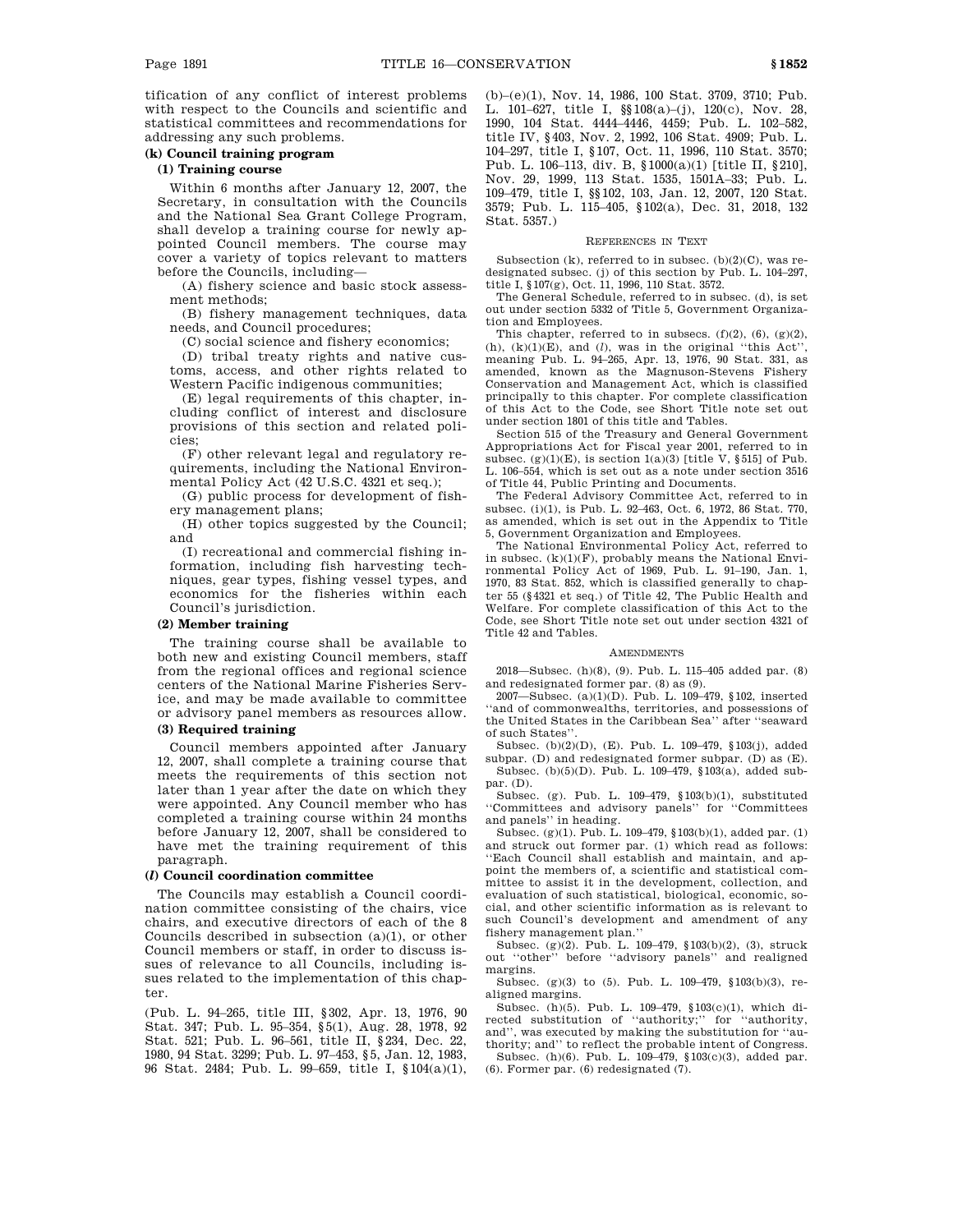Subsec. (h)(7). Pub. L. 109–479, §103(d)(1), (3), added par. (7). Former par. (7) redesignated (8).

Pub. L. 109–479, §103(c)(2), redesignated par. (6) as (7). Subsec. (h)(8). Pub. L. 109–479, §103(d)(2), redesignated par. (7) as (8).

Subsec. (i)(1). Pub. L. 109–479, §103(h)(1), substituted ''to the Councils, the Council coordination committee established under subsection (*l*), or to the scientific and statistical committees or other committees or advisory panels established under subsection (g).'' for ''to the Councils or to the scientific and statistical committees or advisory panels established under subsection (g) of this section.

Subsec. (i)(2). Pub. L. 109–479, §103(h)(2), in introductory provisions, substituted ''of a Council, of the Council coordination committee established under subsection (*l*), and of the scientific and statistical committees or other committees or advisory panels established under subsection (g):" for "of a Council, and of the scientific and statistical committee and advisory panels established under subsection (g) of this section:

Subsec. (i)(2)(C). Pub. L. 109–479, §103(e), substituted ''provided by any means that will result in wide publicity in the major fishing ports of the region (and in other major fishing ports having a direct interest in the affected fishery), except that e-mail notification and website postings alone are not sufficient.'' for ''published in local newspapers in the major fishing ports of the region (and in other major fishing ports having a direct interest in the affected fishery) and such notice may be given by such other means as will result in wide publicity.''

Subsec.  $(i)(3)(A)$ . Pub. L. 109–479, §103(h)(3), (4), in introductory provisions, inserted ''the Council Coordination Committee established under subsection (*l*),'' after ''Council,'' and ''other committees,'' after ''committee,''.

Subsec. (i)(3)(B). Pub. L. 109–479, §103(f), which directed substitution of "provide notice by any means" that will result in wide publicity in the major fishing ports of the region (and in other major fishing ports having a direct interest in the affected fishery), except that e-mail notification and website postings alone are not sufficient,'' for ''notify local newspapers in the major fishing ports within its region (and in other major, affected fishing ports,'', was executed by making the substitution for text which ended with ''ports),'' to reflect the probable intent of Congress.

Subsec. (j)(2). Pub. L. 109–479, §103(i)(1), (2), in concluding provisions, inserted ''lobbying, advocacy,'' after ''processing,'' and substituted ''jurisdiction, or with respect to an individual or organization with a financial interest in such activity.'' for ''jurisdiction.''

Subsec. (j)(5)(B). Pub. L. 109–479, §103(i)(3), added subpar. (B) and struck out former subpar. (B) which read as follows: ''be kept on file, and made available for public inspection at reasonable hours, at the Council offices; and''.

Subsec. (j)(9). Pub. L. 109–479, §103(i)(4), added par. (9). Subsecs. (k), (*l*). Pub. L. 109–479, §103(g), added subsecs. (k) and (*l*).

1999—Subsec. (a)(1)(A). Pub. L. 106–113 substituted ''18'' for ''17'' and ''12'' for ''11''.

1996—Subsec. (a). Pub. L. 104–297, §107(a)(1), (2), (6), inserted ''(1)'' before ''There shall be established'', redesignated former pars. (1) to (8) as subpars. (A) to (H), respectively, adjusted margin of last sentence, and in-

serted "(2)" before "Each Council".<br>Subsec. (a)(1)(A). Pub. L. 104–297, §107(a)(3), substituted "paragraph (3)" for "section  $1854(f)(3)$  of this title''.

Subsec. (a)(1)(B). Pub. L. 104–297, §107(a)(3), (4), substituted ''Virginia, and North Carolina'' for ''and Virginia'', inserted ''North Carolina, and'' after ''except'', and substituted ''paragraph (3)'' for ''section 1854(f)(3) of this title'', ''21 voting'' for ''19 voting'', and ''13 appointed'' for ''12 appointed''.

Subsec. (a)(1)(C) to (E). Pub. L.  $104-297$ ,  $$107(a)(3)$ , substituted "paragraph (3)" for "section 1854(f)(3) of this title''.

Subsec. (a)(1)(F). Pub. L. 104–297, §107(a)(5), amended heading and text of subpar. (F) generally. Prior to amendment, text read as follows: ''The Pacific Fishery Management Council shall consist of the States of California, Oregon, Washington, and Idaho and shall have authority over the fisheries in the Pacific Ocean seaward of such States. The Pacific Council shall have 13 voting members, including 8 appointed by the Secretary in accordance with subsection (b)(2) of this section (at least one of whom shall be appointed from each such State).''

Subsec. (a)(3). Pub. L. 104–297, §107(a)(7), added par. (3).

Subsec. (b)(1)(C). Pub. L. 104–297, §107(b)(1), substituted ''paragraphs (2) and (5)'' for ''subsection (b)(2) of this section''.

Subsec. (b)(3). Pub. L. 104–297, §107(b)(1), (2), substituted "paragraphs  $(2)$  and  $(5)$ " for "subsection  $(b)(2)$ of this section'' and ''Any term in which an individual was appointed to replace a member who left office during the term shall not be counted in determining the number of consecutive terms served by that Council member.'' for ''Any term completed prior to December 31, 1987, shall not be counted in determining the number of consecutive terms served by any Council member.

Subsec. (b)(5), (6). Pub. L. 104–297, §107(b)(3), added pars. (5) and (6) and struck out former par. (5) which read as follows: ''The Secretary may remove for cause any member of a Council required to be appointed by the Secretary in accordance with subsection (b)(2) of this section if the Council concerned first recommends removal by not less than two-thirds of the members who are voting members. A removal recommendation of a Council must be in writing and accompanied by a statement of the reasons upon which the recommendation is based.''

Subsec. (d). Pub. L. 104–297, §107(c), substituted ''each Council who are required to be appointed by the Secretary and'' for ''each Council,'' and ''shall receive compensation at the daily rate for GS–15, step 7'' for ''shall, until January 1, 1992, receive compensation at the daily rate for GS–18 of the General Schedule, and after December 31, 1991, at the daily rate for GS–16''.

Subsec. (e)(5). Pub. L. 104–297, §107(d), added par. (5). Subsec. (g)(4), (5). Pub. L. 104–297, §107(e), added par.

(4) and redesignated former par. (4) as (5). Subsec. (h)(1). Pub. L. 104–297, §107(f)(1), added par. (1) and struck out former par. (1) which read as follows: ''prepare and submit to the Secretary a fishery management plan with respect to each fishery (except as provided in section 1854(f)(3) of this title) within its geographical area of authority that requires conservation and management and, from time to time, such amendments to each such plan as are necessary;'

Subsec. (h)(2). Pub. L. 104–297, §107(f)(2), substituted 'section  $1824(b)(4)(C)$  of this title or section  $1824(d)$  of this title'' for "section  $1824(b)(4)(C)$  of this title" and "section  $1854(c)(4)$ " for "section  $1854(c)(2)$ ".

Subsec. (h)(5). Pub. L. 104–297, §107(f)(3), substituted "subsection  $(a)(3)$ " for "1854 $(f)(3)$  of this title".

Subsec. (i). Pub. L. 104–297, §107(g), redesignated subsec. (i) as (i) and struck out heading and text of former subsec. (i). Text read as follows:

''(1) Each Council—

 $\mathbf{H}^{(A)}$  may comment on and make recommendations concerning any activity undertaken, or proposed to be undertaken, by any State or Federal agency that, in the view of the Council, may affect the habitat of a fishery resource under its jurisdiction; and

''(B) shall comment on and make recommendations concerning any such activity that, in the view of the Council, is likely to substantially affect the habitat of an anadromous fishery resource under its jurisdiction.

''(2) Within 45 days after receiving a comment or recommendation under paragraph (1) from a Council, a Federal agency shall provide a detailed response, in writing, to the Council regarding the matter. In the case of a comment or recommendation under paragraph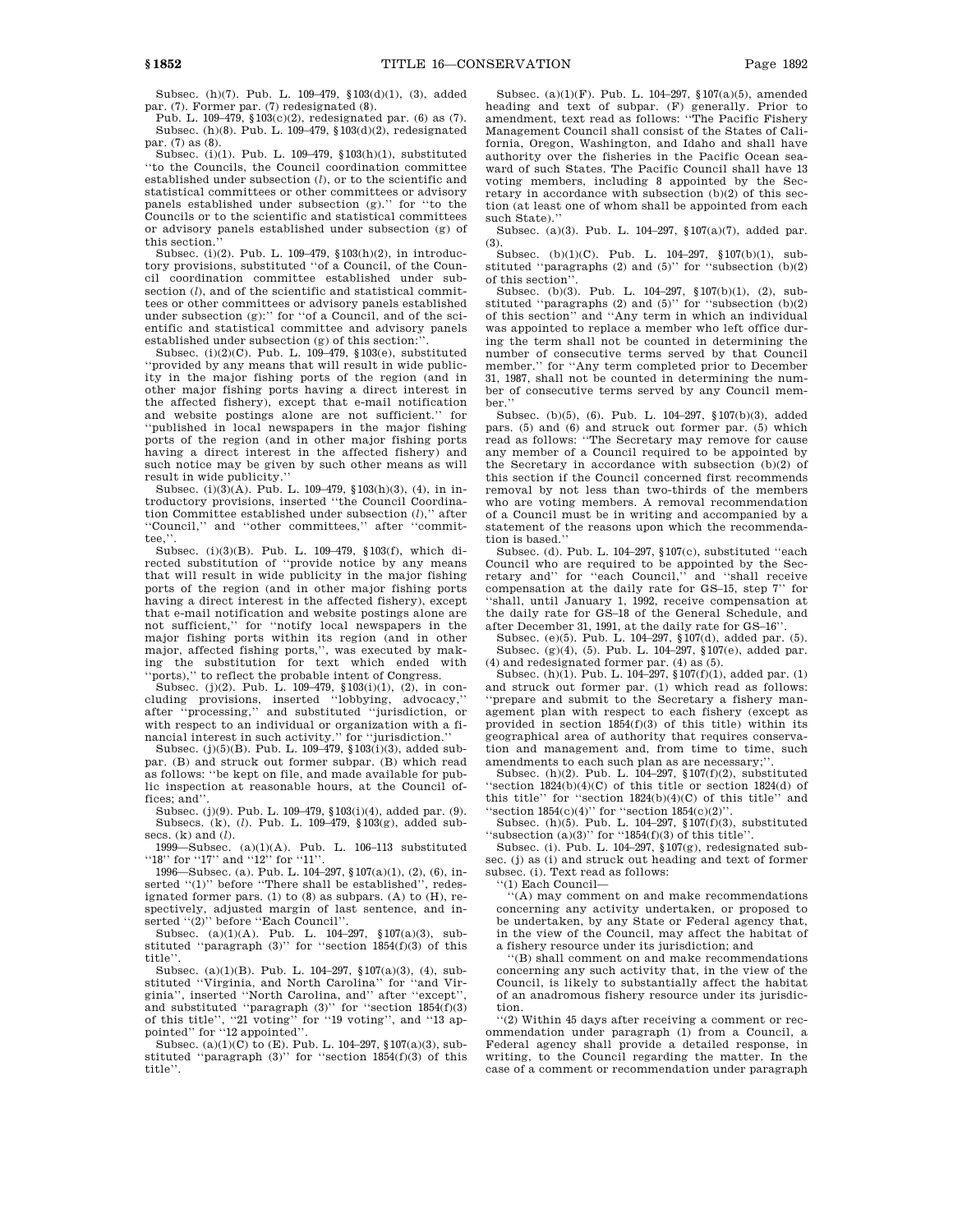(1)(B), the response shall include a description of measures being considered by the agency for mitigating or offsetting the impact of the activity on such habitat.''

Subsec. (i)(1). Pub. L. 104–297, §107(h)(1), substituted ''established under subsection (g) of this section'' for ''of the Councils''.

Subsec. (i)(2). Pub. L. 104–297, §107(h)(2), substituted ''established under subsection (g) of this section'' for ''of a Council'' in introductory provisions.

Subsec. (i)(2)(C). Pub. L. 104–297, §107(h)(3), (4), struck out ''Council's'' after ''fishing ports of the'' and inserted at end ''The published agenda of the meeting may not be modified to include additional matters for Council action without public notice or within 14 days prior to the meeting date, unless such modification is to address an emergency action under section 1855(c) of this title, in which case public notice shall be given immediately.

Subsec. (i)(2)(D). Pub. L. 104–297, §107(h)(5), inserted at end ''All written information submitted to a Council by an interested person shall include a statement of the source and date of such information. Any oral or written statement shall include a brief description of the background and interests of the person in the subject of the oral or written statement.''

Subsec. (i)(2)(E). Pub. L. 104–297, §107(h)(6), added subpar. (E) and struck out former subpar. (E) which read as follows: ''Minutes of each meeting shall be kept and shall contain a record of the persons present, an accurate description of matters discussed and conclusions reached, and copies of all statements filed.

Subsec. (i)(2)(F). Pub. L. 104–297, §107(h)(7)–(9), struck out ''by the Council'' after ''procedures established'', substituted "section 1881a(b)" for "section 1853(d)", and inserted ''or the Secretary, as appropriate'' after ''of the Council''.

Subsec. (i)(4). Pub. L. 104–297, §107(h)(10), substituted <code>''section 1881a(b)''</code> for <code>''section 1853(d)''</code>

Subsec. (j). Pub. L. 104–297, §107(g), (i)(1), redesignated subsec. (k) as (j) and inserted ''and recusal'' at the end of subsection heading. Former subsec. (j) redesignated (i).

Subsec. (j)(1). Pub. L. 104–297, §107(i)(2), added par. (1) and struck out former par. (1) which read as follows: ''For purposes of this subsection, the term 'affected individual' means an individual who—

''(A) is nominated by the Governor of a State for appointment as a voting member of a Council in accordance with subsection (b)(2) of this section;

''(B) is a voting member of a Council appointed under subsection (b)(2) of this section; or

''(C) is the executive director of a Council.''

Subsec. (j)(3)(A). Pub. L. 104–297, §107(i)(3), sub-

stituted "(1)(A)(i)" for "(1)(A)".<br>Subsec. (j)(3)(B), (4). Pub. L. 104–297, §107(i)(4), (5),<br>substituted "(1)(A)(ii)" for "(1)(B) or (C)".

Subsec. (j)(5)(C). Pub. L. 104–297, §107(i)(6), added subpar. (C).

Subsec. (j)(6). Pub. L. 104–297, §107(i)(7), substituted  $``(1)(A)(ii)"$  for  $''(1)(B)$  or  $(C)"$ .

Subsec. (j)(7). Pub. L. 104–297, §107(i)(8), added par. (7). Former par. (7) redesignated (8).

Subsec. (j)(8). Pub. L. 104–297, §107(i)(9), substituted  $``(1)(A)(ii)"$  for  $``(1)(B)$  or  $(C)"$ .

Pub. L. 104–297, §107(i)(8), redesignated par. (7) as (8). Subsec. (k). Pub. L. 104–297, §107(g), redesignated subsec.  $(k)$  as  $(i)$ .

1992—Subsec. (b)(3). Pub. L. 102–582 substituted ''De-cember 31, 1987'' for ''January 1, 1986''.

1990—Subsec. (a). Pub. L. 101–627, §108(a), inserted '(except as provided in section  $1854(f)(3)$  of this title)'' before period at end of first sentence in pars. (1) to (5).

Subsec. (b)(2). Pub. L. 101–627, §108(b), amended par. (2) generally. Prior to amendment, par. (2) read as follows:

''(A) The members of each Council required to be appointed by the Secretary must be individuals who are knowledgeable and experienced with regard to the conservation and management, or the recreational or commercial harvest, of the fishery resources of the geographical area concerned. The Secretary, in making appointments under this section, shall, to the extent practicable, ensure a fair apportionment, on a rotating or other basis, of the active participants (or their representatives) involved in the fisheries under Council jurisdiction.

''(B) The Secretary shall appoint the members of each Council from a list of individuals submitted by the Governor of each applicable constituent State. A Governor may not submit the names of individuals to the Secretary for appointment unless the Governor has, to the extent practicable, first consulted with representatives of the commercial and recreational fishing interests of the state regarding those individuals. Each such list shall include the names and pertinent biographical data of not less than three individuals for each applicable vacancy. The Secretary shall review each list submitted by a Governor to ascertain if the individuals on the list are qualified for the vacancy on the basis of the required knowledge and experience required by subparagraph (A). If the Secretary determines that any individual is not qualified, he shall notify the appropriate Governor of that determination. The Governor shall then submit a revised list or resubmit the original list with an additional explanation of the qualifications of the individual in question. An individual is not eligible for appointment by the Secretary until that individual complies with the applicable financial disclosure requirements under subsection (k) of this section.

''(C) Whenever the Secretary makes an appointment to a Council, he shall make a public announcement of such appointment not less than 45 days before the first day on which the individual is to take office as a member of the Council.''

Subsec. (b)(3). Pub. L. 101–627, §108(c), inserted at end ''No member appointed after January 1, 1986, may serve more than three consecutive terms. Any term completed prior to January 1, 1986, shall not be counted in determining the number of consecutive terms served by any Council member.''

Subsec. (d). Pub. L. 101–627, §108(d), amended subsec. (d) generally. Prior to amendment, subsec. (d) read as follows: ''The voting members of each Council, who are not employed by the Federal Government or any State or local government, shall receive compensation at the daily rate for GS–18 of the General Schedule when engaged in the actual performance of duties for such Council. The voting members of each Council, any nonvoting member described in subsection (c)(1)(C) of this section, and the nonvoting member appointed pursuant to subsection (c)(2) of this section shall be reimbursed for actual expenses incurred in the performance of such duties, and other nonvoting members may be reim-

bursed for actual expenses.'' Subsec. (e)(3). Pub. L. 101–627, §108(e)(1), substituted ''at appropriate times and places in any of the constitu-ent States of the Council'' for ''in the geographical area concerned''.

Subsec. (e)(4). Pub. L. 101–627, §108(e)(2), inserted at end ''The regional director of the National Marine Fisheries Service serving on the Council, or the regional director's designee, shall submit such a statement, which shall be made available to the public upon request, if the regional director disagrees with any such matter.''

Subsec. (g)(3), (4). Pub. L. 101–627, §108(f), added pars.

(3) and (4). Subsec. (h). Pub. L. 101–627, §108(g), inserted ''(except as provided in section  $1854(f)(3)$  of this title)" before

''within its geographical'' in pars. (1) and (5). Subsec. (i). Pub. L. 101–627, §108(h), amended subsec. (i) generally. Prior to amendment, subsec. (i) read as follows: ''Each Council may comment on, or make recommendations concerning, any activity undertaken, or proposed to be undertaken, by any State or Federal agency that, in the view of the Council, may affect the habitat of a fishery resource under its jurisdiction. Within 45 days after receiving such a comment or recommendation from a Council, a Federal agency must provide a detailed response, in writing, to the Council regarding the matter.''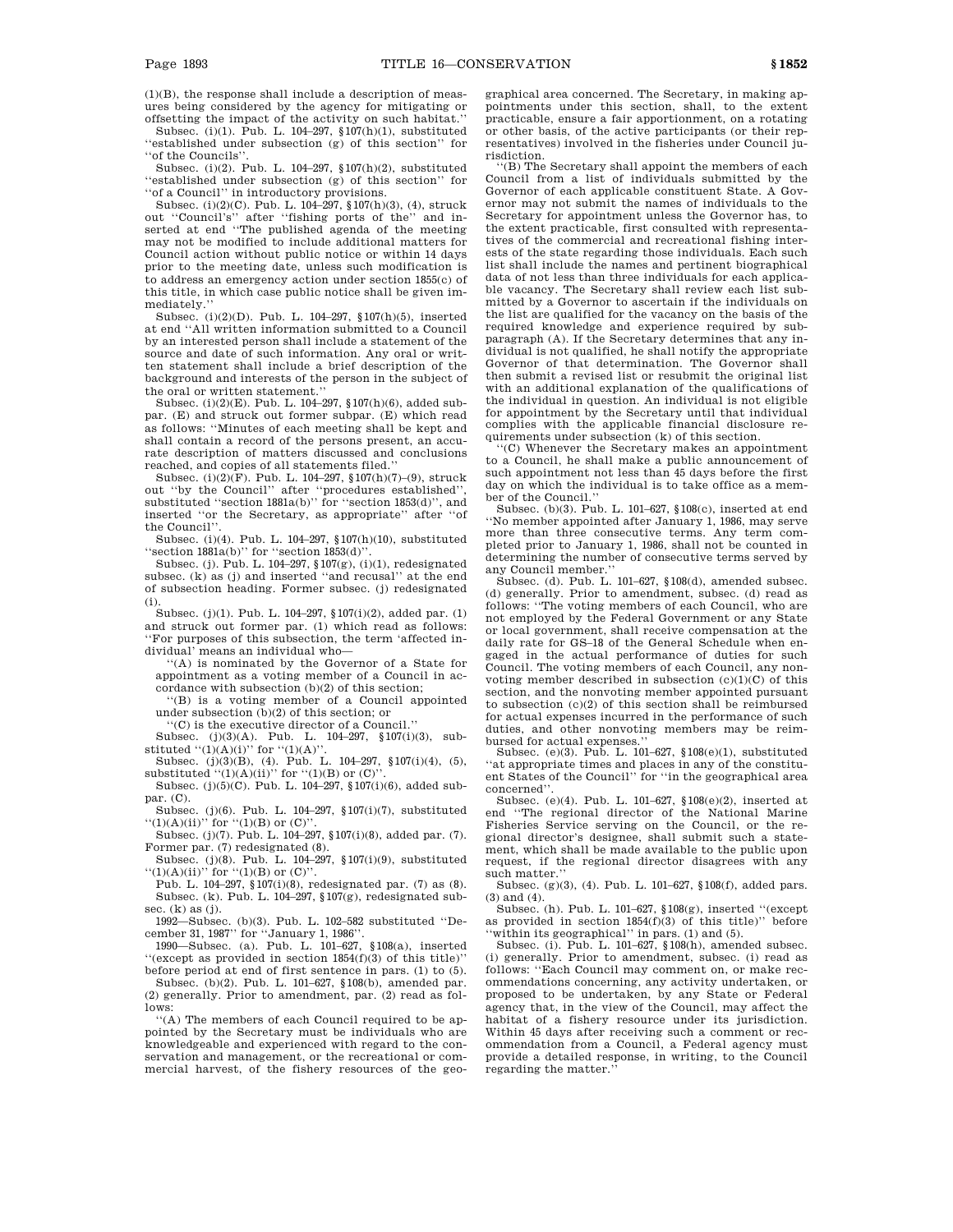Subsec. (j)(3)(A). Pub. L. 101–627, §108(i)(1), substituted period for semicolon in cl. (ii), and in concluding provisions struck out ''and if any meeting or portion is closed, the Council, committee, or panel concerned shall publish notice of the closure in local news-

papers in the major fishing ports within its region (and in other major, affected fishing ports), including the time and place of the meeting.'' before ''Subparagraphs (D) and (F)'' and inserted ''of paragraph (2)'' after ''Subparagraphs (D) and (F)'

Subsec. (j)(3)(B). Pub. L. 101–627, §108(i)(2), added subpar. (B).

Subsec. (j)(4). Pub. L. 101–627, §120(c), substituted ''Council employee'' for ''council employee''.

Subsec. (j)(6). Pub. L. 101–627, §108(j), added par. (6).

1986—Subsec. (b)(2)(A). Pub. L. 99–659, §104(a)(1)(A), amended subpar. (A) generally. Prior to amendment, subpar. (A) read as follows: ''The members of each Council required to be appointed by the Secretary must be individuals who are knowledgeable or experienced with regard to the management, conservation, or recreational or commercial harvest of the fishery resources of the geographical area concerned.''

Subsec. (b)(2)(B). Pub. L. 99–659, §104(a)(1)(B), inserted provision that a Governor may not submit the names of individuals to the Secretary for appointment unless the Governor has, to the extent practicable, first consulted with representatives of the commercial and recreational fishing interests of the state regarding those individuals, substituted ''knowledge and experience'' for ''knowledge or experience'', and inserted provision that an individual is not eligible for appointment by the Secretary until that individual complies with applicable financial disclosure requirements under subsec. (k) of this section.

Subsec. (b)(3). Pub. L. 99–659, §104(a)(1)(C), amended par. (3) generally. Prior to amendment, par. (3) read as follows: ''Each voting member appointed to a Council by the Secretary in accordance with subsection (b)(2) of this section shall serve for a term of 3 years; except that, with respect to the members initially so appointed, the Secretary shall designate up to one-third thereof to serve for a term of 1 year, up to one-third thereof to serve for a term of 2 years, and the remaining such members to serve for a term of 3 years.''

Subsec. (i). Pub. L. 99–659, §104(b), added subsec. (i). Former subsec. (i) redesignated (j).

Subsec. (j). Pub. L. 99–659,  $$104(b)(1)$ , redesignated former subsec. (i) as (j).

Subsec. (j)(4). Pub. L. 99–659, §104(c), substituted ''; except that such procedures, in the case of statistics submitted to the Council by a State or by the Secretary under section 1853(d) of this title, must be consistent with the laws and regulations of that State, or with the procedures of the Secretary, as the case may be, concerning the confidentiality of the statistics'' for ''; except that such procedures must, in the case of statistics submitted to the Council by a State, be consistent with the laws and regulations of that State con-

cerning the confidentiality of such statistics''. Subsec. (j)(5). Pub. L. 99–659, §104(d), added par. (5).

Subsec. (k). Pub. L. 99–659, §104(e)(1), added subsec.  $(k)$ .

1983—Subsec. (a)(1) to (7). Pub. L. 97–453, §5(1)(A), substituted ''in accordance with subsection (b)(2)'' for 'pursuant to subsection  $(b)(1)(C)$ " wherever appearing.

Subsec. (a)(8). Pub. L. 97-453,  $\S5(1)(B)$ , substituted provision that the Western Pacific Fishery Management Council shall consist of the States of Hawaii, American Samoa, Guam, and the Northern Mariana Islands and shall have authority over the fisheries in the Pacific Ocean seaward of such States and of the Commonwealths, territories, and possessions of the United States in the Pacific Ocean area, for provision that the Western Pacific Fishery Management Council would consist of the State of Hawaii, American Samoa, and Guam and have authority over the fisheries in the Pacific Ocean seaward of such States, and provision that the Western Pacific Council shall have 13 voting members, including 8 appointed by the Secretary in accordance with subsection (b)(2) of this section at least one of whom shall be appointed from each of Hawaii, American Samoa, Guam, and the Northern Mariana Islands, for provision that the Western Pacific Council would have 11 voting members, including 7 appointed by the Secretary pursuant to former subsection  $(b)(1)(C)$  of this section (at least one of whom would be appointed from each such State).

Subsec. (b)(1)(C). Pub. L. 97–453, §5(2)(A), substituted reference to subsec. (b)(2) of this section for characterization of the members to be appointed as members of a list of qualified individuals submitted by the Governor of each applicable constituent State, that with respect to initial appointments, such Governors submit such lists to the Secretary as soon as practicable, not later than 45 days after April 13, 1976, that ''list of qualified individuals'' included the names (including pertinent biographical data) of not less than three such individuals for each applicable vacancy, and that ''qualified individual'' meant an individual knowledgeable or experienced with regard to the management, conservation, or recreational or commercial harvest, of the fishery resources of the geographical area concerned.

Subsec. (b)(2) to (5). Pub. L. 97–453, §5(2)(B)–(E), added pars. (2) and (5), redesignated existing pars. (2) and (3) as (3) and (4), respectively, and in par. (3), as redesignated, substituted ''by the Secretary in accordance with subsection (b)(2) of this section'' for ''pursuant to paragraph (1)(C)'' after ''appointed to a Council''. Subsec. (f)(6). Pub. L. 97–453, §5(3), inserted require-

ment that the procedures of a Council and associated committees and panels be consistent with the procedural guidelines set forth in subsec. (i)(2).

Subsec. (h)(1). Pub. L. 97–453, §5(4)(A), inserted ''that requires conservation and management'' after ''authority.

Subsec. (h)(2). Pub. L. 97-453,  $\S5(4)(B)$ , substituted "section  $1824(b)(4)(C)$ " for "section  $1824(b)(4)(B)$ ".

Subsec. (h)(3). Pub. L. 97–453, §5(4)(C), inserted parenthetical definition of ''geographical area concerned''. Subsec. (h)(4). Pub. L. 97–453,  $\S5(4)(D)$ , struck out sub-

par. (A) which provided for a report, before Feb. 1 of each year, on the Council's activities during the immediately preceding calendar year, and struck out the subparagraph designators before subpars. (B) and (C).

Subsec. (i). Pub. L. 97–453, §5(5), added subsec. (i).

1980—Subsec. (d). Pub. L. 96–561 inserted provision that other nonvoting members may be reimbursed for actual expenses.

1978—Subsec. (h)(5). Pub. L. 95–354 inserted provisions relating to capacity and extent to which United States fish processors will process harvested fish.

#### CHANGE OF NAME

Committee on Resources of House of Representatives changed to Committee on Natural Resources of House of Representatives by House Resolution No. 6, One Hundred Tenth Congress, Jan. 5, 2007.

### EFFECTIVE DATE OF 1986 AMENDMENT

Pub. L. 99–659, title I, §104(a)(2), Nov. 14, 1986, 100 Stat. 3709, provided that: ''The amendments made by paragraph (1) [amending this section] shall apply with respect to voting members of regional fishery management councils who are appointed, and to individuals who are nominated for appointment as voting members, on or after the date of the enactment of this Act [Nov. 14, 1986].''

### TRANSFER OF FUNCTIONS

For transfer of authorities, functions, personnel, and assets of the Coast Guard, including the authorities and functions of the Secretary of Transportation relating thereto, to the Department of Homeland Security, and for treatment of related references, see sections 468(b), 551(d), 552(d), and 557 of Title 6, Domestic Security, and the Department of Homeland Security Reorganization Plan of November 25, 2002, as modified, set out as a note under section 542 of Title 6.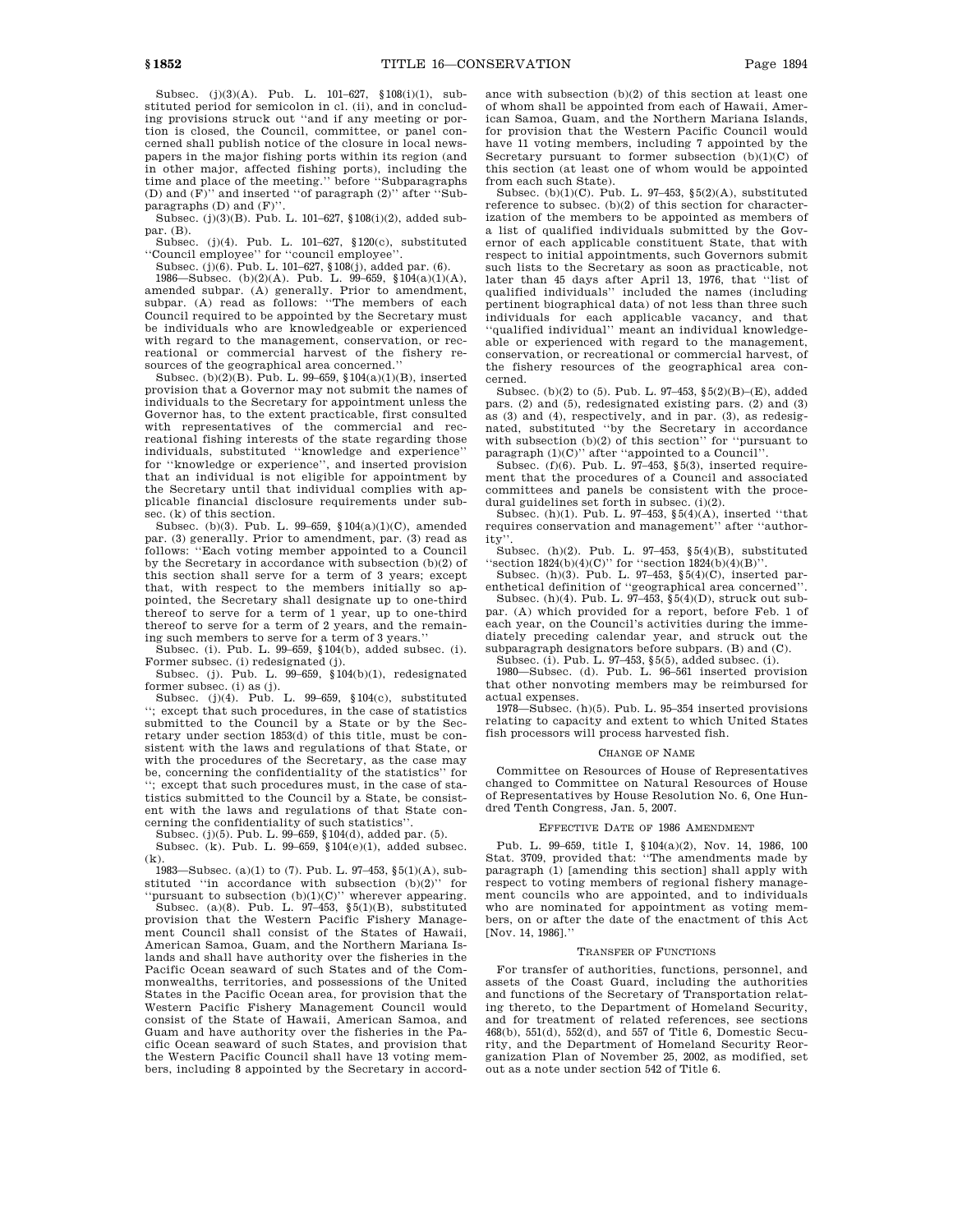#### ABOLITION OF HOUSE COMMITTEE ON MERCHANT MARINE AND FISHERIES

Committee on Merchant Marine and Fisheries of House of Representatives abolished and its jurisdiction transferred by House Resolution No. 6, One Hundred Fourth Congress, Jan. 4, 1995. Committee on Merchant Marine and Fisheries of House of Representatives treated as referring to Committee on Resources of House of Representatives in case of provisions relating to fisheries, wildlife, international fishing agreements, marine affairs (including coastal zone management) except for measures relating to oil and other pollution of navigable waters, or oceanography by section 1(b)(3) of Pub. L. 104–14, set out as a note preceding section 21 of Title 2, The Congress. Committee on Resources of House of Representatives changed to Committee on Natural Resources of House of Representatives by House Resolution No. 6, One Hundred Tenth Congress, Jan. 5, 2007.

#### OTHER FISHERIES

Pub. L. 115–405, §102(c), Dec. 31, 2018, 132 Stat. 5357, provided that: ''Nothing in paragraph (8) of section 302(h) of the Magnuson-Stevens Fishery Conservation and Management Act (16 U.S.C. 1852(h)), as added by subsection (a), shall be construed to affect management of any fishery not described in such paragraph (8).''

### DISCLOSURE OF FINANCIAL INTEREST BY INCUMBENT VOTING MEMBERS AND EXECUTIVE DIRECTORS

Pub. L. 99–659, title I, §104(e)(2), Nov. 14, 1986, 100 Stat. 3711, provided that for purposes of applying subsec. (k) of this section to voting members and executive directors of regional fishery management councils who were serving in those capacities on date on which regulations prescribed to carry out subsec. (k) first took effect, each such member or director must file a disclosure form under subsec. (k) within 45 days after that date.

#### DIRECTIONS REGARDING FISHERY MANAGEMENT COUNCIL MEMBERSHIP

Pub. L. 99–659, title I, §113, Nov. 14, 1986, 100 Stat. 3715, provided that: ''Notwithstanding section 302 of the Act (16 U.S.C. 1852) and effective on and after the date of the enactment of this Act [Nov. 14, 1986], the Secretary shall take action to ensure, to the extent practicable, that those persons dependent for their livelihood upon the fisheries within the respective jurisdictions of the Regional Fishery Management Councils are fairly represented as voting members of the Councils.''

# **§ 1853. Contents of fishery management plans**

### **(a) Required provisions**

Any fishery management plan which is prepared by any Council, or by the Secretary, with respect to any fishery, shall—

(1) contain the conservation and management measures, applicable to foreign fishing and fishing by vessels of the United States, which are—

(A) necessary and appropriate for the conservation and management of the fishery, to prevent overfishing and rebuild overfished stocks, and to protect, restore, and promote the long-term health and stability of the fishery;

(B) described in this subsection or subsection (b), or both; and

(C) consistent with the national standards, the other provisions of this chapter, regulations implementing recommendations by international organizations in which the United States participates (including but not limited to closed areas, quotas, and size limits), and any other applicable law;

(2) contain a description of the fishery, including, but not limited to, the number of vessels involved, the type and quantity of fishing gear used, the species of fish involved and their location, the cost likely to be incurred in management, actual and potential revenues from the fishery, any recreational interests in the fishery, and the nature and extent of foreign fishing and Indian treaty fishing rights, if any;

(3) assess and specify the present and probable future condition of, and the maximum sustainable yield and optimum yield from, the fishery, and include a summary of the information utilized in making such specification; (4) assess and specify—

(A) the capacity and the extent to which fishing vessels of the United States, on an annual basis, will harvest the optimum yield specified under paragraph (3),

(B) the portion of such optimum yield which, on an annual basis, will not be harvested by fishing vessels of the United States and can be made available for foreign fishing, and

(C) the capacity and extent to which United States fish processors, on an annual basis, will process that portion of such optimum yield that will be harvested by fishing vessels of the United States;

(5) specify the pertinent data which shall be submitted to the Secretary with respect to commercial, recreational,<sup>1</sup> charter fishing, and fish processing in the fishery, including, but not limited to, information regarding the type and quantity of fishing gear used, catch by species in numbers of fish or weight thereof, areas in which fishing was engaged in, time of fishing, number of hauls, economic information necessary to meet the requirements of this chapter, and the estimated processing capacity of, and the actual processing capacity utilized by, United States fish processors,2

(6) consider and provide for temporary adjustments, after consultation with the Coast Guard and persons utilizing the fishery, regarding access to the fishery for vessels otherwise prevented from harvesting because of weather or other ocean conditions affecting the safe conduct of the fishery; except that the adjustment shall not adversely affect conservation efforts in other fisheries or discriminate among participants in the affected fishery;

 $(7)$  describe and identify essential fish habitat for the fishery based on the guidelines established by the Secretary under section  $1855(b)(1)(A)$  of this title, minimize to the extent practicable adverse effects on such habitat caused by fishing, and identify other actions to encourage the conservation and enhancement of such habitat;

(8) in the case of a fishery management plan that, after January 1, 1991, is submitted to the Secretary for review under section 1854(a) of this title (including any plan for which an amendment is submitted to the Secretary for such review) or is prepared by the Secretary,

<sup>1</sup>So in original. Probably should be followed by ''and''.

<sup>2</sup>So in original. The comma probably should be a semicolon.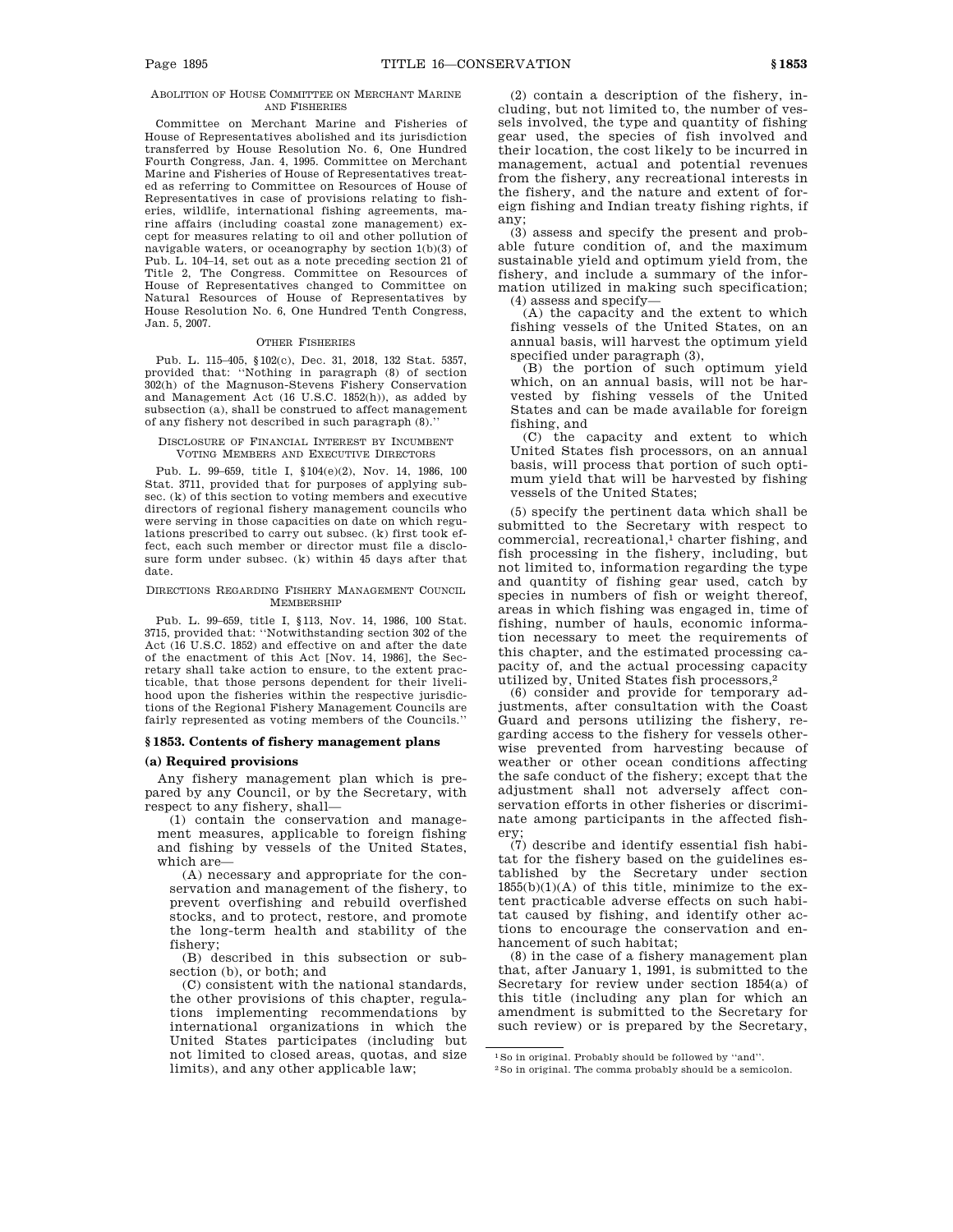assess and specify the nature and extent of scientific data which is needed for effective implementation of the plan;

(9) include a fishery impact statement for the plan or amendment (in the case of a plan or amendment thereto submitted to or prepared by the Secretary after October 1, 1990) which shall assess, specify, and analyze the likely effects, if any, including the cumulative conservation, economic, and social impacts, of the conservation and management measures on, and possible mitigation measures for—

(A) participants in the fisheries and fishing communities affected by the plan or amendment;

(B) participants in the fisheries conducted in adjacent areas under the authority of another Council, after consultation with such Council and representatives of those participants; and

(C) the safety of human life at sea, including whether and to what extent such measures may affect the safety of participants in the fishery;

(10) specify objective and measurable criteria for identifying when the fishery to which the plan applies is overfished (with an analysis of how the criteria were determined and the relationship of the criteria to the reproductive potential of stocks of fish in that fishery) and, in the case of a fishery which the Council or the Secretary has determined is approaching an overfished condition or is overfished, contain conservation and management measures to prevent overfishing or end overfishing and rebuild the fishery;

(11) establish a standardized reporting methodology to assess the amount and type of bycatch occurring in the fishery, and include conservation and management measures that, to the extent practicable and in the following priority—

(A) minimize bycatch; and

(B) minimize the mortality of bycatch which cannot be avoided;

(12) assess the type and amount of fish caught and released alive during recreational fishing under catch and release fishery management programs and the mortality of such fish, and include conservation and management measures that, to the extent practicable, minimize mortality and ensure the extended survival of such fish;

(13) include a description of the commercial, recreational, and charter fishing sectors which participate in the fishery, including its economic impact, and, to the extent practicable, quantify trends in landings of the managed fishery resource by the commercial, recreational, and charter fishing sectors;

(14) to the extent that rebuilding plans or other conservation and management measures which reduce the overall harvest in a fishery are necessary, allocate, taking into consideration the economic impact of the harvest restrictions or recovery benefits on the fishery participants in each sector, any harvest restrictions or recovery benefits fairly and equi-

tably among the commercial, recreational, and charter fishing sectors in the fishery and; 3

(15) establish a mechanism for specifying annual catch limits in the plan (including a multiyear plan), implementing regulations, or annual specifications, at a level such that overfishing does not occur in the fishery, including measures to ensure accountability.

# **(b) Discretionary provisions**

Any fishery management plan which is prepared by any Council, or by the Secretary, with respect to any fishery, may—

(1) require a permit to be obtained from, and fees to be paid to, the Secretary, with respect to—

(A) any fishing vessel of the United States fishing, or wishing to fish, in the exclusive economic zone or for anadromous species or Continental Shelf fishery resources beyond such zone;

(B) the operator of any such vessel; or

(C) any United States fish processor who first receives fish that are subject to the plan;

(2)(A) designate zones where, and periods when, fishing shall be limited, or shall not be permitted, or shall be permitted only by specified types of fishing vessels or with specified types and quantities of fishing gear;

(B) designate such zones in areas where deep sea corals are identified under section 1884 of this title, to protect deep sea corals from physical damage from fishing gear or to prevent loss or damage to such fishing gear from interactions with deep sea corals, after considering long-term sustainable uses of fishery resources in such areas; and

(C) with respect to any closure of an area under this chapter that prohibits all fishing, ensure that such closure—

(i) is based on the best scientific information available;

(ii) includes criteria to assess the conservation benefit of the closed area;

(iii) establishes a timetable for review of the closed area's performance that is consistent with the purposes of the closed area; and

(iv) is based on an assessment of the benefits and impacts of the closure, including its size, in relation to other management measures (either alone or in combination with such measures), including the benefits and impacts of limiting access to: users of the area, overall fishing activity, fishery science, and fishery and marine conservation;

(3) establish specified limitations which are necessary and appropriate for the conservation and management of the fishery on the—

(A) catch of fish (based on area, species, size, number, weight, sex, bycatch, total biomass, or other factors);

(B) sale of fish caught during commercial, recreational, or charter fishing, consistent with any applicable Federal and State safety and quality requirements; and

<sup>3</sup>So in original. Probably should be ''fishery; and''.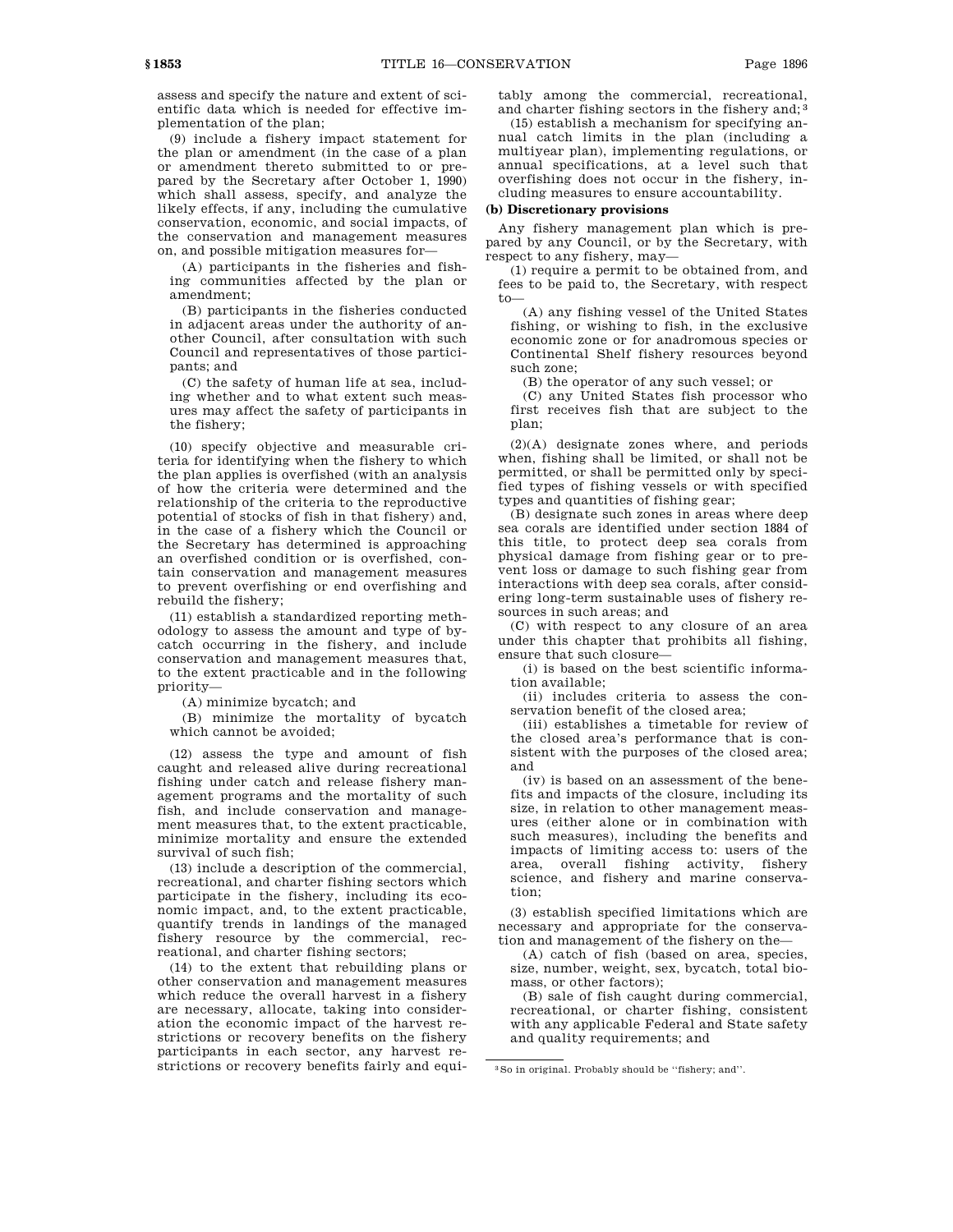(C) transshipment or transportation of fish or fish products under permits issued pursuant to section 1824 of this title;

(4) prohibit, limit, condition, or require the use of specified types and quantities of fishing gear, fishing vessels, or equipment for such vessels, including devices which may be required to facilitate enforcement of the provisions of this chapter;

(5) incorporate (consistent with the national standards, the other provisions of this chapter, and any other applicable law) the relevant fishery conservation and management measures of the coastal States nearest to the fishery and take into account the different circumstances affecting fisheries from different States and ports, including distances to fishing grounds and proximity to time and area closures;

(6) establish a limited access system for the fishery in order to achieve optimum yield if, in developing such system, the Council and the Secretary take into account—

(A) present participation in the fishery;

(B) historical fishing practices in, and dependence on, the fishery;

(C) the economics of the fishery;

(D) the capability of fishing vessels used in the fishery to engage in other fisheries;

(E) the cultural and social framework relevant to the fishery and any affected fishing communities;

(F) the fair and equitable distribution of access privileges in the fishery; and

(G) any other relevant considerations;

(7) require fish processors who first receive fish that are subject to the plan to submit data which are necessary for the conservation and management of the fishery;

(8) require that one or more observers be carried on board a vessel of the United States engaged in fishing for species that are subject to the plan, for the purpose of collecting data necessary for the conservation and management of the fishery; except that such a vessel shall not be required to carry an observer on board if the facilities of the vessel for the quartering of an observer, or for carrying out observer functions, are so inadequate or unsafe that the health or safety of the observer or the safe operation of the vessel would be jeopardized;

(9) assess and specify the effect which the conservation and management measures of the plan will have on the stocks of naturally spawning anadromous fish in the region;

(10) include, consistent with the other provisions of this chapter, conservation and management measures that provide harvest incentives for participants within each gear group to employ fishing practices that result in lower levels of bycatch or in lower levels of the mortality of bycatch;

(11) reserve a portion of the allowable biological catch of the fishery for use in scientific research;

(12) include management measures in the plan to conserve target and non-target species and habitats, considering the variety of ecological factors affecting fishery populations; and

 $(14)$ <sup>4</sup> prescribe such other measures, requirements, or conditions and restrictions as are determined to be necessary and appropriate for the conservation and management of the fishery.

# **(c) Proposed regulations**

Proposed regulations which the Council deems necessary or appropriate for the purposes of—

(1) implementing a fishery management plan or plan amendment shall be submitted to the Secretary simultaneously with the plan or amendment under section 1854 of this title; and

(2) making modifications to regulations implementing a fishery management plan or plan amendment may be submitted to the Secretary at any time after the plan or amendment is approved under section 1854 of this title.

(Pub. L. 94–265, title III, §303, Apr. 13, 1976, 90 Stat. 351; Pub. L. 95–354, §5(2), (3), Aug. 28, 1978, 92 Stat. 521; Pub. L. 97–453, §6, Jan. 12, 1983, 96 Stat. 2486; Pub. L. 99–659, title I, §§101(c)(2), 105(a)(1), (b), Nov. 14, 1986, 100 Stat. 3707, 3711; Pub. L. 101–627, title I, §109, Nov. 28, 1990, 104 Stat. 4447; Pub. L. 102–251, title III, §301(g), Mar. 9, 1992, 106 Stat. 64; Pub. L. 104–297, title I, §108(a), (c)–(e), Oct. 11, 1996, 110 Stat. 3574–3576; Pub. L. 106–554, §1(a)(4) [div. B, title I, §144(a)(1), (2)], Dec. 21, 2000, 114 Stat. 2763, 2763A–238; Pub. L. 109–479, title I, §§101(b), 104(a), 105, 106(a)(1), Jan. 12, 2007, 120 Stat. 3579, 3584–3586.)

# AMENDMENT OF SUBSECTION  $(b)(1)(A)$

*Pub. L. 102–251, title III, §§301(g), 308, Mar. 9, 1992, 106 Stat. 64, 66, provided that, effective on the date on which the Agreement between the United States and the Union of Soviet Socialist Republics on the Maritime Boundary, signed June 1, 1990, enters into force for the United States, with authority to prescribe implementing regulations effective Mar. 9, 1992, but with no such regulation to be effective until the date on which the Agreement enters into force for the United States, subsection (b)(1)(A) is amended by inserting ''or special areas,'' after ''exclusive economic zone'' and ''or areas'' after ''such zone''.*

#### REFERENCES IN TEXT

This chapter, referred to in subsecs.  $(a)(1)(C)$ ,  $(5)$  and  $(b)(2)(C)$ ,  $(4)$ ,  $(5)$ ,  $(10)$ , was in the original "this Act", meaning Pub. L. 94–265, Apr. 13, 1976, 90 Stat. 331, as amended, known as the Magnuson-Stevens Fishery Conservation and Management Act, which is classified principally to this chapter. For complete classification of this Act to the Code, see Short Title note set out under section 1801 of this title and Tables.

#### **AMENDMENTS**

2007—Subsec. (a)(5). Pub. L. 109–479, §104(a)(1), (2), substituted ''charter fishing, and fish processing'' for ''and charter fishing'' and inserted ''economic information necessary to meet the requirements of this chapter," after "number of hauls,

Subsec. (a)(9). Pub. L. 109–479, §101(b), in introductory provisions, substituted ''analyze the likely effects, if any, including the cumulative conservation, economic, and social impacts, of the conservation and management measures on, and possible mitigation measures

<sup>4</sup>So in original. No par. (13) has been enacted.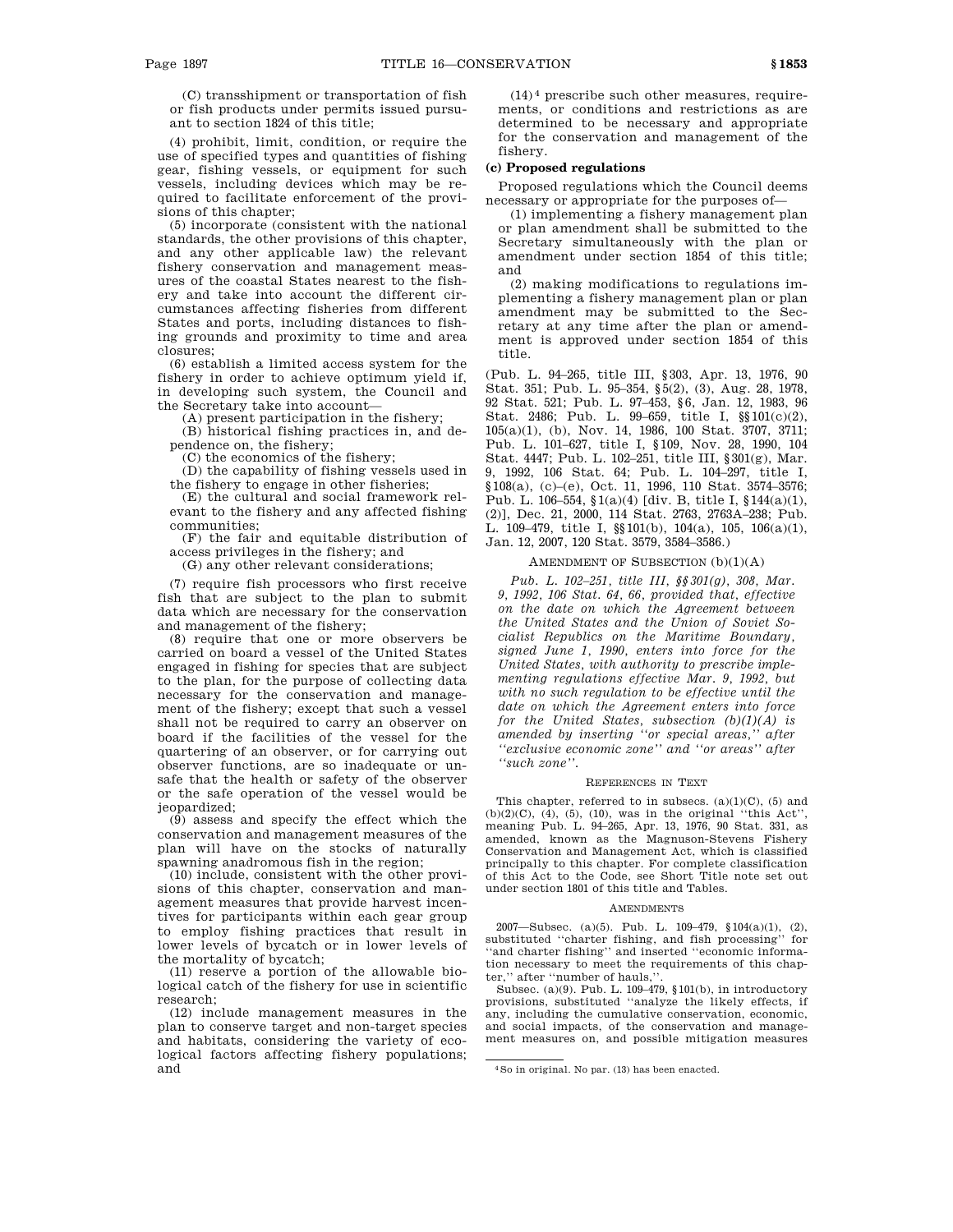for—'' for ''describe the likely effects, if any, of the conservation and management measures on-

Subsec. (a)(9)(C). Pub. L. 109–479, §104(a)(3)–(5), added subpar. (C).

Subsec. (a)(13). Pub. L. 109–479, §104(a)(6), (7), substituted ''in the fishery, including its economic impact,'' for ''in the fishery'' and struck out ''and'' after semicolon at end.

Subsec. (a)(14). Pub. L. 109–479, §104(a)(8), (9), substituted ''allocate, taking into consideration the economic impact of the harvest restrictions or recovery benefits on the fishery participants in each sector,'' for ''allocate'' and ''fishery and;'' for ''fishery.''

Subsec. (a)(15). Pub. L. 109–479, §104(a)(10), added par. (15).

Subsec. (b)(2). Pub. L. 109–479, §105(1), (2), designated existing provisions as subpar. (A) and added subpars. (B) and (C).

Subsec. (b)(5). Pub. L. 109–479, §105(3), substituted ''fishery and take into account the different circumstances affecting fisheries from different States and ports, including distances to fishing grounds and proximity to time and area closures;" for "fishery;

Subsec. (b)(6). Pub. L. 109–479, §105(4), added par. (6) and struck out former par. (6) which read as follows: 'establish a limited access system for the fishery in order to achieve optimum yield if, in developing such system, the Council and the Secretary take into account—

 $(A)$  present participation in the fishery,

''(B) historical fishing practices in, and dependence on, the fishery,

''(C) the economics of the fishery,

''(D) the capability of fishing vessels used in the fishery to engage in other fisheries,

''(E) the cultural and social framework relevant to the fishery and any affected fishing communities, and ''(F) any other relevant considerations;''.

Subsec. (b)(7). Pub. L. 109–479, §105(5), struck out ''(other than economic data)'' after ''submit data''.

Subsec. (b)(12), (14). Pub. L. 109–479, §105(6), (7), added par. (12) and redesignated former par. (12) as (14).

Subsec. (d). Pub. L. 109–479, §106(a)(1), struck out subsec. (d) which related to individual fishing quotas.

2000—Subsec. (d)(1)(A), (5). Pub. L. 106–554 substituted "October 1, 2002," for "October 1, 2000,"

1996—Subsec. (a)(1)(A). Pub. L. 104–297, §108(a)(1), inserted ''and rebuild overfished stocks'' after ''overfishing''.

Subsec. (a)(5). Pub. L. 104–297, §108(a)(2), inserted ''commercial, recreational, and charter fishing in'' after ''with respect to''.

Subsec. (a)(7). Pub. L. 104–297, §108(a)(3), added par. (7) and struck out former par. (7) which read as follows: ''include readily available information regarding the significance of habitat to the fishery and assessment as to the effects which changes to that habitat may have upon the fishery;'

Subsec. (a)(9)(A). Pub. L. 104–297, §108(a)(5), inserted ''and fishing communities'' after ''fisheries''.

Subsec. (a)(10) to (14). Pub. L. 104–297,  $$108(a)(4)$ , (6), (7), added pars. (10) to (14).

Subsec. (b)(3). Pub. L. 104–297, §108(c)(1), added par. (3) and struck out former par. (3) which read as follows: ''establish specified limitations on the catch of fish (based on area, species, size, number, weight, sex, incidental catch, total biomass, or other factors), which are necessary and appropriate for the conservation and management of the fishery;

Subsec. (b)(6). Pub. L. 104–297, §108(c)(2), substituted ''limited access system for'' for ''system for limiting access to'' in introductory provisions.

Subsec. (b)(6)(E). Pub. L. 104–297, §108(c)(3), inserted ''and any affected fishing communities'' after ''fishery''.

Subsec. (b)(8). Pub. L.  $104-297$ ,  $108(c)(4)$ , substituted ''require that one or more'' for ''require that''.

Subsec. (b)(10) to (12). Pub. L. 104-297, §108(c)(5)-(7), added pars. (10) and (11) and redesignated former par. (10) as (12).

Subsec. (c). Pub. L. 104–297, §108(d), added subsec. (c) and struck out heading and text of former subsec. (c). Text read as follows: "The proposed regulations which the Council deems necessary or appropriate for purposes of carrying out a plan or amendment to a plan shall be submitted to the Secretary simultaneously with the plan or amendment for action by the Secretary under sections 1854 and 1855 of this title.''

Subsecs. (d) to (f). Pub. L. 104–297, §108(e), added subsec. (d) and struck out former subsecs. (d) relating to confidentiality of statistics, (e) relating to data collection programs, and (f) relating to restriction on use of certain data.

1990—Subsec. (a)(1)(A). Pub. L. 101–627, §109(a)(1), inserted before semicolon at end ", to prevent overfishing, and to protect, restore, and promote the long-term health and stability of the fishery''.

Subsec. (a)(1)(C). Pub. L. 101–627, §109(a)(2), inserted ''regulations implementing recommendations by international organizations in which the United States participates (including but not limited to closed areas, quotas, and size limits),'' after ''this chapter,''.

Subsec. (a)(6). Pub. L. 101–627, §109(a)(3), amended par. (6) generally. Prior to amendment, par. (6) read as follows: ''consider, and may provide for, temporary adjustments, after consultation with the Coast Guard and persons utilizing the fishery, regarding access to the fishery for vessels otherwise prevented from harvesting because of weather or other ocean conditions affecting the safety of the vessels; and'

Subsec. (a)(8), (9). Pub. L. 101–627, §109(a)(4), (5), added pars. (8) and (9).

Subsec. (b)(1). Pub. L. 101–627, §109(b)(1), amended par. (1) generally. Prior to amendment, par. (1) read as follows: ''require a permit to be obtained from, and fees to be paid to, the Secretary with respect to any fishing vessel of the United States fishing, or wishing to fish, in the exclusive economic zone, or for anadromous species or Continental Shelf fishery resources beyond such zone;''.

Subsec. (b)(7) to (10). Pub. L. 101–627, §109(b)(2), added pars. (7) and (8) and redesignated former pars. (7) and (8) as (9) and (10), respectively.

Subsec. (d). Pub. L. 101–627,  $$109(c)$ , in introductory provisions substituted ''subsections (a) and (b)'' for ''subsection (a)(5)'', added par. (2), redesignated former par. (2) as (3), and inserted at end ''Nothing in this subsection shall be interpreted or construed to prevent the use for conservation and management purposes by the Secretary, or with the approval of the Secretary, the Council, of any statistic submitted in compliance with a requirement under subsection (a) or (b) of this section.

Subsec. (f). Pub. L. 101–627, §109(d), added subsec. (f). 1986—Subsec. (a)(6), (7). Pub. L. 99–659, §105(a)(1), added pars. (6) and (7).

Subsec. (b)(1). Pub. L. 99–659, §101(c)(2), substituted 'exclusive economic zone'' for "fishery conservation zone''.

Subsec. (d). Pub. L. 99–659, §105(b), amended first sentence generally. Prior to amendment, first sentence read as follows: ''Any statistics submitted to the Secretary by any person in compliance with any requirement under subsection  $(a)(5)$  of this section shall be confidential and shall not be disclosed except when required under court order.

1983—Subsec. (b)(7), (8). Pub. L. 97–453, §6(1), added par. (7) and redesignated former par. (7) as (8).

Subsec. (c). Pub. L. 97–453, §6(2), substituted provision that the proposed regulation which the Council deems necessary or appropriate for purposes of carrying out a plan or amendment to a plan shall be submitted to the Secretary simultaneously with the plan or amendment for action by the Secretary under sections 1854 and 1855 of this title, for provision that any Council could prepare any proposed regulations which it deemed necessary and appropriate to carry out any fishery management plan, or any amendment to any fishery management plan, which was prepared by it, and that such proposed regulations would be submitted to the Sec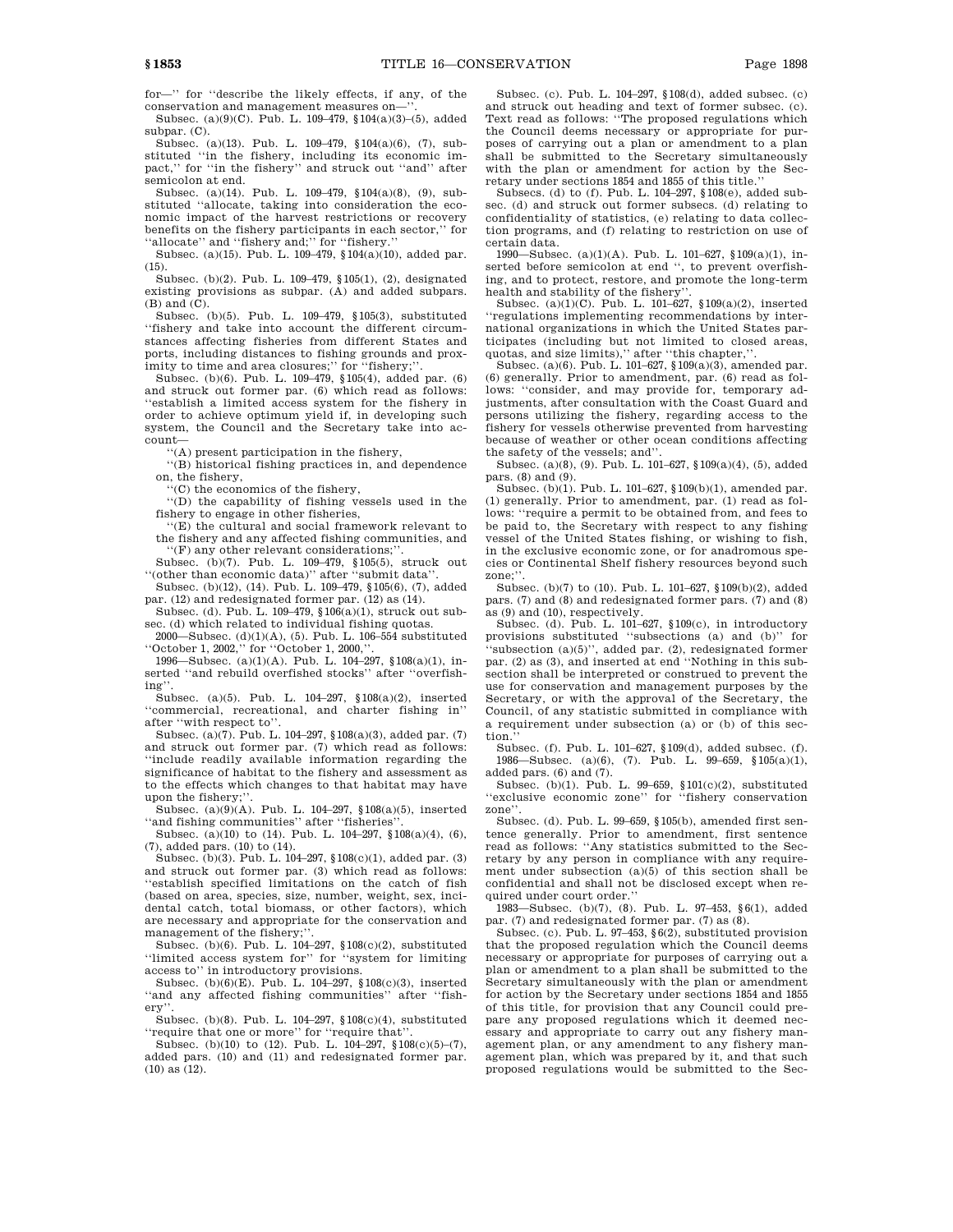retary, together with such plan or amendment, for action by the Secretary pursuant to sections 1854 and 1855 of this title.

Subsec. (e). Pub. L. 97–453, §6(3), added subsec. (e).

1978—Subsec. (a)(4)(C). Pub. L. 95–354, §5(2), added subpar. (C).

Subsec. (a)(5). Pub. L. 95–354, §5(3), inserted provisions relating to estimated processing capacity of, and the actual processing utilized by, United States fish processors.

EFFECTIVE DATE OF 2007 AMENDMENT; APPLICABILITY

Pub. L. 109–479, title I, §104(b), Jan. 12, 2007, 120 Stat. 3584, provided that: ''The amendment made by subsection (a)(10) [amending this section]-

''(1) shall, unless otherwise provided for under an international agreement in which the United States participates, take effect—

''(A) in fishing year 2010 for fisheries determined

by the Secretary to be subject to overfishing; and ''(B) in fishing year 2011 for all other fisheries;

and ''(2) shall not apply to a fishery for species that have a life cycle of approximately 1 year unless the Secretary has determined the fishery is subject to overfishing of that species; and

''(3) shall not limit or otherwise affect the requirements of section  $301(a)(1)$  or  $304(e)$  of the Magnuson-Stevens Fishery Conservation and Management Act (16 U.S.C. 1851(a)(1) or 1854(e), respectively).''

#### EFFECTIVE DATE OF 1992 AMENDMENT

Amendment by Pub. L. 102–251 effective on date on which Agreement between United States and Union of Soviet Socialist Republics on the Maritime Boundary, signed June 1, 1990, enters into force for United States, with authority to prescribe implementing regulations effective Mar. 9, 1992, but with no such regulation to be effective until date on which Agreement enters into force for United States, see section 308 of Pub. L. 102–251, set out as a note under section 773 of this title.

# EFFECTIVE DATE OF 1986 AMENDMENT

Pub. L. 99–659, title I, §105(a)(2), Nov. 14, 1986, 100 Stat. 3711, provided that: ''The amendments made by paragraph (1) [amending this section] apply to each fishery management plan that—

''(A) is submitted to the Secretary of Commerce for review under section 304(a) of the Act [16 U.S.C. 1854(a)], or that is prepared by the Secretary, after January 1, 1987; or

''(B) is in effect on that date, but compliance with those amendments is not required except in conjunction with the amendment to the plan next occurring after that date.''

#### TRANSFER OF FUNCTIONS

For transfer of authorities, functions, personnel, and assets of the Coast Guard, including the authorities and functions of the Secretary of Transportation relating thereto, to the Department of Homeland Security, and for treatment of related references, see sections 468(b), 551(d), 552(d), and 557 of Title 6, Domestic Security, and the Department of Homeland Security Reorganization Plan of November 25, 2002, as modified, set out as a note under section 542 of Title 6.

### EXCEPTIONS TO SUBSECTION (d)(1) AND SECTION 1883 PLAN RESTRICTIONS

Pub. L. 106–554, §1(a)(4) [div. B, title I, §144(b)], Dec. 21, 2000, 114 Stat. 2763, 2763A–238, provided that: ''Notwithstanding sections  $303(d)(1)(A)$  and  $303(d)(1)(B)$  of the Magnuson-Stevens Fishery Conservation and Management Act [16 U.S.C.  $1853(d)(1)(A)$ , (B)], as amended by this section, the Pacific Fishery Management Council may recommend and the Secretary of Commerce may approve and implement any fishery management plan, plan amendment, or regulation, for fixed gear sablefish subject to the jurisdiction of such Council, that—

''(1) allows the use of more than one groundfish fishing permit by each fishing vessel; and/or

''(2) sets cumulative trip limit periods, up to 12 months in any calendar year, that allow fishing vessels a reasonable opportunity to harvest the full amount of the associated trip limits.

Notwithstanding subsection (a) [amending this section and section 1883 of this title], the Gulf of Mexico Fishery Management Council may develop a biological, economic, and social profile of any fishery under its jurisdiction that may be considered for management under a quota management system, including the benefits and consequences of the quota management systems considered. The North Pacific Fishery Management Council shall examine the fisheries under its jurisdiction, particularly the Gulf of Alaska groundfish and Bering Sea crab fisheries, to determine whether rationalization is needed. In particular, the North Pacific Council shall analyze individual fishing quotas, processor quotas, cooperatives, and quotas held by communities. The analysis should include an economic analysis of the impact of all options on communities and processors as well as the fishing fleets. The North Pacific Council shall present its analysis to the appropriations and authorizing committees of the Senate and House of Representatives in a timely manner.''

#### IMPLEMENTATION OF AMENDMENTS TO PLANS REQUIRED BY SECTION 108(a) OF PUB. L. 104–297

Pub. L. 104–297, title I, §108(b), Oct. 11, 1996, 110 Stat. 3575, provided that: ''Not later than 24 months after the date of enactment of this Act [Oct. 11, 1996], each Regional Fishery Management Council shall submit to the Secretary of Commerce amendments to each fishery management plan under its authority to comply with the amendments made in subsection (a) of this section [amending this section].''

### INDIVIDUAL FISHING QUOTA REPORT

Pub. L. 104–297, title I, §108(f)(1)–(5), Oct. 11, 1996, 110 Stat. 3577–3579, as amended by Pub. L. 104–208, div. A, title I, §101(a) [title II, §211(b)], Sept. 30, 1996, 110 Stat. 3009, 3009–41, provided that:

''(1) Not later than October 1, 1998, the National Academy of Sciences, in consultation with the Secretary of Commerce and the Regional Fishery Management Councils, shall submit to the Congress a comprehensive final report on individual fishing quotas, which shall include recommendations to implement a national policy with respect to individual fishing quotas. The report shall address all aspects of such quotas, including an analysis of—

''(A) the effects of limiting or prohibiting the transferability of such quotas;

''(B) mechanisms to prevent foreign control of the harvest of United States fisheries under individual fishing quota programs, including mechanisms to prohibit persons who are not eligible to be deemed a citizen of the United States for the purpose of operating a vessel in the coastwise trade under section 2(a) and section 2(c) of the Shipping Act, 1916 ([former] 46 U.S.C. [App.] 802(a) and (c)) [see 46 U.S.C. 50501(a), (d)] from holding individual fishing quotas;

''(C) the impact of limiting the duration of individual fishing quota programs;

''(D) the impact of authorizing Federal permits to process a quantity of fish that correspond to individual fishing quotas, and of the value created for recipients of any such permits, including a comparison of such value to the value of the corresponding individual fishing quotas;

''(E) mechanisms to provide for diversity and to minimize adverse social and economic impacts on fishing communities, other fisheries affected by the displacement of vessels, and any impacts associated with the shifting of capital value from fishing vessels to individual fishing quotas, as well as the use of capital construction funds to purchase individual fishing quotas;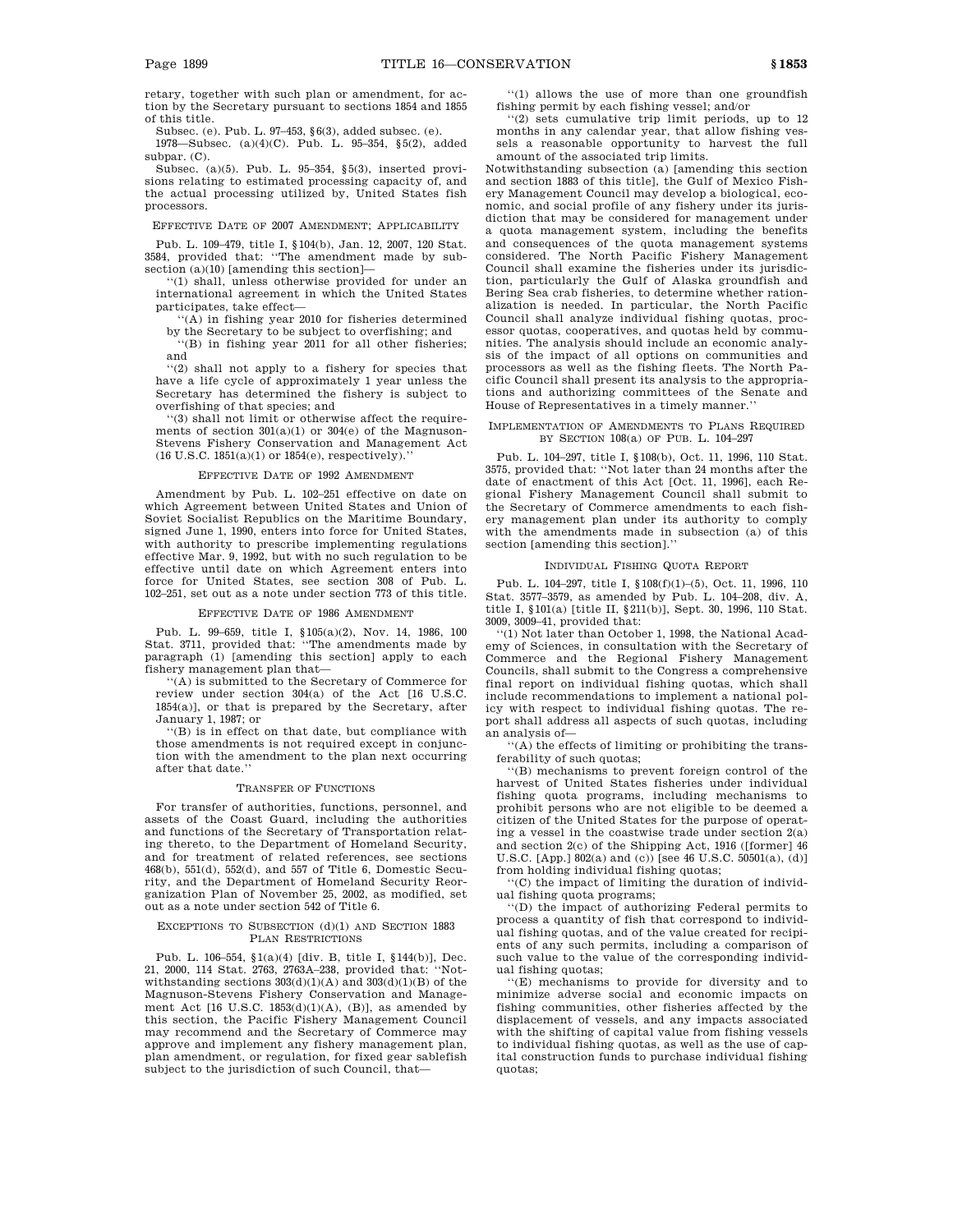''(F) mechanisms to provide for effective monitoring and enforcement, including the inspection of fish harvested and incentives to reduce bycatch, and in particular economic discards;

''(G) threshold criteria for determining whether a fishery may be considered for individual fishing quota management, including criteria related to the geographical range, population dynamics and condition of a fish stock, the socioeconomic characteristics of a fishery (including participants' involvement in multiple fisheries in the region), and participation by commercial, charter, and recreational fishing sectors in the fishery;

''(H) mechanisms to ensure that vessel owners, vessel masters, crew members, and United States fish processors are treated fairly and equitably in initial allocations, to require persons holding individual fishing quotas to be on board the vessel using such quotas, and to facilitate new entry under individual fishing quota programs;

''(I) potential social and economic costs and benefits to the nation, individual fishing quota recipients, and any recipients of Federal permits described in subparagraph (D) under individual fishing quota programs, including from capital gains revenue, the allocation of such quotas or permits through Federal auctions, annual fees and transfer fees at various levels, or other measures;

''(J) the value created for recipients of individual fishing quotas, including a comparison of such value to the value of the fish harvested under such quotas and to the value of permits created by other types of limited access systems, and the effects of creating such value on fishery management and conservation; and

''(K) such other matters as the National Academy of Sciences deems appropriate.

'(2) The report shall include a detailed analysis of individual fishing quota programs already implemented in the United States, including the impacts: of any limits on transferability, on past and present participants, on fishing communities, on the rate and total amount of bycatch (including economic and regulatory discards) in the fishery, on the safety of life and vessels in the fishery, on any excess harvesting or processing capacity in the fishery, on any gear conflicts in the fishery, on product quality from the fishery, on the effectiveness of enforcement in the fishery, on the size and composition of fishing vessel fleets, on the economic value created by individual fishing quotas for initial recipients and non-recipients, on conservation of the fishery resource, on fishermen who rely on participation in several fisheries, on the success in meeting any fishery management plan goals, and the fairness and effectiveness of the methods used for allocating quotas and controlling transferability. The report shall also include any information about individual fishing quota programs in other countries that may be useful.

'(3) The report shall identify and analyze alternative conservation and management measures, including other limited access systems such as individual transferable effort systems, that could accomplish the same objectives as individual fishing quota programs, as well as characteristics that are unique to individual fishing quota programs.

''(4) The Secretary of Commerce shall, in consultation with the National Academy of Sciences, the Councils, the fishing industry, affected States, conservation organizations and other interested persons, establish two individual fishing quota review groups to assist in the preparation of the report, which shall represent: (A) Alaska, Hawaii, and the other Pacific coastal States; and (B) Atlantic coastal States and the Gulf of Mexico coastal States. The Secretary shall, to the extent practicable, achieve a balanced representation of viewpoints among the individuals on each review group. The review groups shall be deemed to be advisory panels under section 302(g) of the Magnuson-Stevens Fishery Conservation and Management Act [16 U.S.C. 1852(g)], as amended by this Act.

''(5) The Secretary of Commerce, in consultation with the National Academy of Sciences and the Councils, shall conduct public hearings in each Council region to obtain comments on individual fishing quotas for use by the National Academy of Sciences in preparing the report required by this subsection. The National Academy of Sciences shall submit a draft report to the Secretary of Commerce by January 1, 1998. The Secretary of Commerce shall publish in the Federal Register a notice and opportunity for public comment on the draft of the report, or any revision thereof. A detailed summary of comments received and views presented at the hearings, including any dissenting views, shall be included by the National Academy of Sciences in the final report.

#### EXISTING QUOTA PLANS

Pub. L. 104–297, title I, §108(i), Oct. 11, 1996, 110 Stat. 3581, provided that: ''Nothing in this Act [see Short Title of 1996 Amendment note under section 1801 of this title] or the amendments made by this Act shall be construed to require a reallocation of individual fishing quotas under any individual fishing quota program approved by the Secretary before January 4, 1995.

# **§ 1853a. Limited access privilege programs**

### **(a) In general**

After January 12, 2007, a Council may submit, and the Secretary may approve, for a fishery that is managed under a limited access system, a limited access privilege program to harvest fish if the program meets the requirements of this section.

### **(b) No creation of right, title, or interest**

Limited access privilege, quota share, or other limited access system authorization established, implemented, or managed under this chapter—

(1) shall be considered a permit for the purposes of sections 1857, 1858, and 1859 of this title;

(2) may be revoked, limited, or modified at any time in accordance with this chapter, including revocation if the system is found to have jeopardized the sustainability of the stock or the safety of fishermen;

(3) shall not confer any right of compensation to the holder of such limited access privilege, quota share, or other such limited access system authorization if it is revoked, limited, or modified;

(4) shall not create, or be construed to create, any right, title, or interest in or to any fish before the fish is harvested by the holder; and

(5) shall be considered a grant of permission to the holder of the limited access privilege or quota share to engage in activities permitted by such limited access privilege or quota share.

# **(c) Requirements for limited access privileges (1) In general**

Any limited access privilege program to harvest fish submitted by a Council or approved by the Secretary under this section shall—

(A) if established in a fishery that is overfished or subject to a rebuilding plan, assist in its rebuilding;

(B) if established in a fishery that is determined by the Secretary or the Council to have over-capacity, contribute to reducing capacity;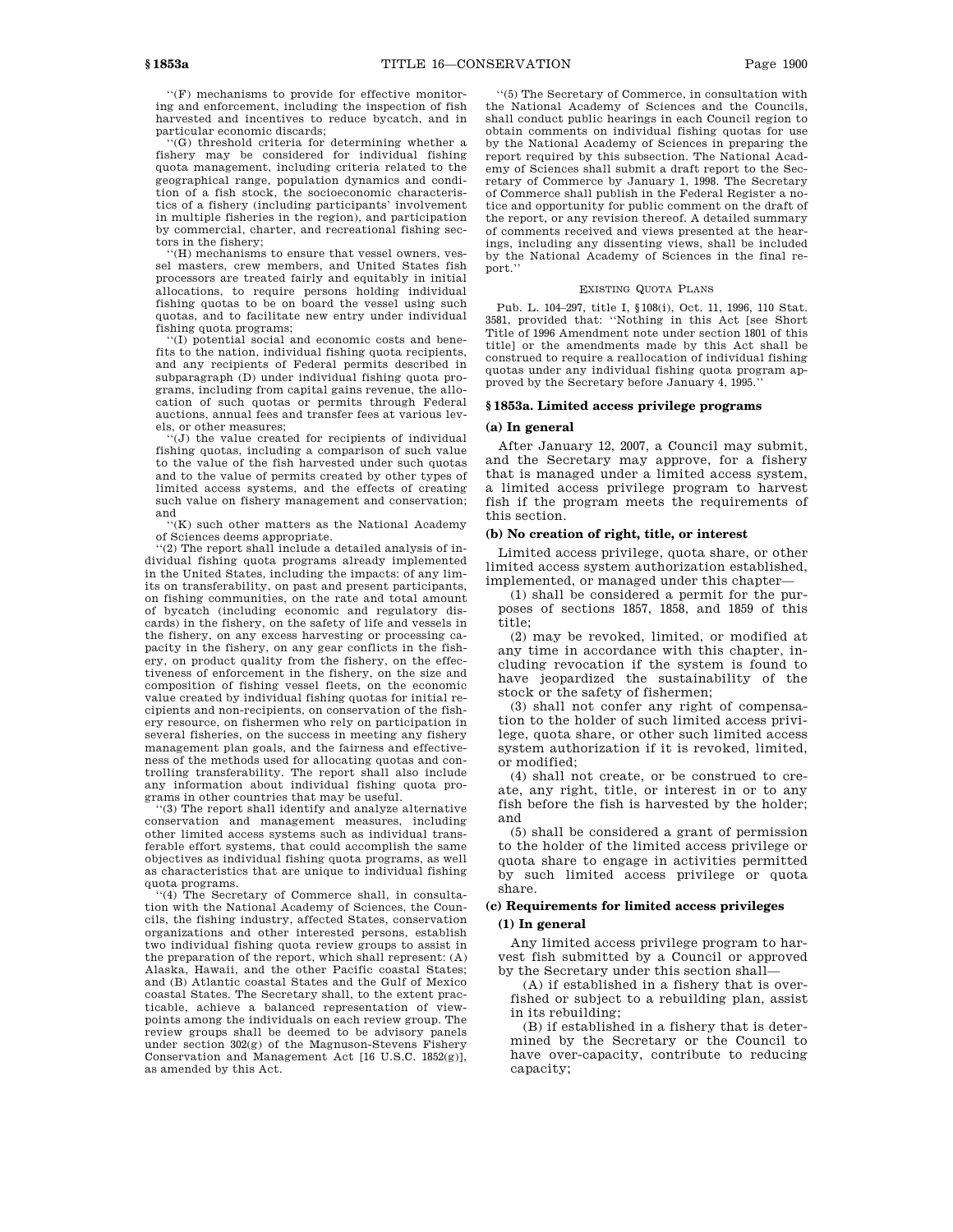(C) promote—

(i) fishing safety;

(ii) fishery conservation and management; and

(iii) social and economic benefits;

(D) prohibit any person other than a United States citizen, a corporation, partnership, or other entity established under the laws of the United States or any State, or a permanent resident alien, that meets the eligibility and participation requirements established in the program from acquiring a privilege to harvest fish, including any person that acquires a limited access privilege solely for the purpose of perfecting or realizing on a security interest in such privilege;

(E) require that all fish harvested under a limited access privilege program be processed on vessels of the United States or on United States soil (including any territory of the United States);

(F) specify the goals of the program;

(G) include provisions for the regular monitoring and review by the Council and the Secretary of the operations of the program, including determining progress in meeting the goals of the program and this chapter, and any necessary modification of the program to meet those goals, with a formal and detailed review 5 years after the implementation of the program and thereafter to coincide with scheduled Council review of the relevant fishery management plan (but no less frequently than once every 7 years);

(H) include an effective system for enforcement, monitoring, and management of the program, including the use of observers or electronic monitoring systems;

(I) include an appeals process for administrative review of the Secretary's decisions regarding initial allocation of limited access privileges;

(J) provide for the establishment by the Secretary, in consultation with appropriate Federal agencies, for an information collection and review process to provide any additional information needed to determine whether any illegal acts of anti-competition, anti-trust, price collusion, or price fixing have occurred among regional fishery associations or persons receiving limited access privileges under the program; and

(K) provide for the revocation by the Secretary of limited access privileges held by any person found to have violated the antitrust laws of the United States.

### **(2) Waiver**

The Secretary may waive the requirement of paragraph (1)(E) if the Secretary determines that—

(A) the fishery has historically processed the fish outside of the United States; and

(B) the United States has a seafood safety equivalency agreement with the country where processing will occur.

# **(3) Fishing communities**

# **(A) In general**

# **(i) Eligibility**

To be eligible to participate in a limited access privilege program to harvest fish, a fishing community shall—

(I) be located within the management area of the relevant Council;

(II) meet criteria developed by the relevant Council, approved by the Secretary, and published in the Federal Register;

(III) consist of residents who conduct commercial or recreational fishing, processing, or fishery-dependent support businesses within the Council's management area; and

(IV) develop and submit a community sustainability plan to the Council and the Secretary that demonstrates how the plan will address the social and economic development needs of coastal communities, including those that have not historically had the resources to participate in the fishery, for approval based on criteria developed by the Council that have been approved by the Secretary and published in the Federal Register.

# **(ii) Failure to comply with plan**

The Secretary shall deny or revoke limited access privileges granted under this section for any person who fails to comply with the requirements of the community sustainability plan. Any limited access privileges denied or revoked under this section may be reallocated to other eligible members of the fishing community.

# **(B) Participation criteria**

In developing participation criteria for eligible communities under this paragraph, a Council shall consider—

(i) traditional fishing or processing practices in, and dependence on, the fishery;

(ii) the cultural and social framework relevant to the fishery;

(iii) economic barriers to access to fishery;

(iv) the existence and severity of projected economic and social impacts associated with implementation of limited access privilege programs on harvesters, captains, crew, processors, and other businesses substantially dependent upon the fishery in the region or subregion;

(v) the expected effectiveness, operational transparency, and equitability of the community sustainability plan; and

(vi) the potential for improving economic conditions in remote coastal communities lacking resources to participate in harvesting or processing activities in the fishery.

# **(4) Regional fishery associations**

### **(A) In general**

To be eligible to participate in a limited access privilege program to harvest fish, a regional fishery association shall—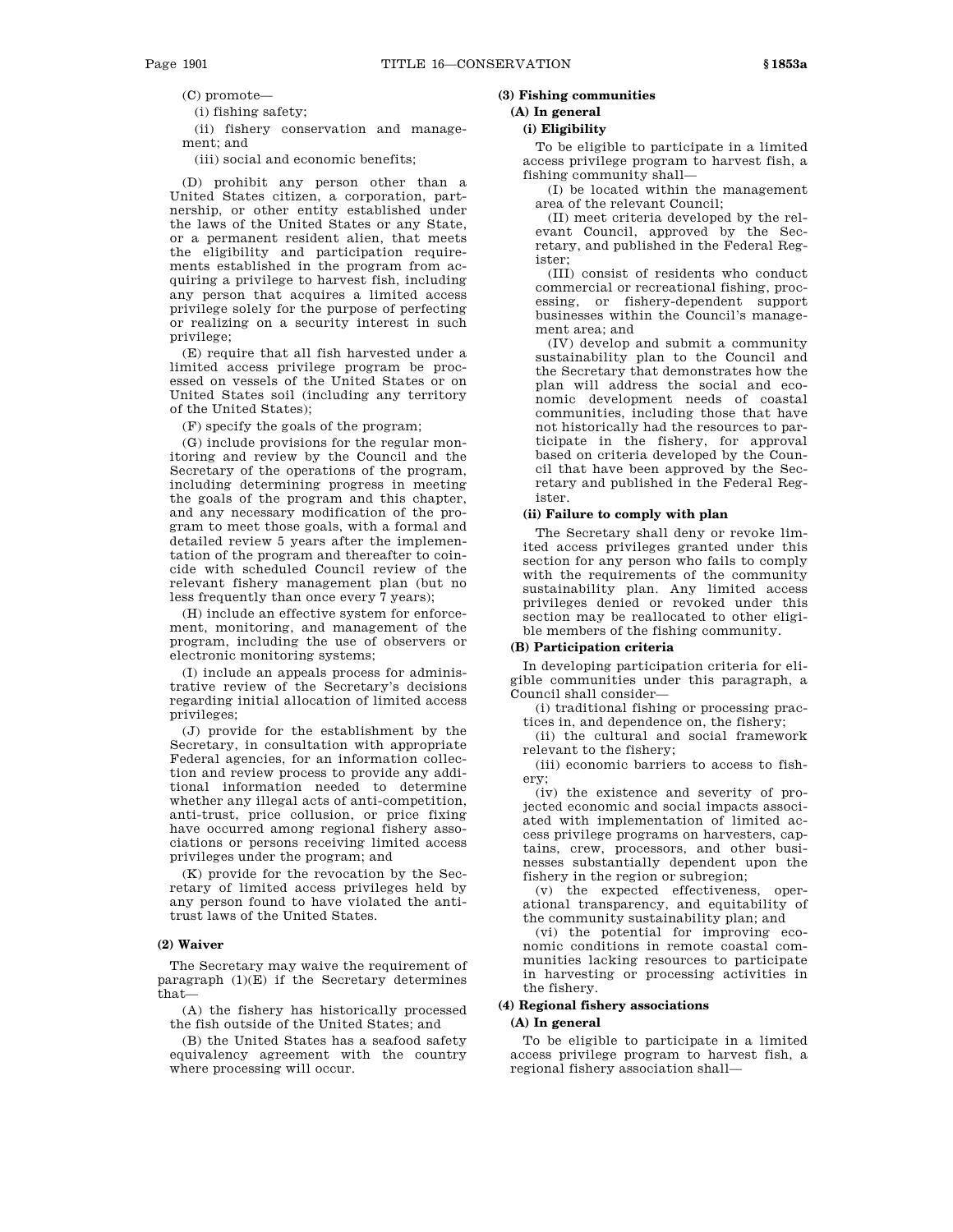(i) be located within the management area of the relevant Council;

(ii) meet criteria developed by the relevant Council, approved by the Secretary, and published in the Federal Register;

(iii) be a voluntary association, among willing parties with established by-laws and operating procedures;

(iv) consist of participants in the fishery who hold quota share that are designated for use in the specific region or subregion covered by the regional fishery association, including commercial or recreational fishing, processing, fishery-dependent support businesses, or fishing communities;

(v) not be eligible to receive an initial allocation of a limited access privilege but may acquire such privileges after the initial allocation, and may hold the annual fishing privileges of any limited access privileges it holds or the annual fishing privileges that  $is<sup>1</sup>$  members contribute; and

(vi) develop and submit a regional fishery association plan to the Council and the Secretary for approval based on criteria developed by the Council that have been approved by the Secretary and published in the Federal Register.

### **(B) Failure to comply with plan**

The Secretary shall deny or revoke limited access privileges granted under this section to any person participating in a regional fishery association who fails to comply with the requirements of the regional fishery association plan.

### **(C) Participation criteria**

In developing participation criteria for eligible regional fishery associations under this paragraph, a Council shall consider—

(i) traditional fishing or processing practices in, and dependence on, the fishery;

(ii) the cultural and social framework relevant to the fishery;

(iii) economic barriers to access to fishery;

(iv) the existence and severity of projected economic and social impacts associated with implementation of limited access privilege programs on harvesters, captains, crew, processors, and other businesses substantially dependent upon the fishery in the region or subregion;

(v) the administrative and fiduciary soundness of the association; and

(vi) the expected effectiveness, operational transparency, and equitability of the fishery association plan.

### **(5) Allocation**

In developing a limited access privilege program to harvest fish a Council or the Secretary shall—

(A) establish procedures to ensure fair and equitable initial allocations, including consideration of—

(i) current and historical harvests;

(ii) employment in the harvesting and processing sectors;

(iii) investments in, and dependence upon, the fishery; and

(iv) the current and historical participation of fishing communities;

(B) consider the basic cultural and social framework of the fishery, especially through—

(i) the development of policies to promote the sustained participation of small owner-operated fishing vessels and fishing communities that depend on the fisheries, including regional or port-specific landing or delivery requirements; and

(ii) procedures to address concerns over excessive geographic or other consolidation in the harvesting or processing sectors of the fishery;

(C) include measures to assist, when necessary and appropriate, entry-level and small vessel owner-operators, captains, crew, and fishing communities through setasides of harvesting allocations, including providing privileges, which may include setasides or allocations of harvesting privileges, or economic assistance in the purchase of limited access privileges;

(D) ensure that limited access privilege holders do not acquire an excessive share of the total limited access privileges in the program by—

(i) establishing a maximum share, expressed as a percentage of the total limited access privileges, that a limited access privilege holder is permitted to hold, acquire, or use; and

(ii) establishing any other limitations or measures necessary to prevent an inequitable concentration of limited access privileges; and

(E) authorize limited access privileges to harvest fish to be held, acquired, used by, or issued under the system to persons who substantially participate in the fishery, including in a specific sector of such fishery, as specified by the Council.

# **(6) Program initiation**

# **(A) Limitation**

Except as provided in subparagraph (D), a Council may initiate a fishery management plan or amendment to establish a limited access privilege program to harvest fish on its own initiative or if the Secretary has certified an appropriate petition.

### **(B) Petition**

A group of fishermen constituting more than 50 percent of the permit holders, or holding more than 50 percent of the allocation, in the fishery for which a limited access privilege program to harvest fish is sought, may submit a petition to the Secretary requesting that the relevant Council or Councils with authority over the fishery be authorized to initiate the development of the program. Any such petition shall clearly state the fishery to which the limited access privilege program would apply. For multispecies permits in the Gulf of Mexico, only those participants who have substantially

<sup>1</sup>So in original. Probably should be ''its''.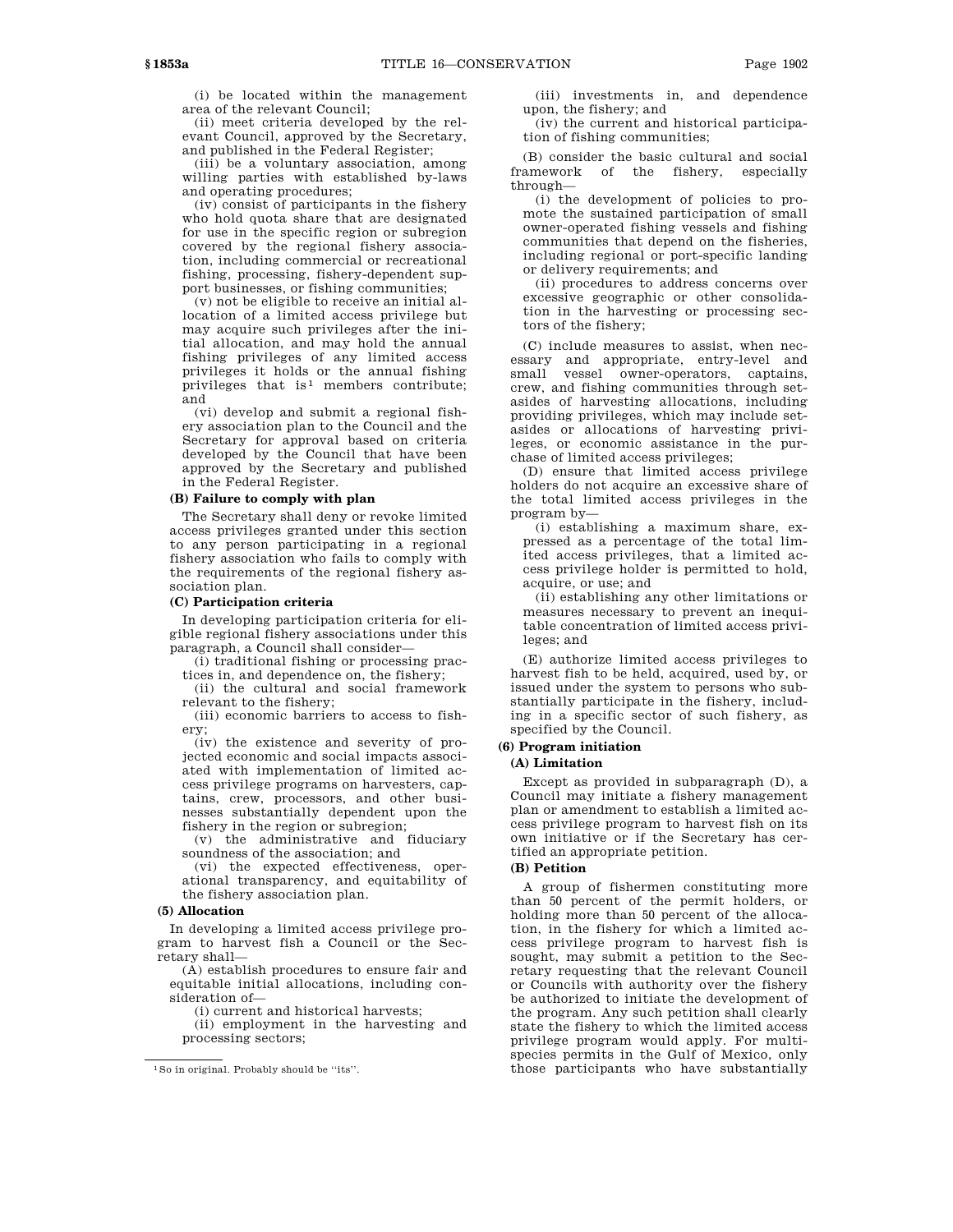fished the species proposed to be included in the limited access program shall be eligible to sign a petition for such a program and shall serve as the basis for determining the percentage described in the first sentence of this subparagraph.

# **(C) Certification by Secretary**

Upon the receipt of any such petition, the Secretary shall review all of the signatures on the petition and, if the Secretary determines that the signatures on the petition represent more than 50 percent of the permit holders, or holders of more than 50 percent of the allocation in the fishery, as described by subparagraph (B), the Secretary shall certify the petition to the appropriate Council or Councils.

# **(D) New England and Gulf referendum**

(i) Except as provided in clause (iii) for the Gulf of Mexico commercial red snapper fishery, the New England and Gulf Councils may not submit, and the Secretary may not approve or implement, a fishery management plan or amendment that creates an individual fishing quota program, including a Secretarial plan, unless such a system, as ultimately developed, has been approved by more than 2 ⁄3 of those voting in a referendum among eligible permit holders, or other persons described in clause (v), with respect to the New England Council, and by a majority of those voting in the referendum among eligible permit holders with respect to the Gulf Council. For multispecies permits in the Gulf of Mexico, only those participants who have substantially fished the species proposed to be included in the individual fishing quota program shall be eligible to vote in such a referendum. If an individual fishing quota program fails to be approved by the requisite number of those voting, it may be revised and submitted for approval in a subsequent referendum.

(ii) The Secretary shall conduct a referendum under this subparagraph, including notifying all persons eligible to participate in the referendum and making available to them information concerning the schedule, procedures, and eligibility requirements for the referendum process and the proposed individual fishing quota program. Within 1 year after January 12, 2007, the Secretary shall publish guidelines and procedures to determine procedures and voting eligibility requirements for referenda and to conduct such referenda in a fair and equitable manner.

(iii) The provisions of section 1883(c) of this title shall apply in lieu of this subparagraph for an individual fishing quota program for the Gulf of Mexico commercial red snapper fishery.

(iv) Chapter 35 of title 44 (commonly known as the Paperwork Reduction Act) does not apply to the referenda conducted under this subparagraph.

(v) The Secretary shall promulgate criteria for determining whether additional fishery participants are eligible to vote in the New England referendum described in clause (i) in order to ensure that crew members who derive a significant percentage of their total income from the fishery under the proposed program are eligible to vote in the referendum.

(vi) In this subparagraph, the term ''individual fishing quota'' does not include a sector allocation.

# **(7) Transferability**

In establishing a limited access privilege program, a Council shall—

(A) establish a policy and criteria for the transferability of limited access privileges (through sale or lease), that is consistent with the policies adopted by the Council for the fishery under paragraph (5); and

(B) establish, in coordination with the Secretary, a process for monitoring of transfers (including sales and leases) of limited access privileges.

# **(8) Preparation and implementation of secretarial plans**

This subsection also applies to a plan prepared and implemented by the Secretary under section 1854(c) or 1854(g) of this title.

# **(9) Antitrust savings clause**

Nothing in this chapter shall be construed to modify, impair, or supersede the operation of any of the antitrust laws. For purposes of the preceding sentence, the term ''antitrust laws'' has the meaning given such term in subsection (a) of section 12 of title 15, except that such term includes section 45 of title 15 to the extent that such section 45 applies to unfair methods of competition.

# **(d) Auction and other programs**

In establishing a limited access privilege program, a Council shall consider, and may provide, if appropriate, an auction system or other program to collect royalties for the initial, or any subsequent, distribution of allocations in a limited access privilege program if—

(1) the system or program is administered in such a way that the resulting distribution of limited access privilege shares meets the program requirements of this section; and

(2) revenues generated through such a royalty program are deposited in the Limited Access System Administration Fund established by section  $1855(h)(5)(B)$  of this title and available subject to annual appropriations.

### **(e) Cost recovery**

In establishing a limited access privilege program, a Council shall—

(1) develop a methodology and the means to identify and assess the management, data collection and analysis, and enforcement programs that are directly related to and in support of the program; and

(2) provide, under section 1854(d)(2) of this title, for a program of fees paid by limited access privilege holders that will cover the costs of management, data collection and analysis, and enforcement activities.

### **(f) Characteristics**

A limited access privilege established after January 12, 2007, is a permit issued for a period of not more than 10 years that—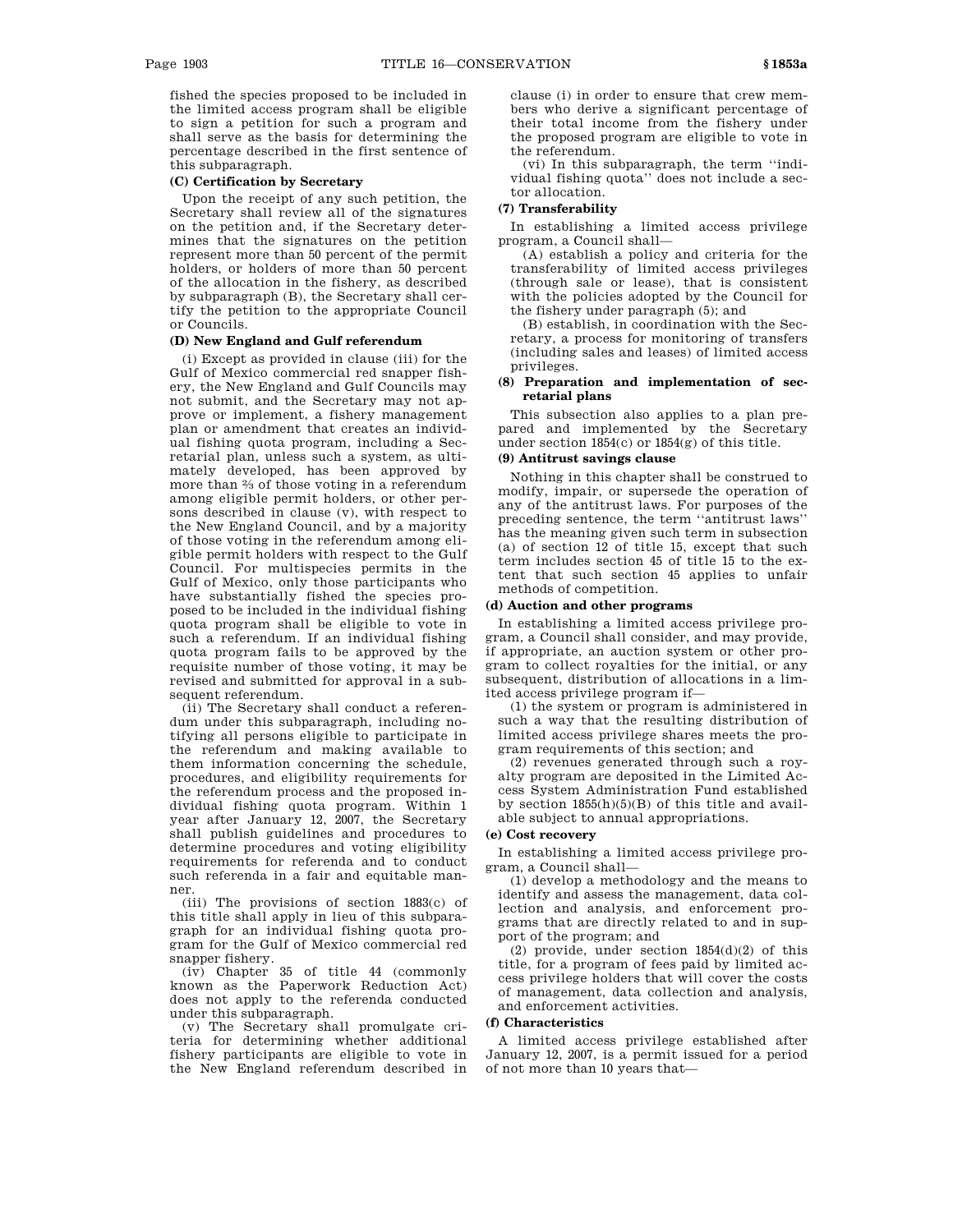(1) will be renewed before the end of that period, unless it has been revoked, limited, or modified as provided in this subsection;

(2) will be revoked, limited, or modified if the holder is found by the Secretary, after notice and an opportunity for a hearing under section 554 of title 5, to have failed to comply with any term of the plan identified in the plan as cause for revocation, limitation, or modification of a permit, which may include conservation requirements established under the plan;

(3) may be revoked, limited, or modified if the holder is found by the Secretary, after notice and an opportunity for a hearing under section 554 of title 5, to have committed an act prohibited by section 1857 of this title; and

(4) may be acquired, or reacquired, by participants in the program under a mechanism established by the Council if it has been revoked, limited, or modified under paragraph (2) or (3).

# **(g) Limited access privilege assisted purchase program**

### **(1) In general**

A Council may submit, and the Secretary may approve and implement, a program which reserves up to 25 percent of any fees collected from a fishery under section  $1854(d)(2)$  of this title to be used, pursuant to section  $53706(a)(7)$ of title 46, to issue obligations that aid in financing—

(A) the purchase of limited access privileges in that fishery by fishermen who fish from small vessels; and

(B) the first-time purchase of limited access privileges in that fishery by entry level fishermen.

# **(2) Eligibility criteria**

A Council making a submission under paragraph (1) shall recommend criteria, consistent with the provisions of this chapter, that a fisherman must meet to qualify for guarantees under subparagraphs (A) and (B) of paragraph (1) and the portion of funds to be allocated for guarantees under each subparagraph.

### **(h) Effect on certain existing shares and programs**

Nothing in this chapter, or the amendments made by the Magnuson-Stevens Fishery Conservation and Management Reauthorization Act of 2006, shall be construed to require a reallocation or a reevaluation of individual quota shares, processor quota shares, cooperative programs, or other quota programs, including sector allocation in effect before January 12, 2007.

#### **(i) Transition rules**

The requirements of this section shall not apply to any quota program, including any individual quota program, cooperative program, or sector allocation for which a Council has taken final action or which has been submitted by a Council to the Secretary, or approved by the Secretary, within 6 months after January 12, 2007, except that—

(1) the requirements of section  $1853(\mathrm{d})$  of this title in effect on the day before January 12, 2007, shall apply to any such program;

(2) the program shall be subject to review under subsection  $(c)(1)(G)$  of this section not later than 5 years after the program implementation; and

(3) nothing in this subsection precludes a Council from incorporating criteria contained in this section into any such plans.

(Pub. L. 94–265, title III, §303A, as added Pub. L. 109–479, title I, §106(a)(2), Jan. 12, 2007, 120 Stat. 3586; amended Pub. L. 110–161, div. B, title V, §529, Dec. 26, 2007, 121 Stat. 1930.)

### REFERENCES IN TEXT

This chapter, referred to in subsecs. (b),  $(c)(1)(G)$ ,  $(9)$ , (g)(2), and (h), was in the original ''this Act'', meaning Pub. L. 94–265, Apr. 13, 1976, 90 Stat. 331, as amended, known as the Magnuson-Stevens Fishery Conservation and Management Act, which is classified principally to this chapter. For complete classification of this Act to the Code, see Short Title note set out under section 1801 of this title and Tables.

The Magnuson-Stevens Fishery Conservation and Management Reauthorization Act of 2006, referred to in subsec. (h), is Pub. L. 109–479, Jan. 12, 2007, 120 Stat. 3575. Section 302(f) of the Act (120 Stat. 3624) is not classified to the Code. For complete classification of this Act to the Code, see Short Title of 2007 Amendment note set out under section 1801 of this title and Tables.

#### AMENDMENTS

2007—Subsec. (c)(4)(A)(iii). Pub. L. 110–161, §529(1), substituted ''association, among willing parties'' for 'association''

Subsec. (i). Pub. L. 110–161, §529(2)–(4), struck out designation and heading of par. (1), redesignated subpars.  $(A)$  to  $(C)$  of former par.  $(1)$  as pars.  $(1)$  to  $(3)$ , respectively, realigned margins, and struck out heading and text of former par. (2). Text of former par. (2) read as follows: ''The requirements of this section, other than subparagraphs (A) and (B) of subsection (c)(1) and subparagraphs (A), (B), and (C) of paragraph (1) of this subsection, shall not apply to any proposal authorized under section 302(f) of the Magnuson-Stevens Fishery Conservation and Management Reauthorization Act of 2006 that is submitted within the timeframe prescribed by that section.''

### EFFECTIVE DATE OF 2007 AMENDMENT

Pub. L. 110–161, div. B, title V, §529, Dec. 26, 2007, 121 Stat. 1930, provided that the amendment made by section 529 is effective Jan. 13, 2007.

### APPLICATION WITH AMERICAN FISHERIES ACT

Pub. L. 109–479, title I, §106(e), Jan. 12, 2007, 120 Stat. 3594, provided that: ''Nothing in section 303A of the Magnuson-Stevens Fishery Conservation and Management Act (16 U.S.C. 1801 et seq.) [16 U.S.C. 1853a], as added by subsection (a), shall be construed to modify or supersede any provision of the American Fisheries Act [title II of div. C of Pub. L. 105–277, see Tables for classification] ([former] 46 U.S.C. 12102 note [see 46 U.S.C. 12113(e), (f), (h), (i)]; 16 U.S.C. 1851 note; et alia).''

# **§ 1854. Action by Secretary**

# **(a) Review of plans**

(1) Upon transmittal by the Council to the Secretary of a fishery management plan or plan amendment, the Secretary shall—

(A) immediately commence a review of the plan or amendment to determine whether it is consistent with the national standards, the other provisions of this chapter, and any other applicable law; and

(B) immediately publish in the Federal Register a notice stating that the plan or amend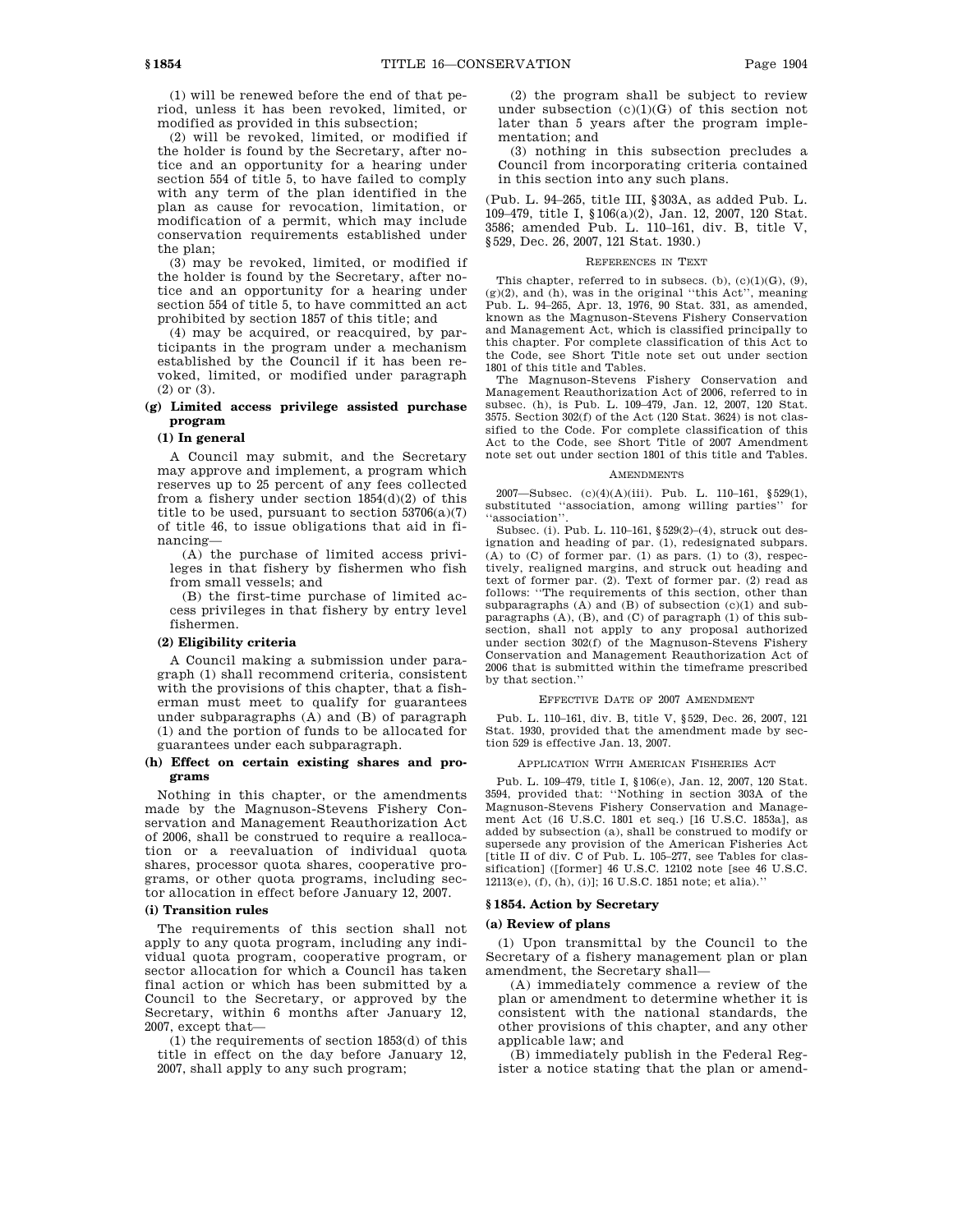ment is available and that written information, views, or comments of interested persons on the plan or amendment may be submitted to the Secretary during the 60-day period beginning on the date the notice is published.

(2) In undertaking the review required under paragraph (1), the Secretary shall—

(A) take into account the information, views, and comments received from interested persons;

(B) consult with the Secretary of State with respect to foreign fishing; and

(C) consult with the Secretary of the department in which the Coast Guard is operating with respect to enforcement at sea and to fishery access adjustments referred to in section  $1853(a)(6)$  of this title.

(3) The Secretary shall approve, disapprove, or partially approve a plan or amendment within 30 days of the end of the comment period under paragraph (1) by written notice to the Council. A notice of disapproval or partial approval shall specify—

(A) the applicable law with which the plan or amendment is inconsistent;

(B) the nature of such inconsistencies; and

(C) recommendations concerning the actions that could be taken by the Council to conform such plan or amendment to the requirements of applicable law.

If the Secretary does not notify a Council within 30 days of the end of the comment period of the approval, disapproval, or partial approval of a plan or amendment, then such plan or amendment shall take effect as if approved.

(4) If the Secretary disapproves or partially approves a plan or amendment, the Council may submit a revised plan or amendment to the Secretary for review under this subsection.

(5) For purposes of this subsection and subsection (b), the term ''immediately'' means on or before the 5th day after the day on which a Council transmits to the Secretary a fishery management plan, plan amendment, or proposed regulation that the Council characterizes as final.

# **(b) Review of regulations**

(1) Upon transmittal by the Council to the Secretary of proposed regulations prepared under section 1853(c) of this title, the Secretary shall immediately initiate an evaluation of the proposed regulations to determine whether they are consistent with the fishery management plan, plan amendment, this chapter and other applicable law. Within 15 days of initiating such evaluation the Secretary shall make a determination and—

(A) if that determination is affirmative, the Secretary shall publish such regulations in the Federal Register, with such technical changes as may be necessary for clarity and an explanation of those changes, for a public comment period of 15 to 60 days; or

(B) if that determination is negative, the Secretary shall notify the Council in writing of the inconsistencies and provide recommendations on revisions that would make the proposed regulations consistent with the fishery management plan, plan amendment, this chapter, and other applicable law.

(2) Upon receiving a notification under paragraph (1)(B), the Council may revise the proposed regulations and submit them to the Secretary for reevaluation under paragraph (1).

(3) The Secretary shall promulgate final regulations within 30 days after the end of the comment period under paragraph (1)(A). The Secretary shall consult with the Council before making any revisions to the proposed regulations, and must publish in the Federal Register an explanation of any differences between the proposed and final regulations.

# **(c) Preparation and review of Secretarial plans**

(1) The Secretary may prepare a fishery management plan, with respect to any fishery, or any amendment to any such plan, in accordance with the national standards, the other provisions of this chapter, and any other applicable law, if—

(A) the appropriate Council fails to develop and submit to the Secretary, after a reasonable period of time, a fishery management plan for such fishery, or any necessary amendment to such a plan, if such fishery requires conservation and management;

(B) the Secretary disapproves or partially disapproves any such plan or amendment, or disapproves a revised plan or amendment, and the Council involved fails to submit a revised or further revised plan or amendment; or

(C) the Secretary is given authority to prepare such plan or amendment under this section.

(2) In preparing any plan or amendment under this subsection, the Secretary shall—

(A) conduct public hearings, at appropriate times and locations in the geographical areas concerned, so as to allow interested persons an opportunity to be heard in the preparation and amendment of the plan and any regulations implementing the plan; and

(B) consult with the Secretary of State with respect to foreign fishing and with the Secretary of the department in which the Coast Guard is operating with respect to enforcement at sea.

(3) Notwithstanding paragraph (1) for a fishery under the authority of a Council, the Secretary may not include in any fishery management plan, or any amendment to any such plan, prepared by him, a provision establishing a limited access system, including any limited access privilege program, unless such system is first approved by a majority of the voting members, present and voting, of each appropriate Council.

(4) Whenever the Secretary prepares a fishery management plan or plan amendment under this section, the Secretary shall immediately—

(A) for a plan or amendment for a fishery under the authority of a Council, submit such plan or amendment to the appropriate Council for consideration and comment; and

(B) publish in the Federal Register a notice stating that the plan or amendment is available and that written information, views, or comments of interested persons on the plan or amendment may be submitted to the Secretary during the 60-day period beginning on the date the notice is published.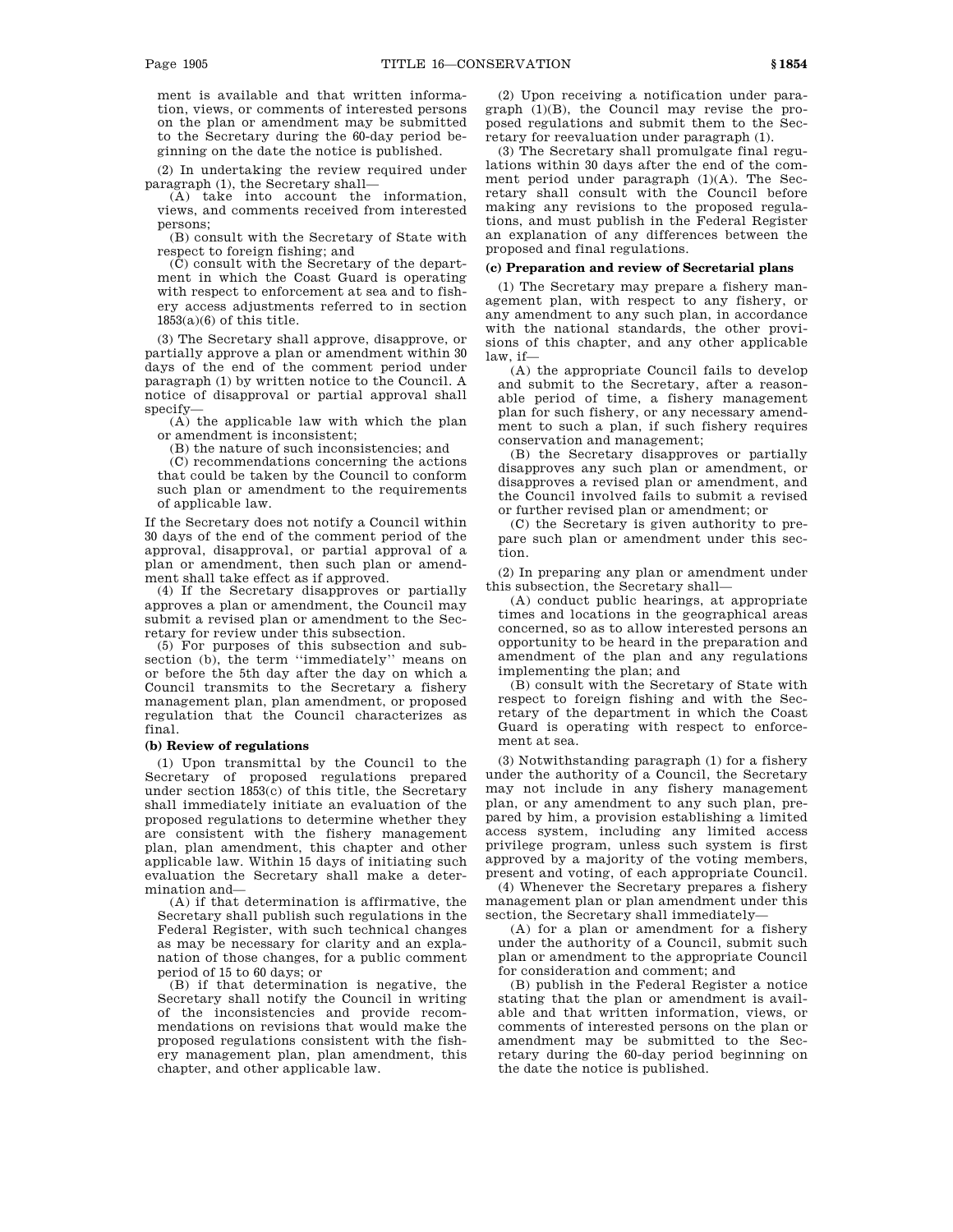(5) Whenever a plan or amendment is submitted under paragraph (4)(A), the appropriate Council must submit its comments and recommendations, if any, regarding the plan or amendment to the Secretary before the close of the 60-day period referred to in paragraph (4)(B). After the close of such 60-day period, the Secretary, after taking into account any such comments and recommendations, as well as any views, information, or comments submitted under paragraph (4)(B), may adopt such plan or amendment.

(6) The Secretary may propose regulations in the Federal Register to implement any plan or amendment prepared by the Secretary. In the case of a plan or amendment to which paragraph  $(4)(A)$  applies, such regulations shall be submitted to the Council with such plan or amendment. The comment period on proposed regulations shall be 60 days, except that the Secretary may shorten the comment period on minor revisions to existing regulations.

(7) The Secretary shall promulgate final regulations within 30 days after the end of the comment period under paragraph (6). The Secretary must publish in the Federal Register an explanation of any substantive differences between the proposed and final rules. All final regulations must be consistent with the fishery management plan, with the national standards and other provisions of this chapter, and with any other applicable law.

# **(d) Establishment of fees**

(1) The Secretary shall by regulation establish the level of any fees which are authorized to be charged pursuant to section 1853(b)(1) of this title. The Secretary may enter into a cooperative agreement with the States concerned under which the States administer the permit system and the agreement may provide that all or part of the fees collected under the system shall accrue to the States. The level of fees charged under this subsection shall not exceed the administrative costs incurred in issuing the permits.

 $(2)(A)$  Notwithstanding paragraph  $(1)$ , the Secretary is authorized and shall collect a fee to recover the actual costs directly related to the management, data collection, and enforcement of any—

(i) limited access privilege program; and

(ii) community development quota program that allocates a percentage of the total allowable catch of a fishery to such program.

(B) Such fee shall not exceed 3 percent of the ex-vessel value of fish harvested under any such program, and shall be collected at either the time of the landing, filing of a landing report, or sale of such fish during a fishing season or in the last quarter of the calendar year in which the fish is harvested.

(C)(i) Fees collected under this paragraph shall be in addition to any other fees charged under this chapter and shall be deposited in the Limited Access System Administration Fund established under section 1855(h)(5)(B) of this title.

(ii) Upon application by a State, the Secretary shall transfer to such State up to 33 percent of any fee collected pursuant to subparagraph (A) under a community development quota program

and deposited in the Limited Access System Administration Fund in order to reimburse such State for actual costs directly incurred in the management and enforcement of such program. **(e) Rebuilding overfished fisheries**

(1) The Secretary shall report annually to the Congress and the Councils on the status of fisheries within each Council's geographical area of authority and identify those fisheries that are overfished or are approaching a condition of being overfished. For those fisheries managed under a fishery management plan or international agreement, the status shall be determined using the criteria for overfishing specified in such plan or agreement. A fishery shall be classified as approaching a condition of being overfished if, based on trends in fishing effort, fishery resource size, and other appropriate factors, the Secretary estimates that the fishery will become overfished within two years.

(2) If the Secretary determines at any time that a fishery is overfished, the Secretary shall immediately notify the appropriate Council and request that action be taken to end overfishing in the fishery and to implement conservation and management measures to rebuild affected stocks of fish. The Secretary shall publish each notice under this paragraph in the Federal Register.

(3) Within 2 years after an identification under paragraph (1) or notification under paragraphs (2) or (7), the appropriate Council (or the Secretary, for fisheries under section  $1852(a)(3)$  of this title) shall prepare and implement a fishery management plan, plan amendment, or proposed regulations for the fishery to which the identification or notice applies—

(A) to end overfishing immediately in the fishery and to rebuild affected stocks of fish; or

(B) to prevent overfishing from occurring in the fishery whenever such fishery is identified as approaching an overfished condition.

(4) For a fishery that is overfished, any fishery management plan, amendment, or proposed regulations prepared pursuant to paragraph (3) or paragraph (5) for such fishery shall—

(A) specify a time period for rebuilding the fishery that shall—

(i) be as short as possible, taking into account the status and biology of any overfished stocks of fish, the needs of fishing communities, recommendations by international organizations in which the United States participates, and the interaction of the overfished stock of fish within the marine ecosystem; and

(ii) not exceed 10 years, except in cases where the biology of the stock of fish, other environmental conditions, or management measures under an international agreement in which the United States participates dictate otherwise;

(B) allocate both overfishing restrictions and recovery benefits fairly and equitably among sectors of the fishery; and

(C) for fisheries managed under an international agreement, reflect traditional participation in the fishery, relative to other nations, by fishermen of the United States.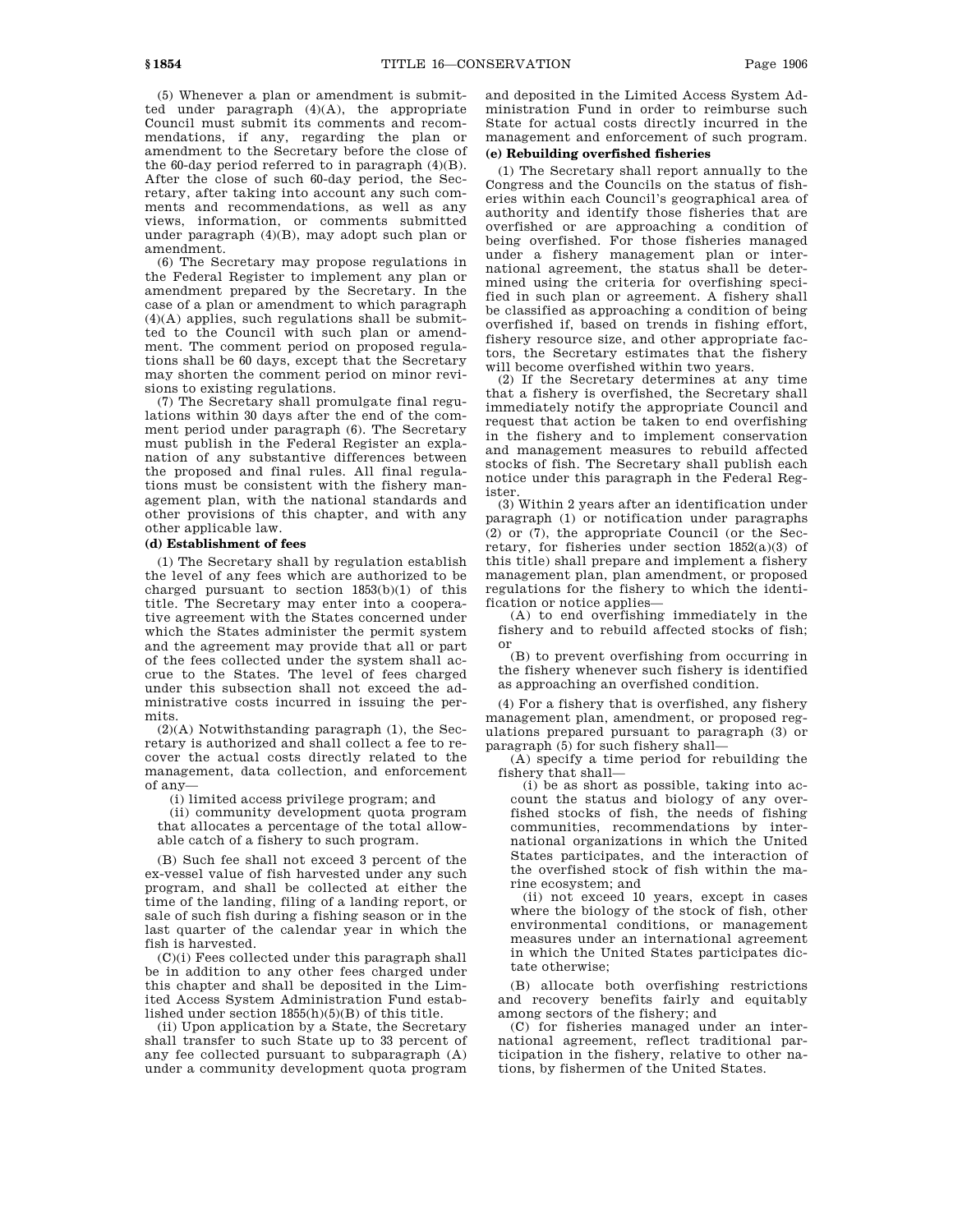(5) If, within the 2-year period beginning on the date of identification or notification that a fishery is overfished, the Council does not submit to the Secretary a fishery management plan, plan amendment, or proposed regulations required by paragraph  $(3)(A)$ , the Secretary shall prepare a fishery management plan or plan amendment and any accompanying regulations to stop overfishing and rebuild affected stocks of fish within 9 months under subsection (c).

(6) During the development of a fishery management plan, a plan amendment, or proposed regulations required by this subsection, the Council may request the Secretary to implement interim measures to reduce overfishing under section 1855(c) of this title until such measures can be replaced by such plan, amendment, or regulations. Such measures, if otherwise in compliance with the provisions of this chapter, may be implemented even though they are not sufficient by themselves to stop overfishing of a fishery.

(7) The Secretary shall review any fishery management plan, plan amendment, or regulations required by this subsection at routine intervals that may not exceed two years. If the Secretary finds as a result of the review that such plan, amendment, or regulations have not resulted in adequate progress toward ending overfishing and rebuilding affected fish stocks, the Secretary shall—

(A) in the case of a fishery to which section 1852(a)(3) of this title applies, immediately make revisions necessary to achieve adequate progress; or

(B) for all other fisheries, immediately notify the appropriate Council. Such notification shall recommend further conservation and management measures which the Council should consider under paragraph (3) to achieve adequate progress.

# **(f) Fisheries under authority of more than one Council**

(1) Except as provided in paragraph  $(3)$ ,<sup>1</sup> if any fishery extends beyond the geographical area of authority of any one Council, the Secretary may—

(A) designate which Council shall prepare the fishery management plan for such fishery and any amendment to such plan; or

(B) may require that the plan and amendment be prepared jointly by the Councils concerned.

No jointly prepared plan or amendment may be submitted to the Secretary unless it is approved by a majority of the voting members, present and voting, of each Council concerned.

(2) The Secretary shall establish the boundaries between the geographical areas of authority of adjacent Councils.

# **(g) Atlantic highly migratory species**

# **(1) Preparation and implementation of plan or plan amendment**

The Secretary shall prepare a fishery management plan or plan amendment under subsection (c) with respect to any highly migratory species fishery to which section  $1852(a)(3)$  of this title applies. In preparing and implementing any such plan or amendment, the Secretary shall—

(A) consult with and consider the comments and views of affected Councils, commissioners and advisory groups appointed under Acts implementing relevant international fishery agreements pertaining to highly migratory species, and the advisory panel established under section 1852(g) of this title;

(B) establish an advisory panel under section  $1852(g)$  of this title for each fishery management plan to be prepared under this paragraph;

(C) evaluate the likely effects, if any, of conservation and management measures on participants in the affected fisheries and minimize, to the extent practicable, any disadvantage to United States fishermen in relation to foreign competitors;

(D) with respect to a highly migratory species for which the United States is authorized to harvest an allocation, quota, or at a fishing mortality level under a relevant international fishery agreement, provide fishing vessels of the United States with a reasonable opportunity to harvest such allocation, quota, or at such fishing mortality  $level$ 

(E) review, on a continuing basis (and promptly whenever a recommendation pertaining to fishing for highly migratory species has been made under a relevant international fishery agreement), and revise as appropriate, the conservation and management measures included in the plan;

(F) diligently pursue, through international entities (such as the International Commission for the Conservation of Atlantic Tunas), comparable international fishery management measures with respect to fishing for highly migratory species; and

(G) ensure that conservation and management measures under this subsection—

(i) promote international conservation of the affected fishery;

(ii) take into consideration traditional fishing patterns of fishing vessels of the United States and the operating requirements of the fisheries;

(iii) are fair and equitable in allocating fishing privileges among United States fishermen and do not have economic allocation as the sole purpose; and

(iv) promote, to the extent practicable, implementation of scientific research programs that include the tagging and release of Atlantic highly migratory species.

# **(2) Certain fish excluded from ''bycatch'' definition**

Notwithstanding section 1802(2) of this title, fish harvested in a commercial fishery managed by the Secretary under this subsection or the Atlantic Tunas Convention Act of 1975 (16 U.S.C. 971d), or highly migratory species harvested in a commercial fishery managed by a Council under this chapter or the Western and Central Pacific Fisheries Convention Implementation Act [16 U.S.C. 6901 et seq.], that are

<sup>1</sup>See References in Text note below.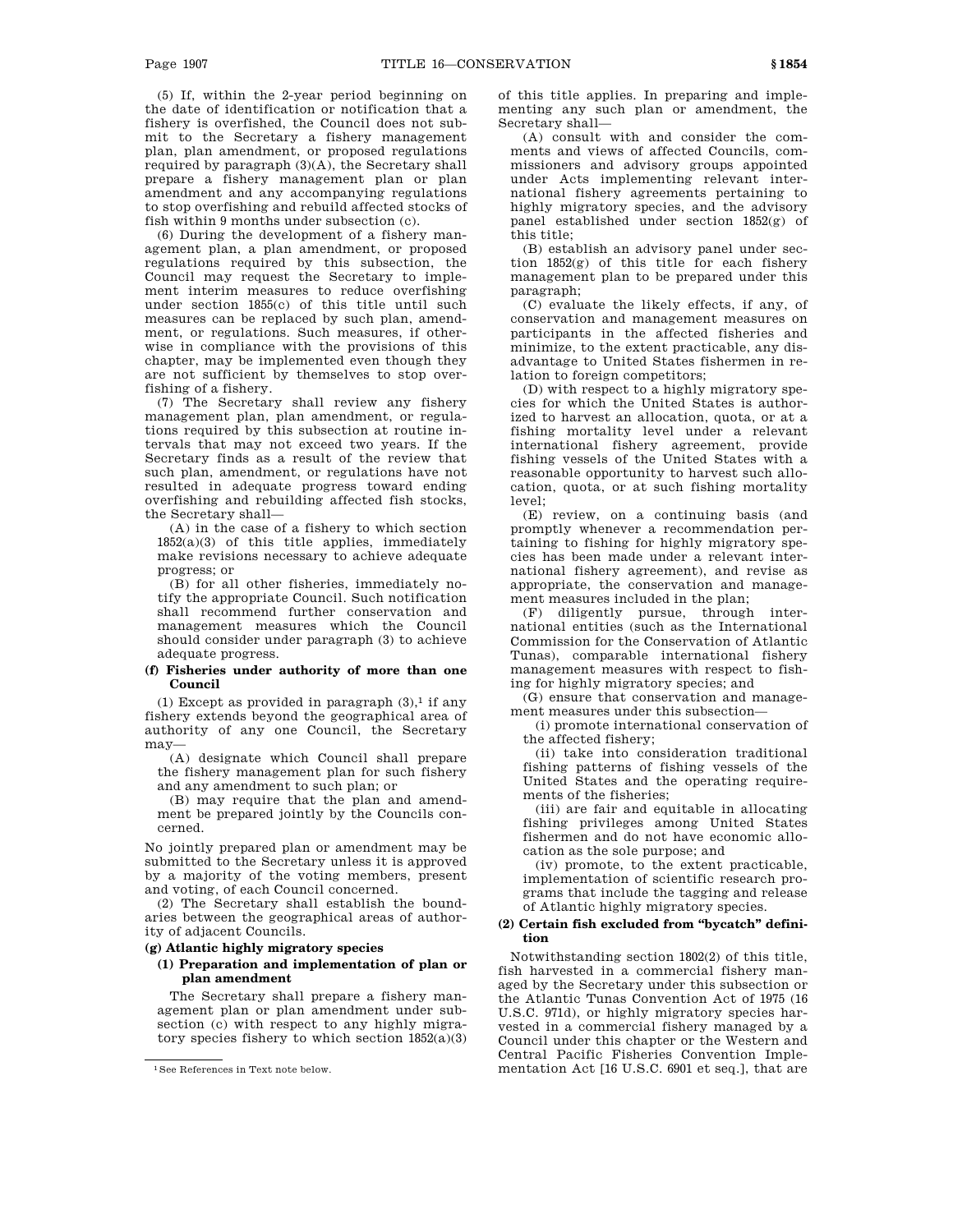not regulatory discards and that are tagged and released alive under a scientific tagging and release program established by the Secretary shall not be considered bycatch for purposes of this chapter.

# **(h) Repeal or revocation of a fishery management plan**

The Secretary may repeal or revoke a fishery management plan for a fishery under the authority of a Council only if the Council approves the repeal or revocation by a three-quarters majority of the voting members of the Council.

# **(i) 2 Environmental review process**

# **(1) Procedures**

The Secretary shall, in consultation with the Councils and the Council on Environmental Quality, revise and update agency procedures for compliance with the National Environmental Policy Act (42 U.S.C. 4231 et seq.). The procedures shall—

(A) conform to the time lines for review and approval of fishery management plans and plan amendments under this section; and

(B) integrate applicable environmental analytical procedures, including the time frames for public input, with the procedure for the preparation and dissemination of fishery management plans, plan amendments, and other actions taken or approved pursuant to this chapter in order to provide for timely, clear and concise analysis that is useful to decision makers and the public, reduce extraneous paperwork, and effectively involve the public.

### **(2) Usage**

The updated agency procedures promulgated in accordance with this section used by the Councils or the Secretary shall be the sole environmental impact assessment procedure for fishery management plans, amendments, regulations, or other actions taken or approved pursuant to this chapter.

### **(3) Schedule for promulgation of final procedures**

The Secretary shall—

(A) propose revised procedures within 6 months after January 12, 2007;

(B) provide 90 days for public review and comments; and

(C) promulgate final procedures no later than 12 months after January 12, 2007.

### **(4) Public participation**

The Secretary is authorized and directed, in cooperation with the Council on Environmental Quality and the Councils, to involve the affected public in the development of revised procedures, including workshops or other appropriate means of public involvement.

# **(i) 2 International overfishing**

The provisions of this subsection shall apply in lieu of subsection (e) to a fishery that the Secretary determines is overfished or approaching a condition of being overfished due to excessive international fishing pressure, and for which there are no management measures to end overfishing under an international agreement to which the United States is a party. For such fisheries—

(1) the Secretary, in cooperation with the Secretary of State,<sup>3</sup> immediately take appropriate action at the international level to end the overfishing; and

(2) within 1 year after the Secretary's determination, the appropriate Council, or Secretary, for fisheries under section 1852(a)(3) of this title shall—

(A) develop recommendations for domestic regulations to address the relative impact of fishing vessels of the United States on the stock and, if developed by a Council, the Council shall submit such recommendations to the Secretary; and

(B) develop and submit recommendations to the Secretary of State, and to the Congress, for international actions that will end overfishing in the fishery and rebuild the affected stocks, taking into account the relative impact of vessels of other nations and vessels of the United States on the relevant stock.

(Pub. L. 94–265, title III, §304, Apr. 13, 1976, 90 Stat. 352; Pub. L. 97–453, §7(a), Jan. 12, 1983, 96 Stat. 2487; Pub. L. 99–659, title I, §106, Nov. 14, 1986, 100 Stat. 3712; Pub. L. 101–627, title I, §§110(a), (b)(1), (c), 111(a)(2), 120(d), Nov. 28, 1990, 104 Stat. 4449–4452, 4459; Pub. L. 102–567, title III, §303, Oct. 29, 1992, 106 Stat. 4283; Pub. L. 103–206, title VII, §702, Dec. 20, 1993, 107 Stat. 2446; Pub. L. 104–297, title I, §109(a)–(c), (e)–(g), (i), Oct. 11, 1996, 110 Stat. 3581–3585, 3587; Pub. L. 109–479, §3(d)(2), title I, §§104(c), 106(b), (d), 107, title IV, §406, Jan. 12, 2007, 120 Stat. 3578, 3584, 3593, 3594, 3633.)

#### REFERENCES IN TEXT

This chapter, referred to in text, was in the original ''this Act'', meaning Pub. L. 94–265, Apr. 13, 1976, 90 Stat. 331, as amended, known as the Magnuson-Stevens Fishery Conservation and Management Act, which is classified principally to this chapter. For complete classification of this Act to the Code, see Short Title note set out under section 1801 of this title and Tables.

Paragraph (3), referred to in subsec. (f)(1), was repealed by Pub. L. 104–297, title I, §109(f), Oct. 11, 1996, 110 Stat. 3585.

The Atlantic Tunas Convention Act of 1975, referred to in subsec. (g)(2), is Pub. L. 94–70, Aug. 5, 1975, 89 Stat. 385, as amended, which is classified generally to chapter 16A (§971 et seq.) of this title. For complete classification of this Act to the Code, see Short Title note set out under section 971 of this title and Tables.

The Western and Central Pacific Fisheries Convention Implementation Act, referred to in subsec. (g)(2), is title V of Pub. L. 109–479, Jan. 12, 2007, 120 Stat. 3635, which is classified generally to chapter 88 (§6901 et seq.) of this title. For complete classification of this Act to the Code, see Short Title note set out under section 6901 of this title and Tables.

The National Environmental Policy Act, referred to in subsec. (i)(1), probably means the National Environmental Policy Act of 1969, Pub. L. 91–190, Jan. 1, 1970, 83 Stat. 852, which is classified generally to chapter 55 (§4321 et seq.) of Title 42, The Public Health and Welfare. For complete classification of this Act to the Code, see Short Title note set out under section 4321 of Title 42 and Tables.

<sup>2</sup>So in original. Two subsecs. (i) have been enacted. 3So in original. Probably should be followed by ''shall''.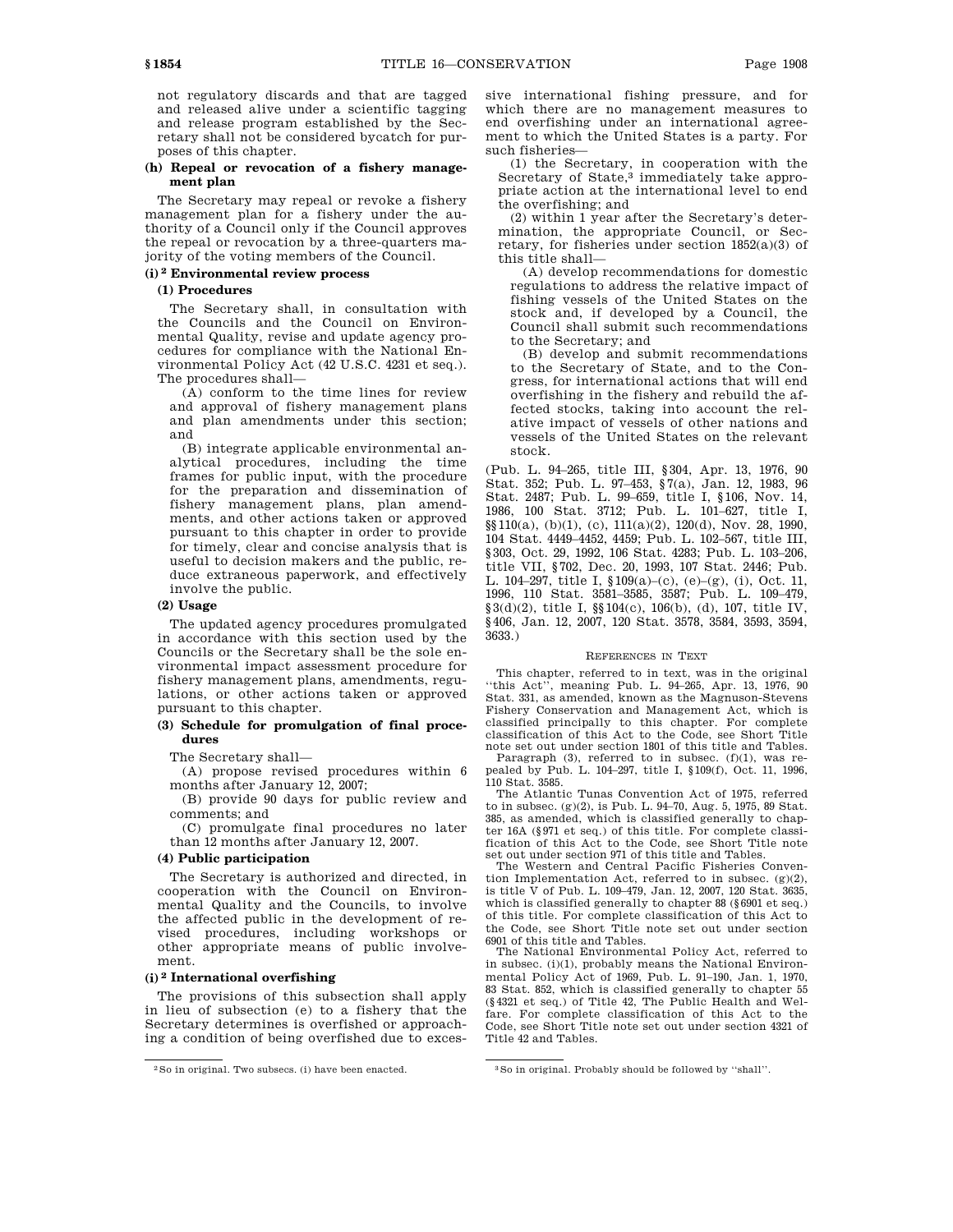### **AMENDMENTS**

2007—Subsec. (c)(3). Pub. L. 109–479, §3(d)(2)(A), substituted "limited access privilege" for "individual fishing quota''.

Subsec. (d)(2)(A). Pub. L. 109–479, §106(b), substituted ''management, data collection, and enforcement'' for ''management and enforcement'' in introductory provisions.

Subsec.  $(d)(2)(A)(i)$ . Pub. L. 109–479, §3 $(d)(2)(B)$ , substituted ''limited access privilege'' for ''individual fishing quota''.

Subsec.  $(d)(2)(C)(i)$ . Pub. L. 109-479, §106(d), substituted ''section 1855(h)(5)(B) of this title.'' for ''section 1855(h)(5)(B) of this title, except that the portion of any such fees reserved under section  $1853(\overline{d})(4)(A)$  of this title shall be deposited in the Treasury and available, subject to annual appropriations, to cover the costs of new direct loan obligations and new loan guarantee commitments as required by section 661c(b)(1) of title 2.''

Subsec. (e)(3). Pub. L. 109–479, §104(c)(1), (2), substituted "2 years after" for "one year of" and inserted 'and implement'' after "prepare" in introductory provisions.

Subsec. (e)(3)(A). Pub. L. 109–479, §104(c)(3), inserted ''immediately'' after ''overfishing''.

Subsec. (e)(4)(A). Pub. L. 109–479, §104(c)(4), struck out ''ending overfishing and'' before ''rebuilding'' in introductory provisions.

Subsec. (e)(5). Pub. L. 109–479, §104(c)(5), substituted ''2-year'' for ''one-year''.

Subsec. (g)(2). Pub. L. 109–479, §406(b), substituted ''(16 U.S.C. 971d), or highly migratory species harvested in a commercial fishery managed by a Council under this Act or the Western and Central Pacific Fisheries Convention Implementation Act,'' for ''(16 U.S.C. 971d)''.

Subsec. (i). Pub. L. 109–479, §406(a), added subsec. (i) relating to international overfishing.

Pub. L. 109–479, §107, added subsec. (i) relating to environmental review process.

1996—Subsecs. (a), (b). Pub. L. 104–297, §109(a), added subsecs. (a) and (b) and struck out former subsecs. (a) which related to actions by Secretary after receipt of a fishery management plan or amendment to a plan and (b) which related to implementation of approved plans and amendments and submission and review of revised plans and amendments.

Subsec. (c). Pub. L. 104–297, §109(b)(1), amended heading to read ''Preparation and review of Secretarial plans''.

Subsec. (c)(1). Pub. L. 104–297, §109(b)(2)–(4), struck out ''or'' at end of subpar. (A), substituted ''or amendment; or'' for ''or amendment, as the case may be.'' in subpar. (B), added subpar. (C), and struck out concluding provisions which read as follows: ''In preparing any such plan or amendment, the Secretary shall consult with the Secretary of State with respect to foreign fishing and with the Secretary of the department in which the Coast Guard is operating with respect to enforcement at sea. The Secretary shall also prepare such proposed regulations as he deems necessary or appropriate to carry out each plan or amendment prepared by him under this paragraph.''

Subsec. (c)(2). Pub. L. 104–297, §109(b)(5), added par. (2) and struck out former par. (2) which related to procedures for making fishery management plans and amendments available for review and comment.

Subsec. (c)(3). Pub. L. 104–297, §109(b)(6), (7), inserted ''for a fishery under the authority of a Council'' after ''paragraph (1)'' and substituted ''system, including any individual fishing quota program'' for ''system described in section  $1853(b)(6)$  of this title'

Subsec. (c)(4) to (7). Pub. L. 104–297, §109(b)(8), added pars. (4) to (7). Subsec. (d). Pub. L. 104–297, §109(c), designated exist-

ing provisions as par. (1) and added par. (2).

Subsec. (e). Pub. L. 104–297, §109(e), amended heading and text of subsec. (e) generally. Prior to amendment, subsec. (e) required Secretary to initiate and maintain a comprehensive program of fishery research.

Subsec. (f)(3). Pub. L. 104–297, §109(f), struck out par. (3) which related to authority of Secretary over any highly migratory species fishery that is within the area of authority of more than one of certain Councils and to the preparation and amendment of fishery management plans with respect to such fishery.

Subsec. (g). Pub. L. 104–297, §109(g), added subsec. (g) and struck out former subsec. (g) which required the Secretary to establish a 3-year program to assess the impact on fishery resources of incidental harvest by the shrimp trawl fishery within the authority of the Gulf of Mexico Fishery Management Council and the

South Atlantic Fishery Management Council. Subsec. (h). Pub. L. 104–297, §109(i), added subsec. (h). 1993—Subsec. (g)(6)(B). Pub. L. 103–206 substituted ''April 1, 1994'' for ''January 1, 1994''.

1992—Subsec. (e)(1). Pub. L. 102–567 added par. (1). Former par. (1) redesignated (2).

Subsec. (e)(2). Pub. L. 102–567 redesignated par. (1) as (2) and substituted " $(3)$ " for " $(2)$ " in subpar.  $(A)$ . Former par. (2) redesignated (3).

Subsec. (e)(3). Pub. L. 102–567 redesignated par. (2) as (3) and substituted " $(2)$ " for " $(1)$ " in introductory provisions. Former par. (3) redesignated (4).

Subsec. (e)(4). Pub. L. 102–567 redesignated par. (3) as

(4) and substituted ''(2)'' for ''(1)''. 1990—Subsec. (b)(1), (3)(D). Pub. L. 101–627,  $111(a)(2)(A)$ , (B), substituted "section 1855(a)" for "section 1855(c)''.

Subsec. (c)(2)(B). Pub. L. 101–627, §120(d), substituted ''appropriate Council'' for ''appropriate council''.

Pub. L. 101–627, §111(a)(2)(C), substituted ''section 1855(a)'' for ''section 1855(c)''.

Subsec. (e). Pub. L. 101–627, §110(a), amended subsec. (e) generally. Prior to amendment, subsec. (e) read as follows: ''The Secretary shall initiate and maintain, in cooperation with the Councils, a comprehensive program of fishery research to carry out and further the purposes, policy, and provisions of this chapter. Such program shall be designed to acquire knowledge and information, including statistics, on fishery conservation and management and on the economics of the fisheries, including, but not limited to, biological research concerning the interdependence of fisheries or stocks of fish, the impact of pollution on fish, the impact of wetland and estuarine degradation, and other matters bearing upon the abundance and availability of fish. The Secretary shall annually review and update the comprehensive program and make the results of the review and update available to the Councils.''

Subsec. (f). Pub. L. 101–627, §110(b)(1), in heading substituted ''Fisheries under authority of more than one Council'' for ''Miscellaneous duties'', in par. (1) substituted ''Except as provided in paragraph (3), if'' for ''If'', and added par. (3).

Subsec. (g). Pub. L. 101–627, §110(c), added subsec. (g). 1986—Subsec. (a)(1). Pub. L. 99–659, §106(1)(A), struck out ''(the date of receipt of which is hereafter in this section referred to as the 'receipt date')'' after ''by a Council'' in introductory provisions.

Subsec. (a)(1)(A), (B). Pub. L. 99-659,  $$106(1)(B)$ , (C), added subpar. (A) and redesignated former subpars. (A)

and (B) as (B) and (C), respectively. Subsec. (a)(1)(C). Pub. L. 99–659, §106(1)(B), (D), redesignated former subpar. (B) as (C) and substituted ''60-

day'' for ''75-day''. Former subpar. (C) redesignated (D). Subsec. (a)(1)(D). Pub. L. 99–659, §106(1)(B), (E), redesignated former subpar. (C) as (D) and substituted ''15th day" for "30th day"

Subsec. (a)(2). Pub. L. 99–659, §106(1)(F), substituted "paragraph  $(1)(B)$ " for "paragraph  $(1)(A)$ " in introductory provisions and inserted ''and to fishery access adjustments referred to in section 1853(a)(6) of this title'' in subpar. (C).

Subsec. (a)(3). Pub. L. 99–659, §106(1)(G), added par. (3). Subsec. (b)(1)(A). Pub. L. 99–659, §106(2)(A), amended subpar. (A) generally. Prior to amendment, subpar. (A) read as follows: ''the Secretary does not notify the Council in writing of his disapproval, or partial disapproval, under paragraph (2), of the plan or amend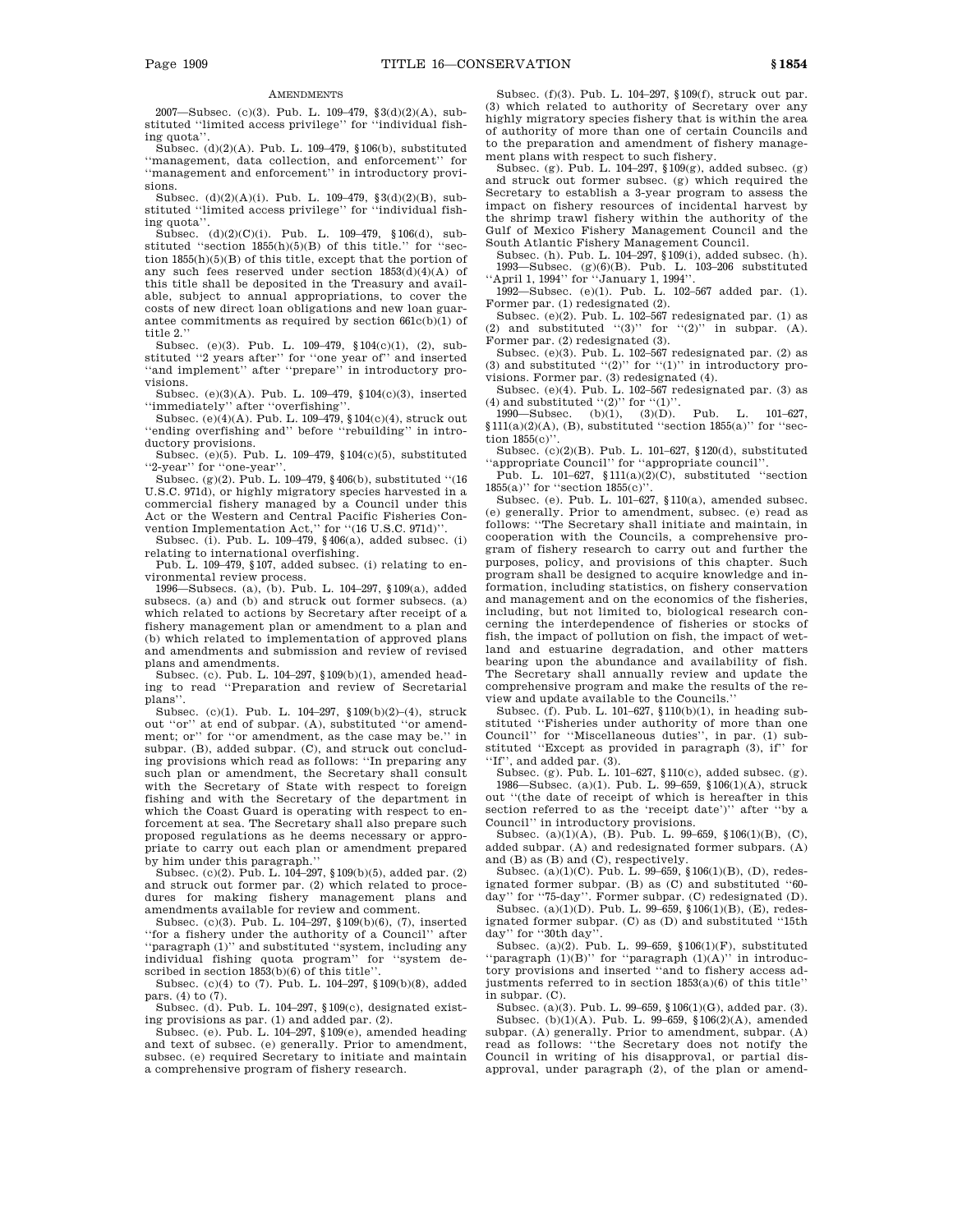ment before the close of the 95th day after the receipt date; or''.

Subsec. (b)(1)(B). Pub. L. 99–659, §106(2)(B), substituted "60th day" for "75th day".<br>Subsec. (b)(2). Pub. L. 99–659, §106(2)(C), substituted

"paragraph  $(1)(B)$ " for "paragraph  $(1)(A)$ " in introductory provisions.

Subsec.  $(b)(3)(A)$ . Pub. L. 99–659, §106(2)(D)(i), inserted ''disapproves a proposed plan or amendment under subsection  $(a)(1)(A)(ii)$  of this section, or".

Subsec. (b)(3)(B)(i), (C)(i). Pub. L. 99–659, §106(2)(D)(ii), substituted "subsection  $(a)(1)(B)$ " for "subsection

(a)(1)(A)''. Subsec. (c)(2)(A)(ii). Pub. L. 99–659, §106(3)(A), sub-stituted ''60-day'' for ''75-day''. Subsec. (c)(2)(A)(iii). Pub. L. 99–659, §106(3)(B), sub-

stituted "15th day" for "30th day".

Subsec. (c)(2)(B). Pub. L. 99–659, §106(3)(C), sub-stituted ''60-day'' for ''75-day'' in two places.

Subsec. (e). Pub. L. 99–659, §106(4), inserted ", in co-<br>operation with the Councils,", "and on the economics of the fisheries'', and ''The Secretary shall annually review and update the comprehensive program and make the results of the review and update available to the Councils.''

1983—Subsec. (a). Pub. L. 97–453, §7(a)(1), amended subsec. (a) generally, which had provided that within 60 days after the Secretary received any fishery management plan, or any amendment to any such plan, which was prepared by any Council, the Secretary was to review such plan or amendment pursuant to subsection (b) of this section, notify such Council in writing of his approval, disapproval, or partial disapproval of such plan or amendment, and that in the case of disapproval or partial disapproval, the Secretary was to include in such notification a statement and explanation of the Secretary's objections and the reasons therefor, suggestions for improvement, a request to such Council to change such plan or amendment to satisfy the objections, and a request to resubmit the plan or amendment, as so modified, to the Secretary within 45 days after the date on which the Council received such notification.

Subsec. (b). Pub. L. 97–453, §7(a)(1), amended subsec. (b) generally, which had provided that the Secretary was to review any fishery management plan, and any amendment to any such plan, prepared by any Council and submitted to him to determine whether it was consistent with the national standards, the other provisions of this chapter, and any other applicable law, and that in carrying out such review, the Secretary was to consult with the Secretary of State with respect to foreign fishing, and the Secretary of the department in which the Coast Guard was operating with respect to enforcement at sea.

Subsec. (c)(1). Pub. L. 97–453,  $\sqrt{7(a)(2)(A)}$ , in subpar. (B) substituted ''or disapproves a revised plan or amendment, and the Council involved fails to submit a revised or further revised plan or amendment, as the case may be'' for ''and the Council involved fails to change such plan or amendment in accordance with the notification made under subsection (a)(2) of this section'', and added to the provisions following subpar. (B) a requirement that the Secretary also prepare such proposed regulations as he deems necessary or appropriate to carry out each plan or amendment prepared

by him under this paragraph. Subsec. (c)(2). Pub. L. 97–453, §7(a)(2)(B), amended par. (2) generally, which had provided that whenever, pursuant to paragraph (1), the Secretary prepared a fishery management plan or amendment, the Secretary was to promptly transmit such plan or amendment to the appropriate Council for consideration and comment, that within 45 days after the date of receipt of such plan or amendment, the appropriate Council could recommend, to the Secretary, changes in such plan or amendment, consistent with the national standards, the other provisions of this chapter, and any other applicable law, and that after the expiration of such 45-day period, the Secretary could implement such plan or amendment pursuant to section 1855 of this title.

Subsec. (d). Pub. L. 97–453, §7(a)(3), inserted provisions relating to agreements with the States for the administration of the permit system and the permissible accrual to the States of fees collected under the system.

# EFFECTIVE DATE OF 2007 AMENDMENT

Pub. L. 109–479, title I, §104(d), Jan. 12, 2007, 120 Stat. 3585, provided that: ''The amendments made by subsection (c) [amending this section] shall take effect 30 months after the date of enactment of this Act [Jan. 12, 2007].''

### EFFECTIVE DATE OF 1983 AMENDMENT

Pub. L. 97–453, §7(b), Jan. 12, 1983, 96 Stat. 2489, provided that: ''The amendments made by subsection (a) [amending this section] shall only apply with respect to fishery management plans and amendments thereto that are initially submitted to the Secretary of Commerce on or after the date of the enactment of this Act [Jan. 12, 1983] for action under section 304 [this section].''

# TRANSFER OF FUNCTIONS

For transfer of authorities, functions, personnel, and assets of the Coast Guard, including the authorities and functions of the Secretary of Transportation relating thereto, to the Department of Homeland Security, and for treatment of related references, see sections 468(b), 551(d), 552(d), and 557 of Title 6, Domestic Security, and the Department of Homeland Security Reorganization Plan of November 25, 2002, as modified, set out as a note under section 542 of Title 6.

#### ABOLITION OF HOUSE COMMITTEE ON MERCHANT MARINE AND FISHERIES

Committee on Merchant Marine and Fisheries of House of Representatives abolished and its jurisdiction transferred by House Resolution No. 6, One Hundred Fourth Congress, Jan. 4, 1995. For treatment of references to Committee on Merchant Marine and Fisheries, see section 1(b)(3) of Pub. L. 104–14, set out as a note preceding section 21 of Title 2, The Congress.

# INTERNATIONAL FISHERIES AGREEMENT

Pub. L. 111–348, title II, Jan. 4, 2011, 124 Stat. 3671, provided that:

SEC. 201. SHORT TITLE.

''This title may be cited as the 'International Fisheries Agreement Clarification Act'.

''SEC. 202. INTERNATIONAL FISHERY AGREEMENT.

''Consistent with the intent of provisions of the Magnuson-Stevens Fishery and Conservation and Management Act [Magnuson-Stevens Fishery Conservation and Management Act, 16 U.S.C. 1801 et seq.] relating to international agreements, the Secretary of Commerce and the New England Fishery Management Council may, for the purpose of rebuilding those portions of fish stocks covered by the United States-Canada Transboundary Resource Sharing Understanding on the date of enactment of this Act [Jan. 4, 2011]—

''(1) take into account the Understanding and decisions made under that Understanding in the application of section  $304(e)(4)(A)(i)$  of the Act (16 U.S.C.  $1854(e)(4)(A)(i)$ ;

''(2) consider decisions made under that Understanding as 'management measures under an international agreement' that 'dictate otherwise' for purposes of section  $304(e)(4)(A)(ii)$  of the Act (16 U.S.C. 1854(e)(4)(A)(ii)[)]; and

''(3) establish catch levels for those portions of fish stocks within their respective geographic areas covered by the Understanding on the date of enactment of this Act that exceed the catch levels otherwise required under the Northeast Multispecies Fishery Management Plan if—

''(A) overfishing is ended immediately;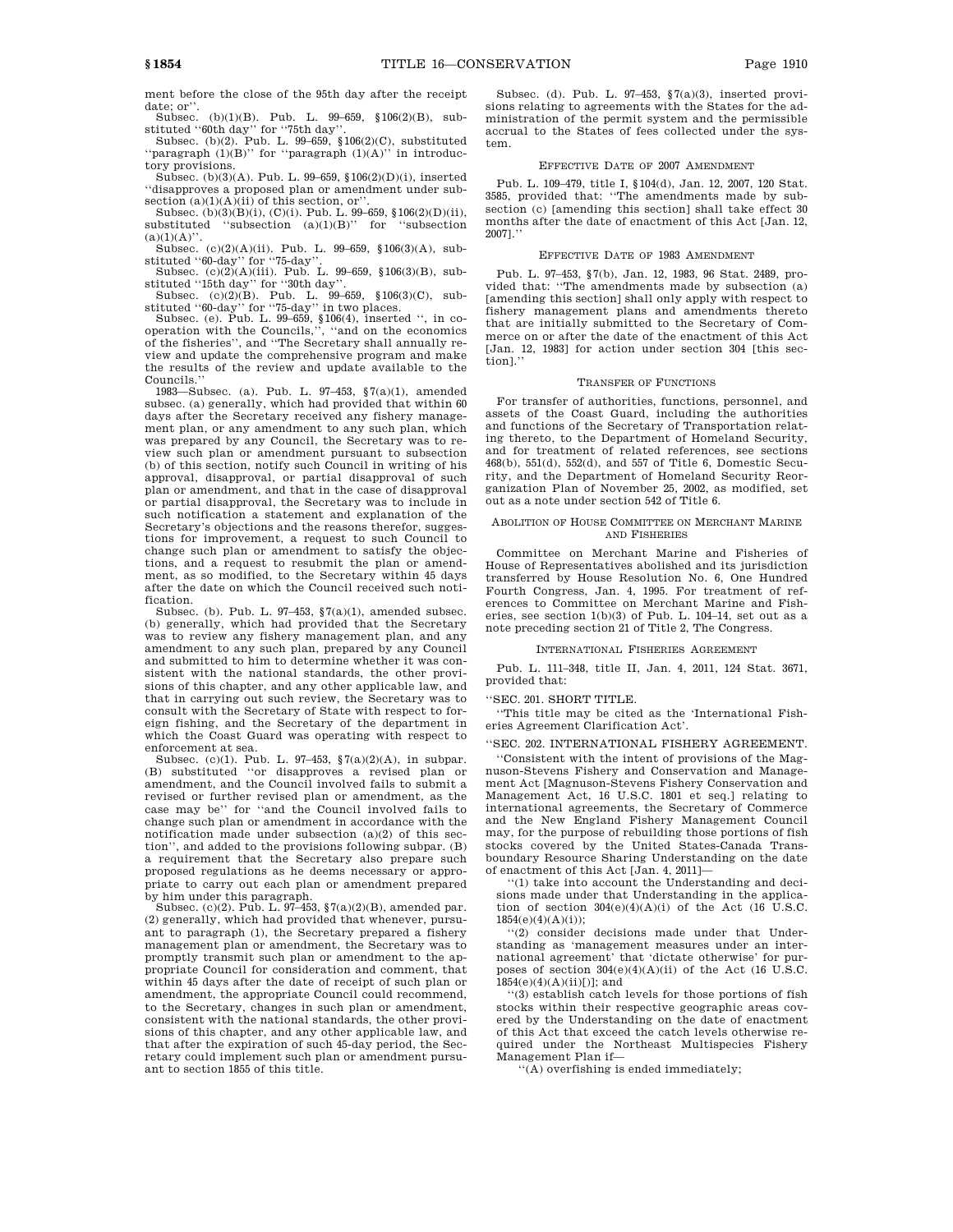''(B) the fishing mortality level ensures rebuilding within a time period for rebuilding specified taking into account the Understanding pursuant to paragraphs (1) and (2) of this subsection; and

''(C) such catch levels are consistent with that Understanding.

''SEC. 203. APPLICATION WITH OTHER LAWS.

''Nothing in this title shall be construed to amend the Magnuson-Stevens Fishery Conservation and Management Act (16 U.S.C. 1851 [1801] et seq.) or to limit or otherwise alter the authority of the Secretary of Commerce under that Act concerning other species.

# ''SEC. 204. EFFECTIVE DATE.

''(a) IN GENERAL.—Except as provided in subsection (b), section 202 shall apply with respect to fishing years beginning after April 30, 2010.

''(b) SPECIAL RULE.—Section 202(3)(B) shall only apply with respect to fishing years beginning after April 30, 2012.''

### DELAY OF COLLECTION OF FEES IN QUAHOG AND WRECKFISH FISHERIES

Pub. L. 104–297, title I, §109(d), Oct. 11, 1996, 110 Stat. 3584, as amended by Pub. L. 104–208, div. A, title I, §101(a) [title II, §211(b)], Sept. 30, 1996, 110 Stat. 3009, 3009–41, provided that: ''Notwithstanding any other provision of law, the Secretary shall not begin the collection of fees under section 304(d)(2) of the Magnuson-Stevens Fishery Conservation and Management Act [16 U.S.C. 1854(d)(2)], as amended by this Act, in the surf clam and ocean (including mahogany) quahog fishery or in the wreckfish fishery until after January 1, 2000.''

### COMPREHENSIVE MANAGEMENT SYSTEM FOR ATLANTIC PELAGIC LONGLINE FISHERY

Pub. L. 104–297, title I, §109(h), Oct. 11, 1996, 110 Stat. 3586, as amended by Pub. L. 104–208, div. A, title I, §101(a) [title II, §211(b)], Sept. 30, 1996, 110 Stat. 3009, 3009–41, provided that:

''(1) The Secretary of Commerce shall—

''(A) establish an advisory panel under section 302(g)(4) of the Magnuson-Stevens Fishery Conservation and Management Act [16 U.S.C. 1852(g)(4)], as amended by this Act, for pelagic longline fishing vessels that participate in fisheries for Atlantic highly migratory species;

(B) conduct surveys and workshops with affected fishery participants to provide information and identify options for future management programs;

''(C) to the extent practicable and necessary for the evaluation of options for a comprehensive management system, recover vessel production records; and

''(D) complete by January 1, 1998, a comprehensive study on the feasibility of implementing a comprehensive management system for pelagic longline fishing vessels that participate in fisheries for Atlantic highly migratory species, including, but not limited to, individual fishing quota programs and other limited access systems.

''(2) Based on the study under paragraph (1)(D) and consistent with the requirements of the Magnuson-Stevens Fishery Conservation and Management Act (16 U.S.C. 1801 et seq.), in cooperation with affected participants in the fishery, the United States Commissioners on the International Commission for the Conservation of Atlantic Tunas, and the advisory panel established under paragraph (1)(A), the Secretary of Commerce may, after October 1, 1998, implement a comprehensive management system pursuant to section 304 of such Act (16 U.S.C. 1854) for pelagic longline fishing vessels that participate in fisheries for Atlantic highly migratory species. Such a system may not implement an individual fishing quota program until after October 1, 2000.''

### INAPPLICABILITY OF SUBSECTION (h) TO AMERICAN LOBSTER FISHERY MANAGEMENT PLAN

Pub. L. 104–297, title I, §109(j), Oct. 11, 1996, 110 Stat. 3587, as amended by Pub. L. 104–208, div. A, title I, §101(a) [title II, §211(b)], Sept. 30, 1996, 110 Stat. 3009, 3009–41, provided that: ''Section 304(h) of the Magnuson-Stevens Fishery Conservation and Management Act [16 U.S.C. 1854(h)], as amended by this Act, shall not apply to the American Lobster Fishery Management Plan.

#### INTERIM MANAGEMENT OF HIGHLY MIGRATORY SPECIES **FISHERIES**

Pub. L. 101–627, title I, §108(k), Nov. 28, 1990, 104 Stat. 4447, as amended by Pub. L. 104–208, div. A, title I, §101(a) [title II, §211(b)], Sept. 30, 1996, 110 Stat. 3009, 3009–41, provided that: ''Notwithstanding the amendments made by subsections (a) and (g) [amending section 1852 of this title], any fishery management plan or amendment which—

''(1) addresses a highly migratory species fishery to which section 304(f)(3) of the Magnuson-Stevens Fishery Conservation and Management Act [former 16

U.S.C. 1854(f)(3)] (as amended by this Act) applies, ''(2) was prepared by one or more Regional Fishery Management Councils, and

''(3) was in force and effect on January 1, 1990,

shall remain in force and effect until superseded by a fishery management plan prepared by the Secretary, and regulations implementing that plan.''

### **§ 1855. Other requirements and authority**

# **(a) Gear evaluation and notification of entry**

(1) Not later than 18 months after October 11, 1996, the Secretary shall publish in the Federal Register, after notice and an opportunity for public comment, a list of all fisheries—

(A) under the authority of each Council and all fishing gear used in such fisheries, based on information submitted by the Councils under section 1853(a) of this title; and

(B) to which section  $1852(a)(3)$  of this title applies and all fishing gear used in such fisheries.

(2) The Secretary shall include with such list guidelines for determining when fishing gear or a fishery is sufficiently different from those listed as to require notification under paragraph (3).

(3) Effective 180 days after the publication of such list, no person or vessel may employ fishing gear or engage in a fishery not included on such list without giving 90 days advance written notice to the appropriate Council, or the Secretary with respect to a fishery to which section  $1852(a)(3)$  of this title applies. A signed return receipt shall serve as adequate evidence of such notice and as the date upon which the 90-day period begins.

(4) A Council may submit to the Secretary any proposed changes to such list or such guidelines the Council deems appropriate. The Secretary shall publish a revised list, after notice and an opportunity for public comment, upon receiving any such proposed changes from a Council.

(5) A Council may request the Secretary to promulgate emergency regulations under subsection (c) to prohibit any persons or vessels from using an unlisted fishing gear or engaging in an unlisted fishery if the appropriate Council, or the Secretary for fisheries to which section 1852(a)(3) of this title applies, determines that such unlisted gear or unlisted fishery would compromise the effectiveness of conservation and management efforts under this chapter.

(6) Nothing in this subsection shall be construed to permit a person or vessel to engage in fishing or employ fishing gear when such fishing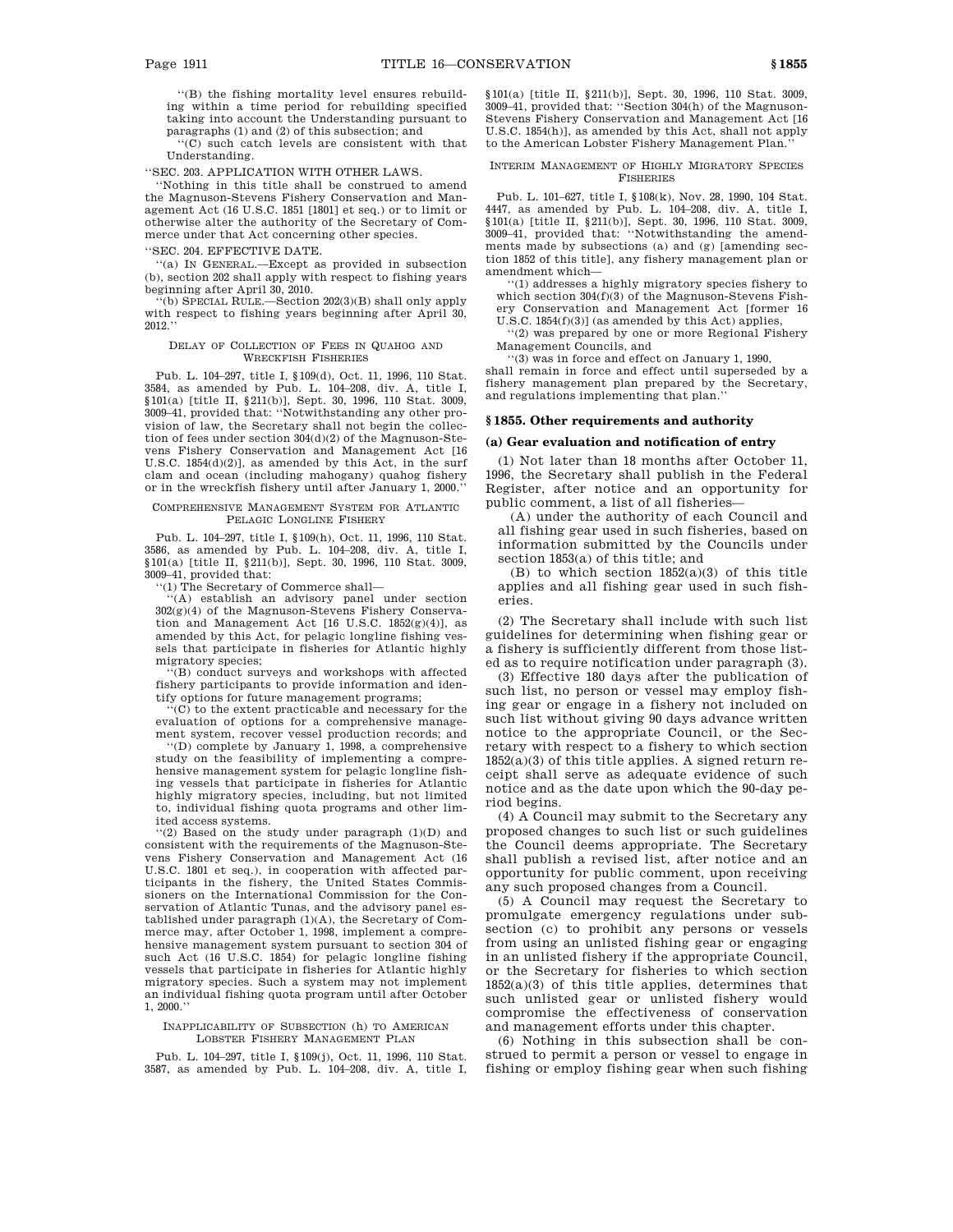or gear is prohibited or restricted by regulation under a fishery management plan or plan amendment, or under other applicable law.

# **(b) Fish habitat**

(1)(A) The Secretary shall, within 6 months of October 11, 1996, establish by regulation guidelines to assist the Councils in the description and identification of essential fish habitat in fishery management plans (including adverse impacts on such habitat) and in the consideration of actions to ensure the conservation and enhancement of such habitat. The Secretary shall set forth a schedule for the amendment of fishery management plans to include the identification of essential fish habitat and for the review and updating of such identifications based on new scientific evidence or other relevant information.

(B) The Secretary, in consultation with participants in the fishery, shall provide each Council with recommendations and information regarding each fishery under that Council's authority to assist it in the identification of essential fish habitat, the adverse impacts on that habitat, and the actions that should be considered to ensure the conservation and enhancement of that habitat.

(C) The Secretary shall review programs administered by the Department of Commerce and ensure that any relevant programs further the conservation and enhancement of essential fish habitat.

(D) The Secretary shall coordinate with and provide information to other Federal agencies to further the conservation and enhancement of essential fish habitat.

(2) Each Federal agency shall consult with the Secretary with respect to any action authorized, funded, or undertaken, or proposed to be authorized, funded, or undertaken, by such agency that may adversely affect any essential fish habitat identified under this chapter.

(3) Each Council—

(A) may comment on and make recommendations to the Secretary and any Federal or State agency concerning any activity authorized, funded, or undertaken, or proposed to be authorized, funded, or undertaken, by any Federal or State agency that, in the view of the Council, may affect the habitat, including essential fish habitat, of a fishery resource under its authority; and

(B) shall comment on and make recommendations to the Secretary and any Federal or State agency concerning any such activity that, in the view of the Council, is likely to substantially affect the habitat, including essential fish habitat, of an anadromous fishery resource under its authority.

(4)(A) If the Secretary receives information from a Council or Federal or State agency or determines from other sources that an action authorized, funded, or undertaken, or proposed to be authorized, funded, or undertaken, by any State or Federal agency would adversely affect any essential fish habitat identified under this chapter, the Secretary shall recommend to such agency measures that can be taken by such agency to conserve such habitat.

(B) Within 30 days after receiving a recommendation under subparagraph (A), a Federal agency shall provide a detailed response in writing to any Council commenting under paragraph (3) and the Secretary regarding the matter. The response shall include a description of measures proposed by the agency for avoiding, mitigating, or offsetting the impact of the activity on such habitat. In the case of a response that is inconsistent with the recommendations of the Secretary, the Federal agency shall explain its reasons for not following the recommendations.

# **(c) Emergency actions and interim measures**

(1) If the Secretary finds that an emergency exists or that interim measures are needed to reduce overfishing for any fishery, he may promulgate emergency regulations or interim measures necessary to address the emergency or overfishing, without regard to whether a fishery management plan exists for such fishery.

(2) If a Council finds that an emergency exists or that interim measures are needed to reduce overfishing for any fishery within its jurisdiction, whether or not a fishery management plan exists for such fishery—

(A) the Secretary shall promulgate emergency regulations or interim measures under paragraph (1) to address the emergency or overfishing if the Council, by unanimous vote of the members who are voting members, requests the taking of such action; and

(B) the Secretary may promulgate emergency regulations or interim measures under paragraph (1) to address the emergency or overfishing if the Council, by less than a unanimous vote, requests the taking of such action.

(3) Any emergency regulation or interim measure which changes any existing fishery management plan or amendment shall be treated as an amendment to such plan for the period in which such regulation is in effect. Any emergency regulation or interim measure promulgated under this subsection—

(A) shall be published in the Federal Register together with the reasons therefor;

(B) shall, except as provided in subparagraph (C), remain in effect for not more than 180 days after the date of publication, and may be extended by publication in the Federal Register for one additional period of not more than 186 days, provided the public has had an opportunity to comment on the emergency regulation or interim measure, and, in the case of a Council recommendation for emergency regulations or interim measures, the Council is actively preparing a fishery management plan, plan amendment, or proposed regulations to address the emergency or overfishing on a permanent basis;

(C) that responds to a public health emergency or an oil spill may remain in effect until the circumstances that created the emergency no longer exist, *Provided*, That the public has an opportunity to comment after the regulation is published, and, in the case of a public health emergency, the Secretary of Health and Human Services concurs with the Secretary's action; and

(D) may be terminated by the Secretary at an earlier date by publication in the Federal Register of a notice of termination, except for emergency regulations or interim measures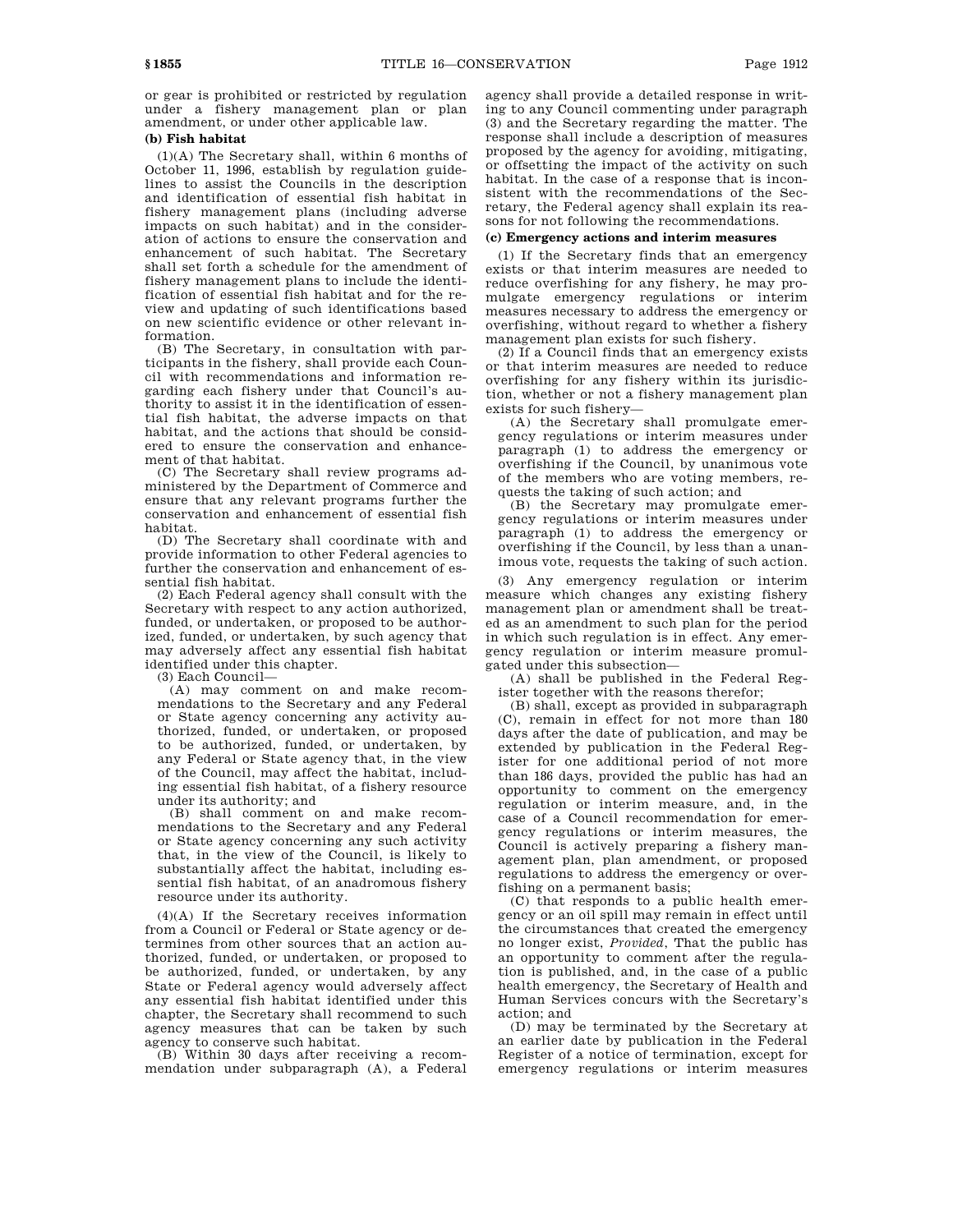promulgated under paragraph (2) in which case such early termination may be made only upon the agreement of the Secretary and the Council concerned.

# **(d) Responsibility of Secretary**

The Secretary shall have general responsibility to carry out any fishery management plan or amendment approved or prepared by him, in accordance with the provisions of this chapter. The Secretary may promulgate such regulations, in accordance with section 553 of title 5, as may be necessary to discharge such responsibility or to carry out any other provision of this chapter.

# **(e) Effect of certain laws on certain time requirements**

The Paperwork Reduction Act of 1980 (44 U.S.C. 3501 et seq.),<sup>1</sup> the Regulatory Flexibility Act (5 U.S.C. 601 et seq.), and Executive Order Numbered 12866, dated September 30, 1993, shall be complied with within the time limitations specified in subsections (a), (b), and (c) of section 1854 of this title as they apply to the functions of the Secretary under such provisions.

# **(f) Judicial review**

(1) Regulations promulgated by the Secretary under this chapter and actions described in paragraph (2) shall be subject to judicial review to the extent authorized by, and in accordance with, chapter 7 of title 5, if a petition for such review is filed within 30 days after the date on which the regulations are promulgated or the action is published in the Federal Register, as applicable; except that—

(A) section 705 of such title is not applicable, and

(B) the appropriate court shall only set aside any such regulation or action on a ground specified in section  $706(2)(A)$ , (B), (C), or (D) of such title.

(2) The actions referred to in paragraph (1) are actions that are taken by the Secretary under regulations which implement a fishery management plan, including but not limited to actions that establish the date of closure of a fishery to commercial or recreational fishing.

(3)(A) Notwithstanding any other provision of law, the Secretary shall file a response to any petition filed in accordance with paragraph (1), not later than 45 days after the date the Secretary is served with that petition, except that the appropriate court may extend the period for filing such a response upon a showing by the Secretary of good cause for that extension.

(B) A response of the Secretary under this paragraph shall include a copy of the administrative record for the regulations that are the subject of the petition.

(4) Upon a motion by the person who files a petition under this subsection, the appropriate court shall assign the matter for hearing at the earliest possible date and shall expedite the matter in every possible way.

# **(g) Negotiated conservation and management measures**

(1)(A) In accordance with regulations promulgated by the Secretary pursuant to this paragraph, a Council may establish a fishery negotiation panel to assist in the development of specific conservation and management measures for a fishery under its authority. The Secretary may establish a fishery negotiation panel to assist in the development of specific conservation and management measures required for a fishery under section 1854(e)(5) of this title, for a fishery for which the Secretary has authority under section 1854(g) of this title, or for any other fishery with the approval of the appropriate Council.

(B) No later than 180 days after October 11, 1996, the Secretary shall promulgate regulations establishing procedures, developed in cooperation with the Administrative Conference of the United States, for the establishment and operation of fishery negotiation panels. Such procedures shall be comparable to the procedures for negotiated rulemaking established by subchapter III of chapter 5 of title 5.

(2) If a negotiation panel submits a report, such report shall specify all the areas where consensus was reached by the panel, including, if appropriate, proposed conservation and management measures, as well as any other information submitted by members of the negotiation panel. Upon receipt, the Secretary shall publish such report in the Federal Register for public comment.

(3) Nothing in this subsection shall be construed to require either a Council or the Secretary, whichever is appropriate, to use all or any portion of a report from a negotiation panel established under this subsection in the development of specific conservation and management measures for the fishery for which the panel was established.

### **(h) Central registry system for limited access system permits**

(1) Within 6 months after October 11, 1996, the Secretary shall establish an exclusive central registry system (which may be administered on a regional basis) for limited access system permits established under section 1853(b)(6) of this title or other Federal law, including limited access privileges, which shall provide for the registration of title to, and interests in, such permits, as well as for procedures for changes in the registration of title to such permits upon the occurrence of involuntary transfers, judicial or nonjudicial foreclosure of interests, enforcement of judgments thereon, and related matters deemed appropriate by the Secretary. Such registry system shall—

(A) provide a mechanism for filing notice of a nonjudicial foreclosure or enforcement of a judgment by which the holder of a senior security interest acquires or conveys ownership of a permit, and in the event of a nonjudicial foreclosure, by which the interests of the holders of junior security interests are released when the permit is transferred;

(B) provide for public access to the information filed under such system, notwithstanding section 1881a(b) of this title; and

(C) provide such notice and other requirements of applicable law that the Secretary deems necessary for an effective registry system.

(2) The Secretary shall promulgate such regulations as may be necessary to carry out this

<sup>1</sup>See References in Text note below.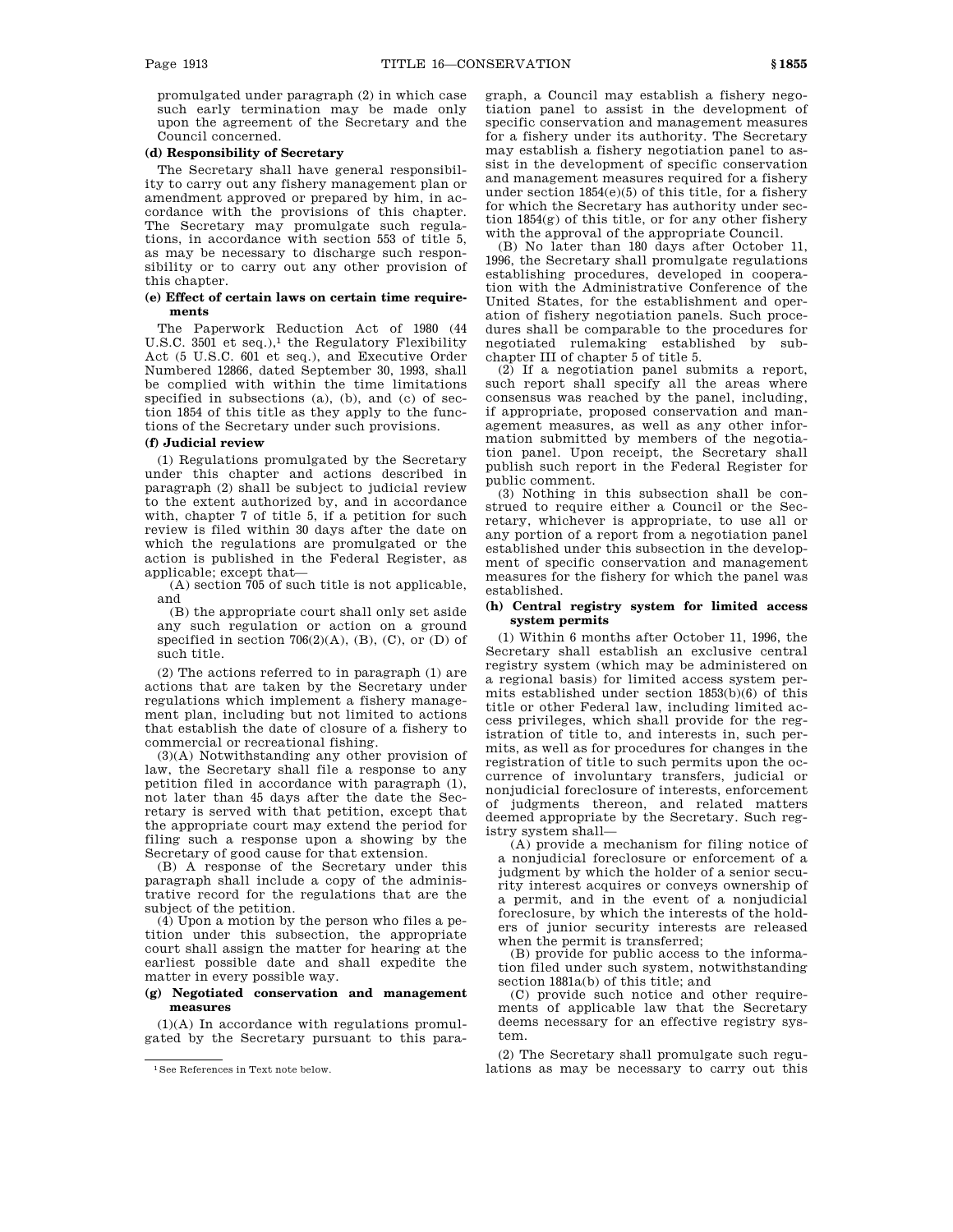subsection, after consulting with the Councils and providing an opportunity for public comment. The Secretary is authorized to contract with non-Federal entities to administer the central registry system.

(3) To be effective and perfected against any person except the transferor, its heirs and devisees, and persons having actual notice thereof, all security interests, and all sales and other transfers of permits described in paragraph (1), shall be registered in compliance with the regulations promulgated under paragraph (2). Such registration shall constitute the exclusive means of perfection of title to, and security interests in, such permits, except for Federal tax liens thereon, which shall be perfected exclusively in accordance with the Internal Revenue Code of 1986 (26 U.S.C. 1 et seq.). The Secretary shall notify both the buyer and seller of a permit if a lien has been filed by the Secretary of the Treasury against the permit before collecting any transfer fee under paragraph (5) of this subsection.

(4) The priority of security interests shall be determined in order of filing, the first filed having the highest priority. A validly-filed security interest shall remain valid and perfected notwithstanding a change in residence or place of business of the owner of record. For the purposes of this subsection, ''security interest'' shall include security interests, assignments, liens and other encumbrances of whatever kind.

 $(5)(A)$  Notwithstanding section  $1854(d)(1)$  of this title, the Secretary shall collect a reasonable fee of not more than one-half of one percent of the value of a limited access system permit upon registration of the title to such permit with the central registry system and upon the transfer of such registered title. Any such fee collected shall be deposited in the Limited Access System Administration Fund established under subparagraph (B).

(B) There is established in the Treasury a Limited Access System Administration Fund. The Fund shall be available, without appropriation or fiscal year limitation, only to the Secretary for the purposes of—

(i) administering the central registry system; and

(ii) administering and implementing this chapter in the fishery in which the fees were collected. Sums in the Fund that are not currently needed for these purposes shall be kept on deposit or invested in obligations of, or guaranteed by, the United States.

# **(i) Alaska and western Pacific community development programs**

# **(1) Western Alaska community development quota program**

### **(A) In general**

There is established the western Alaska community development quota program in order—

(i) to provide eligible western Alaska villages with the opportunity to participate and invest in fisheries in the Bering Sea and Aleutian Islands Management Area;

(ii) to support economic development in western Alaska;

(iii) to alleviate poverty and provide economic and social benefits for residents of western Alaska; and

(iv) to achieve sustainable and diversified local economies in western Alaska.

# **(B) Program allocation**

# **(i) In general**

Except as provided in clause (ii), the annual percentage of the total allowable catch, guideline harvest level, or other annual catch limit allocated to the program in each directed fishery of the Bering Sea and Aleutian Islands shall be the percentage approved by the Secretary, or established by Federal law, as of March 1, 2006, for the program. The percentage for each fishery shall be either a directed fishing allowance or include both directed fishing and nontarget needs based on existing practice with respect to the program as of March 1, 2006, for each fishery.

# **(ii) Exceptions**

Notwithstanding clause (i)—

(I) the allocation under the program for each directed fishery of the Bering Sea and Aleutian Islands (other than a fishery for halibut, sablefish, pollock, and crab) shall be a total allocation (directed and nontarget combined) of 10.7 percent effective January 1, 2008; and

(II) the allocation under the program in any directed fishery of the Bering Sea and Aleutian Islands (other than a fishery for halibut, sablefish, pollock, and crab) established after July 11, 2006, shall be a total allocation (directed and nontarget combined) of 10.7 percent.

The total allocation (directed and nontarget combined) for a fishery to which subclause (I) or (II) applies may not be exceeded.

# **(iii) Processing and other rights**

Allocations to the program include all processing rights and any other rights and privileges associated with such allocations as of March 1, 2006.

# **(iv) Regulation of harvest**

The harvest of allocations under the program for fisheries with individual quotas or fishing cooperatives shall be regulated by the Secretary in a manner no more restrictive than for other participants in the applicable sector, including with respect to the harvest of nontarget species.

# **(C) Allocations to entities**

Each entity eligible to participate in the program shall be authorized under the program to harvest annually the same percentage of each species allocated to the program under subparagraph (B) that it was authorized by the Secretary to harvest of such species annually as of March 1, 2006, except to the extent that its allocation is adjusted under subparagraph (H). Such allocation shall include all processing rights and any other rights and privileges associated with such allocations as of March 1, 2006. Vol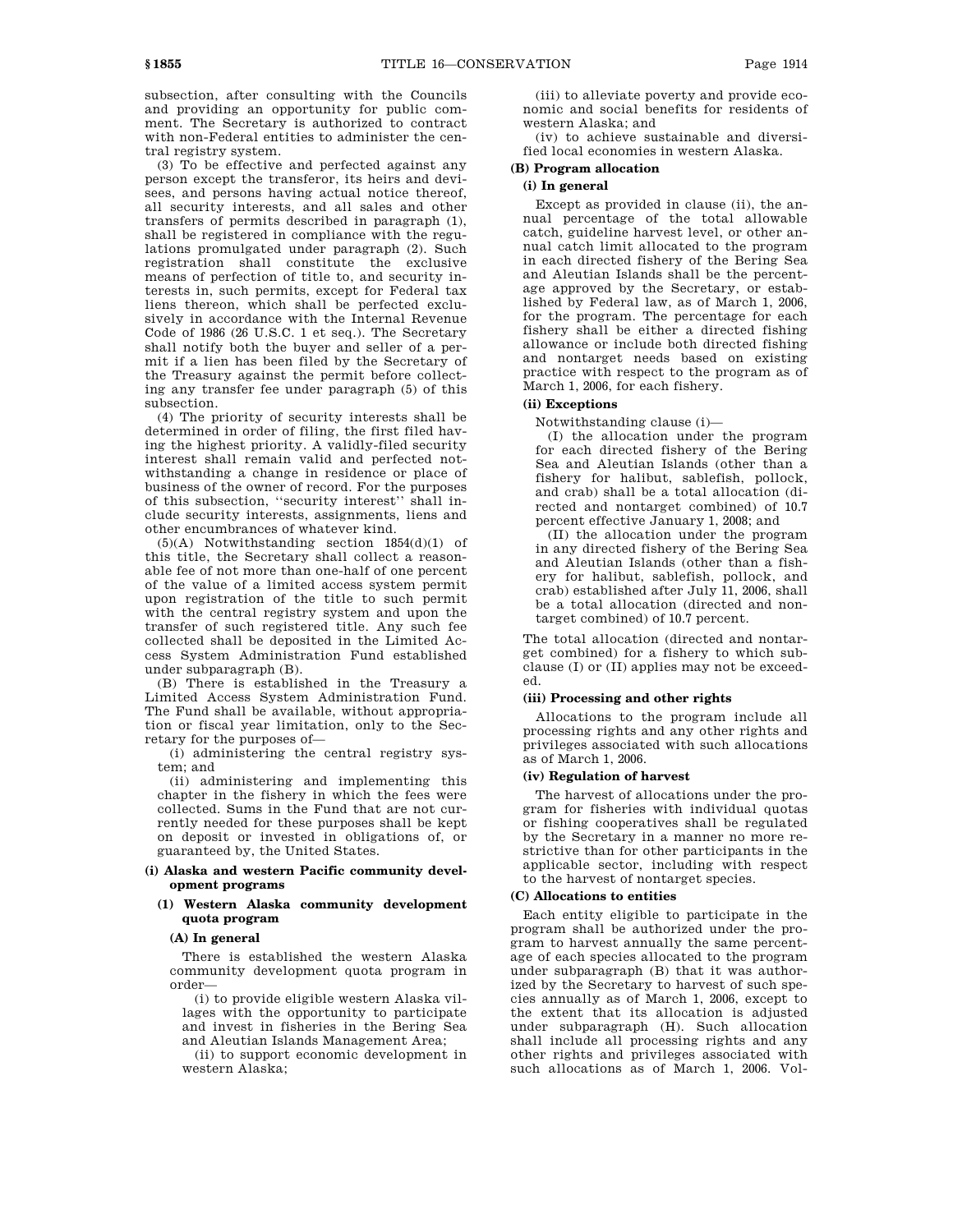untary transfers by and among eligible entities shall be allowed, whether before or after harvesting. Notwithstanding the first sentence of this subparagraph, seven-tenths of one percent of the total allowable catch, guideline harvest level, or other annual catch limit, within the amount allocated to the program by subclause (I) or subclause (II) of subparagraph (B)(ii), shall be allocated among the eligible entities by the panel established in subparagraph (G), or allocated by the Secretary based on the nontarget needs of eligible entities in the absence of a panel decision.

# **(D) Eligible villages**

The following villages shall be eligible to participate in the program through the following entities:

(i) The villages of Akutan, Atka, False Pass, Nelson Lagoon, Nikolski, and Saint George through the Aleutian Pribilof Island Community Development Association.

(ii) The villages of Aleknagik, Clark's Point, Dillingham, Egegik, Ekuk, Ekwok, King Salmon/Savonoski, Levelock, Manokotak, Naknek, Pilot Point, Port Heiden, Portage Creek, South Naknek, Togiak, Twin Hills, and Ugashik through the Bristol Bay Economic Development Corporation.

(iii) The village of Saint Paul through the Central Bering Sea Fishermen's Association.

(iv) The villages of Chefornak, Chevak, Eek, Goodnews Bay, Hooper Bay, Kipnuk, Kongiganak, Kwigillingok, Mekoryuk, Napakiak, Napaskiak, Newtok, Nightmute, Oscarville, Platinum, Quinhagak, Scammon Bay, Toksook Bay, Tuntutuliak, and Tununak through the Coastal Villages Region Fund.

(v) The villages of Brevig Mission, Diomede, Elim, Gambell, Golovin, Koyuk, Nome, Saint Michael, Savoonga, Shaktoolik, Stebbins, Teller, Unalakleet, Wales, and White Mountain through the Norton Sound Economic Development Corporation.

(vi) The villages of Alakanuk, Emmonak, Grayling, Kotlik, Mountain Village, and Nunam Iqua through the Yukon Delta Fisheries Development Association.

# **(E) Eligibility requirements for participating entities**

To be eligible to participate in the program, an entity referred to in subparagraph (D) shall meet the following requirements:

# **(i) Board of directors**

The entity shall be governed by a board of directors. At least 75 percent of the members of the board shall be resident fishermen from the entity's member villages. The board shall include at least one director selected by each such member village.

# **(ii) Panel representative**

The entity shall elect a representative to serve on the panel established by subparagraph (G).

# **(iii) Other investments**

The entity may make up to 20 percent of its annual investments in any combination of the following:

(I) For projects that are not fishery-related and that are located in its region.

(II) On a pooled or joint investment basis with one or more other entities participating in the program for projects that are not fishery-related and that are located in one or more of their regions.

(III) For matching Federal or State grants for projects or programs in its member villages without regard to any limitation on the Federal or State share, or restriction on the source of any non-Federal or non-State matching funds, of any grant program under any other provision of law.

# **(iv) Fishery-related investments**

The entity shall make the remainder percent of its annual investments in fisheries-related projects or for other purposes consistent with the practices of the entity prior to March 1, 2006.

# **(v) Annual statement of compliance**

Each year the entity, following approval by its board of directors and signed by its chief executive officer, shall submit a written statement to the Secretary and the State of Alaska that summarizes the purposes for which it made investments under clauses (iii) and (iv) during the preceding year.

### **(vi) Other panel requirements**

The entity shall comply with any other requirements established by the panel under subparagraph (G).

# **(F) Entity status, limitations, and regulation** The entity—

(i) shall be subject to any excessive share ownership, harvesting, or processing limitations in the fisheries of the Bering Sea and Aleutian Islands Management Area only to the extent of the entity's proportional ownership, excluding any program allocations, and notwithstanding any other provision of law;

(ii) shall comply with State of Alaska law requiring annual reports to the entity's member villages summarizing financial operations for the previous calendar year, including general and administrative costs and compensation levels of the top 5 highest paid personnel;

(iii) shall comply with State of Alaska laws to prevent fraud that are administered by the Alaska Division of Banking and Securities, except that the entity and the State shall keep confidential from public disclosure any information if the disclosure would be harmful to the entity or its investments; and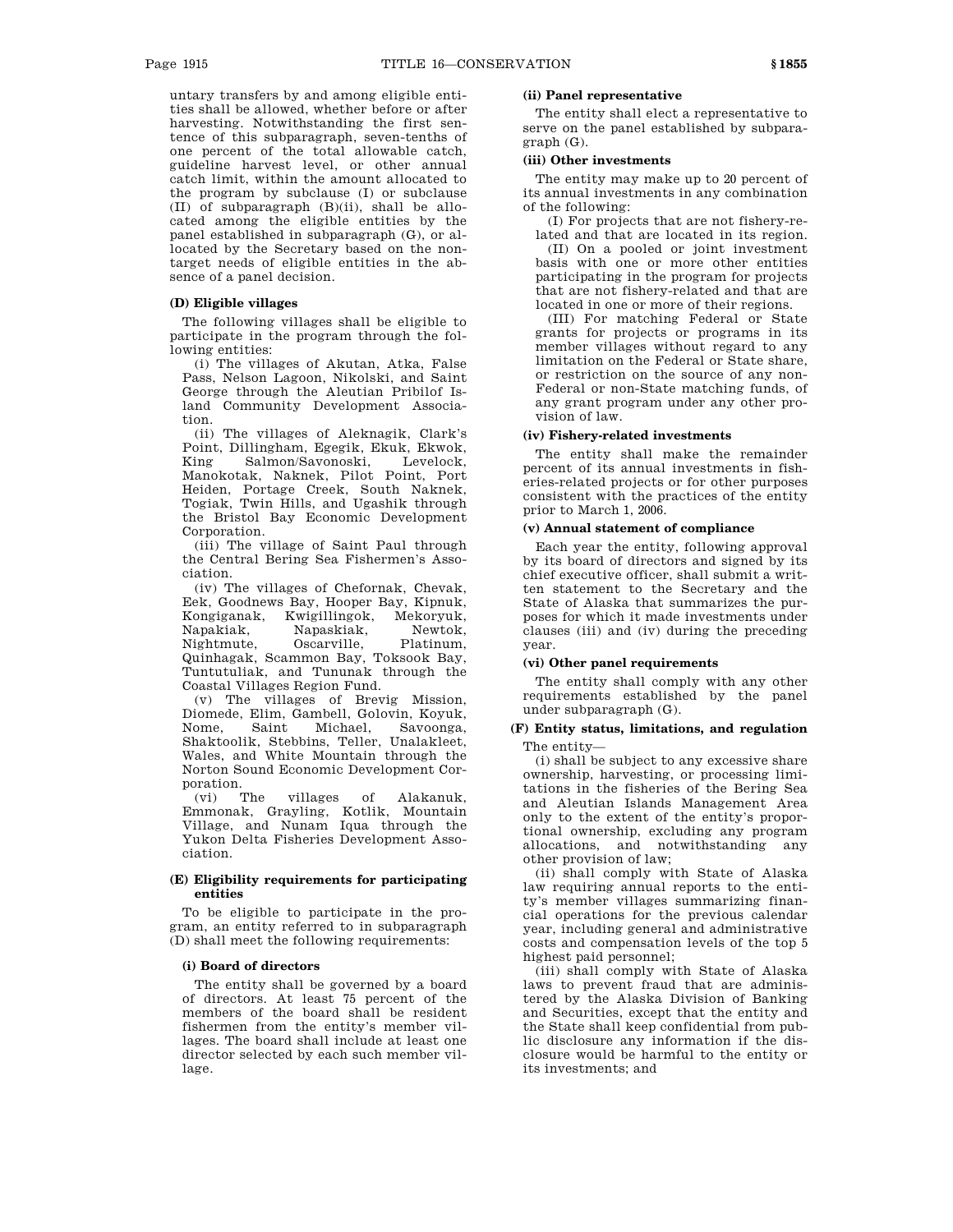(iv) is exempt from compliance with any State law requiring approval of financial transactions, community development plans, or amendments thereto, except as required by subparagraph (H).

# **(G) Administrative panel**

# **(i) Establishment**

There is established a community development quota program panel.

### **(ii) Membership**

The panel shall consist of 6 members. Each entity participating in the program shall select one member of the panel.

# **(iii) Functions**

The panel shall—

(I) administer those aspects of the program not otherwise addressed in this paragraph, either through private contractual arrangement or through recommendations to the North Pacific Council, the Secretary, or the State of Alaska, as the case may be; and

(II) coordinate and facilitate activities of the entities under the program.

### **(iv) Unanimity required**

The panel may act only by unanimous vote of all 6 members of the panel and may not act if there is a vacancy in the membership of the panel.

# **(H) Decennial review and adjustment of entity allocations**

# **(i) In general**

During calendar year 2012 and every 10 years thereafter, the State of Alaska shall evaluate the performance of each entity participating in the program based on the criteria described in clause (ii).

### **(ii) Criteria**

The panel shall establish a system to be applied under this subparagraph that allows each entity participating in the program to assign relative values to the following criteria to reflect the particular needs of its villages:

(I) Changes during the preceding 10 year period in population, poverty level, and economic development in the entity's member villages.

(II) The overall financial performance of the entity, including fishery and nonfishery investments by the entity.

(III) Employment, scholarships, and training supported by the entity.

(IV) Achieving of the goals of the entity's community development plan.

### **(iii) Adjustment of allocations**

After the evaluation required by clause (i), the State of Alaska shall make a determination, on the record and after an opportunity for a hearing, with respect to the performance of each entity participating in the program for the criteria described in clause (ii). If the State determines that the entity has maintained or improved its overall performance with respect to the criteria, the allocation to

such entity under the program shall be extended by the State for the next 10-year period. If the State determines that the entity has not maintained or improved its overall performance with respect to the criteria—

(I) at least 90 percent of the entity's allocation for each species under subparagraph (C) shall be extended by the State for the next 10-year period; and

(II) the State may determine, or the Secretary may determine (if State law prevents the State from making the determination), and implement an appropriate reduction of up to 10 percent of the entity's allocation for each species under subparagraph (C) for all or part of such 10-year period.

# **(iv) Reallocation of reduced amount**

If the State or the Secretary reduces an entity's allocation under clause (iii), the reduction shall be reallocated among other entities participating in the program whose allocations are not reduced during the same period in proportion to each such entity's allocation of the applicable species under subparagraph (C).

# **(I) Secretarial approval not required**

Notwithstanding any other provision of law or regulation thereunder, the approval by the Secretary of a community development plan, or an amendment thereof, under the program is not required.

# **(J) Community development plan defined**

In this paragraph, the term ''community development plan'' means a plan, prepared by an entity referred to in subparagraph (D), for the program that describes how the entity intends—

(i) to harvest its share of fishery resources allocated to the program, or

(ii) to use its share of fishery resources allocated to the program, and any revenue derived from such use, to assist its member villages with projects to advance economic development,

but does not include a plan that allocates fishery resources to the program.

(2)(A) The Western Pacific Council and the Secretary may establish a western Pacific community development program for any fishery under the authority of such Council in order to provide access to such fishery for western Pacific communities that participate in the program.

(B) To be eligible to participate in the western Pacific community development program, a community shall—

(i) be located within the Western Pacific Regional Fishery Management Area;

(ii) meet criteria developed by the Western Pacific Council, approved by the Secretary and published in the Federal Register;

(iii) consist of community residents who are descended from the aboriginal people indigenous to the area who conducted commercial or subsistence fishing using traditional fishing practices in the waters of the Western Pacific region;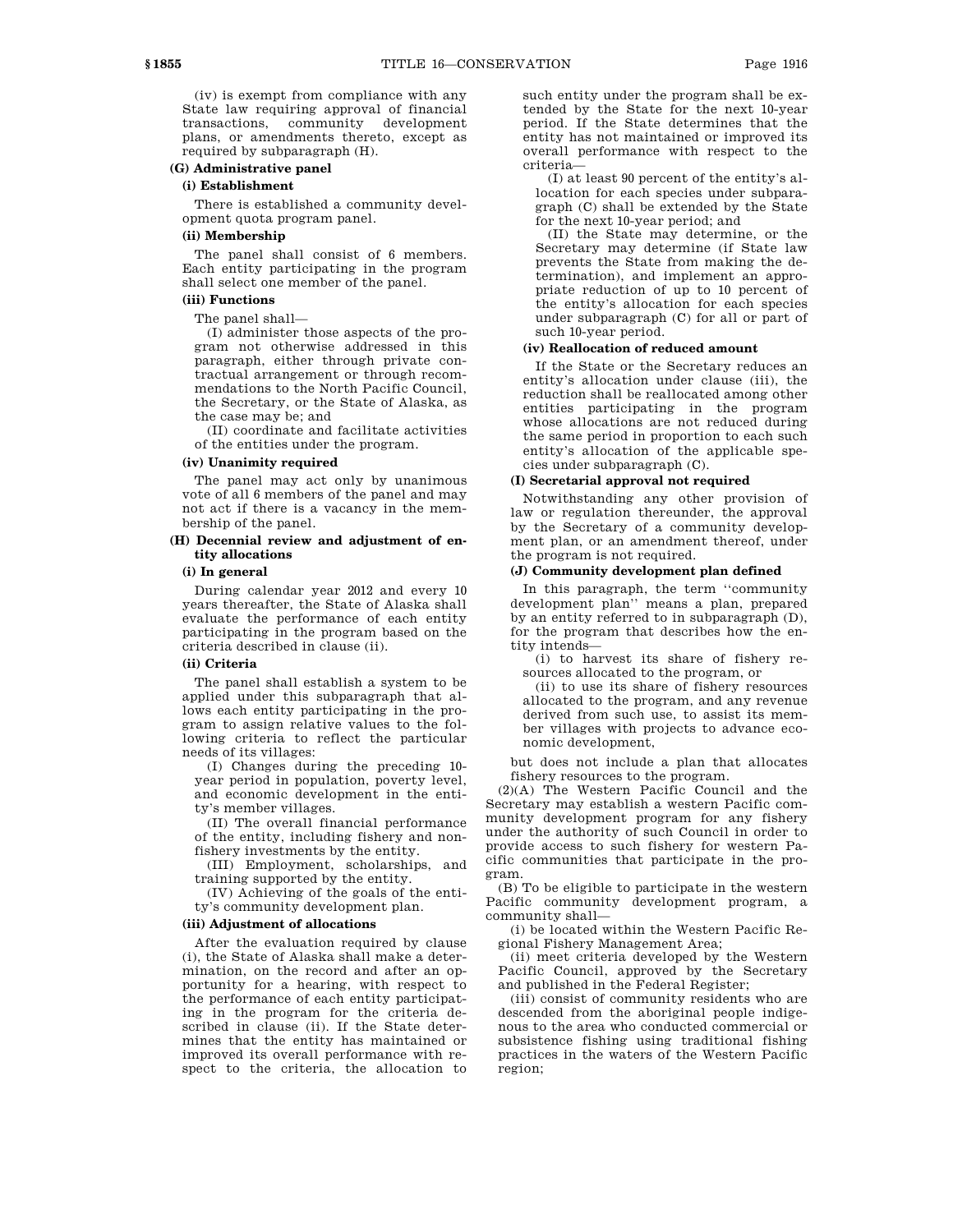(iv) not have previously developed harvesting or processing capability sufficient to support substantial participation in fisheries in the Western Pacific Regional Fishery Management Area; and

(v) develop and submit a Community Development Plan to the Western Pacific Council and the Secretary.

(C) In developing the criteria for eligible communities under subparagraph (B)(ii), the Western Pacific Council shall base such criteria on traditional fishing practices in or dependence on the fishery, the cultural and social framework relevant to the fishery, and economic barriers to access to the fishery.

(D) For the purposes of this subsection ''Western Pacific Regional Fishery Management Area'' means the area under the jurisdiction of the Western Pacific Council, or an island within such area.

(E) Notwithstanding any other provision of this chapter, the Western Pacific Council shall take into account traditional indigenous fishing practices in preparing any fishery management plan.

(3) The Secretary shall deduct from any fees collected from a community development quota program under section 1854(d)(2) of this title the costs incurred by participants in the program for observer and reporting requirements which are in addition to observer and reporting requirements of other participants in the fishery in which the allocation to such program has been made.

(4) After October 11, 1996, the North Pacific Council and Western Pacific Council may not submit to the Secretary a community development quota program that is not in compliance with this subsection.

# **(j) Western Pacific and Northern Pacific regional marine education and training**

### **(1) In general**

The Secretary shall establish a pilot program for regionally-based marine education and training programs in the Western Pacific and the Northern Pacific to foster understanding, practical use of knowledge (including native Hawaiian, Alaskan Native, and other Pacific Islander-based knowledge), and technical expertise relevant to stewardship of living marine resources. The Secretary shall, in cooperation with the Western Pacific and the North Pacific Regional Fishery Management Councils, regional educational institutions, and local Western Pacific and Northern Pacific community training entities, establish programs or projects that will improve communication, education, and training on marine resource issues throughout the region and increase scientific education for marine-related professions among coastal community residents, including indigenous Pacific islanders, Native Hawaiians, Alaskan Natives, and other underrepresented groups in the region.

# **(2) Program components**

# The program shall—

(A) include marine science and technology education and training programs focused on preparing community residents for employment in marine related professions, including marine resource conservation and management, marine science, marine technology, and maritime operations;

(B) include fisheries and seafood-related training programs, including programs for fishery observers, seafood safety and seafood marketing, focused on increasing the involvement of coastal community residents in fishing, fishery management, and seafoodrelated operations;

(C) include outreach programs and materials to educate and inform consumers about the quality and sustainability of wild fish or fish products farmed through responsible aquaculture, particularly in Hawaii, Alaska, the Western Pacific, the Northern Pacific, and the Central Pacific;

(D) include programs to identify, with the fishing industry, methods and technologies that will improve the data collection, quality, and reporting and increase the sustainability of fishing practices, and to transfer such methods and technologies among fisheries sectors and to other nations in the Western, Northern, and Central Pacific;

(E) develop means by which local and traditional knowledge (including Pacific islander, Native Hawaiian, and Alaskan Native knowledge) can enhance science-based management of fishery resources of the region; and

(F) develop partnerships with other Western Pacific Island and Alaskan agencies, academic institutions, and other entities to meet the purposes of this section.

# **(k) Multispecies groundfish**

# **(1) In general**

Within 60 days after January 12, 2007, the Secretary of Commerce shall determine whether fishing in State waters—

(A) without a New England multispecies groundfish fishery permit on regulated species within the multispecies complex is not consistent with the applicable Federal fishery management plan; or

(B) without a Federal bottomfish and seamount groundfish permit in the Hawaiian archipelago on regulated species within the complex is not consistent with the applicable Federal fishery management plan or State data are not sufficient to make such a determination.

# **(2) Cure**

If the Secretary makes a determination that such actions are not consistent with the plan, the Secretary shall, in consultation with the Council, and after notifying the affected State, develop and implement measures to cure the inconsistency pursuant to section 1856(b) of this title.

(Pub. L. 94–265, title III, §305, Apr. 13, 1976, 90 Stat. 354; Pub. L. 96–561, title II, §235, Dec. 22, 1980, 94 Stat. 3299; Pub. L. 97–453, §8, Jan. 12, 1983, 96 Stat. 2490; Pub. L. 101–627, title I, §§110(b)(2), 111(a)(1), (b), Nov. 28, 1990, 104 Stat. 4451, 4452; Pub. L. 104–297, title I, §§110(a)–(d), 111(a), Oct. 11, 1996, 110 Stat. 3587–3590, 3592; Pub. L. 109–241, title IV, §416(a), July 11, 2006, 120 Stat. 540; Pub.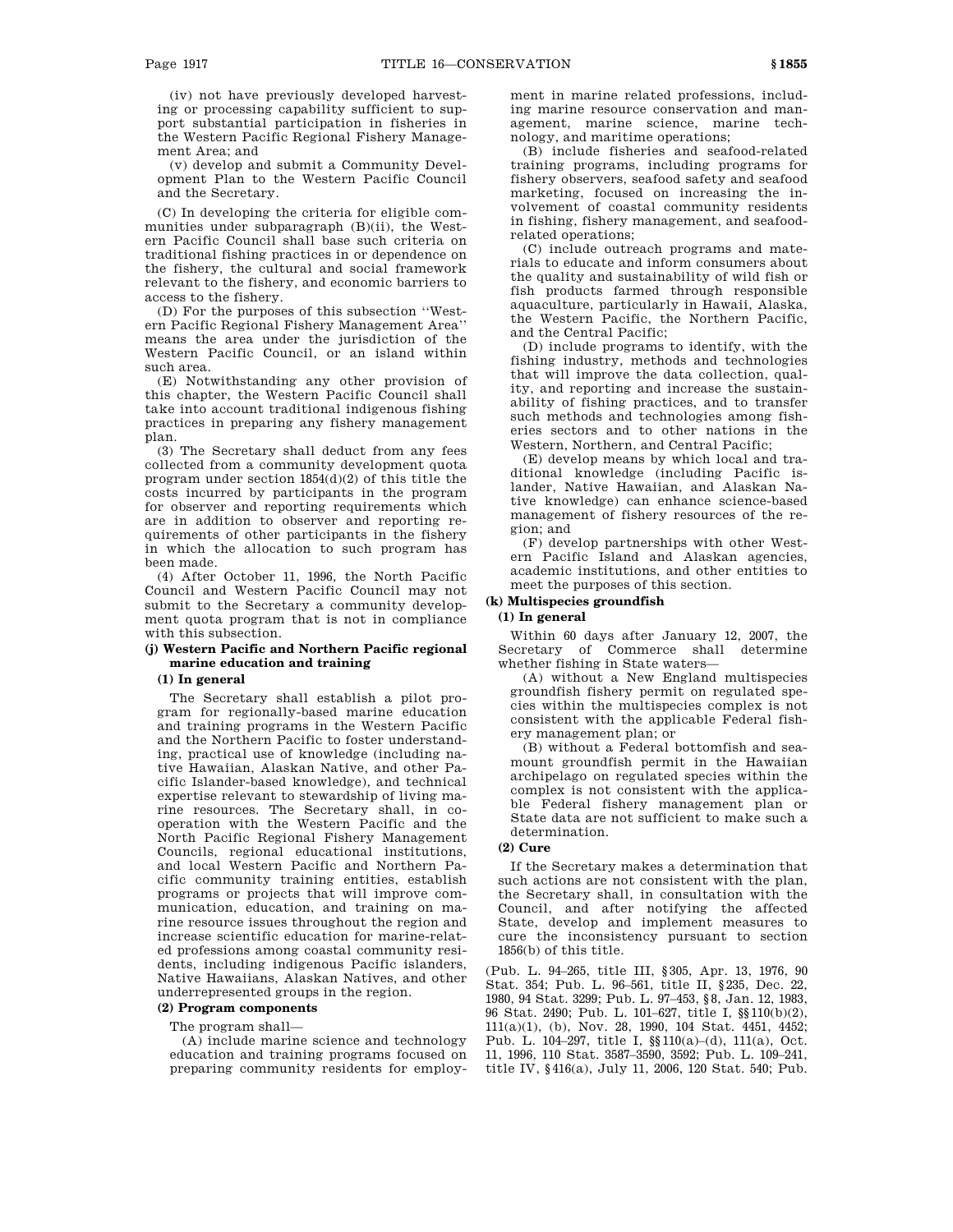### REFERENCES IN TEXT

This chapter, referred to in text, was in the original ''this Act'', meaning Pub. L. 94–265, Apr. 13, 1976, 90 Stat. 331, as amended, known as the Magnuson-Stevens Fishery Conservation and Management Act, which is classified principally to this chapter. For complete classification of this Act to the Code, see Short Title note set out under section 1801 of this title and Tables.

The Paperwork Reduction Act of 1980, referred to in subsec. (e), is Pub. L. 96–511, Dec. 11, 1980, 94 Stat. 2812, as amended, which was classified principally to chapter 35 (§3501 et seq.) of Title 44, Public Printing and Documents, prior to the general amendment of that chapter by Pub. L. 104–13, §2, May 22, 1995, 109 Stat. 163. For complete classification of this Act to the Code, see Short Title of 1980 Amendment note set out under section 101 of Title 44 and Tables.

The Regulatory Flexibility Act (5 U.S.C. 601 et seq.), referred to in subsec. (e), is Pub. L. 96–354, Sept. 19, 1980, 94 Stat. 1164, which is classified generally to chapter 6 (§601 et seq.) of Title 5, Government Organization and Employees. For complete classification of the Act to the Code, see Short Title note set out under section 601 of Title 5 and Tables.

Executive Order Numbered 12866, referred to in subsec. (e), is set out as a note under section 601 of Title 5, Government Organization and Employees.

The Internal Revenue Code of 1986, referred to in subsec. (h)(3), is classified generally to Title 26, Internal Revenue Code.

### AMENDMENTS

2007—Subsec. (c)(3)(B). Pub. L. 109–479, §108(a), which directed substitution of ''186 days,'' for ''180 days,'' the second time appearing, was executed by making the substitution the only place that phrase appeared, to reflect the probable intent of Congress.

Subsec. (c)(3)(D). Pub. L. 109–479, §108(b), inserted ''or interim measures'' after ''emergency regulations''.

Subsec. (h)(1). Pub. L. 109–479, §3(d)(3), substituted ''limited access privileges,'' for ''individual fishing quotas," in introductory provisions.<br>Subsec. (i)(1)(B)(ii). Pub. L. 109–479, §116(b)(1)(C),

which directed insertion of ''The total allocation (directed and nontarget combined) for a fishery to which subclause (I) or (II) applies may not be exceeded.'' after cl. (ii), was executed by making the insertion as concluding provisions of cl. (ii), to reflect the probable intent of Congress.

Subsec.  $(i)(1)(B)(ii)(I)$ . Pub. L. 109-479, §116(b)(1)(A), substituted ''total allocation (directed and nontarget combined) of 10.7 percent effective January 1, 2008; and'' for ''directed fishing allocation of 10 percent upon the establishment of a quota program, fishing cooperative, sector allocation, or other rationalization program in any sector of the fishery; and''.

Subsec. (i)(1)(B)(ii)(II). Pub. L. 109–479, §116(b)(1)(B), substituted ''total allocation (directed and nontarget combined) of 10.7 percent.'' for ''directed fishing allocation of 10 percent.

Subsec. (i)(1)(C). Pub. L. 109–479,  $116(b)(1)(D)$ , inserted at end ''Voluntary transfers by and among eligible entities shall be allowed, whether before or after harvesting. Notwithstanding the first sentence of this subparagraph, seven-tenths of one percent of the total allowable catch, guideline harvest level, or other annual catch limit, within the amount allocated to the program by subclause (I) or subclause (II) of subparagraph (B)(ii), shall be allocated among the eligible entities by the panel established in subparagraph (G), or allocated by the Secretary based on the nontarget needs of eligible entities in the absence of a panel decision.''

Subsec. (j). Pub. L. 109–479, §109, added subsec. (j).

Subsec. (k). Pub. L. 109–479, §110, added subsec. (k).

2006—Subsec. (i)(1). Pub. L. 109–241 added par. (1) and struck out former par. (1) which related to the western Alaska community development quota program.

1996—Pub. L. 104–297, §110(a)(1), (3), substituted ''Other requirements and authority'' for ''Implementation of fishery management plans'' as section catchline.

Subsec. (a). Pub. L. 104–297, §110(a)(1), (3), added subsec. (a) and struck out heading and text of former subsec. (a). Text read as follows: ''The Secretary shall promulgate each regulation that is necessary to carry out a plan or amendment—

''(1) within 110 days after the plan or amendment was received by him for action under section 1854(a) of this title, if such plan or amendment takes effect under section 1854(b)(1) of this title;

''(2) within 75 days after a revised plan or amendment was received by him under section 1854(b) of this title, if such plan or amendment takes effect under paragraph (3)(D) of such section; or

''(3) within such time as he deems appropriate in the case of a plan or amendment prepared by him under section 1854(c) or (f)(3) of this title.''

Subsec. (b). Pub. L. 104–297, §110(a)(3), added subsec. (b). Former subsec. (b) redesignated (f).

Subsec. (c). Pub. L. 104–297, §110(b)(1), inserted ''and interim measures'' after ''actions'' in heading.

Subsec. (c)(1). Pub. L. 104–297, §110(b)(2)(C), which directed insertion of ''or overfishing'' after ''emergency'', was executed by making the insertion after ''the emergency'' to reflect the probable intent of Congress.

Pub. L. 104–297,  $$110(b)(2)(A)$ , (B), substituted "or that interim measures are needed to reduce overfishing for'' for ''involving'' and inserted ''or interim measures'' after ''emergency regulations''.

Subsec. (c)(2). Pub. L. 104–297, §110(b)(2)(C), which directed insertion of ''or overfishing'' after ''emergency'', was executed by making the insertion after ''the emergency'' in subpars. (A) and (B) to reflect the probable intent of Congress.

Pub. L.  $104-297$ ,  $10(6)(2)(A)$ , (B), substituted "or that interim measures are needed to reduce overfishing for'' for ''involving'' in introductory provisions and inserted ''or interim measures'' after ''emergency regulations'' in subpars. (A) and (B).

Subsec. (c)(3). Pub. L. 104–297, §110(b)(3)(A), inserted ''or interim measure'' after ''emergency regulation'' in two places in introductory provisions.

Subsec. (c)(3)(B). Pub. L. 104–297, §110(b)(3)(B), (D), added subpar. (B) and struck out former subpar. (B) which read as follows: ''shall remain in effect for not more than 90 days after the date of such publication, except that any such regulation may, by agreement of the Secretary and the Council, be promulgated for one additional period of not more than 90 days; and''.

Subsec. (c)(3)(C). Pub. L. 104–297, §110(b)(3)(D), added

subpar. (C). Former subpar. (C) redesignated (D). Subsec. (c)(3)(D). Pub. L. 104–297, §110(b)(3)(C), redesignated subpar. (C) as (D).

Subsec. (e). Pub. L. 104–297, §110(c), substituted ''12866, dated September 30, 1993,'' for ''12291, dated February 17, 1981,'' and ''subsections (a), (b), and (c) of section 1854 of this title'' for ''subsection (c) of this section or section 1854(a) and (b) of this title''.

Subsec. (f). Pub. L. 104–297, §110(a)(2), redesignated subsec. (b) as (f).

Subsecs. (g), (h). Pub. L. 104–297, §110(d), added subsecs. (g) and (h).

Subsec. (i). Pub. L. 104–297, §111(a), added subsec. (i). 1990—Subsec. (a). Pub. L. 101–627, §§110(b)(2),  $111(a)(1)(A)$ , redesignated subsec. (c) as (a) and substituted ''section 1854(c) or (f)(3)'' for ''section 1854(c)''.

Subsec. (b). Pub. L. 101–627,  $$111(a)(1)(A), (b),$  redesignated subsec. (d) as (b) and amended it generally. Prior to amendment, subsec. (b) read as follows: ''Regulations promulgated by the Secretary under this chapter shall be subject to judicial review to the extent authorized by, and in accordance with, chapter 7 of title 5, if a petition for such review is filed within 30 days after the date on which the regulations are promulgated; except that (1) section 705 of such title is not applicable, and (2) the appropriate court shall only set aside any such regulation on a ground specified in section 706(2)(A), (B), (C), or (D) of such title.''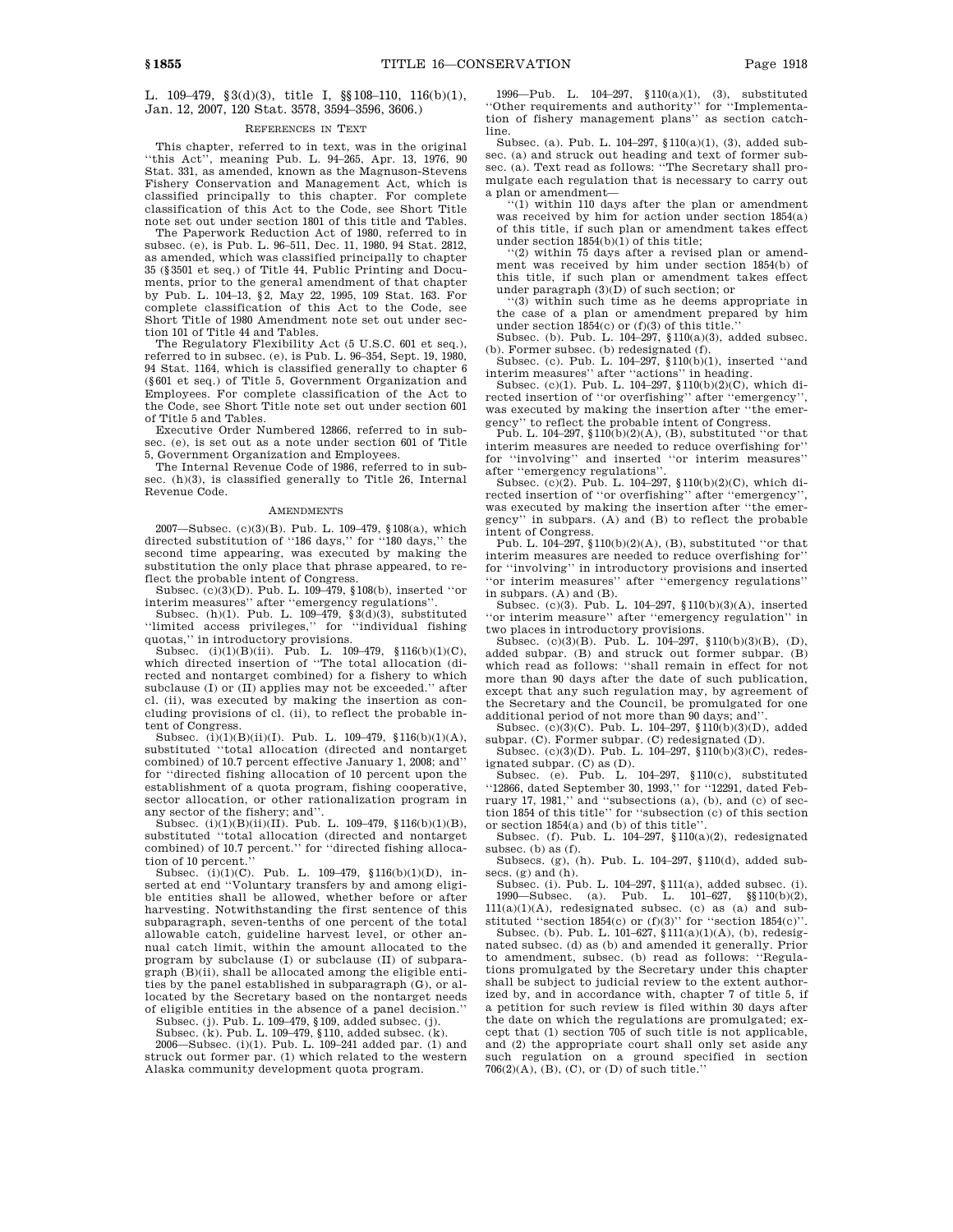Subsecs. (c) to (e), (g), (h). Pub. L. 101–627, §111(a)(1), redesignated subsecs. (e), (g), and (h) as (c), (d), and (e), respectively.

1983—Subsec. (a). Pub. L. 97–453, §8(1), struck out subsec. (a) which had provided that, as soon as practicable after the Secretary approved pursuant to section 1854(a) and (b) of this title any fishery management plan or amendment or prepared pursuant to section 1854(c) of this title any fishery management plan or amendment, the Secretary was to publish a notice of availability of such plan or amendment and any regulations which he proposed to promulgate to implement such plan or amendment in the Federal Register, and that interested persons were to be afforded a period of not less than 45 days after such publication within which to submit in writing data, views, or comments on the plan or amendment, and on the proposed regulations.

Subsec. (b). Pub. L. 97–453, §8(1), struck out subsec. (b) which had provided that the Secretary might schedule a hearing, in accordance with section 553 of title 5, on any fishery management plan, any amendment to any such plan, any regulations to implement any such plan or amendment and that if any such hearing was scheduled, the Secretary could postpone the effective date of the regulations proposed to implement such plan or amendment, or take such other action as he deemed appropriate to preserve the rights or status of any person, pending its outcome.

Subsec. (c). Pub. L. 97–453, §8(2), substituted provision that the Secretary shall promulgate each regulation that is necessary to carry out a plan or amendment within 110 days after the plan or amendment was received by him for action under section 1854(a) of this title if such plan or amendment takes effect under section 1854(b)(1) of this title, within 75 days after a revised plan or amendment was received by him under section 1854(b) of this title if such plan or amendment takes effect under paragraph (3)(D) of such section, or within such time as he deems appropriate in the case of a plan or amendment prepared by him under section 1854(c) of this title, for provision that the Secretary promulgate regulations to implement any fishery management plan or any amendment to any such plan after consideration of all relevant matters presented to him during the 45-day period referred to in former subsection (a) of this section and produced in any hearing held under former subsection (b) of this section if he found the plan or amendment consistent with the national standards, the other provisions of this chapter, and any other applicable law, and that to the extent practicable, such regulation be put into effect in a manner not disruptive of the regular fishing season for any fishery.

Subsec. (e). Pub. L. 97–453, §8(3), substituted provision that if the Secretary finds that an emergency exists involving any fishery, he may promulgate emergency regulations necessary to address the emergency, without regard to whether a fishery management plan exists for such fishery, that if a Council finds that an emergency exists involving any fishery within its jurisdiction, whether or not a fishery management plan exists for such fishery, the Secretary shall promulgate emergency regulations under paragraph (1) to address the emergency if the Council, by unanimous vote of the members who are voting members, requests the taking of such action, and the Secretary may promulgate emergency regulations under paragraph (1) to address the emergency if the Council, by less than a unanimous vote, requests the taking of such action, for provision that if the Secretary found that an emergency involving any fishery resources existed, he could promulgate emergency regulations, without regard to former subsections (a) and (c) of this section, to implement any fishery management plan, if required, or promulgate emergency regulations to amend any regulation implementing any existing fishery management plan, to the extent required by such emergency, lengthened from 45 days to 90 days the maximum period that emergency regulations may remain in effect after publication in

the Federal Register and the maximum additional period for which such regulations may be promulgated, and inserted a provision that emergency regulations promulgated under par. (2) may only be terminated early upon the agreement of the Secretary and the Council concerned.

Subsec. (f). Pub. L. 97–453, §8(4), struck out subsec. (f) which had directed the Secretary to report to the Congress and the President, not later than March 1 of each year, on all activities of the Councils and the Secretary with respect to fishery management plans, regulations to implement such plans, and all other activities relating to the conservation and management of fishery resources undertaken under this chapter during the preceding calendar year.

Subsec. (h). Pub. L. 97–453, §8(5), added subsec. (h).

1980—Subsec. (a). Pub. L. 96–561 inserted ''a notice of availability of'' after ''Federal Register (A)''.

### EFFECTIVE DATE OF 2007 AMENDMENT

Pub. L. 109–479, title I, §116(b)(2), Jan. 12, 2007, 120 Stat. 3606, provided that: ''The allocation percentage in subclause (I) of section  $305(i)(1)(B)(ii)$  of the Magnuson-Stevens Fishery Conservation and Management Act (16 U.S.C.  $1855(i)(1)(B)(ii)$ , as amended by paragraph (1) of this subsection, shall be in effect in 2007 with respect to any sector of a fishery to which such subclause applies and in which a fishing cooperative is established in 2007, and such sector's 2007 allocation shall be reduced by a pro rata amount to accomplish such increased allocation to the program. For purposes of section 305(i)(1) of that Act [16 U.S.C. 1855(i)(1)] and of this subsection [amending this section], the term 'fishing cooperative' means a fishing cooperative whether or not authorized by a fishery management council or Federal agency, if a majority of the participants in the sector are participants in the fishing cooperative.''

#### TERMINATION OF ADMINISTRATIVE CONFERENCE OF UNITED STATES

For termination of Administrative Conference of United States, see provision of title IV of Pub. L. 104–52, set out as a note preceding section 591 of Title 5, Government Organization and Employees.

#### NO INTERRUPTION OF EXISTING ALLOCATIONS

Pub. L. 109–241, title IV, §416(b), July 11, 2006, 120 Stat. 545, provided that: ''The amendment made by subsection (a) [amending this section] shall not be construed or implemented in a way that causes any interruption in the allocations of fishery resources to the western Alaska community development quota program or in the opportunity of an entity participating in that program to harvest its share of such allocations.''

#### ELIGIBILITY TO PARTICIPATE IN WESTERN ALASKA COMMUNITY DEVELOPMENT QUOTA PROGRAM

Pub. L. 109–59, title X, §10206, Aug. 10, 2005, 119 Stat. 1934, provided that: ''A community shall be eligible to participate in the western Alaska community development quota program established under section 305(i) of the Magnuson-Stevens Fishery Conservation and Management Act (16 U.S.C. 1855(i)) if the community—

''(1) is listed in table 7 to part 679 of title 50, Code of Federal Regulations, as in effect on March 8, 2004; or

''(2) was determined to be eligible to participate in such program by the National Marine Fisheries Service on April 19, 1999.''

### COMMUNITY DEVELOPMENT QUOTA REPORT

Pub. L. 104–297, title I, §108(h), Oct. 11, 1996, 110 Stat. 3580, provided that: ''Not later than October 1, 1998, the National Academy of Sciences, in consultation with the Secretary, the North Pacific and Western Pacific Councils, communities and organizations participating in the program, participants in affected fisheries, and the affected States, shall submit to the Secretary of Com-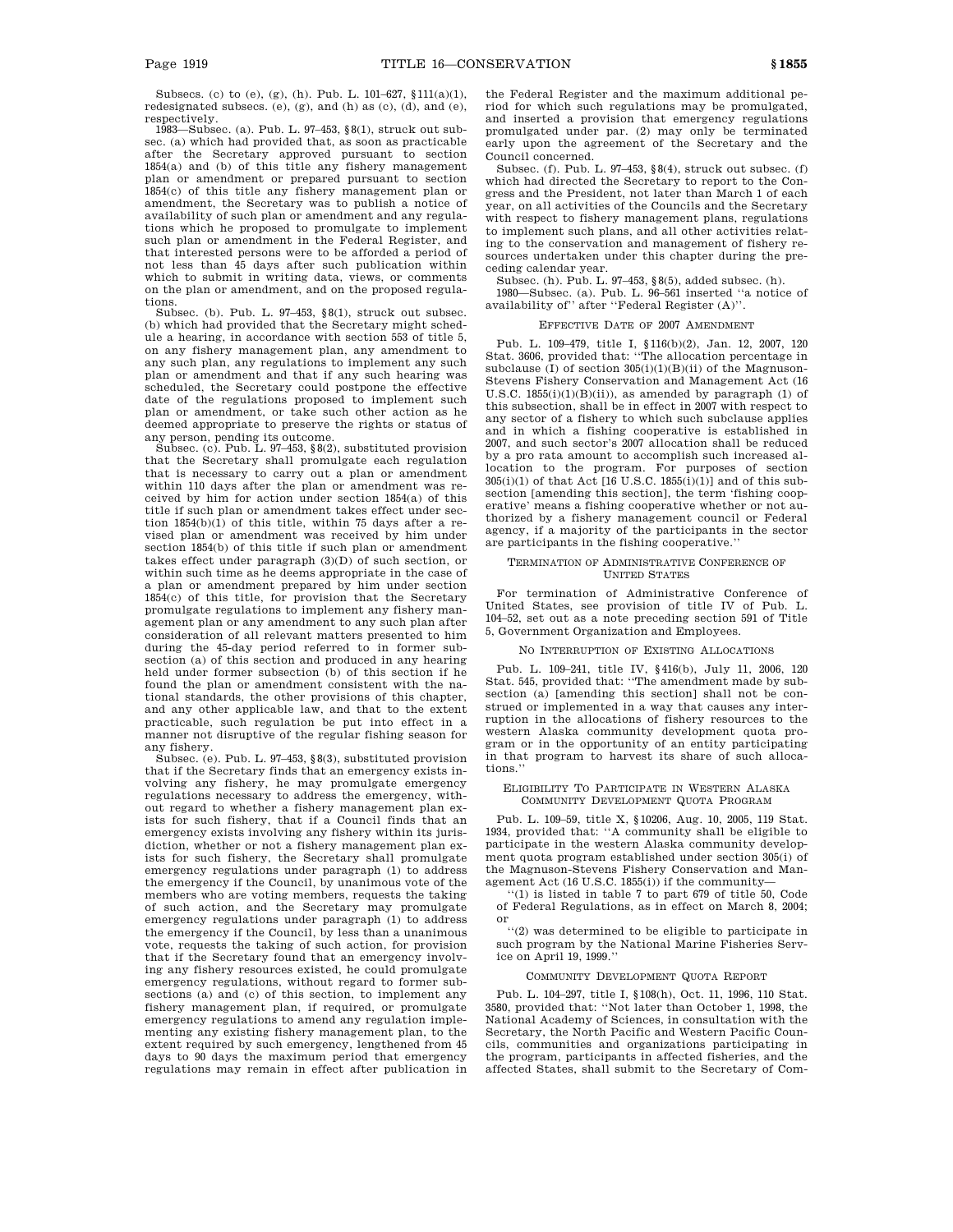merce and Congress a comprehensive report on the performance and effectiveness of the community development quota programs under the authority of the North Pacific and Western Pacific Councils. The report shall—

''(1) evaluate the extent to which such programs have met the objective of providing communities with the means to develop ongoing commercial fishing activities;

''(2) evaluate the manner and extent to which such programs have resulted in the communities and residents—

''(A) receiving employment opportunities in commercial fishing and processing; and

''(B) obtaining the capital necessary to invest in commercial fishing, fish processing, and commercial fishing support projects (including infrastructure to support commercial fishing);

''(3) evaluate the social and economic conditions in the participating communities and the extent to which alternative private sector employment opportunities exist;

''(4) evaluate the economic impacts on participants in the affected fisheries, taking into account the condition of the fishery resource, the market, and other relevant factors;

''(5) recommend a proposed schedule for accomplishing the developmental purposes of community development quotas; and

''(6) address such other matters as the National Academy of Sciences deems appropriate.''

### REGISTRY TRANSITION FOR LIMITED ACCESS SYSTEM PERMITS

Pub. L. 104–297, title I, §110(e), Oct. 11, 1996, 110 Stat. 3592, as amended by Pub. L. 104–208, div. A, title I, §101(a) [title II, §211(b)], Sept. 30, 1996, 110 Stat. 3009, 3009–41, provided that: ''Security interests on permits described under section 305(h)(1) of the Magnuson-Stevens Fishery Conservation and Management Act [16 U.S.C. 1855(h)(1)], as amended by this Act, that are effective and perfected by otherwise applicable law on the date of the final regulations implementing section 305(h) shall remain effective and perfected if, within 120 days after such date, the secured party submits evidence satisfactory to the Secretary of Commerce and in compliance with such regulations of the perfection of such security.''

#### WESTERN PACIFIC DEMONSTRATION PROJECTS

Pub. L. 104–297, title I, §111(b), Oct. 11, 1996, 110 Stat. 3594, as amended by Pub. L. 104–208, div. A, title I, §101(a) [title II, §211(b)], Sept. 30, 1996, 110 Stat. 3009, 3009–41; Pub. L. 106–554, §1(a)(4) [div. B, title I, §144(g)], Dec. 21, 2000, 114 Stat. 2763, 2763A–250; Pub. L. 106–555, title II, §206, Dec. 21, 2000, 114 Stat. 2770; Pub. L. 109–479, title II, §207, Jan. 12, 2007, 120 Stat. 3615, provided that:

''(1) The Secretary of Commerce is authorized to make direct grants to eligible western Pacific communities, as recommended by the Western Pacific Fishery Management Council, for the purpose of establishing fishery demonstration projects to foster and promote traditional indigenous fishing practices. There are authorized to be appropriated to carry out this section [amending this section and enacting this note] \$500,000 for each fiscal year.

'(2) Demonstration projects funded pursuant to this subsection shall foster and promote the involvement of western Pacific communities in western Pacific fisheries and may—

''(A) identify and apply traditional indigenous fishing practices;

''(B) develop or enhance western Pacific community-based fishing opportunities; and

''(C) involve research, community education, or the acquisition of materials and equipment necessary to

carry out any such demonstration project. ''(3)(A) The Western Pacific Fishery Management Council, in consultation with the Secretary of Commerce, shall establish an advisory panel under section 302(g) of the Magnuson-Stevens Fishery Conservation and Management Act (16 U.S.C. 1852(g)) to evaluate, determine the relative merits of, and annually rank applications for such grants. The panel shall consist of not more than 8 individuals who are knowledgeable or experienced in traditional indigenous fishery practices of western Pacific communities and who are not members or employees of the Western Pacific Fishery Management Council.

''(B) If the Secretary of Commerce or the Secretary of the Interior awards a grant for a demonstration project not in accordance with the rank given to such project by the advisory panel, the Secretary shall provide a detailed written explanation of the reasons therefor.

''(4) The Western Pacific Fishery Management Council shall, with the assistance of such advisory panel, submit an annual report to the Congress assessing the status and progress of demonstration projects carried out under this subsection.

''(5) Appropriate Federal agencies may provide technical assistance to western Pacific community-based entities to assist in carrying out demonstration projects under this subsection.

''(6) In this subsection the term 'Western Pacific community' means a community eligible to participate under section 305(i)(2)(B)(i) through (iv) of the Magnuson-Stevens Fishery Conservation and Management Act (16 U.S.C. 1855(i)(2)(B)(i) through (iv)).''

### **§ 1856. State jurisdiction**

### **(a) In general**

(1) Except as provided in subsection (b), nothing in this chapter shall be construed as extending or diminishing the jurisdiction or authority of any State within its boundaries.

(2) For the purposes of this chapter, except as provided in subsection (b), the jurisdiction and authority of a State shall extend—

(A) to any pocket of waters that is adjacent to the State and totally enclosed by lines delimiting the territorial sea of the United States pursuant to the Geneva Convention on the Territorial Sea and Contiguous Zone or any successor convention to which the United States is a party;

(B) with respect to the body of water commonly known as Nantucket Sound, to the pocket of water west of the seventieth meridian west of Greenwich; and

(C) to the waters of southeastern Alaska (for the purpose of regulating fishing for other than any species of crab) that are—

(i) north of the line representing the international boundary at Dixon Entrance and the westward extension of that line; east of 138 degrees west longitude; and not more than three nautical miles seaward from the coast, from the lines extending from headland to headland across all bays, inlets, straits, passes, sounds, and entrances, and from any island or group of islands, including the islands of the Alexander Archipelago (except Forrester Island); or

(ii) between the islands referred to in clause (i) (except Forrester Island) and the mainland.

(3) A State may regulate a fishing vessel outside the boundaries of the State in the following circumstances:

(A) The fishing vessel is registered under the law of that State, and (i) there is no fishery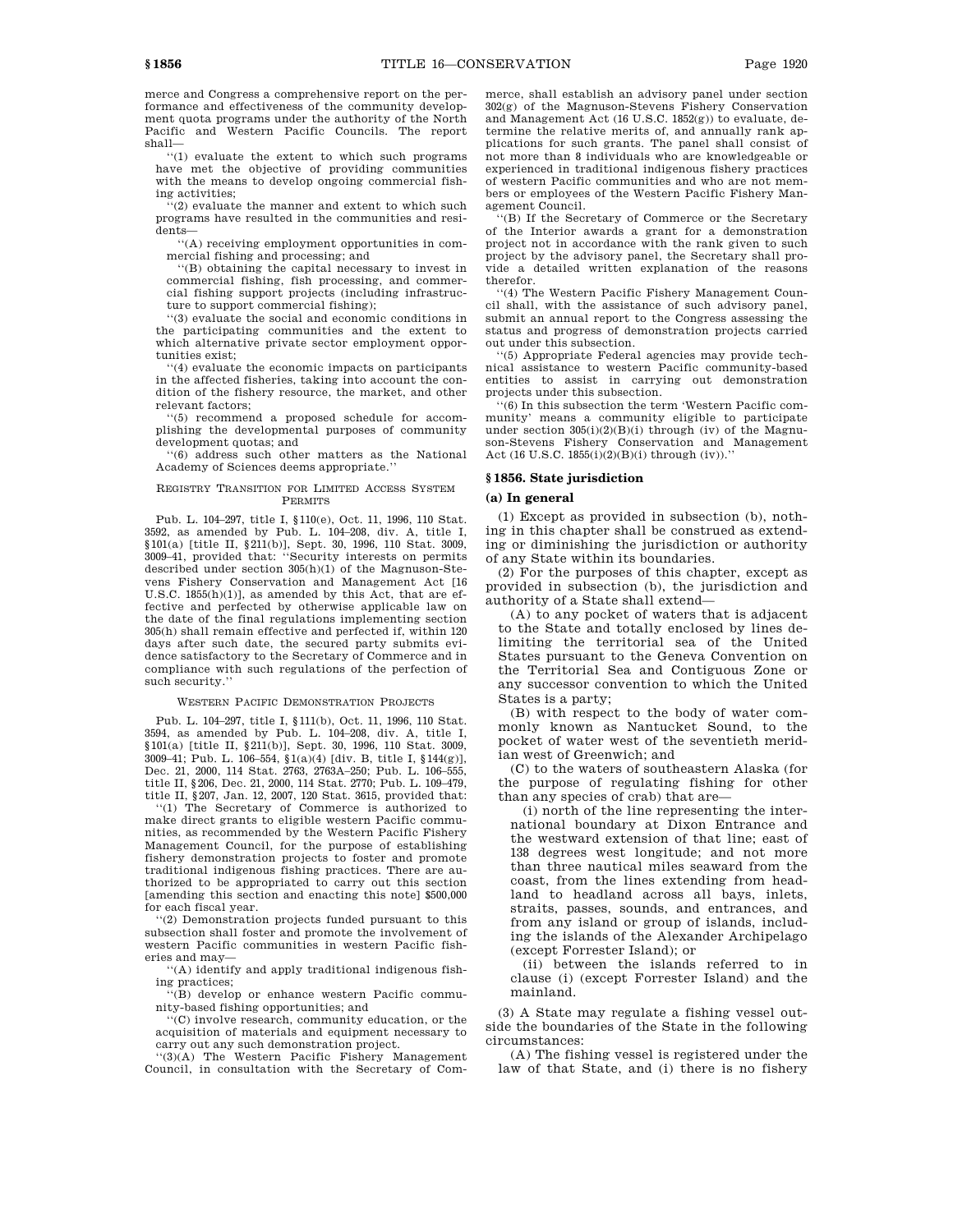management plan or other applicable Federal fishing regulations for the fishery in which the vessel is operating; or (ii) the State's laws and regulations are consistent with the fishery management plan and applicable Federal fishing regulations for the fishery in which the vessel is operating.

(B) The fishery management plan for the fishery in which the fishing vessel is operating delegates management of the fishery to a State and the State's laws and regulations are consistent with such fishery management plan. If at any time the Secretary determines that a State law or regulation applicable to a fishing vessel under this circumstance is not consistent with the fishery management plan, the Secretary shall promptly notify the State and the appropriate Council of such determination and provide an opportunity for the State to correct any inconsistencies identified in the notification. If, after notice and opportunity for corrective action, the State does not correct the inconsistencies identified by the Secretary, the authority granted to the State under this subparagraph shall not apply until the Secretary and the appropriate Council find that the State has corrected the inconsistencies. For a fishery for which there was a fishery management plan in place on August 1, 1996 that did not delegate management of the fishery to a State as of that date, the authority provided by this subparagraph applies only if the Council approves the delegation of management of the fishery to the State by a threequarters majority vote of the voting members of the Council.

(C) The fishing vessel is not registered under the law of the State of Alaska and is operating in a fishery in the exclusive economic zone off Alaska for which there was no fishery management plan in place on August 1, 1996, and the Secretary and the North Pacific Council find that there is a legitimate interest of the State of Alaska in the conservation and management of such fishery. The authority provided under this subparagraph shall terminate when a fishery management plan under this chapter is approved and implemented for such fishery.

# **(b) Exception**

(1) If the Secretary finds, after notice and an opportunity for a hearing in accordance with section 554 of title 5, that—

(A) the fishing in a fishery, which is covered by a fishery management plan implemented under this chapter, is engaged in predominately within the exclusive economic zone and beyond such zone; and

(B) any State has taken any action, or omitted to take any action, the results of which will substantially and adversely affect the carrying out of such fishery management plan;

the Secretary shall promptly notify such State and the appropriate Council of such finding and of his intention to regulate the applicable fishery within the boundaries of such State (other than its internal waters), pursuant to such fishery management plan and the regulations promulgated to implement such plan.

(2) If the Secretary, pursuant to this subsection, assumes responsibility for the regulation of any fishery, the State involved may at any time thereafter apply to the Secretary for reinstatement of its authority over such fishery. If the Secretary finds that the reasons for which he assumed such regulation no longer prevail, he shall promptly terminate such regulation.

(3) If the State involved requests that a hearing be held pursuant to paragraph (1), the Secretary shall conduct such hearing prior to taking any action under paragraph (1).

# **(c) Exception regarding foreign fish processing in internal waters**

(1) A foreign fishing vessel may engage in fish processing within the internal waters of a State if, and only if—

(A) the vessel is qualified for purposes of this paragraph pursuant to paragraph  $(4)(C)$  or has received a permit under section 1824(d) of this title;

(B) the owner or operator of the vessel applies to the Governor of the State for, and (subject to paragraph (2)) is granted, permission for the vessel to engage in such processing and the application specifies the species to be processed; and

(C) the owner or operator of the vessel submits reports on the tonnage of fish received from vessels of the United States and the locations from which such fish were harvested, in accordance with such procedures as the Secretary by regulation shall prescribe.

(2) The Governor of a State may not grant permission for a foreign fishing vessel to engage in fish processing under paragraph (1)—

(A) for a fishery which occurs in the waters of more than one State or in the exclusive economic zone, except after—

(i) consulting with the appropriate Council and Marine Fisheries Commission, and

(ii) considering any comments received from the Governor of any other State where the fishery occurs; and

(B) if the Governor determines that fish processors within the State have adequate capacity, and will utilize such capacity, to process all of the United States harvested fish from the fishery concerned that are landed in the State.

(3) Nothing in this subsection may be construed as relieving a foreign fishing vessel from the duty to comply with all applicable Federal and State laws while operating within the internal waters of a State incident to permission obtained under paragraph (1)(B).

(4) For purposes of this subsection—

(A) The term ''fish processing'' includes, in addition to processing, the performance of any other activity relating to fishing, including, but not limited to, preparation, supply, storage, refrigeration, or transportation.

(B) The phrase ''internal waters of a State'' means all waters within the boundaries of a State except those seaward of the baseline from which the territorial sea is measured.

(C) A foreign fishing vessel shall be treated as qualified for purposes of paragraph (1) if the foreign nation under which it is flagged will be a party to (i) a governing international fishery agreement or (ii) a treaty described in section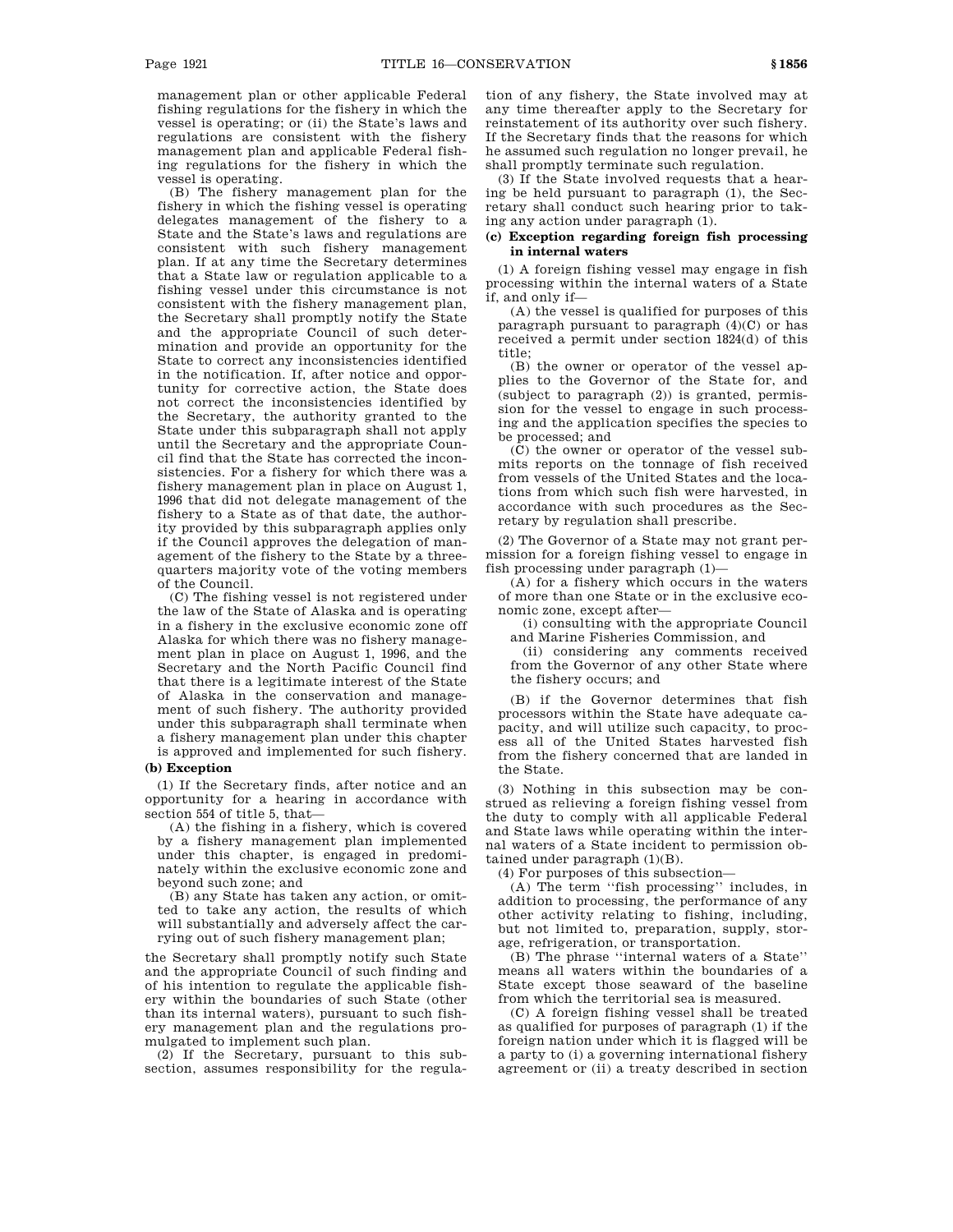1821(b) of this title during the time the vessel will engage in the fish processing for which permission is sought under paragraph (1)(B).

(Pub. L. 94–265, title III, §306, Apr. 13, 1976, 90 Stat. 355; Pub. L. 97–191, §1, June 1, 1982, 96 Stat. 107; Pub. L. 97–453, §9, Jan. 12, 1983, 96 Stat. 2491; Pub. L. 98–623, title IV, §404(4), Nov. 8, 1984, 98 Stat. 3408; Pub. L. 99–659, title I, §101(c)(2), Nov. 14, 1986, 100 Stat. 3707; Pub. L. 101–627, title I, §112, Nov. 28, 1990, 104 Stat. 4453; Pub. L. 104–297, title I, §112(a)–(c), Oct. 11, 1996, 110 Stat. 3595, 3596.)

# REFERENCES IN TEXT

This chapter, referred to in subsecs.  $(a)(1)$ ,  $(2)$ ,  $(3)(C)$ and (b)(1)(A), was in the original ''this Act'', meaning Pub. L. 94–265, Apr. 13, 1976, 90 Stat. 331, as amended, known as the Magnuson-Stevens Fishery Conservation and Management Act, which is classified principally to this chapter. For complete classification of this Act to the Code, see Short Title note set out under section 1801 of this title and Tables.

#### **AMENDMENTS**

1996—Subsec. (a)(3). Pub. L. 104–297, §112(a), amended par. (3) generally. Prior to amendment, par. (3) read as follows: ''Except as otherwise provided by paragraph (2), a State may not directly or indirectly regulate any fishing vessel outside its boundaries, unless the vessel is registered under the law of that State.''

Subsec. (b)(3). Pub. L. 104–297, §112(b), added par. (3). Subsec. (c)(1)(A). Pub. L. 104–297, §112(c)(1), substituted ''(4)(C) or has received a permit under section  $1824(d)$  of this title;" for " $(4)(C)$ ; and".

Subsec. (c)(1)(C). Pub. L. 104–297, §112(c)(2), (3), added subpar. (C).

1990—Subsec. (c)(1)(B). Pub. L. 101–627, §112(1), inserted before period at end ''and the application specifies the species to be processed''.

Subsec. (c)(2). Pub. L. 101–627, §112(2), added par. (2) and struck out former par. (2) which read as follows: ''The Governor of a State may not grant permission for a foreign fishing vessel to engage in fish processing under paragraph (1)(B) if he determines that fish processors within the State have adequate capacity, and will utilize such capacity, to process all of the United States harvested fish from the fishery concerned that are landed in the State.''

1986—Subsec. (b)(1)(A). Pub. L. 99–659 substituted ''exclusive economic zone'' for ''fishery conservation zone''.

1984—Subsec. (a). Pub. L. 98–623 designated existing provisions as pars. (1) to (3), in par. (2), as so designated, redesignated cls. (1) and (2) as subpars. (A) and (B), respectively, and added subpar. (C), and in par. (3), as so designated, inserted exception relating to par. (2).

1983—Subsec. (a). Pub. L. 97–453 inserted provision delineating the jurisdiction and authority of a State over waters adjacent to the State and over Nantucket Sound.

1982—Subsec. (c). Pub. L. 97–191 added subsec. (c).

### EFFECTIVE DATE OF 1982 AMENDMENT

Pub. L. 97–191, §3, June 1, 1982, 96 Stat. 108, provided that: ''This Act [amending this section and section 1857 of this title] shall take effect on June 1, 1982.''

#### AUTHORITY OF STATES OF WASHINGTON, OREGON, AND CALIFORNIA TO MANAGE DUNGENESS CRAB FISHERY

Pub. L. 105–384, title II, §203, Nov. 13, 1998, 112 Stat. 3453, as amended by Pub. L. 107–77, title VI, §624, Nov. 28, 2001, 115 Stat. 803; Pub. L. 109–479, title III, §302(e), Jan. 12, 2007, 120 Stat. 3624; Pub. L. 115–49, §1, Aug. 18, 2017, 131 Stat. 1000, provided that:

''(a) IN GENERAL.—Subject to the provisions of this section and notwithstanding section 306(a) of the Magnuson-Stevens Fishery Conservation and Management Act (16 U.S.C. 1856(a)), each of the States of Washington, Oregon, and California may adopt and enforce State laws and regulations governing fishing and processing in the exclusive economic zone adjacent to that State in any Dungeness crab (Cancer magister) fishery for which there is no fishery management plan in effect under that Act [16 U.S.C. 1801 et seq.].

''(b) REQUIREMENTS FOR STATE MANAGEMENT.—Any law or regulation adopted by a State under this section for a Dungeness crab fishery-

''(1) except as provided in paragraph (2), shall apply equally to vessels engaged in the fishery in the exclusive economic zone and vessels engaged in the fishery in the waters of the State, and without regard to the State that issued the permit under which a vessel is operating;

 $'(2)$  shall not apply to any fishing by a vessel in exercise of tribal treaty rights except as provided in United States v. Washington, D.C. No. CV–70–09213, United States District Court for the Western District of Washington; and

''(3) shall include any provisions necessary to implement tribal treaty rights pursuant to the decision in United States v. Washington, D.C. No. CV–70–09213.

''(c) LIMITATION ON ENFORCEMENT OF STATE LIMITED ACCESS SYSTEMS.—Any law of the State of Washington, Oregon, or California that establishes or implements a limited access system for a Dungeness crab fishery may not be enforced against a vessel that is otherwise legally fishing in the exclusive economic zone adjacent to that State and that is not registered under the laws of that State, except a law regulating landings.

''(d) STATE PERMIT OR TREATY RIGHT REQUIRED.—No vessel may harvest or process Dungeness crab in the exclusive economic zone adjacent to the State of Washington, Oregon, or California, except as authorized by a permit issued by any of those States or pursuant to any tribal treaty rights to Dungeness crab pursuant to the decision in United States v. Washington, D.C. No. CV–70–09213.

''(e) STATE AUTHORITY OTHERWISE PRESERVED.—Except as expressly provided in this section, nothing in this section reduces the authority of any State under the Magnuson-Stevens Fishery Conservation and Management Act (16 U.S.C. 1801 et seq.) to regulate fishing, fish processing, or landing of fish.

''(f) TERMINATION OF AUTHORITY.—The authority of the States of Washington, Oregon, and California under this section with respect to a Dungeness crab fishery shall expire on the effective date of a fishery management plan for the fishery under the Magnuson-Stevens Fishery Conservation and Management Act [16 U.S.C. 1801 et seq.].

 $''(g)$  REPEAL.—[Repealed section 112(d) of Pub. L. 104–297, see below.]

''(h) DEFINITIONS.—The definitions set forth in section 3 of the Magnuson-Stevens Fishery Conservation and Management Act (16 U.S.C. 1802) shall apply to this section.

''(i) Not later than December 31, 2001, and every 2 years thereafter, the Pacific State Marine Fisheries Commission shall submit to the Committee on Commerce, Science, and Transportation of the Senate and the Committee on Resources [now Committee on Natural Resources] of the House of Representatives a report on the status and management of the Dungeness Crab fishery located off the coasts of the States of Washington, Oregon, and California, including—

''(1) stock status and trends throughout its range;

''(2) a description of applicable research and scientific review processes used to determine stock status and trends; and

''(3) measures implemented or planned that are designed to prevent or end overfishing in the fishery.

Pub. L. 104–297, title I, §112(d), Oct. 11, 1996, 110 Stat. 3596, as amended by Pub. L. 104–208, div. A, title I, §101(a) [title II, §211(b)], Sept. 30, 1996, 110 Stat. 3009, 3009–41, which provided interim authority to the States of Washington, Oregon, and California to enforce State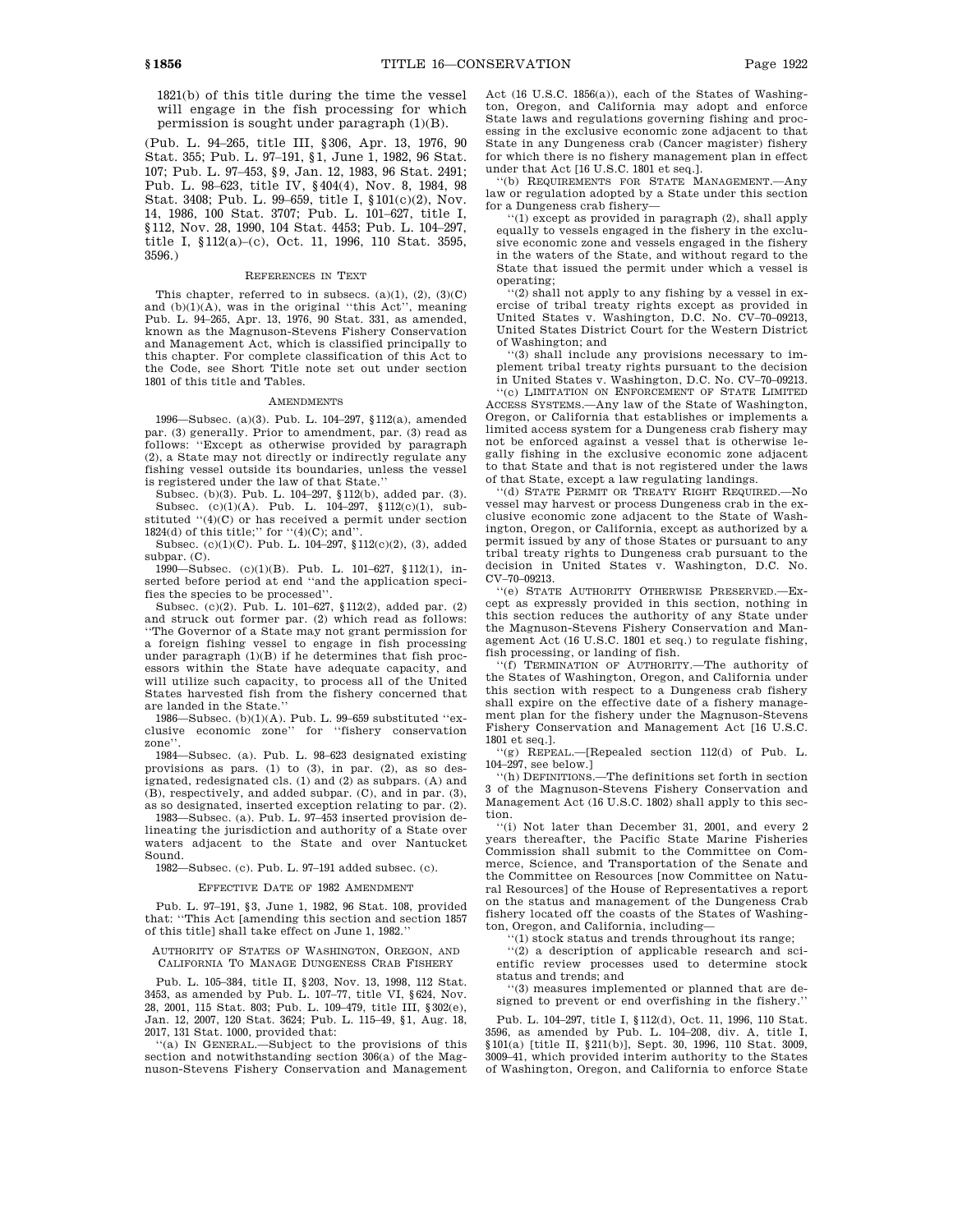laws and regulations governing fish harvesting and processing against any vessel operating in the exclusive economic zone off each respective State in a fishery for Dungeness crab (Cancer magister) for which there is no fishery management plan implemented under this chapter, was repealed by Pub. L. 105–384, title II, §203(g), Nov. 13, 1998, 112 Stat. 3454.

#### FOREIGN FISH PROCESSING IN NORTON SOUND

Pub. L. 99–509, title V, §5004, Oct. 21, 1986, 100 Stat. 1912, provided that for purposes of processing pink salmon within the internal waters of the State of Alaska, the geographic area bounded on the north by a parallel of latitude of 64 degrees, 23 minutes, on the south by a parallel of latitude of 63 degrees, 51 minutes, on the east by the baseline from which the territorial sea was measured, and on the west by the outer limit of the territorial sea, was to be considered to be internal waters of the State of Alaska for the purposes of subsec.  $(c)(4)(B)$  of this section until Sept. 30, 1993.

#### TERRITORIAL SEA AND CONTIGUOUS ZONE OF UNITED **STATES**

For extension of territorial sea and contiguous zone of United States, see Proc. No. 5928 and Proc. No. 7219, respectively, set out as notes under section 1331 of Title 43, Public Lands.

# **§ 1857. Prohibited acts**

It is unlawful—

(1) for any person—

(A) to violate any provision of this chapter or any regulation or permit issued pursuant to this chapter;

(B) to use any fishing vessel to engage in fishing after the revocation, or during the period of suspension, of an applicable permit issued pursuant to this chapter;

(C) to violate any provision of, or regulation under, an applicable governing international fishery agreement entered into pursuant to section 1821(c) of this title;

(D) to refuse to permit any officer authorized to enforce the provisions of this chapter (as provided for in section 1861 of this title) to board a fishing vessel subject to such person's control for purposes of conducting any search or inspection in connection with the enforcement of this chapter or any regulation, permit, or agreement referred to in subparagraph (A) or (C);

(E) to forcibly assault, resist, oppose, impede, intimidate, or interfere with any such authorized officer in the conduct of any search or inspection described in subparagraph (D);

(F) to resist a lawful arrest for any act prohibited by this section;

(G) to ship, transport, offer for sale, sell, purchase, import, export, or have custody, control, or possession of, any fish taken or retained in violation of this chapter or any regulation, permit, or agreement referred to in subparagraph (A) or (C);

(H) to interfere with, delay, or prevent, by any means, the apprehension or arrest of another person, knowing that such other person has committed any act prohibited by this section;

(I) to knowingly and willfully submit to a Council, the Secretary, or the Governor of a State false information (including, but not limited to, false information regarding the capacity and extent to which a United States fish processor, on an annual basis, will process a portion of the optimum yield of a fishery that will be harvested by fishing vessels of the United States) regarding any matter that the Council, Secretary, or Governor is considering in the course of carrying out this chapter;

(J) to ship, transport, offer for sale, sell, or purchase, in interstate or foreign commerce, any whole live lobster of the species Homarus americanus, that—

(i) is smaller than the minimum possession size in effect at the time under the American Lobster Fishery Management Plan, as implemented by regulations published in part 649 of title 50, Code of Federal Regulations, or any successor to that plan implemented under this subchapter, or in the absence of any such plan, is smaller than the minimum possession size in effect at the time under a coastal fishery management plan for American lobster adopted by the Atlantic States Marine Fisheries Commission under the Atlantic Coastal Fisheries Cooperative Management Act (16 U.S.C. 5101 et seq.);

(ii) is bearing eggs attached to its abdominal appendages; or

(iii) bears evidence of the forcible removal of extruded eggs from its abdominal appendages;

 $(K)$  to to<sup>1</sup> steal or attempt to steal or to negligently and without authorization remove, damage, or tamper with—

(i) fishing gear owned by another person, which is located in the exclusive economic zone, or

(ii) fish contained in such fishing gear;

(L) to forcibly assault, resist, oppose, impede, intimidate, sexually harass, bribe, or interfere with any observer on a vessel under this chapter, or any data collector employed by the National Marine Fisheries Service or under contract to any person to carry out responsibilities under this chapter;

(M) to engage in large-scale driftnet fishing that is subject to the jurisdiction of the United States, including use of a fishing vessel of the United States to engage in such fishing beyond the exclusive economic zone of any nation;

(N) to strip pollock of its roe and discard the flesh of the pollock;

(O) to knowingly and willfully fail to disclose, or to falsely disclose, any financial interest as required under section 1852(j) of this title, or to knowingly vote on a Council decision in violation of section  $1852(j)(7)(A)$ of this title;

(P)(i) to remove any of the fins of a shark (including the tail) at sea;

(ii) to have custody, control, or possession of any such fin aboard a fishing vessel unless it is naturally attached to the corresponding carcass;

(iii) to transfer any such fin from one vessel to another vessel at sea, or to receive any

<sup>1</sup>So in original.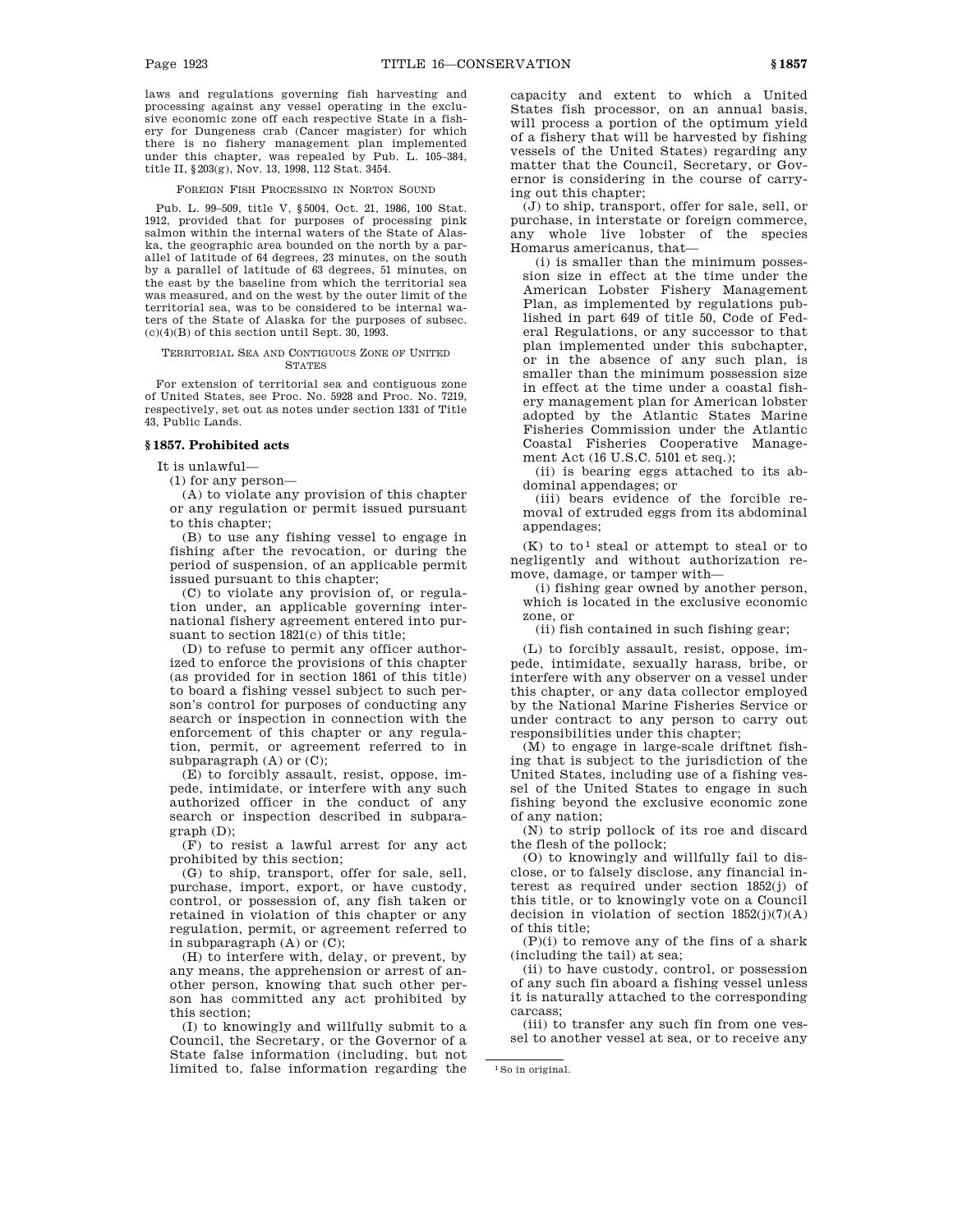such fin in such transfer, without the fin naturally attached to the corresponding carcass; or

(iv) to land any such fin that is not naturally attached to the corresponding carcass, or to land any shark carcass without such fins naturally attached;

(Q) to import, export, transport, sell, receive, acquire, or purchase in interstate or foreign commerce any fish taken, possessed, transported, or sold in violation of any foreign law or regulation or any treaty or in contravention of any binding conservation measure adopted by an international agreement or organization to which the United States is a party; or

(R) to use any fishing vessel to engage in fishing in Federal or State waters, or on the high seas or in the waters of another country, after the Secretary has made a payment to the owner of that fishing vessel under section 1861a(b)(2) of this title.

For purposes of subparagraph (P), there shall be a rebuttable presumption that if any shark fin (including the tail) is found aboard a vessel, other than a fishing vessel, without being naturally attached to the corresponding carcass, such fin was transferred in violation of subparagraph  $(P)(iii)$  or that if, after landing, the total weight of shark fins (including the tail) landed from any vessel exceeds five percent of the total weight of shark carcasses landed, such fins were taken, held, or landed in violation of subparagraph (P). In such subparagraph, the term ''naturally attached'', with respect to a shark fin, means attached to the corresponding shark carcass through some portion of uncut skin.

(2) for any vessel other than a vessel of the United States, and for the owner or operator of any vessel other than a vessel of the United States, to engage—

(A) in fishing within the boundaries of any State, except—

(i) recreational fishing permitted under section 1821(i) of this title;

(ii) fish processing permitted under section 1856(c) of this title; or

(iii) transshipment at sea of fish or fish products within the boundaries of any State in accordance with a permit approved under section 1824(d) of this title;

(B) in fishing, except recreational fishing permitted under section 1821(i) of this title, within the exclusive economic zone, or for any anadromous species or Continental Shelf fishery resources beyond such zone, unless such fishing is authorized by, and conducted in accordance with, a valid and applicable permit issued pursuant to section 1824(b), (c), or (d) of this title; or

(C) except as permitted under section 1856(c) of this title, in fish processing (as defined in paragraph  $(4)(A)$  of such section) within the internal waters of a State (as defined in paragraph (4)(B) of such section);

(3) for any vessel of the United States, and for the owner or operator of any vessel of the United States, to transfer at sea directly or indirectly, or attempt to so transfer at sea, any

United States harvested fish to any foreign fishing vessel, while such foreign vessel is within the exclusive economic zone or within the boundaries of any State except to the extent that the foreign fishing vessel has been permitted under section 1824(d) of this title or section 1856(c) of this title to receive such fish:

(4) for any fishing vessel other than a vessel of the United States to operate, and for the owner or operator of a fishing vessel other than a vessel of the United States to operate such vessel, in the exclusive economic zone or within the boundaries of any State, if—

(A) all fishing gear on the vessel is not stored below deck or in an area where it is not normally used, and not readily available, for fishing; or

(B) all fishing gear on the vessel which is not so stored is not secured and covered so as to render it unusable for fishing;

unless such vessel is authorized to engage in fishing in the area in which the vessel is operating; and

(5) for any vessel of the United States, and for the owner or operator of any vessel of the United States, to engage in fishing in the waters of a foreign nation in a manner that violates an international fishery agreement between that nation and the United States that has been subject to Congressional oversight in the manner described in section 1823 of this title, or any regulations issued to implement such an agreement; except that the binding provisions of such agreement and implementing regulations shall have been published in the Federal Register prior to such violation.

(Pub. L. 94–265, title III, §307, Apr. 13, 1976, 90 Stat. 355; Pub. L. 95–354, §5(4), Aug. 28, 1978, 92 Stat. 521; Pub. L. 97–191, §2, June 1, 1982, 96 Stat. 107; Pub. L. 97–453, §15(b), Jan. 12, 1983, 96 Stat. 2492; Pub. L. 99–659, title I, §§101(c)(2), 107(a), Nov. 14, 1986, 100 Stat. 3707, 3713; Pub. L. 100–629, §4, Nov. 7, 1988, 102 Stat. 3286; Pub. L. 101–224, §8, Dec. 12, 1989, 103 Stat. 1907; Pub. L. 101–627, title I, §113, Nov. 28, 1990, 104 Stat. 4453; Pub. L. 102–251, title III, §301(h), Mar. 9, 1992, 106 Stat. 64; Pub. L. 104–297, title I, §113, title IV, §405(b)(1), Oct. 11, 1996, 110 Stat. 3597, 3621; Pub. L. 106–557, §3, Dec. 21, 2000, 114 Stat. 2772; Pub. L. 109–479, title I, §118, Jan. 12, 2007, 120 Stat. 3607; Pub. L. 111–348, title I, §103(a), Jan. 4, 2011, 124 Stat. 3670; Pub. L. 114–81, title I, §112, Nov. 5, 2015, 129 Stat. 659.)

### AMENDMENT OF SECTION

*Pub. L. 102–251, title III, §§301(h), 308, Mar. 9, 1992, 106 Stat. 64, 66, as amended by Pub. L. 104–297, title IV, §405(b)(1), Oct. 11, 1996, 110 Stat. 3621, provided that, effective on the date on which the Agreement between the United States and the Union of Soviet Socialist Republics on the Maritime Boundary, signed June 1, 1990, enters into force for the United States, with authority to prescribe implementing regulations effective Mar. 9, 1992, but with no such regulation to be effective until the date on which the Agreement enters into force for the United States, this section is amended:*

*(1) in paragraph (1)(K), by inserting ''or special areas'' immediately after ''exclusive economic zone'';*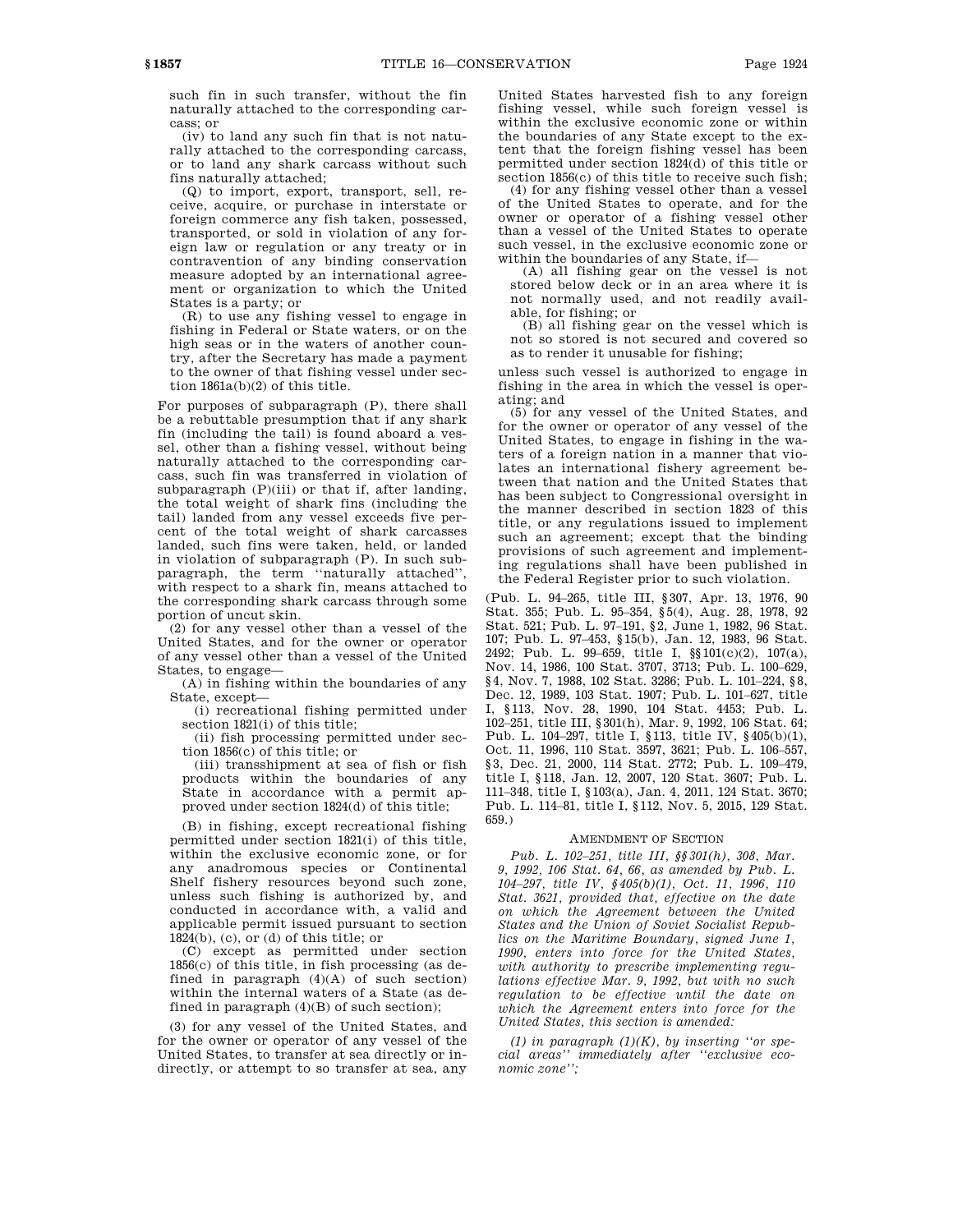*(2) in paragraph (2)(B), by inserting ''or areas'' immediately after ''such zone'';*

*(3) in paragraph (3), by inserting ''or special areas'' immediately after ''exclusive economic zone''; and*

*(4) in paragraph (4), by inserting ''or special areas'' immediately after ''exclusive economic zone''.*

### REFERENCES IN TEXT

This chapter, referred to in par. (1), was in the original ''this Act'', meaning Pub. L. 94–265, Apr. 13, 1976, 90 Stat. 331, as amended, known as the Magnuson-Stevens Fishery Conservation and Management Act, which is classified principally to this chapter. For complete classification of this Act to the Code, see Short Title note set out under section 1801 of this title and Tables.

The Atlantic Coastal Fisheries Cooperative Management Act, referred to in par.  $(1)(J)(i)$ , is title VIII of Pub. L. 103–206, Dec. 20, 1993, 107 Stat. 2447, as amended, which is classified principally to chapter 71 (§5101 et seq.) of this title. For complete classification of title VIII to the Code, see Short Title note set out under section 5101 of this title and Tables.

#### AMENDMENTS

2015—Par. (1)(Q). Pub. L. 114–81 inserted before the semicolon ''or any treaty or in contravention of any binding conservation measure adopted by an international agreement or organization to which the United States is a party''.

2011—Par. (1). Pub. L. 111–348, §103(a)(2), substituted ''For purposes of subparagraph (P), there shall be a rebuttable presumption that if any shark fin (including the tail) is found aboard a vessel, other than a fishing vessel, without being naturally attached to the corresponding carcass, such fin was transferred in violation of subparagraph (P)(iii) or that if, after landing, the total weight of shark fins (including the tail) landed from any vessel exceeds five percent of the total weight of shark carcasses landed, such fins were taken, held, or landed in violation of subparagraph (P). In such subparagraph, the term 'naturally attached', with respect to a shark fin, means attached to the corresponding shark carcass through some portion of uncut skin.'' for ''For purposes of subparagraph (P) there is a rebuttable presumption that any shark fins landed from a fishing vessel or found on board a fishing vessel were taken, held, or landed in violation of subparagraph (P) if the total weight of shark fins landed or found on board exceeds 5 percent of the total weight of shark carcasses landed or found on board.'' in concluding provisions.

Par. (1)(P). Pub. L. 111–348, §103(a)(1), amended subpar. (P) generally. Prior to amendment, subpar. (P) read as follows:

''(i) to remove any of the fins of a shark (including the tail) and discard the carcass of the shark at sea;

''(ii) to have custody, control, or possession of any such fin aboard a fishing vessel without the corresponding carcass; or

 $(iii)$  to land any such fin without the corresponding carcass;''.

2007—Par. (1)(Q), (R). Pub. L. 109–479 added subpars. (Q) and (R).

2000—Par. (1). Pub. L. 106–557 added subpar. (P) and concluding provisions.

1996—Par. (1)(J)(i). Pub. L. 104–297, §113(a), substituted ''plan implemented'' for ''plan, implemented'' and inserted before semicolon at end '', or in the absence of any such plan, is smaller than the minimum possession size in effect at the time under a coastal fishery management plan for American lobster adopted by the Atlantic States Marine Fisheries Commission under the Atlantic Coastal Fisheries Cooperative Man-

agement Act (16 U.S.C. 5101 et seq.)''. Par. (1)(K). Pub. L. 104–297, §113(b)(2), substituted "gear;" for "gear," at end of cl. (ii) and struck out concluding provisions which read as follows: ''or to attempt to do so;

Pub. L. 104–297, §113(b)(1), which directed substitution of ''to steal or attempt to steal or to negligently and without authorization'' for ''knowingly steal or with-out authorization, to'', was executed by making the substitution for ''knowingly steal, or without authorization, to'' to reflect the probable intent of Congress.<br>Par.  $(1)(L)$ . Pub. L.  $104-297$ ,  $13(c)$ , amended subpar.

(L) generally. Prior to amendment, subpar. (L) read as follows: ''to forcibly assault, resist, oppose, impede, intimidate, or interfere with any observer on a vessel under this chapter;''. Par. (1)(O). Pub. L. 104–297, §113(d), added subpar. (O).

Par. (2)(A). Pub. L. 104–297, §113(e), amended subpar. (A) generally. Prior to amendment, subpar. (A) read as follows: ''in fishing within the boundaries of any State, except recreational fishing permitted under section 1821(j) of this title;''.

Par. (2)(B). Pub. L. 104–297, §113(f), substituted ''1821(i)'' for ''1821(j)'' and ''1824(b), (c), or (d)'' for ''1824(b) or (c)''.

Par. (3). Pub. L. 104–297, §113(g), amended par. (3) generally. Prior to amendment, par. (3) read as follows: ''for any vessel of the United States, and for the owner or operator of any vessel of the United States, to transfer directly or indirectly, or attempt to so transfer, any United States harvested fish to any foreign fishing vessel, while such foreign vessel is within the exclusive economic zone, unless the foreign fishing vessel has been issued a permit under section 1824 of this title which authorizes the receipt by such vessel of United States harvested fish of the species concerned;'

Par. (4). Pub. L. 104–297,  $\S$ 113(h), inserted "or within the boundaries of any State'' after ''zone'' in introductory provisions.

1990—Par. (1)(K) to (N). Pub. L. 101–627, §113(a), added

subpars. (K) to (N). Par. (5). Pub. L. 101–627, §113(b), added par. (5). 1989—Par. (1)(J). Pub. L. 101–224 added subpar. (J).

1988—Par. (4). Pub. L. 100–629 added par. (4).

1986—Par. (1)(I). Pub. L. 99–659, §107(a), added subpar.

(I). Pars. (2)(B), (3). Pub. L. 99–659,  $$101(c)(2)$ , substituted "exclusive economic zone" for "fishery conservation"

zone''. 1983—Par. (2)(A). Pub. L. 97–453, §15(b)(A), substituted ''in fishing within the boundaries of any State, except recreational fishing permitted under section 1821(j) of this title'' for ''in fishing within the boundaries of any

State''. Par. (2)(B). Pub. L. 97–453, §15(b)(B), inserted '', except recreational fishing permitted under section 1821(j) of this title,'' after ''in fishing''. 1982—Par. (2). Pub. L. 97–191, §2(1), struck out ''in

fishing'' in provisions preceding subpar.  $(A)$ .<br>Par.  $(2)(A)$ . Pub. L. 97–191,  $\S(2)$ , inserted "in fishing" at beginning and struck out ''or'' at end.

Par. (2)(B). Pub. L. 97–191, §2(3), inserted ''in fishing'' at beginning and substituted ''or'' for ''and'' at end.

Par. (2)(C). Pub. L. 97–191, §2(4), added subpar. (C). 1978—Par. (3). Pub. L. 95–354 added par. (3).

# EFFECTIVE DATE OF 1992 AMENDMENT

Amendment by Pub. L. 102–251 effective on date on which Agreement between United States and Union of Soviet Socialist Republics on the Maritime Boundary, signed June 1, 1990, enters into force for United States, with authority to prescribe implementing regulations effective Mar. 9, 1992, but with no such regulation to be effective until date on which Agreement enters into force for United States, see section 308 of Pub. L. 102–251, set out as a note under section 773 of this title.

#### EFFECTIVE DATE OF 1982 AMENDMENT

Amendment by Pub. L. 97–191 effective June 1, 1982, see section 3 of Pub. L. 97–191, set out as a note under section 1856 of this title.

#### EFFECTIVE DATE

Pub. L. 94–265, title III, §312, Apr. 13, 1976, 90 Stat. 359, provided that this section and sections 1858 to 1861 of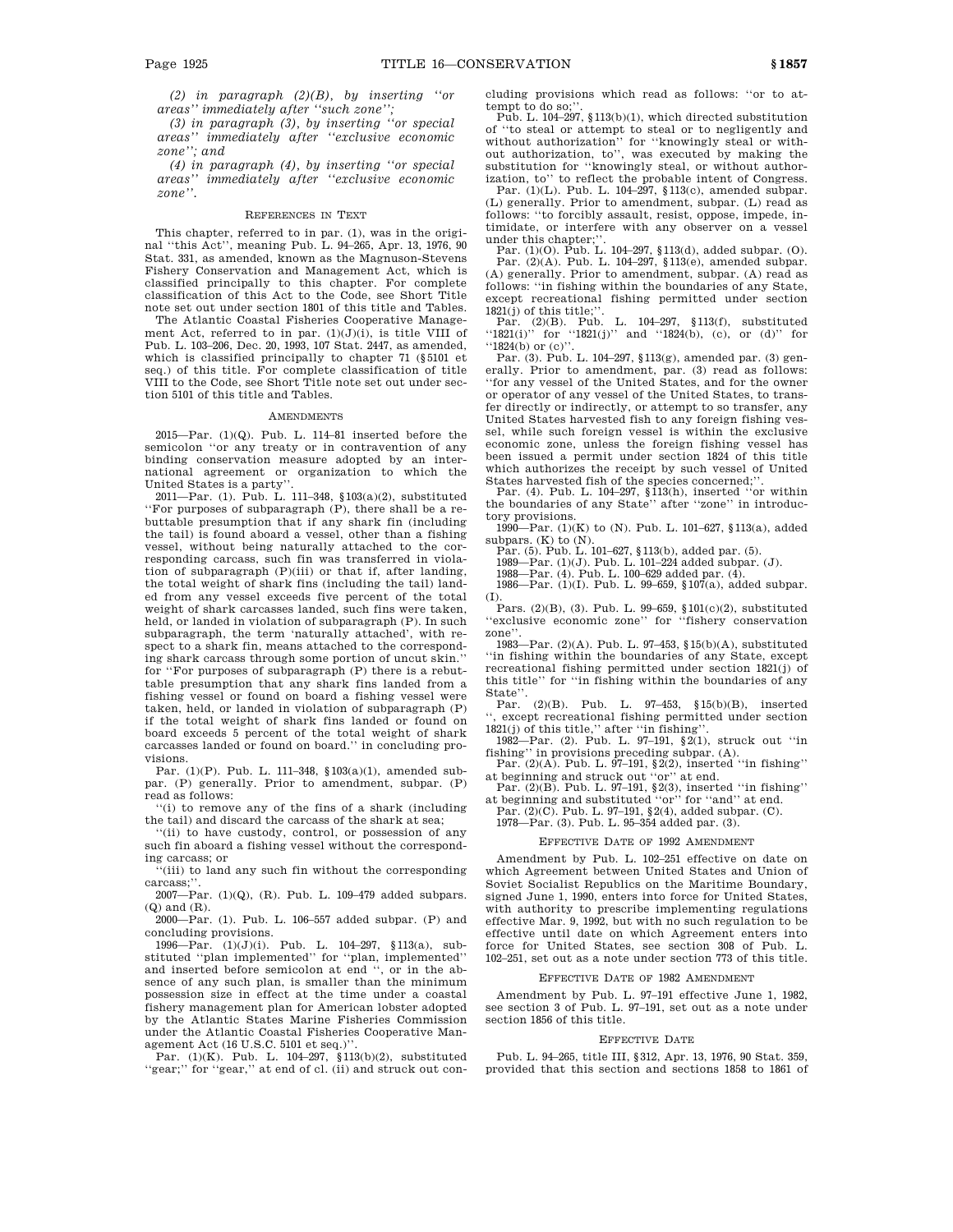this title were to take effect Mar. 1, 1977, prior to the general amendment of section 312 by Pub. L. 104–297, title I, §116(a), Oct. 11, 1996, 110 Stat. 3600. See section 1861a of this title.

#### SAVINGS CLAUSE

Pub. L. 111–348, title I, §103(b), Jan. 4, 2011, 124 Stat. 3670, provided that:

''(1) IN GENERAL.—The amendments made by subsection (a) [amending this section] do not apply to an individual engaged in commercial fishing for smooth dogfish (*Mustelus canis*) in that area of the waters of the United States located shoreward of a line drawn in such a manner that each point on it is 50 nautical miles from the baseline of a State from which the territorial sea is measured, if the individual holds a valid State commercial fishing license, unless the total weight of smooth dogfish fins landed or found on board a vessel to which this subsection applies exceeds 12 percent of the total weight of smooth dogfish carcasses landed or found on board.

''(2) DEFINITIONS.—In this subsection:

''(A) COMMERCIAL FISHING.—The term 'commercial fishing' has the meaning given that term in section 3 of the Magnuson-Stevens Fishery Conservation and Management Act (16 U.S.C. 1802).

''(B) STATE.—The term 'State' has the meaning given that term in section 803 of Public Law 103–206 (16 U.S.C. 5102).''

#### **CONSTRUCTION**

Nothing in section 103 of Pub. L. 111–348 (amending this section and enacting provisions set out as a note above) to be construed as affecting, altering, or diminishing the authority of the Secretary of Commerce to establish such conservation and management measures as the Secretary considers necessary and appropriate under sections  $1852(a)(3)$  and  $1854(g)$  of this title, see section 104 of Pub. L. 111–348, set out as a note under section 1826i of this title.

#### **§ 1858. Civil penalties and permit sanctions**

# **(a) Assessment of penalty**

Any person who is found by the Secretary, after notice and an opportunity for a hearing in accordance with section 554 of title 5, to have committed an act prohibited by section 1857 of this title shall be liable to the United States for a civil penalty. The amount of the civil penalty shall not exceed \$100,000 for each violation. Each day of a continuing violation shall constitute a separate offense. The amount of such civil penalty shall be assessed by the Secretary, or his designee, by written notice. In determining the amount of such penalty, the Secretary shall take into account the nature, circumstances, extent, and gravity of the prohibited acts committed and, with respect to the violator, the degree of culpability, any history of prior offenses, and such other matters as justice may require. In assessing such penalty the Secretary may also consider any information provided by the violator relating to the ability of the violator to pay, *Provided*, That the information is served on the Secretary at least 30 days prior to an administrative hearing.

# **(b) Review of civil penalty**

Any person against whom a civil penalty is assessed under subsection (a) or against whom a permit sanction is imposed under subsection (g) (other than a permit suspension for nonpayment of penalty or fine) may obtain review thereof in the United States district court for the appropriate district by filing a complaint against the Secretary in such court within 30 days from the date of such order. The Secretary shall promptly file in such court a certified copy of the record upon which such violation was found or such penalty imposed, as provided in section 2112 of title 28. The findings and order of the Secretary shall be set aside by such court if they are not found to be supported by substantial evidence, as provided in section 706(2) of title 5.

### **(c) Action upon failure to pay assessment**

If any person fails to pay an assessment of a civil penalty after it has become a final and unappealable order, or after the appropriate court has entered final judgment in favor of the Secretary, the Secretary shall refer the matter to the Attorney General of the United States, who shall recover the amount assessed in any appropriate district court of the United States. In such action, the validity and appropriateness of the final order imposing the civil penalty shall not be subject to review.

# **(d) In rem jurisdiction**

A fishing vessel (including its fishing gear, furniture, appurtenances, stores, and cargo) used in the commission of an act prohibited by section 1857 of this title shall be liable in rem for any civil penalty assessed for such violation under this section and may be proceeded against in any district court of the United States having jurisdiction thereof. Such penalty shall constitute a maritime lien on such vessel which may be recovered in an action in rem in the district court of the United States having jurisdiction over the vessel.

# **(e) Compromise or other action by Secretary**

The Secretary may compromise, modify, or remit, with or without conditions, any civil penalty which is subject to imposition or which has been imposed under this section.

# **(f) Subpenas**

For the purposes of conducting any hearing under this section, the Secretary may issue subpenas for the attendance and testimony of witnesses and the production of relevant papers, books, and documents, and may administer oaths. Witnesses summoned shall be paid the same fees and mileage that are paid to witnesses in the courts of the United States. In case of contempt or refusal to obey a subpena served upon any person pursuant to this subsection, the district court of the United States for any district in which such person is found, resides, or transacts business, upon application by the United States and after notice to such person, shall have jurisdiction to issue an order requiring such person to appear and give testimony before the Secretary or to appear and produce documents before the Secretary, or both, and any failure to obey such order of the court may be punished by such court as a contempt thereof.

# **(g) Permit sanctions**

(1) In any case in which (A) a vessel has been used in the commission of an act prohibited under section 1857 of this title, (B) the owner or operator of a vessel or any other person who has been issued or has applied for a permit under this chapter has acted in violation of section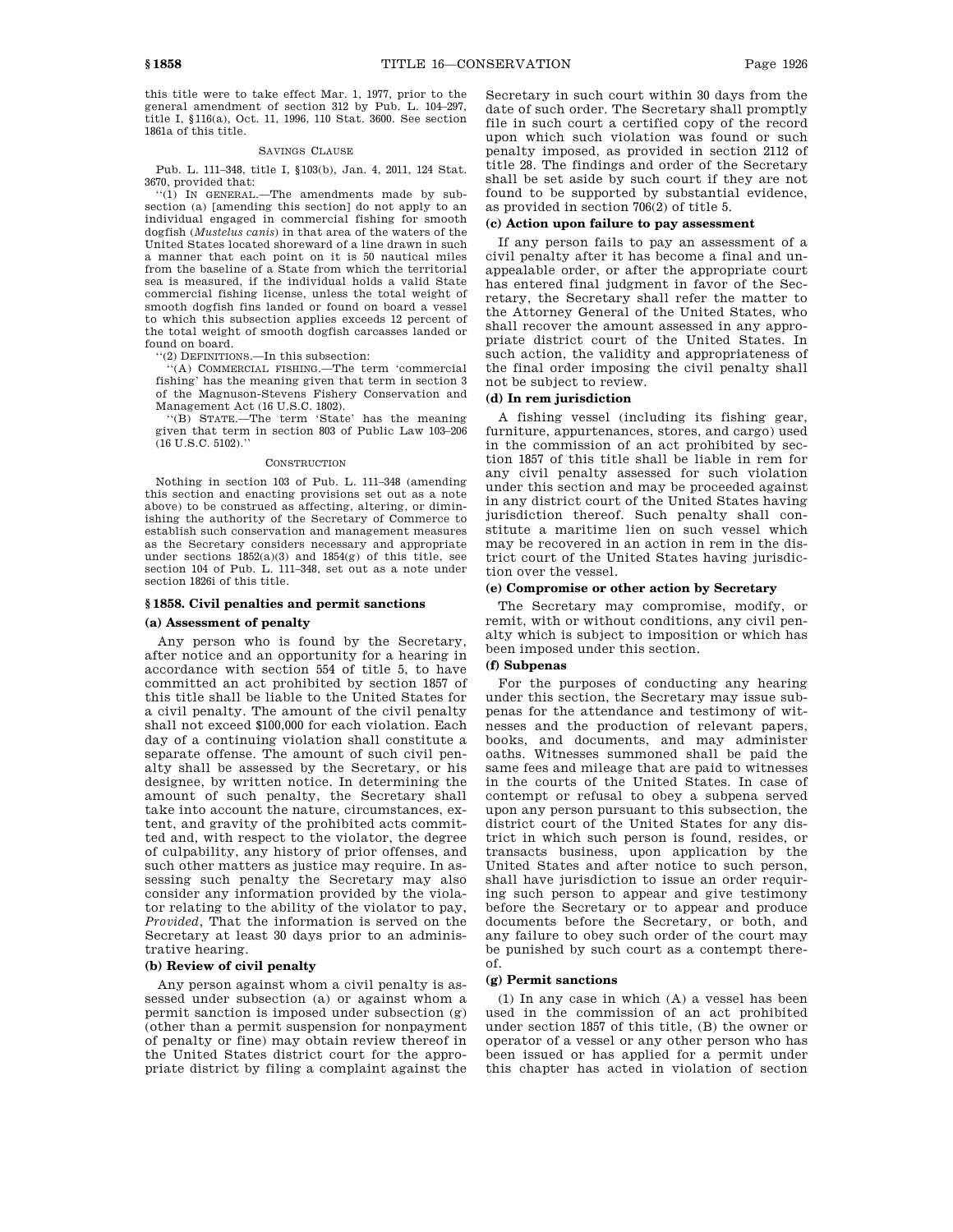1857 of this title, (C) any amount in settlement of a civil forfeiture imposed on a vessel or other property, or any civil penalty or criminal fine imposed on a vessel or owner or operator of a vessel or any other person who has been issued or has applied for a permit under any marine resource law enforced by the Secretary has not been paid and is overdue, or (D) any payment required for observer services provided to or contracted by an owner or operator who has been issued a permit or applied for a permit under any marine resource law administered by the Secretary has not been paid and is overdue, the Secretary may—

(i) revoke any permit issued with respect to such vessel or person, with or without prejudice to the issuance of subsequent permits;

(ii) suspend such permit for a period of time considered by the Secretary to be appropriate; (iii) deny such permit; or

(iv) impose additional conditions and re-

strictions on any permit issued to or applied for by such vessel or person under this chapter and, with respect to foreign fishing vessels, on the approved application of the foreign nation involved and on any permit issued under that application.

(2) In imposing a sanction under this subsection, the Secretary shall take into account—

(A) the nature, circumstances, extent, and gravity of the prohibited acts for which the sanction is imposed; and

(B) with respect to the violator, the degree of culpability, any history of prior offenses, and such other matters as justice may require.

(3) Transfer of ownership of a vessel, by sale or otherwise, shall not extinguish any permit sanction that is in effect or is pending at the time of transfer of ownership. Before executing the transfer of ownership of a vessel, by sale or otherwise, the owner shall disclose in writing to the prospective transferee the existence of any permit sanction that will be in effect or pending with respect to the vessel at the time of the transfer.

(4) In the case of any permit that is suspended under this subsection for nonpayment of a civil penalty or criminal fine, the Secretary shall reinstate the permit upon payment of the penalty or fine and interest thereon at the prevailing rate.

(5) No sanctions shall be imposed under this subsection unless there has been a prior opportunity for a hearing on the facts underlying the violation for which the sanction is imposed, either in conjunction with a civil penalty proceeding under this section or otherwise.

(Pub. L. 94–265, title III, §308, Apr. 13, 1976, 90 Stat. 356; Pub. L. 97–453, §10, Jan. 12, 1983, 96 Stat. 2491; Pub. L. 99–659, title I, §108, Nov. 14, 1986, 100 Stat. 3713; Pub. L. 101–627, title I, §114(a), Nov. 28, 1990, 104 Stat. 4454; Pub. L. 104–297, title I, §114(a)–(c), Oct. 11, 1996, 110 Stat. 3598, 3599.)

#### REFERENCES IN TEXT

This chapter, referred to in subsec. (g)(1), was in the original ''this Act'', meaning Pub. L. 94–265, Apr. 13, 1976, 90 Stat. 331, as amended, known as the Magnuson-Stevens Fishery Conservation and Management Act, which is classified principally to this chapter. For complete classification of this Act to the Code, see Short Title note set out under section 1801 of this title and Tables.

#### **AMENDMENTS**

1996—Subsec. (a). Pub. L. 104–297, §114(a), struck out ''ability to pay,'' after ''history of prior offenses,'' and inserted at end ''In assessing such penalty the Secretary may also consider any information provided by the violator relating to the ability of the violator to pay, Provided, That the information is served on the Secretary at least 30 days prior to an administrative hearing.

Subsec. (b). Pub. L. 104–297, §114(b), amended first sentence generally. Prior to amendment, first sentence read as follows: ''Any person against whom a civil penalty is assessed under subsection (a) of this section may obtain review thereof in the United States district court for the appropriate district by filing a complaint in such court within 30 days from the date of such order and by simultaneously serving a copy of such complaint by certified mail on the Secretary, the Attorney General and the appropriate United States Attorney.

Subsec. (g)(1). Pub. L. 104–297, §114(c), substituted ''(C) any amount in settlement of a civil forfeiture imposed on a vessel or other property, or any civil penalty or criminal fine imposed on a vessel or owner or operator of a vessel or any other person who has been issued or has applied for a permit under any marine resource law enforced by the Secretary has not been paid and is overdue, or (D) any payment required for observer services provided to or contracted by an owner or operator who has been issued a permit or applied for a permit under any marine resource law administered by the Secretary has not been paid and is overdue,'' for ''or (C) any civil penalty or criminal fine imposed on a vessel or owner or operator of a vessel or any other person who has been issued or has applied for a permit under any fishery resource law statute enforced by the Secretary has not been paid and is overdue,'

1990—Pub. L. 101–627, §114(a)(1), inserted ''and permit sanctions'' after ''penalties'' in section catchline.

Subsec. (a). Pub. L. 101–627, §114(a)(2), substituted ''\$100,000'' for ''\$25,000''.

Subsec. (g). Pub. L. 101–627, §114(a)(3), added subsec. (g).

1986—Subsec. (b). Pub. L. 99–659, §108(1), amended first sentence generally. Prior to amendment, the sentence read as follows: ''Any person against whom a civil penalty is assessed under subsection (a) of this section may obtain review thereof in the appropriate court of the United States by filing a notice of appeal in such court within 30 days from the date of such order and by simultaneously sending a copy of such notice by certified mail to the Secretary

Subsecs. (d) to (f). Pub. L. 99–659, §108(2), (3), added subsec. (d) and redesignated former subsecs. (d) and (e) as (e) and (f), respectively.

1983—Subsec. (e). Pub. L. 97–453 added subsec. (e).

### EFFECTIVE DATE

Section effective Mar. 1, 1977, see section 312 of Pub. L. 94–265, formerly set out as a note under section 1857 of this title.

# **§ 1859. Criminal offenses**

#### **(a) Offenses**

A person is guilty of an offense if he commits any act prohibited by—

(1) section 1857(1)(D), (E), (F), (H), (I), or (L) of this title; or

(2) section 1857(2) of this title.

# **(b) Punishment**

Any offense described in subsection (a)(1) is punishable by a fine of not more than \$100,000, or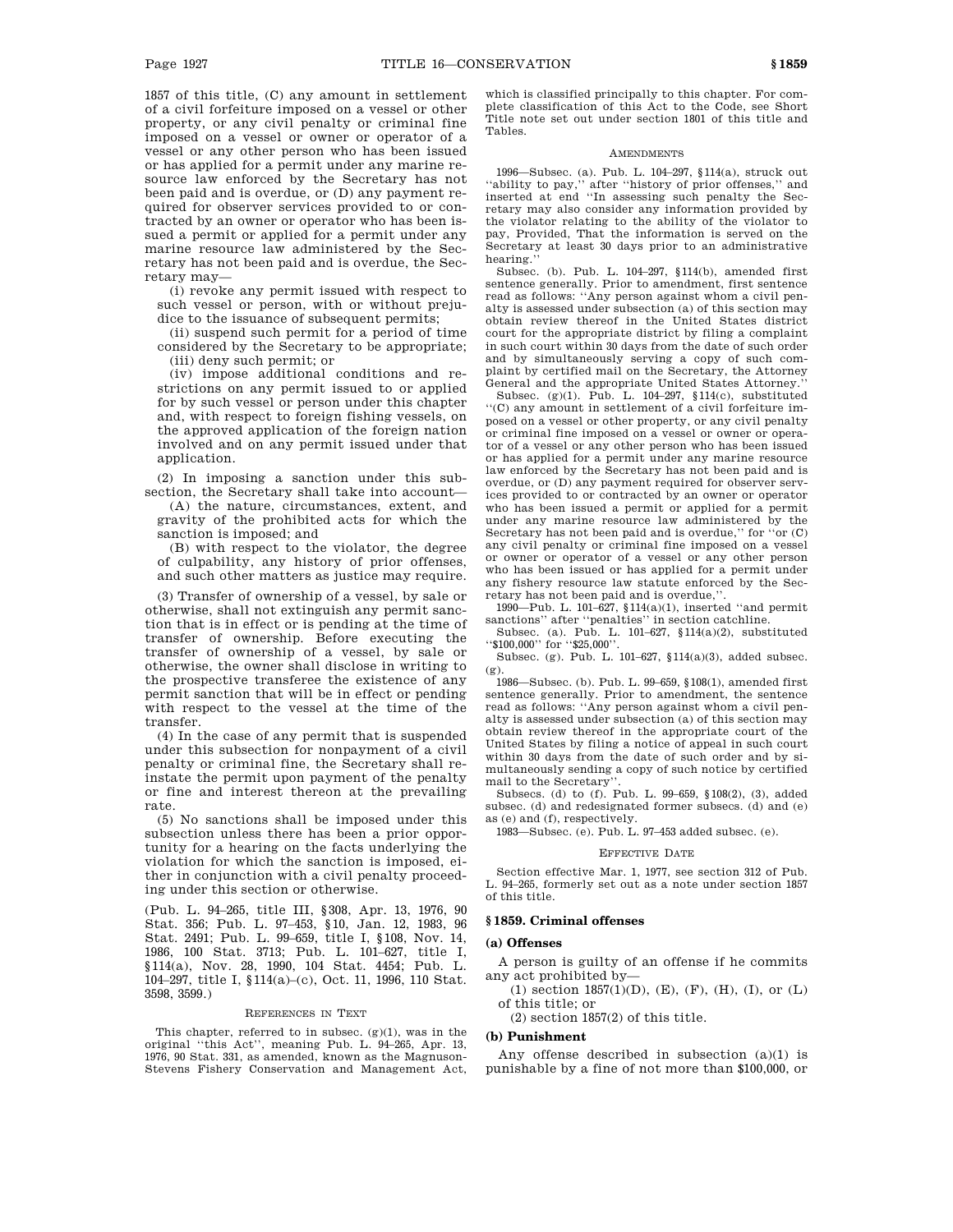imprisonment for not more than 6 months, or both; except that if in the commission of any such offense the person uses a dangerous weapon, engages in conduct that causes bodily injury to any observer described in section  $1857(1)(L)$  of this title or any officer authorized to enforce the provisions of this chapter (as provided for in section 1861 of this title), or places any such observer or officer in fear of imminent bodily injury, the offense is punishable by a fine of not more than \$200,000, or imprisonment for not more than 10 years, or both. Any offense described in subsection  $(a)(2)$  is punishable by a fine of not more than \$200,000.

### **(c) Jurisdiction**

There is Federal jurisdiction over any offense described in this section.

(Pub. L. 94–265, title III, §309, Apr. 13, 1976, 90 Stat. 357; Pub. L. 97–453, §11(a), Jan. 12, 1983, 96 Stat. 2491; Pub. L. 99–659, title I, §107(b), Nov. 14, 1986, 100 Stat. 3713; Pub. L. 100–66, §2, July 10, 1987, 101 Stat. 384; Pub. L. 101–627, title I, §115, Nov. 28, 1990, 104 Stat. 4455.)

#### REFERENCES IN TEXT

This chapter, referred to in subsec. (b), was in the original ''this Act'', meaning Pub. L. 94–265, Apr. 13, 1976, 90 Stat. 331, as amended, known as the Magnuson-Stevens Fishery Conservation and Management Act, which is classified principally to this chapter. For complete classification of this Act to the Code, see Short Title note set out under section 1801 of this title and Tables.

#### **AMENDMENTS**

1990—Subsec. (a)(1). Pub. L. 101–627, §115(a), amended par. (1) generally, substituting "(I), or  $(L)$ " for "or  $(I)$ ".

Subsec. (b). Pub. L. 101–627, §115(b), substituted ''\$100,000'' for ''\$50,000'', substituted ''\$200,000'' for ''\$100,000'' in two places, and inserted ''any observer described in section  $1857(1)(L)$  of this title or" after "injury to" and "observer or" before "officer in fear"

1987—Subsec. (a)(1). Pub. L. 100–66 substituted ''(I)'' for  $``(J)"$ .

1986—Subsec. (a)(1). Pub. L. 99–659 substituted ''(H), or  $(J)$ " for "or  $(H)$ "

1983—Subsec. (b). Pub. L. 97–453 struck out '', or imprisonment for not more than 1 year, or both'' after ''subsection (a)(2) is punishable by a fine of not more than \$100,000''.

# EFFECTIVE DATE OF 1983 AMENDMENT

Pub. L. 97–453, §11(b), Jan. 12, 1983, 96 Stat. 2491, provided that: ''The amendment made by subsection (a) [amending this section] applies with respect to offenses committed under section 309 [this section] on or after the date of the enactment of this Act [Jan. 12, 1983].''

#### EFFECTIVE DATE

Section effective Mar. 1, 1977, see section 312 of Pub. L. 94–265, formerly set out as a note under section 1857 of this title.

### **§ 1860. Civil forfeitures**

#### **(a) In general**

Any fishing vessel (including its fishing gear, furniture, appurtenances, stores, and cargo) used, and any fish (or the fair market value thereof) taken or retained, in any manner, in connection with or as a result of the commission of any act prohibited by section 1857 of this title (other than any act for which the issuance of a citation under section 1861(c) of this title is sufficient sanction) shall be subject to forfeiture to the United States. All or part of such vessel may, and all such fish (or the fair market value thereof) shall, be forfeited to the United States pursuant to a civil proceeding under this section.

### **(b) Jurisdiction of district courts**

Any district court of the United States which has jurisdiction under section 1861(d) of this title shall have jurisdiction, upon application by the Attorney General on behalf of the United States, to order any forfeiture authorized under subsection (a) and any action provided for under subsection (d).

### **(c) Judgment**

If a judgment is entered for the United States in a civil forfeiture proceeding under this section, the Attorney General may seize any property or other interest declared forfeited to the United States, which has not previously been seized pursuant to this chapter or for which security has not previously been obtained under subsection (d). The provisions of the customs laws relating to—

(1) the seizure, forfeiture, and condemnation of property for violation of the customs law;

(2) the disposition of such property or the proceeds from the sale thereof; and

(3) the remission or mitigation of any such forfeiture;

shall apply to seizures and forfeitures incurred, or alleged to have been incurred, under the provisions of this chapter, unless such provisions are inconsistent with the purposes, policy, and provisions of this chapter. The duties and powers imposed upon the Commissioner of U.S. Customs and Border Protection or other persons under such provisions shall, with respect to this chapter, be performed by officers or other persons designated for such purpose by the Secretary.

# **(d) Procedure**

(1) Any officer authorized to serve any process in rem which is issued by a court having jurisdiction under section 1861(d) shall—

(A) stay the execution of such process; or

(B) discharge any fish seized pursuant to such process;

upon the receipt of a satisfactory bond or other security from any person claiming such property. Such bond or other security shall be conditioned upon such person (i) delivering such property to the appropriate court upon order thereof, without any impairment of its value, or (ii) paying the monetary value of such property pursuant to an order of such court. Judgment shall be recoverable on such bond or other security against both the principal and any sureties in the event that any condition thereof is breached, as determined by such court. Nothing in this paragraph may be construed to require the Secretary, except in the Secretary's discretion or pursuant to the order of a court under section 1861(d) of this title, to release on bond any seized fish or other property or the proceeds from the sale thereof.

(2) Any fish seized pursuant to this chapter may be sold, subject to the approval and direc-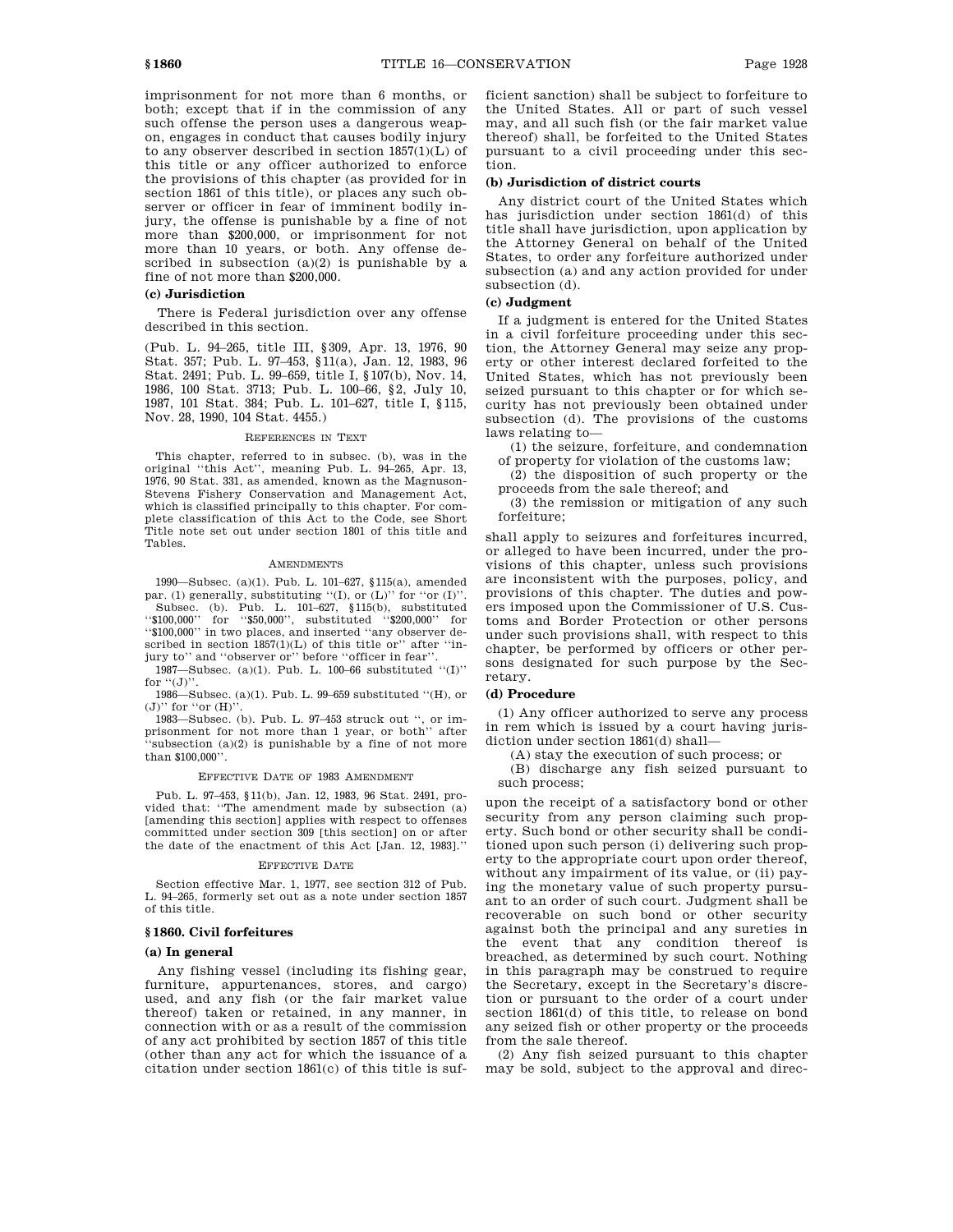tion of the appropriate court, for not less than the fair market value thereof. The proceeds of any such sale shall be deposited with such court pending the disposition of the matter involved.

# **(e) Rebuttable presumptions**

(1) For purposes of this section, it shall be a rebuttable presumption that all fish found on board a fishing vessel which is seized in connection with an act prohibited by section 1857 of this title were taken or retained in violation of this chapter.

(2) For purposes of this chapter, it shall be a rebuttable presumption that any fish of a species which spawns in fresh or estuarine waters and migrates to ocean waters that is found on board a vessel is of United States origin if the vessel is within the migratory range of the species during that part of the year to which the migratory range applies.

(3) For purposes of this chapter, it shall be a rebuttable presumption that any vessel that is shoreward of the outer boundary of the exclusive economic zone of the United States or beyond the exclusive economic zone of any nation, and that has gear on board that is capable of use for large-scale driftnet fishing, is engaged in such fishing.

(Pub. L. 94–265, title III, §310, Apr. 13, 1976, 90 Stat. 357; Pub. L. 97–453, §12, Jan. 12, 1983, 96 Stat. 2491; Pub. L. 99–659, title I, §109(a), Nov. 14, 1986, 100 Stat. 3714; Pub. L. 101–627, title I, §116, Nov. 28, 1990, 104 Stat. 4456; Pub. L. 104–297, title I, §114(d), Oct. 11, 1996, 110 Stat. 3599; Pub. L. 114–125, title VIII, §802(d)(2), Feb. 24, 2016, 130 Stat. 210.)

#### REFERENCES IN TEXT

This chapter, referred to in subsecs. (c),  $(d)(2)$ , and  $(e)$ was in the original ''this Act'', meaning Pub. L. 94–265, Apr. 13, 1976, 90 Stat. 331, as amended, known as the Magnuson-Stevens Fishery Conservation and Management Act, which is classified principally to this chapter. For complete classification of this Act to the Code, see Short Title note set out under section 1801 of this title and Tables.

#### **AMENDMENTS**

1996—Subsec. (e)(3). Pub. L. 104–297 added par. (3).

1990—Subsec. (e). Pub. L. 101–627 designated existing provisions as par. (1) and added par. (2).

1986—Subsec. (c). Pub. L. 99–659, §109(a)(1), amended second sentence generally. Prior to amendment, second sentence of subsec. (c) read as follows: ''The provisions of the customs laws relating to—

''(1) the disposition of forfeited property,

''(2) the proceeds from the sale of forfeited property,

''(3) the remission or mitigation of forfeitures, and ''(4) the compromise of claims,

shall apply to any forfeiture ordered, and to any case in which forfeiture is alleged to be authorized, under this section, unless such provisions are inconsistent with the purposes, policy, and provisions of this chapter.

Subsec. (d)(1). Pub. L. 99–659, §109(a)(2), inserted provision that nothing in this paragraph may be construed to require the Secretary, except in the Secretary's discretion or pursuant to the order of a court under section 1861(d) of this title, to release on bond any seized fish or other property or the proceeds from the sale thereof.

1983—Subsec. (a). Pub. L. 97–453 inserted ''(or the fair market value thereof)'' after ''fish'' wherever appearing.

#### CHANGE OF NAME

''Commissioner of U.S. Customs and Border Protection'' substituted for ''Commissioner of Customs'' in concluding provisions of subsec. (c) on authority of section  $802(d)(2)$  of Pub. L. 114-125, set out as a note under section 211 of Title 6, Domestic Security.

### EFFECTIVE DATE

Section effective Mar. 1, 1977, see section 312 of Pub. L. 94–265, formerly set out as a note under section 1857 of this title.

### TRANSFER OF FUNCTIONS

For transfer of functions, personnel, assets, and liabilities of the United States Customs Service of the Department of the Treasury, including functions of the Secretary of the Treasury relating thereto, to the Secretary of Homeland Security, and for treatment of related references, see sections 203(1), 551(d), 552(d), and 557 of Title 6, Domestic Security, and the Department of Homeland Security Reorganization Plan of November 25, 2002, as modified, set out as a note under section 542 of Title 6. For establishment of U.S. Customs and Border Protection in the Department of Homeland Security, treated as if included in Pub. L. 107–296 as of Nov. 25, 2002, see section 211 of Title 6, as amended generally by Pub. L. 114–125, and section 802(b) of Pub. L. 114–125, set out as a note under section 211 of Title 6.

### **§ 1861. Enforcement**

# **(a) Responsibility**

The provisions of this chapter shall be enforced by the Secretary and the Secretary of the department in which the Coast Guard is operating. Such Secretaries may, by agreement, on a reimbursable basis or otherwise, utilize the personnel, services, equipment (including aircraft and vessels), and facilities of any other Federal agency, including all elements of the Department of Defense, and of any State agency, in the performance of such duties.

#### **(b) Powers of authorized officers**

(1) Any officer who is authorized (by the Secretary, the Secretary of the department in which the Coast Guard is operating, or the head of any Federal or State agency which has entered into an agreement with such Secretaries under subsection (a)) to enforce the provisions of this chapter may—

(A) with or without a warrant or other process—

(i) arrest any person, if he has reasonable cause to believe that such person has committed an act prohibited by section 1857 of this title;

(ii) board, and search or inspect, any fishing vessel which is subject to the provisions of this chapter;

(iii) seize any fishing vessel (together with its fishing gear, furniture, appurtenances, stores, and cargo) used or employed in, or with respect to which it reasonably appears that such vessel was used or employed in, the violation of any provision of this chapter;

(iv) seize any fish (wherever found) taken or retained in violation of any provision of this chapter;

(v) seize any other evidence related to any violation of any provision of this chapter; and

(vi) access, directly or indirectly, for enforcement purposes any data or information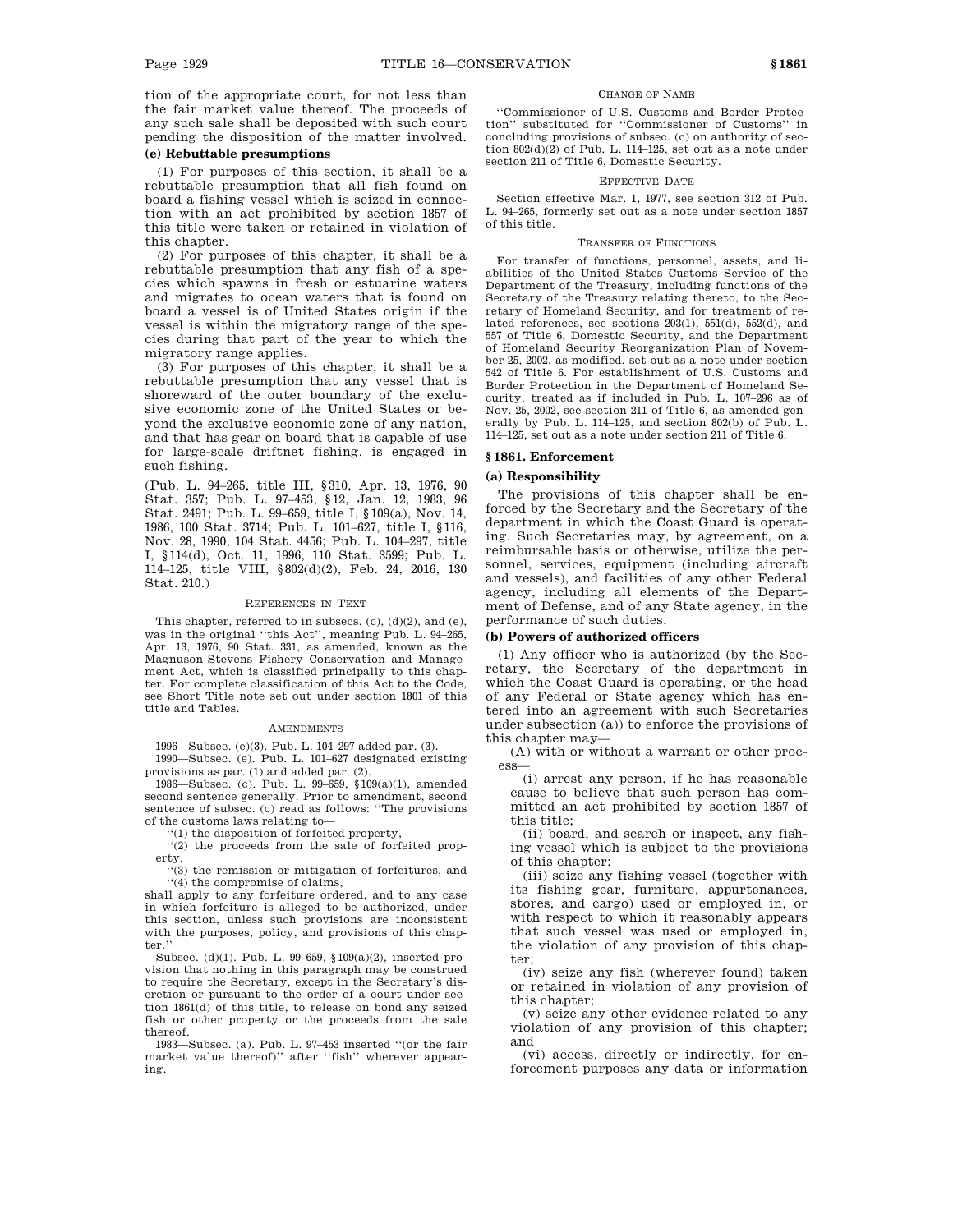required to be provided under this subchapter or regulations under this subchapter, including data from vessel monitoring systems, satellite-based maritime distress and safety systems, or any similar system, subject to the confidentiality provisions of section 1881a of this title;

(B) execute any warrant or other process issued by any court of competent jurisdiction; and

(C) exercise any other lawful authority.

(2) Subject to the direction of the Secretary, a person charged with law enforcement responsibilities by the Secretary who is performing a duty related to enforcement of a law regarding fisheries or other marine resources may make an arrest without a warrant for an offense against the United States committed in his presence, or for a felony cognizable under the laws of the United States, if he has reasonable grounds to believe that the person to be arrested has committed or is committing a felony. The arrest authority described in the preceding sentence may be conferred upon an officer or employee of a State agency, subject to such conditions and restrictions as are set forth by agreement between the State agency, the Secretary, and, with respect to enforcement operations within the exclusive economic zone, the Secretary of the department in which the Coast Guard is operating.

# **(c) Issuance of citations**

If any officer authorized to enforce the provisions of this chapter (as provided for in this section) finds that a fishing vessel is operating or has been operated in violation of any provision of this chapter, such officer may, in accordance with regulations issued jointly by the Secretary and the Secretary of the department in which the Coast Guard is operating, issue a citation to the owner or operator of such vessel in lieu of proceeding under subsection (b). If a permit has been issued pursuant to this chapter for such vessel, such officer shall note the issuance of any citation under this subsection, including the date thereof and the reason therefor, on the permit. The Secretary shall maintain a record of all citations issued pursuant to this subsection.

# **(d) Jurisdiction of courts**

The district courts of the United States shall have exclusive jurisdiction over any case or controversy arising under the provisions of this chapter. In the case of Hawaii or any possession of the United States in the Pacific Ocean, the appropriate court is the United States District Court for the District of Hawaii, except that in the case of Guam and Wake Island, the appropriate court is the United States District Court for the District of Guam, and in the case of the Northern Mariana Islands, the appropriate court is the United States District Court for the District of the Northern Mariana Islands. Any such court may, at any time—

(1) enter restraining orders or prohibitions;

(2) issue warrants, process in rem, or other process;

(3) prescribe and accept satisfactory bonds or other security; and

(4) take such other actions as are in the interest of justice.

# **(e) Payment of storage, care, and other costs**

(1) Notwithstanding any other provision of law, the Secretary or the Secretary of the Treasury may pay from sums received as fines, penalties, and forfeitures of property for violations of any provisions of this chapter or of any other marine resource law enforced by the Secretary, including the Lacey Act Amendments of 1981 (16 U.S.C. 3371 et seq.)—

(A) the reasonable and necessary costs incurred in providing temporary storage, care, and maintenance of seized fish or other property pending disposition of any civil or criminal proceeding alleging a violation of any provision of this chapter or any other marine resource law enforced by the Secretary with respect to that fish or other property;

(B) a reward of not less than 20 percent of the penalty collected or \$20,000, whichever is the lesser amount, to any person who furnishes information which leads to an arrest, conviction, civil penalty assessment, or forfeiture of property for any violation of any provision of this chapter or any other marine resource law enforced by the Secretary;

(C) any expenses directly related to investigations and civil or criminal enforcement proceedings, including any necessary expenses for equipment, training, travel, witnesses, and contracting services directly related to such investigations or proceedings;

(D) any valid liens or mortgages against any property that has been forfeited;

(E) claims of parties in interest to property disposed of under section 1612(b) of title 19, as made applicable by section 1860(c) of this title or by any other marine resource law enforced by the Secretary, to seizures made by the Secretary, in amounts determined by the Secretary to be applicable to such claims at the time of seizure; and

(F) reimbursement to any Federal or State agency, including the Coast Guard, for services performed, or personnel, equipment, or facilities utilized, under any agreement with the Secretary entered into pursuant to subsection (a), or any similar agreement authorized by law.

(2) Any person found in an administrative or judicial proceeding to have violated this chapter or any other marine resource law enforced by the Secretary shall be liable for the cost incurred in the sale, storage, care, and maintenance of any fish or other property lawfully seized in connection with the violation.

# **(f) Enforcement of Northeast Multispecies Fishery Management Plan**

# **(1) Enforcement agreements**

Beginning not later than October 1, 1993, the Secretary shall, if requested by the Governor of a State represented on the New England Fishery Management Council, enter into an agreement under subsection (a), with each of the States represented on such Council, that authorizes the marine law enforcement agency of such State to perform duties of the Secretary relating to enforcement of the Northeast Multispecies Fishery Management Plan.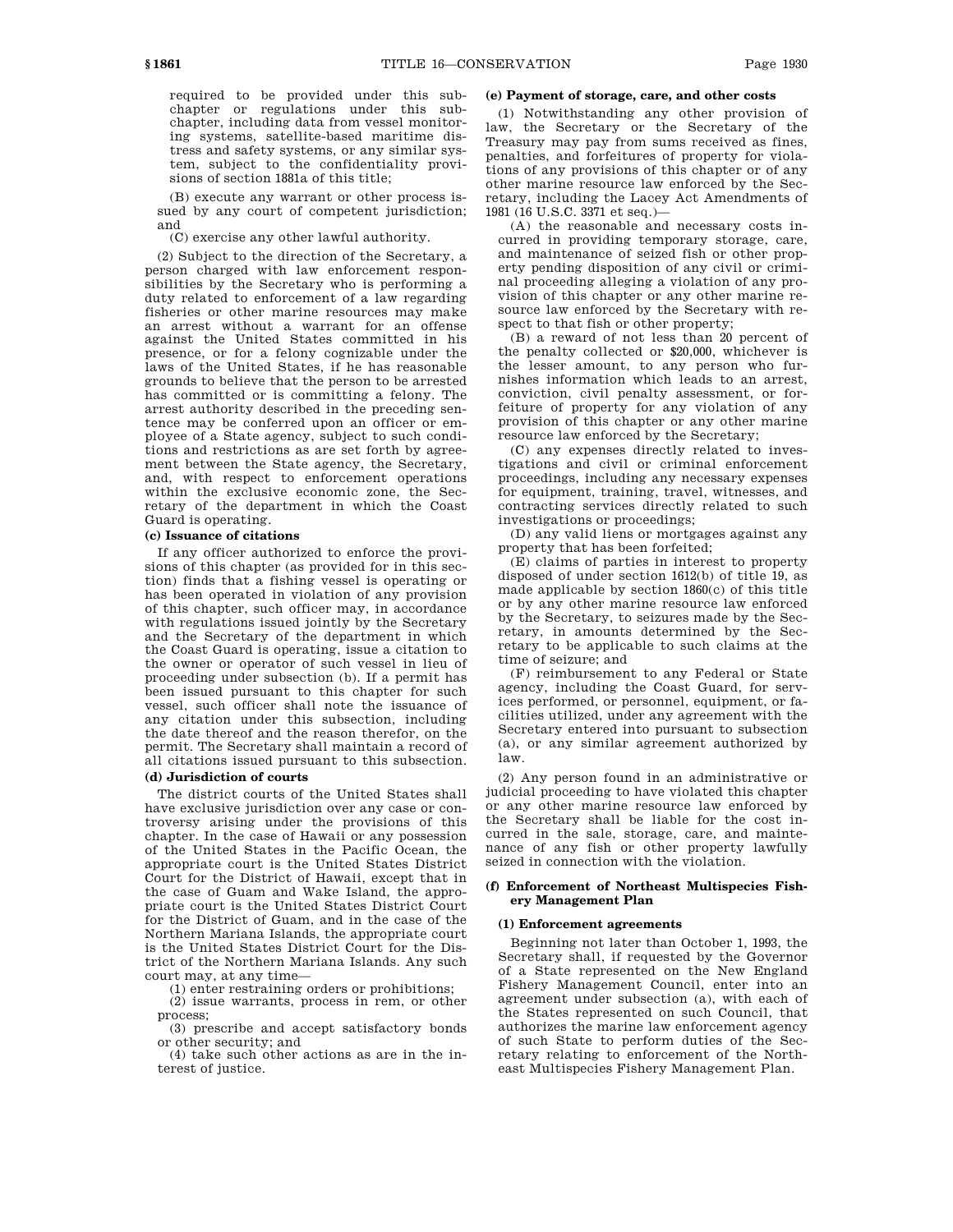# **(2) Reimbursement**

An agreement with a State under this subsection shall provide, subject to the availability of appropriations, for reimbursement of the State for expenses incurred in detection and prosecution of violations of any fishery management plan approved by the Secretary.

# **(3) Coast Guard enforcement working group**

# **(A) Establishment**

The Commander of the First Coast Guard District shall establish an informal fisheries enforcement working group to improve the overall compliance with and effectiveness of the regulations issued under the Northeast Multispecies Fishery Management Plan.

### **(B) Membership**

The working group shall consist of members selected by the Commander, and shall include—

(i) individuals who are representatives of various fishing ports located in the States represented on the New England Fishery Management Council;

(ii) captains of fishing vessels that operate in waters under the jurisdiction of that Council; and

(iii) other individuals the Commander considers appropriate.

# **(C) Non-Federal status of working group members**

An individual shall not receive any compensation for, and shall not be considered to be a Federal employee based on, membership in the working group.

# **(D) Meetings**

The working group shall meet, at the call of the Commander, at least 4 times each year. The meetings shall be held at various major fishing ports in States represented on the New England Fishery Management Council, as specified by the Commander.

# **(4) Use of fines and penalties**

Amounts available to the Secretary under this chapter which are attributable to fines and penalties imposed for violations of the Northeast Multispecies Fishery Management Plan shall be used by the Secretary pursuant to this section to enforce that Plan.

### **(g) Enforcement in Pacific Insular Areas**

The Secretary, in consultation with the Governors of the Pacific Insular Areas and the Western Pacific Council, shall to the extent practicable support cooperative enforcement agreements between Federal and Pacific Insular Area authorities.

# **(h) Joint enforcement agreements**

### **(1) In general**

The Governor of an eligible State may apply to the Secretary for execution of a joint enforcement agreement with the Secretary that will authorize the deputization and funding of State law enforcement officers with marine law enforcement responsibilities to perform duties of the Secretary relating to law enforcement provisions under this subchapter or

any other marine resource law enforced by the Secretary. Upon receiving an application meeting the requirements of this subsection, the Secretary may enter into a joint enforcement agreement with the requesting State.

# **(2) Eligible State**

A State is eligible to participate in the cooperative enforcement agreements under this section if it is in, or bordering on, the Atlantic Ocean (including the Caribbean Sea), the Pacific Ocean, the Arctic Ocean, the Gulf of Mexico, Long Island Sound, or 1 or more of the Great Lakes.

# **(3) Requirements**

Joint enforcement agreements executed under paragraph (1)—

(A) shall be consistent with the purposes and intent of this section to the extent applicable to the regulated activities;

(B) may include specifications for joint management responsibilities as provided by section 1525 of title 15; and

(C) shall provide for confidentiality of data and information submitted to the State under section 1881a of this title.

# **(4) Allocation of funds**

The Secretary shall include in each joint enforcement agreement an allocation of funds to assist in management of the agreement. The allocation shall be fairly distributed among all eligible States participating in cooperative enforcement agreements under this subsection, based upon consideration of Federal marine enforcement needs, the specific marine conservation enforcement needs of each participating eligible State, and the capacity of the State to undertake the marine enforcement mission and assist with enforcement needs. The agreement may provide for amounts to be withheld by the Secretary for the cost of any technical or other assistance provided to the State by the Secretary under the agreement.

### **(i) Improved data sharing**

# **(1) In general**

Notwithstanding any other provision of this chapter, as soon as practicable but no later than 21 months after January 12, 2007, the Secretary shall implement data-sharing measures to make any data required to be provided by this chapter from satellite-based maritime distress and safety systems, vessel monitoring systems, or similar systems—

(A) directly accessible by State enforcement officers authorized under subsection (a) of this section; and

(B) available to a State management agency involved in, or affected by, management of a fishery if the State has entered into an agreement with the Secretary under section  $1881a(b)(1)(B)$  of this title.

# **(2) Agreement required**

The Secretary shall promptly enter into an agreement with a State under section  $1881a(b)(1)(B)$  of this title if-

(A) the Attorney General or highest ranking legal officer of the State provides a written opinion or certification that State law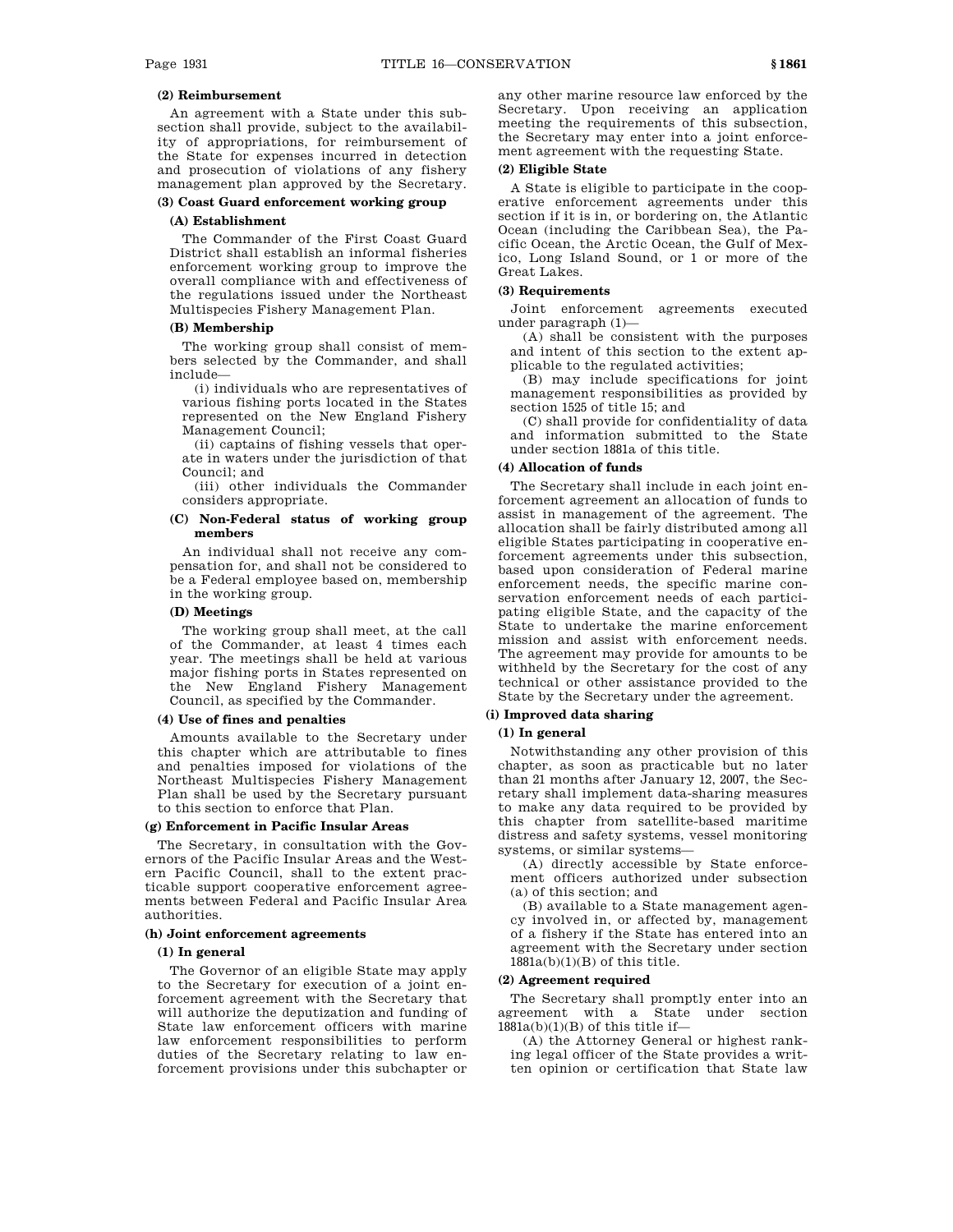allows the State to maintain the confidentiality of information required by Federal law to be kept confidential; or

(B) the Secretary is provided other reasonable assurance that the State can and will protect the identity or business of any person to which such information relates.

### **(j) Definitions**

For purposes of this section—

(1) The term ''provisions of this chapter'' includes (A) any regulation or permit issued pursuant to this chapter, and (B) any provision of, or regulation issued pursuant to, any international fishery agreement under which foreign fishing is authorized by section 1821(b) or (c) of this title, or section 1824(d) of this title, with respect to fishing subject to the exclusive fishery management authority of the United States.

(2) The term ''violation of any provision of this chapter'' includes (A) the commission of any act prohibited by section 1857 of this title, and (B) the violation of any regulation, permit, or agreement referred to in paragraph (1).

(Pub. L. 94–265, title III, §311, Apr. 13, 1976, 90 Stat. 358; Pub. L. 96–470, title II, §209(e), Oct. 19, 1980, 94 Stat. 2245; Pub. L. 97–453, §§13, 15(c), Jan. 12, 1983, 96 Stat. 2491, 2493; Pub. L. 99–659, title I, §§101(c)(2), 109(b), Nov. 14, 1986, 100 Stat. 3707, 3714; Pub. L. 101–627, title I, §117, Nov. 28, 1990, 104 Stat. 4456; Pub. L. 102–251, title III, §301(i), Mar. 9, 1992, 106 Stat. 64; Pub. L. 102–567, title IX, §901, Oct. 29, 1992, 106 Stat. 4316; Pub. L. 104–297, title I, §115, Oct. 11, 1996, 110 Stat. 3599; Pub. L. 109–479, title I, §111(a), Jan. 12, 2007, 120 Stat. 3596; Pub. L. 114–120, title VI, §609, Feb. 8, 2016, 130 Stat. 83.)

# AMENDMENT OF SUBSECTION (b)(2)

*Pub. L. 102–251, title III, §§301(i), 308, Mar. 9, 1992, 106 Stat. 64, 66, provided that, effective on the date on which the Agreement between the United States and the Union of Soviet Socialist Republics on the Maritime Boundary, signed June 1, 1990, enters into force for the United States, with authority to prescribe implementing regulations effective Mar. 9, 1992, but with no such regulation to be effective until the date on which the Agreement enters into force for the United States, subsection (b)(2) is amended by inserting ''and special areas,'' after ''exclusive economic zone''.*

### REFERENCES IN TEXT

This chapter, referred to in text, was in the original ''this Act'', meaning Pub. L. 94–265, Apr. 13, 1976, 90 Stat. 331, as amended, known as the Magnuson-Stevens Fishery Conservation and Management Act, which is classified principally to this chapter. For complete classification of this Act to the Code, see Short Title note set out under section 1801 of this title and Tables.

The Lacey Act Amendments of 1981, referred to in subsec. (e), is Pub. L. 97–79, Nov. 16, 1981, 95 Stat. 1073, which is classified principally to chapter 53 (§3371 et seq.) of this title. For complete classification of this Act to the Code, see Short Title note set out under section 3371 of this title and Tables.

#### **AMENDMENTS**

2016—Subsec. (d). Pub. L. 114–120, in introductory provisions, substituted ''In the case of Hawaii or any possession of the United States in the Pacific Ocean, the appropriate court is the United States District Court for the District of Hawaii, except that in the case of Guam and Wake Island, the appropriate court is the United States District Court for the District of Guam, and in the case of the Northern Mariana Islands, the appropriate court is the United States District Court for the District of the Northern Mariana Islands.'' for ''In the case of Guam or any possession of the United States in the Pacific Ocean, the appropriate court is the United States District Court for the District of Guam, except that in the case of American Samoa, the appropriate court is the United States District Court for the District of Hawaii, and except that in the case of the Northern Mariana Islands, the appropriate court is the United States District Court for the District of the Northern Mariana Islands.''<br> $2007 - Subsec.$  (b)(1)(A)(vi).

2007—Subsec. (b)(1)(A)(vi). Pub. L. 109–479, §111(a)(1)–(3), added cl. (vi).<br>
Subsecs. (h) to (j). Pub. L. 109–479, §111(a)(4), (5),

added subsecs. (h) and (i) and redesignated former subsec.  $(h)$  as  $(i)$ .

1996—Subsec. (d). Pub. L. 104–297, §115(a)(2), inserted '', and except that in the case of the Northern Mariana Islands, the appropriate court is the United States District Court for the District of the Northern Mariana Islands'' after ''District of Hawaii''.

Pub. L. 104–297, §115(a)(1), which directed substitution of ''Guam or any'' for ''Guam, any Commonwealth, territory, or'', was executed by making the substitution for ''Guam, and any Commonwealth, territory, or'', to reflect the probable intent of Congress.

Subsec. (e)(1). Pub. L. 104–297, §115(b)(1), substituted ''marine resource law'' for ''fishery resource law'' in introductory provisions and in subpars. (A) and (B).

Subsec. (e)(1)(B). Pub. L. 104–297, §115(b)(2), inserted ''of not less than 20 percent of the penalty collected or \$20,000, whichever is the lesser amount," after "reward''.

Subsec. (e)(1)(E). Pub. L. 104–297, §115(b)(3), added subpar. (E) and struck out former subpar. (E) which read as follows: ''claims of parties in interest to property disposed of under section 1612(b) of title 19 or under other provisions of the customs laws, as made applicable by section 1860(c) of this title to seizures made by the Secretary under this chapter, in amounts determined by the Secretary to be applicable to such claims at the time of seizure; and''.

Subsec. (e)(2). Pub. L. 104–297, §115(c), amended par. (2) generally. Prior to amendment, par. (2) read as follows: "Any person assessed a civil penalty for, or convicted of, any violation of this chapter shall be liable for the cost incurred in storage, care, and maintenance of any fish or other property seized in connection with the violation.

Subsec. (g). Pub. L. 104–297, §115(d), added subsec. (g). Former subsec. (g) redesignated (h).

Subsec. (h). Pub. L.  $104-297$ ,  $115(d)$ , redesignated subsec.  $(g)$  as  $(h)$ .

Subsec. (h)(1). Pub. L. 104–297, §115(e), which directed amendment of subsec.  $(i)(1)$  by substituting "1821(b) or (c) of this title, or section 1824(d) of this title,'' for ''1821(b), (c) of this title,'', was executed by making the substitution for ''1821(b) or (c) of this title'' in subsec.  $(\mathrm{h})(1)$  to reflect the probable intent of Congress because this section does not contain a subsec. (i).

1992—Subsecs. (f), (g). Pub. L. 102–567 added subsec. (f) and redesignated former subsec. (f) as (g).

1990—Subsec. (e). Pub. L. 101–627 amended subsec. (e) generally. Prior to amendment, subsec. (e) read as follows: ''Notwithstanding any other provision of law, after September 30, 1986, the Secretary or the Secretary of the Treasury may pay from sums received as fines, penalties, or forfeitures of property for violations of any provision of this chapter—

''(1) the reasonable and necessary costs incurred in providing temporary storage, care, and maintenance of seized fish or other property pending disposition of any civil or criminal proceeding alleging a violation of any provision of this chapter with respect to that fish or other property; and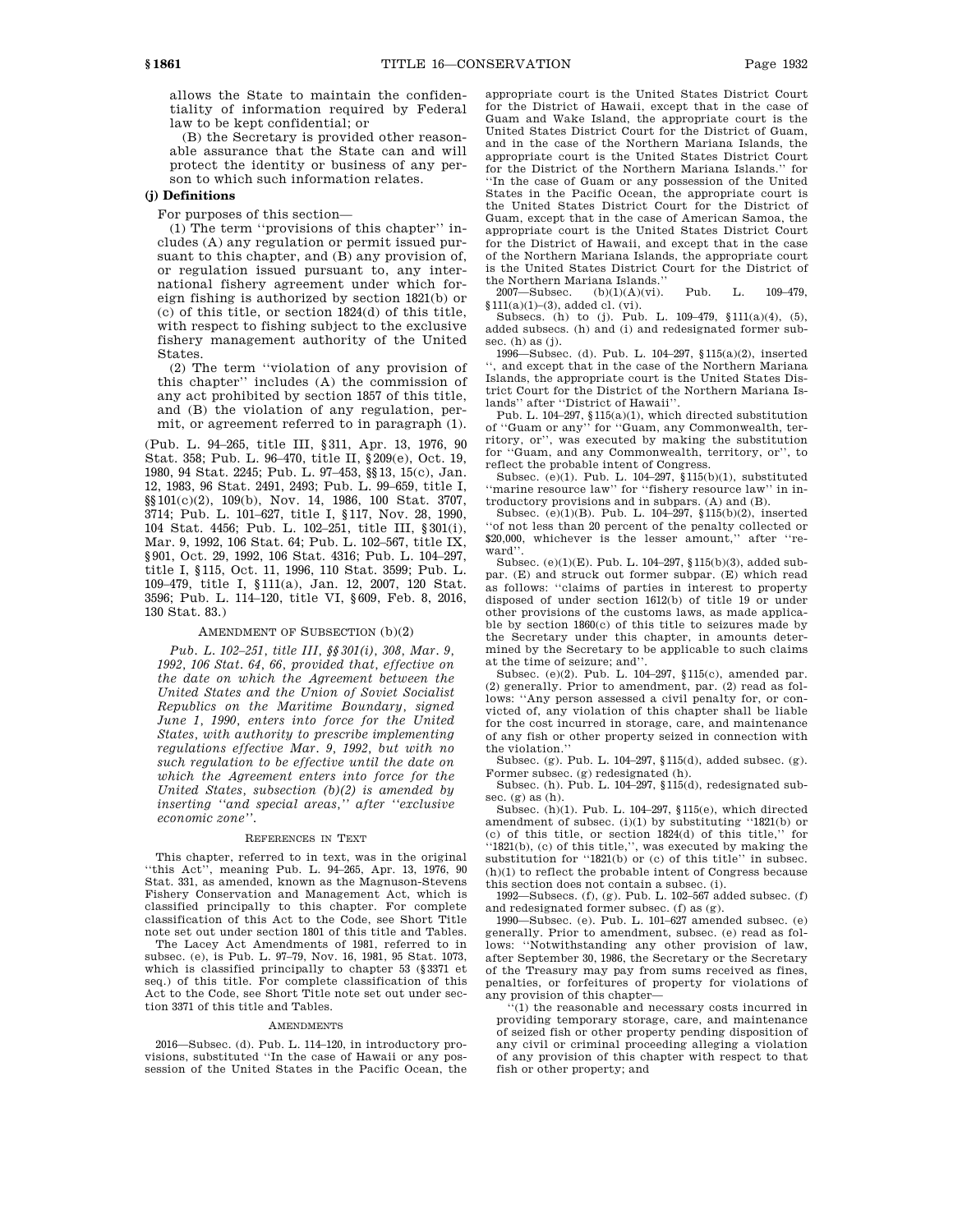''(2) a reward to any person who furnishes information which leads to an arrest, conviction, civil penalty assessment, or forfeiture of property for any violation of any provision of this chapter.

Any person assessed a civil penalty for, or convicted of, any violation of any provision of this chapter shall be liable for the cost incurred in storage, care, and maintenance of any fish or other property seized in connection with the violation concerned.''

1986—Subsec. (b)(2). Pub. L. 99–659, §101(c)(2), substituted ''exclusive economic zone'' for ''fishery conservation zone''.

Subsecs. (e), (f). Pub. L. 99–659, §109(b), added subsec. (e) and redesignated former subsec. (e) as (f).

1983—Subsec. (a). Pub. L. 97–453, §15(c), struck out provision that the Secretaries were to report annually on June 30, to each committee of the Congress listed in section 1823(b) of this title and to the Councils, on the degree and extent of known and estimated compliance with the provisions of this chapter during the preceding calendar year.

Subsec. (b)(1). Pub. L. 97–453, §13(1), designated existing provisions as par. (1).

Subsec. (b)(1)(A). Pub. L. 97–453, §13(2), (3), redesignated former par. (1) as subpar. (A) and, in subpar. (A) as redesignated, redesignated former subpars. (A) to (E) as cls. (i) to (v), respectively.

Subsec. (b)(1)(B), (C). Pub. L. 97–453, §13(2), redesignated former pars. (2) and (3) as subpars. (B) and (C), respectively.

Subsec. (b)(2). Pub. L. 97–453, §13(4), added par. (2).

1980—Subsec. (a). Pub. L. 96–470 substituted ''annually on June 30'' for ''semiannually'' and inserted ''during the preceding calendar year'' after ''with the provisions of this chapter''.

# EFFECTIVE DATE OF 1992 AMENDMENT

Amendment by Pub. L. 102–251 effective on date on which Agreement between United States and Union of Soviet Socialist Republics on the Maritime Boundary, signed June 1, 1990, enters into force for United States, with authority to prescribe implementing regulations effective Mar. 9, 1992, but with no such regulation to be effective until date on which Agreement enters into force for United States, see section 308 of Pub. L. 102–251, set out as a note under section 773 of this title.

#### EFFECTIVE DATE

Section effective Mar. 1, 1977, see section 312 of Pub. L. 94–265, formerly set out as a note under section 1857 of this title.

### TRANSFER OF FUNCTIONS

For transfer of authorities, functions, personnel, and assets of the Coast Guard, including the authorities and functions of the Secretary of Transportation relating thereto, to the Department of Homeland Security, and for treatment of related references, see sections 468(b), 551(d), 552(d), and 557 of Title 6, Domestic Security, and the Department of Homeland Security Reorganization Plan of November 25, 2002, as modified, set out as a note under section 542 of Title 6.

FISHERIES ENFORCEMENT ASSET FORFEITURE FUND AND SANCTUARIES ENFORCEMENT ASSET FORFEITURE FUND

Pub. L. 112–55, div. B, title I, §§110, 111, Nov. 18, 2011, 125 Stat. 602, provided that:

''SEC. 110. There is established in the Treasury a noninterest bearing fund to be known as the 'Fisheries Enforcement Asset Forfeiture Fund', which shall consist of all sums received as fines, penalties, and forfeitures of property for violations of any provisions of 16 U.S.C. chapter 38 or of any other marine resource law enforced by the Secretary of Commerce, including the Lacey Act Amendments of 1981 (16 U.S.C. 3371 et seq.) and with the exception of collections pursuant to 16 U.S.C. 1437, which are currently deposited in the Operations, Research, and Facilities account: *Provided*, That all unobligated balances that have been collected pursuant to

16 U.S.C. 1861 or any other marine resource law enforced by the Secretary of Commerce with the exception of 16 U.S.C. 1437 shall be transferred from the Operations, Research, and Facilities account into the Fisheries Enforcement Asset Forfeiture Fund and shall remain available until expended.

''SEC. 111. There is established in the Treasury a noninterest bearing fund to be known as the 'Sanctuaries Enforcement Asset Forfeiture Fund', which shall consist of all sums received as fines, penalties, and forfeitures of property for violations of any provisions of 16 U.S.C. chapter 38, which are currently deposited in the Operations, Research, and Facilities account: *Provided*, That all unobligated balances that have been collected pursuant to 16  $\overline{U}$ .S.C. 1437 shall be transferred from the Operations, Research, and Facilities account into the Sanctuaries Enforcement Asset Forfeiture Fund and shall remain available until expended.''

ACTION AGAINST VESSELS AND VESSEL OWNERS EN-GAGED IN ILLEGAL, UNREPORTED, OR UNREGULATED **FISHING** 

Pub. L. 110–161, div. B, title I, §113, Dec. 26, 2007, 121 Stat. 1896, provided that:

''(a) The Secretary of Commerce may—

''(1) develop, maintain, and make public a list of vessels and vessel owners engaged in illegal, unreported, or unregulated fishing, including vessels or vessel owners identified by an international fishery management organization, whether or not the United States is a party to the agreement establishing such organization; and

''(2) take appropriate action against listed vessels and vessel owners, including action against fish, fish parts, or fish products from such vessels, in accordance with applicable United States law and consistent with applicable international law, including principles, rights, and obligations established in applicable international fishery management and trade agreements.

''(b) Action taken by the Secretary under subsection (a)(2) that include measures to restrict use of or access to ports or port services shall apply to all ports of the United States and its territories.

''(c) The Secretary may promulgate regulations to implement this section.''

INTEGRATION OF VESSEL MONITORING SYSTEM DATA

Pub. L. 109–241, title VIII, §803, July 11, 2006, 120 Stat. 563, provided that: ''The Secretary of the department in which the Coast Guard is operating shall integrate vessel monitoring system data into its maritime operations databases for the purpose of improving monitoring and enforcement of Federal fisheries laws and work with the Under Secretary of Commerce for Oceans and Atmosphere to ensure effective use of such data for monitoring and enforcement.

AGREEMENT TO MAKE MORE EFFECTIVE ENFORCEMENT OF DOMESTIC LAWS AND INTERNATIONAL AGREEMENTS

Pub. L. 102–582, title II, §202, Nov. 2, 1992, 106 Stat. 4905, provided that not later than six months after Nov. 2, 1992, the Secretary of the department in which the Coast Guard is operating, the Secretary of Commerce, and the Secretary of Defense were to enter into an agreement under subsec. (a) of this section to make more effective the enforcement of domestic laws and international agreements that conserve and manage living marine resources of the United States.

# **§ 1861a. Transition to sustainable fisheries**

#### **(a) Fisheries disaster relief**

(1) At the discretion of the Secretary or at the request of the Governor of an affected State or a fishing community, the Secretary shall determine whether there is a commercial fishery failure due to a fishery resource disaster as a result of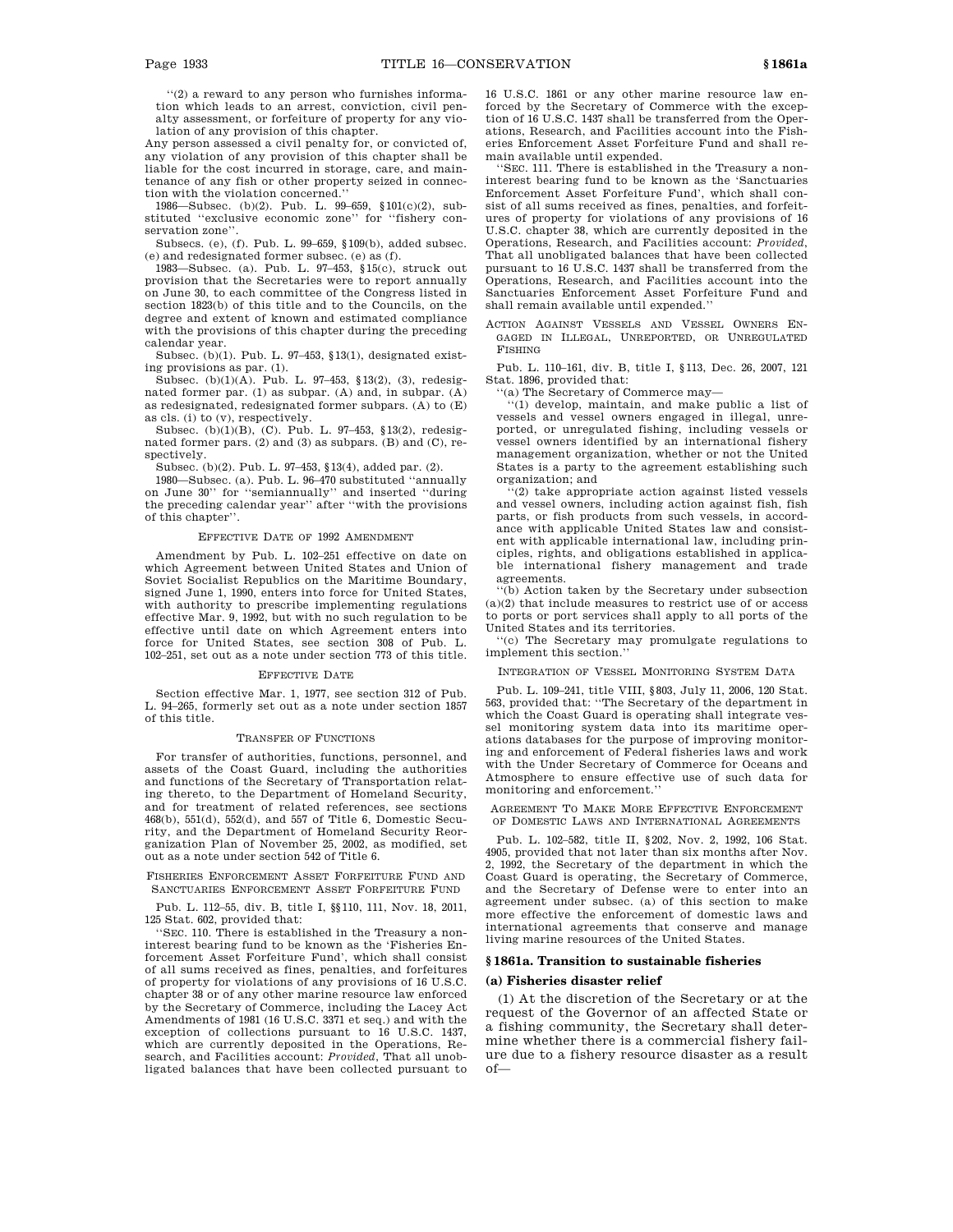(A) natural causes;

(B) man-made causes beyond the control of fishery managers to mitigate through conservation and management measures, including regulatory restrictions (including those imposed as a result of judicial action) imposed to protect human health or the marine environment; or

(C) undetermined causes.

(2) Upon the determination under paragraph (1) that there is a commercial fishery failure, the Secretary is authorized to make sums available to be used by the affected State, fishing community, or by the Secretary in cooperation with the affected State or fishing community for assessing the economic and social effects of the commercial fishery failure, or any activity that the Secretary determines is appropriate to restore the fishery or prevent a similar failure in the future and to assist a fishing community affected by such failure. Before making funds available for an activity authorized under this section, the Secretary shall make a determination that such activity will not expand the size or scope of the commercial fishery failure in that fishery or into other fisheries or other geographic regions.

(3) The Federal share of the cost of any activity carried out under the authority of this subsection shall not exceed 75 percent of the cost of that activity.

(4) There are authorized to be appropriated to the Secretary such sums as are necessary for each of the fiscal years 2007 through 2013.

# **(b) Fishing capacity reduction program**

(1) The Secretary, at the request of the appropriate Council for fisheries under the authority of such Council, the Governor of a State for fisheries under State authority, or a majority of permit holders in the fishery, may conduct a voluntary fishing capacity reduction program (referred to in this section as the ''program'') in a fishery if the Secretary determines that the program—

(A) is necessary to prevent or end overfishing, rebuild stocks of fish, or achieve measurable and significant improvements in the conservation and management of the fishery;

(B) is consistent with the Federal or State fishery management plan or program in effect for such fishery, as appropriate, and that the fishery management plan—

(i) will prevent the replacement of fishing capacity removed by the program through a moratorium on new entrants, practicable restrictions on vessel upgrades, and other effort control measures, taking into account the full potential fishing capacity of the fleet; and

(ii) establishes a specified or target total allowable catch or other measures that trigger closure of the fishery or adjustments to reduce catch; and

(C) is cost-effective and, in the instance of a program involving an industry fee system, prospectively capable of repaying any debt obligation incurred under section 53735 of title 46.

(2) The objective of the program shall be to obtain the maximum sustained reduction in fishing capacity at the least cost and in a minimum period of time. To achieve that objective, the Secretary is authorized to pay—

(A) the owner of a fishing vessel, if the permit authorizing the participation of the vessel in the fishery is surrendered for permanent revocation and the vessel owner and permit holder relinquish any claim associated with the vessel or permit that could qualify such owner or holder for any present or future limited access system permit in the fishery for which the program is established or in any other fishery and such vessel is (i) scrapped, or (ii) through the Secretary of the department in which the Coast Guard is operating, subjected to title restrictions (including loss of the vessel's fisheries endorsement) that permanently prohibit and effectively prevent its use in fishing in federal<sup>1</sup> or state<sup>1</sup> waters, or fishing on the high seas or in the waters of a foreign nation; or

(B) the holder of a permit authorizing participation in the fishery, if such permit is surrendered for permanent revocation, and such holder relinquishes any claim associated with the permit and vessel used to harvest fishery resources under the permit that could qualify such holder for any present or future limited access system permit in the fishery for which the program was established.

(3) Participation in the program shall be voluntary, but the Secretary shall ensure compliance by all who do participate.

(4) The harvester proponents of each program and the Secretary shall consult, as appropriate and practicable, with Councils, Federal agencies, State and regional authorities, affected fishing communities, participants in the fishery, conservation organizations, and other interested parties throughout the development and implementation of any program under this section.

(5) PAYMENT CONDITION.—The Secretary may not make a payment under paragraph (2) with respect to a vessel that will not be scrapped unless the Secretary certifies that the vessel will not be used for fishing in the waters of a foreign nation or fishing on the high seas.

 $(6)$  REPORT.

(A) IN GENERAL.—Subject to the availability of funds, the Secretary shall, within 12 months after January 12, 2007, submit to the Congress a report—

(i) identifying and describing the 20 fisheries in United States waters with the most severe examples of excess harvesting capacity in the fisheries, based on value of each fishery and the amount of excess harvesting capacity as determined by the Secretary;

(ii) recommending measures for reducing such excess harvesting capacity, including the retirement of any latent fishing permits that could contribute to further excess harvesting capacity in those fisheries; and

(iii) potential sources of funding for such measures.

(B) BASIS FOR RECOMMENDATIONS.—The Secretary shall base the recommendations made with respect to a fishery on—

<sup>1</sup>So in original. Probably should be capitalized.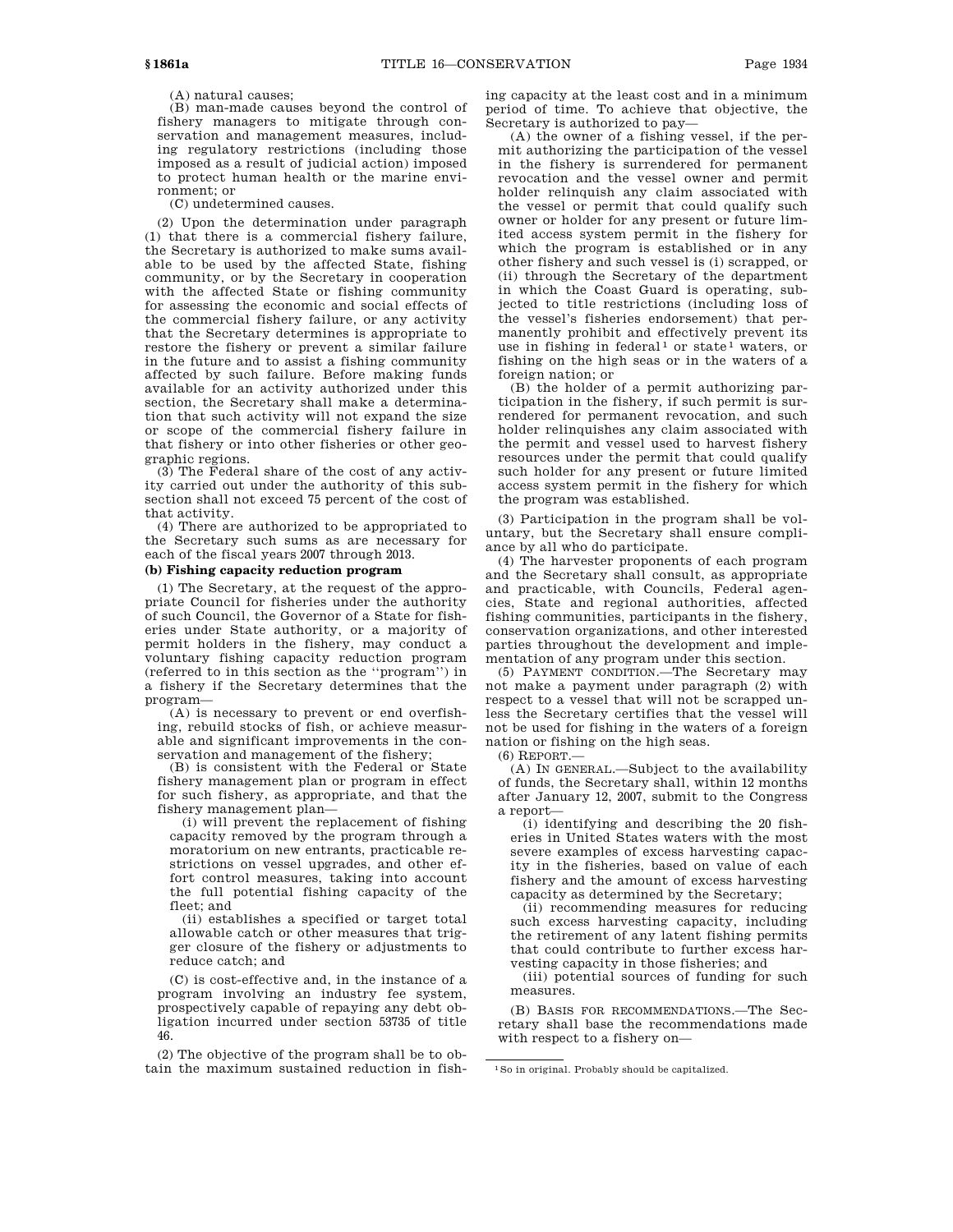(i) the most cost effective means of achieving voluntary reduction in capacity for the fishery using the potential for industry financing; and

(ii) including measures to prevent the capacity that is being removed from the fishery from moving to other fisheries in the United States, in the waters of a foreign nation, or on the high seas.

### **(c) Program funding**

(1) The program may be funded by any combination of amounts—

(A) available under clause (iv) of section 713c–3(b)(1)(A) of title 15;

(B) appropriated for the purposes of this section;

(C) provided by an industry fee system established under subsection (d) and in accordance with section 53735 of title 46; or

(D) provided from any State or other public sources or private or non-profit organizations.

(2) All funds for the program, including any fees established under subsection (d), shall be paid into the fishing capacity reduction fund established under section 53735 of title 46.

# **(d) Industry fee system**

(1)(A) If an industry fee system is necessary to fund the program, the Secretary may conduct a referendum on such system. Prior to the referendum, the Secretary shall—

(i) identify, to the extent practicable, and notify all permit or vessel owners who would be affected by the program; and

(ii) make available to such owners information about the industry fee system describing the schedule, procedures, and eligibility requirements for the referendum, the proposed program, and the amount and duration and any other terms and conditions of the proposed fee system.

(B) The industry fee system shall be considered approved if the referendum votes which are cast in favor of the proposed system constitute at least a majority of the permit holders in the fishery, or 50 percent of the permitted allocation of the fishery, who participated in the fishery.

(2) Notwithstanding section 1854(d) of this title and consistent with an approved industry fee system, the Secretary is authorized to establish such a system to fund the program and repay debt obligations incurred pursuant to section 53735 of title 46. The fees for a program established under this section shall—

(A) be determined by the Secretary and adjusted from time to time as the Secretary considers necessary to ensure the availability of sufficient funds to repay such debt obligations;

(B) not exceed 5 percent of the ex-vessel value of all fish harvested from the fishery for which the program is established;

(C) be deducted by the first ex-vessel fish purchaser from the proceeds otherwise payable to the seller and accounted for and forwarded by such fish purchasers to the Secretary in such manner as the Secretary may establish, unless the Secretary determines that such fees should be collected from the seller; and

(D) be in effect only until such time as the debt obligation has been fully paid.

# **(e) Implementation plan**

# **(1) Framework regulations**

The Secretary shall propose and adopt framework regulations applicable to the implementation of all programs under this section.

# **(2) Program regulations**

The Secretary shall implement each program under this section by promulgating regulations that, together with the framework regulations, establish each program and control its implementation.

# **(3) Harvester proponents' implementation plan**

The Secretary may not propose implementation regulations for a program to be paid for by an industry fee system until the harvester proponents of the program provide to the Secretary a proposed implementation plan that, among other matters—

(A) proposes the types and numbers of vessels or permits that are eligible to participate in the program and the manner in which the program shall proceed, taking into account—

(i) the requirements of this section;

(ii) the requirements of the framework regulations;

(iii) the characteristics of the fishery and affected fishing communities;

(iv) the requirements of the applicable fishery management plan and any amendment that such plan may require to support the proposed program;

(v) the general needs and desires of harvesters in the fishery;

(vi) the need to minimize program costs; and

(vii) other matters, including the manner in which such proponents propose to fund the program to ensure its cost effectiveness, as well as any relevant factors demonstrating the potential for, or necessary to obtain, the support and general cooperation of a substantial number of affected harvesters in the fishery (or portion of the fishery) for which the program is intended; and

(B) proposes procedures for program participation (such as submission of owner bids under an auction system or fair marketvalue assessment), including any terms and conditions for participation, that the harvester proponents deem to be reasonably necessary to meet the program's proposed objectives.

### **(4) Participation contracts**

The Secretary shall contract with each person participating in a program, and each such contract shall, in addition to including such other matters as the Secretary deems necessary and appropriate to effectively implement each program (including penalties for contract non-performance) be consistent with the framework and implementing regulations and all other applicable law.

# **(5) Reduction auctions**

Each program not involving fair market assessment shall involve a reduction auction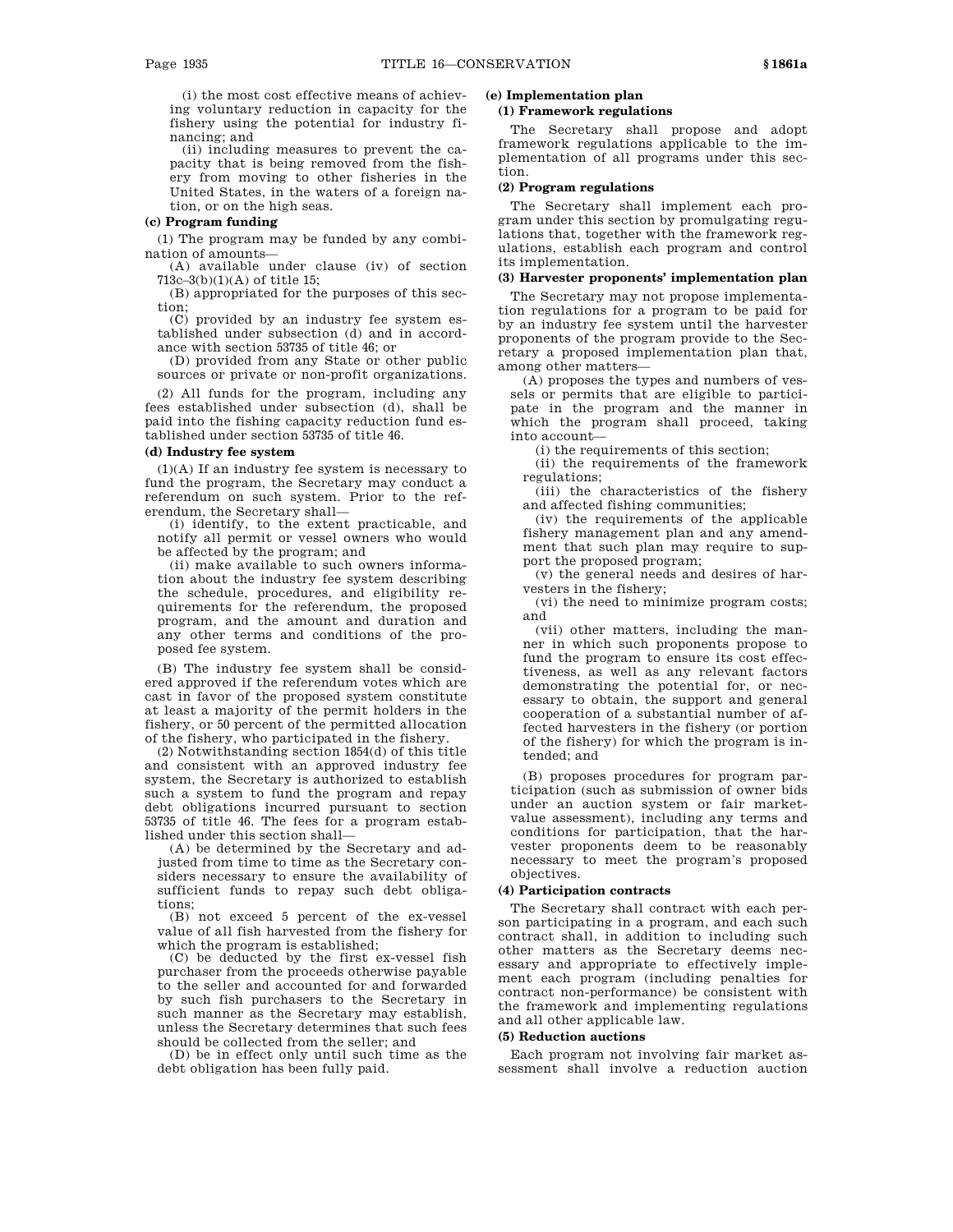that scores the reduction price of each bid offer by the data relevant to each bidder under an appropriate fisheries productivity factor. If the Secretary accepts bids, the Secretary shall accept responsive bids in the rank order of their bid scores, starting with the bid whose reduction price is the lowest percentage of the productivity factor, and successively accepting each additional responsive bid in rank order until either there are no more responsive bids or acceptance of the next bid would cause the total value of bids accepted to exceed the amount of funds available for the program.

### **(6) Bid invitations**

Each program shall proceed by the Secretary issuing invitations to bid setting out the terms and conditions for participation consistent with the framework and implementing regulations. Each bid that the Secretary receives in response to the invitation to bid shall constitute an irrevocable offer from the bidder.

(Pub. L. 94–265, title III, §312, as added Pub. L. 104–297, title I, §116(a), Oct. 11, 1996, 110 Stat. 3600; amended Pub. L. 109–479, title I, §112(a), Jan. 12, 2007, 120 Stat. 3598.)

#### **CODIFICATION**

In subsecs.  $(b)(1)(C)$ ,  $(c)(1)(C)$ ,  $(2)$ , and  $(d)(2)$ , "section 53735 of title 46'' substituted for ''section 1111 of title XI of the Merchant Marine Act, 1936'' on authority of Pub. L. 109–304, §18(c), Oct. 6, 2006, 120 Stat. 1709, which Act enacted section 53735 of Title 46, Shipping.

# PRIOR PROVISIONS

A prior section 312 of Pub. L. 94–265, title III, Apr. 13, 1976, 90 Stat. 359, was set out as an Effective Date note under section 1857 of this title, prior to being amended generally by Pub. L. 104–297.

### **AMENDMENTS**

2007—Subsec. (a)(1)(B). Pub. L. 109–479, §112(a)(1), substituted ''measures, including regulatory restrictions (including those imposed as a result of judicial action) imposed to protect human health or the marine environment;" for "measures;"

Subsec. (a)(4). Pub. L. 109–479, §112(a)(2), substituted ''2007 through 2013.'' for ''1996, 1997, 1998, and 1999.''

Subsec. (b)(1). Pub. L. 109–479, §112(a)(3), in introductory provisions, substituted ''the Governor of a State for fisheries under State authority, or a majority of permit holders in the fishery, may conduct a voluntary fishing'' for ''or the Governor of a State for fisheries under State authority, may conduct a fishing''.

Subsec. (b)(1)(B)(i). Pub. L. 109–479, §112(a)(4), inserted

''practicable'' after ''entrants,''. Subsec. (b)(1)(C). Pub. L. 109–479, §112(a)(5), substituted ''cost-effective and, in the instance of a program involving an industry fee system, prospectively'' for ''cost-effective and''.

Subsec. (b)(2)(A). Pub. L. 109–479, §112(a)(6), added subpar. (A) and struck out former subpar. (A) which read as follows: ''the owner of a fishing vessel, if such vessel is (i) scrapped, or (ii) through the Secretary of the department in which the Coast Guard is operating, subjected to title restrictions that permanently prohibit and effectively prevent its use in fishing, and if the permit authorizing the participation of the vessel in the fishery is surrendered for permanent revocation and the owner relinquishes any claim associated with the vessel and permit that could qualify such owner for any present or future limited access system permit in the fishery for which the program is established; or''.

Subsec. (b)(4). Pub. L. 109–479, §112(a)(7), substituted ''The harvester proponents of each program and the Secretary shall consult, as appropriate and practicable, with Councils,'' for ''The Secretary shall consult, as appropriate, with Councils,'

Subsec. (b)(5), (6). Pub. L. 109–479, §112(a)(8), added pars. (5) and (6).

Subsec. (d)(1)(A). Pub. L. 109–479, §112(a)(9), (10), in in-<br>coductory provisions. substituted "Secretary" for troductory provisions, substituted "Secretary" ''Secretary, at the request of the appropriate Council,'' before ''may conduct'' and ''Secretary'' for ''Secretary, in consultation with the Council," before "shall—

Subsec.  $(d)(1)(B)$ . Pub. L. 109–479, §112(a)(11), substituted ''at least a majority of the permit holders in the fishery, or 50 percent of the permitted allocation of the fishery, who participated in the fishery.'' for ''a two-thirds majority of the participants voting.

Subsec. (d)(2)(C). Pub. L. 109–479, §112(a)(12), substituted ''establish, unless the Secretary determines that such fees should be collected from the seller;'' for ''establish;''.

Subsec. (e). Pub. L. 109–479, §112(a)(13), added subsec. (e) and struck out former subsec. (e) which related to implementation plan.

#### EFFECTIVE DATE

Pub. L. 109–479, title I, §112(b), Jan. 12, 2007, 120 Stat. 3601, provided that: ''Sections 116, 203, 204, 205, and 206 of the Sustainable Fisheries Act [Pub. L. 104–297, see Tables for classification] are deemed to have added sections 312, 402, 403, 404, and 405 [16 U.S.C. 1861a, 1881a to 1881d], respectively to the Act [Pub. L. 94–265] as of the date of enactment of the Sustainable Fisheries Act [Oct. 11, 1996].'

### STUDY OF FEDERAL INVESTMENT IN FISHERIES

Pub. L. 104–297, title I, §116(b), Oct. 11, 1996, 110 Stat. 3603, as amended by Pub. L. 104–208, div. A, title I, §101(a) [title II, §211(b)], Sept. 30, 1996, 110 Stat. 3009, 3009–41, provided that: ''The Secretary of Commerce shall establish a task force comprised of interested parties to study and report to the Committee on Commerce, Science, and Transportation of the Senate and the Committee on Resources [now Committee on Natural Resources] of the House of Representatives within 2 years of the date of enactment of this Act [Oct. 11, 1996] on the role of the Federal Government in—

''(1) subsidizing the expansion and contraction of fishing capacity in fishing fleets managed under the Magnuson-Stevens Fishery Conservation and Management Act (16 U.S.C. 1801 et seq.); and

''(2) otherwise influencing the aggregate capital investments in fisheries.''

### **§ 1861b. Fisheries enforcement plans and reporting**

#### **(a) Fisheries enforcement plans**

In preparing the Coast Guard's annual fisheries enforcement plan, the Commandant of the Coast Guard shall consult with the Under Secretary of Commerce for Oceans and Atmosphere and with State and local enforcement authorities.

# **(b) Fishery patrols**

Prior to undertaking fisheries patrols, the Commandant of the Coast Guard shall notify the Under Secretary of Commerce for Oceans and Atmosphere and appropriate State and local enforcement authorities of the projected dates for such patrols.

### **(c) Annual summary**

The Commandant of the Coast Guard shall prepare and make available to the Under Secretary of Commerce for Oceans and Atmosphere,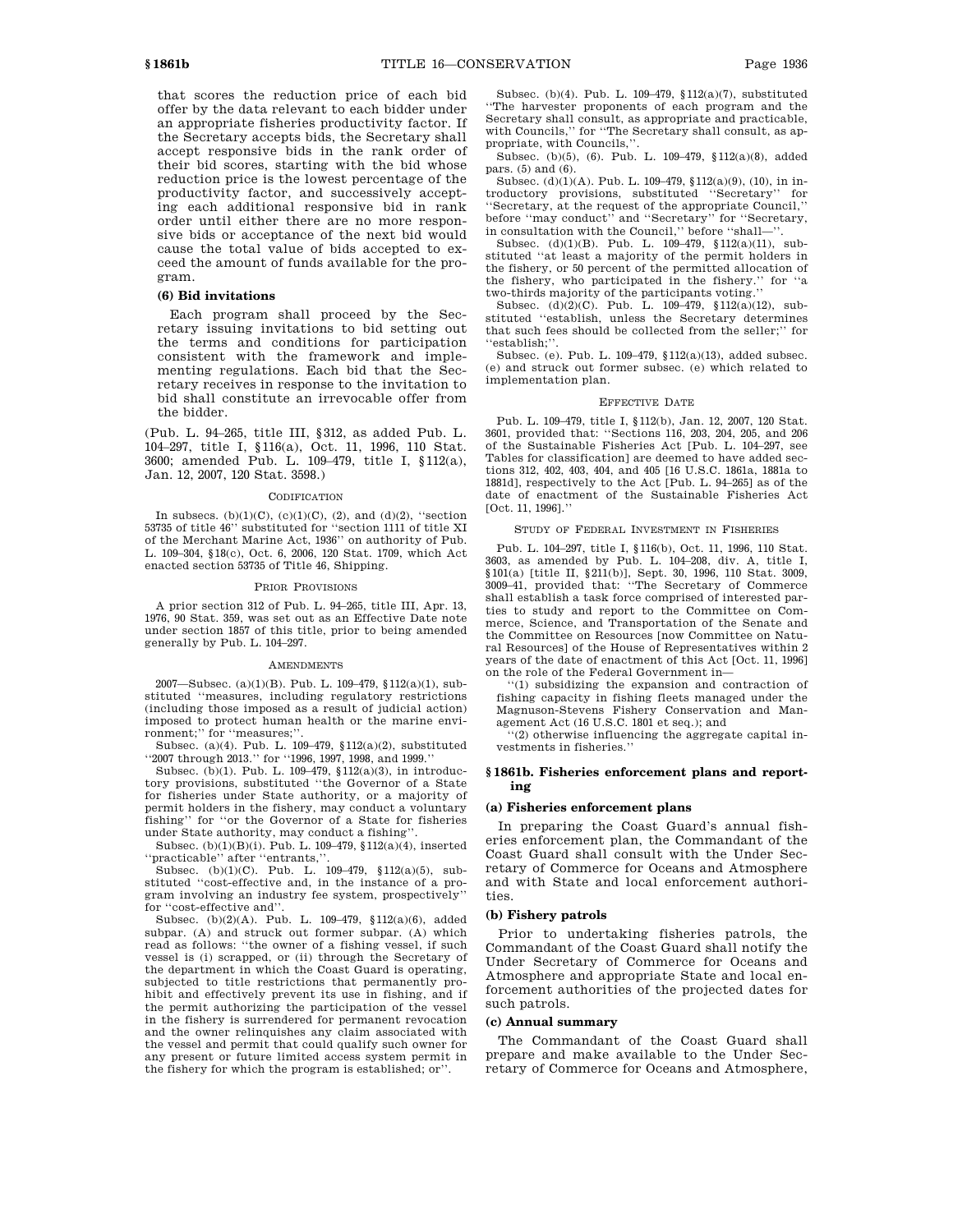State and local enforcement entities, and other relevant stakeholders, an annual summary report of fisheries enforcement activities for the preceding year, including a summary of the number of patrols, law enforcement actions taken, and resource hours expended.

(Pub. L. 108–293, title II, §224, Aug. 9, 2004, 118 Stat. 1040.)

### **CODIFICATION**

Section was enacted as part of the Coast Guard and Maritime Transportation Act of 2004, and not as part of the Magnuson-Stevens Fishery Conservation and Management Act which comprises this chapter.

#### TERMINATION OF REPORTING REQUIREMENT

For provision terminating reporting requirement under this section, see section 4(b) of Pub. L. 111–207, set out as a Combination of Fisheries Enforcement Plans and Foreign Fishing Incursion Reports note under section 1828 of this title.

# **§ 1862. North Pacific fisheries conservation**

### **(a) In general**

The North Pacific Council may prepare, in consultation with the Secretary, a fisheries research plan for any fishery under the Council's jurisdiction except a salmon fishery which—

(1) requires that observers be stationed on fishing vessels engaged in the catching, taking, or harvesting of fish and on United States fish processors fishing for or processing species under the jurisdiction of the Council, including the Northern Pacific halibut fishery, for the purpose of collecting data necessary for the conservation, management, and scientific understanding of any fisheries under the Council's jurisdiction; and

 $(2)$  establishes a system, or system,<sup>1</sup> of fees, which may vary by fishery, management area, or observer coverage level, to pay for the cost of implementing the plan.

### **(b) Standards**

(1) Any plan or plan amendment prepared under this section shall be reasonably calculated to—

(A) gather reliable data, by stationing observers on all or a statistically reliable sample of the fishing vessels and United States fish processors included in the plan, necessary for the conservation, management, and scientific understanding of the fisheries covered by the plan;

(B) be fair and equitable to all vessels and processors;

(C) be consistent with applicable provisions of law; and

(D) take into consideration the operating requirements of the fisheries and the safety of observers and fishermen.

(2) Any system of fees established under this section shall—

(A) provide that the total amount of fees collected under this section not exceed the combined cost of (i) stationing observers, or electronic monitoring systems, on board fishing vessels and United States fish processors, (ii) the actual cost of inputting collected data,

and (iii) assessments necessary for a risk-sharing pool implemented under subsection (e) of this section, less any amount received for such purpose from another source or from an existing surplus in the North Pacific Fishery Observer Fund established in subsection (d) of this section;

(B) be fair and equitable to all participants in the fisheries under the jurisdiction of the Council, including the Northern Pacific halibut fishery;

(C) provide that fees collected not be used to pay any costs of administrative overhead or other costs not directly incurred in carrying out the plan;

(D) not be used to offset amounts authorized under other provisions of law;

(E) be expressed as a fixed amount reflecting actual observer costs as described in subparagraph (A) or a percentage, not to exceed 2 percent, of the unprocessed ex-vessel value of fish and shellfish harvested under the jurisdiction of the Council, including the Northern Pacific halibut fishery;

(F) be assessed against some or all fishing vessels and United States fish processors, including those not required to carry an observer or an electronic monitoring system under the plan, participating in fisheries under the jurisdiction of the Council, including the Northern Pacific halibut fishery;

(G) provide that fees collected will be deposited in the North Pacific Fishery Observer Fund established under subsection (d) of this section;

(H) provide that fees collected will only be used for implementing the plan established under this section;

(I) provide that fees collected will be credited against any fee for stationing observers or electronic monitoring systems on board fishing vessels and United States fish processors and the actual cost of inputting collected data to which a fishing vessel or fish processor is subject under section 1854(d) of this title; and (J) meet the requirements of section 9701(b)

of title 31.

# **(c) Action by Secretary**

(1) Within 60 days after receiving a plan or plan amendment from the North Pacific Council under this section, the Secretary shall review such plan or plan amendment and either (A) remand such plan or plan amendment to the Council with comments if it does not meet the requirements of this section, or (B) publish in the Federal Register proposed regulations for implementing such plan or plan amendment.

(2) During the 60-day public comment period, the Secretary shall conduct a public hearing in each State represented on the Council for the purpose of receiving public comments on the proposed regulations.

(3) Within 45 days of the close of the public comment period, the Secretary, in consultation with the Council, shall analyze the public comment received and publish final regulations for implementing such plan.

(4) If the Secretary remands a plan or plan amendment to the Council for failure to meet the requirements of this section, the Council

<sup>1</sup>So in original.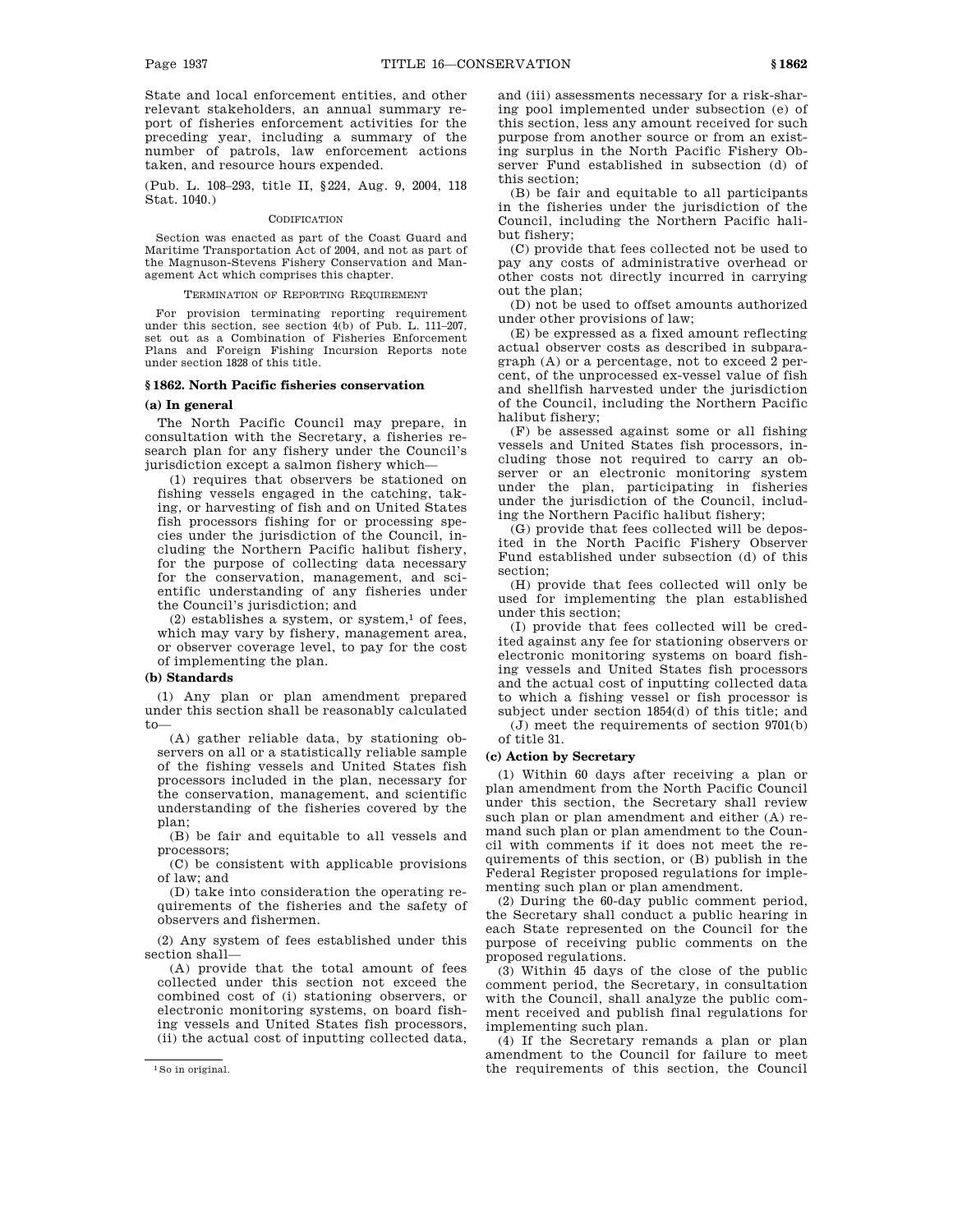may resubmit such plan or plan amendment at any time after taking action the Council believes will address the defects identified by the Secretary. Any plan or plan amendment resubmitted to the Secretary will be treated as an original plan submitted to the Secretary under paragraph (1) of this subsection.

# **(d) Fishery Observer Fund**

There is established in the Treasury a North Pacific Fishery Observer Fund. The Fund shall be available, without appropriation or fiscal year limitation, only to the Secretary for the purpose of carrying out the provisions of this section, subject to the restrictions in subsection (b)(2) of this section. The Fund shall consist of all monies deposited into it in accordance with this section. Sums in the Fund that are not currently needed for the purposes of this section shall be kept on deposit or invested in obligations of, or guaranteed by, the United States.

# **(e) Special provisions regarding observers**

(1) The Secretary shall review—

(A) the feasibility of establishing a risk sharing pool through a reasonable fee, subject to the limitations of subsection  $(b)(2)(E)$  of this section, to provide coverage for vessels and owners against liability from civil suits by observers, and

(B) the availability of comprehensive commercial insurance for vessel and owner liability against civil suits by observers.

(2) If the Secretary determines that a risk sharing pool is feasible, the Secretary shall establish such a pool, subject to the provisions of subsection (b)(2) of this section, unless the Secretary determines that—

(A) comprehensive commercial insurance is available for all fishing vessels and United States fish processors required to have observers under the provisions of this section, and

(B) such comprehensive commercial insurance will provide a greater measure of coverage at a lower cost to each participant.

### **(f) Bycatch reduction**

In implementing section  $1853(a)(11)$  of this title and this section, the North Pacific Council shall submit conservation and management measures to lower, on an annual basis for a period of not less than four years, the total amount of economic discards occurring in the fisheries under its jurisdiction.

# **(g) Bycatch reduction incentives**

(1) Notwithstanding section 1854(d) of this title, the North Pacific Council may submit, and the Secretary may approve, consistent with the provisions of this chapter, a system of fines in a fishery to provide incentives to reduce bycatch and bycatch rates; except that such fines shall not exceed \$25,000 per vessel per season. Any fines collected shall be deposited in the North Pacific Fishery Observer Fund, and may be made available by the Secretary to offset costs related to the reduction of bycatch in the fishery from which such fines were derived, including conservation and management measures and research, and to the State of Alaska to offset costs incurred by the State in the fishery from which such penalties were derived or in fisheries

in which the State is directly involved in management or enforcement and which are directly affected by the fishery from which such penalties were derived.

(2)(A) Notwithstanding section 1853(d) of this title, and in addition to the authority provided in section 1853(b)(10) of this title, the North Pacific Council may submit, and the Secretary may approve, conservation and management measures which provide allocations of regulatory discards to individual fishing vessels as an incentive to reduce per vessel bycatch and bycatch rates in a fishery, *Provided*, That—

(i) such allocations may not be transferred for monetary consideration and are made only on an annual basis; and

(ii) any such conservation and management measures will meet the requirements of subsection (h) and will result in an actual reduction in regulatory discards in the fishery.

(B) The North Pacific Council may submit restrictions in addition to the restriction imposed by clause (i) of subparagraph (A) on the transferability of any such allocations, and the Secretary may approve such recommendation.

# **(h) Catch measurement**

(1) By June 1, 1997 the North Pacific Council shall submit, and the Secretary may approve, consistent with the other provisions of this chapter, conservation and management measures to ensure total catch measurement in each fishery under the jurisdiction of such Council. Such measures shall ensure the accurate enumeration, at a minimum, of target species, economic discards, and regulatory discards.

(2) To the extent the measures submitted under paragraph (1) do not require United States fish processors and fish processing vessels (as defined in chapter 21 of title 46) to weigh fish, the North Pacific Council and the Secretary shall submit a plan to the Congress by January 1, 1998, to allow for weighing, including recommendations to assist such processors and processing vessels in acquiring necessary equipment, unless the Council determines that such weighing is not necessary to meet the requirements of this subsection.

### **(i) Full retention and utilization**

(1) The North Pacific Council shall submit to the Secretary by October 1, 1998 a report on the advisability of requiring the full retention by fishing vessels and full utilization by United States fish processors of economic discards in fisheries under its jurisdiction if such economic discards, or the mortality of such economic discards, cannot be avoided. The report shall address the projected impacts of such requirements on participants in the fishery and describe any full retention and full utilization requirements that have been implemented.

(2) The report shall address the advisability of measures to minimize processing waste, including standards setting minimum percentages which must be processed for human consumption. For the purpose of the report, ''processing waste'' means that portion of any fish which is processed and which could be used for human consumption or other commercial use, but which is not so used.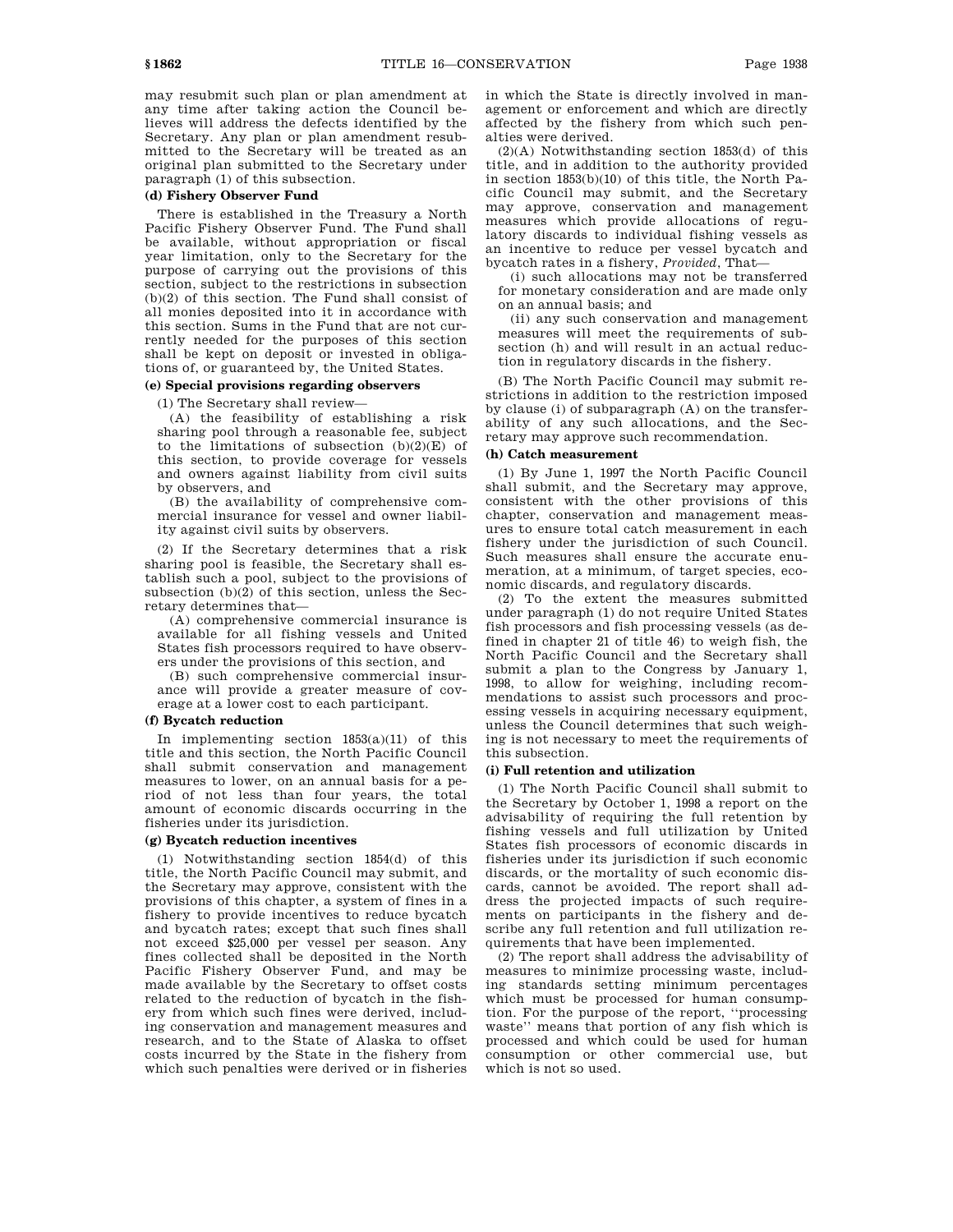# **(j) Bering Sea and Aleutian Islands crab rationalization**

(1) By not later than January 1, 2005, the Secretary shall approve and hereafter<sup>2</sup> implement by regulation the Voluntary Three-Pie Cooperative Program for crab fisheries of the Bering Sea and Aleutian Islands approved by the North Pacific Fishery Management Council between June 2002 and April 2003, and all trailing amendments including those reported to Congress on May 6, 2003. This section shall not preclude the Secretary from approving by January 1, 2005, and implementing any subsequent program amendments approved by the Council.

(2) Notwithstanding any other provision of this chapter, in carrying out paragraph (1) the Secretary shall approve all parts of the Program referred to in such paragraph. Further, no part of such Program may be implemented if, as approved by the North Pacific Fishery Management Council, individual fishing quotas, processing quotas, community development quota allocation, voluntary cooperatives, binding arbitration, regional landing and processing requirements, community protections, economic data collection, or the loan program for crab fishing vessel captains and crew members, is invalidated subject to a judicial determination not subject to judicial appeal. If the Secretary determines that a processor has leveraged its Individual Processor Quota shares to acquire a harvesters open-delivery ''B shares'', the processor's Individual Processor Quota shares shall be forfeited.

(3) Subsequent to implementation pursuant to paragraph (1), the Council may submit and the Secretary may implement changes to or repeal of conservation and management measures, including measures authorized in this section, for crab fisheries of the Bering Sea and Aleutian Islands in accordance with applicable law, including this chapter as amended by this subsection, to achieve on a continuing basis the purposes identified by the Council.

(4) The loan program referred to in paragraph (2) shall be carried out pursuant to the authority of sections 53735 and 53702(b) of title 46.

(5) For purposes of implementing this section \$1,000,000 shall be made available each year until fully implemented from funds otherwise made available to the National Marine Fisheries Service for Alaska fisheries activities.

(6) Nothing in this chapter shall constitute a waiver, either express or implied, of the antitrust laws of the United States. The Secretary, in consultation with the Department of Justice and the Federal Trade Commission, shall develop and implement a mandatory information collection and review process to provide any and all information necessary for the Department of Justice and the Federal Trade Commission to determine whether any illegal acts of anti-competition, anti-trust, or price collusion have occurred among persons receiving individual processing quotas under the Program. The Secretary may revoke any individual processing quota held by any person found to have violated a provision of the antitrust laws of the United States. (7) An individual processing quota issued under the Program shall be considered a permit for the purposes of sections 1857, 1858, and 1859 of this title, and may be revoked or limited at any time in accordance with this chapter. Issuance of an individual processing quota under the program shall not confer any right of compensation to the holder of such individual processing quota if it is revoked or limited and shall not create, or be construed to create, any right, title, or interest in or to any fish before the fish is purchased from an individual fishing quota holder.

(8) The restriction on the collection of economic data in section 1853 of this title shall not apply with respect to any fish processor who is eligible for, or who has received, individual processing quota under the Program. The restriction on the disclosure of information in section 1881a(b)(1) of this title shall not apply when the information is used to determine eligibility for or compliance with an individual processing quota program.

(9) The provisions of sections 1858, 1860, and 1861 of this title shall apply to the processing facilities and fish products of any person holding individual processing quota, and the provisions of subparagraphs (D), (E), and (L) of section  $1857(l)^3$  of this title shall apply to any facility owned or controlled by a person holding individual processing quota.

(Pub. L. 94–265, title III, §313, as added Pub. L. 101–627, title I, §118(a), Nov. 28, 1990, 104 Stat. 4457; amended Pub. L. 102–582, title IV, §404, Nov. 2, 1992, 106 Stat. 4909; Pub. L. 104–297, title I, §117(a), Oct. 11, 1996, 110 Stat. 3603; Pub. L. 108–199, div. B, title VIII, §801, Jan. 23, 2004, 118 Stat. 108; Pub. L. 109–479, title II, §214, Jan. 12, 2007, 120 Stat. 3619.)

#### REFERENCES IN TEXT

This chapter, referred to in subsecs.  $(g)(1)$ ,  $(h)(1)$ , and  $(j)(2)$ ,  $(3)$ ,  $(6)$ ,  $(7)$ , was in the original "this Act", meaning Pub. L. 94–265, Apr. 13, 1976, 90 Stat. 331, as amended, known as the Magnuson-Stevens Fishery Conservation and Management Act, which is classified principally to this chapter. For complete classification of this Act to the Code, see Short Title note set out under section 1801 of this title and Tables.

Hereafter, referred to in subsec. (i)(1), probably means on and after the date of enactment of Pub. L. 108–199, which enacted subsec. (j) of this section and was approved Jan. 23, 2004.

#### **CODIFICATION**

In subsec. (j)(4), "sections 53735 and 53702(b) of title 46'' substituted for ''sections 1111 and 1112 of title XI of the Merchant Marine Act, 1936 (46 U.S.C. App. 1279f, 1279g)'' on authority of Pub. L. 109–304, §18(c), Oct. 6, 2006, 120 Stat. 1709, which Act enacted sections 53702 and 53735 of Title 46, Shipping.

#### **AMENDMENTS**

2007—Subsec. (a). Pub. L. 109–479, §214(1), substituted ''any fishery under the Council's jurisdiction except a salmon fishery'' for ''all fisheries under the Council's jurisdiction except salmon fisheries'' in introductory provisions.

Subsec. (a)(2). Pub. L. 109–479, §214(2), added par. (2) and struck out former par. (2) which read as follows: ''establishes a system of fees to pay for the costs of implementing the plan.''

Subsec. (b)(2)(A). Pub. L. 109–479, §214(3), substituted ''observers, or electronic monitoring systems,'' for ''observers''.

<sup>&</sup>lt;sup>2</sup>See References in Text note below. <sup>3</sup>So in original. Probably should be section ''1857(1)'.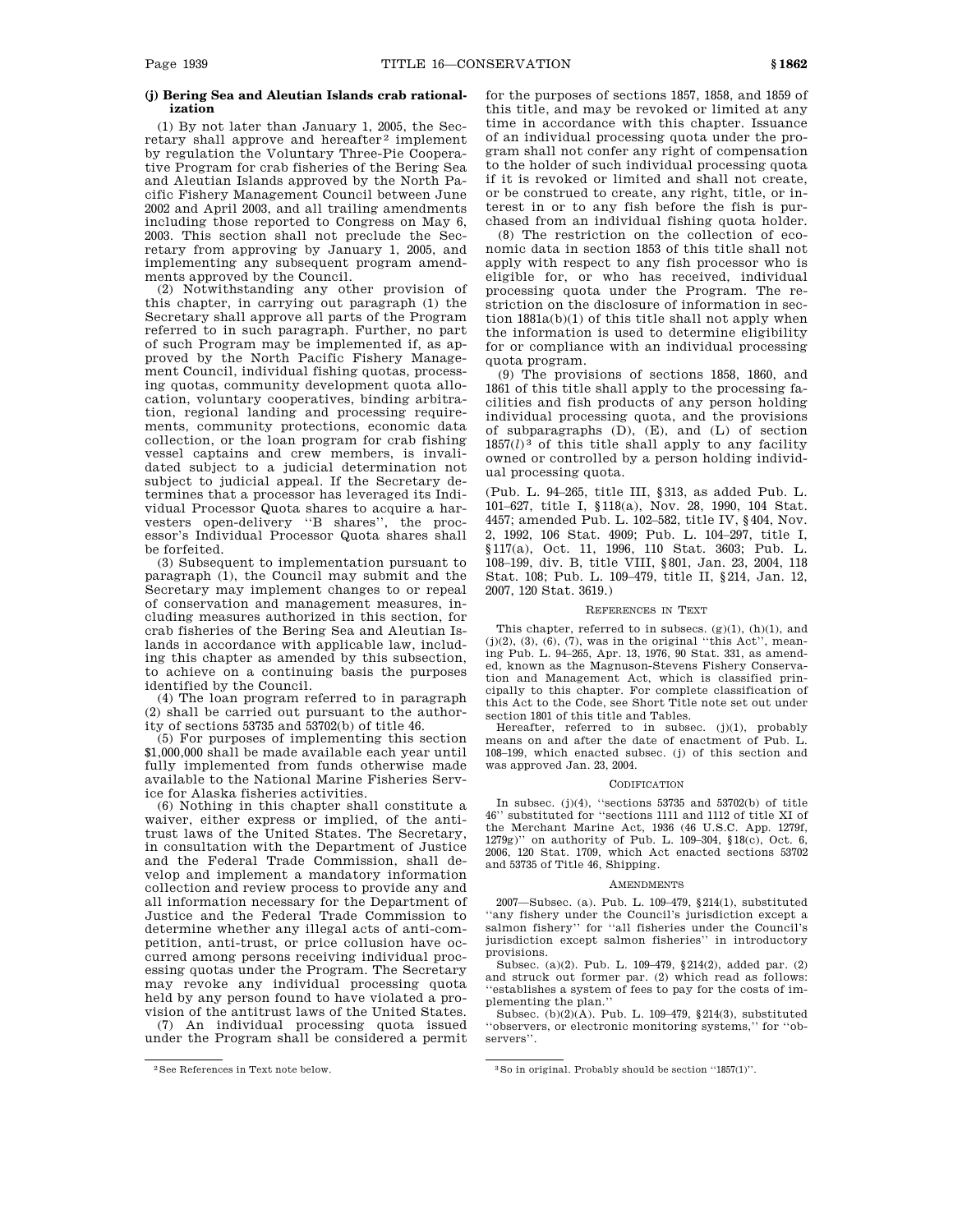Subsec. (b)(2)(E). Pub. L. 109–479, §214(4), inserted ''a fixed amount reflecting actual observer costs as described in subparagraph (A) or'' after ''expressed as''.

Subsec. (b) $(2)(F)$ . Pub. L. 109-479, §214(5), (6), inserted ''some or'' after ''against'' and ''or an electronic monitoring system'' after ''observer''.

Subsec. (b)(2)(I), (J). Pub. L. 109–479, §214(7), (8), added

subpar. (I) and redesignated former subpar. (I) as (J). 2004—Subsec. (j). Pub. L. 108–199 added subsec. (j). 1996—Pub. L. 104–297, §117(a)(1), substituted ''con-

servation" for "research plan" in section catchline. Subsec. (a). Pub. L. 104–297, §117(a)(2), substituted

''North Pacific Council'' for ''North Pacific Fishery Management Council'' in introductory provisions.

Subsecs. (f) to (i). Pub. L. 104–297, §117(a)(3), added subsecs. (f) to (i).

1992—Subsec. (b)(2)(E). Pub. L. 102–582 substituted ''2 percent, of the unprocessed ex-vessel'' for ''one percentum, of the''.

# **§ 1863. Northwest Atlantic Ocean Fisheries Reinvestment Program**

# **(a) Program**

(1) Not later than October 1, 1993, the Secretary shall establish a Northwest Atlantic Ocean Fisheries Reinvestment Program for the purposes of—

(A) promoting development of commercial fisheries and markets for underutilized species of the northwest Atlantic Ocean;

(B) developing alternative fishing opportunities for participants in the New England groundfish fishery;

(C) providing technical support and assistance to United States fishermen and fish processors to improve the value-added processing of underutilized species and to make participation in fisheries for underutilized species of the northwest Atlantic Ocean economically viable;

(D) creating new economic opportunities through the improved processing and expanded use of fish waste; and

(E) helping to restore overfished New England groundfish stocks through aquaculture or hatchery programs.

(2) CONSULTATION.—In establishing and implementing the Northwest Fisheries Reinvestment Program, the Secretary shall consult with representatives of the commercial fishing industry, the seafood processing industry, and the academic community (including the National Sea Grant Program).

(3) ACTIVITIES UNDER PROGRAM.—Subject to the availability of appropriations, the Secretary shall award contracts, grants and other financial assistance to United States citizens to carry out the purposes of subsection<sup>1</sup> (1), under the terms and conditions provided in section 713c–3(c) of title 15, except that, in making awards under this section for projects involving participation in fisheries for underutilized species, the Secretary shall give the highest priority to a person who owns or operates a fishing vessel permitted under this chapter to participate in the New England groundfish fishery who agrees to surrender that permit to the Secretary during the duration of the contract, grant or other assistance.

(4) AUTHORIZATION OF APPROPRIATIONS.—There are authorized to be appropriated \$5,000,000 for each of fiscal years 1993 through 1999 to carry out the purposes of this section. For fiscal year 1993 no more than \$1,000,000, and for fiscal year 1994 no more than \$2,000,000, of such funds may be provided from monies made available under section 713c–3(b) of title 15.

# **(b) Assistance of other agencies**

The Secretary shall actively seek the assistance of other Federal agencies in the development of fisheries for underutilized species of the northwest Atlantic Ocean, including, to the extent permitted by other applicable laws, assistance from the Secretary of Agriculture in including such underutilized species as agricultural commodities in the programs of the Foreign Agricultural Service for which amounts are authorized under the Food, Agriculture, Conservation, and Trade Act of 1990 (Public Law 101–624; 104 Stat. 3359).

# **(c) Management plans for underutilized species**

The New England Fishery Management Council, in consultation with other appropriate Councils, shall develop fishery management plans as soon as possible for any underutilized species of the northwest Atlantic Ocean that is not covered under such a plan, in order to prevent overfishing of that species.

# **(d) ''Underutilized species'' defined**

For purposes of this section, the term ''underutilized species of the northwest Atlantic Ocean'' means any fish species of the northwest Atlantic Ocean that is identified, by the Director of the Northeast Fisheries Center of the National Marine Fisheries Service, as an underutilized species.

(Pub. L. 94–265, title III, §314, as added Pub. L. 102–567, title IX, §902(a), Oct. 29, 1992, 106 Stat. 4317; amended Pub. L. 104–297, title I, §117(b), Oct. 11, 1996, 110 Stat. 3604.)

#### REFERENCES IN TEXT

This chapter, referred to in subsec. (a)(3), was in the original ''this Act'', meaning Pub. L. 94–265, Apr. 13, 1976, 90 Stat. 331, as amended, known as the Magnuson-Stevens Fishery Conservation and Management Act, which is classified principally to this chapter. For complete classification of this Act to the Code, see Short Title note set out under section 1801 of this title and Tables.

The Food, Agriculture, Conservation, and Trade Act of 1990, referred to in subsec. (b), is Pub. L. 101–624, Nov. 28, 1990, 104 Stat. 3359, as amended. For complete classification of this Act to the Code, see Short Title of 1990 Amendment note set out under section 1421 of Title 7, Agriculture, and Tables.

#### **AMENDMENTS**

1996—Subsec. (a)(4). Pub. L. 104–297 substituted ''1999'' for ''1997''.

# **§ 1864. Regional coastal disaster assistance, transition, and recovery program**

# **(a) In general**

When there is a catastrophic regional fishery disaster the Secretary may, upon the request of, and in consultation with, the Governors of affected States, establish a regional economic transition program to provide immediate disaster relief assistance to the fishermen, charter fishing operators, United States fish processors,

<sup>1</sup>So in original. Probably should be ''paragraph''.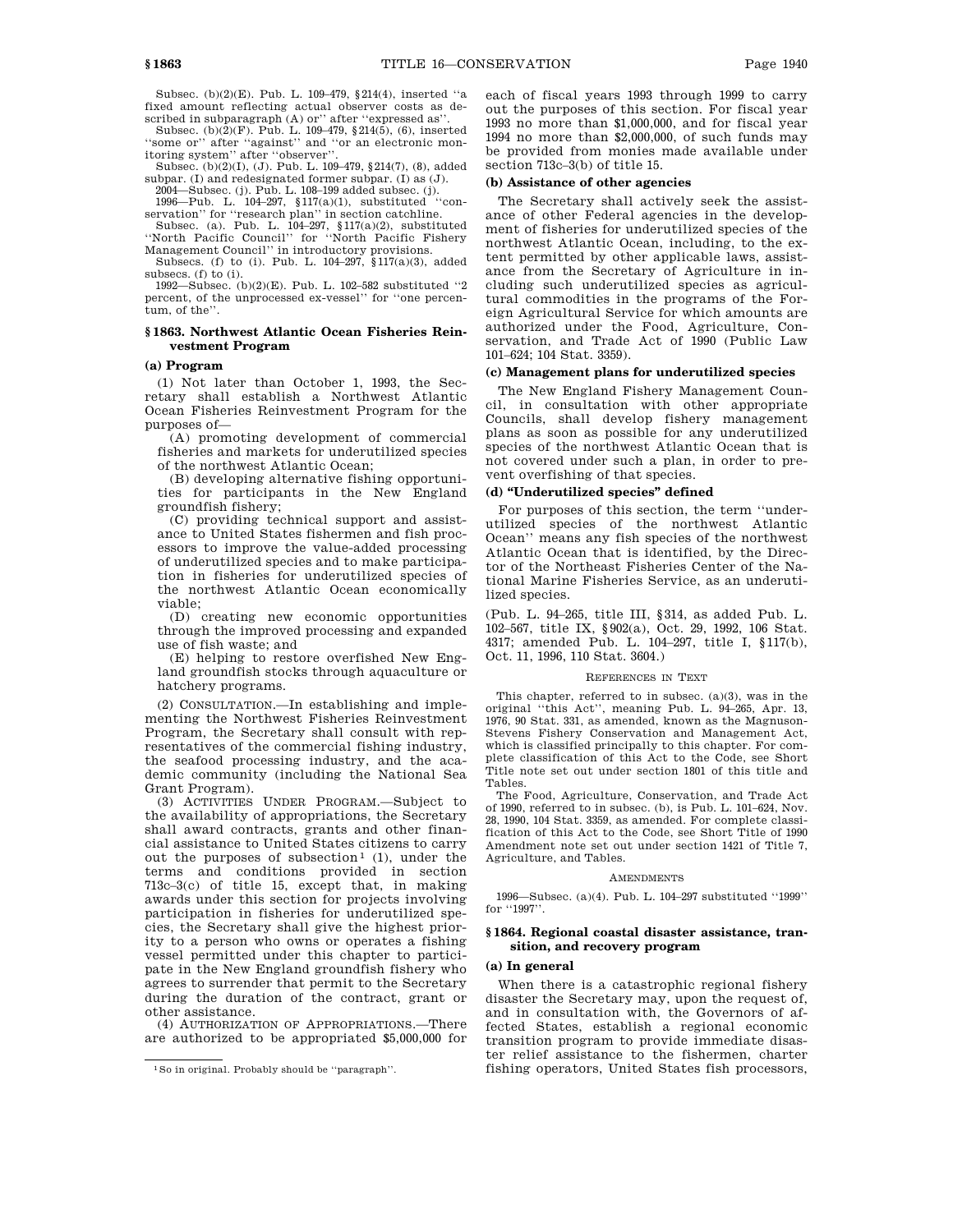and owners of related fishery infrastructure affected by the disaster.

# **(b) Program components**

# **(1) In general**

Subject to the availability of appropriations, the program shall provide funds or other economic assistance to affected entities, or to governmental entities for disbursement to affected entities, for—

(A) meeting immediate regional shoreside fishery infrastructure needs, including processing facilities, cold storage facilities, ice houses, docks, including temporary docks and storage facilities, and other related shoreside fishery support facilities and infrastructure while ensuring that those projects will not result in an increase or replacement of fishing capacity;

(B) financial assistance and job training assistance for fishermen who wish to remain in a fishery in the region that may be temporarily closed as a result of environmental or other effects associated with the disaster;

(C) funding, pursuant to the requirements of section 1861a(b) of this title, to fishermen who are willing to scrap a fishing vessel and permanently surrender permits for fisheries named on that vessel; and

(D) any other activities authorized under section 1861a of this title or section 4107(d) of this title.

# **(2) Job training**

Any fisherman who decides to scrap a fishing vessel under the program shall be eligible for job training assistance.

# **(3) State participation obligation**

The participation by a State in the program shall be conditioned upon a commitment by the appropriate State entity to ensure that the relevant State fishery meets the requirements of section 1861a(b) of this title to ensure excess capacity does not re-enter the fishery.

### **(4) No matching required**

The Secretary may waive the matching requirements of section 1861a of this title, section 4107 of this title, and any other provision of law under which the Federal share of the cost of any activity is limited to less than 100 percent if the Secretary determines that—

(A) no reasonable means are available through which applicants can meet the matching requirement; and

(B) the probable benefit of 100 percent Federal financing outweighs the public interest in imposition of the matching requirement.

# **(5) Net revenue limit inapplicable**

Section 4107(d)(3) of this title shall not apply to assistance under this section.

### **(c) Regional impact evaluation**

Within 2 months after a catastrophic regional fishery disaster the Secretary shall provide the Governor of each State participating in the program a comprehensive economic and socio-economic evaluation of the affected region's fisheries to assist the Governor in assessing the current and future economic viability of affected fisheries, including the economic impact of foreign fish imports and the direct, indirect, or environmental impact of the disaster on the fishery and coastal communities.

### **(d) Catastrophic regional fishery disaster defined**

In this section the term ''catastrophic regional fishery disaster'' means a natural disaster, including a hurricane or tsunami, or a regulatory closure (including regulatory closures resulting from judicial action) to protect human health or the marine environment, that—

(1) results in economic losses to coastal or fishing communities;

(2) affects more than 1 State or a major fishery managed by a Council or interstate fishery commission; and

(3) is determined by the Secretary to be a commercial fishery failure under section 1861a(a) of this title or a fishery resource disaster or section 4107(d) of this title.

(Pub. L. 94–265, title III, §315, as added Pub. L. 109–479, title I, §113(a), Jan. 12, 2007, 120 Stat. 3601.)

### FISHERIES HURRICANE ASSISTANCE PROGRAM

Pub. L. 109–479, title I, §115, Jan. 12, 2007, 120 Stat. 3604, provided that:

''(a) IN GENERAL.—The Secretary of Commerce shall establish an assistance program for the Gulf of Mexico commercial and recreational fishing industry.

''(b) ALLOCATION OF FUNDS.—Under the program, the Secretary shall allocate funds appropriated to carry out the program among the States of Alabama, Louisiana, Florida, Mississippi, and Texas in proportion to the percentage of the fishery (including crawfish) catch landed by each State before August 29, 2005, except that the amount allocated to Florida shall be based exclusively on the proportion of such catch landed by the Florida Gulf Coast fishery.

''(c) USE OF FUNDS.—Of the amounts made available to each State under the program—

''(1) 2 percent shall be retained by the State to be used for the distribution of additional payments to fishermen with a demonstrated record of compliance with turtle excluder and bycatch reduction device regulations; and

''(2) the remainder of the amounts shall be used for—

''(A) personal assistance, with priority given to food, energy needs, housing assistance, transportation fuel, and other urgent needs;

''(B) assistance for small businesses, including fishermen, fish processors, and related businesses serving the fishing industry;

''(C) domestic product marketing and seafood promotion;

''(D) State seafood testing programs;

''(E) the development of limited entry programs for the fishery;

''(F) funding or other incentives to ensure widespread and proper use of turtle excluder devices and bycatch reduction devices in the fishery; and

''(G) voluntary capacity reduction programs for shrimp fisheries under limited access programs.

''(d) AUTHORIZATION OF APPROPRIATIONS.—There are authorized to be appropriated to the Secretary of Com-

merce \$17,500,000 for each of fiscal years 2007 through 2012 to carry out this section.''

# **§ 1865. Bycatch reduction engineering program**

#### **(a) Bycatch reduction engineering program**

Not later than 1 year after January 12, 2007, the Secretary, in cooperation with the Councils and other affected interests, and based upon the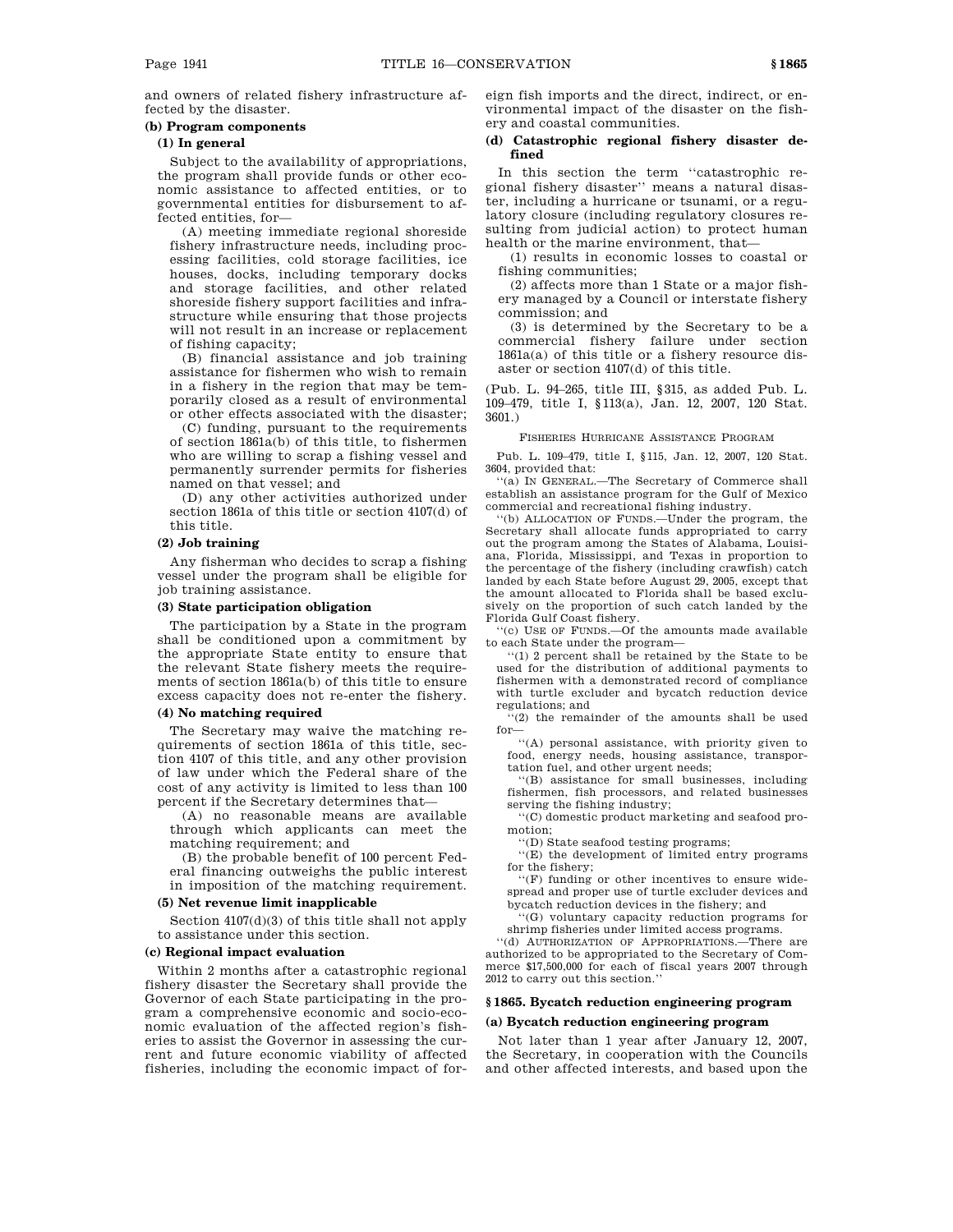best scientific information available, shall establish a bycatch reduction program, including grants, to develop technological devices and other conservation engineering changes designed to minimize bycatch, seabird interactions, bycatch mortality, and post-release mortality in Federally managed fisheries. The program shall—

(1) be regionally based;

(2) be coordinated with projects conducted under the cooperative research and management program established under this chapter;

(3) provide information and outreach to fishery participants that will encourage adoption and use of technologies developed under the program; and

(4) provide for routine consultation with the Councils in order to maximize opportunities to incorporate results of the program in Council actions and provide incentives for adoption of methods developed under the program in fishery management plans developed by the Councils.

### **(b) Incentives**

Any fishery management plan prepared by a Council or by the Secretary may establish a system of incentives to reduce total bycatch and seabird interactions, amounts, bycatch rates, and post-release mortality in fisheries under the Council's or Secretary's jurisdiction, including—

(1) measures to incorporate bycatch into quotas, including the establishment of collective or individual bycatch quotas;

(2) measures to promote the use of gear with verifiable and monitored low bycatch and seabird interactions, rates; and

(3) measures that, based on the best scientific information available, will reduce bycatch and seabird interactions, bycatch mortality, post-release mortality, or regulatory discards in the fishery.

### **(c) Coordination on seabird interactions**

The Secretary, in coordination with the Secretary of<sup>1</sup> Interior, is authorized to undertake projects in cooperation with industry to improve information and technology to reduce seabird bycatch, including—

(1) outreach to industry on new technologies and methods;

(2) projects to mitigate for seabird mortality; and

(3) actions at appropriate international fishery organizations to reduce seabird interactions in fisheries.

### **(d) Report**

The Secretary shall transmit an annual report to the Senate Committee on Commerce, Science, and Transportation and the House of Representatives Committee on Resources that—

(1) describes funding provided to implement this section;

(2) describes developments in gear technology achieved under this section; and

(3) describes improvements and reduction in bycatch and seabird interactions associated with implementing this section, as well as proposals to address remaining bycatch or seabird interaction problems.

(Pub. L. 94–265, title III, §316, as added Pub. L. 109–479, title I, §116(a), Jan. 12, 2007, 120 Stat. 3605.)

# REFERENCES IN TEXT

This chapter, referred to in subsec. (a)(2), was in the original ''this Act'', meaning Pub. L. 94–265, Apr. 13, 1976, 90 Stat. 331, as amended, known as the Magnuson-Stevens Fishery Conservation and Management Act, which is classified principally to this chapter. For complete classification of this Act to the Code, see Short Title note set out under section 1801 of this title and Tables.

### CHANGE OF NAME

Committee on Resources of House of Representatives changed to Committee on Natural Resources of House of Representatives by House Resolution No. 6, One Hundred Tenth Congress, Jan. 5, 2007.

### **§ 1866. Shark feeding**

Except to the extent determined by the Secretary, or under State law, as presenting no public health hazard or safety risk, or when conducted as part of a research program funded in whole or in part by appropriated funds, it is unlawful to introduce, or attempt to introduce, food or any other substance into the water to attract sharks for any purpose other than to harvest sharks within the Exclusive Economic Zone seaward of the State of Hawaii and of the Commonwealths, territories, and possessions of the United States in the Pacific Ocean Area.

(Pub. L. 94–265, title III, §317, as added Pub. L. 109–479, title I, §119, Jan. 12, 2007, 120 Stat. 3607.)

### **§ 1867. Cooperative research and management program**

### **(a) In general**

The Secretary of Commerce, in consultation with the Councils, shall establish a cooperative research and management program to address needs identified under this chapter and under any other marine resource laws enforced by the Secretary. The program shall be implemented on a regional basis and shall be developed and conducted through partnerships among Federal, State, and Tribal managers and scientists (including interstate fishery commissions), fishing industry participants (including use of commercial charter or recreational vessels for gathering data), and educational institutions.

#### **(b) Eligible projects**

The Secretary shall make funds available under the program for the support of projects to address critical needs identified by the Councils in consultation with the Secretary. The program shall promote and encourage efforts to utilize sources of data maintained by other Federal agencies, State agencies, or academia for use in such projects.

# **(c) Funding**

In making funds available the Secretary shall award funding on a competitive basis and based on regional fishery management needs, select programs that form part of a coherent program of research focused on solving priority issues identified by the Councils, and shall give priority to the following projects:

(1) Projects to collect data to improve, supplement, or enhance stock assessments, in-

<sup>1</sup>So in original. Probably should be ''of the''.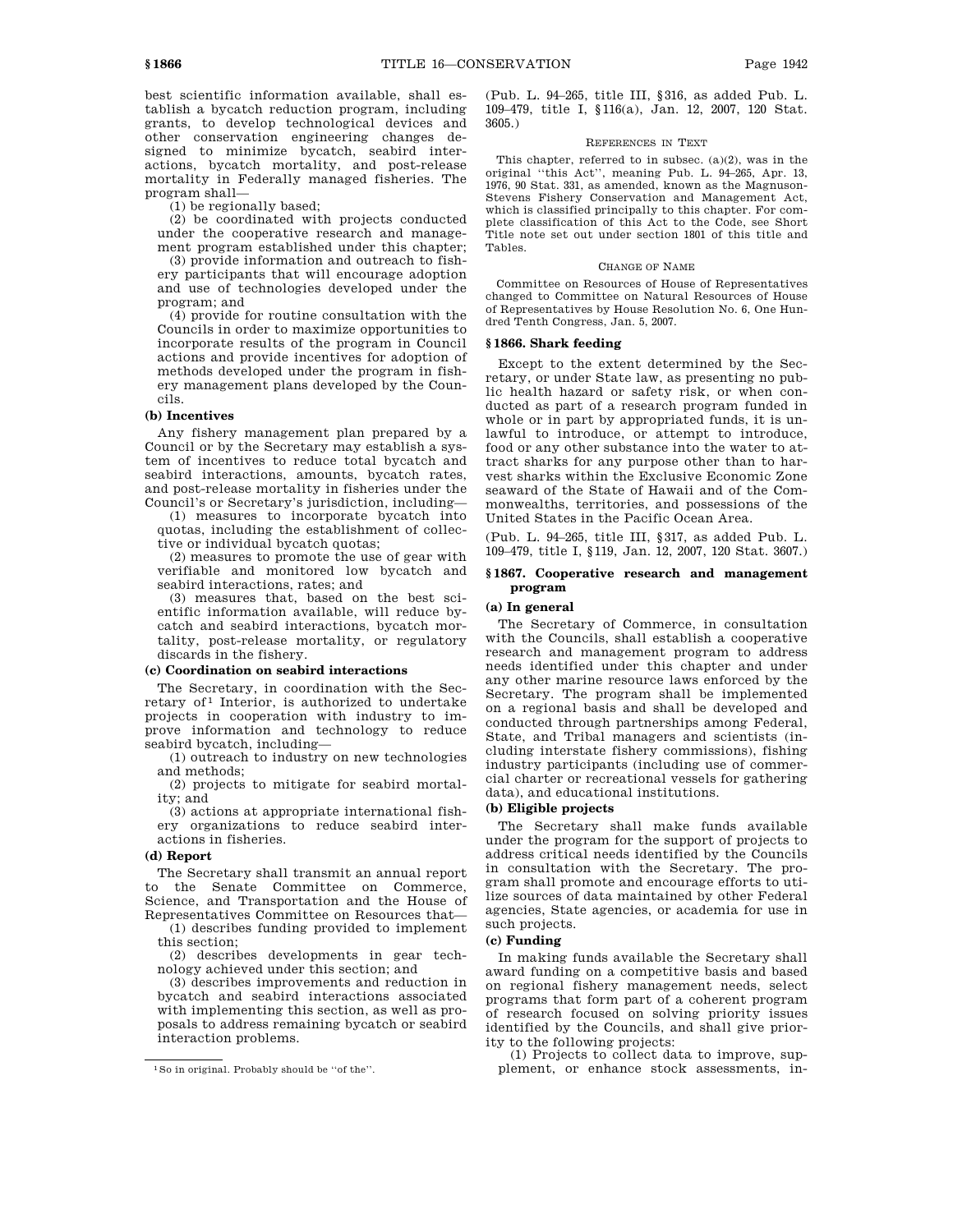cluding the use of fishing vessels or acoustic or other marine technology.

(2) Projects to assess the amount and type of bycatch or post-release mortality occurring in a fishery.

(3) Conservation engineering projects designed to reduce bycatch, including avoidance of post-release mortality, reduction of bycatch in high seas fisheries, and transfer of such fishing technologies to other nations.

(4) Projects for the identification of habitat areas of particular concern and for habitat conservation.

(5) Projects designed to collect and compile economic and social data.

# **(d) Experimental permitting process**

Not later than 180 days after January 12, 2007, the Secretary, in consultation with the Councils, shall promulgate regulations that create an expedited, uniform, and regionally-based process to promote issuance, where practicable, of experimental fishing permits.

# **(e) Guidelines**

The Secretary, in consultation with the Councils, shall establish guidelines to ensure that participation in a research project funded under this section does not result in loss of a participant's catch history or unexpended days-at-sea as part of a limited entry system.

### **(f) Exempted projects**

The procedures of this section shall not apply to research funded by quota set-asides in a fishery.

(Pub. L. 94–265, title III, §318, as added Pub. L. 109–479, title II, §204, Jan. 12, 2007, 120 Stat. 3614.)

# REFERENCES IN TEXT

This chapter, referred to in subsec. (a), was in the original ''this Act'', meaning Pub. L. 94–265, Apr. 13, 1976, 90 Stat. 331, as amended, known as the Magnuson-Stevens Fishery Conservation and Management Act, which is classified principally to this chapter. For complete classification of this Act to the Code, see Short Title note set out under section 1801 of this title and Tables.

# **§ 1868. Herring study**

# **(a) In general**

The Secretary may conduct a cooperative research program to study the issues of abundance, distribution and the role of herring as forage fish for other commercially important fish stocks in the Northwest Atlantic, and the potential for local scale depletion from herring harvesting and how it relates to other fisheries in the Northwest Atlantic. In planning, designing, and implementing this program, the Secretary shall engage multiple fisheries sectors and stakeholder groups concerned with herring management.

# **(b) Report**

The Secretary shall present the final results of this study to Congress within 3 months following the completion of the study, and an interim report at the end of fiscal year 2008.

# **(c) Authorization of appropriations**

There are authorized to be appropriated \$2,000,000 for fiscal year 2007 through fiscal year 2009 to conduct this study.

(Pub. L. 94–265, title III, §319, as added Pub. L. 109–479, title II, §205, Jan. 12, 2007, 120 Stat. 3615.)

#### **§ 1869. Restoration study**

# **(a) In general**

The Secretary may conduct a study to update scientific information and protocols needed to improve restoration techniques for a variety of coast habitat types and synthesize the results in a format easily understandable by restoration practitioners and local communities.

# **(b) Authorization of appropriations**

There are authorized to be appropriated \$500,000 for fiscal year 2007 to conduct this study. (Pub. L. 94–265, title III, §320, as added Pub. L.

109–479, title II, §206, Jan. 12, 2007, 120 Stat. 3615.)

# SUBCHAPTER V—FISHERY MONITORING AND RESEARCH

### **§ 1881. Registration and information management**

# **(a) Standardized fishing vessel registration and information management system**

The Secretary shall, in cooperation with the Secretary of the department in which the Coast Guard is operating, the States, the Councils, and Marine Fisheries Commissions, develop recommendations for implementation of a standardized fishing vessel registration and information management system on a regional basis. The recommendations shall be developed after consultation with interested governmental and nongovernmental parties and shall—

(1) be designed to standardize the requirements of vessel registration and information collection systems required by this chapter, the Marine Mammal Protection Act (16 U.S.C. 1361 et seq.), and any other marine resource law implemented by the Secretary, and, with the permission of a State, any marine resource law implemented by such State;

(2) integrate information collection programs under existing fishery management plans into a non-duplicative information collection and management system;

(3) avoid duplication of existing State, tribal, or Federal systems and shall utilize, to the maximum extent practicable, information collected from existing systems;

(4) provide for implementation of the system through cooperative agreements with appropriate State, regional, or tribal entities and Marine Fisheries Commissions;

(5) provide for funding (subject to appropriations) to assist appropriate State, regional, or tribal entities and Marine Fisheries Commissions in implementation;

(6) establish standardized units of measurement, nomenclature, and formats for the collection and submission of information;

(7) minimize the paperwork required for vessels registered under the system;

(8) include all species of fish within the geographic areas of authority of the Councils and all fishing vessels including charter fishing vessels, but excluding recreational fishing vessels;

(9) require United States fish processors, and fish dealers and other first ex-vessel pur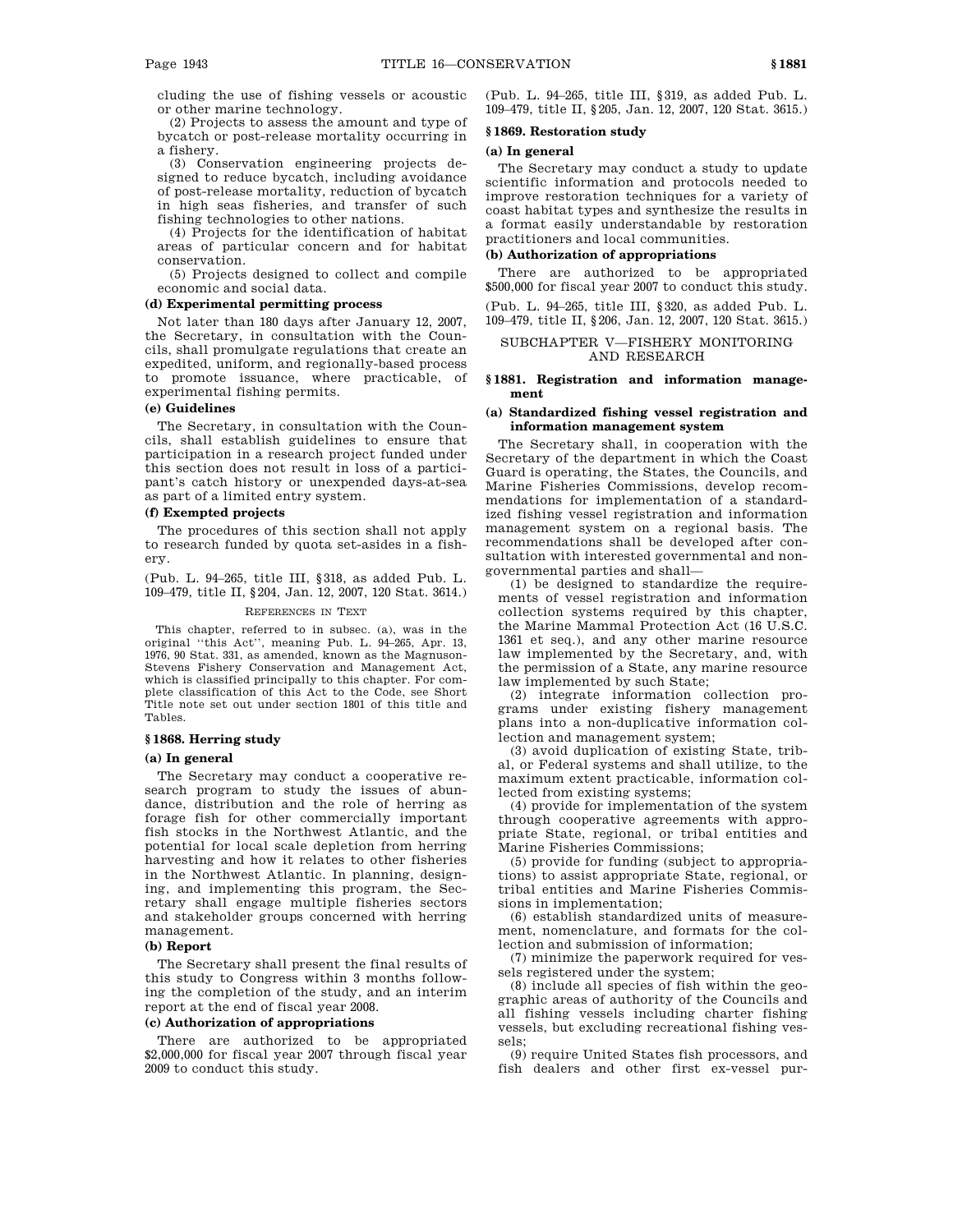chasers of fish that are subject to the proposed system, to submit information (other than economic information) which may be necessary to meet the goals of the proposed system; and

(10) include procedures necessary to ensure—

(A) the confidentiality of information collected under this section in accordance with section 1881a(b) of this title; and

(B) the timely release or availability to the public of information collected under this section consistent with section 1881a(b) of this title.

# **(b) Fishing vessel registration**

The proposed registration system should, at a minimum, obtain the following information for each fishing vessel—

(1) the name and official number or other identification, together with the name and address of the owner or operator or both;

(2) gross tonnage, vessel capacity, type and quantity of fishing gear, mode of operation (catcher, catcher processor, or other), and such other pertinent information with respect to vessel characteristics as the Secretary may require; and

(3) identification (by species, gear type, geographic area of operations, and season) of the fisheries in which the fishing vessel participates.

# **(c) Fishery information**

The proposed information management system should, at a minimum, provide basic fisheries performance information for each fishery, including—

(1) the number of vessels participating in the fishery including charter fishing vessels;

(2) the time period in which the fishery occurs;

(3) the approximate geographic location or official reporting area where the fishery occurs;

(4) a description of fishing gear used in the fishery, including the amount and type of such gear and the appropriate unit of fishing effort; and

(5) other information required under subsection<sup>1</sup> 1853(a)(5) of this title or requested by the Council under section 1881a of this title.

# **(d) Use of registration**

Any registration recommended under this section shall not be considered a permit for the purposes of this chapter, and the Secretary may not propose to revoke, suspend, deny, or impose any other conditions or restrictions on any such registration or the use of such registration under this chapter.

# **(e) Public comment**

Within one year after October 11, 1996, the Secretary shall publish in the Federal Register for a 60-day public comment period a proposal that would provide for implementation of a standardized fishing vessel registration and information collection system that meets the requirements of subsections (a) through (c). The proposal shall include—

(1) a description of the arrangements of the Secretary for consultation and cooperation with the department in which the Coast Guard is operating, the States, the Councils, Marine Fisheries Commissions, the fishing industry and other interested parties; and

(2) any proposed regulations or legislation necessary to implement the proposal.

### **(f) Congressional transmittal**

Within 60 days after the end of the comment period and after consideration of comments received under subsection (e), the Secretary shall transmit to the Committee on Commerce, Science, and Transportation of the Senate and the Committee on Resources of the House of Representatives a recommended proposal for implementation of a national fishing vessel registration system that includes—

(1) any modifications made after comment and consultation;

(2) a proposed implementation schedule, including a schedule for the proposed cooperative agreements required under subsection  $(a)(4)$ ; and

(3) recommendations for any such additional legislation as the Secretary considers necessary or desirable to implement the proposed system.

# **(g) Recreational fisheries**

# **(1) Federal program**

The Secretary shall establish and implement a regionally based registry program for recreational fishermen in each of the 8 fishery management regions. The program, which shall not require a fee before January 1, 2011, shall provide for—

(A) the registration (including identification and contact information) of individuals who engage in recreational fishing—

(i) in the Exclusive Economic Zone;

(ii) for anadromous species; or

(iii) for Continental Shelf fishery resources beyond the Exclusive Economic

Zone; and (B) if appropriate, the registration (includ-

ing the ownership, operator, and identification of the vessel) of vessels used in such fishing.

# **(2) State programs**

The Secretary shall exempt from registration under the program recreational fishermen and charter fishing vessels licensed, permitted, or registered under the laws of a State if the Secretary determines that information from the State program is suitable for the Secretary's use or is used to assist in completing marine recreational fisheries statistical surveys, or evaluating the effects of proposed conservation and management measures for marine recreational fisheries.

# **(3) Data collection**

# **(A) Improvement of the marine recreational fishery statistics survey**

Within 24 months after January 12, 2007, the Secretary, in consultation with representatives of the recreational fishing industry and experts in statistics, technology,

<sup>1</sup>So in original. Probably should be ''section''.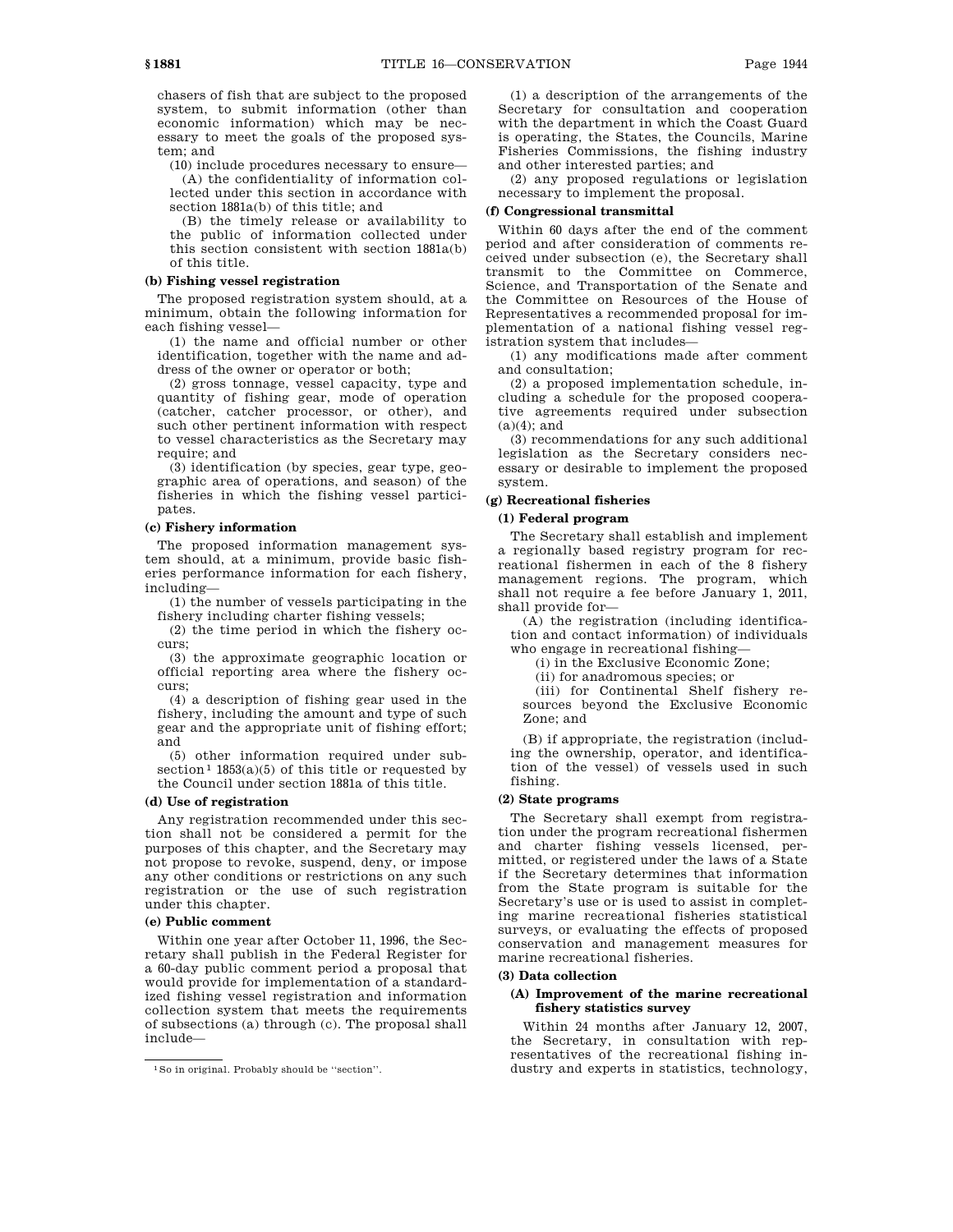and other appropriate fields, shall establish a program to improve the quality and accuracy of information generated by the Marine Recreational Fishery Statistics Survey, with a goal of achieving acceptable accuracy and utility for each individual fishery.

# **(B) NRC report recommendations**

The program shall take into consideration and, to the extent feasible, implement the recommendations of the National Research Council in its report Review of Recreational Fisheries Survey Methods (2006), including—

(i) redesigning the Survey to improve the effectiveness and appropriateness of sampling and estimation procedures, its applicability to various kinds of management decisions, and its usefulness for social and economic analyses; and

(ii) providing for ongoing technical evaluation and modification as needed to meet emerging management needs.

# **(C) Methodology**

Unless the Secretary determines that alternate methods will achieve this goal more efficiently and effectively, the program shall, to the extent possible, include—

(i) an adequate number of intercepts to accurately estimate recreational catch and effort;

(ii) use of surveys that target anglers registered or licensed at the State or Federal level to collect participation and effort data;

(iii) collection and analysis of vessel trip report data from charter fishing vessels;

(iv) development of a weather corrective factor that can be applied to recreational catch and effort estimates; and

(v) an independent committee composed of recreational fishermen, academics, persons with expertise in stock assessments and survey design, and appropriate personnel from the National Marine Fisheries Service to review the collection estimates, geographic, and other variables related to dockside intercepts and to identify deficiencies in recreational data collection, and possible correction measures.

# **(D) Deadline**

The Secretary shall complete the program under this paragraph and implement the improved Marine Recreational Fishery Statistics Survey not later than January 1, 2009.

# **(4) Federal-State partnerships**

# **(A) Establishment**

The Secretary shall establish a partnership with a State to develop best practices for implementing the State program established under paragraph (2).

# **(B) Guidance**

The Secretary shall develop guidance, in cooperation with the States, that details best practices for administering State programs pursuant to paragraph (2), and provide such guidance to the States.

# **(C) Biennial report**

The Secretary shall submit to the appropriate committees of Congress and publish biennial reports that include(i) the estimated accuracy of—

(I) the information provided under subparagraphs (A) and (B) of paragraph (1) for each registry program established under that paragraph; and

(II) the information from each State program that is used to assist in completing surveys or evaluating effects of conservation and management measures under paragraph (2);

(ii) priorities for improving recreational fishing data collection; and

(iii) an explanation of any use of information collected by such State programs and by the Secretary.

# **(D) States grant program**

# **(i) In general**

The Secretary may make grants to States to—

(I) improve implementation of State programs consistent with this subsection; and

(II) assist such programs in complying with requirements related to changes in recreational data collection under paragraph (3).

# **(ii) Use of funds**

Any funds awarded through such grants shall be used to support data collection, quality assurance, and outreach to entities submitting such data. The Secretary shall prioritize such grants based on the ability of the grant to improve the quality and accuracy of such programs.

# **(5) Report**

Within 24 months after establishment of the program, the Secretary shall submit a report to Congress that describes the progress made toward achieving the goals and objectives of the program.

# **(h) Action by Secretary**

The Secretary shall—

(1) within 90 days after December 31, 2018, enter into an agreement with the National Academy of Sciences to evaluate, in the form of a report—

(A) how the design of the Marine Recreational Information Program, for the purposes of stock assessment and the determination of stock management reference points, can be improved to better meet the needs of in-season management of annual catch limits under section 1853(a)(15) of this title; and

(B) what actions the Secretary, Councils, and States could take to improve the accuracy and timeliness of data collection and analysis to improve the Marine Recreational Information Program and facilitate in-season management; and

(2) within 6 months after receiving the report under paragraph (1), submit to Congress recommendations regarding—

(A) changes to be made to the Marine Recreational Information Program to make the program better meet the needs of in-season management of annual catch limits and other requirements under such section; and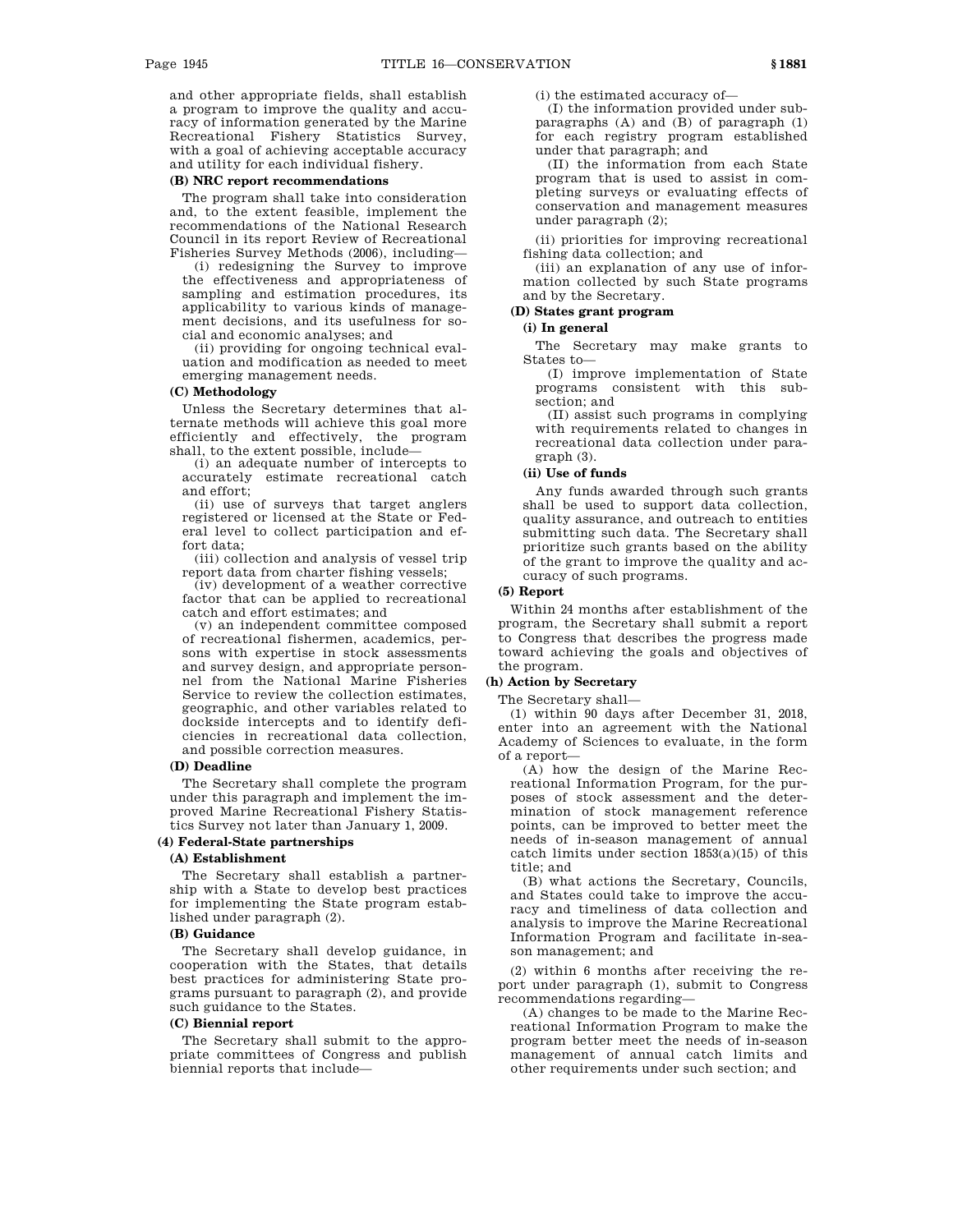(B) alternative management approaches that could be applied to recreational fisheries for which the Marine Recreational Information Program is not meeting the needs of in-season management of annual catch limits, consistent with other requirements of this chapter, until such time as the changes in subparagraph (A) are implemented.

(Pub. L. 94–265, title IV, §401, as added Pub. L. 104–297, title II, §202, Oct. 11, 1996, 110 Stat. 3605; amended Pub. L. 109–479, title II, §201, Jan. 12, 2007, 120 Stat. 3611; Pub. L. 115–405, §202, Dec. 31, 2018, 132 Stat. 5359.)

# REFERENCES IN TEXT

This chapter, referred to in subsecs. (a)(1), (d) and (h)(2)(B), was in the original ''this Act'', meaning Pub. L. 94–265, Apr. 13, 1976, 90 Stat. 331, as amended, known as the Magnuson-Stevens Fishery Conservation and Management Act, which is classified principally to this chapter. For complete classification of this Act to the Code, see Short Title note set out under section 1801 of this title and Tables.

The Marine Mammal Protection Act, referred to in subsec. (a)(1), probably means the Marine Mammal Protection Act of 1972, Pub. L. 92–522, Oct. 21, 1972, 86 Stat. 1027, as amended, which is classified generally to chapter 31 (§1361 et seq.) of this title. For complete classification of this Act to the Code, see Short Title note set out under section 1361 of this title and Tables.

#### PRIOR PROVISIONS

A prior section 1881, Pub. L. 94–265, title IV, §401, Apr. 13, 1976, 90 Stat. 359, related to authority to amend regulations to conform to Law of the Sea Treaty, prior to repeal by Pub. L. 99–659, title I, §110, Nov. 14, 1986, 100 Stat. 3715.

#### **AMENDMENTS**

2018—Subsec. (g)(4), (5). Pub. L. 115–405, §202(1), added par. (4) and redesignated former par. (4) as (5).

Subsec. (h). Pub. L. 115–405, §202(2), added subsec. (h). 2007—Subsec. (g). Pub. L. 109–479 added subsec. (g) and struck out former subsec. (g) which required a report to Congress.

#### CHANGE OF NAME

Committee on Resources of House of Representatives changed to Committee on Natural Resources of House of Representatives by House Resolution No. 6, One Hundred Tenth Congress, Jan. 5, 2007.

### TRANSFER OF FUNCTIONS

For transfer of authorities, functions, personnel, and assets of the Coast Guard, including the authorities and functions of the Secretary of Transportation relating thereto, to the Department of Homeland Security, and for treatment of related references, see sections 468(b), 551(d), 552(d), and 557 of Title 6, Domestic Security, and the Department of Homeland Security Reorganization Plan of November 25, 2002, as modified, set out as a note under section 542 of Title 6.

#### NAS REPORT RECOMMENDATIONS

Pub. L. 115–405, §201(b), Dec. 31, 2018, 132 Stat. 5358, provided that: ''The Secretary of Commerce shall take into consideration and, to the extent feasible, implement the recommendations of the National Academy of Sciences in the report entitled 'Review of the Marine Recreational Information Program (2017)', and shall submit, every 2 years following the date of enactment of this Act [Dec. 31, 2018], a report to the appropriate committees of Congress [Committee on Commerce, Science, and Transportation of the Senate and the Committee on Natural Resources of the House of Representatives] detailing progress made implementing those recommendations. Recommendations considered shall include—

''(1) prioritizing the evaluation of electronic data collection, including smartphone applications, electronic diaries for prospective data collection, and an internet website option for panel members or for the public;

 $(2)$  evaluating whether the design of the Marine Recreational Information Program for the purposes of stock assessment and the determination of stock management reference points is compatible with the needs of in-season management of annual catch limits; and

''(3) if the Marine Recreational Information Program is incompatible with the needs of in-season management of annual catch limits, determining an alternative method for in-season management.''

# **§ 1881a. Information collection**

# **(a) Collection programs**

# **(1) Council requests**

If a Council determines that additional information would be beneficial for developing, implementing, or revising a fishery management plan or for determining whether a fishery is in need of management, the Council may request that the Secretary implement an information collection program for the fishery which would provide the types of information specified by the Council. The Secretary shall undertake such an information collection program if he determines that the need is justified, and shall promulgate regulations to implement the program within 60 days after such determination is made. If the Secretary determines that the need for an information collection program is not justified, the Secretary shall inform the Council of the reasons for such determination in writing. The determinations of the Secretary under this paragraph regarding a Council request shall be made within a reasonable period of time after receipt of that request.

# **(2) Secretarial initiation**

If the Secretary determines that additional information is necessary for developing, implementing, revising, or monitoring a fishery management plan, or for determining whether a fishery is in need of management, the Secretary may, by regulation, implement an information collection or observer program requiring submission of such additional information for the fishery.

# **(b) Confidentiality of information**

(1) Any information submitted to the Secretary, a State fishery management agency, or a marine fisheries commission by any person in compliance with the requirements of this chapter shall be confidential and shall not be disclosed except—

(A) to Federal employees and Council employees who are responsible for fishery management plan development, monitoring, or enforcement;

(B) to State or Marine Fisheries Commission employees as necessary to further the Department's mission, subject to a confidentiality agreement that prohibits public disclosure of the identity of business of any person;

(C) to State employees who are responsible for fishery management plan enforcement, if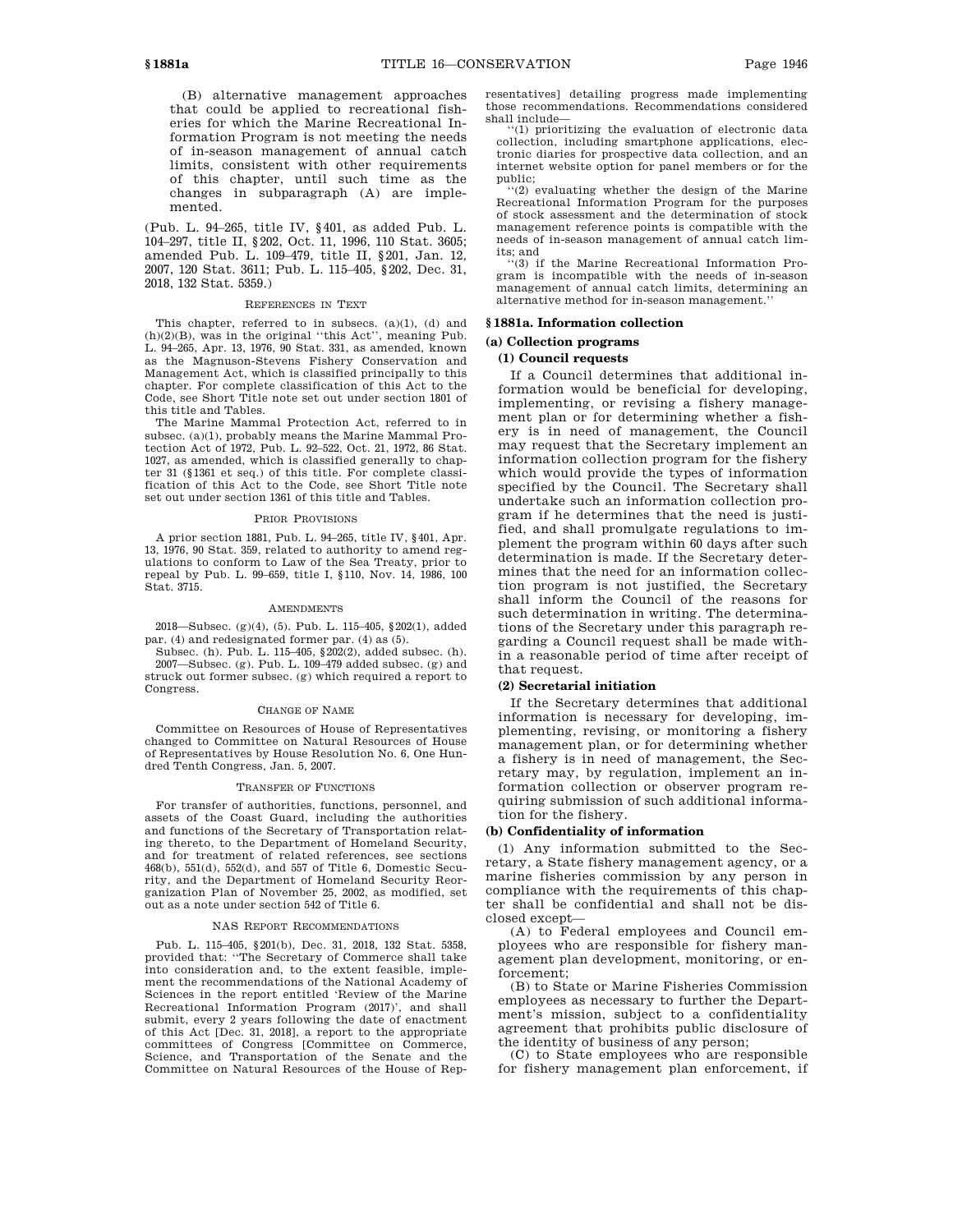the States employing those employees have entered into a fishery enforcement agreement with the Secretary and the agreement is in effect;

(D) when required by court order;

(E) when such information is used by State, Council, or Marine Fisheries Commission employees to verify catch under a limited access program, but only to the extent that such use is consistent with subparagraph (B);

(F) when the Secretary has obtained written authorization from the person submitting such information to release such information to persons for reasons not otherwise provided for in this subsection, and such release does not violate other requirements of this chapter;

(G) when such information is required to be submitted to the Secretary for any determination under a limited access program; or

(H) in support of homeland and national security activities, including the Coast Guard's homeland security missions as defined in section  $468(a)(2)$  of title 6.

(2) Any observer information shall be confidential and shall not be disclosed, except in accordance with the requirements of subparagraphs (A) through (H) of paragraph (1), or—

(A) as authorized by a fishery management plan or regulations under the authority of the North Pacific Council to allow disclosure to the public of weekly summary bycatch information identified by vessel or for haul-specific bycatch information without vessel identification;

(B) when such information is necessary in proceedings to adjudicate observer certifications; or

(C) as authorized by any regulations issued under paragraph (3) allowing the collection of observer information, pursuant to a confidentiality agreement between the observers, observer employers, and the Secretary prohibiting disclosure of the information by the observers or observer employers, in order—

(i) to allow the sharing of observer information among observers and between observers and observer employers as necessary to train and prepare observers for deployments on specific vessels; or

(ii) to validate the accuracy of the observer information collected.

(3) The Secretary shall, by regulation, prescribe such procedures as may be necessary to preserve the confidentiality of information submitted in compliance with any requirement or regulation under this chapter, except that the Secretary may release or make public any such information in any aggregate or summary form which does not directly or indirectly disclose the identity or business of any person who submits such information. Nothing in this subsection shall be interpreted or construed to prevent the use for conservation and management purposes by the Secretary, or with the approval of the Secretary, the Council, of any information submitted in compliance with any requirement or regulation under this chapter or the use, release, or publication of bycatch information pursuant to paragraph  $(2)(A)$ .

# **(c) Restriction on use of certain information**

(1) The Secretary shall promulgate regulations to restrict the use, in civil enforcement or criminal proceedings under this chapter, the Marine Mammal Protection Act of 1972 (16 U.S.C. 1361 et seq.), and the Endangered Species Act (16 U.S.C. 1531 et seq.), of information collected by voluntary fishery data collectors, including sea samplers, while aboard any vessel for conservation and management purposes if the presence of such a fishery data collector aboard is not required by any of such chapter or Acts or regulations thereunder.

(2) The Secretary may not require the submission of a Federal or State income tax return or statement as a prerequisite for issuance of a permit until such time as the Secretary has promulgated regulations to ensure the confidentiality of information contained in such return or statement, to limit the information submitted to that necessary to achieve a demonstrated conservation and management purpose, and to provide appropriate penalties for violation of such regulations.

### **(d) Contracting authority**

Notwithstanding any other provision of law, the Secretary may provide a grant, contract, or other financial assistance on a sole-source basis to a State, Council, or Marine Fisheries Commission for the purpose of carrying out information collection or other programs if—

(1) the recipient of such a grant, contract, or other financial assistance is specified by statute to be, or has customarily been, such State, Council, or Marine Fisheries Commission; or

(2) the Secretary has entered into a cooperative agreement with such State, Council, or Marine Fisheries Commission.

### **(e) Resource assessments**

(1) The Secretary may use the private sector to provide vessels, equipment, and services necessary to survey the fishery resources of the United States when the arrangement will yield statistically reliable results.

(2) The Secretary, in consultation with the appropriate Council and the fishing industry—

(A) may structure competitive solicitations under paragraph (1) so as to compensate a contractor for a fishery resources survey by allowing the contractor to retain for sale fish harvested during the survey voyage;

(B) in the case of a survey during which the quantity or quality of fish harvested is not expected to be adequately compensatory, may structure those solicitations so as to provide that compensation by permitting the contractor to harvest on a subsequent voyage and retain for sale a portion of the allowable catch of the surveyed fishery; and

(C) may permit fish harvested during such survey to count toward a vessel's catch history under a fishery management plan if such survey was conducted in a manner that precluded a vessel's participation in a fishery that counted under the plan for purposes of determining catch history.

(3) The Secretary shall undertake efforts to expand annual fishery resource assessments in all regions of the Nation.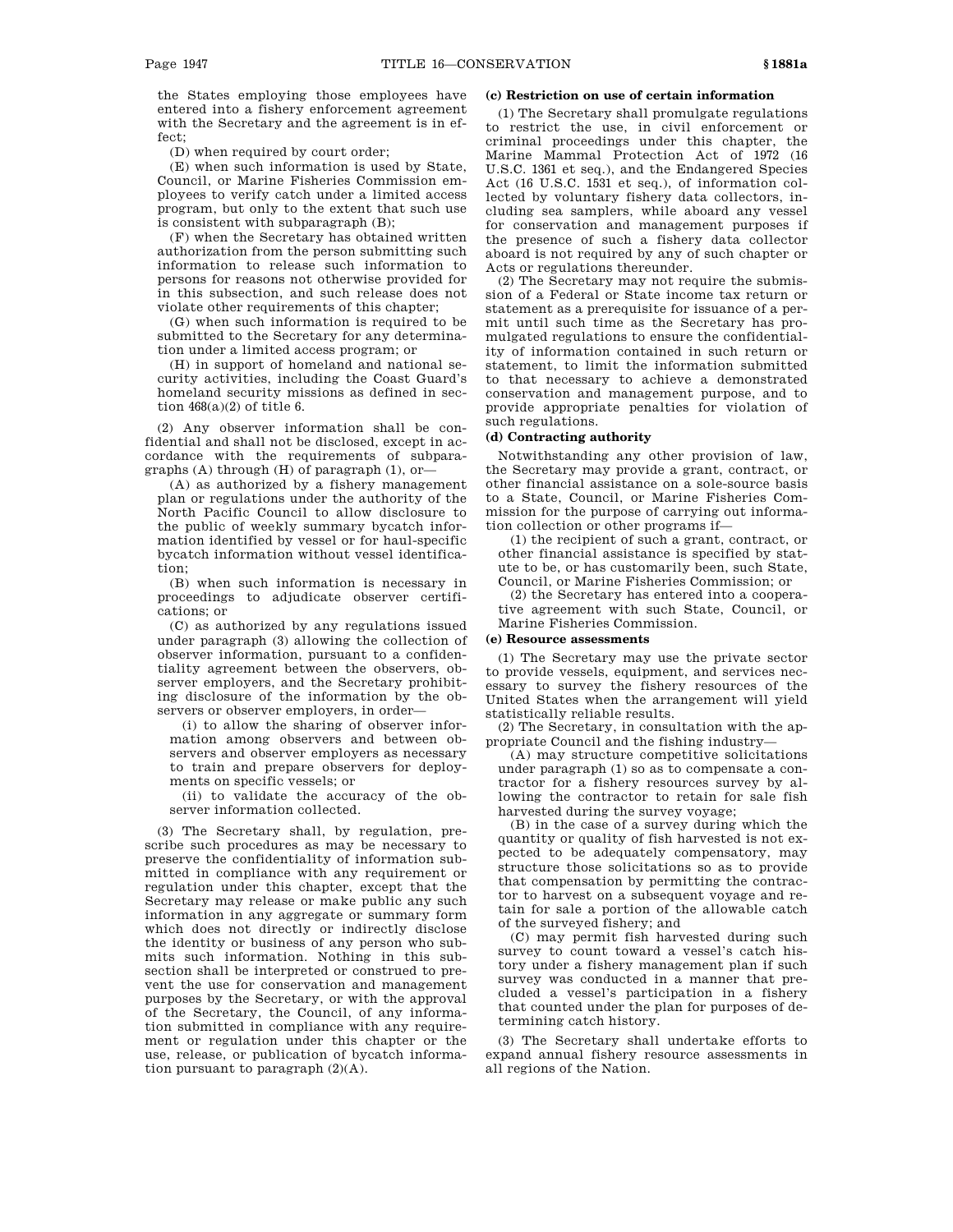(Pub. L. 94–265, title IV, §402, as added Pub. L. 104–297, title II, §203, Oct. 11, 1996, 110 Stat. 3607; amended Pub. L. 109–479, §3(d)(1)(A), title II, §§202, 203(a), Jan. 12, 2007, 120 Stat. 3578, 3612, 3613.)

#### REFERENCES IN TEXT

This chapter, referred to in subsecs. (b)(1), (3) and (c)(1), was in the original ''this Act'', meaning Pub. L. 94–265, Apr. 13, 1976, 90 Stat. 331, as amended, known as the Magnuson-Stevens Fishery Conservation and Management Act, which is classified principally to this chapter. For complete classification of this Act to the Code, see Short Title note set out under section 1801 of this title and Tables.

The Marine Mammal Protection Act of 1972, referred to in subsec. (c)(1), is Pub. L. 92–522, Oct. 21, 1972, 86 Stat. 1027, as amended, which is classified generally to chapter 31 (§1361 et seq.) of this title. For complete classification of this Act to the Code, see Short Title note set out under section 1361 of this title and Tables.

The Endangered Species Act, referred to in subsec. (c)(1), probably means the Endangered Species Act of 1973, Pub. L. 93–205, Dec. 28, 1973, 87 Stat. 884, as amended, which is classified generally to chapter 35 (§1531 et seq.) of this title. For complete classification of this Act to the Code, see Short Title note set out under section 1531 of this title and Tables.

#### PRIOR PROVISIONS

A prior section 402 of Pub. L. 94–265 repealed former sections 1081 to 1086 and 1091 to 1094 of this title, prior to being amended generally by Pub. L. 104–297.

### AMENDMENTS

2007—Subsec. (a). Pub. L. 109–479, §202, substituted ''Collection programs'' for ''Council requests'' in heading, designated existing provisions as par. (1), inserted heading, realigned margins, in first sentence, struck out ''(other than information that would disclose proprietary or confidential commercial or financial information regarding fishing operations or fish processing operations)'' after ''additional information'' and ''types of information'', in last sentence, substituted ''paragraph'' for ''subsection'', and added par. (2).

Subsec. (b). Pub. L. 109–479, §203(a)(1), (2), added pars. (1) and (2), redesignated former par. (2) as (3) and realigned margins, and struck out former par. (1) which related to confidentiality of information submitted to

the Secretary and exceptions. Subsec. (b)(1)(D). Pub. L. 109–479, §3(d)(1)(A), substituted ''a limited access privilege'' for ''an individual fishing quota''.

Subsec. (b)(3). Pub. L. 109–479, §203(a)(3), substituted  $``(2)(A)."$  for  $``(1)(E)."$ 

### **§ 1881b. Observers**

#### **(a) Guidelines for carrying observers**

Within one year after October 11, 1996, the Secretary shall promulgate regulations, after notice and opportunity for public comment, for fishing vessels that carry observers. The regulations shall include guidelines for determining—

(1) when a vessel is not required to carry an observer on board because the facilities of such vessel for the quartering of an observer, or for carrying out observer functions, are so inadequate or unsafe that the health or safety of the observer or the safe operation of the vessel would be jeopardized; and

(2) actions which vessel owners or operators may reasonably be required to take to render such facilities adequate and safe.

# **(b) Training**

The Secretary, in cooperation with the appropriate States and the National Sea Grant College Program, shall—

(1) establish programs to ensure that each observer receives adequate training in collecting and analyzing the information necessary for the conservation and management purposes of the fishery to which such observer is assigned;

(2) require that an observer demonstrate competence in fisheries science and statistical analysis at a level sufficient to enable such person to fulfill the responsibilities of the position;

(3) ensure that an observer has received adequate training in basic vessel safety; and

(4) make use of university and any appropriate private nonprofit organization training facilities and resources, where possible, in carrying out this subsection.

### **(c) Observer status**

An observer on a vessel and under contract to carry out responsibilities under this chapter or the Marine Mammal Protection Act of 1972 (16 U.S.C. 1361 et seq.) shall be deemed to be a Federal employee for the purpose of compensation under the Federal Employee Compensation Act (5 U.S.C. 8101 et seq.).

(Pub. L. 94–265, title IV, §403, as added Pub. L. 104–297, title II, §204, Oct. 11, 1996, 110 Stat. 3609.)

#### REFERENCES IN TEXT

This chapter, referred to in subsec. (c), was in the original ''this Act'', meaning Pub. L. 94–265, Apr. 13, 1976, 90 Stat. 331, as amended, known as the Magnuson-Stevens Fishery Conservation and Management Act, which is classified principally to this chapter. For complete classification of this Act to the Code, see Short Title note set out under section 1801 of this title and Tables.

The Marine Mammal Protection Act of 1972, referred to in subsec. (c), is Pub. L. 92–522, Oct. 21, 1972, 86 Stat. 1027, as amended, which is classified generally to chapter 31 (§1361 et seq.) of this title. For complete classification of this Act to the Code, see Short Title note set out under section 1361 of this title and Tables.

The Federal Employee Compensation Act, referred to in subsec. (c), is act Sept. 7, 1916, ch. 458, 39 Stat. 742, as amended, which was repealed and the provisions thereof were reenacted as subchapter I (§8101 et seq.) of chapter 81 of Title 5, Government Organization and Employees, by Pub. L. 89–554, Sept. 6, 1966, 80 Stat. 378.

### PRIOR PROVISIONS

A prior section 403 of Pub. L. 94–265 amended sections 1972 and 1973 of Title 22, Foreign Relations and Intercourse, and enacted provisions formerly set out as notes under sections 1972 and 1973 of Title 22, prior to being amended generally by Pub. L. 104–297.

# **§ 1881c. Fisheries research**

### **(a) In general**

The Secretary shall initiate and maintain, in cooperation with the Councils, a comprehensive program of fishery research to carry out and further the purposes, policy, and provisions of this chapter. Such program shall be designed to acquire knowledge and information, including statistics, on fishery conservation and management and on the economics and social characteristics of the fisheries.

### **(b) Strategic plan**

Within one year after October 11, 1996, and at least every 3 years thereafter, the Secretary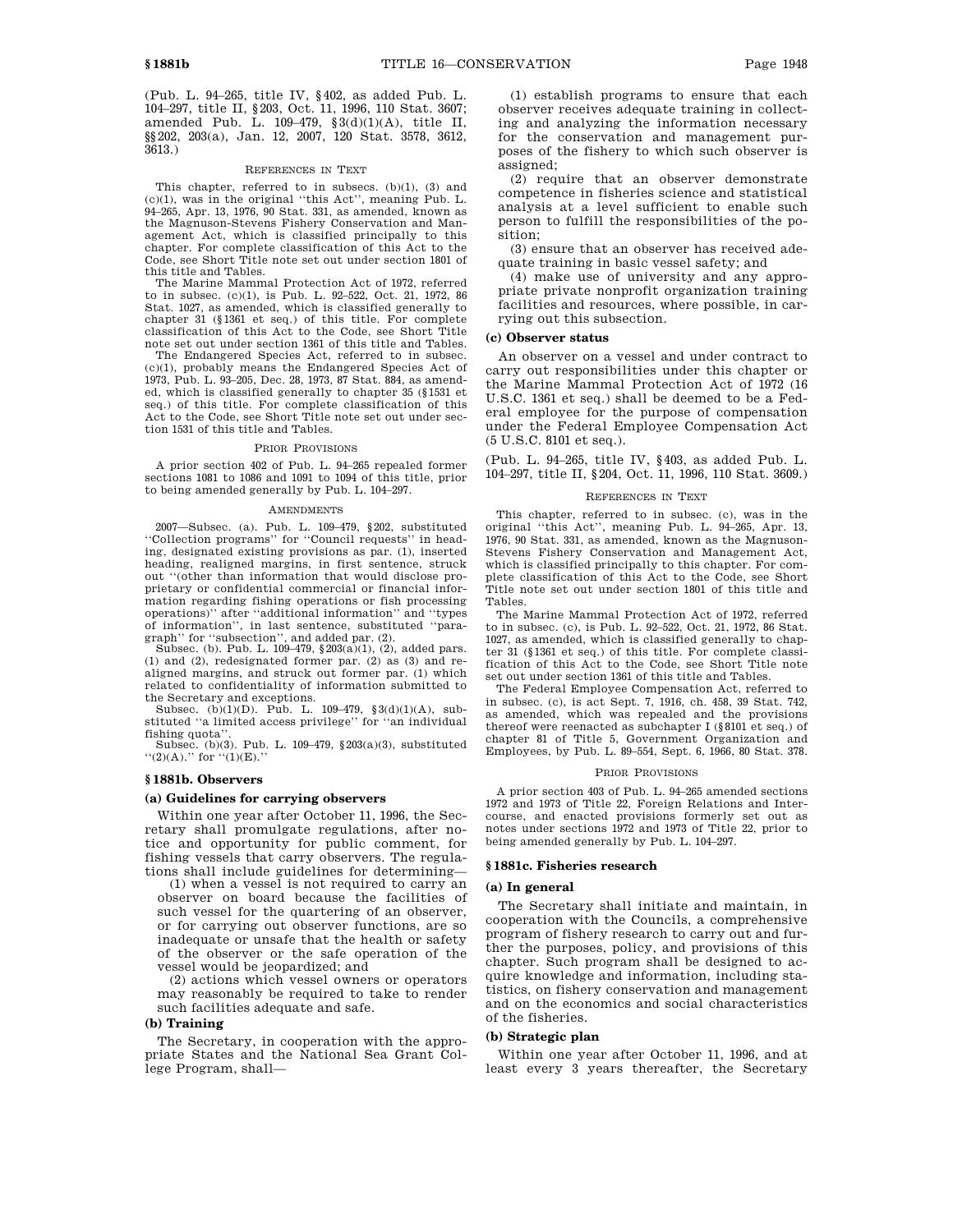shall develop and publish in the Federal Register a strategic plan for fisheries research for the 5 years immediately following such publication. The plan shall—

(1) identify and describe a comprehensive program with a limited number of priority objectives for research in each of the areas specified in subsection (c);

(2) indicate goals and timetables for the program described in paragraph (1);

(3) provide a role for commercial fishermen in such research, including involvement in field testing;

(4) provide for collection and dissemination, in a timely manner, of complete and accurate information concerning fishing activities, catch, effort, stock assessments, and other research conducted under this section; and

(5) be developed in cooperation with the Councils and affected States, and provide for coordination with the Councils, affected States, and other research entities.

### **(c) Areas of research**

Areas of research are as follows:

(1) Research to support fishery conservation and management, including but not limited to, biological research concerning the abundance and life history parameters of stocks of fish, the interdependence of fisheries or stocks of fish, the identification of essential fish habitat, the impact of pollution on fish populations, the impact of wetland and estuarine degradation, and other factors affecting the abundance and availability of fish.

(2) Conservation engineering research, including the study of fish behavior and the development and testing of new gear technology and fishing techniques to minimize bycatch and any adverse effects on essential fish habitat and promote efficient harvest of target species.

(3) Research on the fisheries, including the social, cultural, and economic relationships among fishing vessel owners, crew, United States fish processors, associated shoreside labor, seafood markets and fishing communities.

(4) Information management research, including the development of a fishery information base and an information management system that will permit the full use of information in the support of effective fishery conservation and management.

### **(d) Public notice**

In developing the plan required under subsection (a), the Secretary shall consult with relevant Federal, State, and international agencies, scientific and technical experts, and other interested persons, public and private, and shall publish a proposed plan in the Federal Register for the purpose of receiving public comment on the plan. The Secretary shall ensure that affected commercial fishermen are actively involved in the development of the portion of the plan pertaining to conservation engineering research. Upon final publication in the Federal Register, the plan shall be submitted by the Secretary to the Committee on Commerce, Science, and Transportation of the Senate and the Committee on Resources of the House of Representatives.

# **(e) Improving data collection and analysis (1) In general**

Not later than 1 year after December 31, 2018, the Secretary shall develop, in consultation with the science and statistical committees of the Councils established under section 1852(g) of this title and the Marine Fisheries Commissions, and submit to the Committee on Commerce, Science, and Transportation of the Senate and the Committee on Natural Resources of the House of Representatives a report on facilitating greater incorporation of data, analysis, stock assessments, and surveys from State agencies and nongovernmental sources described in paragraph (2), to the extent such information is consistent with section  $1851(a)(2)$  of this title, into fisheries management decisions.

### **(2) Content**

In developing the report under paragraph (1), the Secretary shall—

(A) identify types of data and analysis, especially concerning recreational fishing, that can be used for purposes of this chapter as the basis for establishing conservation and management measures as required by section  $1853(a)(1)$  of this title, including setting standards for the collection and use of that data and analysis in stock assessments and surveys and for other purposes;

(B) provide specific recommendations for collecting data and performing analyses identified as necessary to reduce uncertainty in and improve the accuracy of future stock assessments, including whether such data and analysis could be provided by nongovernmental sources; and

(C) consider the extent to which the acceptance and use of data and analyses identified in the report in fishery management decisions is practicable and compatible with the requirements of section  $1851(a)(2)$  of this title.

(Pub. L. 94–265, title IV, §404, as added Pub. L. 104–297, title II, §205, Oct. 11, 1996, 110 Stat. 3609; amended Pub. L. 109–479, title II, §203(b), Jan. 12, 2007, 120 Stat. 3614; Pub. L. 115–405, §201(a), Dec. 31, 2018, 132 Stat. 5358.)

#### REFERENCES IN TEXT

This chapter, referred to in subsecs. (a) and (e)(2)(A), was in the original ''this Act'', meaning Pub. L. 94–265, Apr. 13, 1976, 90 Stat. 331, as amended, known as the Magnuson-Stevens Fishery Conservation and Management Act, which is classified principally to this chapter. For complete classification of this Act to the Code, see Short Title note set out under section 1801 of this title and Tables.

#### PRIOR PROVISIONS

A prior section 404 of Pub. L. 94–265, amended section 1362 of this title and enacted provisions formerly set out as a note under section 1362 of this title, prior to being amended generally by Pub. L. 104–297.

#### **AMENDMENTS**

2018—Subsec. (e). Pub. L. 115–405 added subsec. (e). 2007—Subsec. (c)(4). Pub. L. 109–479 struck out ''under section 1881 of this title'' after ''system''.

### CHANGE OF NAME

Committee on Resources of House of Representatives changed to Committee on Natural Resources of House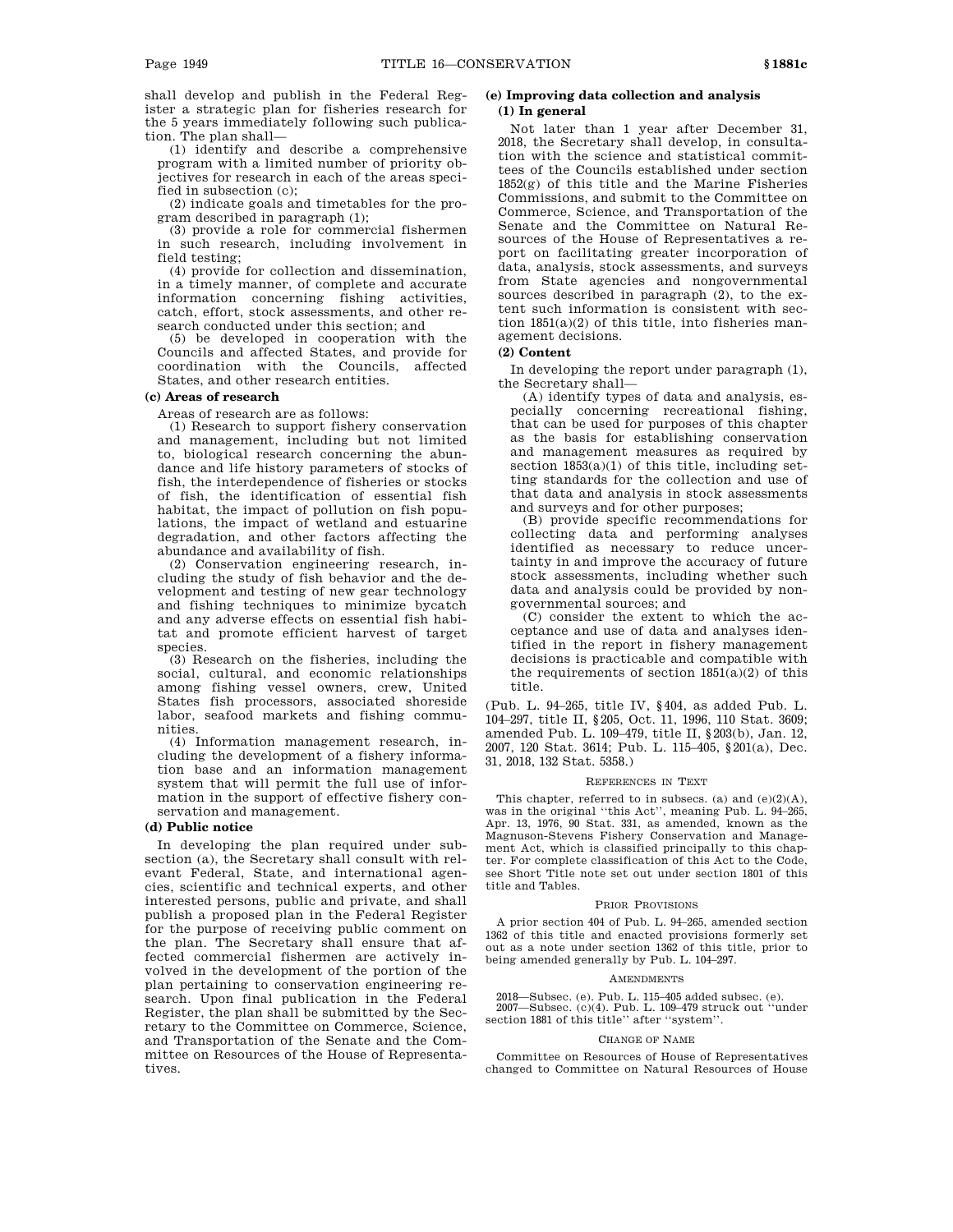of Representatives by House Resolution No. 6, One Hundred Tenth Congress, Jan. 5, 2007.

### STUDY OF CONTRIBUTION OF BYCATCH TO CHARITABLE ORGANIZATIONS

Pub. L. 104–297, title II, §208, Oct. 11, 1996, 110 Stat. 3614, as amended by Pub. L. 104–208, div. A, title I, §101(a) [title II, §211(b)], Sept. 30, 1996, 110 Stat. 3009, 3009–41, provided that:

''(a) STUDY.—The Secretary of Commerce shall conduct a study of the contribution of bycatch to charitable organizations by commercial fishermen. The study shall include determinations of—

''(1) the amount of bycatch that is contributed each year to charitable organizations by commercial fishermen;

''(2) the economic benefits to commercial fishermen from those contributions; and

''(3) the impact on fisheries of the availability of those benefits.

''(b) REPORT.—Not later than 1 year after the date of enactment of this Act [Oct. 11, 1996], the Secretary of Commerce shall submit to the Congress a report containing determinations made in the study under subsection (a).

''(c) BYCATCH DEFINED.—In this section the term 'bycatch' has the meaning given that term in section 3 of the Magnuson-Stevens Fishery Conservation and Management Act [16 U.S.C. 1802], as amended by section 102 of this Act.

# **§ 1881d. Incidental harvest research**

# **(a) Collection of information**

Within nine months after October 11, 1996, the Secretary shall, after consultation with the Gulf Council and South Atlantic Council, conclude the collection of information in the program to assess the impact on fishery resources of incidental harvest by the shrimp trawl fishery within the authority of such Councils. Within the same time period, the Secretary shall make available to the public aggregated summaries of information collected prior to June 30, 1994 under such program.

# **(b) Identification of stock**

The program concluded pursuant to subsection (a) shall provide for the identification of stocks of fish which are subject to significant incidental harvest in the course of normal shrimp trawl fishing activity.

# **(c) Collection and assessment of specific stock information**

For stocks of fish identified pursuant to subsection (b), with priority given to stocks which (based upon the best available scientific information) are considered to be overfished, the Secretary shall conduct—

(1) a program to collect and evaluate information on the nature and extent (including the spatial and temporal distribution) of incidental mortality of such stocks as a direct result of shrimp trawl fishing activities;

(2) an assessment of the status and condition of such stocks, including collection of information which would allow the estimation of life history parameters with sufficient accuracy and precision to support sound scientific evaluation of the effects of various management alternatives on the status of such stocks; and

(3) a program of information collection and evaluation for such stocks on the magnitude and distribution of fishing mortality and fishing effort by sources of fishing mortality other than shrimp trawl fishing activity.

### **(d) Bycatch reduction program**

Not later than 12 months after October 11, 1996, the Secretary shall, in cooperation with affected interests, and based upon the best scientific information available, complete a program to—

(1) develop technological devices and other changes in fishing operations necessary and appropriate to minimize the incidental mortality of bycatch in the course of shrimp trawl activity to the extent practicable, taking into account the level of bycatch mortality in the fishery on November 28, 1990;

(2) evaluate the ecological impacts and the benefits and costs of such devices and changes in fishing operations; and

(3) assess whether it is practicable to utilize bycatch which is not avoidable.

### **(e) Report to Congress**

The Secretary shall, within one year of completing the programs required by this section, submit a detailed report on the results of such programs to the Committee on Commerce, Science, and Transportation of the Senate and the Committee on Resources of the House of Representatives.

### **(f) Implementation criteria**

To the extent practicable, any conservation and management measure implemented under this chapter to reduce the incidental mortality of bycatch in the course of shrimp trawl fishing shall be consistent with—

(1) measures applicable to fishing throughout the range in United States waters of the bycatch species concerned; and

(2) the need to avoid any serious adverse environmental impacts on such bycatch species or the ecology of the affected area.

(Pub. L. 94–265, title IV, §405, as added Pub. L. 104–297, title II, §206, Oct. 11, 1996, 110 Stat. 3611.)

# REFERENCES IN TEXT

This chapter, referred to in subsec. (f), was in the original ''this Act'', meaning Pub. L. 94–265, Apr. 13, 1976, 90 Stat. 331, as amended, known as the Magnuson-Stevens Fishery Conservation and Management Act, which is classified principally to this chapter. For complete classification of this Act to the Code, see Short Title note set out under section 1801 of this title and Tables.

#### PRIOR PROVISIONS

A prior section 405 of Pub. L. 94–265, amended section 971 of this title and enacted provisions formerly set out as a note under section 971 of this title, prior to being amended generally by Pub. L. 104–297.

#### CHANGE OF NAME

Committee on Resources of House of Representatives changed to Committee on Natural Resources of House of Representatives by House Resolution No. 6, One Hundred Tenth Congress, Jan. 5, 2007.

# **§ 1882. Fisheries systems research**

### **(a) Establishment of panel**

Not later than 180 days after October 11, 1996, the Secretary shall establish an advisory panel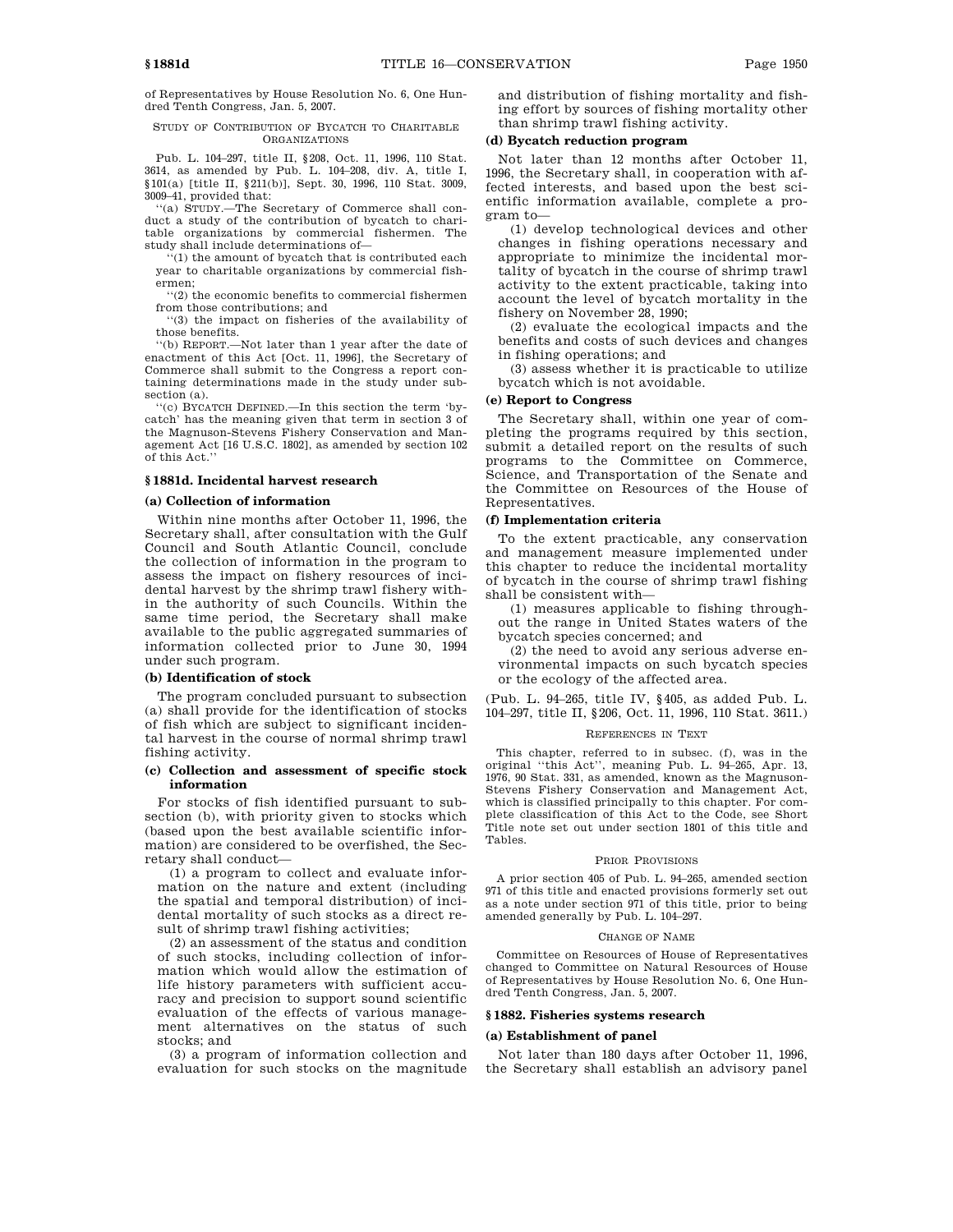under this chapter to develop recommendations to expand the application of ecosystem principles in fishery conservation and management activities.

# **(b) Panel membership**

The advisory panel shall consist of not more than 20 individuals and include—

(1) individuals with expertise in the structures, functions, and physical and biological characteristics of ecosystems; and

(2) representatives from the Councils, States, fishing industry, conservation organizations, or others with expertise in the management of marine resources.

### **(c) Recommendations**

Prior to selecting advisory panel members, the Secretary shall, with respect to panel members described in subsection (b)(1), solicit recommendations from the National Academy of Sciences.

### **(d) Report**

Within 2 years after October 11, 1996, the Secretary shall submit to the Congress a completed report of the panel established under this section, which shall include—

(1) an analysis of the extent to which ecosystem principles are being applied in fishery conservation and management activities, including research activities;

(2) proposed actions by the Secretary and by the Congress that should be undertaken to expand the application of ecosystem principles in fishery conservation and management; and

(3) such other information as may be appropriate.

### **(e) Procedural matter**

The advisory panel established under this section shall be deemed an advisory panel under section 1852(g) of this title.

#### **(f) Regional ecosystem research**

# **(1) Study**

Within 180 days after January 12, 2007, the Secretary, in consultation with the Councils, shall undertake and complete a study on the state of the science for advancing the concepts and integration of ecosystem considerations in regional fishery management. The study should build upon the recommendations of the advisory panel and include—

(A) recommendations for scientific data, information and technology requirements for understanding ecosystem processes, and methods for integrating such information from a variety of federal, $1$  state, $1$  and regional sources;

(B) recommendations for processes for incorporating broad stake holder participation;

(C) recommendations for processes to account for effects of environmental variation on fish stocks and fisheries; and

(D) a description of existing and developing council efforts to implement ecosystem approaches, including lessons learned by the councils.

# **(2) Agency technical advice and assistance, regional pilot programs**

The Secretary is authorized to provide necessary technical advice and assistance, including grants, to the Councils for the development and design of regional pilot programs that build upon the recommendations of the advisory panel and, when completed, the study.

(Pub. L. 94–265, title IV, §406, Apr. 13, 1976, 90 Stat. 361; Pub. L. 95–354, §1, Aug. 28, 1978, 92 Stat. 519; Pub. L. 96–61, §1, Aug. 15, 1979, 93 Stat. 407; Pub. L. 97–453, §14(a), Jan. 12, 1983, 96 Stat. 2492; Pub. L. 99–659, title I, §111(a), Nov. 14, 1986, 100 Stat. 3715; Pub. L. 101–627, title I, §119, Nov. 28, 1990, 104 Stat. 4459; Pub. L. 104–297, title II, §207(a), Oct. 11, 1996, 110 Stat. 3612; Pub. L. 109–479, title II, §210, Jan. 12, 2007, 120 Stat. 3617.)

#### REFERENCES IN TEXT

This chapter, referred to in subsec. (a), was in the original ''this Act'', meaning Pub. L. 94–265, Apr. 13, 1976, 90 Stat. 331, as amended, known as the Magnuson-Stevens Fishery Conservation and Management Act, which is classified principally to this chapter. For complete classification of this Act to the Code, see Short Title note set out under section 1801 of this title and Tables.

### CODIFICATION

October 11, 1996, referred to in subsec. (d), was in the original ''the date of enactment of this Act'', which was translated as meaning the date of enactment of Pub. L. 104–297, which amended this section generally, to reflect the probable intent of Congress.

#### **AMENDMENTS**

2007—Subsec. (f). Pub. L. 109–479 added subsec. (f).

1996—Pub. L. 104–297 amended section catchline and text generally. Prior to amendment, section authorized appropriations to carry out this chapter for fiscal year ending June 30, 1976 to fiscal year ending September 30, 1993.

1990—Pars. (16) to (19). Pub. L. 101–627 added pars. (16) to (19).

1986—Pars. (12) to (15). Pub. L. 99–659 added pars. (12) to (15).

1983—Pars. (9) to (11). Pub. L. 97–453 added pars. (9) to  $(11)$ 

1979—Pars. (6) to (8). Pub. L. 96–61 added pars. (6) to (8).

1978—Par. (5). Pub. L. 95–354 added par. (5).

# **§ 1883. Gulf of Mexico red snapper research**

# **(a) Independent peer review**

(1) Within 30 days of October 11, 1996, the Secretary shall initiate an independent peer review to evaluate—

(A) the accuracy and adequacy of fishery statistics used by the Secretary for the red snapper fishery in the Gulf of Mexico to account for all commercial, recreational, and charter fishing harvests and fishing effort on the stock;

(B) the appropriateness of the scientific methods, information, and models used by the Secretary to assess the status and trends of the Gulf of Mexico red snapper stock and as the basis for the fishery management plan for the Gulf of Mexico red snapper fishery;

(C) the appropriateness and adequacy of the management measures in the fishery management plan for red snapper in the Gulf of Mex-

 $^{\rm 1}\!$  So in original. Probably should be capitalized.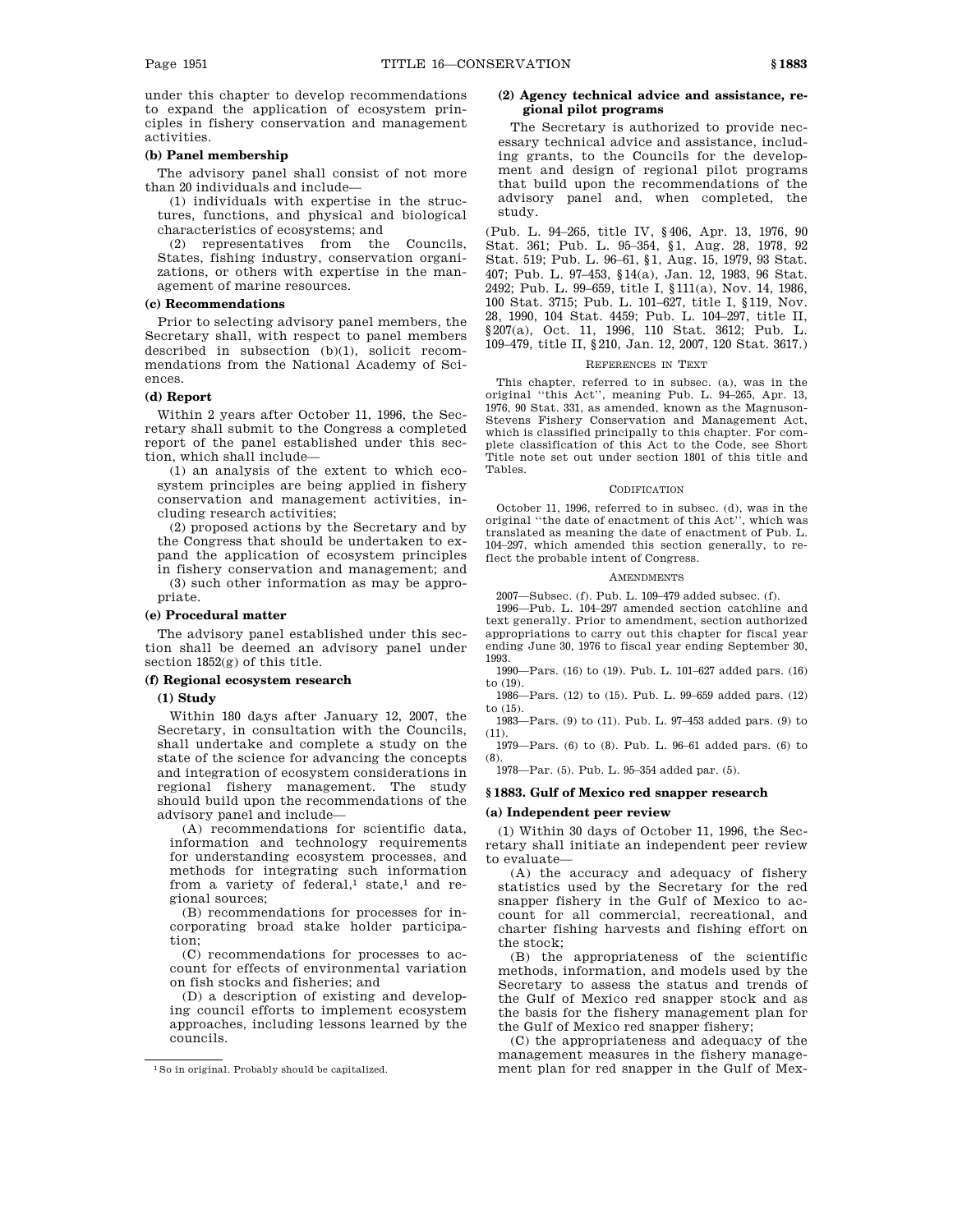ico for conserving and managing the red snapper fishery under this chapter; and

(D) the costs and benefits of all reasonable alternatives to a limited access privilege program for the red snapper fishery in the Gulf of Mexico.

(2) The Secretary shall ensure that commercial, recreational, and charter fishermen in the red snapper fishery in the Gulf of Mexico are provided an opportunity to—

(A) participate in the peer review under this subsection; and

(B) provide information to the Secretary concerning the review of fishery statistics under this subsection without being subject to penalty under this chapter or other applicable law for any past violation of a requirement to report such information to the Secretary.

(3) The Secretary shall submit a detailed written report on the findings of the peer review conducted under this subsection to the Gulf Council no later than one year after October 11, 1996.

### **(b) Prohibition**

In addition to the restrictions under section  $1853(d)(1)(A)$  of this title, the Gulf Council may not, prior to October 1, 2002, undertake or continue the preparation of any fishery management plan, plan amendment or regulation under this chapter for the Gulf of Mexico commercial red snapper fishery that creates an individual fishing quota program or that authorizes the consolidation of licenses, permits, or endorsements that result in different trip limits for vessels in the same class.

# **(c) Referendum**

(1) On or after October 1, 2002, the Gulf Council may prepare and submit a fishery management plan, plan amendment, or regulation for the Gulf of Mexico commercial red snapper fishery that creates a limited access privilege program or that authorizes the consolidation of licenses, permits, or endorsements that result in different trip limits for vessels in the same class, only if the preparation of such plan, amendment, or regulation is approved in a referendum conducted under paragraph (2) and only if the submission to the Secretary of such plan, amendment, or regulation is approved in a subsequent referendum conducted under paragraph (2).

(2) The Secretary, at the request of the Gulf Council, shall conduct referendums under this subsection. Only a person who held an annual vessel permit with a red snapper endorsement for such permit on September 1, 1996 (or any person to whom such permit with such endorsement was transferred after such date) and vessel captains who harvested red snapper in a commercial fishery using such endorsement in each red snapper fishing season occurring between January 1, 1993, and such date may vote in a referendum under this subsection. The referendum shall be decided by a majority of the votes cast. The Secretary shall develop a formula to weigh votes based on the proportional harvest under each such permit and endorsement and by each such captain in the fishery between January 1, 1993, and September 1, 1996. Prior to each referendum, the Secretary, in consultation with the Council, shall—

(A) identify and notify all such persons holding permits with red snapper endorsements and all such vessel captains; and

(B) make available to all such persons and vessel captains information about the schedule, procedures, and eligibility requirements for the referendum and the proposed individual fishing quota program.

# **(d) Catch limits**

Any fishery management plan, plan amendment, or regulation submitted by the Gulf Council for the red snapper fishery after October 11, 1996, shall contain conservation and management measures that—

(1) establish separate quotas for recreational fishing (which, for the purposes of this subsection shall include charter fishing) and commercial fishing that, when reached, result in a prohibition on the retention of fish caught during recreational fishing and commercial fishing, respectively, for the remainder of the fishing year; and

(2) ensure that such quotas reflect allocations among such sectors and do not reflect any harvests in excess of such allocations.

(Pub. L. 94–265, title IV, §407, as added Pub. L. 104–297, title II, §207(b), Oct. 11, 1996, 110 Stat. 3612; amended Pub. L. 106–554, §1(a)(4) [div. B, title I, §144(a)(3), (4)], Dec. 21, 2000, 114 Stat. 2763, 2763A–238; Pub. L. 109–479, §3(d)(1)(B), Jan. 12, 2007, 120 Stat. 3578.)

#### REFERENCES IN TEXT

This chapter, referred to in subsecs.  $(a)(1)(C)$ ,  $(2)(B)$ and (b), was in the original ''this Act'', meaning Pub. L. 94–265, Apr. 13, 1976, 90 Stat. 331, as amended, known as the Magnuson-Stevens Fishery Conservation and Management Act, which is classified principally to this chapter. For complete classification of this Act to the Code, see Short Title note set out under section 1801 of this title and Tables.

#### **AMENDMENTS**

2007—Subsecs. (a)(1)(D), (c)(1). Pub. L. 109–479 substituted ''a limited access privilege'' for ''an individual fishing quota''.

2000—Subsecs. (b), (c)(1). Pub. L. 106–554 substituted ''October 1, 2002,'' for ''October 1, 2000,''.

### **§ 1884. Deep sea coral research and technology program**

### **(a) In general**

The Secretary, in consultation with appropriate regional fishery management councils and in coordination with other federal<sup>1</sup> agencies and educational institutions, shall, subject to the availability of appropriations, establish a program—

(1) to identify existing research on, and known locations of, deep sea corals and submit such information to the appropriate Councils;

(2) to locate and map locations of deep sea corals and submit such information to the Councils;

(3) to monitor activity in locations where deep sea corals are known or likely to occur, based on best scientific information available, including through underwater or remote sensing technologies and submit such information to the appropriate Councils;

<sup>1</sup>So in original. Probably should be capitalized.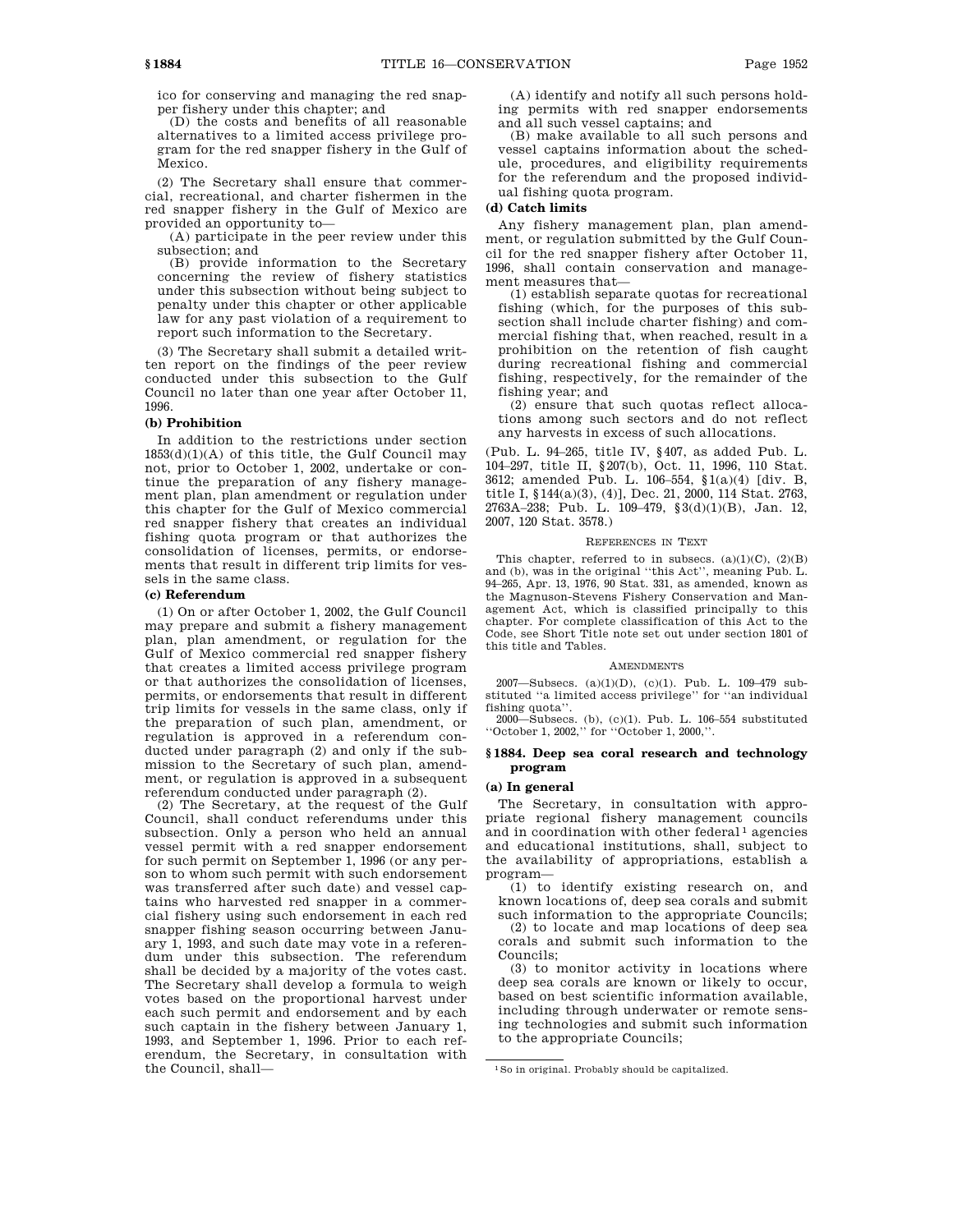(4) to conduct research, including cooperative research with fishing industry participants, on deep sea corals and related species, and on survey methods;

(5) to develop technologies or methods designed to assist fishing industry participants in reducing interactions between fishing gear and deep sea corals; and

(6) to prioritize program activities in areas where deep sea corals are known to occur, and in areas where scientific modeling or other methods predict deep sea corals are likely to be present.

### **(b) Reporting**

Beginning 1 year after January 12, 2007, the Secretary, in consultation with the Councils, shall submit biennial reports to Congress and the public on steps taken by the Secretary to identify, monitor, and protect deep sea coral areas, including summaries of the results of mapping, research, and data collection performed under the program.

(Pub. L. 94–265, title IV, §408, as added Pub. L. 109–479, title II, §211, Jan. 12, 2007, 120 Stat. 3618.)

# **§ 1885. Seafood import monitoring program**

Not later than 30 days after March 23, 2018, the Secretary of Commerce (Secretary) shall lift the stay on the effective date of the final rule for the seafood import monitoring program published by the Secretary on December 9, 2016, (81 Fed. Reg. 88975 et seq.) for the species described in section 300.324(a)(3) of title 50, Code of Federal Regulations: *Provided*, That the compliance date for the species described in section  $300.324(a)(3)$ of title 50, Code of Federal Regulations, shall occur not later than December 31, 2018: *Provided further*, That not later than December 31, 2018, the Secretary shall establish a traceability program for United States inland, coastal, and marine aquaculture of shrimp and abalone from point of production to entry into United States commerce: *Provided further*, That the Secretary shall promulgate such regulations as are necessary and appropriate to establish and implement the program: *Provided further*, That information collected pursuant to a regulation promulgated under this section shall be confidential and not be disclosed except for the information disclosed under section 401(b)(1) of the Magnuson-Stevens Fishery Conservation and Management Act (16 U.S.C. 1881a(b)(1)): *Provided further*, That any regulations promulgated under this section shall be enforced as if this section were a provision of the Magnuson-Stevens Fishery Conservation and Management Act (16 U.S.C. 1801 et seq.) and the regulations were promulgated under such Act.

(Pub. L. 115–141, div. B, title V, §539, Mar. 23, 2018, 132 Stat. 445.)

# REFERENCES IN TEXT

The Magnuson-Stevens Fishery Conservation and Management Act, referred to in text, is Pub. L. 94–265, Apr. 13, 1976, 90 Stat. 331, which is classified principally to this chapter. For complete classification of this Act to the Code, see Short Title note set out under section 1801 of this title and Tables.

#### **CODIFICATION**

Section was enacted as part of the Commerce, Justice, Science, and Related Agencies Appropriations Act, 2018, and also as part of the Consolidated Appropriations Act, 2018, and not as part of the Magnuson-Stevens Fishery Conservation and Management Act which comprises this chapter.

# SUBCHAPTER VI—MISCELLANEOUS

# **CODIFICATION**

This subchapter was enacted as part of the Magnuson-Stevens Fishery Conservation and Management Reauthorization Act of 2006, and not as part of the Magnuson-Stevens Fishery Conservation and Management Act which comprises this chapter.

### **§ 1891. Investment in United States seafood processing facilities**

The Secretary of Commerce shall work with the Small Business Administration and other Federal agencies to develop financial and other mechanisms to encourage United States investment in seafood processing facilities in the United States for fisheries that lack capacity needed to process fish harvested by United States vessels in compliance with the Magnuson-Stevens Fishery Conservation and Management Act (16 U.S.C. 1801 et seq.).

(Pub. L. 109–479, title I, §106(c), Jan. 12, 2007, 120 Stat. 3593.)

### REFERENCES IN TEXT

The Magnuson-Stevens Fishery Conservation and Management Act, referred to in text, is Pub. L. 94–265, Apr. 13, 1976, 90 Stat. 331, which is classified principally to this chapter. For complete classification of this Act to the Code, see Short Title note set out under section 1801 of this title and Tables.

### CODIFICATION

Section was enacted as part of the Magnuson-Stevens Fishery Conservation and Management Reauthorization Act of 2006, and not as part of the Magnuson-Stevens Fishery Conservation and Management Act which comprises this chapter.

### **§ 1891a. Community-based restoration program for fishery and coastal habitats**

### **(a) In general**

The Secretary of Commerce shall establish a community-based fishery and coastal habitat restoration program to implement and support the restoration of fishery and coastal habitats.

#### **(b) Authorized activities**

In carrying out the program, the Secretary may—

(1) provide funding and technical expertise to fishery and coastal communities to assist

them in restoring fishery and coastal habitat; (2) advance the science and monitoring of coastal habitat restoration;

(3) transfer restoration technologies to the private sector, the public, and other governmental agencies;

(4) develop public-private partnerships to accomplish sound coastal restoration projects;

(5) promote significant community support and volunteer participation in fishery and coastal habitat restoration;

(6) promote stewardship of fishery and coastal habitats; and

(7) leverage resources through national, regional, and local public-private partnerships.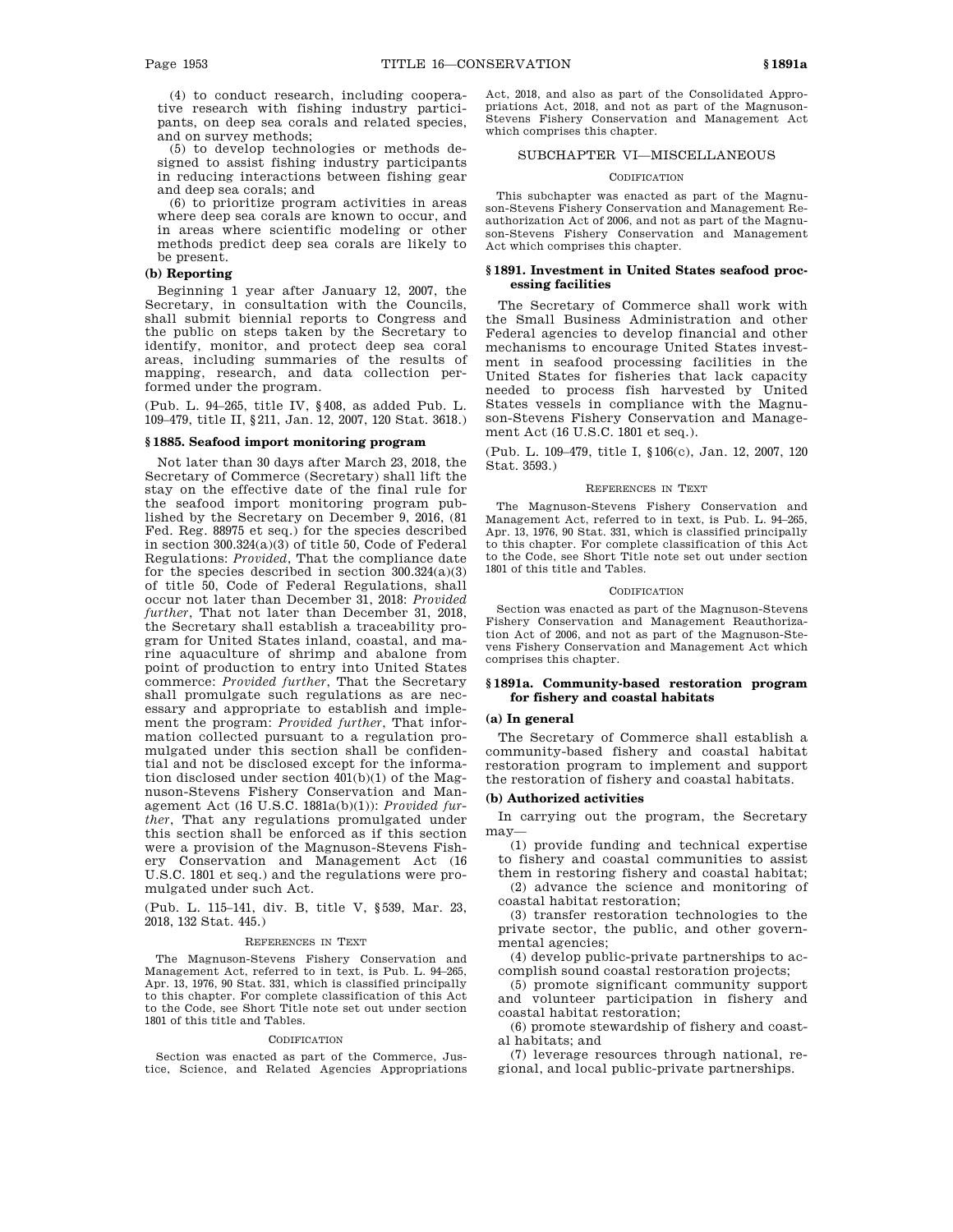(Pub. L. 109–479, title I, §117, Jan. 12, 2007, 120 Stat. 3606.)

#### CODIFICATION

Section was enacted as part of the Magnuson-Stevens Fishery Conservation and Management Reauthorization Act of 2006, and not as part of the Magnuson-Stevens Fishery Conservation and Management Act which comprises this chapter.

### **§ 1891b. Fisheries Conservation and Management Fund**

### **(a) In general**

The Secretary shall establish and maintain a fund, to be known as the ''Fisheries Conservation and Management Fund'', which shall consist of amounts retained and deposited into the Fund under subsection (c).

# **(b) Purposes**

Subject to the allocation of funds described in subsection (d), amounts in the Fund shall be available to the Secretary of Commerce, without appropriation or fiscal year limitation, to disburse as described in subsection (e) for—

(1) efforts to improve fishery harvest data collection including—

(A) expanding the use of electronic catch reporting programs and technology; and

(B) improvement of monitoring and observer coverage through the expanded use of electronic monitoring devices and satellite tracking systems such as VMS on small vessels;

(2) cooperative fishery research and analysis, in collaboration with fishery participants, academic institutions, community residents, and other interested parties;

(3) development of methods or new technologies to improve the quality, health safety, and value of fish landed;

(4) conducting analysis of fish and seafood for health benefits and risks, including levels of contaminants and, where feasible, the source of such contaminants;

(5) marketing of sustainable United States fishery products, including consumer education regarding the health or other benefits of wild fishery products harvested by vessels of the United States;

(6) improving data collection under the Marine Recreational Fishery Statistics Survey in accordance with section  $401(g)(3)$  of the Magnuson-Stevens Fishery Conservation and Management Act (16 U.S.C. 1881(g)(3)); and

(7) providing financial assistance to fishermen to offset the costs of modifying fishing practices and gear to meet the requirements of this Act, the Magnuson-Stevens Fishery Conservation and Management Act (16 U.S.C. 1801 et seq.), and other Federal laws in pari materia.

### **(c) Deposits to the Fund**

### **(1) Quota set-asides**

Any amount generated through quota setasides established by a Council under the Magnuson-Stevens Fishery Conservation and Management Act (16 U.S.C. 1801 et seq.) and designated by the Council for inclusion in the Fishery Conservation and Management Fund, may be deposited in the Fund.

# **(2) Other funds**

In addition to amounts received pursuant to paragraph (1) of this subsection, the Fishery Conservation and Management Fund may also receive funds from—

(A) appropriations for the purposes of this section; and

(B) States or other public sources or private or non-profit organizations for purposes of this section.

### **(d) Regional allocation**

The Secretary shall, every 2 years, apportion monies from the Fund among the eight Council regions according to recommendations of the Councils, based on regional priorities identified through the Council process, except that no region shall receive less than 5 percent of the Fund in each allocation period.

# **(e) Limitation on the use of the Fund**

No amount made available from the Fund may be used to defray the costs of carrying out requirements of this Act or the Magnuson-Stevens Fishery Conservation and Management Act (16 U.S.C. 1801 et seq.) other than those uses identified in this section.

(Pub. L. 109–479, title II, §208, Jan. 12, 2007, 120 Stat. 3616.)

# REFERENCES IN TEXT

This Act, referred to in subsecs. (b)(7) and (e), is Pub. L. 109–479, Jan. 12, 2007, 120 Stat. 3575, known as the Magnuson-Stevens Fishery Conservation and Management Reauthorization Act of 2006. For complete classification of this Act to the Code, see Short Title of 2007 Amendment note set out under section 1801 of this title and Tables.

The Magnuson-Stevens Fishery Conservation and Management Act, referred to in subsecs. (b)(7), (c)(1), and (e), is Pub. L. 94–265, Apr. 13, 1976, 90 Stat. 331, which is classified principally to this chapter. For complete classification of this Act to the Code, see Short Title note set out under section 1801 of this title and Tables.

#### CODIFICATION

Section was enacted as part of the Magnuson-Stevens Fishery Conservation and Management Reauthorization Act of 2006, and not as part of the Magnuson-Stevens Fishery Conservation and Management Act which comprises this chapter.

#### **§ 1891c. United States catch history**

In establishing catch allocations under international fisheries agreements, the Secretary, in consultation with the Secretary of the Department in which the Coast Guard is operating, and the Secretary of State, shall ensure that all catch history associated with a vessel of the United States remains with the United States and is not transferred or credited to any other nation or vessel of such nation, including when a vessel of the United States is sold or transferred to a citizen of another nation or to an entity controlled by citizens of another nation.

(Pub. L. 109–479, title IV, §407, Jan. 12, 2007, 120 Stat. 3634.)

### **CODIFICATION**

Section was enacted as part of the Magnuson-Stevens Fishery Conservation and Management Reauthoriza-